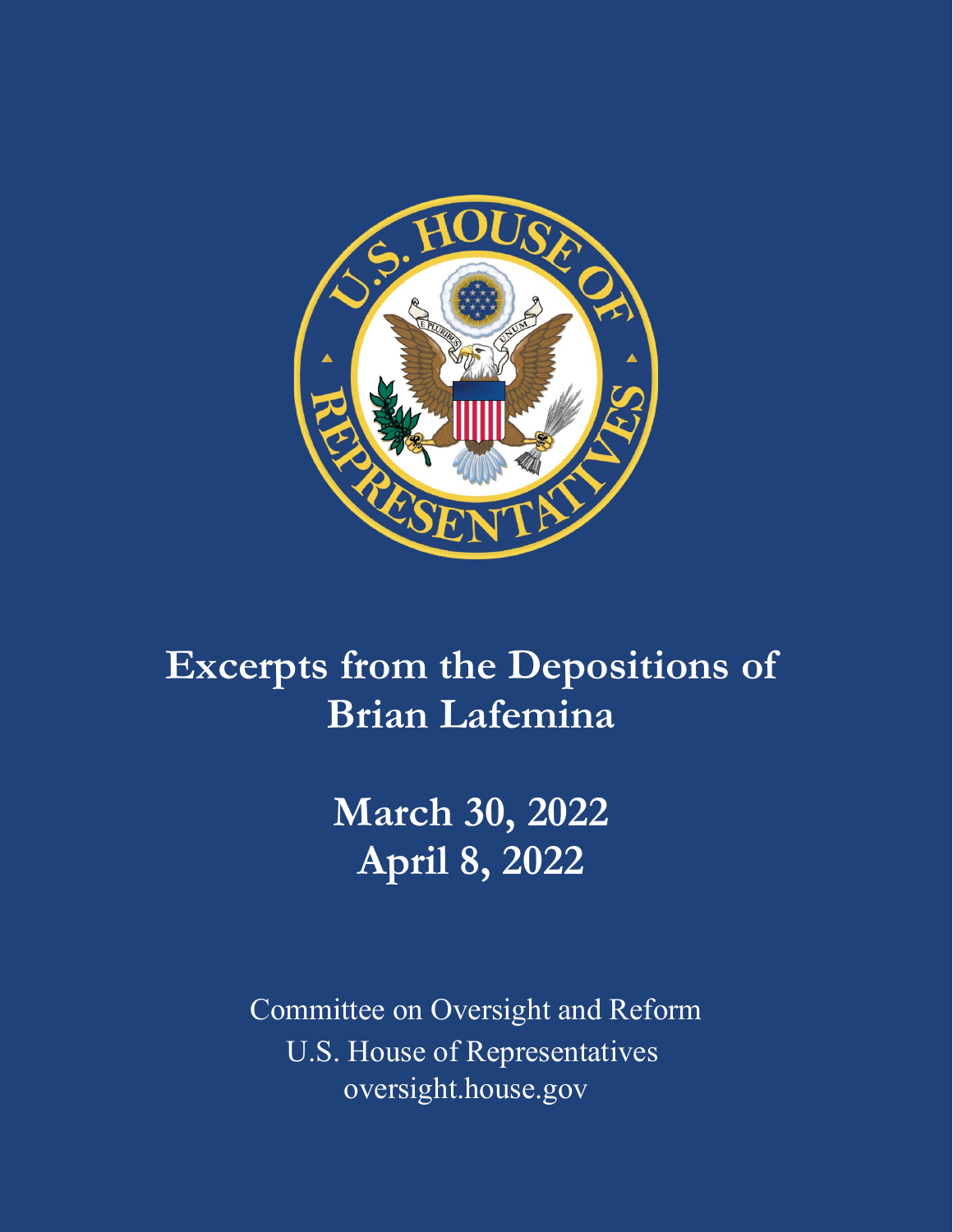On March 30, 2022, the Committee conducted a deposition of Brian Lafemina, former President of Business Operations and Chief Operating Officer for the Commanders in 2018. The Committee conducted a supplemental deposition of Mr. Lafemina on April 8, 2022. Below are key excerpts from the depositions.

## **Mr. Lafemina Informed Team Owner Daniel Snyder of Sexual Harassment Allegations Against Senior Executive Larry Michael (pp. 147-150)**

- Q: You mentioned that there were allegations that were brought to your attention by an employee named Rachel Engleson. What, if anything, did she tell you were her concerns?
- A: So Rachel told Steve Ziff and Jake Bye about the allegations and Steve Ziff brought them to my attention.
- Q: I believe you testified earlier that Rachel at one point began reporting to Steve Ziff?
- A: Yes.
- Q: She was moved from one department to another?
- A: Yes. And it was this move that—in a meeting around that move is when Rachel made this information known to both Jake and Steve. And then, as I said, Steve brought it to my attention.
- Q: What did Steve tell you?
- A: He told me that Rachel had come to him talking about how Larry Michael had, you know, made her feel uncomfortable over a number of years and that he would—he would talk about her appearance in front of audiences where—they might be at like a fan function where Larry was the emcee and talk about Rachel, her looks or, you know, something along those lines. He would touch her face in an unwanted fashion. And I believe he said—Steve told me that he might—you know, would kiss her on the forehead. And that made her very uncomfortable.

And I believe what precipitated it was now that she was going to be moving back to Redskins Park where Larry office out of, Rachel, I think, wanted to make sure Steve and Jake knew about this.

- Q: Do you recall when that conversation took place?
- A: It was soon after I arrived. I don't know. I would imagine it's in the first 30 to 40 days of my being there. And, you know, based upon the date on the Sageview, I think that tracks.
- Q: What, if anything, did you do when you learned of her concerns?
- A: I brought it to Mr. Schaffer.
- Q: General counsel?
- A: Yes.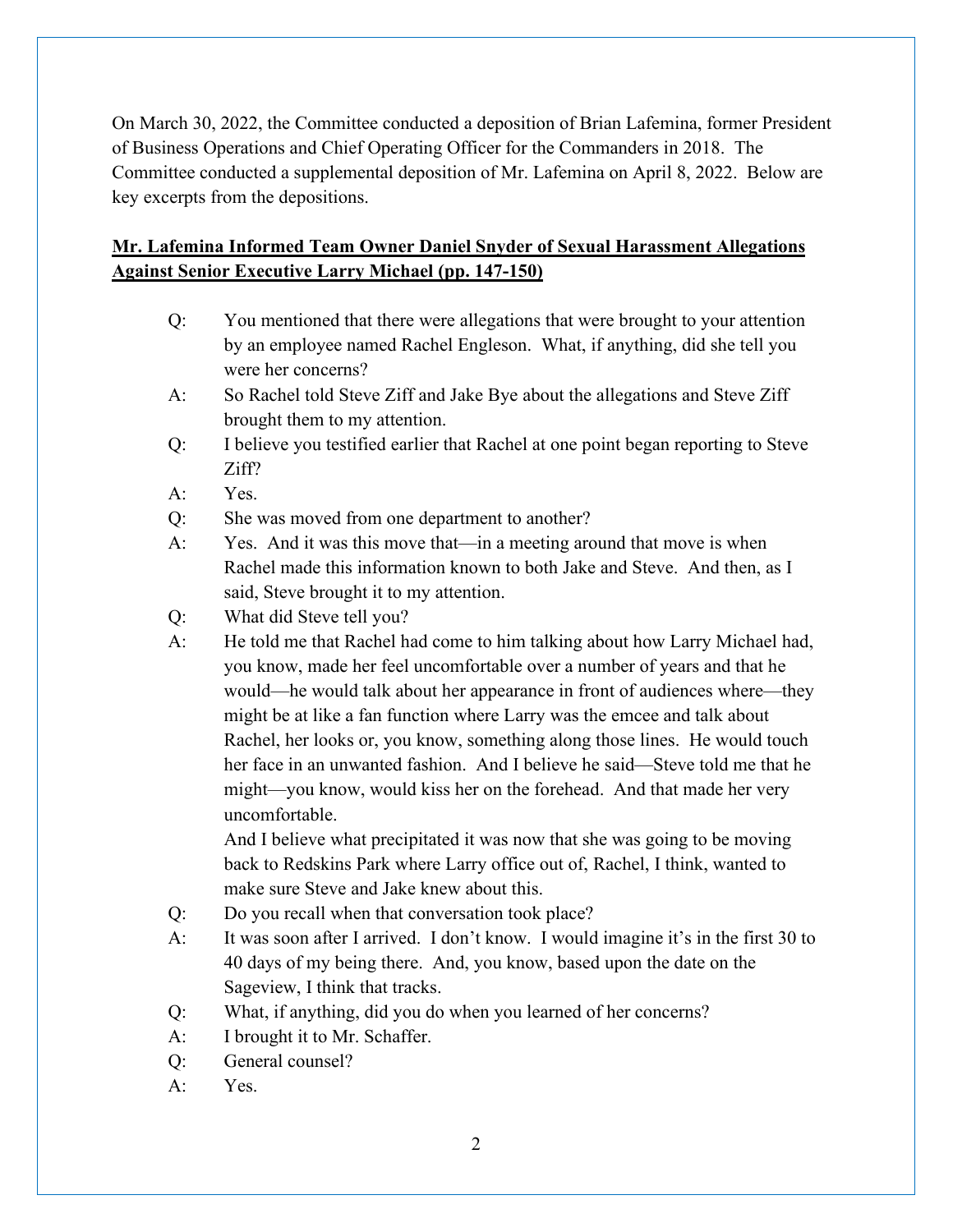- Q: What did you tell Mr. Schaffer?
- A: I told him about the allegations and our concern, and he was—he said that he was going to have an investigation into it.
- Q: Do you know if he investigated?
- A: I believe he did.
- Q: Why do you believe that?
- A: Well, he said he was going to.
- Q: Do you have any evidence that he conducted an investigation?
- A: Nothing material, no.
- Q: Who else did you talk to about the allegations concerning Ms. Engleson?
- A: Stephen Choi.
- Q: What did you tell or discuss with Mr. Stephen Choi?
- A: I told him about the allegations that human resources reported to him. I thought it was appropriate for him to know and just those who brought it to me.
- Q: What did Mr. Choi say, if anything?
- A: I don't recall.
- Q: Did he say he was going to do anything, to your knowledge?
- A: Well, no. That was with Mr. Schaffer.
- Q: Other than Mr. Choi and Mr. Schaffer, did you speak to anyone else?
- A: I don't believe so.
- Q: Do you know if Mr. Snyder was aware of these allegations?
- A: Yes, he was.
- Q: How do you know that?
- A: I made a phone call to Mr. Snyder to tell him about them.

#### **After Being Informed of Sexual Harassment Allegations Against Larry Michael, Daniel Snyder Defended Him as a "Sweetheart" and Said "Larry Wouldn't Hurt Anybody" (p. 14, Supplemental Deposition)**

- Q: Now, what, if anything, did you tell Mr. Snyder on the call?
- A: I conveyed to Dan Snyder what I had been told by Steve Ziff.
- Q: And what is it that you were told by Steve Ziff?
- A: That Rachel had come to him to let him know that she had felt uncomfortable over a period of time with her interactions with Larry Michael, the fact that he had commented about her appearance in public at events where he was the emcee and she was working the event, and that at times he had touched her on the cheeks and kissed her on the forehead.
- Q: Anything else?
- A: That's all I recall.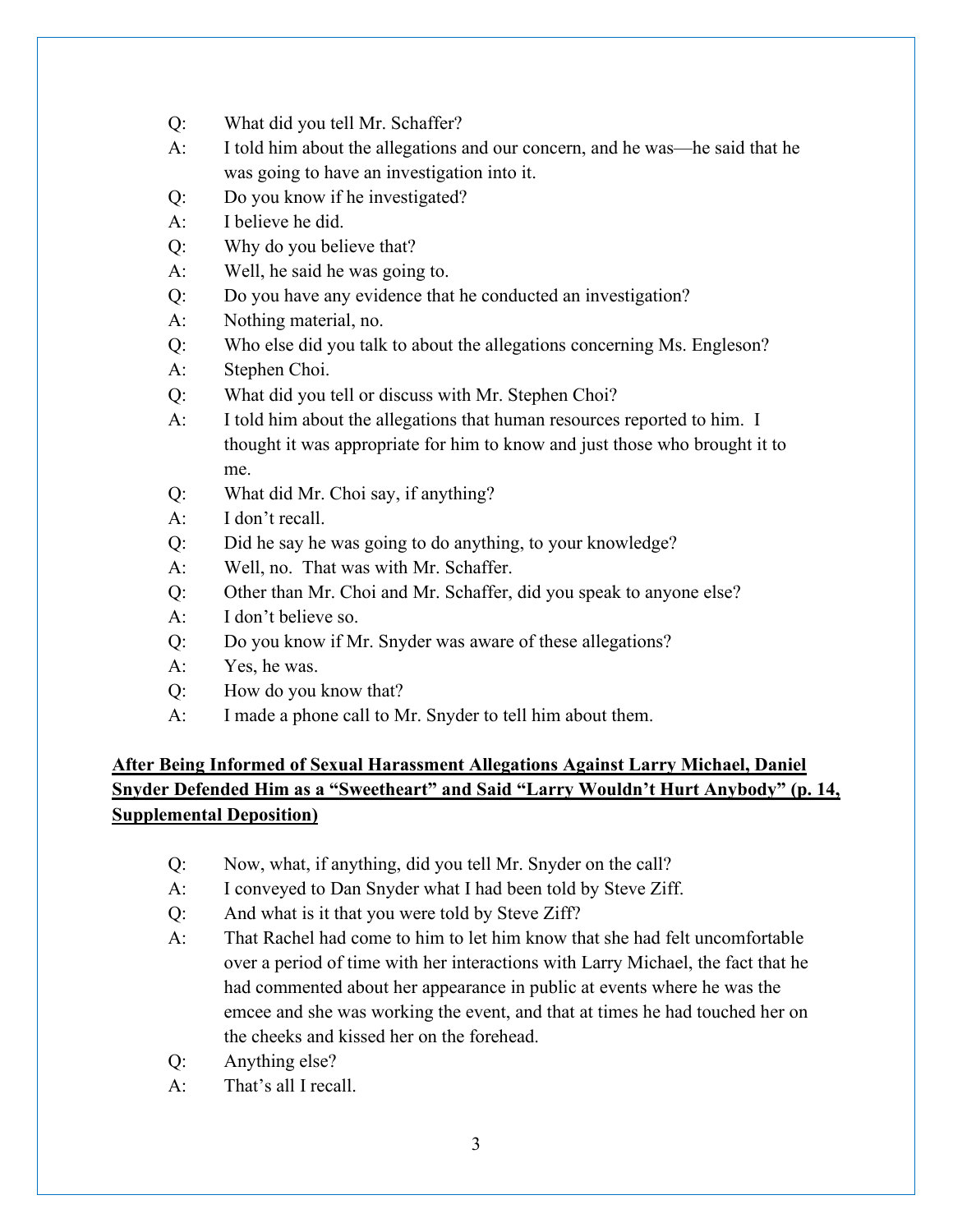- Q: Now, in response to what you told Mr. Snyder, do you recall what he said?
- A: Yeah. He said that Larry was a sweetheart and that Larry wouldn't hurt anybody.

## **Daniel Snyder Believed Allegations of Misconduct During a Costa Rica Photo Shoot Trip Were a Witch Hunt (pp. 77, 80-81)**

- Q: What was your understanding of how the club was going to handle the allegations?
- A: There was to be an internal investigation assisted by an outside law firm that was going to look into all the allegations.
- Q: Do you recall the law firm?
- A: I believe it was McGuireWoods, but I'm not certain.
- Q: What was the PR strategy, to the best of your recollection?
- A: I don't think there was much of a PR strategy. It was really pushing back at the story itself and the writer. The sentiment from Bruce Allen and Dan Snyder was that it was a witch hunt and that the writer had an agenda.
- …
- Q: You mentioned that Mr. Snyder and Mr. Allen characterized the allegations as a witch hunt, correct?
- A: Those were my words, not necessarily their words.
- Q: Words to that effect?
- A: Yes.
- Q: Do you have any understanding of why they thought it was a witch hunt?
- A: No. I mean, as I mentioned a moment ago, they seemed to believe that the allegations weren't true.
- Q: On those calls, did they ever discuss why they believed those allegations were not true?
- $A:$  No.

#### **Mr. Lafemina Described a Culture of "Fear that Emanated Throughout the Place" When He Began His Position at the Commanders (pp. 105-106)**

- Q: So you decided to undertake this challenge. And as you acknowledged, like with any position, you never fully know, until you get there, what you're undertaking. If there was—what was the biggest kind of unknown that you encountered when you were there that, as a challenge goes, that you weren't as—realizing when you first took on the role?
- A: I think there are a couple of things.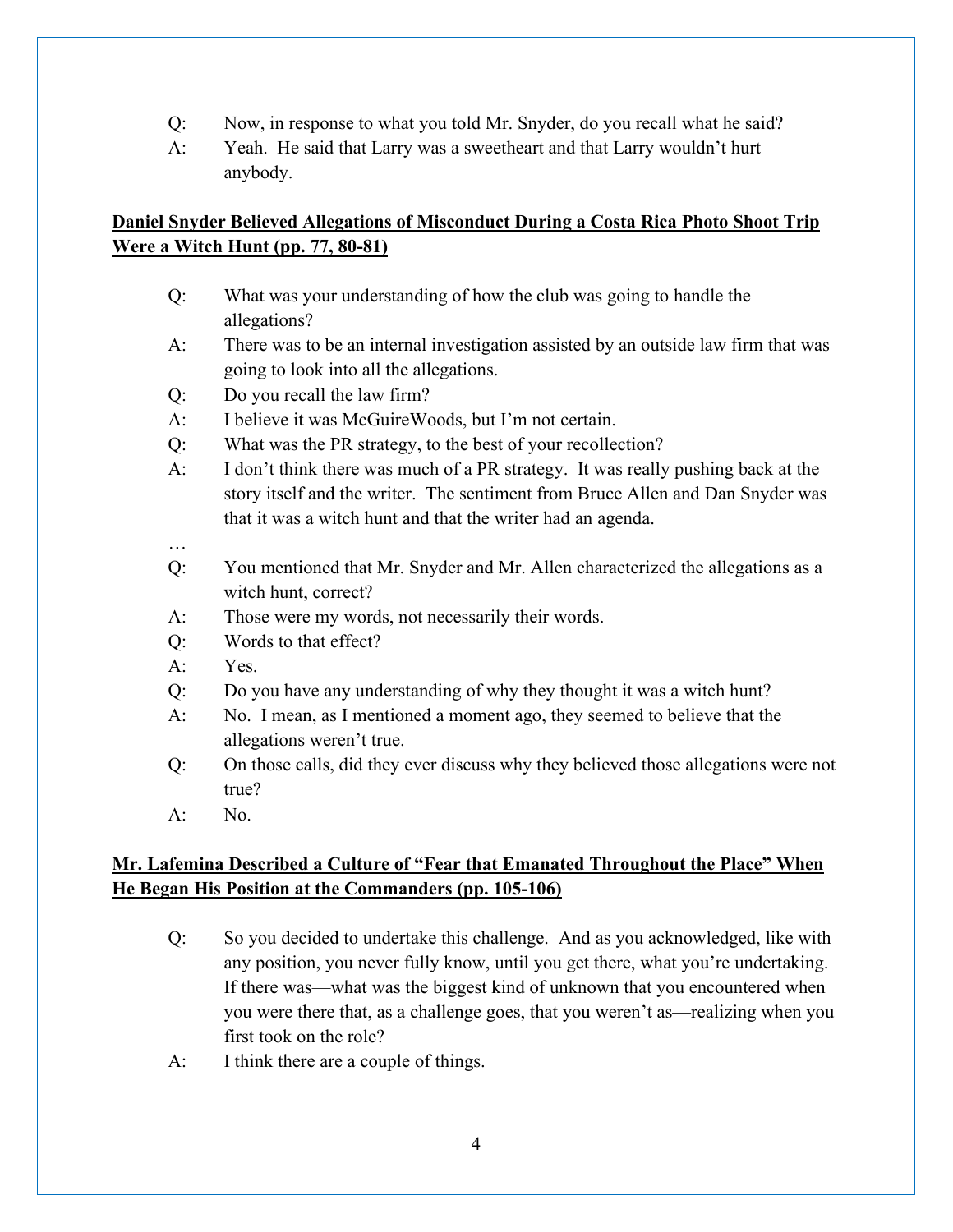I would say, with the staff in general, I was surprised at sort of the dynamic inside the office. As I mentioned earlier, you know, just some of the anecdotes about not being able to go to lunch, and just that sort of heavy-handed management style of the staff who I thought were all, you know, for the most part, great young talented people who I thought could do really good things. So that was surprising to me.

There was a fear that emanated throughout the place that everyone was afraid to make mistakes. They were afraid if they, you know, did the wrong thing, there might be repercussions for them. So that was something that, you know, you don't really know until you get into the environment.

I think probably the biggest one, and I mentioned this earlier, my conversations with Bruce Allen prior to going there. I think it became obvious to me soon upon arriving that Bruce wasn't terribly happy with the team dynamic, and that there was tension, there was competitiveness, and that, you know, there were these sort of back channels to Dan where he would hear things, not from me directly, but would hear from others.

So I think all of those things are things that you don't know until you get on the ground.

#### **Human Resources Was Not a Priority for the Commanders (pp. 135-36)**

- Q: What did you infer about the value of human resources based on the team's limited allocation of resources to that department?
- A: It wasn't a priority.
- Q: Why did you think that?
- A: Because it wasn't resourced.
- Q: Why does something not being resourced lead you to believe that it's not a priority?
- A: Because in a business, you prioritize things based on the resources that you provide tor that function.
- Q: That's been your experience in those workplaces.
- A: Yes.
- Q: For a team to be a model team, do you believe that they would need to provide adequate resources to departments such as human resources?
- A: Yes.
- Q: What was your understanding of whether this was a longstanding understaffing issue at the team? Did you have any understanding?
- A: Repeat that, please.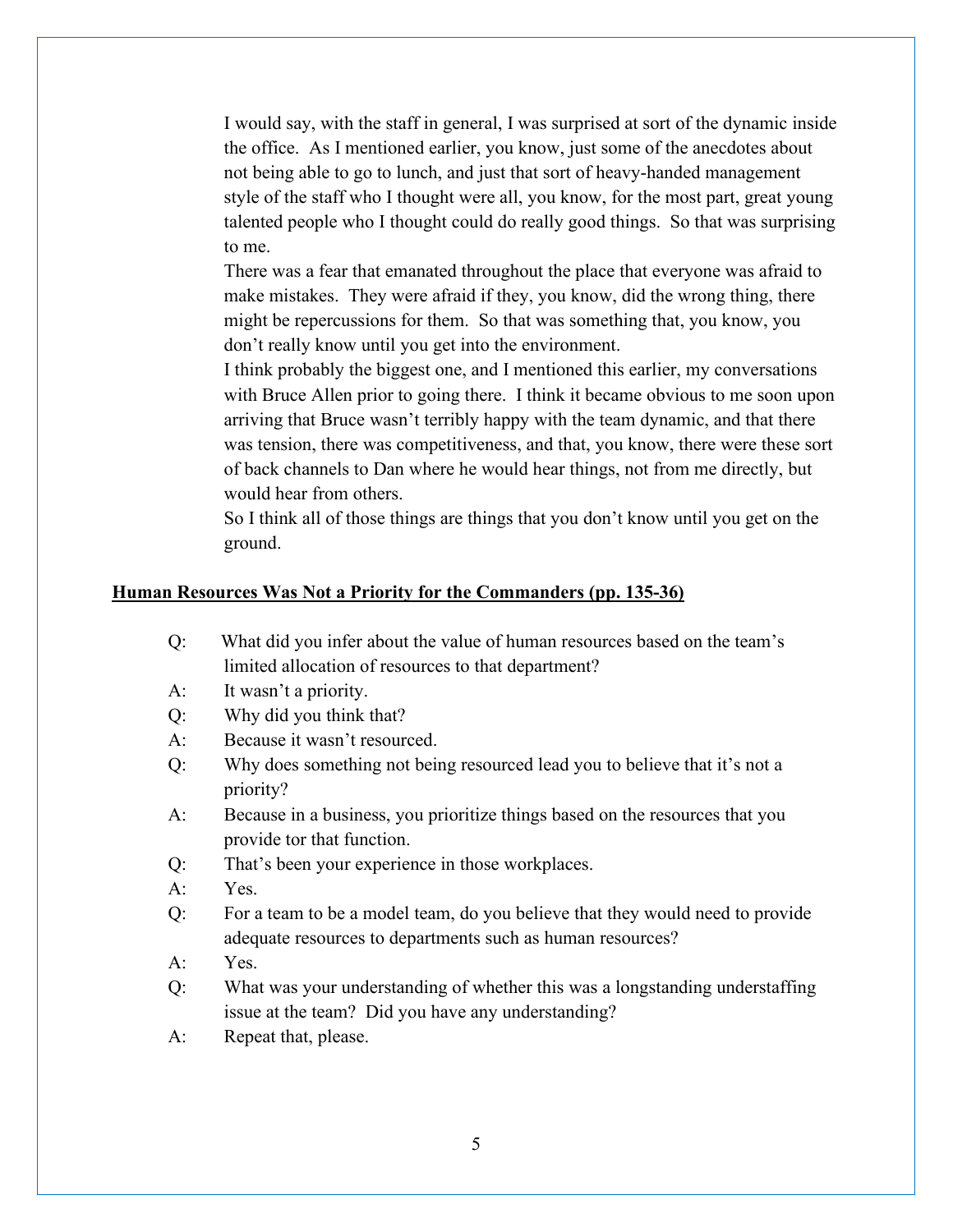- Q: Did you have an understanding that the lack of resources afforded to the human resources department, did you have any understanding that that was a longstanding issue?
- A: I don't think it was new. I don't know how long it was an issue, but it wasn't something that was brand new. Something that seemed to exist for a while.
- Q: Why do you believe that?
- A: Just based on the conversation I had with Stephen Choi when I was asking why things were the way they were in the human resources department.

#### **Mr. Lafemina is Subject to a Separation Agreement (p. 188)**

- Q: Were you required to sign a nondisclosure agreement as part of your separation from the Commanders?
- A: Yeah, there was a nondisclosure as part of my separation agreement.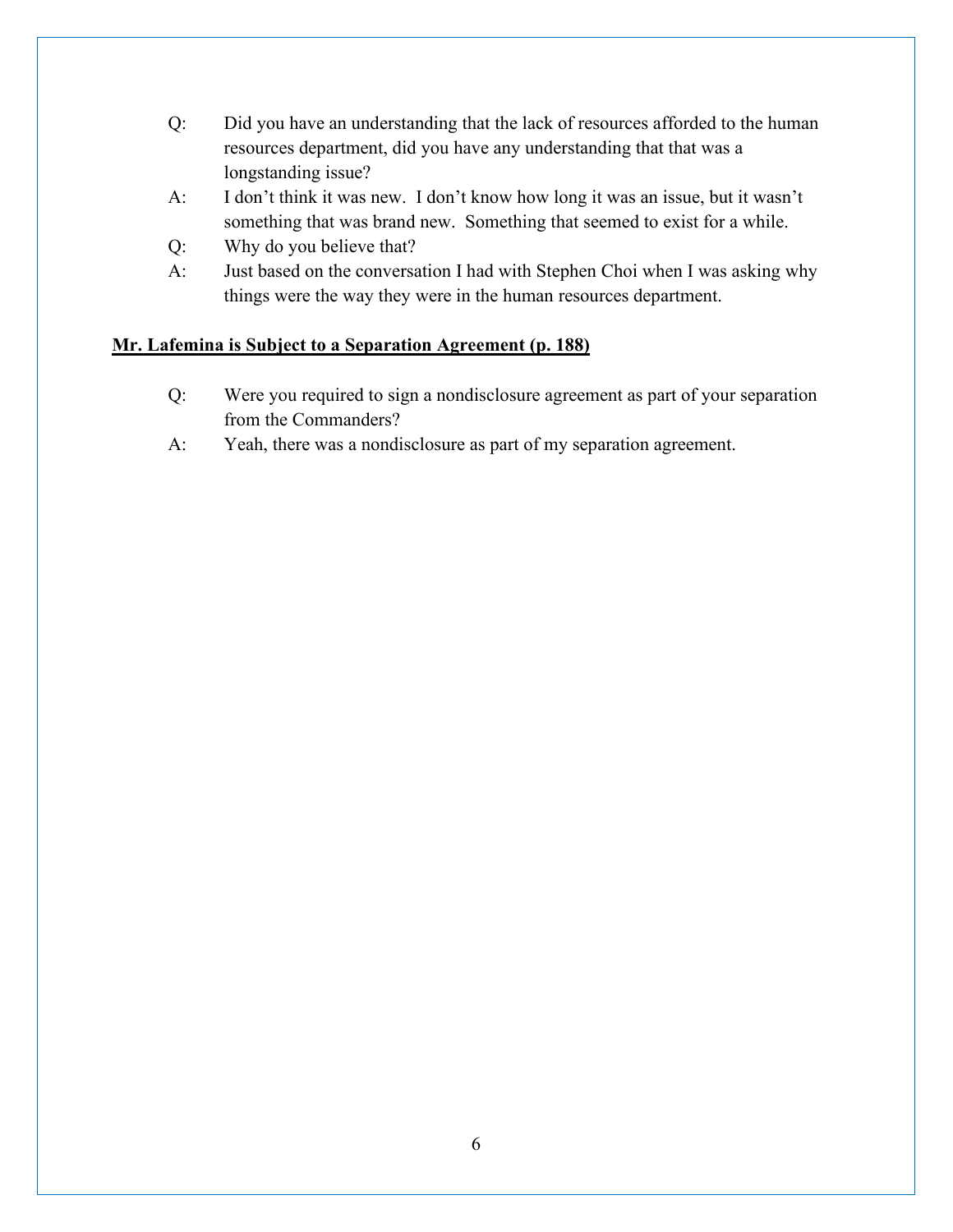ALDERSON COURT REPORTING WILLIAM COX HG0089550 **INTERVIEW OF: BRIAN LAFEMINA**  WEDNESDAY, MARCH 30, 2022 13 U.S. HOUSE OF REPRESENTATIVES 14 COMMITTEE ON OVERSIGHT AND REFORM 15 WASHINGTON, D.C. 25 The Interview Commenced at 8:59 a.m.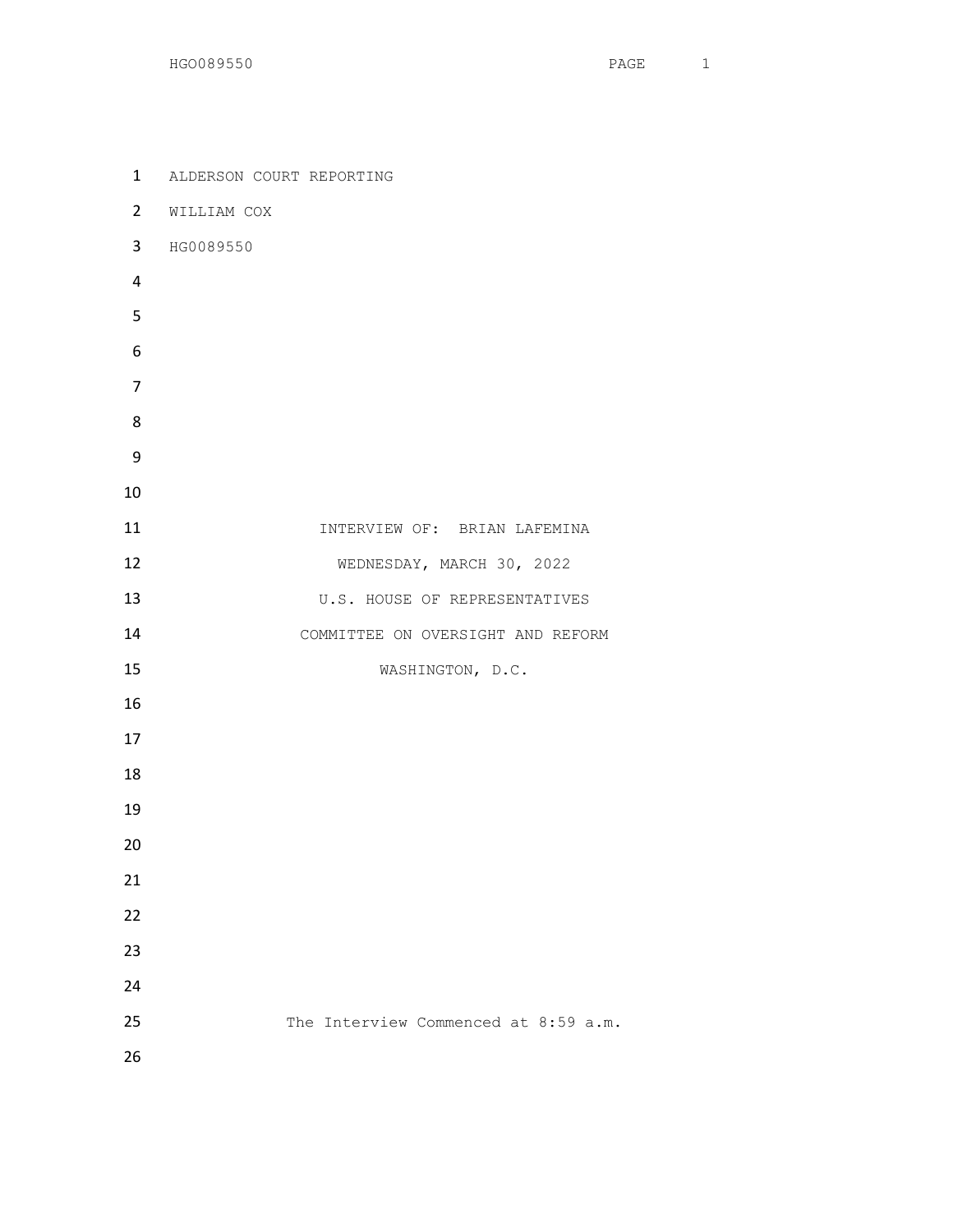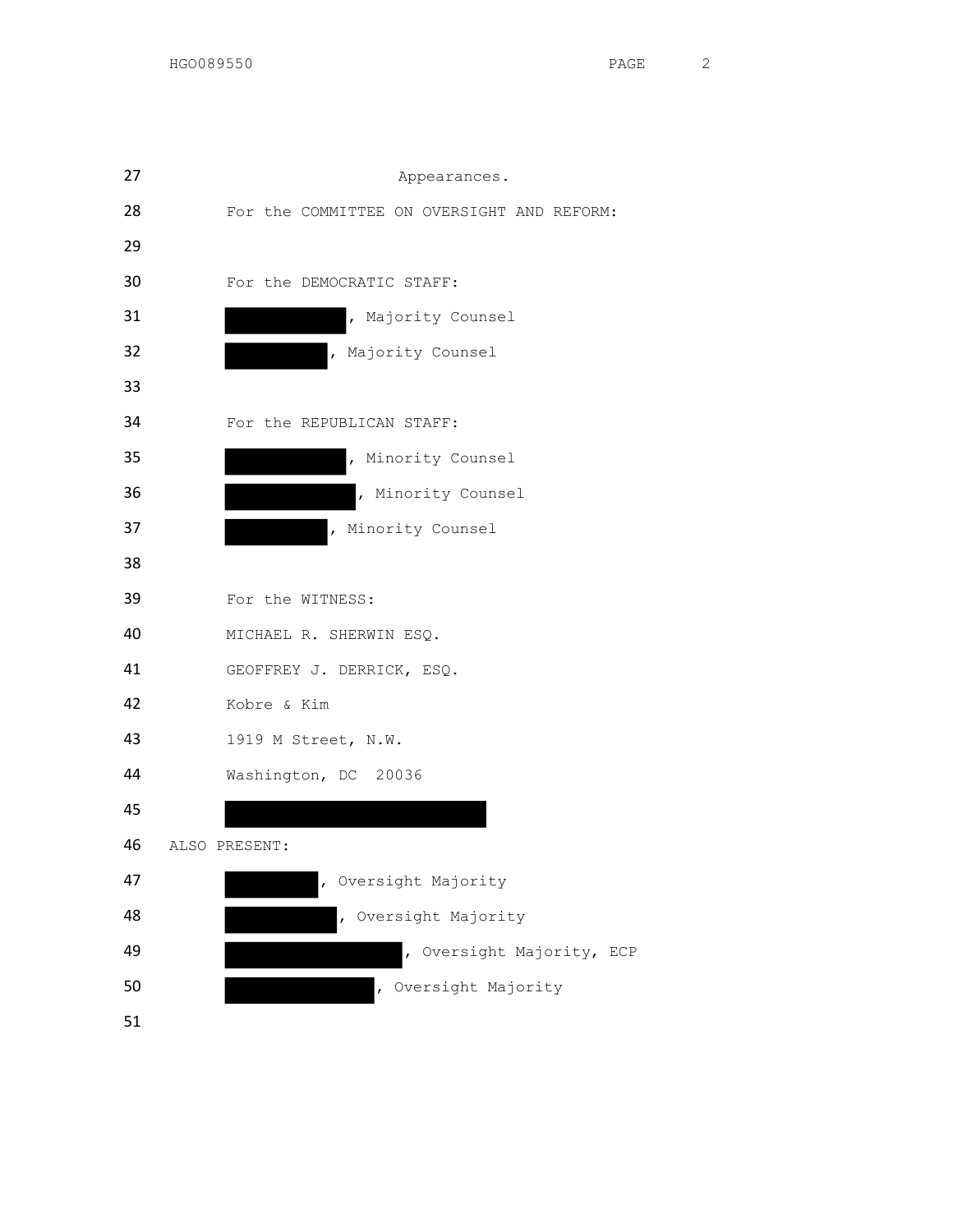Exhibits Exhibit No. Page No. 1 - Subpoena, House of Representatives 55 Congress of the United States of America 5 2 - National Football League Personal 57 Conduct Policy, December 2014 47 3 - Commissioner Goodell Announces Findings in Carolina Panthers Workplace Investigation, 6/28/18 69 4 - Email dated 5/31/2018 to Eric Shaffer and others from Tony Wyllie, Bates commencing NFL-00030914 96 5 - Email dated 5/31/2018 to from Bruce Allen, Bates commencing NFL-00133370 98 6 - Executive Team organizational chart Bates NFL-00097855 109 7 - Document titled Sageview Consulting 70 dated July 12, 2018 137 71 8 - Email from Stephen Choi to FedEx 72 Field and Redskins Park front office 145 73 9 - Letter dated December 26, 2018 from Eric Schaffer to Brian Lafemina Bates NFL-00101116 173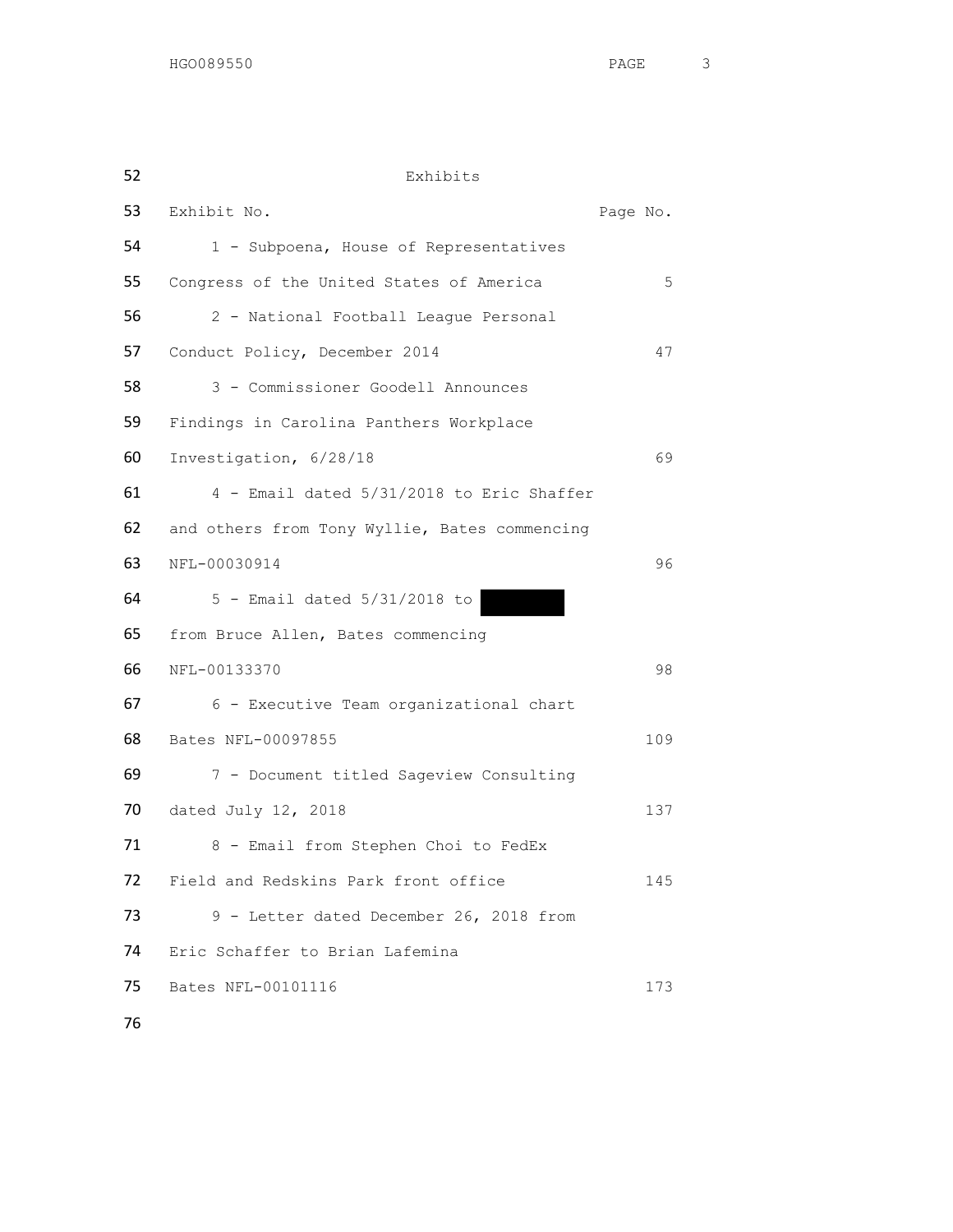| 77 | Exhibits (Continued):                      |          |
|----|--------------------------------------------|----------|
| 78 | Exhibit No.                                | Page No. |
| 79 | 10 - Letter dated March 30, 2022           |          |
| 80 | from Carolyn B. Maloney, Chairwoman, to    |          |
| 81 | Brian Lafemina                             | 200      |
| 82 |                                            |          |
| 83 | A - Email communication dated November     |          |
| 84 | 18-27, 2013, Bates commencing FNL-00101080 | 156      |
| 85 | B - Email communication dated November     |          |
| 86 | 9-16, 2009 between<br>and Jason            |          |
| 87 | Friedman                                   | 159      |
| 88 | C - Email communication dated September    |          |
| 89 | 5-6, 2009 between<br>and Jason             |          |
| 90 | Friedman                                   | 159      |
| 91 |                                            |          |
|    |                                            |          |

92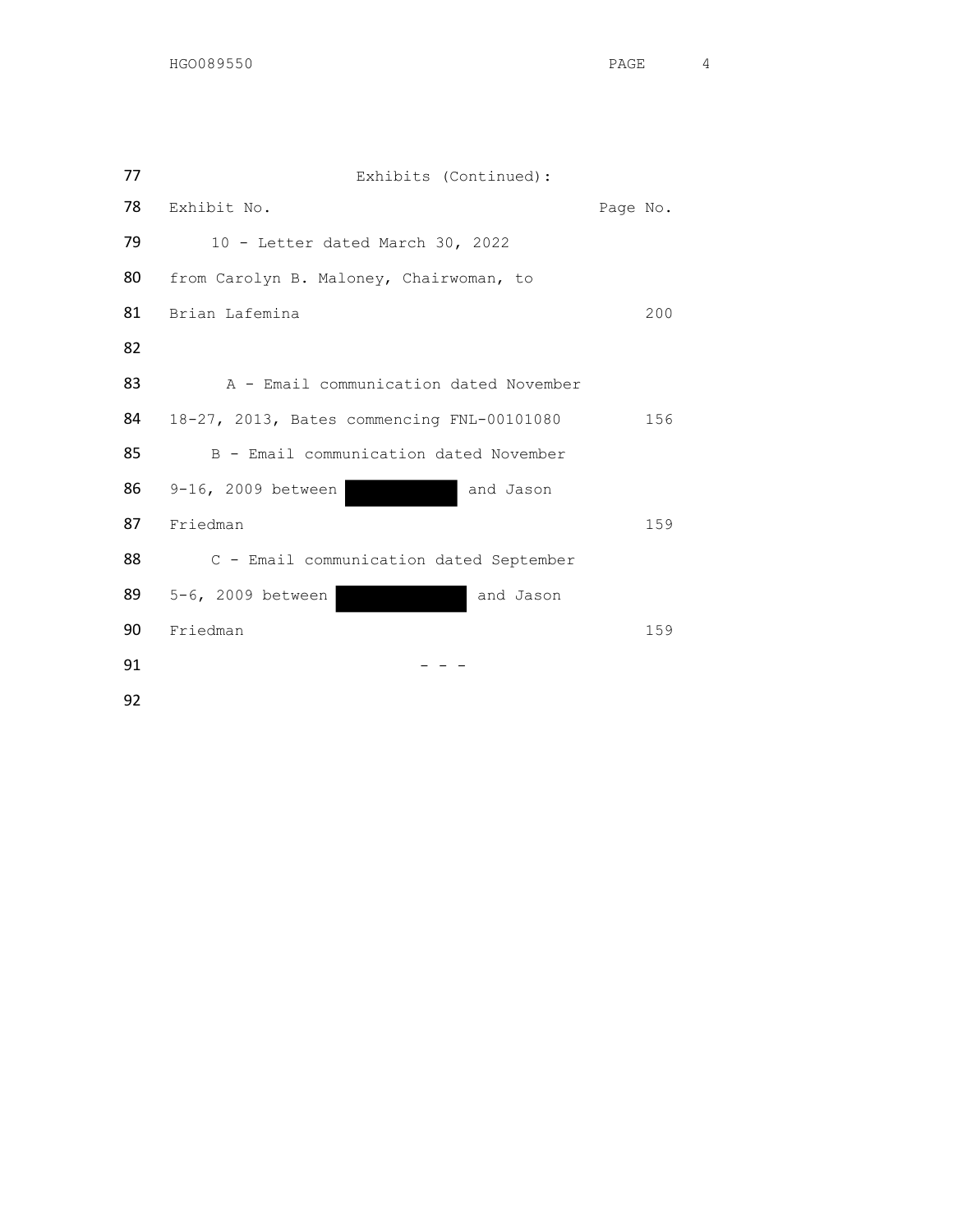P R O C E E D I N G S 94 . We are going on the record. It is 8:59. This is the deposition of Brian Lafemina conducted 97 by the House Committee on Oversight and Reform. This 98 deposition is occurring under subpoena issued by the Chairwoman Carolyn Maloney on March 28, 2022, as part of 100 the committee's investigation into the Washington Commanders' toxic work environment and the NFL's handling of that matter. 103 The person transcribing this deposition to my left, 104 to your right, is a House stenographer and a notary public authorized to administer oaths. The House stenographer 106 will now place you under oath. Whereupon, BRIAN LAFEMINA, having been duly sworn by the Notary Public, was examined and testified as follows: **.** Before we begin, I will mark the subpoena as Exhibit 1 and enter it into the record. (Lafemina Exhibit No. 1 was **identified for the record.**) **EXAMINATION BY COUNSEL FOR THE COMMITTEE** 115 BY Q Would the witness please state his full name 117 and spell his last name for the record.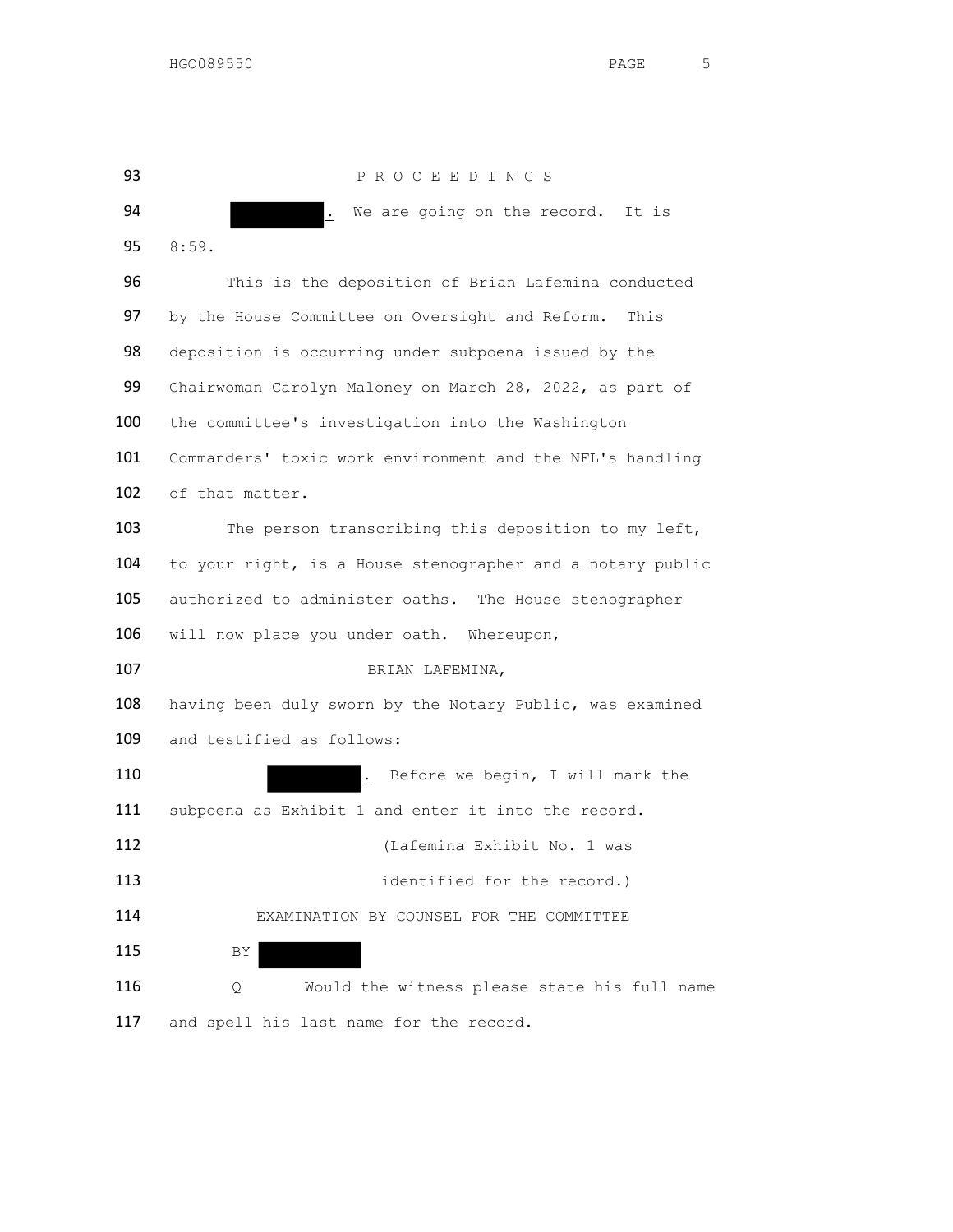

136 by subpoena, we are operating pursuant to committee rules, specifically Rules 15 and 16, which cover the guidelines 138 for today's deposition.

 We have previously provided Mr. Lafemina's personal counsel with a copy of these rules. I have copies of these rules here with us today if you would like to review 142 them at any time.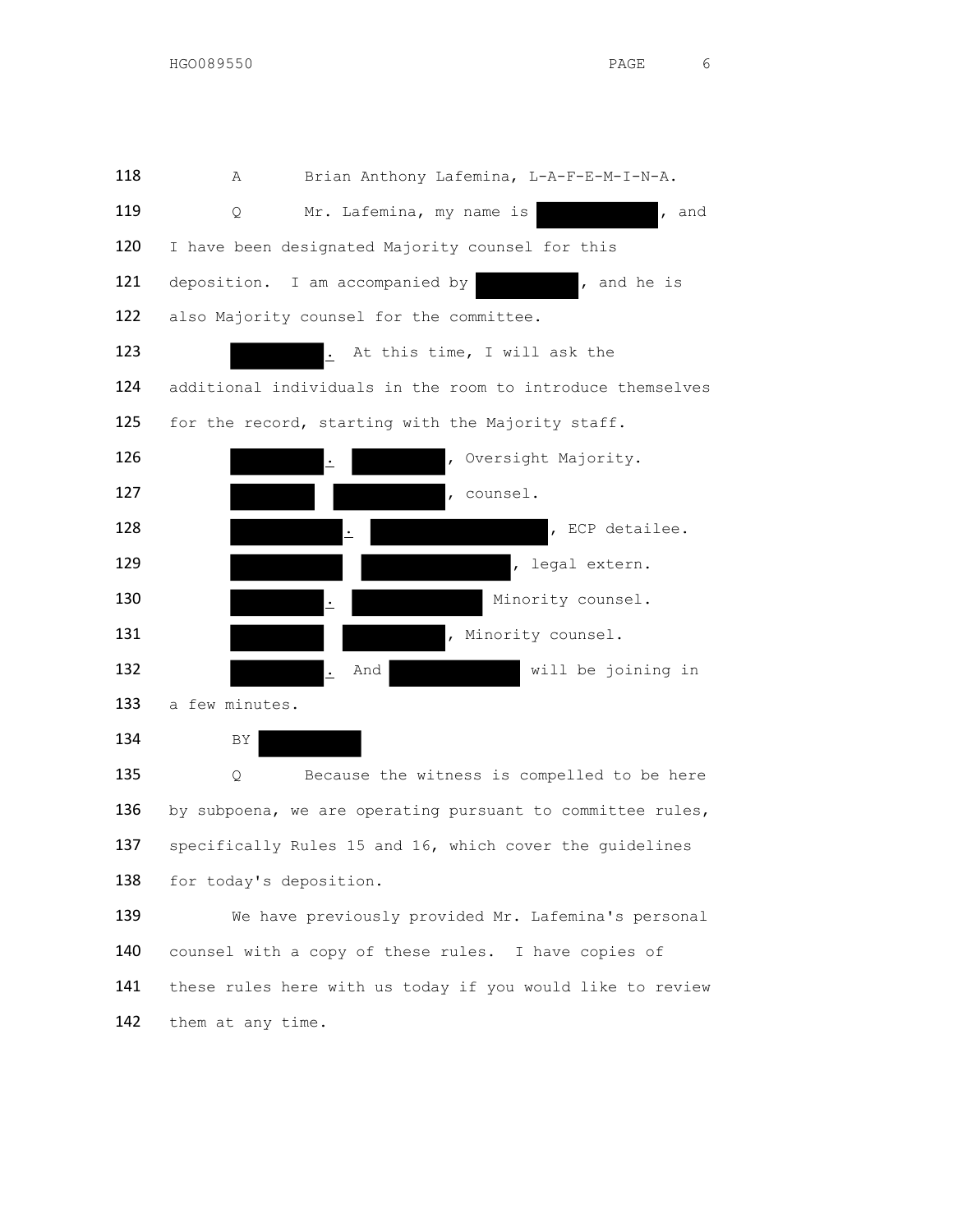143 I will now briefly review the ground rules for 144 today's deposition.

145 The way the questioning will proceed today is as 146 follows: The deposition will begin with the Majority 147 asking questions of you for up to one hour; thereafter, 148 the Minority will have an opportunity to question you for 149 an equal period of time. We will rotate back and forth 150 one hour per side until we are out of questions.

151 If you need a break for any reason, at any time, please do let me know. We're happy to accommodate you. Ordinarily we'll take a five-minute break at the end of each hour of questioning, but if you need a break before that, please do let me know. To the extent that there is a pending question, I would ask that you finish answering 157 the question before you take a break.

158 Do you understand?

159 A Yes.

160 Q Under the Committee's rules, you are allowed 161 to have an attorney present to advise you. Mr. Lafemina, 162 do you have an attorney present for today?

163 A I do.

164 . Would counsel for Mr. Lafemina please 165 identify themselves for the record? 166 Mr. Sherwin. Michael Sherwin, with Kobre & Kim,

167 and with me is my associate.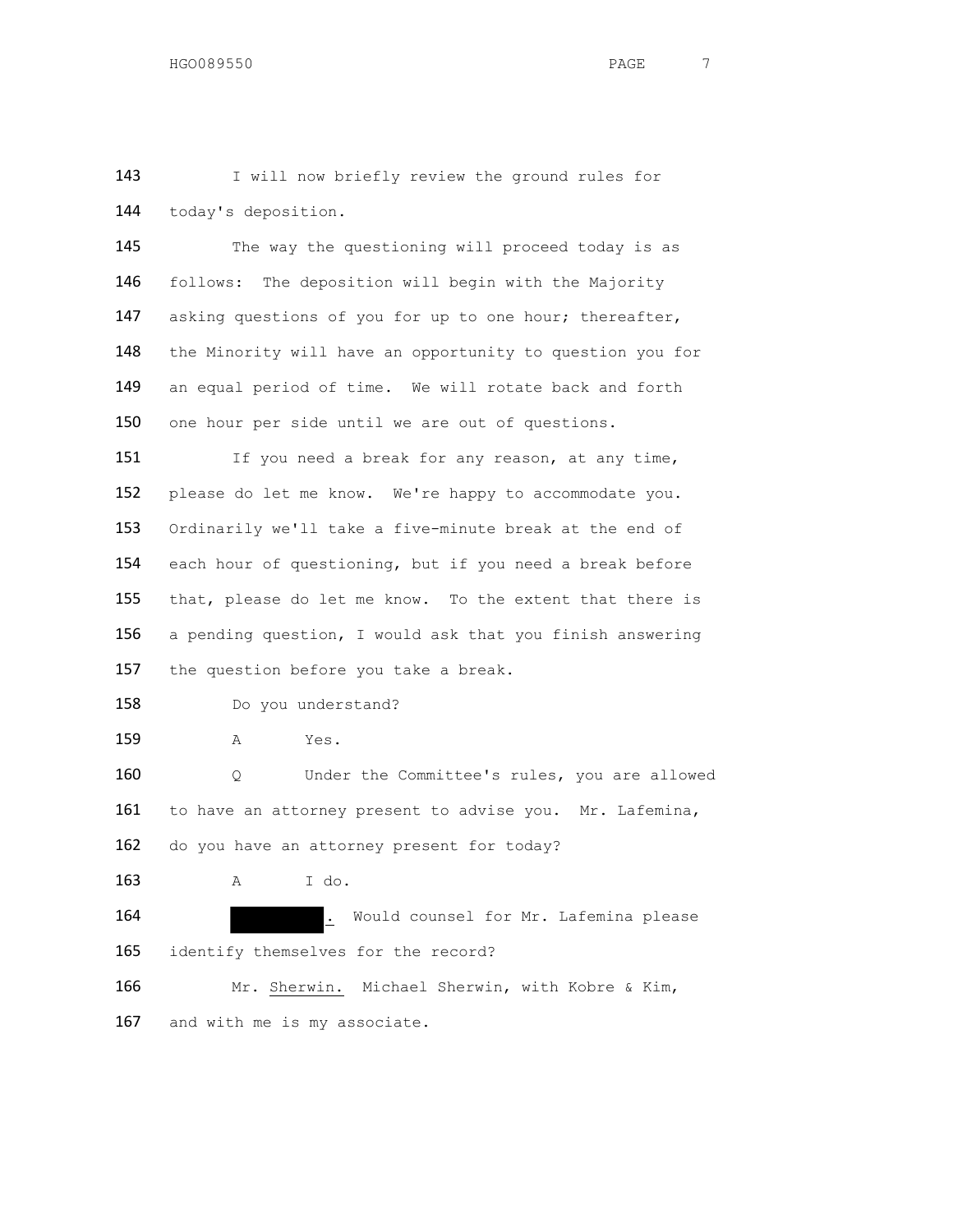168 Mr. Derrick. Jeff Derrick, with Kobre & Kim.

169 BY

170 Q As you can see, the stenographer is taking 171 down everything I say and everything you say to make a 172 written record of this deposition. For the record to be 173 clear, I would ask that you please wait until I finish 174 each question before you answer, and I will wait for you 175 to finish your answer or respond before asking you the 176 next question.

177 The stenographer cannot record nonverbal answers, 178 such as shaking your head, so it's important that you 179 answer questions verbally with an audible answer.

180 Do you understand?

181 A I do.

182 Q You are required to answer all questions 183 unless you are asserting a privilege. To the extent you 184 or your counsel object to a question, to assert a 185 privilege, you must clearly state the specific privilege 186 being asserted and the reason for the assertion on or 187 before the scheduled date of testimony. Objections may be 188 made in a non-suggestive and non-argumentative manner. 189 Members of committee staff are not permitted to raise 190 objections.

191 You may only refuse to answer a question to 192 preserve a privilege recognized by the committee and not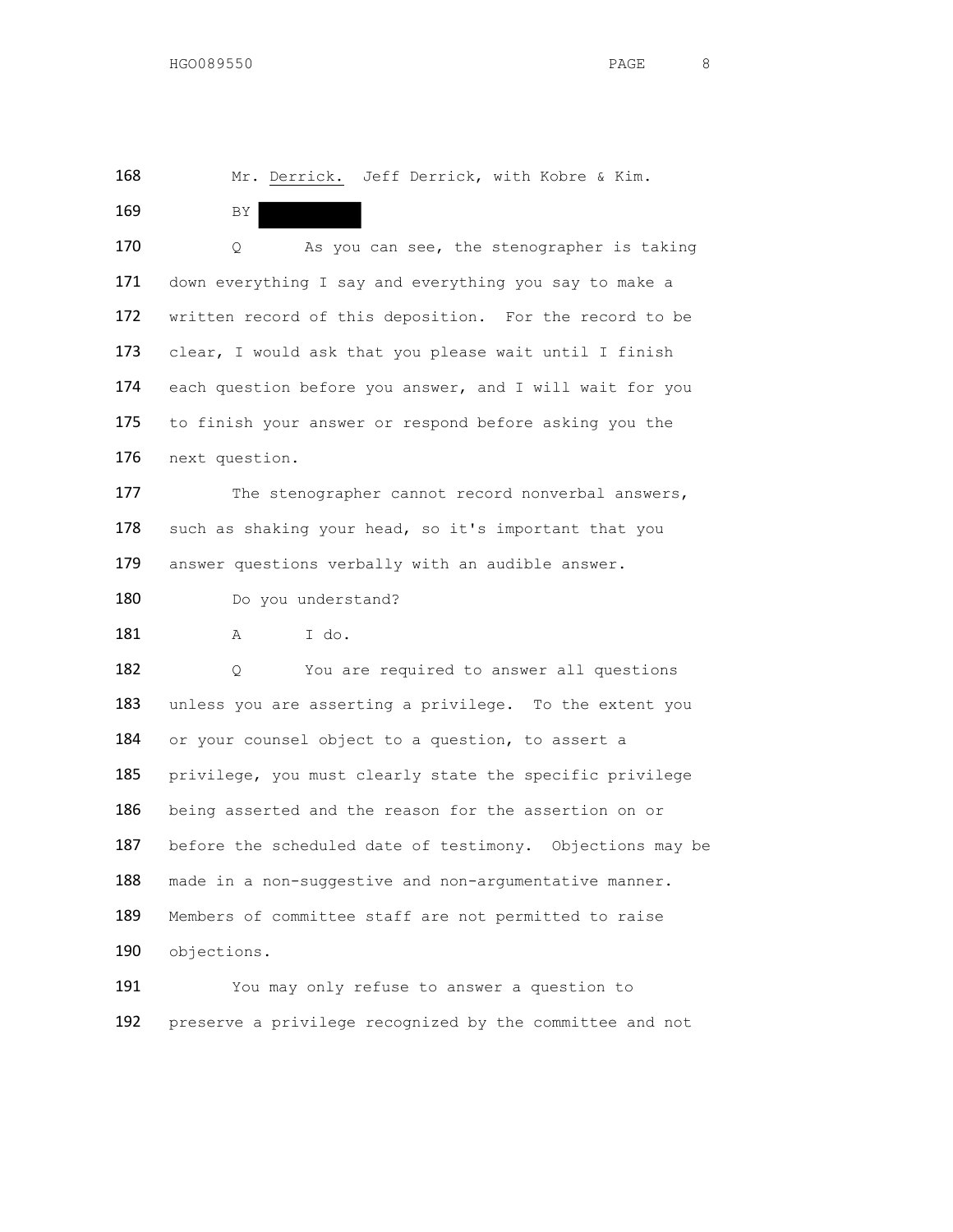193 for any other reason. For example, it is improper to 194 object to questions on the basis of confidentiality and/or 195 concurrent litigation interests. 196 Do you understand? 197 A Yes. 198 Q The House of Representatives and the 199 committee do not recognize any common-law nondisclosure 200 privileges, including, but not limited to, deliberative 201 process privilege, attorney-client privilege, attorney 202 work product protection, and any purported contractual 203 privileges such as nondisclosure agreements. 204 Do you understand? 205 A Yes. 206 Q The only assertions of executive privilege 207 that the chair of the committee will consider are those 208 made in writing by an Executive Branch official authorized 209 to assert privilege. 210 Do you understand? 211 A Yes. 212 Q If you refuse to answer a question on the 213 basis of privilege, the Majority staff will either proceed 214 with the deposition or seek a ruling from the chairwoman 215 on the objection by telephone or otherwise during the 216 deposition at the time of Majority staff's choosing. If 217 the chairwoman overrules any such objection during the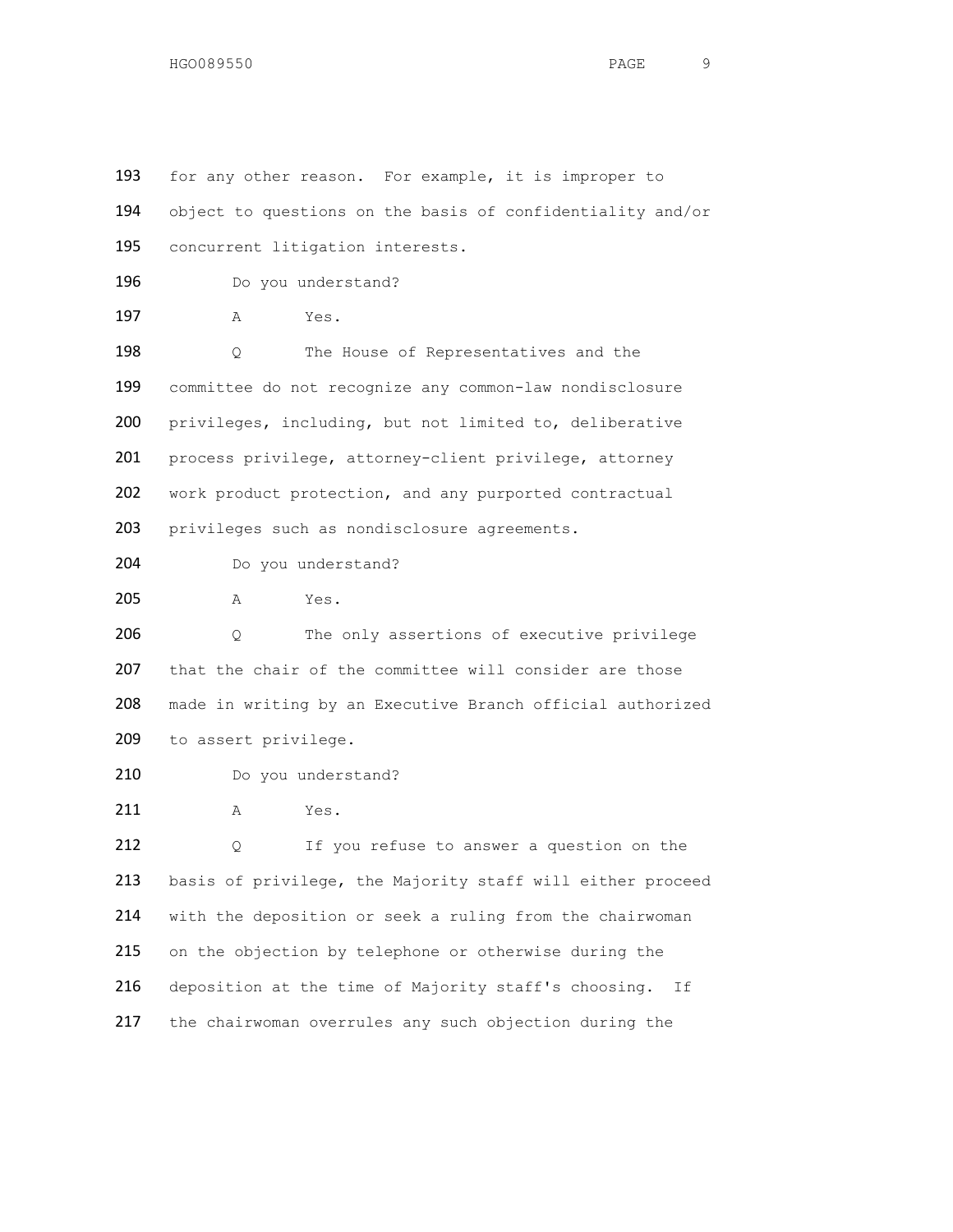218 deposition, you are required to answer.

219 Do you understand?

220 A Yes.

221 Q If you refuse to answer a question after 222 being directed by the chairwoman in writing or orally 223 during the deposition as reflected in the record, you may 224 be subject to sanction.

225 Do you understand?

226 A Yes.

227 Q We want you to answer our questions in the 228 most complete and truthful manner as possible, so we are 229 going to take our time. If you have any questions or 230 don't understand any of the questions that we ask, please 231 do let me know. We will be happy to clarify or rephrase 232 our question.

```
233 Do you understand?
```
234 A Yes.

235 Q If I ask you about conversations or events 236 in the past and you're unable to recall the exact words or 237 details, you should testify to the substance of those 238 conversations or events to the best of your recollection. 239 If you recall only a part of the conversation or an event, 240 you should give us your best recollection of those events 241 or parts of the conversations that you do recall.

242 Do you understand?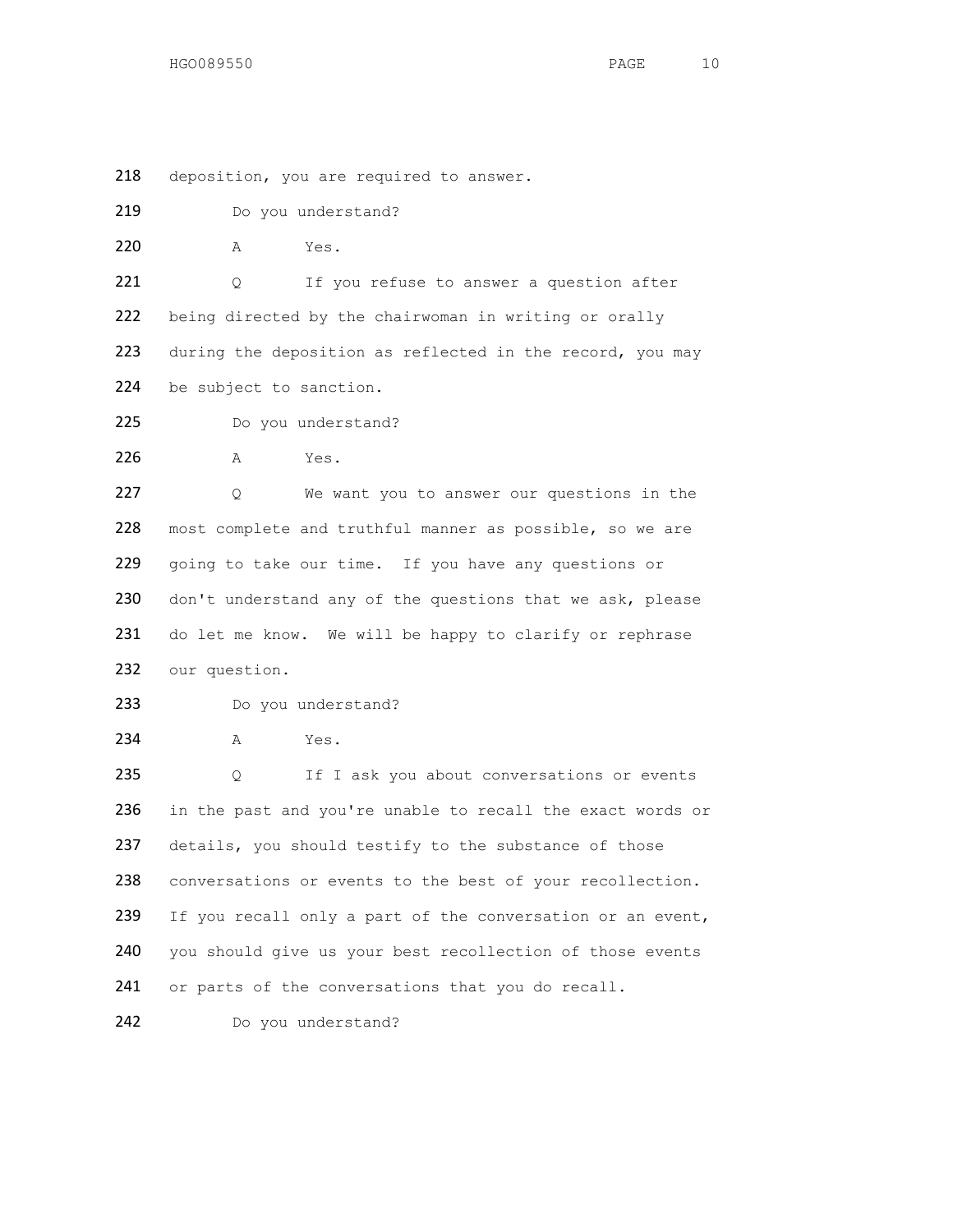243 A Yes. 244 Q Mr. Lafemina, because you have been placed 245 under oath, your testimony here today has the same force 246 and effect as if you were testifying before the committee. 247 If you knowingly provide false testimony, you could be 248 subject to criminal sanctions and prosecution for perjury, 249 making false statements, or other related offenses. 250 Do you understand? 251 A Yes. 252 Q Have you consumed anything, including 253 medications, alcoholic beverages, or other substances, 254 that would impair your ability to testify truthfully 255 today? 256 A No. 257 Q Is there any reason that you are unable to 258 testify truthfully today? 259 A No. 260 Q Do you have any questions before we begin? 261 A No. 262 Q I would like to ask you, Mr. Lafemina, about 263 your employment history. 264 Are you currently employed? 265 A Yes. 266 Q Where are you employed? 267 A I work for the Los Angeles 2028 organizing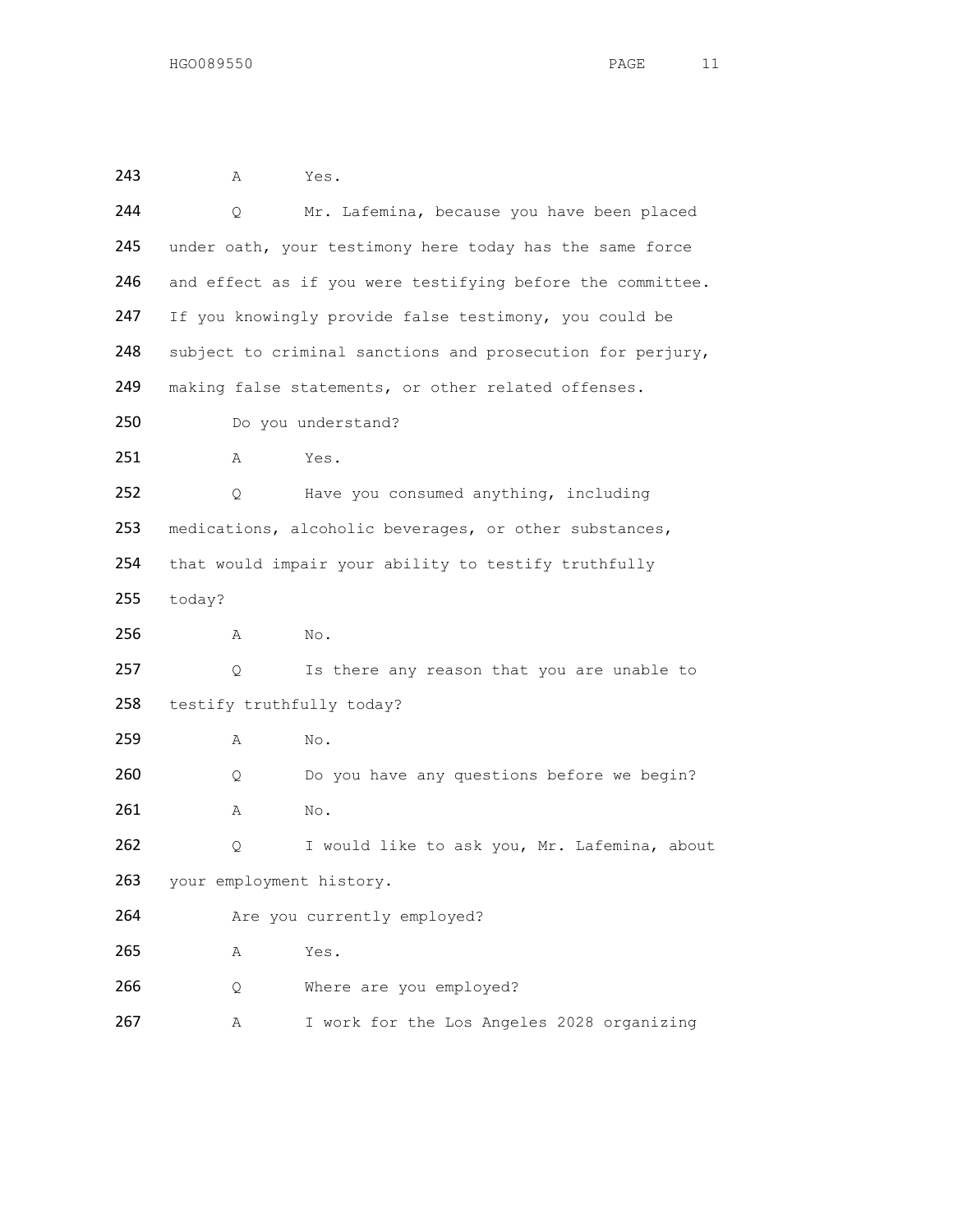268 committee for the Olympic Games.

| 269 | Q                       | And what is your title?                                    |
|-----|-------------------------|------------------------------------------------------------|
| 270 | Α                       | I'm a chief business officer.                              |
| 271 | Q.                      | What does that role entail?                                |
| 272 | Α                       | It entails contracting all of the venues in                |
| 273 |                         | which the Olympic games are going to be played; it entails |
| 274 |                         | security, transportation, logistics, ticketing,            |
| 275 |                         | hospitality, sport -- what sports will be played in the    |
| 276 |                         | Olympic games, accommodations, out-of-home advertising.    |
| 277 |                         | There's a number of other verticals.                       |
| 278 | Q                       | When did you first begin working for L.A.                  |
| 279 | 2028?                   |                                                            |
| 280 | Α                       | I began in April of 2019.                                  |
| 281 | Q.                      | Have you had any other job titles other than               |
| 282 | chief business officer? |                                                            |
| 283 | Α                       | No.                                                        |
| 284 | $\circ$                 | Now, prior to joining L.A. 2028, I would                   |
| 285 |                         | like to understand more about your work history before     |
| 286 |                         | joining the Washington Commanders. Can you walk me         |
| 287 |                         | through your professional experience before you joined the |
| 288 | team?                   |                                                            |
| 289 | Α                       | Sure. I began my career as a college intern                |
| 290 |                         | at the Madison Square Garden Company, where I spent 22     |
| 291 |                         | years in a variety of roles leading up to my final role as |
| 292 |                         | the senior vice president of MSG Sports.                   |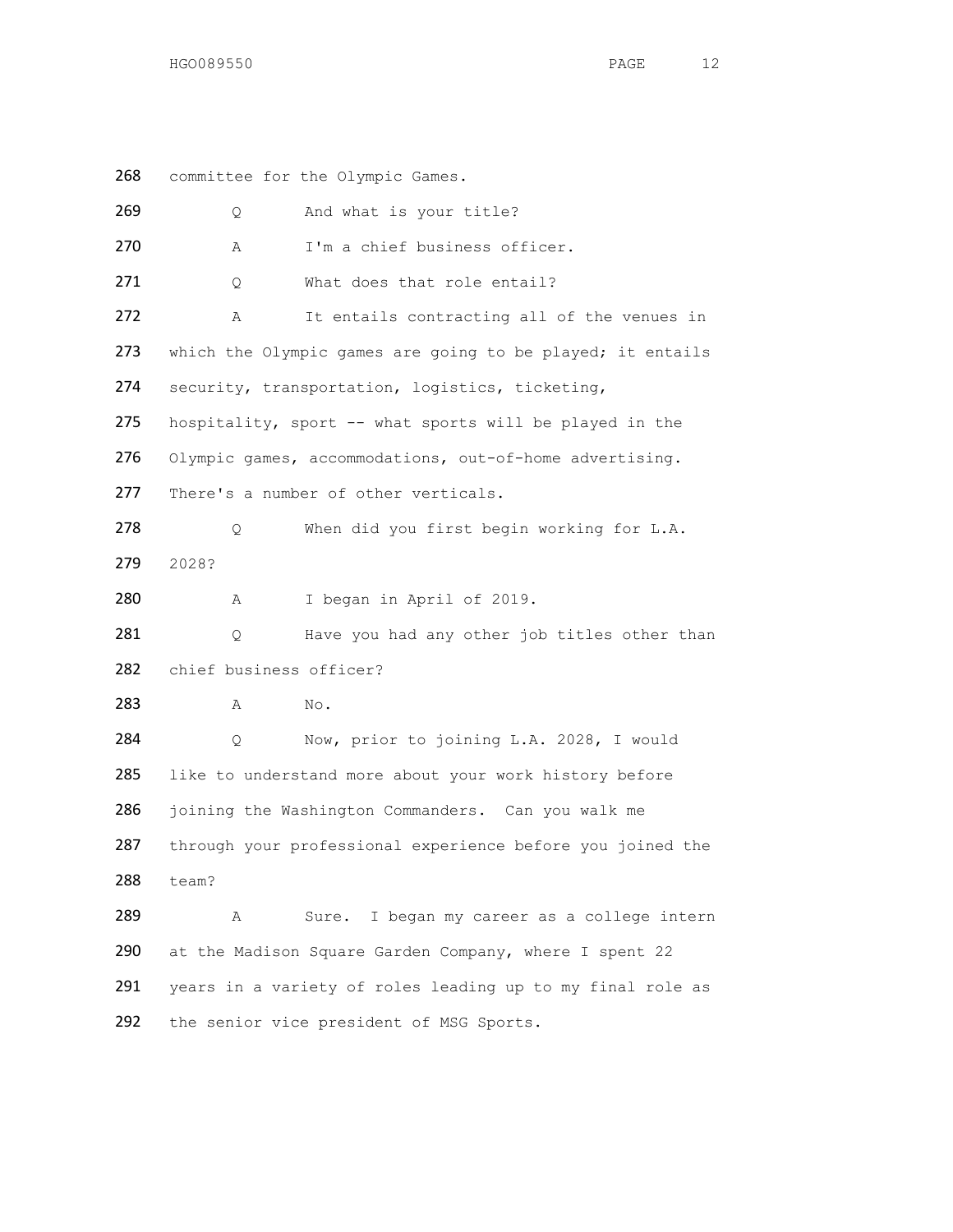Q And what did your job entail as senior vice president of MSG Sports? A It was -- the responsibilities were for all 296 of the business operation elements of the New York Nicks, New York Rangers, New York Liberty professional franchises, as well as responsibilities related to Madison Square Garden arena as well. Q After you left Madison Square Garden, did you have any other employment? A I was self-employed for approximately a year doing consulting. Q What type of consulting did you do? A Sports marketing. Q So after you were a consultant, did you have any other employment? A Yes, I took a position as the vice president of club business development at the National Football League. 311 Q What did that role entail? A Club business development is an internal consultancy working with all 32 member clubs to assist them in their local business operations, revenue generation, and marketing. 316 Q To whom did you report in that role? 317 A I originally reported to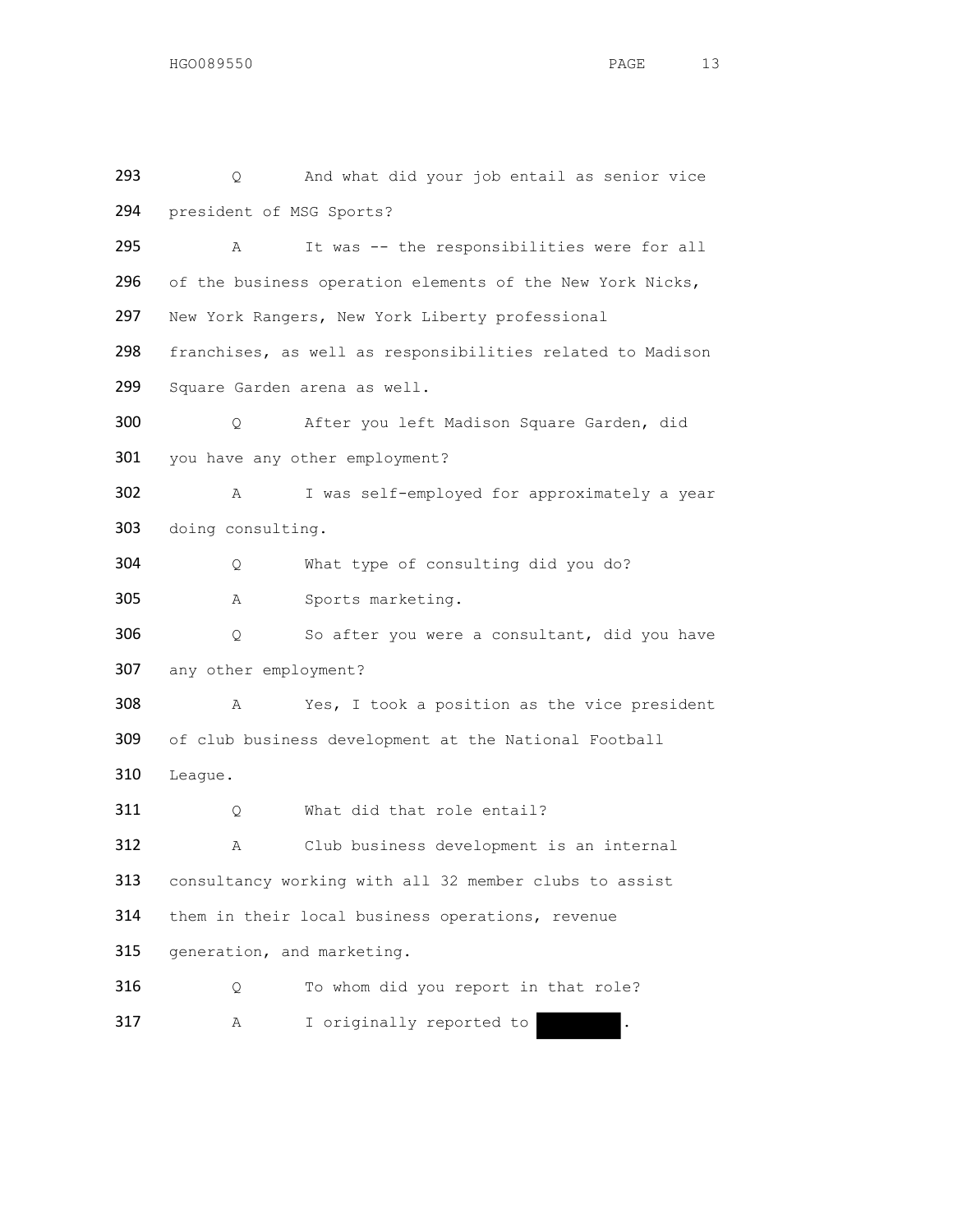| 318 | Q                                                        | Did you have any other supervisors in that              |  |
|-----|----------------------------------------------------------|---------------------------------------------------------|--|
| 319 | role?                                                    |                                                         |  |
| 320 | Α                                                        | left the organization, was promoted<br>So               |  |
| 321 |                                                          | to senior vice president of club business and corporate |  |
| 322 |                                                          | development, and worked for<br>, who was the chief      |  |
| 323 | financial officer.                                       |                                                         |  |
| 324 | Q                                                        | still with the NFL?<br>Ιs                               |  |
| 325 | Α                                                        | Yes, he is. And then, some reorganizations              |  |
| 326 | and reported to                                          | at one point who runs the                               |  |
| 327 |                                                          | media business for the NFL, and<br>, who was            |  |
| 328 |                                                          | the COO at the time of the NFL.                         |  |
| 329 | Q.                                                       | At the time when you left the NFL, who were             |  |
| 330 | you reporting to?                                        |                                                         |  |
| 331 | Α                                                        | $\cdot$                                                 |  |
| 332 | Q                                                        | How did your job duties change, if at all,              |  |
| 333 |                                                          | when you were promoted to SVP?                          |  |
| 334 | Α                                                        | I became more involved in other elements of             |  |
| 335 |                                                          | the business, such as monetizing the NFL's ten bowl     |  |
| 336 | events, such as the Super Bowl, Pro Bowl, working more   |                                                         |  |
| 337 | closely on the NFL draft, and working closely on stadium |                                                         |  |
| 338 |                                                          | development and financing issues.                       |  |
| 339 | Q                                                        | How long were you employed with the NFL?                |  |
| 340 | Α                                                        | I believe it was eight years.                           |  |
| 341 | Q                                                        | Was that between 2010 and 2018?                         |  |
| 342 | Α                                                        | Yes.                                                    |  |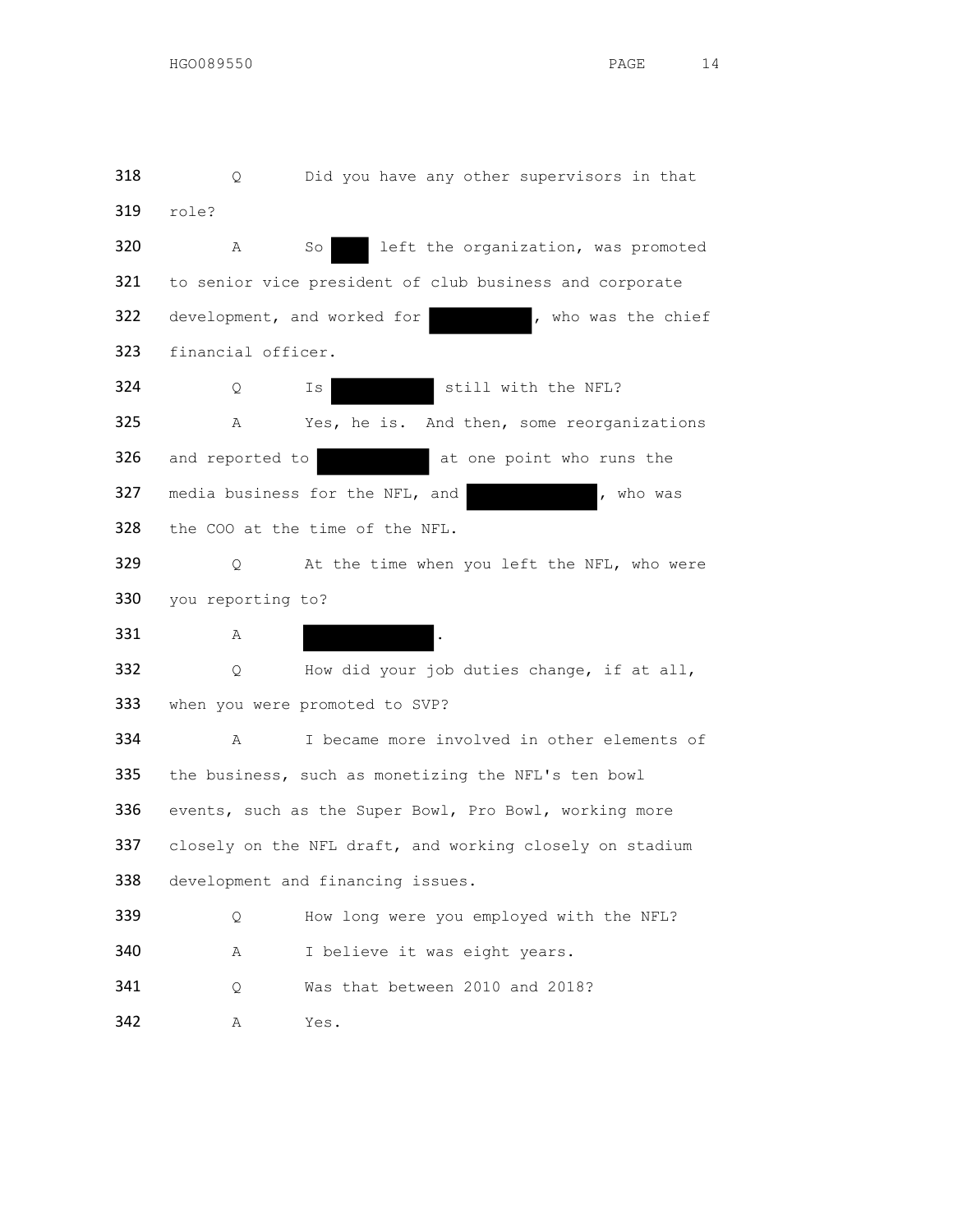Q And for how long were you a senior vice president while at the NFL? A I think it was my last five years, if I'm not mistaken. Q So roughly 2013 to 2018? A I think so. 349 Q Q , to whom does she report? A Commissioner Goodell. Q Directly? A Yes. 353 Q Research Library (1995), to whom does he report? A Commissioner Goodell. 355 Q What about ? A Commissioner Goodell. 357 Q So as the senior vice president for club business development, I believe you mentioned that you worked with the 32 teams. Did you in that role create or share any best practices across all of the 32 NFL teams? A Yes. Q And what types of practices were you focused on creating? A Everything from sales and marketing, best practices, data and analytics, game day operations, organizational structures, compensation structures. It ran the gamut of anything that a club might do in their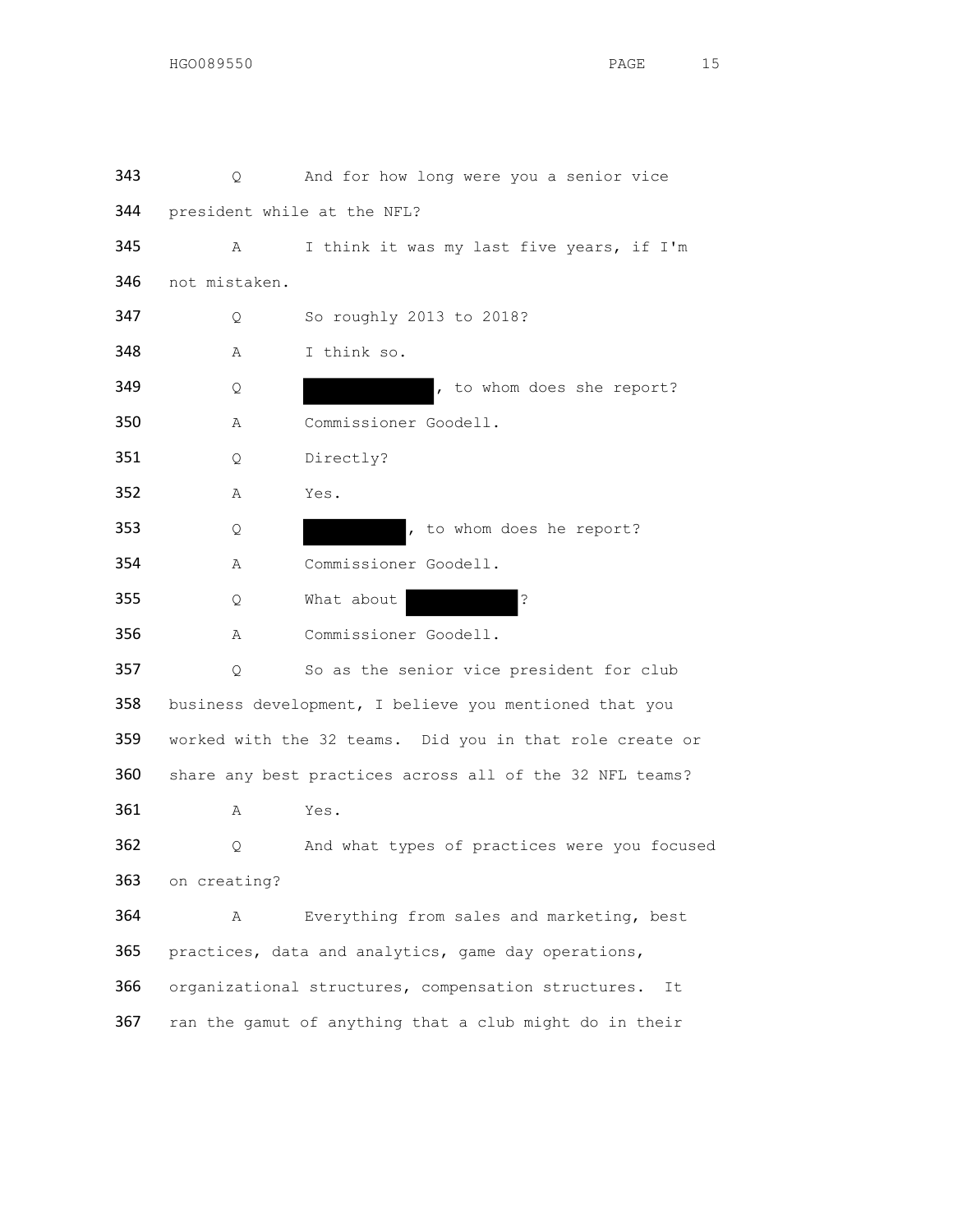local business operations. Also, media rights, local media rights negotiations, things of that nature. Q When you say organizational structure, what 371 do you mean by that? A Helping teams devise the appropriate and optimal organizational structure. So how would you structure a sales department, how would you structure a marketing department, what roles, what titles, what responsibilities? 377 Q And you said compensation structures. Is that for the club teams that you were discussing? A Yes. Q And what did that entail? 381 A That really entails how do you set up a 382 sales compensation structure to -- you know, with commissions and things of that nature. 384 O And you mentioned media, local media strategy. What did that entail? A So as a team was going out and trying to 387 negotiate for local media rights, whether it was a radio 388 or a regional sports network, to cover their -- you know, in radio would be their game day presentation, the regional sports network would be what we call shoulder programming. So anthology shows about the team. 392 Q Did you, in that role as senior vice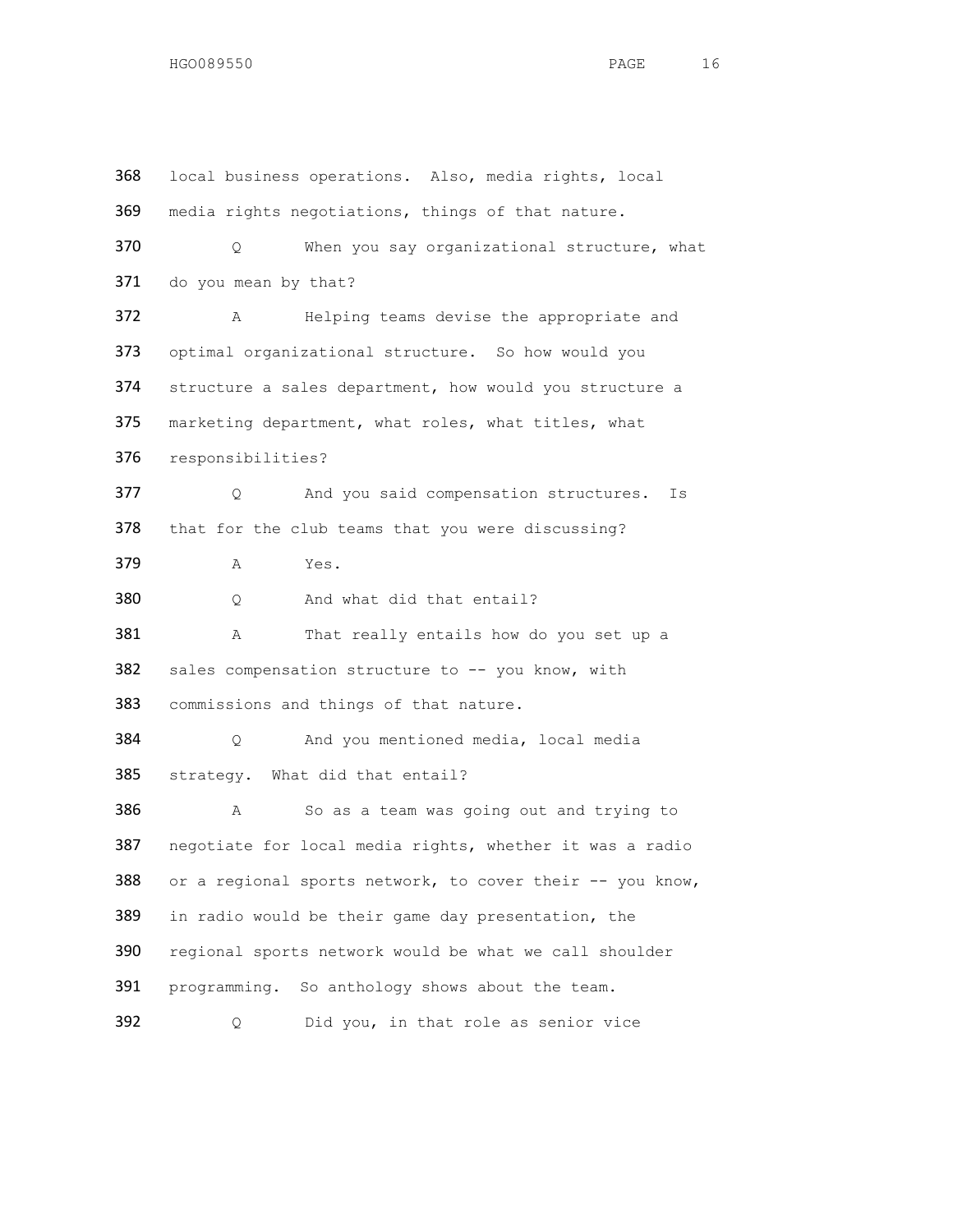393 president of club business development, have any experience creating best practices around ticketing operations? A Yes. Q And what would that entail? A Everything from how do you utilize data and 399 analytics to sell tickets, to market tickets, CRM systems; the appropriate, again, organizational structures within a ticketing department, sales strategies, marketing strategies. Q Anything else? A I mean, that's essentially it. Q In your role as senior vice president, did 406 you ever have occasion to work with the Washington Commanders? A Yes. 409 0 And how often would you work with that team specifically? 411 A We worked with all the teams on a fairly regular basis. The Commanders were probably a little less 413 engaged, I would say, than your average -- your average 414 club. But we did talk to them on a regular basis. 415 Q What do you mean when you say less engaged? A They were just, you know, generally less engaged in utilizing the league resources than maybe some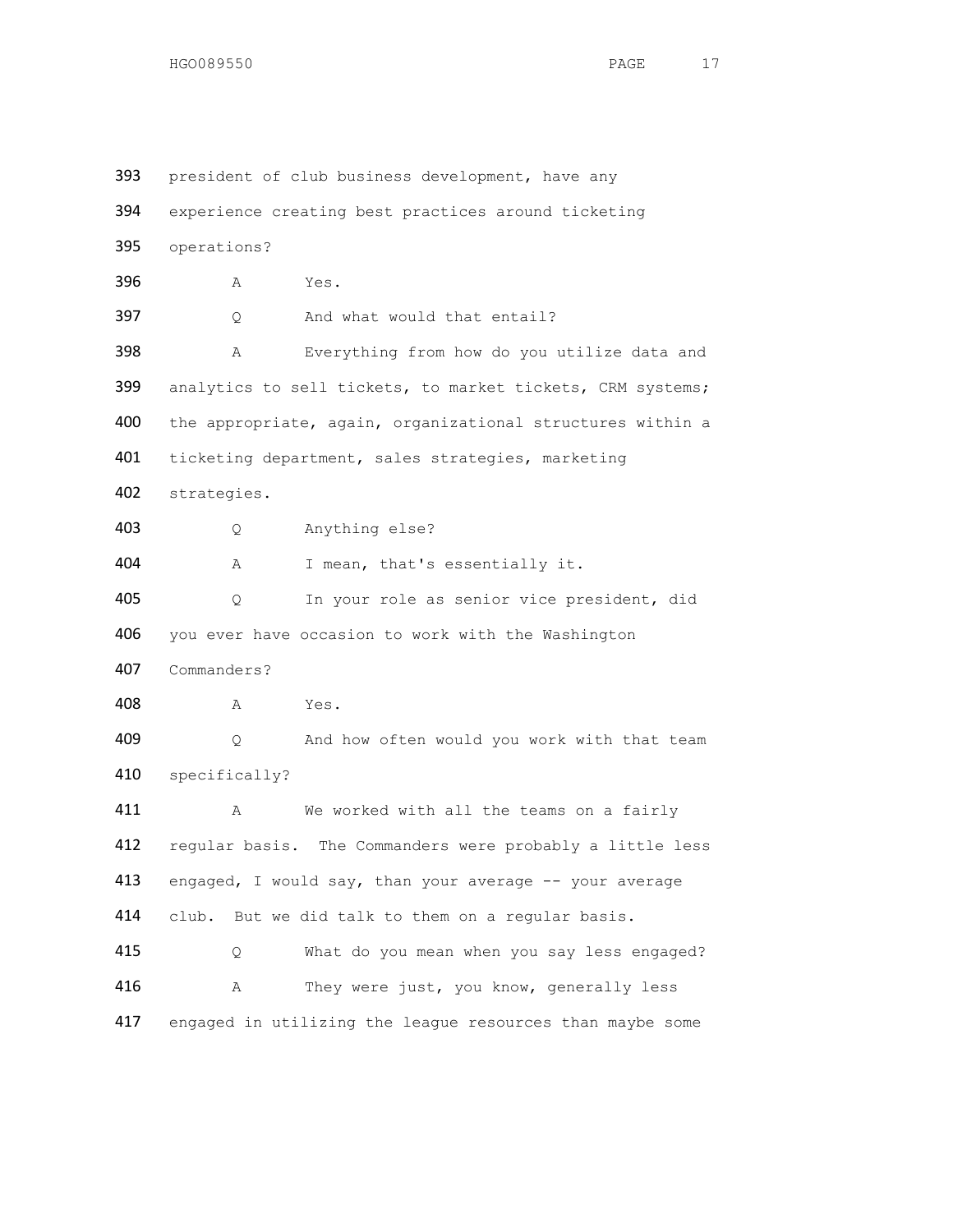others. Q And when you say utilizing the club's 420 resources, do you mean best practices that you were -- A The club's development resources that the league provided to all of the clubs. Q Is it required that clubs use the resources -- A No. 426 Q -- developed by the league? A No. 428 Q And when you would interact with the Washington Commanders, do you recall who within the organization you would interact with? 431 A It would depend upon what the issue was. So 432 there was ticketing people, there were sponsorship people. At different times it would be with the president of the club, Bruce Allen, and from time to time the owner Dan Snyder. Q When you say ticketing people, who are you referring to? A Ticketing people at that time were -- well, Stephen Choi, who is the CFO who ticketing reported to. 440 We would deal with -- on a day-to-day it was really Stephen more than anybody. We would go from time to time 442 down to clubs and have meetings with the entire staff. So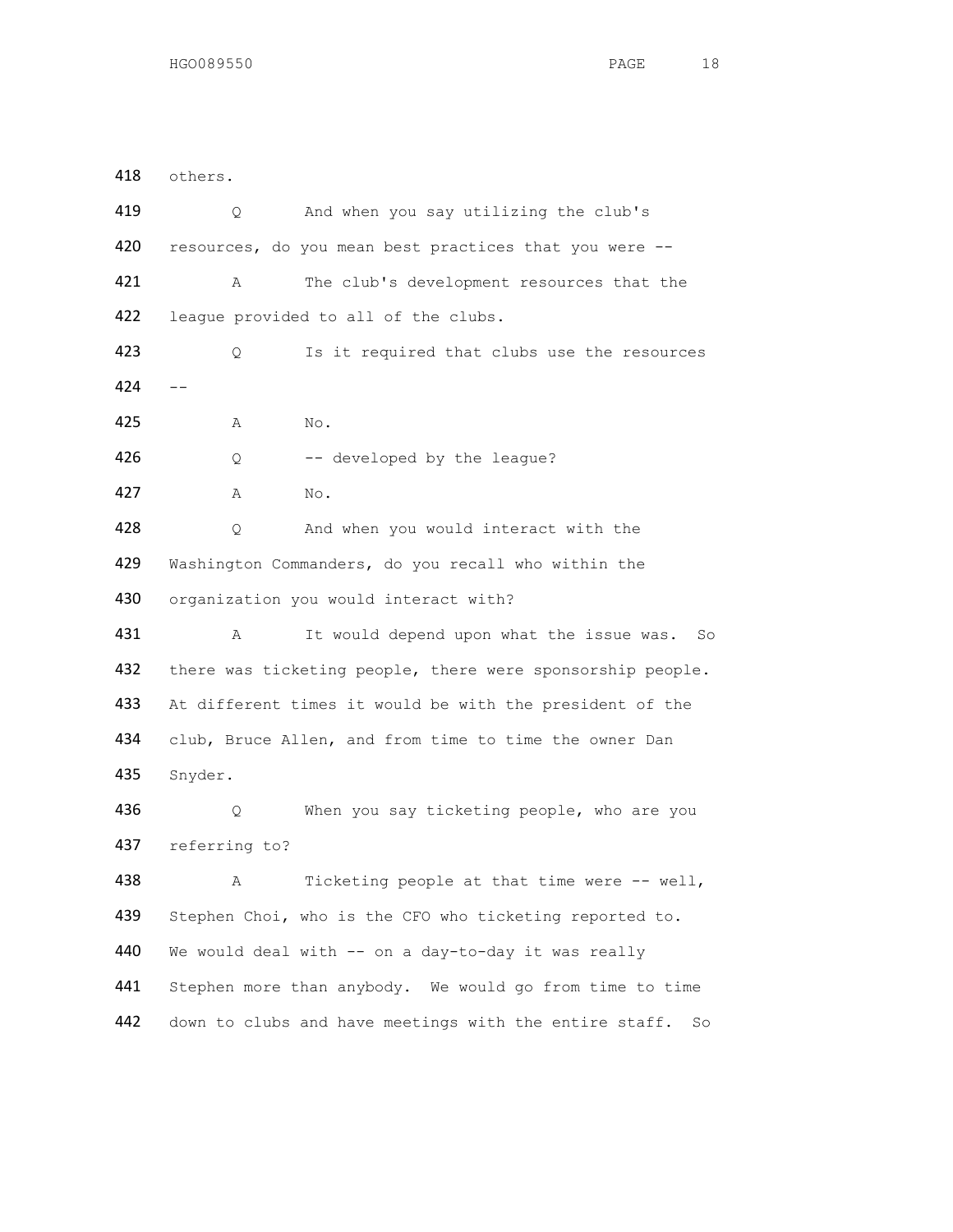443 it could be anyone down from a ticket seller to a sales 444 manager to whoever was running the department. Q Did you ever have occasion to work with an individual named Jason Friedman? A Yeah. Q Do you recall what Jason Friedman's role was? A Yeah, I think he had different roles at different times. I believe he was the head of ticket 452 sales and ticket sales operations. Q How often would you say that you would interact with Bruce Allen prior to joining the team? A I would see Bruce mostly at league meetings. 456 And I think I had occasion -- one or two occasions where we made visits to Washington where I would see Bruce. 458 Q How would you describe the nature of your 459 relationship with Mr. Allen before joining the team? A Cordial. Q What do you mean by cordial? A Hello, good-bye, how are you. You know, it wasn't a deep relationship. Q How often would you interact with Mr. Snyder? A I would see Dan at committee meetings that could be held anywhere from the league office to another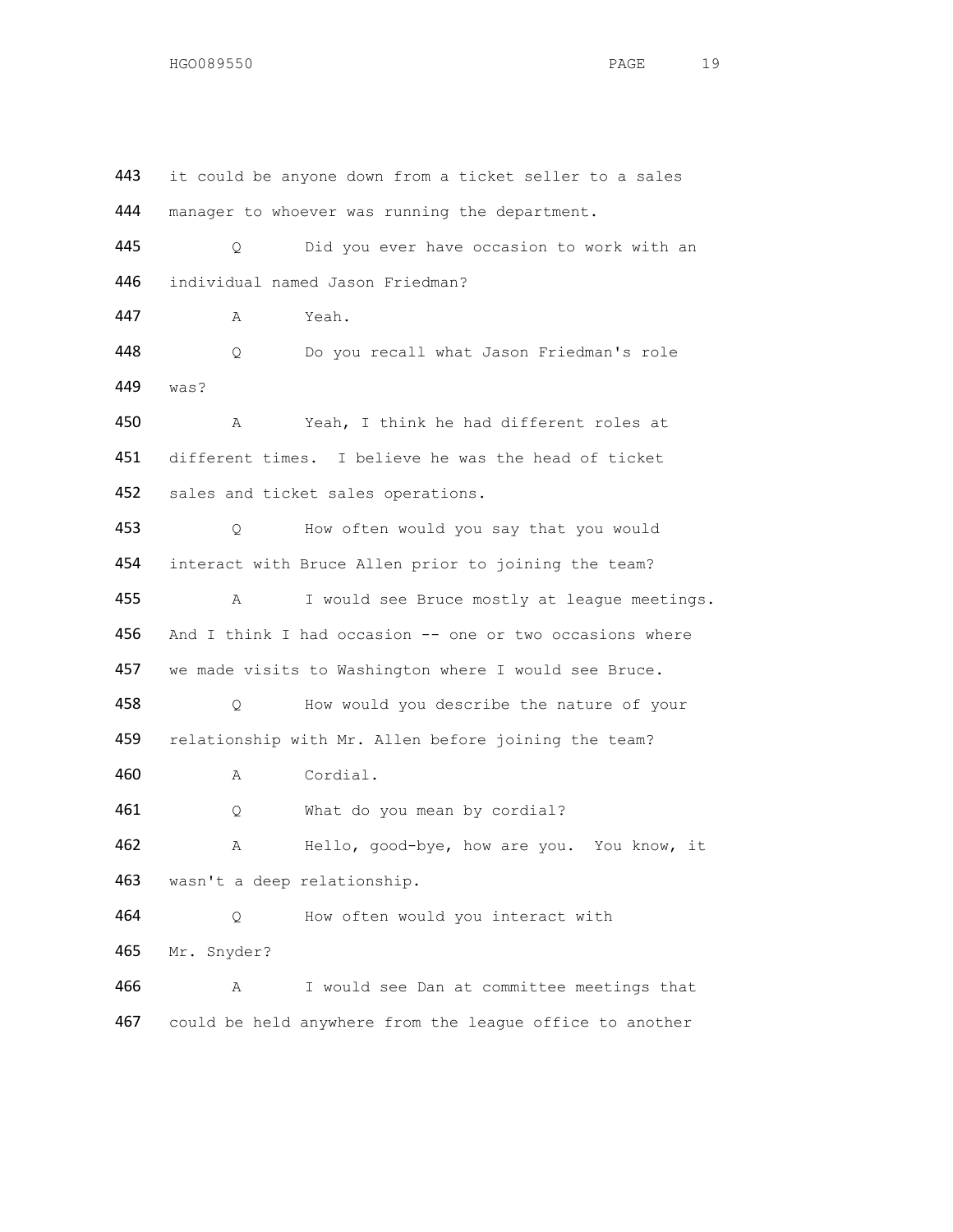offsite location from time to time. I would see Mr. Snyder at league meetings, or if he was paying a visit 470 to the NFL league office in New York for some reason. 471 Q Do you know or recall which committees Mr. Snyder sat on? 473 A Mr. Snyder sat on, I believe, the business ventures committee, and I think he was cochair of the digital committee. Q What is the business ventures committee? 477 A That would be anything having to do with licensing NFL product. So sponsorships, consumer products 479 such as hats and t-shirts and things of that nature. You 480 know, different deals that we would have with third-party companies, he was involved in that. And, as I said, the digital committee, which really were involved around all of our digital strategies. Q How often does the league hold committee meetings, to your knowledge? A I believe it's four times a year. 487 Q Is that to say that each committee would meet four times a year? **A** Mm-hmm. Q Do you recall how many committees across the league? A Off the top of my head, I don't.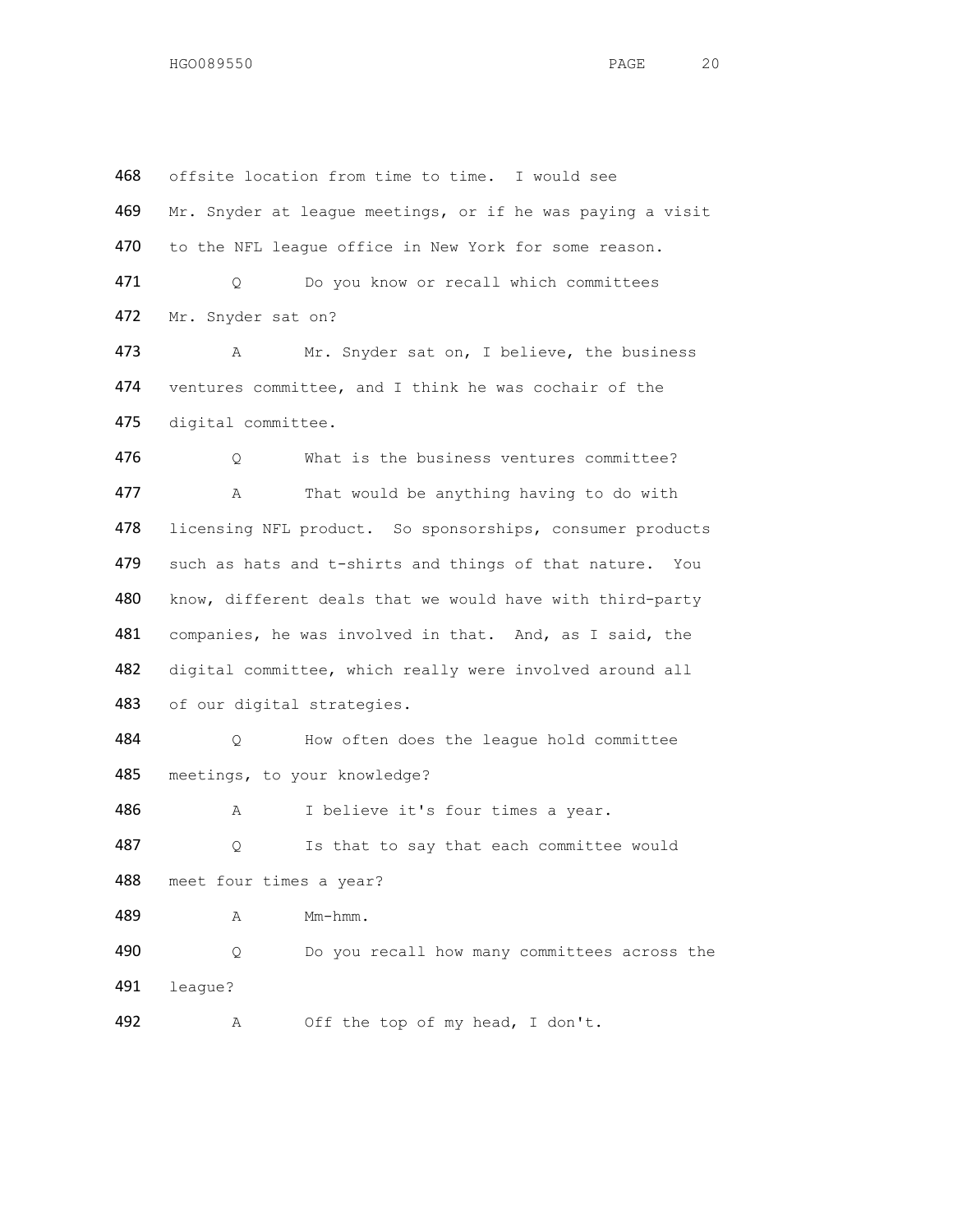Q How often do the league meetings occur? A Four times a year. Q Do the committee meetings and the league meetings happen at different times? A They do. So usually there's a committee meeting several weeks before the actual league meetings. 499 So the committees will meet, report out, and the business will be taken up and voted on at the league meetings. Q Are the league meetings available to the public? A Not inside meetings, no. Q So is that to say that all the information that's discussed at the league meetings would not be publicly available? A That's correct. Q What about the committee meetings. Is that something that's available to the public? A No. Q Are -- 512 A And just to be clear. You know, many of the issues that are taken up at the league meetings do become public either through press conferences or press releases, 515 depending on the what the issue -- you know, the issue of the day is.

Q Were owners required to sit on the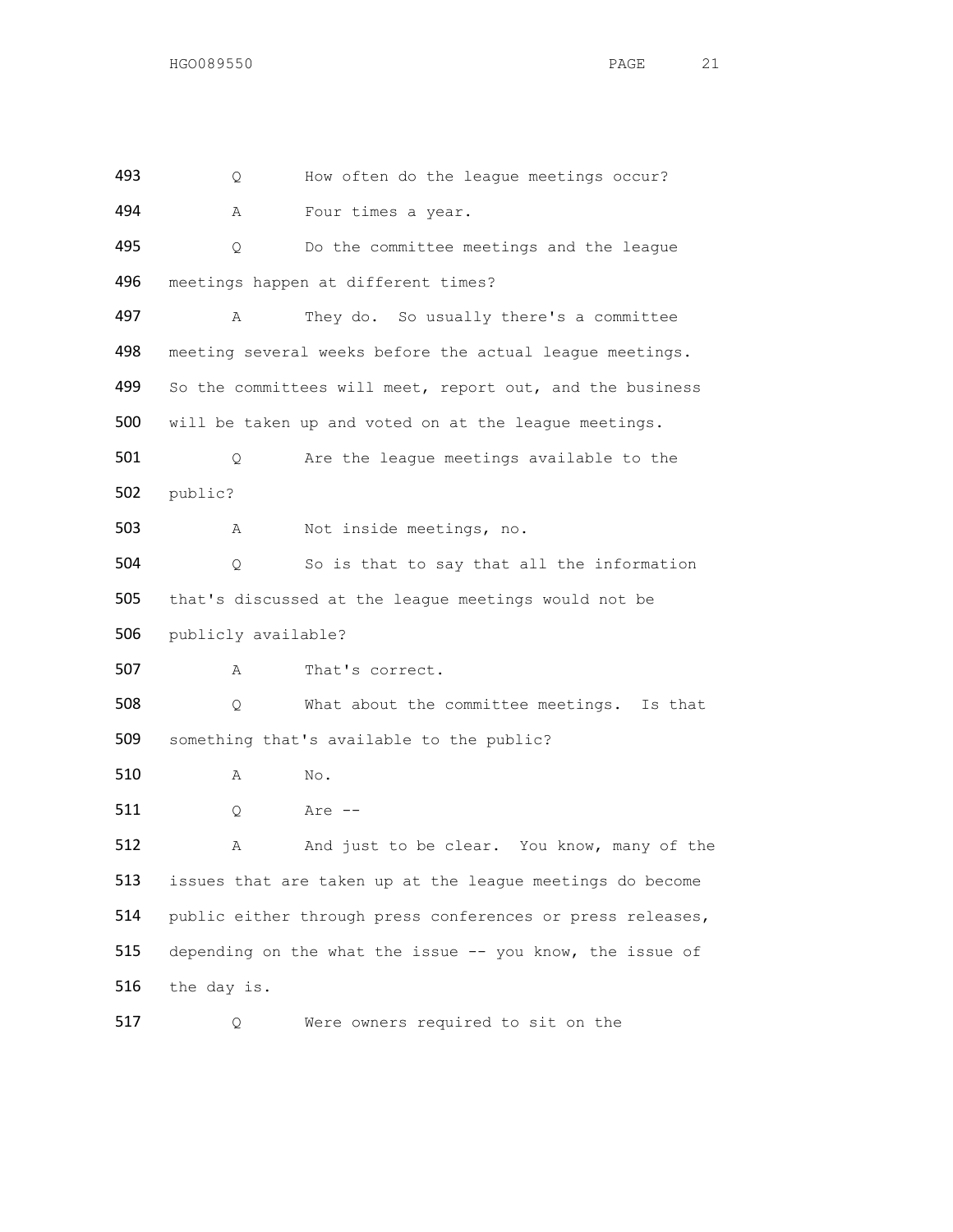committee, to your knowledge? A They were not required to. I think -- I can't think of an owner that didn't sit on at least one committee, though. Q Now, going back to your interaction with Mr. Snyder, you said you would see him. Did you have occasion to interact with him? A From time to time. Q And how would you describe the nature of those interactions? A Again, you know, you see every NFL owner. So you'd see them in committee meetings. You'd have to -- I would need to make presentations to different committees, to the membership at large, might answer questions from Mr. Snyder or any other owner. There might 533 be times where he would ask us, you know, questions 534 related to his own business and we would try to answer those questions. Q How would you describe the nature of your relationship with Mr. Snyder before you joined the team? 538 A Again, I would say it was cordial, friendly. Q Did you ever have occasion to work with other Commanders' executives prior to joining the team? We obviously talked about Mr. Snyder. But does the name, for example, Mitch Gershman sound familiar?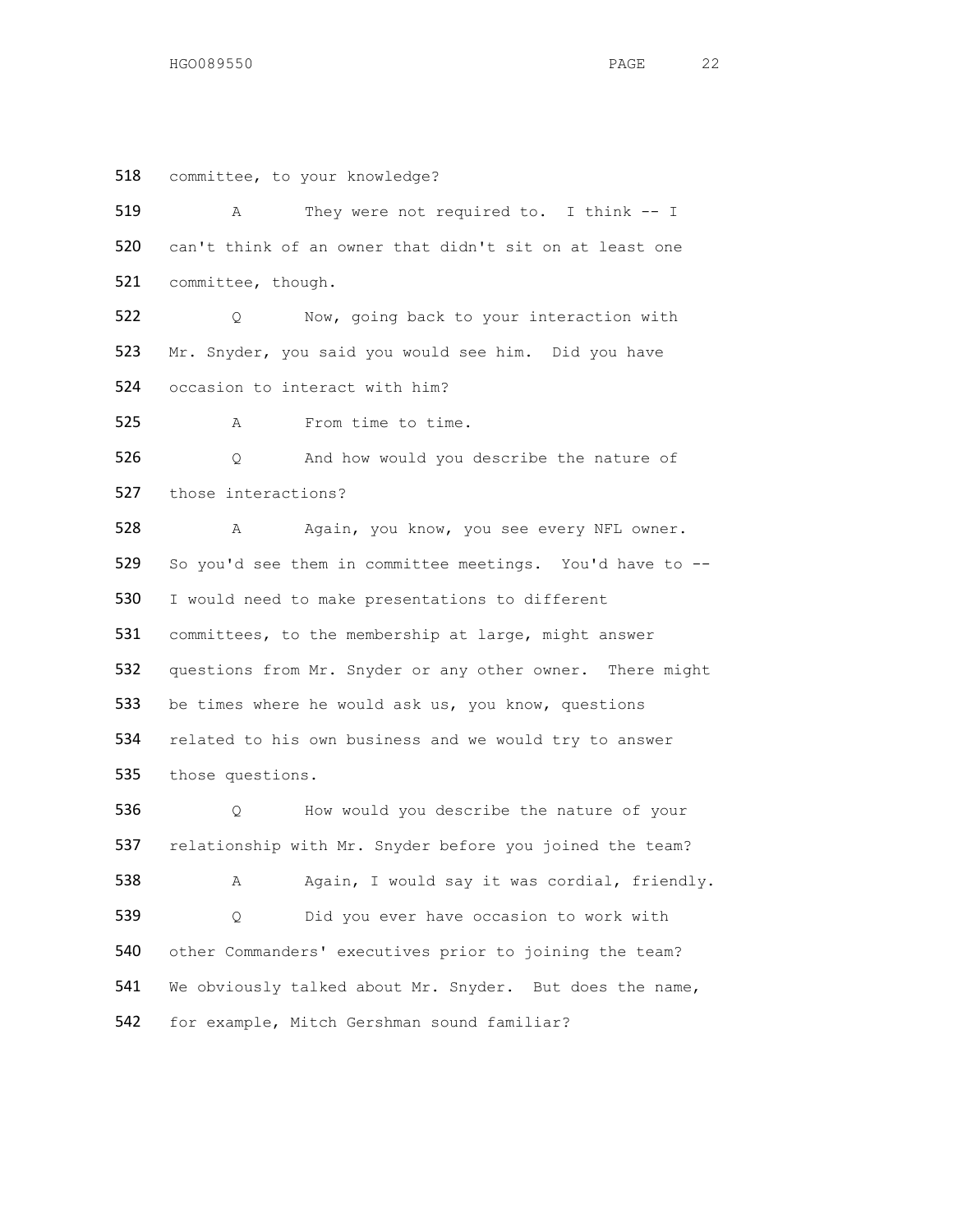A Yes. Q Did you ever have occasion to work with him? A Did I ever -- excuse me? Q Work with him. A Yeah, I did work with him on some issues 548 over the years. Q What types of issues would you work with Mr. Gershman on? 551 A Again, delivering best practices to the club. I think we made one or two visits to the club while Mitch was employed there. I think one of the visits revolved around CMR systems and, again, the utilization or not utilization of data analytics. Q And how would you describe the nature of the relationship with Mr. Gershman? 558 A Again, it was -- not to use the word, but it was cordial. I would say that Mitch was somewhat standoffish with any interaction with the league office, but we did what we needed to do. Q What do you mean when you say he was standoffish? A I think he just felt as though, you know, the league office, you know, was in an ivory tower and didn't understand what he was doing or what the clubs needed to be doing. So --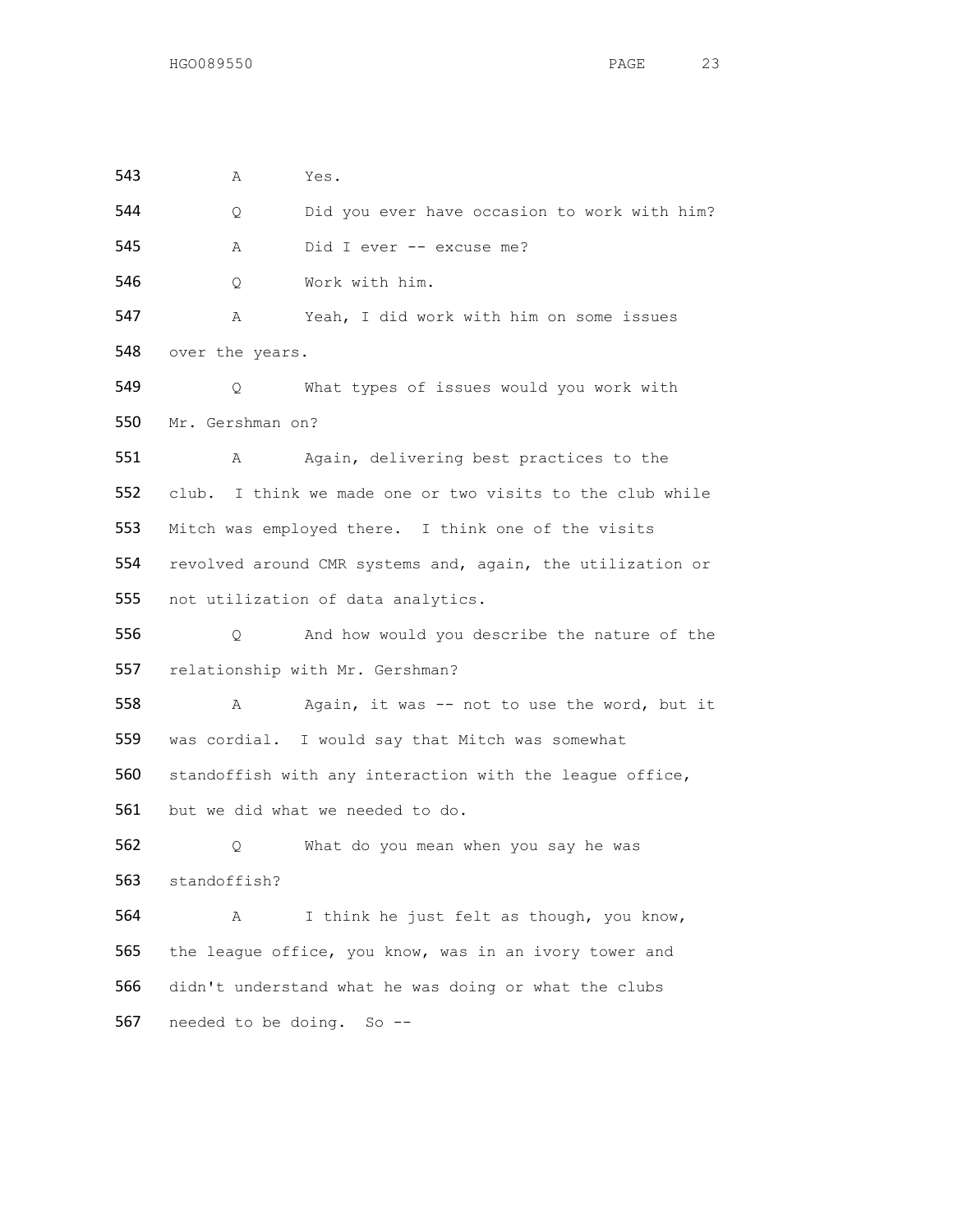Q Was he the only individual at the Commanders that you understood to share that sentiment? A I think that was a fairly widely held sentiment at the club. I'm not saying everybody, but certainly I don't think he was the only one. Q What would give you the impression that individuals at the club felt that the NFL was somewhat in an ivory tower? A I think, as I mentioned earlier, the fact that they were less engaged maybe than other NFL clubs. Q Were your visits to the Commanders' organization, as you've described of going there from time to time, were those part of like some type of audit within the league? A No, there's a separate audit department inside the NFL. That wasn't our responsibility. Q What was the role of the audit department within the league? A The audit department, I believe, would audit each team on regular cycles, like every three years if I'm not mistaken, and look at all of their sort of policies, making sure that revenues were recorded appropriately, that all of the revenue-sharing mechanisms were in place 591 and that the money was flowing in the appropriate way. 592 So that was the -- you know, the parts of what the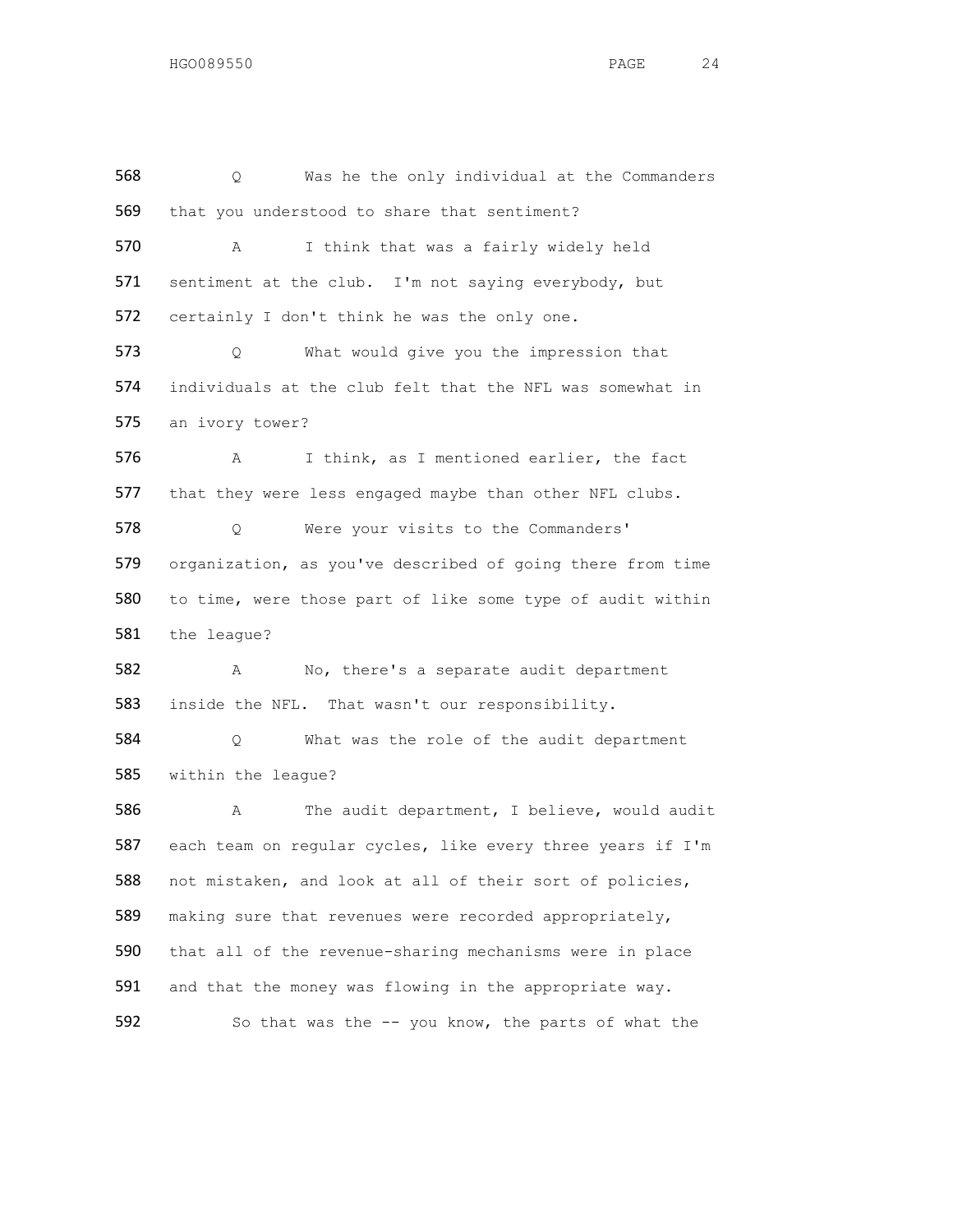593 audit department did that sort of intersected with my role. They may have done other things that I'm not aware of. Q Do you recall who was responsible for the 597 revenue -- excuse me, for the audit department when you were working for the league? A I have trouble remembering his last name, so forgive me. Ken, but I can't remember his last name. Q Is that the same person in that role today? A That, I don't know. Q And, to your knowledge, how often does the audit department conduct the audit that you just described? A Again, my understanding is it's on a regular rotation of every three years. I don't know if they have reason to audit off that schedule for some reason, but they may. Q And jumping ahead a little bit, when you were employed with the team, did you ever have occasion to interact with the audit department at the NFL? A I can't -- I don't believe so. I can't remember if I -- I think they may have done an audit prior to my getting there I seem to recall. So I don't think they were auditing while I was at the club.

Q You mentioned that at the NFL, you had --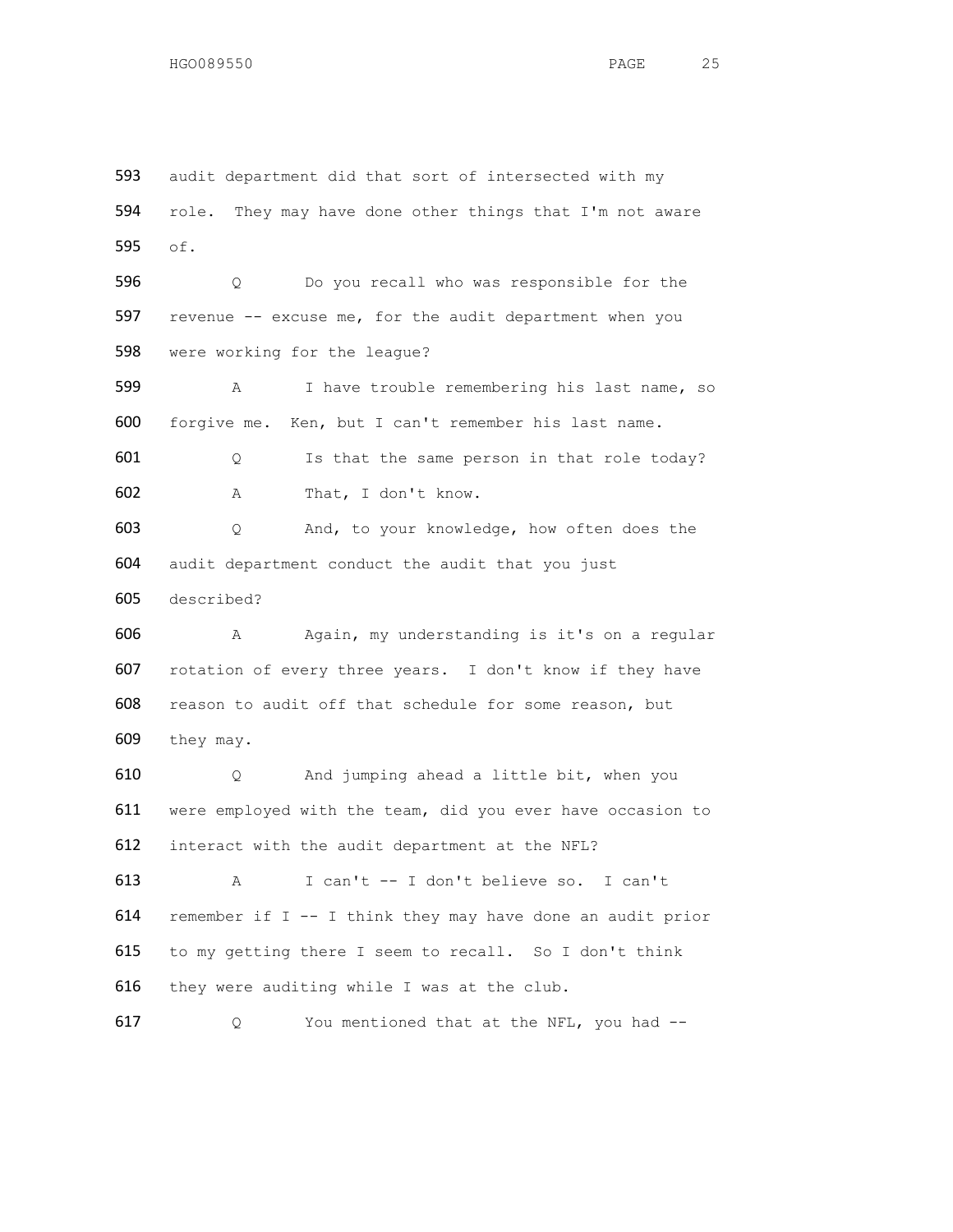| 618 | excuse me, you reported to several individuals who then    |  |  |
|-----|------------------------------------------------------------|--|--|
| 619 | reported directly to Commissioner Goodell. Did you ever    |  |  |
| 620 | work directly with Commissioner Goodell?                   |  |  |
| 621 | Yes.<br>Α                                                  |  |  |
| 622 | How often would you work with him?<br>Q                    |  |  |
| 623 | On a fairly regular basis.<br>Α                            |  |  |
| 624 | And what does that mean?<br>Q                              |  |  |
| 625 | It would depend upon the issue of the day.<br>Α            |  |  |
| 626 | You know, I don't think I can come up with an exact number |  |  |
| 627 | of how often I worked with Commissioner Goodell. But       |  |  |
| 628 | there were issues that were -- we were dealing with,       |  |  |
| 629 | whether it be at the committee level or at the league      |  |  |
| 630 | meeting level where I would be giving presentations.       |  |  |
| 631 | So I would work with the commissioner on what those        |  |  |
| 632 | presentations looked like, or I would present to him first |  |  |
| 633 | usually. I would be in, you know, meetings with            |  |  |
| 634 | Commissioner Goodell on any number of issues. And I would  |  |  |
| 635 | say for the last several years, you know, a lot related to |  |  |
| 636 | the moving of teams back to Los Angeles as well as the     |  |  |
| 637 | stadium development around the league.                     |  |  |
| 638 | You mentioned you would do presentations and<br>Q          |  |  |
| 639 | usually present to Mr. Goodell first?                      |  |  |
| 640 | Mm-hmm.<br>Α                                               |  |  |
| 641 | Do you recall how often you would have those<br>Q          |  |  |
| 642 | presentations?                                             |  |  |
|     |                                                            |  |  |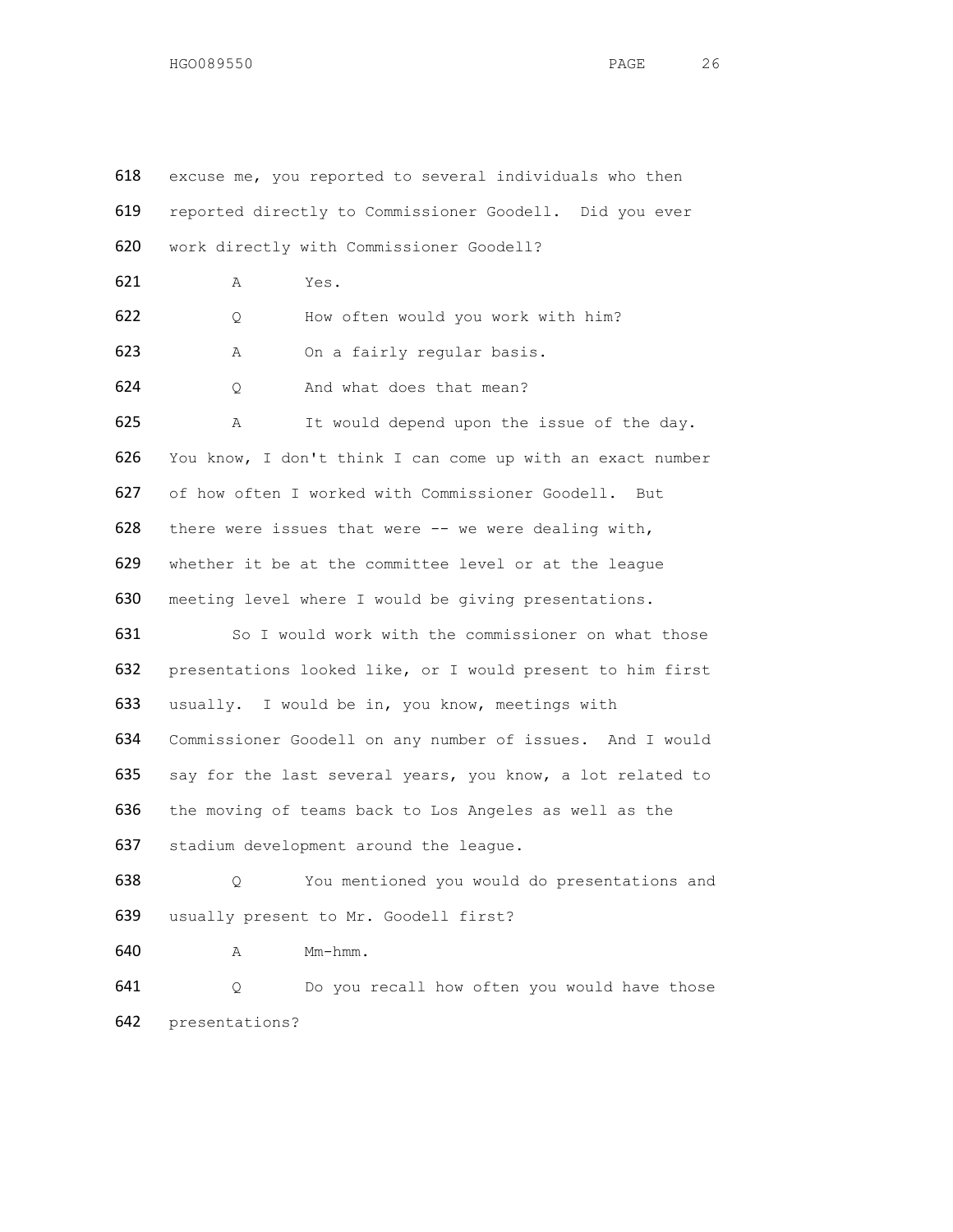A It would be prior to committee meetings, prior to league meetings. Q Were you, in your role as a senior vice president, responsible for identifying or raising concerns at any point about any business operations or practices that were occurring across any of the 32 leagues? A Can you clarify concerns? Q I believe you mentioned that you were responsible for putting together best practices. A Mm-hmm. Q So if there was something that you observed as you were working with the teams on the best practices that they chose to utilize or not, were you responsible for identifying any concerns that you observed? Meaning maybe the team was doing something that was inconsistent with the best practice, was it your job to then report that up? A So we -- yeah, we delivered regular reports on any number of areas inside a club. How are ticket sales doing? How are sponsor sales doing? So these reports were bubbled up inside the league office, but also made available to all 32 clubs. 665 So if a result wasn't good, we would then obviously be looking at the underlying practices to see how we can

help them improve their business operation.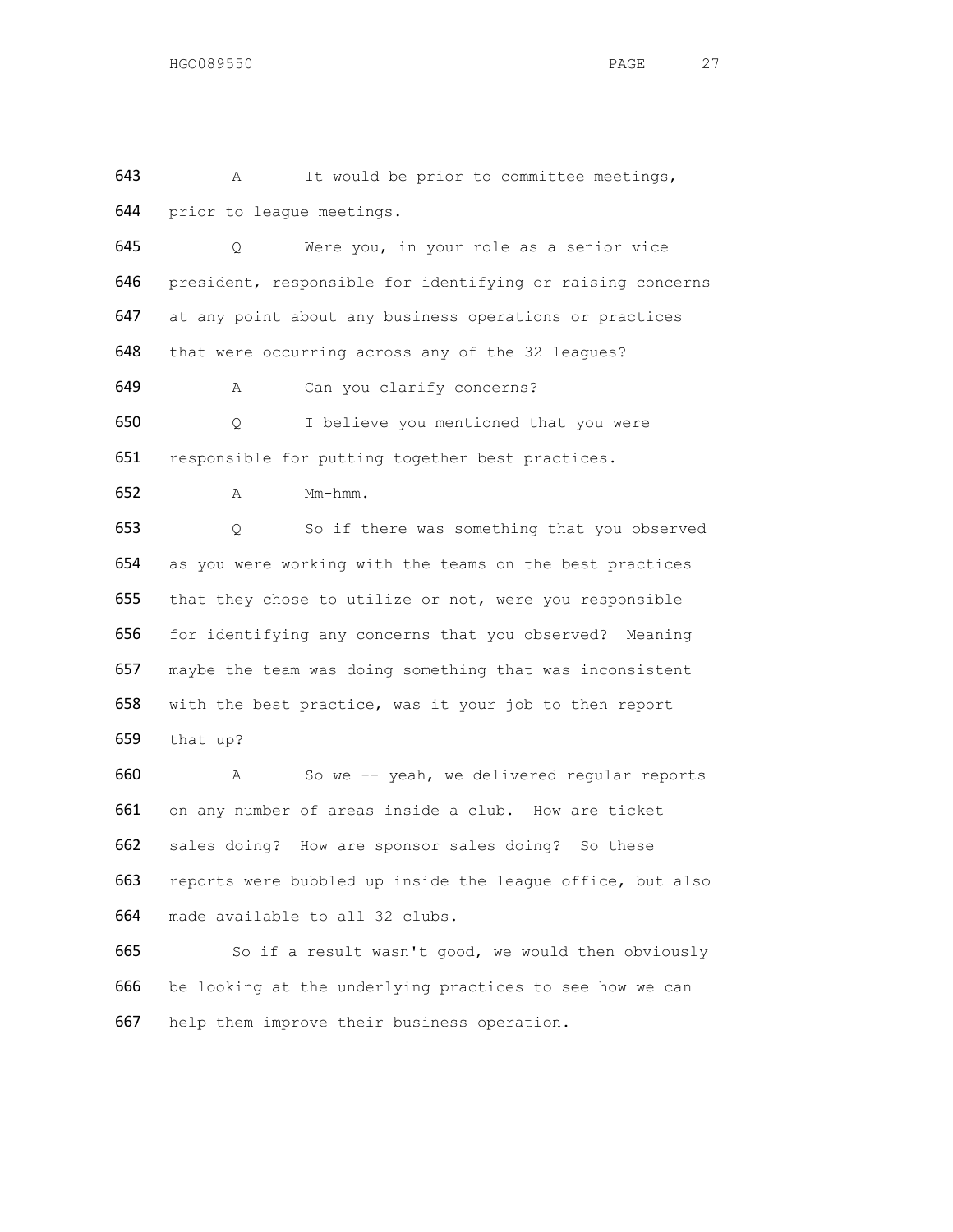So I would say, yes, certainly what -- the information that we were -- you know, that we had and the 670 reports that we ultimately generated, you know, would create transparency to any number of people inside the league office and at the teams. Q Do you recall ever having concerns about the performance of the Commanders before joining the team? A Yes. Q What were your concerns? A Their business was generally moving in the wrong direction. Ticket sales were down, sponsorships were starting to come down, suite sales were down. So, you know, generally speaking, their business was just moving in the wrong direction. 682 And we also did a survey called The Voice of the Fan, which was sort of a survey of customers inside the marketplace, and those scores were on a downward trend also. So, yes. Q Did you have discussions with Mr. Snyder 687 about those concerns prior to joining the Commanders? A Yes. Q How did Mr. Snyder receive those concerns? A Mr. Snyder, in the spring of 2017, had asked to come to New York to meet with me and my team to receive a presentation about the state of the overall team's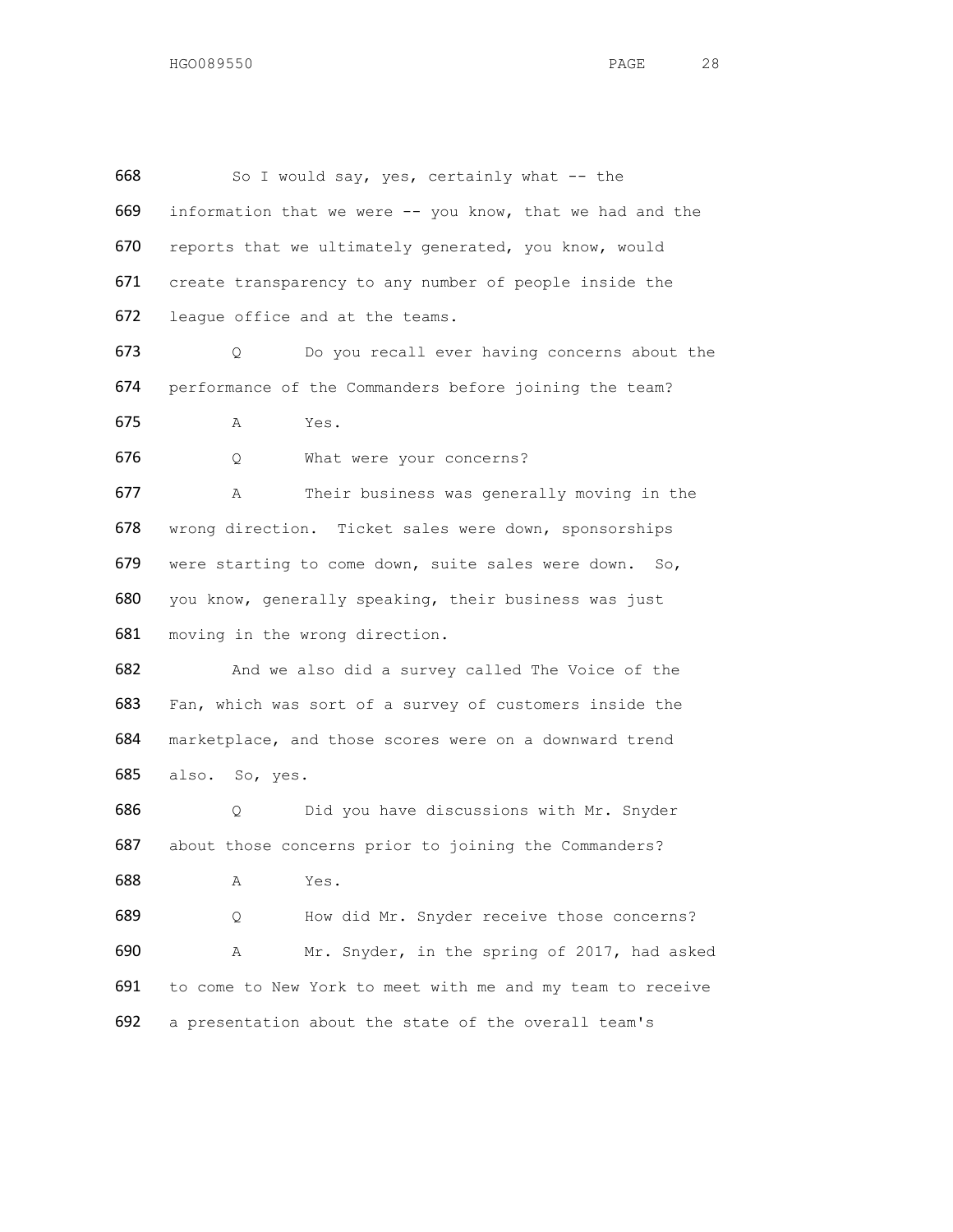693 business. And we delivered all the information we had to 694 him and to the executives who joined him.

 Q Do you recall who joined him from the team? A Bruce Allen was on the phone, I think he was recovering from a medical issue; Stephen Choi, who was the CFO; and they had somebody from a consulting company with 699 them.

700 Q Anyone else?

701 A There may have been others. I don't recall. 702 Q And on your end, from the NFL, do you recall 703 who was present?

704 A Myself, , , , I'm 705 not certain who else would have been there. There may 706 have been, but I don't recall. And those folks all worked 707 for me.

708 Q And during that 2017 meeting, the concerns 709 that you previously outlined regarding the downward trend 710 of the business practices, the results of the survey, et 711 cetera, were those concerns raised with Mr. Allen --712 excuse me, with Mr. Snyder?

713 A Yes.

714 Q And do you recall what, if any, reaction 715 they had when you raised those concerns with them? 716 A Dan was -- he was making -- he was making 717 light of it. I think I made a statement. He had asked me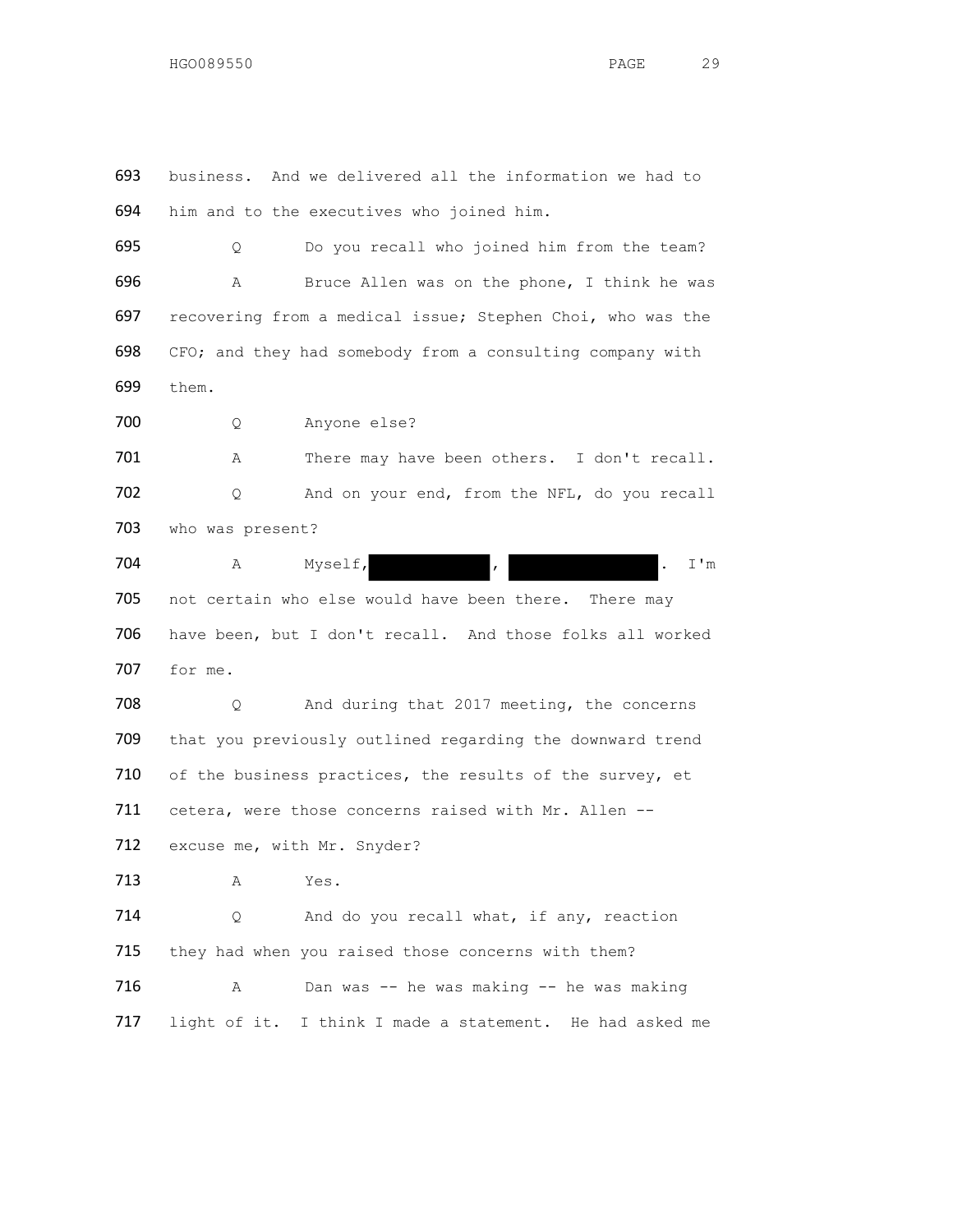718 very specifically like what my thoughts on it were, and I 719 wanted to have that conversation privately with him 720 because it wasn't great news. And I told him that, you 721 know, his team was in a downward spiral, and he laughed 722 and sort of made light of it. 723 Q Is there anything else notable that you 724 recall from that meeting? 725 A Yeah. So during a break, Mr. Snyder had 726 asked me to walk him to the men's room, show him where it 727 was. This is at the league office. And he grabbed me and 728 said, "Come work for me in Washington." 729 Q What was your reaction? 730 A I told him I was not going to Washington. 731 Q Why did you say that? 732 A Because I was happy at the league office. 733 Q Were you surprised by that question? 734 A Yeah, I was a little surprised. 735 Q Why was that? 736 A Because I was walking somebody to the men's 737 room and they asked me if I wanted to go be the president 738 of a football team. So that was surprising. 739 Q Do you recall what Mr. Snyder asked you to 740 do specifically on the Commanders if you were to join? 741 A No, it was a very short interaction. 742 Q Is there anything else that you recall from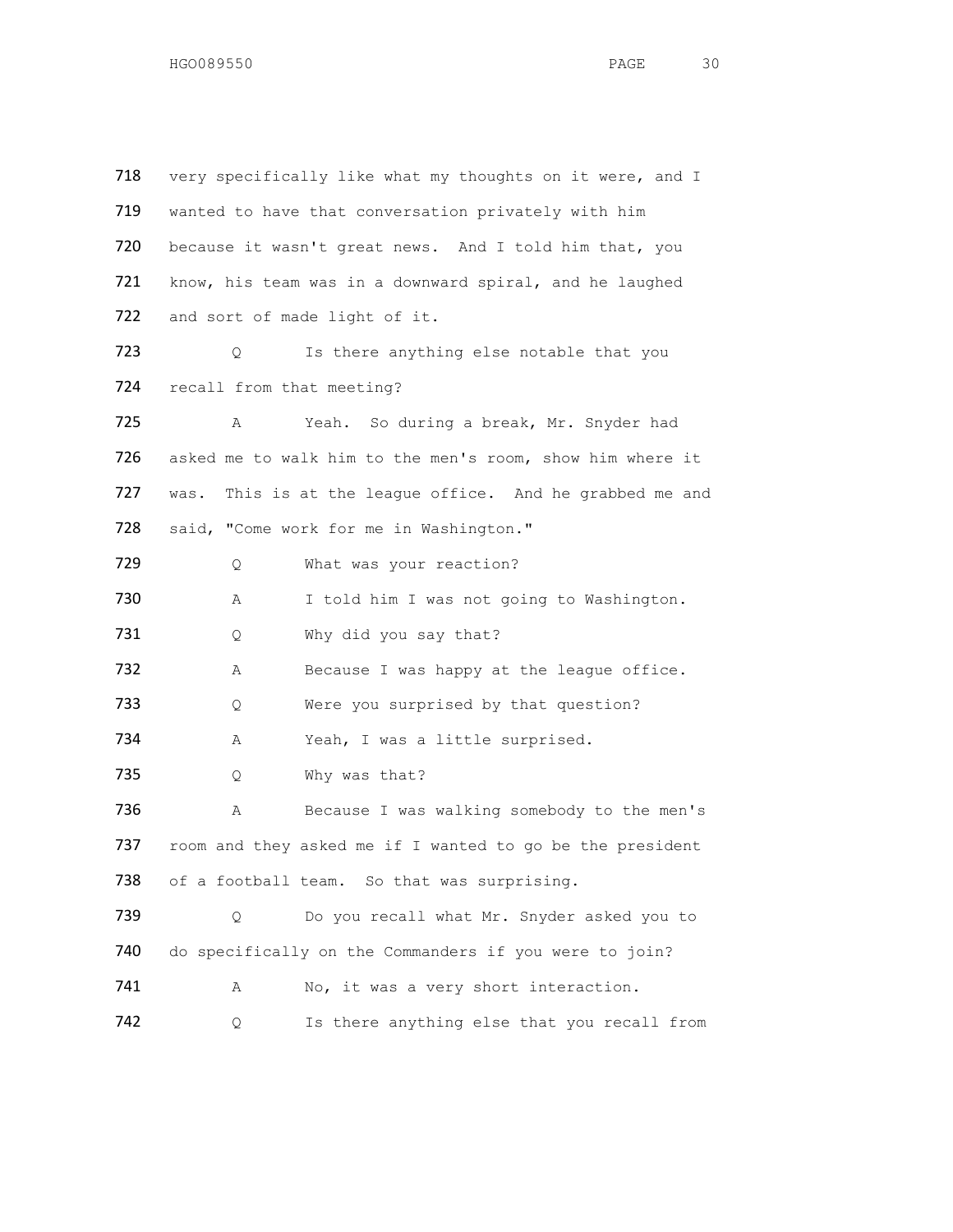743 that meeting? 744 A No. 745 Q Did you and Mr. Snyder have follow-up 746 conversations regarding coming to the team? 747 A Mr. Snyder had reached out to the league 748 office, as was protocol, and asked for permission to speak 749 to me about a role at the team. 750 Q Can you tell me more about what that 751 protocol is that you just referred to? 752 A Yes. So he called, I don't know who. He 753 may have called Jeff Pash, who was the general counsel, or 754 he may have called the commissioner's office directly. 755 But the commissioner let me know that Dan was interested 756 in speaking to me about a senior role at the club. 757 Q You mentioned that's protocol. Is that 758 something that's required of clubs if they want to -- 759 A Yes. 760  $Q$  -- attract someone to the club, a different 761 club? 762 A Yes. 763 Q Do you recall how long after the 2017 764 meeting Commissioner Goodell called you to inform you? 765 A I don't recall specifically. It wasn't that 766 long after. So a matter of weeks, probably. 767 Q What was your reaction when Commissioner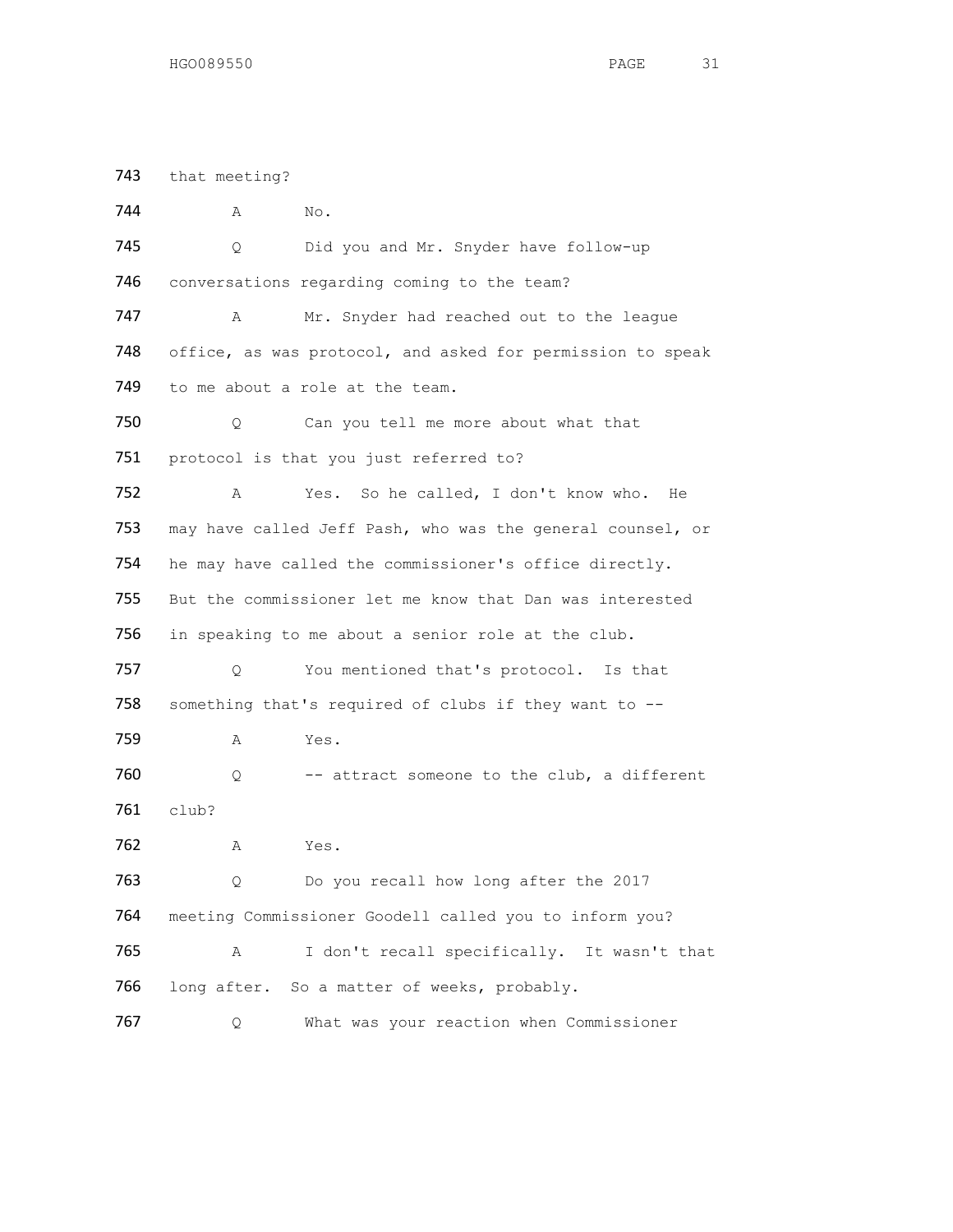768 Goodell raised that with you? 769 A I asked him what he thought. 770 Q And what did he think? 771 A He said, you should have a conversation with 772 Dan. 773 Q Did he say anything else? 774 A Not specifically. Not that I remember. 775 Q And what were you thinking after that 776 conversation with Commissioner Goodell? 777 A Well, a lot of thoughts. I think it was 778 flattering, certainly. I was happy at the league, I was 779 happy with the work we were doing. I thought a lot about 780 the challenges in Washington as it related to their 781 business operation and started to think about whether 782 attacking those challenges would be something that might 783 interest me. 784 Q Do you recall how long you were considering 785 that option? 786 A So it went in fits and starts. Dan and I 787 had a conversation, a face-to-face conversation in, I 788 believe it was, May of 2017. We had a series of 789 conversations probably during that summer. And then he 790 would travel, he would get busy. I was in the middle of 791 negotiating some deals at the league office and was in the 792 middle of the Los Angeles process, which was taking up a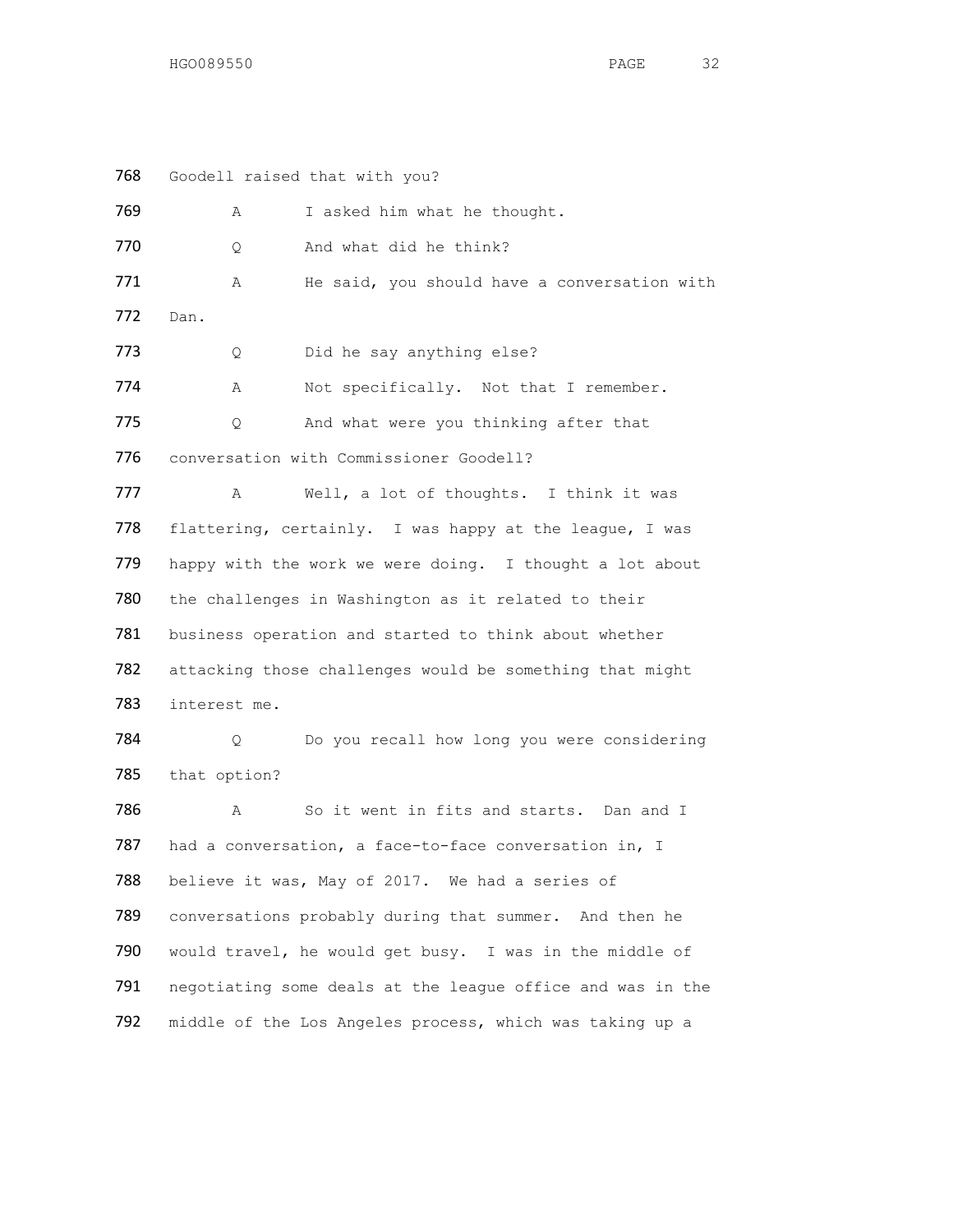793 lot of my time. So the conversation, you know, as I said, 794 in fits and starts went on for over a year. 795 Q Do you recall when you made the decision of 796 in fact joining the team? 797 A It was sometime in April of 2018. 798 Q What led you to make that decision? 799 A I think there were a lot of things. Some of 800 the deals that I'd been working on and negotiating had 801 come to fruition. The Los Angeles process had wound 802 itself up with the Rams moving to Los Angeles with what is 803 now Sofi Stadium being approved by ownership, which I had 804 spent close to four years working on. 805 So there was sort of a natural endpoint to a lot of 806 the big things I had been working on at that point in 807 time. I had been thinking a lot about Washington. 808 Washington was in the process of trying to figure out how 809 they were going to build their new stadium. 810 I believed that the market being what it was and 811 the long history of that franchise and this market, this 812 being an incredibly important market for a number of 813 reasons, the challenge appealed to me. I thought that I 814 could have a positive impact on the business operations, 815 and I thought that we could be very successful here if I

816 was able to improve the team that I wanted and create the 817 culture that I thought was important to have a successful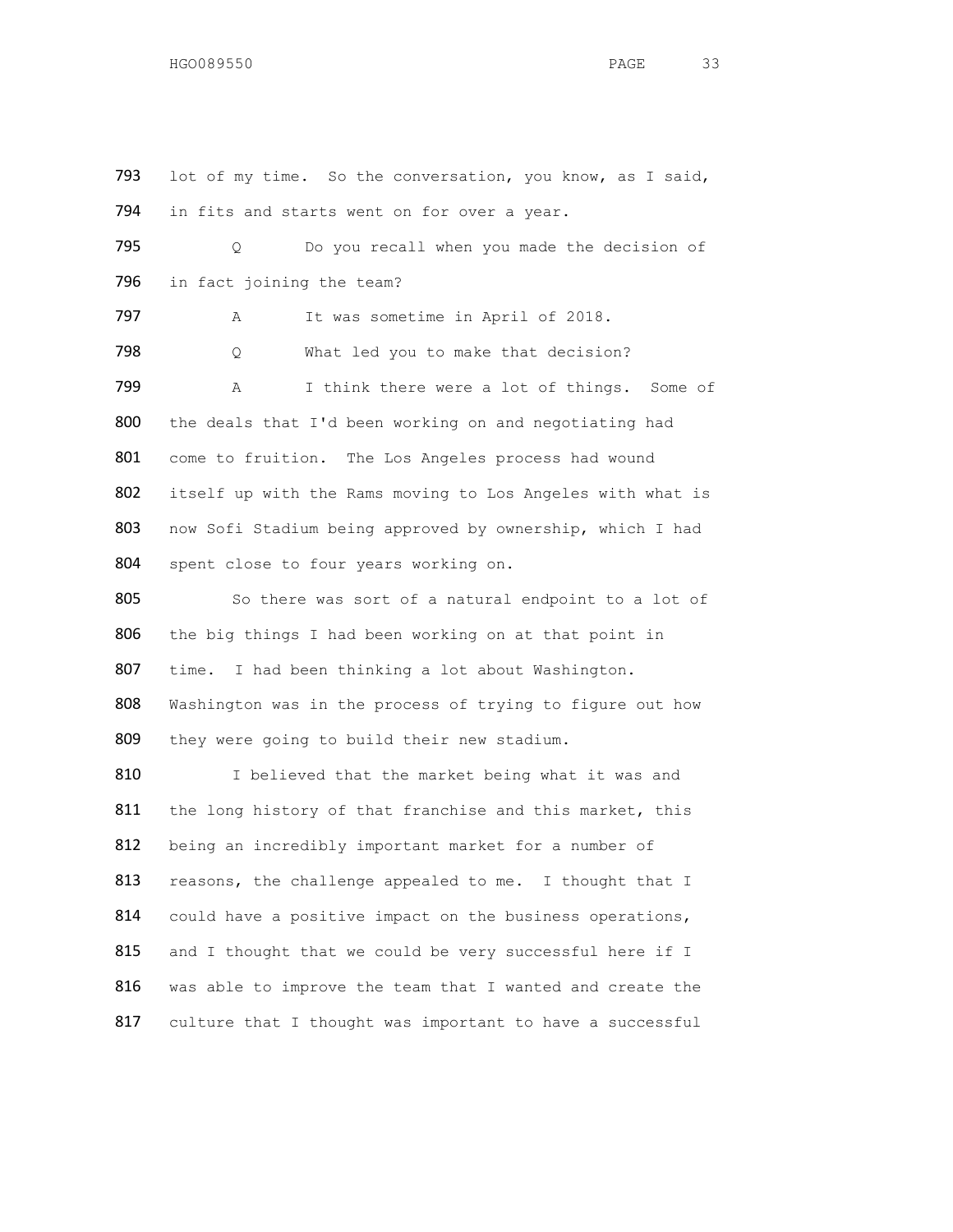818 franchise. So it began to be something that interested 819 me.

820 Q Did you speak to anyone outside of 821 Commissioner Goodell about your contemplation of accepting 822 an offer to go to the Washington Commanders prior to 823 joining the team? 824 A Yes. 825 Q Who did you speak with? 826 A A number of people. Friends, family, you 827 know, colleagues that I was close to. 828 Q Do you recall if any of those individuals 829 advised against the decision to join the team? 830 A I think the consensus of those who, you 831 know, had that opinion was just, are you sure you know

832 what you're getting yourself into?

833 Q Did any of the individuals with whom you 834 spoke raise concerns about the culture of the Washington 835 Commanders before you joined the team?

836 A I think it was more around the demanding 837 nature of Dan Snyder and the fact that, you know, there 838 had been any number of executives who had been there and 839 left. So I think it was -- you know, it was along those 840 lines that they raised concerns.

841 Q Do you recall what they told you about 842 executives leaving the team?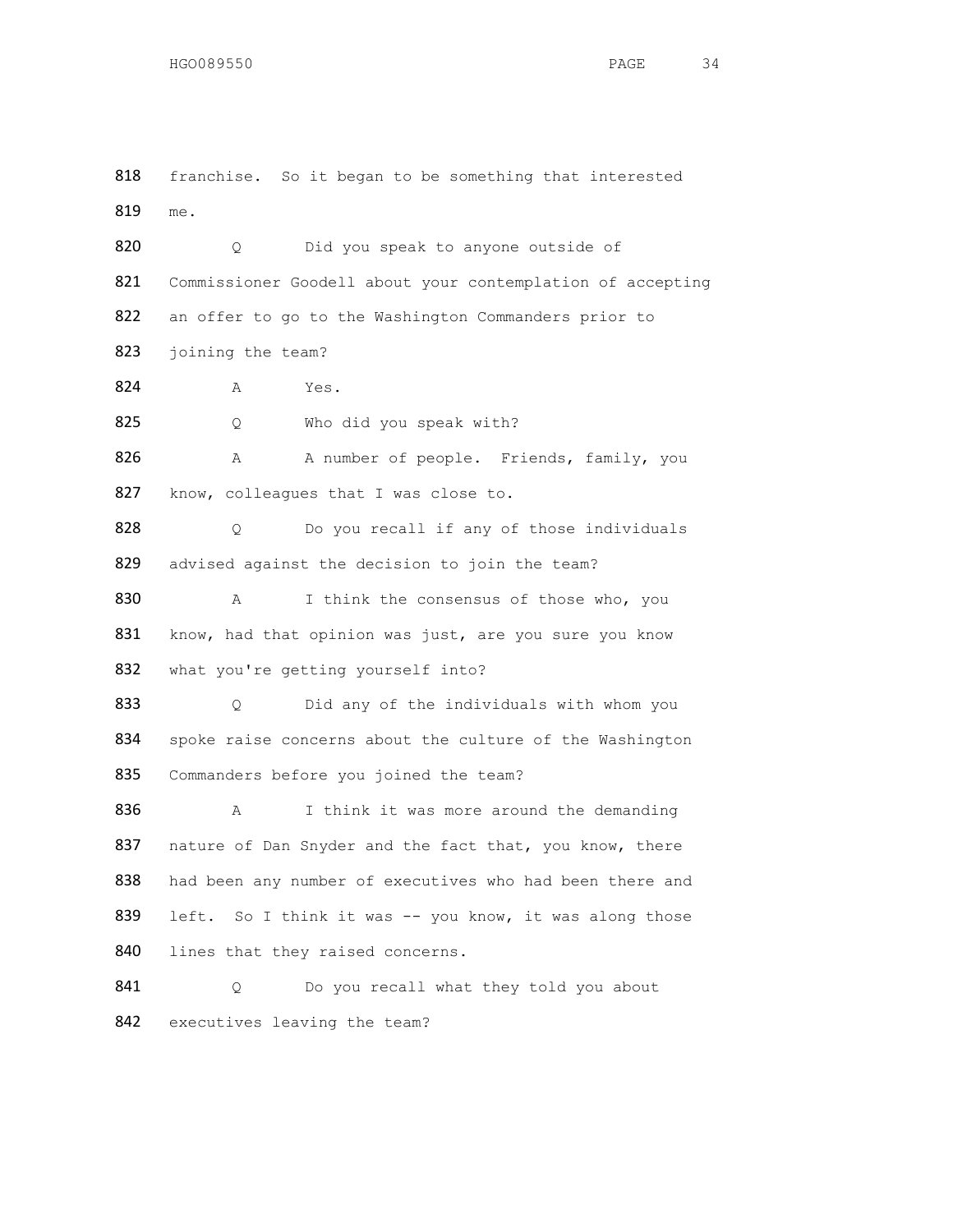843 A Again, I don't think this is necessarily 844 from any firsthand knowledge. Just sort of, you know, 845 watching from afar and not having a lot of any sort of 846 details around it. But just, you know, if you are in NFL 847 circles, you certainly are aware that, you know, people 848 would be there and not be there. And so it was something 849 that people just reminded me of.

850 Q Were you concerned about that?

851 A I think on some level. On some level. I 852 had had so many conversations with Dan and was very, very 853 clear about what -- you know, what I would need to be able 854 to do in order to turn the franchise around. And it 855 seemed to me that in those conversations he'd had a -- had 856 come to an epiphany and a real understanding that things 857 needed to be changed.

858 And he convinced me that he believed that I was the 859 perfect person to do that for the club, and that, you 860 know, he would entrust me to do what I saw fit to change 861 the results that they were currently experiencing, or were 862 experiencing at that time.

863 Q You mentioned that you had some of these 864 conversations with Mr. Snyder and that he appeared to have 865 an epiphany. Is that to say that you made clear to 866 Mr. Snyder what your plan was, or would be, for the team 867 and the effect it may have on business operations in the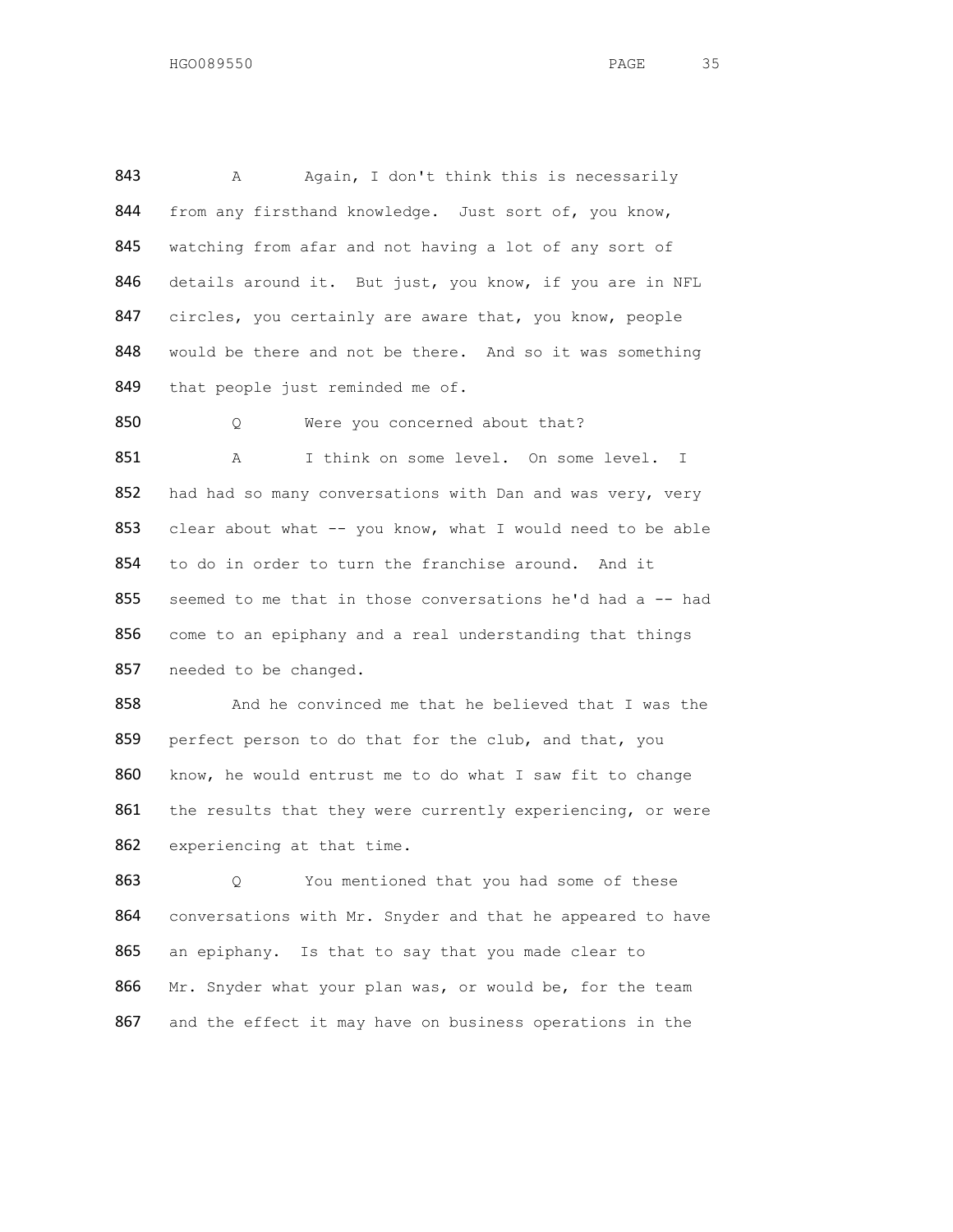868 short term and the long term? 869 A Yeah, I think that's fair. 870 Q And did Mr. Snyder indicate that he 871 understood those implications? 872 A Yes. 873 Q Do you know if other team executives were 874 aware of your vision for the team? 875 A Certainly not. The only other team 876 executive who knew that this was a possibility, as far as 877 I know, was Bruce Allen. 878 Q Do you recall what, if any, reaction 879 Mr. Allen had to your vision for the team? 880 A So Mr. Allen was a part of a couple of -- a 881 number of the conversations that Dan and I had. We had, 882 you know, dinner or two dinners I think with Bruce. And 883 on my own, I had reached out to Bruce to just talk to him 884 about the fact that Mr. Allen had full responsibility for 885 all team operations, football and business. I was 886 somewhat concerned that if he wasn't on board with my 887 coming to the club, that could create friction. 888 So I made sure that I talked to Bruce and asked him 889 that question specifically, how do you feel about the fact 890 that, you know, this might happen and that, you know, part 891 of the portfolio would ultimately end up coming to me?

892 And he said he couldn't wait for that to happen. He only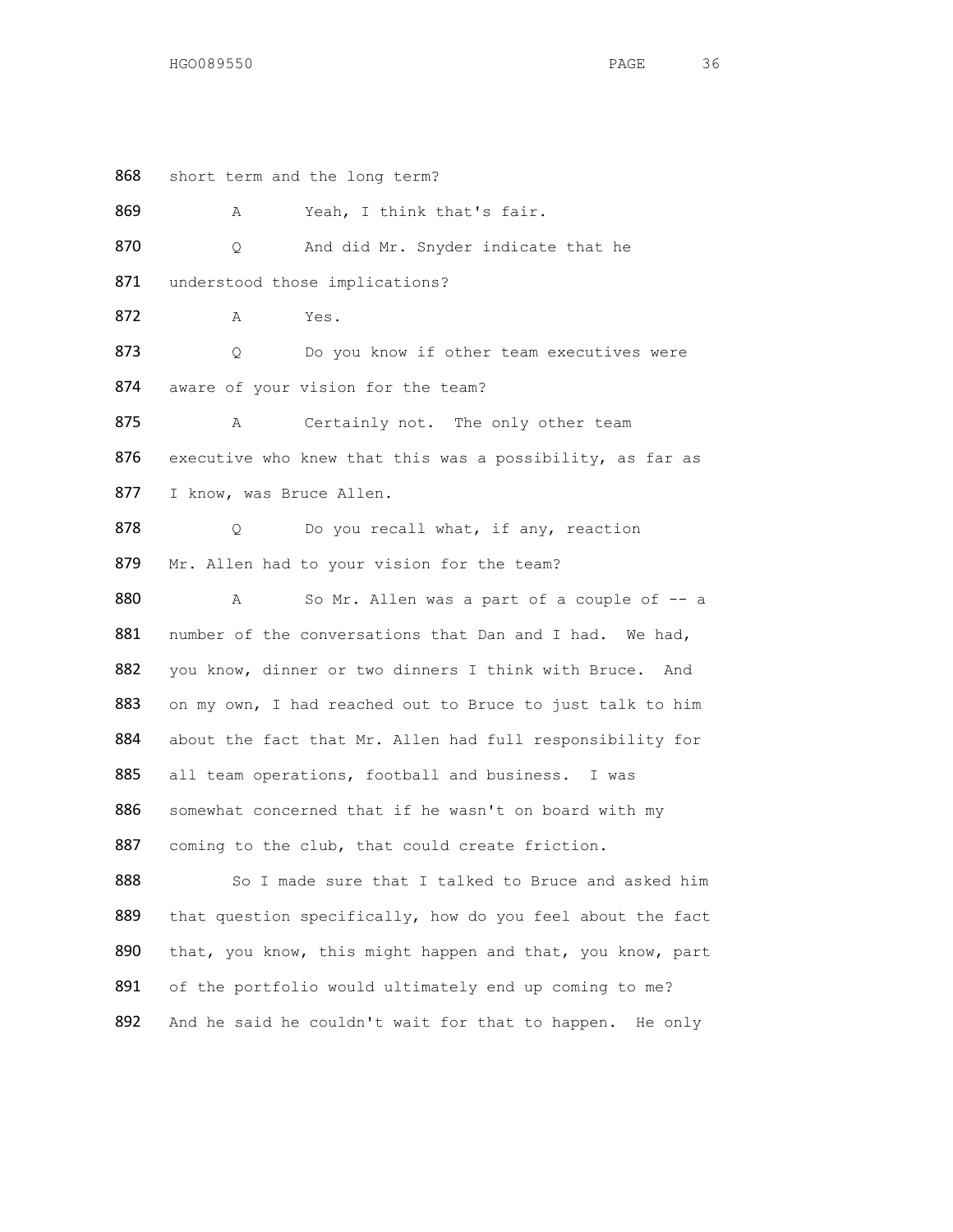893 wanted to focus on football. He couldn't wait to not be a 894 part of the business operation, and that, you know, he was 895 more than happy to cede control of all of that. 896 Q Do you recall if Mr. Snyder ever relayed 897 concerns about Mr. Allen's handling of business 898 operations? 899 A Something to the effect of that Bruce is a 900 football guy. 901 Q What did you understand that to mean? 902 A That I thought it meant that Bruce was 903 better equipped to handle football than the business, and 904 that's why Dan was looking to make this change to the 905 organization. 906 Q Now, earlier you said that the Washington 907 Commanders' market or the Washington market was special. 908 Can you explain what you meant by that? 909 A Well, just being in the nation's capital, 910 and I think that the perception of the Washington Football 911 Team probably has an outside influence on the way that our 912 elected officials think about the NFL on the whole. So 913 that's my perception, and I think it's important that a 914 model franchise be situated in the nation's capital. 915 Q Has that perception changed? 916 A Has my perception changed of that? 917 Q Yes.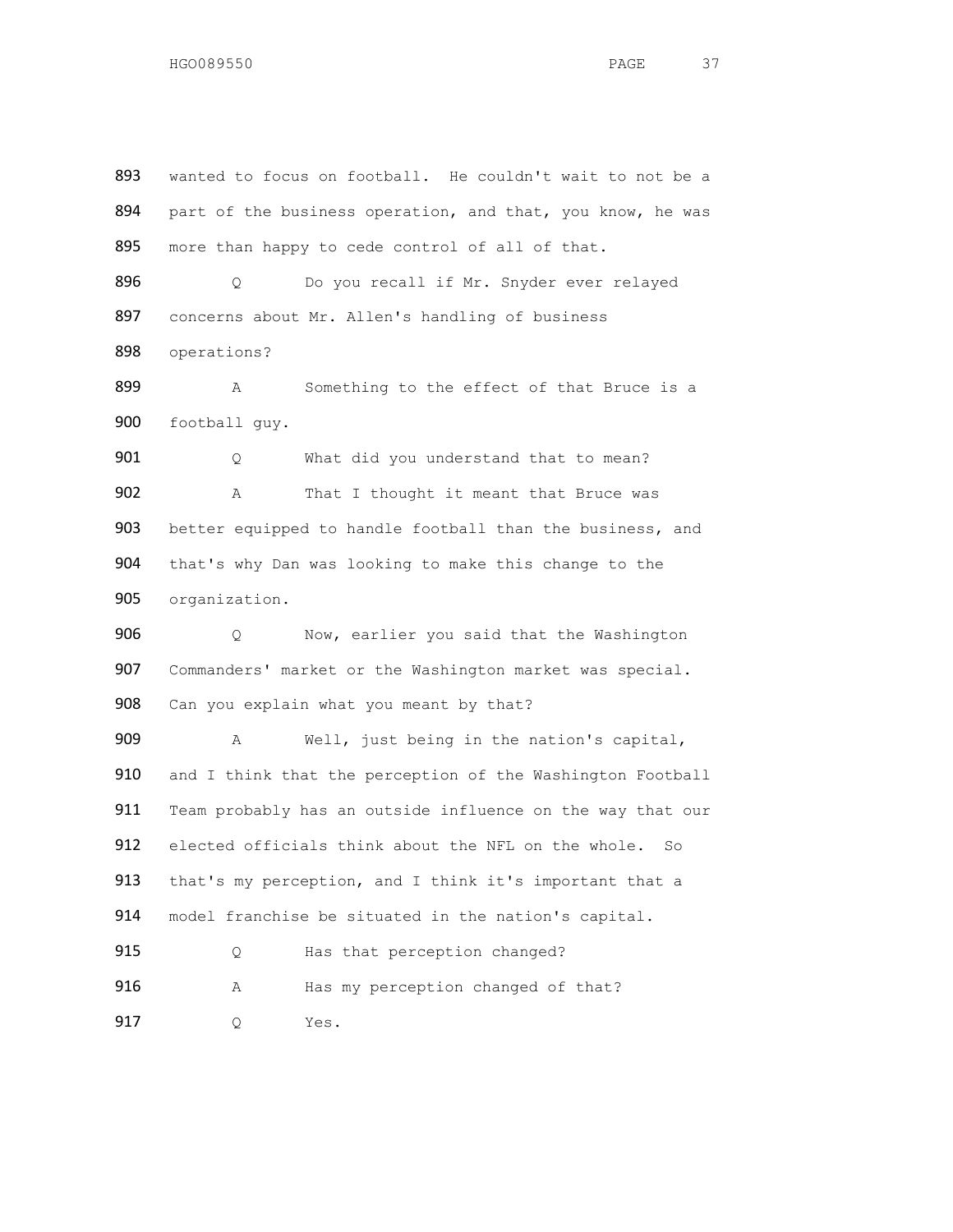918 A No.

919 Q Is there anything else that you would say 920 makes this market special, this being the Washington 921 market?

922 A I just think that the historic nature of 923 that franchise, and the fact that it was really a regional 924 franchise in many, many ways before we had newer 925 franchises in the southeastern part of the United States. 926 You know, the Redskins, now the Commanders, had an 927 outsized fan base maybe compared to even what the size of 928 the city is. So I think that it's an important 929 institution and important for the league that one of its 930 oldest franchises, again, be a model franchise.

931 Q Do you have any understanding if that is a 932 widely-held sentiment within the league, that the 933 Washington Commanders should be a model franchise because 934 of its location?

935 A I can't speak for anybody else. And, you 936 know, I think we want all -- the NFL wants all 32 of their 937 franchises to be model franchises. You know, growing up 938 in the northeast, you know, I might have a different view 939 than others.

940 Q And what does model franchise mean to you? 941 A It means a lot of things. It means making 942 sure that you're connecting with the community, making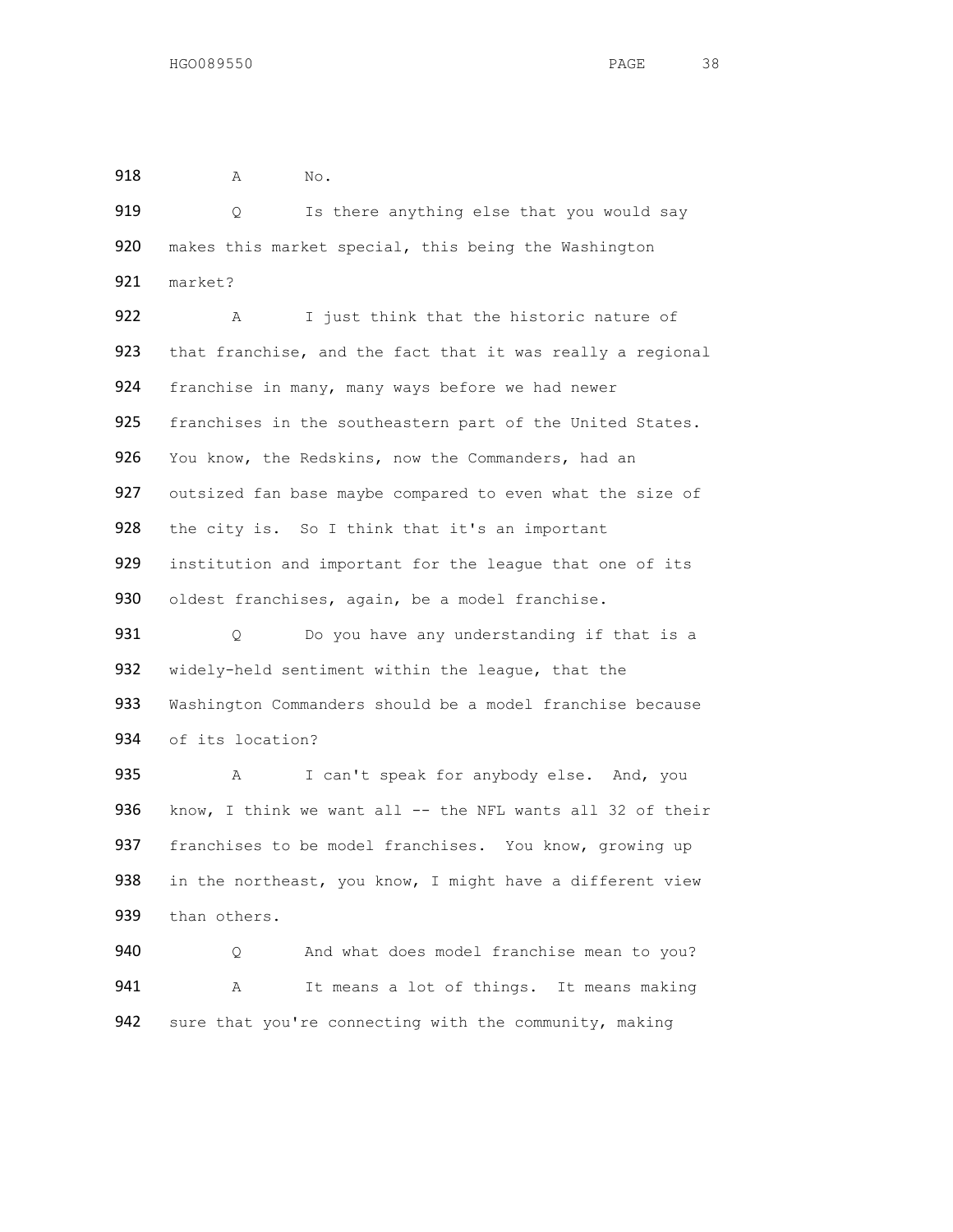943 sure that you are running your business practice in the 944 most upstanding way; that you were treating your employees 945 the right way; that you are treating your customers, your 946 suite holders, your sponsors, your ticket holders the 947 right way; that you are being transparent and open and 948 serving the community at large. 949 Q With respect to running a business the right 950 way as it relates to the Washington Commanders, prior to 951 joining, did you believe that they were in fact doing so? 952 A I thought there was room for improvement. 953 Q With respect to treating employees the right 954 way, did you believe that they were in fact doing so? 955 A Again, I think there was room for 956 improvement in a number of areas. 957 Q And I'm speaking about before you joined the 958 team. 959 A Mm-hmm. Yeah. 960 Q What did you believe, before you joined the 961 team, the areas for improvement were with respect to 962 treatment of employees? 963 A So on some of our visits we would, you know, 964 talk to employees and, you know, they felt as though --965 well, they felt as though they -- on the sales side, they 966 weren't given the appropriate resources, that, you know, 967 senior leadership wasn't really aware of or totally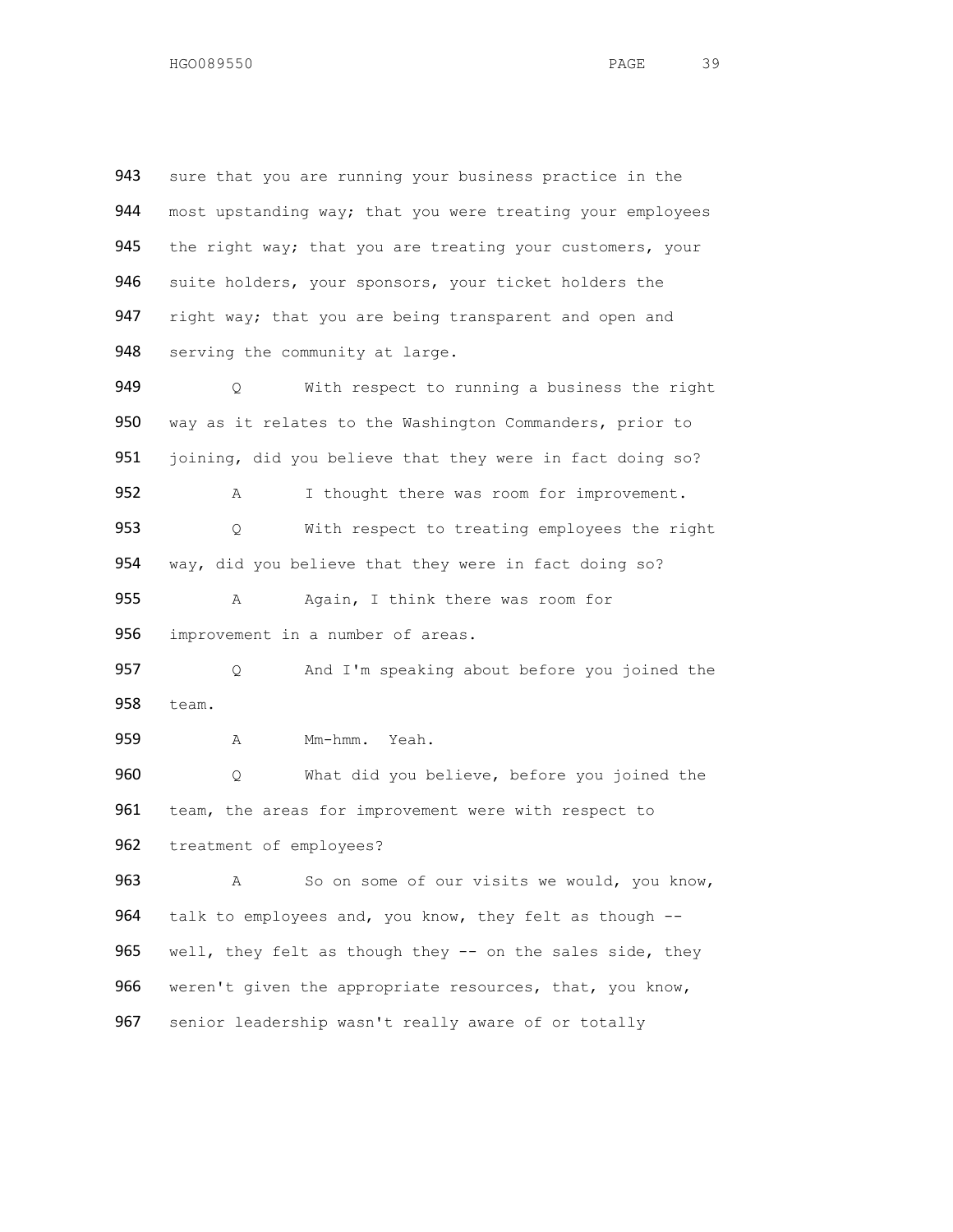968 invested in, you know, the people who worked there, 969 weren't necessarily invested in the growth and development 970 of the people who were working there, and that, as I said, 971 they didn't feel as though they were being put in the best 972 position to do their jobs to the best of their ability. 973 Q Did any Washington Commander employee raise 974 those concerns with you before you joined the team? 975 A Again, when we would go on our meetings, we 976 would meet with people and some of these things would come 977 out. 978 Q Do you recall if any employee raised 979 concerns about the workplace culture generally? 980 A I don't remember specifically an employee 981 saying that. You know, certainly two names that I had 982 heard over the years were Mitch Gershman, which you 983 mentioned earlier, and Dennis Greene as being challenging 984 people to work for. 985 Q What did you hear about Mitch Gershman? 986 A Just that he was a difficult person to work 987 for, demanding, emotional, would yell, things of that 988 nature. 989 989 Q Do you recall who you heard that from about 990 Mr. Gershman? 991 A I don't. 992 Q Did you hear that from multiple Commanders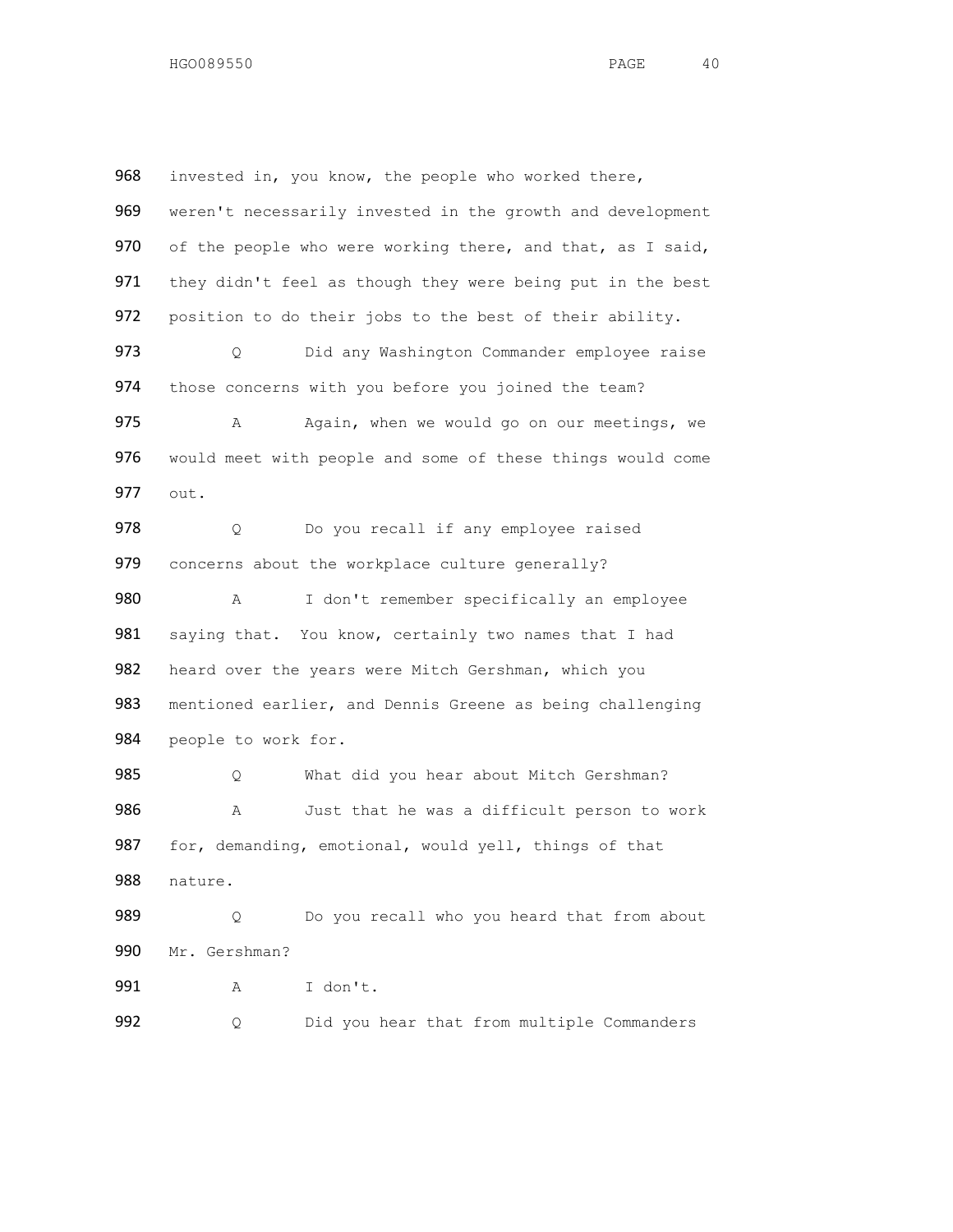993 employees? 994 A Again, I don't know if I heard it from 995 Commanders employees directly, if this was folks who 996 worked for me who had conversations with people at the 997 Commanders who I heard from. 998 Q Do you recall what you would hear about 999 Mitch Gershman yelling? 1000 A Not really more than that. And knowing 1001 Mitch, it didn't -- as I said earlier, it didn't 1002 necessarily surprise me. 1003 Q And when you say yell, do you mean yelled in 1004 the workplace at employees? 1005 A Yes. 1006 Q And what was your understanding of what they 1007 meant when they said he's emotional? 1008 A Just that, that he would yell and kind of 1009 fly off the handle. 1010 Q And what was your understanding of what they 1011 meant when they said demanding? 1012 A Just that -- again, the same thing. That, 1013 you know, if things weren't going the way he wanted them 1014 to, he would -- he would be -- you know, he would resort 1015 to yelling and sort of treating people that way. 1016 Q Do you recall what you heard about Dennis 1017 Greene?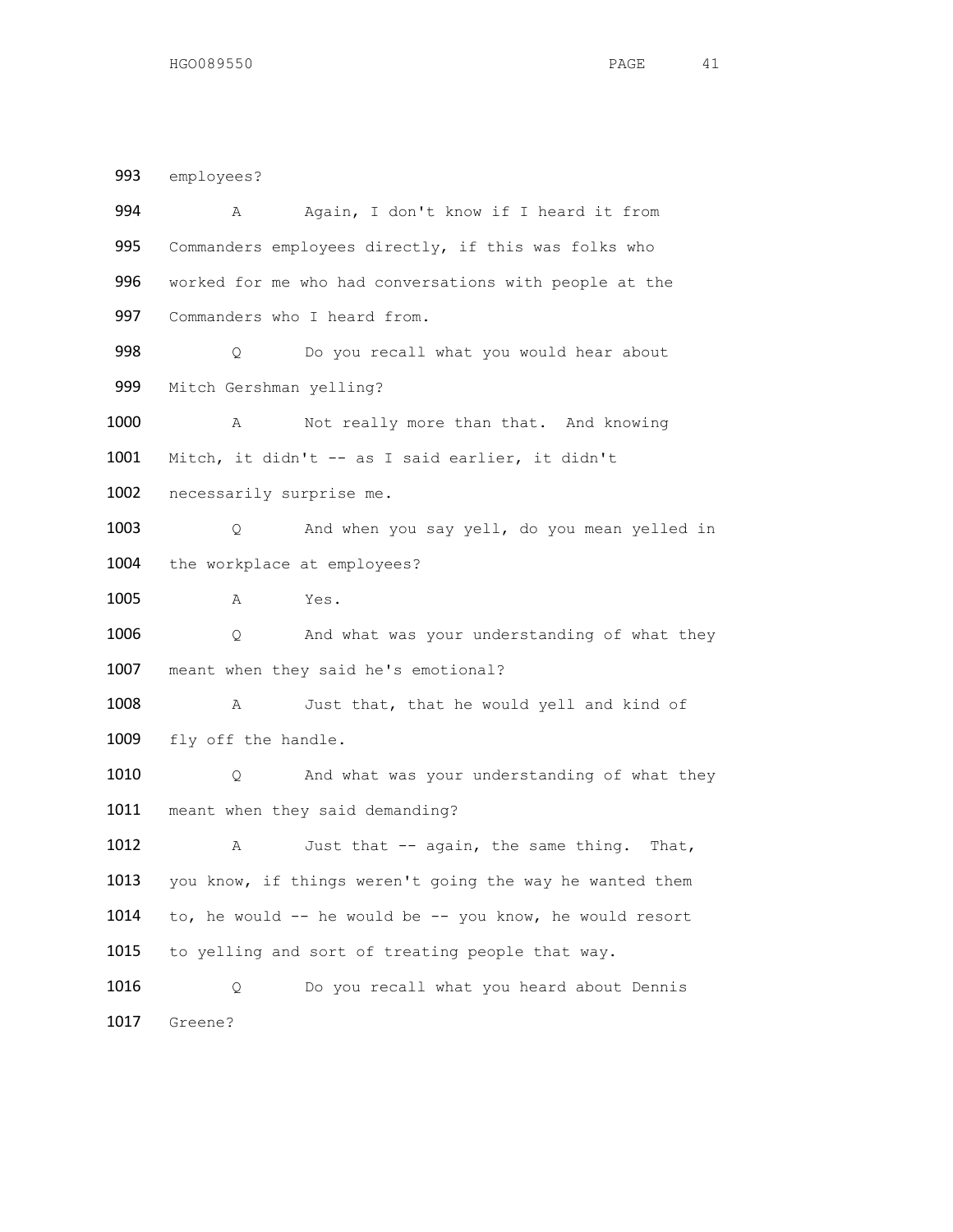1018 A Similar. 1019 Q So that he was demanding? 1020 A Demanding, and that he didn't treat people 1021 particularly well. 1022 Q Did you also hear that he was emotional and 1023 would yell? 1024 A I don't remember hearing that about him, but 1025 just that he didn't treat people well was sort of the 1026 overriding theme. 1027 Q With respect to what a model franchise is, 1028 you explained what your understanding of what that meant 1029 to you. Did you have any understanding of what that meant 1030 to the league office? 1031 A I think it would be very similar. 1032 Q Do you know what Mr. Goodell -- Commissioner 1033 Goodell's relationship was with Dan, if at all? 1034 A No. 1035 Q Do you know if they interacted at all? 1036 A Well, the commissioner interacts with all 1037 NFL owners. 1038 Q Do you know if they had a personal 1039 relationship? 1040 A I do not. 1041 Q Prior to joining the team, you mentioned 1042 that there were surveys conducted. There was something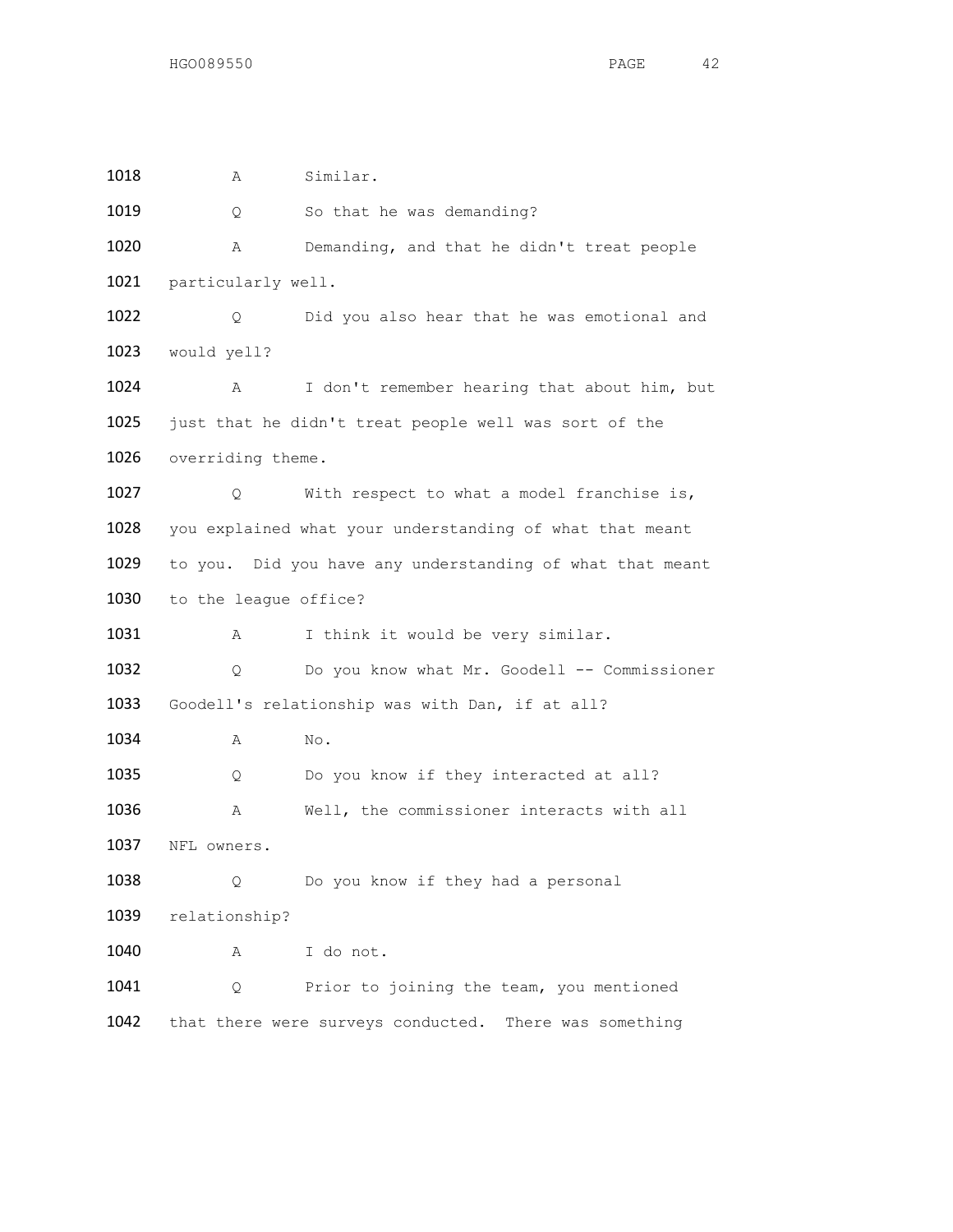1043 called the Voice of the Fan?

HGO089550 PAGE 43

1044 A The Voice of the Fan, yes. 1045 Q Did the league issue team employee surveys 1046 to get a sense of what was happening on the ground within 1047 the clubs? 1048 A Not to the best of my knowledge. The league 1049 would do surveys of its own employees on a regular basis. 1050 Q Why, to your knowledge, would they not do 1051 that, issue surveys? 1052 A Each one of the 32 clubs is an independent 1053 business. 1054 Q So is there a reason why you would survey 1055 the fan base but not the employees from the league side, 1056 is what we're trying to understand. 1057 A I think, you know, part of the league 1058 responsibility is to understand the vibrancy of the 1059 marketplace and things that might hold the club back from 1060 being more successful in their marketplace. And that has 1061 implications not just for that individual market, but has 1062 national implications for the league at large. 1063 Obviously, you want as many franchises as healthy 1064 as possible, and so ensuring that each owner understands 1065 and has the tools necessary to achieve that goal is 1066 important to everybody in the league.

1067 Q Is it important to the league to have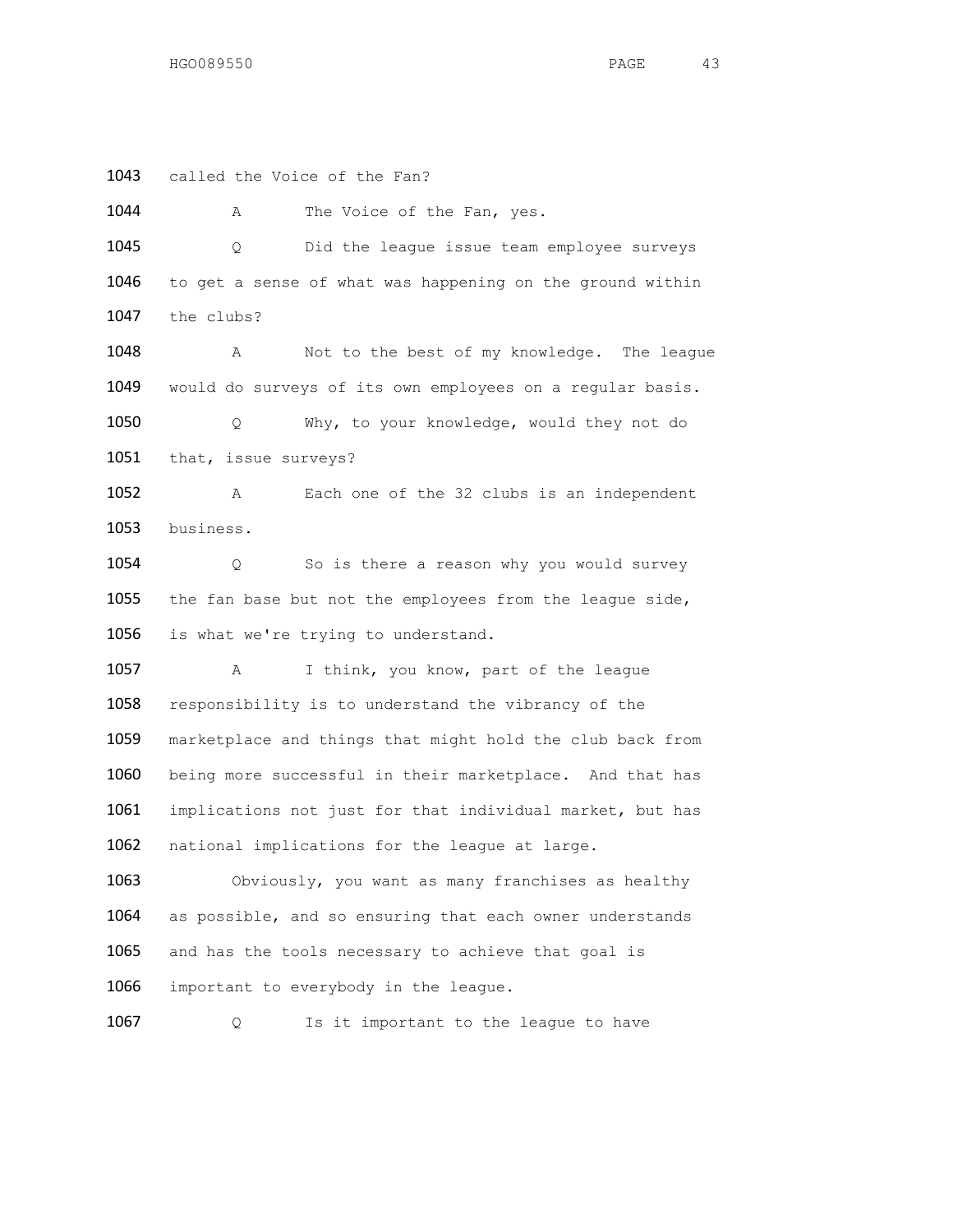1068 healthy workplaces, to your knowledge? 1069 A I think the NFL league office does have a 1070 healthy workplace. 1071 Q And what about clubs? 1072 A Again, each one of the clubs is an 1073 individual business. 1074 Q I believe you said you made the decision to 1075 join the Washington Commanders in or around April of 2018. 1076 A Yes. 1077 Q Prior to joining the team, in the course of 1078 those discussions, did you feel that you had the 1079 information that you needed to make an informed decision 1080 about what you would be getting yourself into at the 1081 Washington Commanders? 1082 A I believe I thought that at the time, yes. 1083 Q Sitting here today, do you believe that? 1084 A I probably did not have perfect information 1085 at the time. 1086 Q Why do you think that? 1087 A I think -- first of all, I think it would be 1088 impossible to have perfect information until you get into 1089 the situation. And once I got there, it was apparent to 1090 me that there were a lot of issues that needed to be dealt 1091 with, you know, pretty quickly; and probably a larger task 1092 than I thought it might have been when I was talking about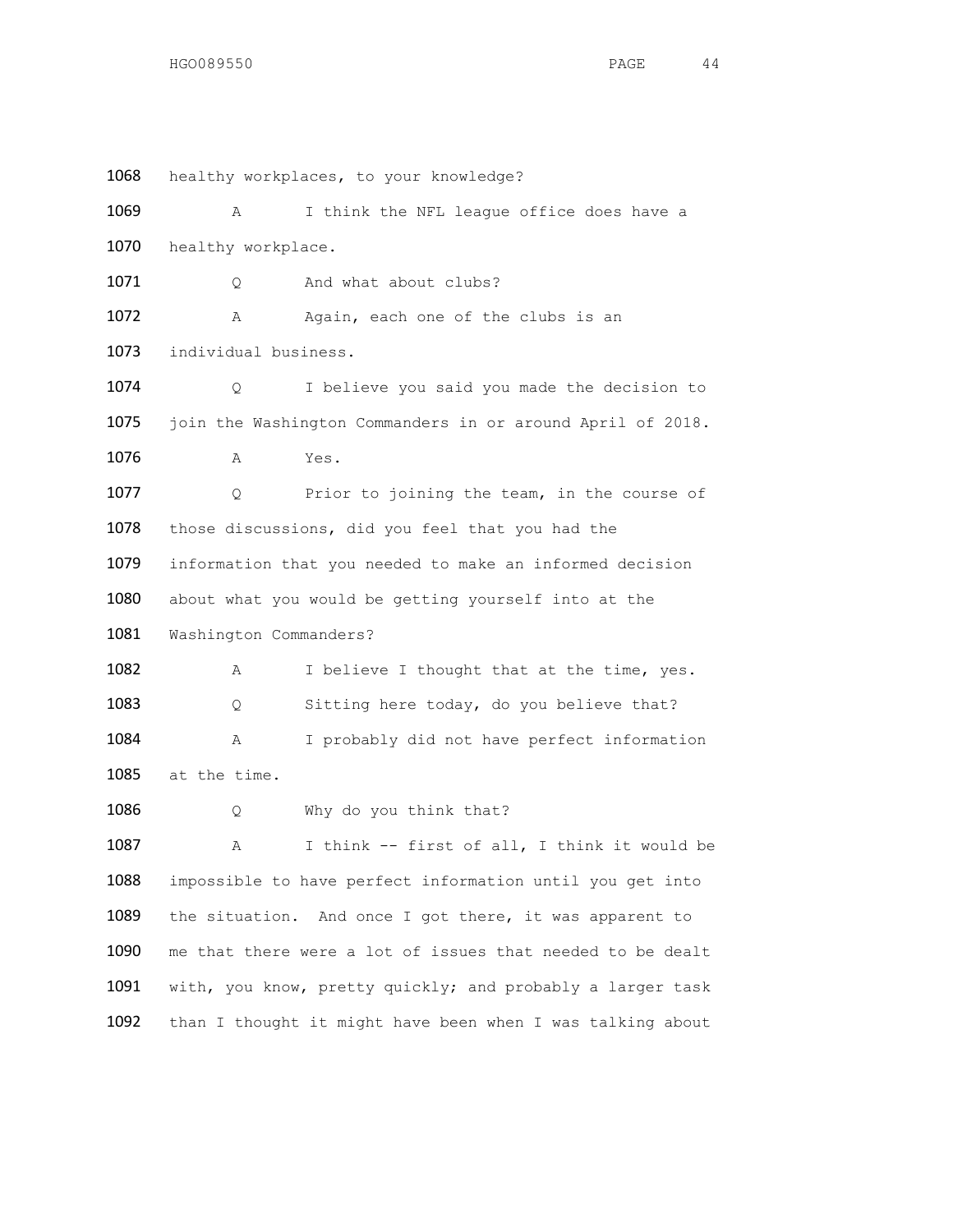taking the job. Q I am going to switch gears for a second and ask you some questions, still dealing with the NFL, but about certain NFL policies -- **A** Mm-hmm. 1098 Q -- that you might be aware of. 1099 In 2014, the league hired an outside lawyer to conduct an investigation into its pursuits and handling of evidence in the Ray Rice domestic violence incident. A Mm-hmm. 1103 Q Do you recall the incident that I'm referring to? A Yes. Q What do you recall about that incident? A Mr. Rice was a running back with the Baltimore Ravens, was in a casino, I believe, in an elevator, and there was video of him assaulting his fiancee at the time. Q And what was your understanding of what the NFL was investigating? 1113 A I mean, certainly investigating the incident, and that, you know, how -- you know, personal conduct policy and how, you know, the league would deal with it and what the punishment, if any, was going to be to Mr. Rice.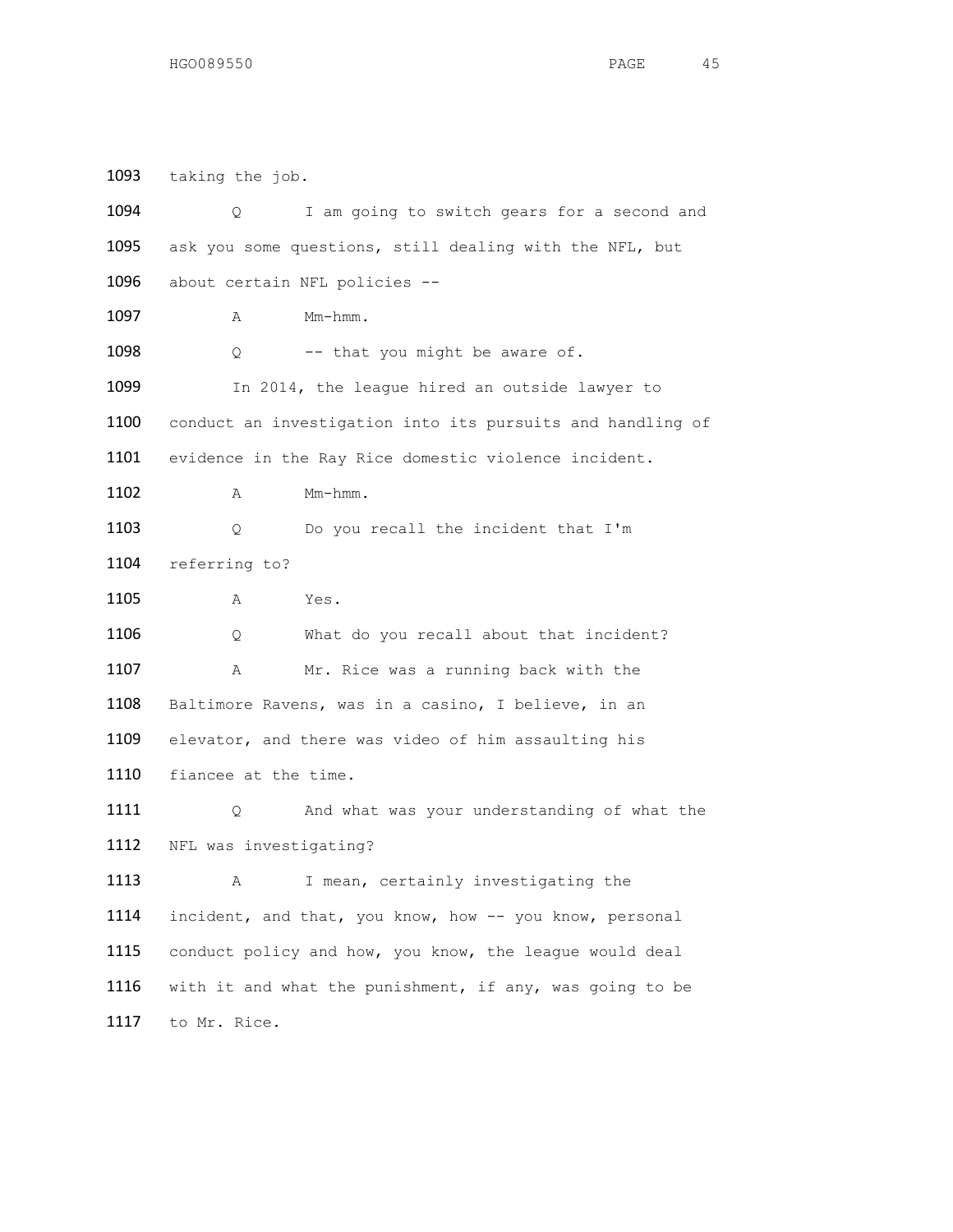| 1118 | Q.                                                        | At the time of that incident, you were still             |
|------|-----------------------------------------------------------|----------------------------------------------------------|
| 1119 |                                                           | employed with the league, correct?                       |
| 1120 | Α                                                         | I was.                                                   |
| 1121 | Q.                                                        | Were you ever made aware that, as a result               |
| 1122 |                                                           | of that incident, the league developed a mandatory       |
| 1123 |                                                           | domestic violence training and sexual assault education  |
| 1124 | for all NFL employees league-wide?                        |                                                          |
| 1125 | Α                                                         | Yes.                                                     |
| 1126 | Q.                                                        | Were those trainings at all part of the best             |
| 1127 | practices that you were working on in developing?         |                                                          |
| 1128 | Α                                                         | That would have been coming out of a                     |
| 1129 |                                                           | separate group. That would have been coming out of human |
| 1130 |                                                           | resources, legal, not out of my group.                   |
| 1131 | Q.                                                        | Do you recall who was in charge of human                 |
| 1132 | resources at that time?                                   |                                                          |
| 1133 | Α                                                         | I believe it was                                         |
| 1134 | Q                                                         | And who was in charge of legal?                          |
| 1135 | Α                                                         | Jeff Pash as the general counsel.                        |
| 1136 | Q                                                         | Are you aware that, as a result of the Ray               |
| 1137 | Rice investigation, the NFL revamped its personal conduct |                                                          |
| 1138 | policy?                                                   |                                                          |
| 1139 | Α                                                         | Yes.                                                     |
| 1140 | Q                                                         | Are you familiar with the personal conduct               |
| 1141 | policy?                                                   |                                                          |
| 1142 | Α                                                         | I'm aware of it. I certainly don't know it               |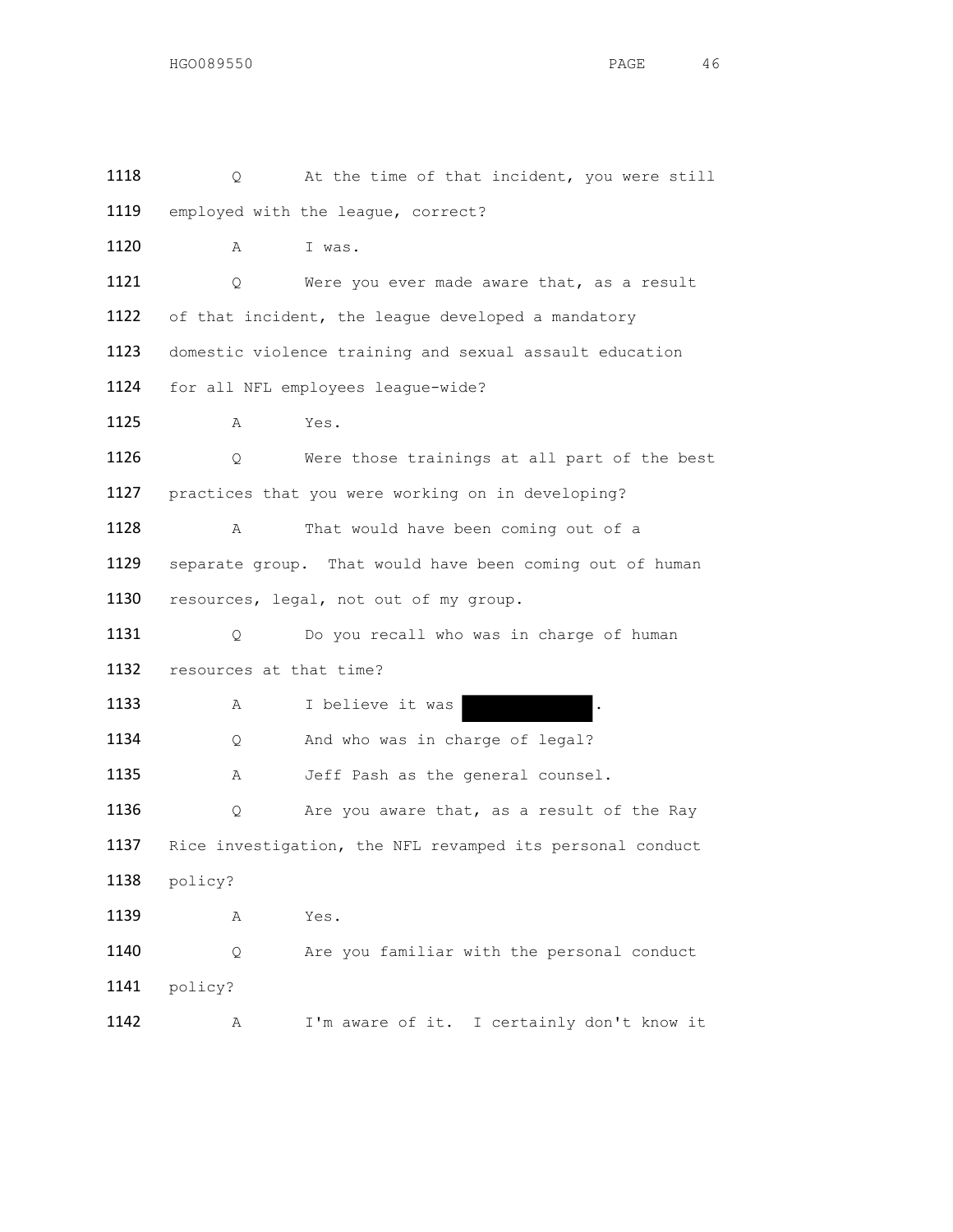1143 chapter and verse. (Lafemina Exhibit No. 2 was identified for the record.) 1146 BY Q I'm now handing you what we've marked as Exhibit 2 for identification purposes. This is a personal 1149 conduct policy of the league dated December 2014. 1150 Do you recognize what I just handed you? A Yeah. 1152 Q How do you recognize it? A Well, it's on league stationery and personal conduct policy. It seems like a document from the league office. Q Is it a fair and accurate depiction of the league's personal conduct policy as you last remember it? A I haven't had time to go through this, but I 1159 have no reason to believe that it's not. Q I would like to give you a few moments to 1161 look through it, and then I'd like to ask you some questions about it. **A** Sure. 1164 Q Just let me know when you're done. A Okay. It seems to be in line with what I 1166 know of the personal conduct policy. Q I'd like to direct you to page 1 of the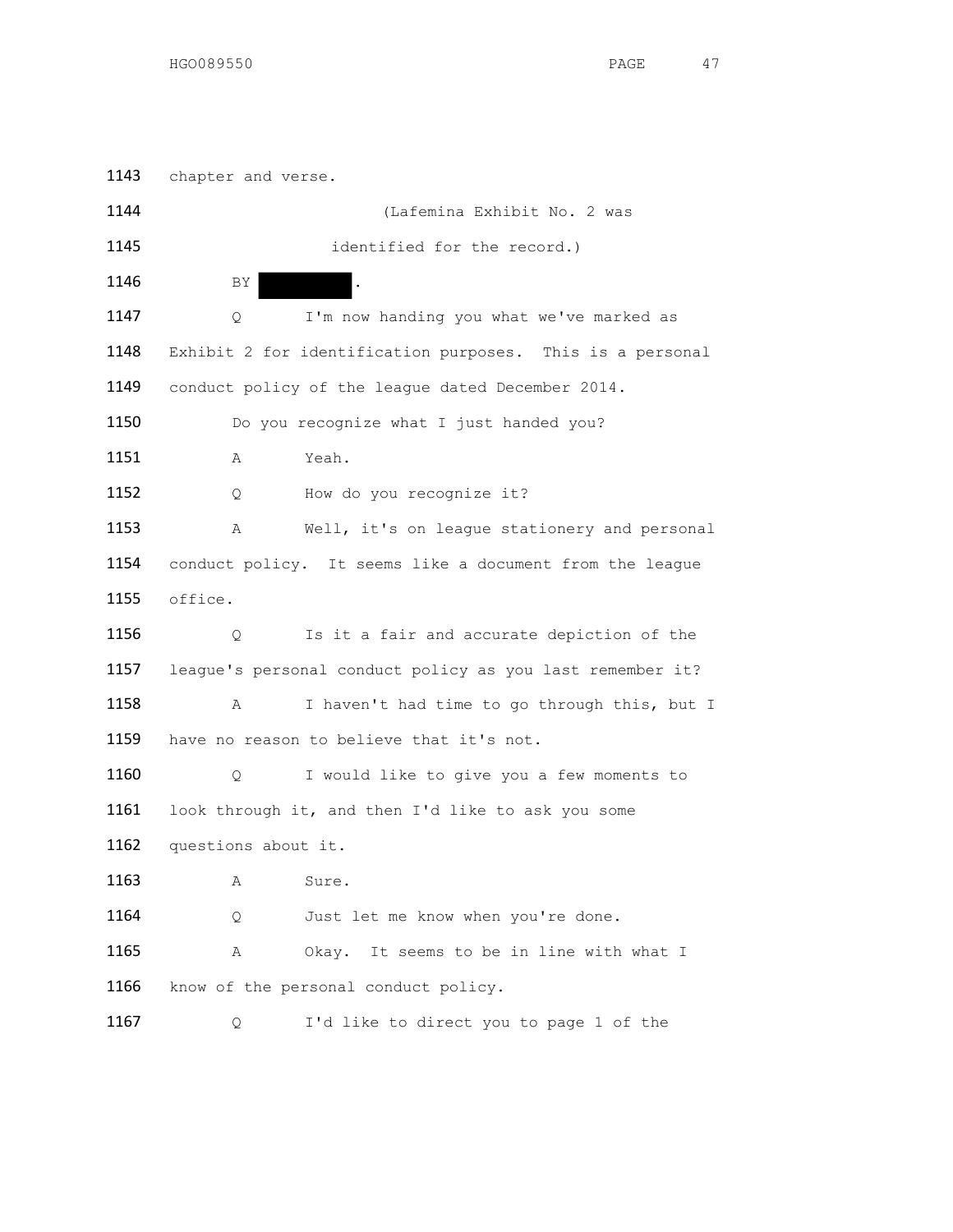1168 policy, the fourth paragraph, beginning with, "This 1169 Personal Conduct Policy is issued." 1170 Do you see that? 1171 A Yes. 1172 Q It states that the policy "is issued 1173 pursuant to the Commissioner's authority under the 1174 Constitution and Bylaws to address and sanction conduct 1175 detrimental to the league and professional football." 1176 What do you understand conduct detrimental to mean? 1177 A Well, it's a pretty broad phrase, so I think 1178 it can mean a lot of things. 1179 0 Such as? 1180 A I mean, anything that would -- you know, 1181 anything that would put, you know, the league office -- or 1182 the league itself, I should say, in a bad light. 1183 Certainly -- I mean, again, it's so broad it's hard to 1184 focus on one thing. 1185 Q Would you say that workplace misconduct such 1186 as sexual harassment and discrimination would constitute 1187 conduct detrimental? 1188 A Once again, I honestly don't know what they 1189 mean when they say conduct detrimental. You know, that 1190 would certainly seem to be something that could be 1191 included in conduct detrimental. 1192 Q I'd like to direct you to page 6.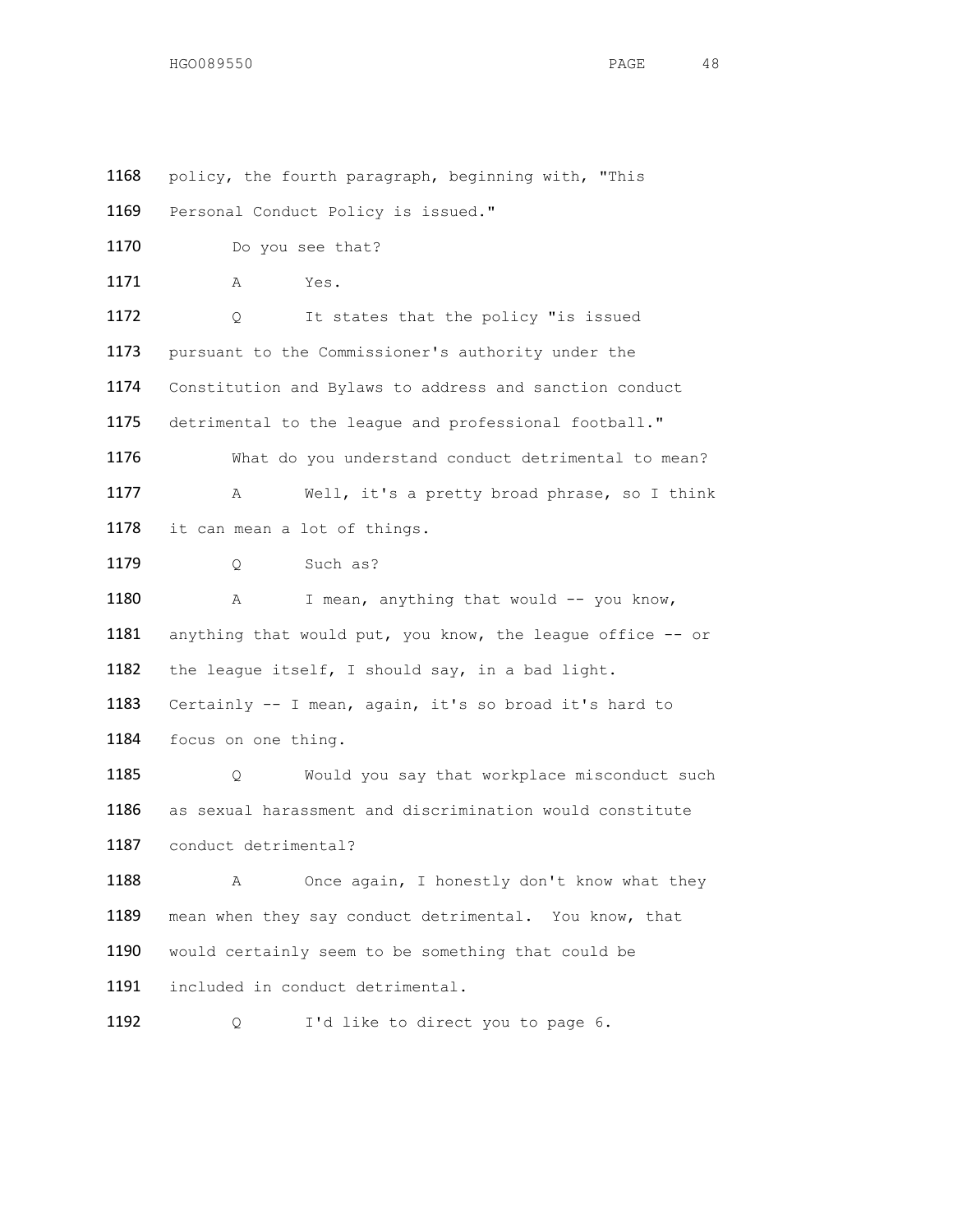| 1193 | Α                                                   | Mm-hmm.                                                    |
|------|-----------------------------------------------------|------------------------------------------------------------|
| 1194 | Q                                                   | The second paragraph.                                      |
| 1195 | Α                                                   | $Mm-hmm$ .                                                 |
| 1196 | Q.                                                  | Beginning with owner, "Ownership and club."                |
| 1197 | Do you see that?                                    |                                                            |
| 1198 | Α                                                   | Yes.                                                       |
| 1199 | Q                                                   | It says, "Ownership and club or league                     |
| 1200 | management have traditionally been held to a higher |                                                            |
| 1201 | standard and will be subject to more significant    |                                                            |
| 1202 |                                                     | discipline when violations of the Personal Conduct Policy  |
| 1203 | occurs."                                            |                                                            |
| 1204 |                                                     | Do you see that?                                           |
| 1205 | Α                                                   | Mm-hmm.                                                    |
| 1206 | Q.                                                  | Was your understanding of the league's                     |
| 1207 |                                                     | practice that ownership and league management and club     |
| 1208 |                                                     | management were in fact held to higher standards than      |
| 1209 |                                                     | others when violations of policy occurred?                 |
| 1210 | Α                                                   | I'm not aware of violations of the policy or               |
| 1211 |                                                     | how this would have been applied to that. I don't know     |
| 1212 |                                                     | who would have violated the policy, how, what the findings |
| 1213 |                                                     | were, or what the punishment was.                          |
| 1214 | Q                                                   | I'd like to direct your attention to page 7.               |
| 1215 | Α                                                   | Mm-hmm.                                                    |
| 1216 | Q                                                   | Do you see where it says Reporting?                        |
| 1217 | Α                                                   | Yes.                                                       |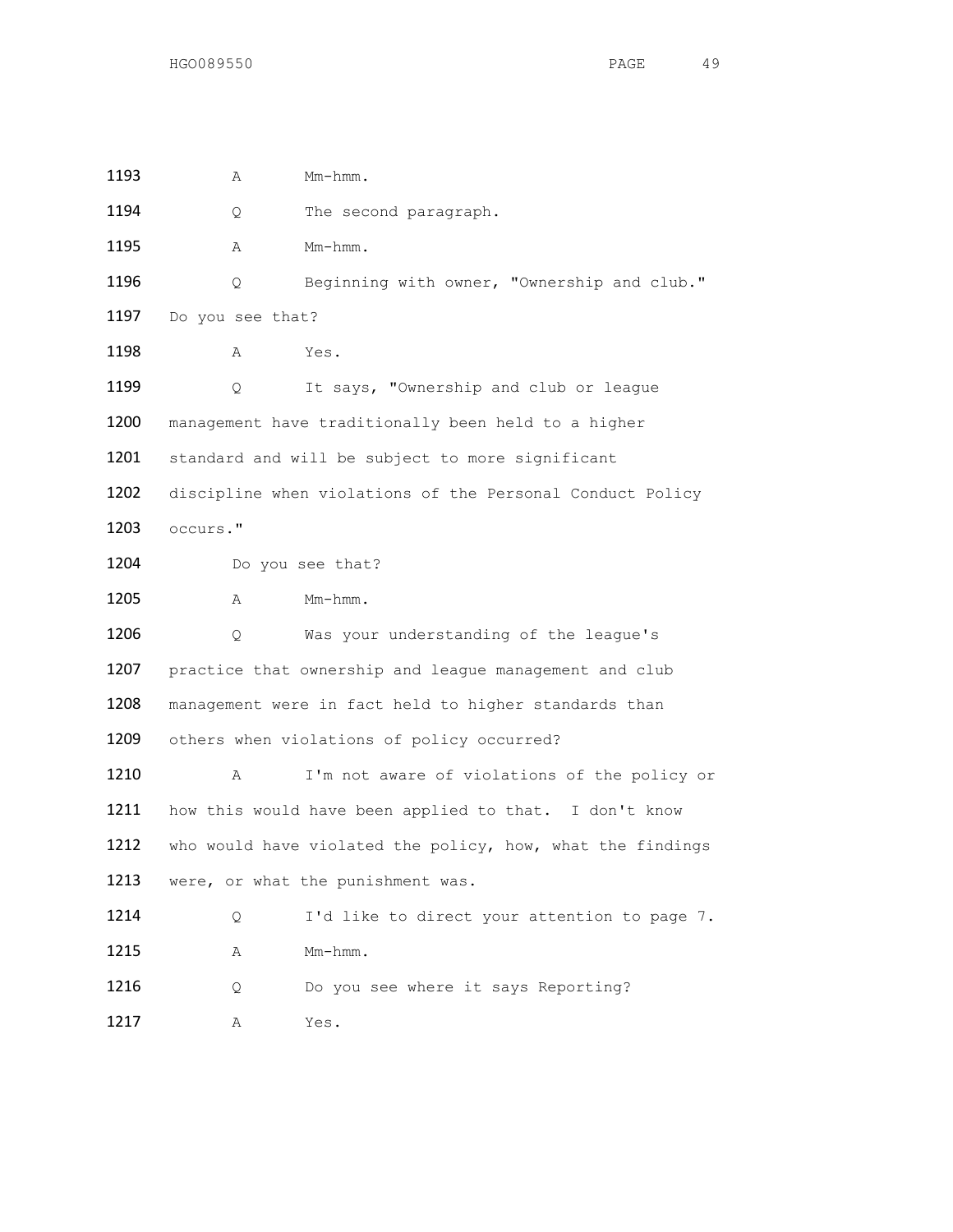1218 Q It says, "Clubs are obligated to promptly 1219 report any matter that comes to their attention," and then 1220 it goes on to say, "that may constitute a violation of 1221 this Policy." 1222 Was it your understanding that clubs were obligated 1223 to report potential violations of policy? 1224 A This is not something that was on my radar. 1225 Q The next sentence goes on to say, "Clubs are 1226 expected to educate their employees on this obligation to 1227 report." 1228 You mentioned that this was not something that was 1229 on your radar. Is that to say that when you were at the 1230 Washington Commanders, it was never brought to your 1231 attention that you were supposed to report violations of 1232 the conduct policy? 1233 A It's not something that I remember 1234 discussing when I was at Washington. 1235 Q Okay. 1236 I think we're at time, so we'll go off 1237 the record. 1238 (Recess.) 1239 . We can go back on the record. 1240 BY 1241 Q I'm , counsel for the Minority, 1242 and I'll be handling questions for this hour.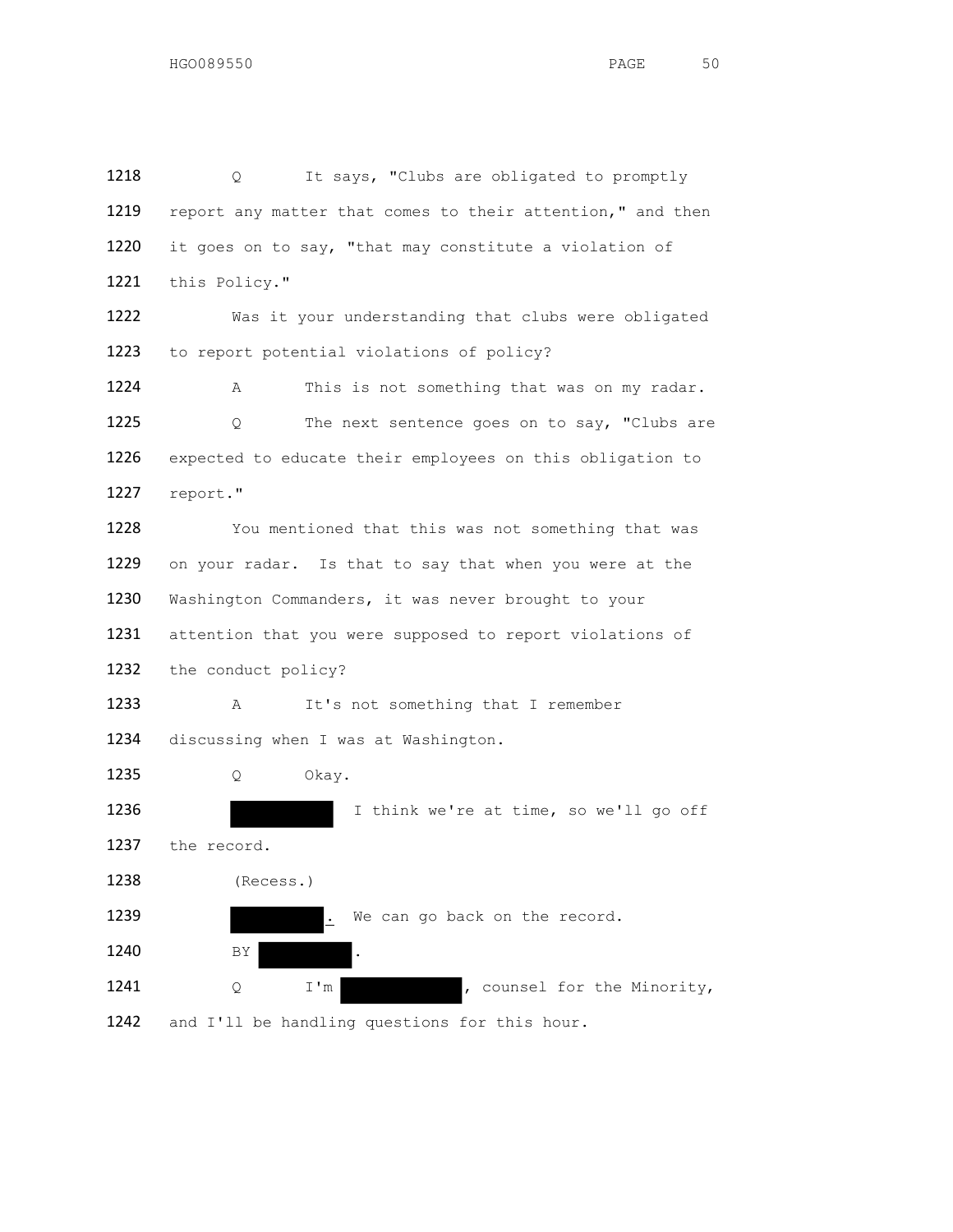1243 So just to start off, I want to reiterate Ranking Member Comer's concerns raised at the roundtable two weeks ago. Specifically, the House Oversight Committee is not the proper forum for this investigation. And while he and the committee's Minority members agree that the alleged 1248 behavior is troubling, there is no relief for any of these parties in this committee. This investigation is wasting valuable taxpayer resources, especially at a time when the American people are struggling with inflation. 1252 In any case, thank you for taking time to sit down with us today, Mr. Lafemina. 1254 A Thank you. Q I would like to run through some of the team's structure while you were president. 1257 There were two office locations; is that right? 1258 A That's right. 1259 0 Can you tell me which ones? A There was FedEx Field located in Landover, Maryland, and what was then called Redskins Park in Ashburn, Virginia. Q And where did you spend the most time? A In Ashburn. Q And who would spend time in Ashburn versus FedEx Field? A So the football operations were in Ashburn,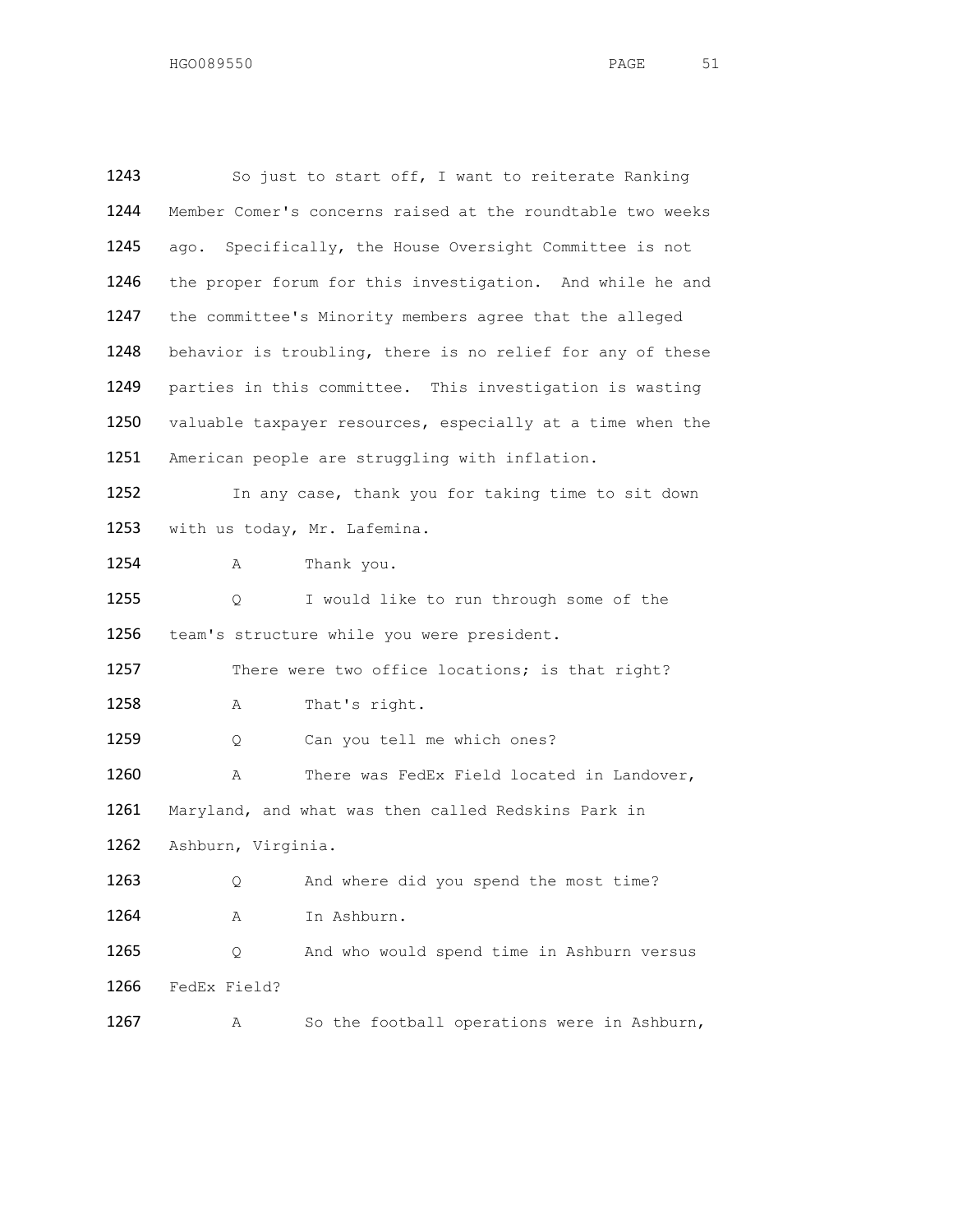1268 general counsel's office, finance, marketing -- 1269 Q Okay. 1270 A -- sponsorship sales, the foundation, the 1271 charitable foundation, human resources. 1272 Q And then who would spend the most time at 1273 FedEx Field? 1274 A It was really the ticket sales department. 1275 Q Ticket sales department. Okay. So who in 1276 the organization, while you were president, reported 1277 directly to you? 1278 A So we had the chief commercial officer, Todd 1279 Kline. 1280 Q Okay. 1281 A The head of ticketing Jake Bye; head of 1282 marketing Steve Ziff; the chief financial officer Stephen 1283 Choi. I'm trying to think if there was -- there were a 1284 couple of dotted lines. Human resources, I guess, 1285 reported to me -- not directly to me, but the CFO. 1286 Reported to the CFO's office and the CFO reported to me. 1287 Q And who was the HR officer, if you remember?  $1288$  A  $\qquad \qquad$  A  $\qquad \qquad$ 1289 Q And were there other nonexecutive-level 1290 staff that ever reported directly to you? 1291 A No.

1292 0 Okay. So for the ticket sales team at FedEx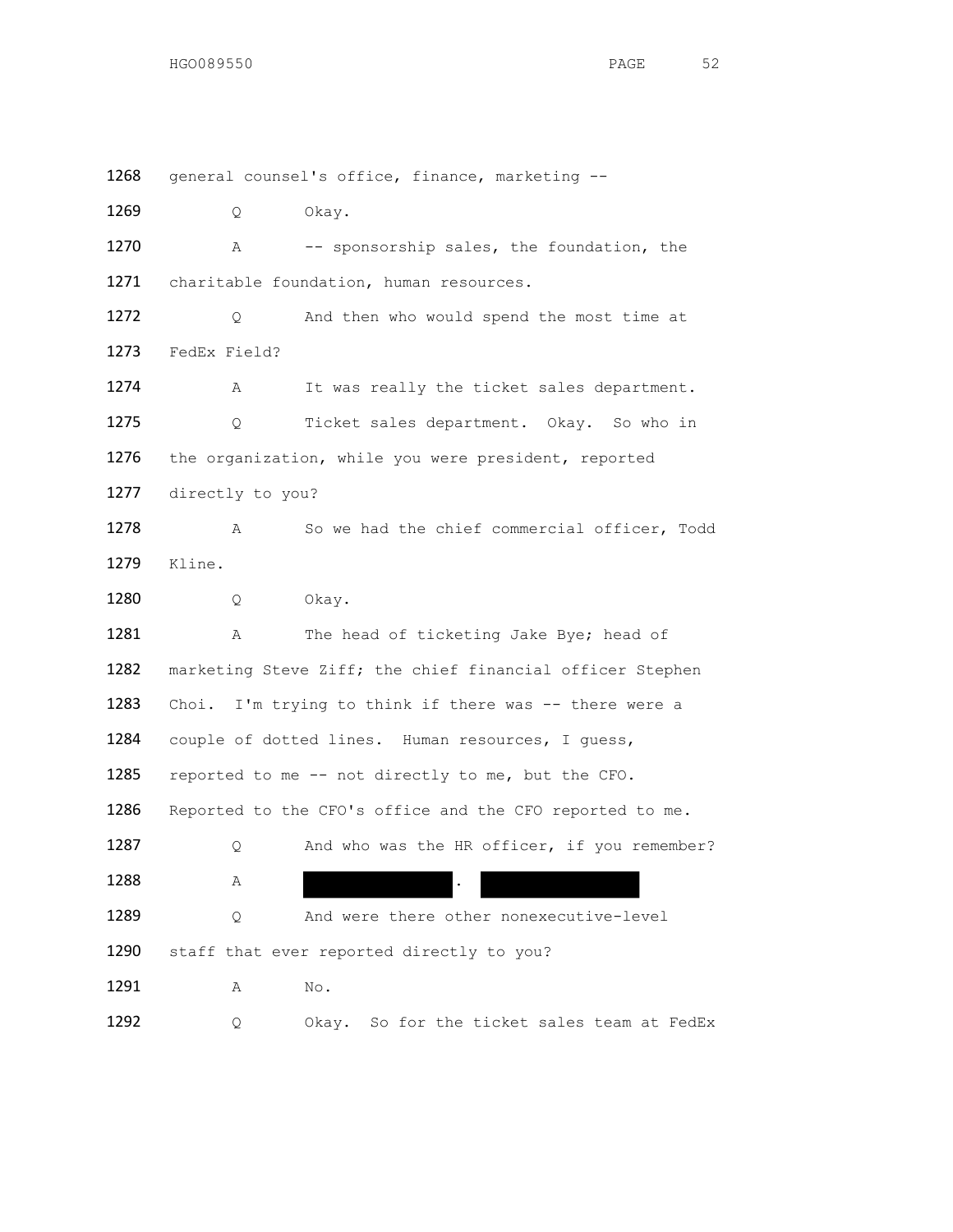1293 Field, who would run operations there since everyone else 1294 was in Ashburn? 1295 A Well, Jake Bye was there. 1296 Q Jake Bye? Jake Bye was at FedEx Field? 1297 A Jake Bye was at FedEx Field. 1298 Q Right. 1299 A So he was in charge of all things ticketing. 1300 Q Okay. And if you recall, who reported 1301 directly to him? 1302 A When I first got there, it was Jason 1303 Friedman reported to him, and I believe Rachel Engleson 1304 reported directly to him when I first got there. 1305 Q Okay. 1306 A And I don't recall who else. 1307 Q All right. So Jake Bye would have been your 1308 main point of contact --1309 A Yes. 1310  $Q$  -- for all of that. 1311 And would you ever interact with Jason Friedman or 1312 Rachel Engleson? 1313 A So Rachel -- Jason infrequently. I would 1314 see Jason generally on game days. I would go by his 1315 office just to see where ticket sales were because he sort 1316 of had access to the latest sales numbers. 1317 And then Rachel, soon after I got there, was given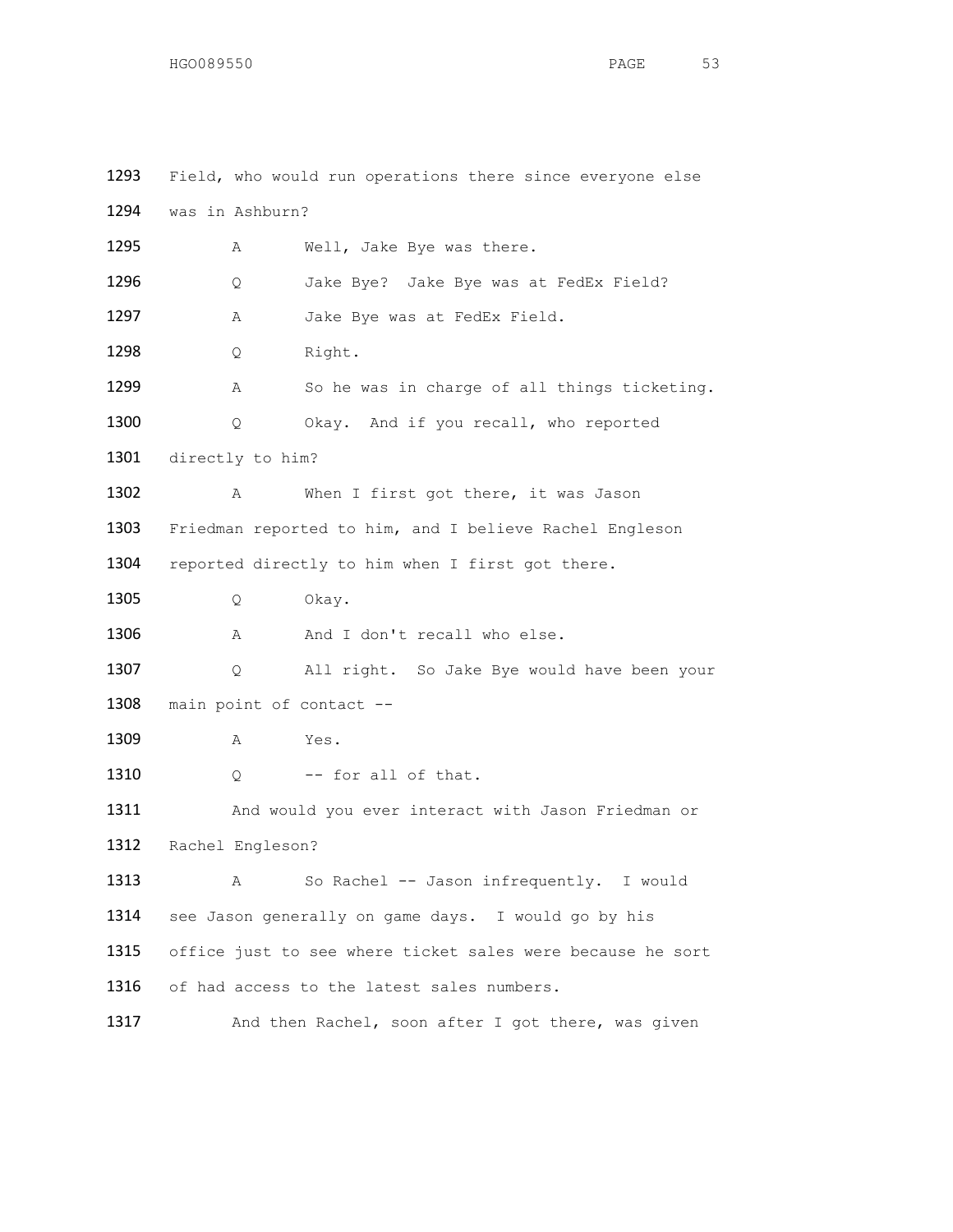1318 a new responsibility where she was going to be coming to 1319 the marketing department and moving her office from FedEx 1320 Field to Ashburn. 1321 Q Okay. What was her new role? 1322 A She was, I think, the director of marketing. 1323 Q Since we were just talking about Jason 1324 Friedman, earlier when the Majority was questioning you, 1325 you mentioned that when you worked for the NFL, you heard 1326 during site visits that sometimes people in the sales team 1327 didn't feel like their supervisors believed in them, 1328 didn't feel like they could grow in their positions there. 1329 And you mentioned a couple of names. But did you ever 1330 hear any of those complaints come through about Jason 1331 Friedman? 1332 A No. 1333 Q Okay. And so did you hear anything about 1334 the way that he treated his employees? 1335 A I didn't hear one way or the other. 1336 Q Okay. Thank you. 1337 So as far as Jason Friedman's role goes, how much 1338 autonomy and decisionmaking power did he have in his sales 1339 role? Would he be able to make any decisions on his own 1340 or would he have to go through Jake Bye and others? 1341 A When I was there? 1342 Q Yes, sorry, when you were there.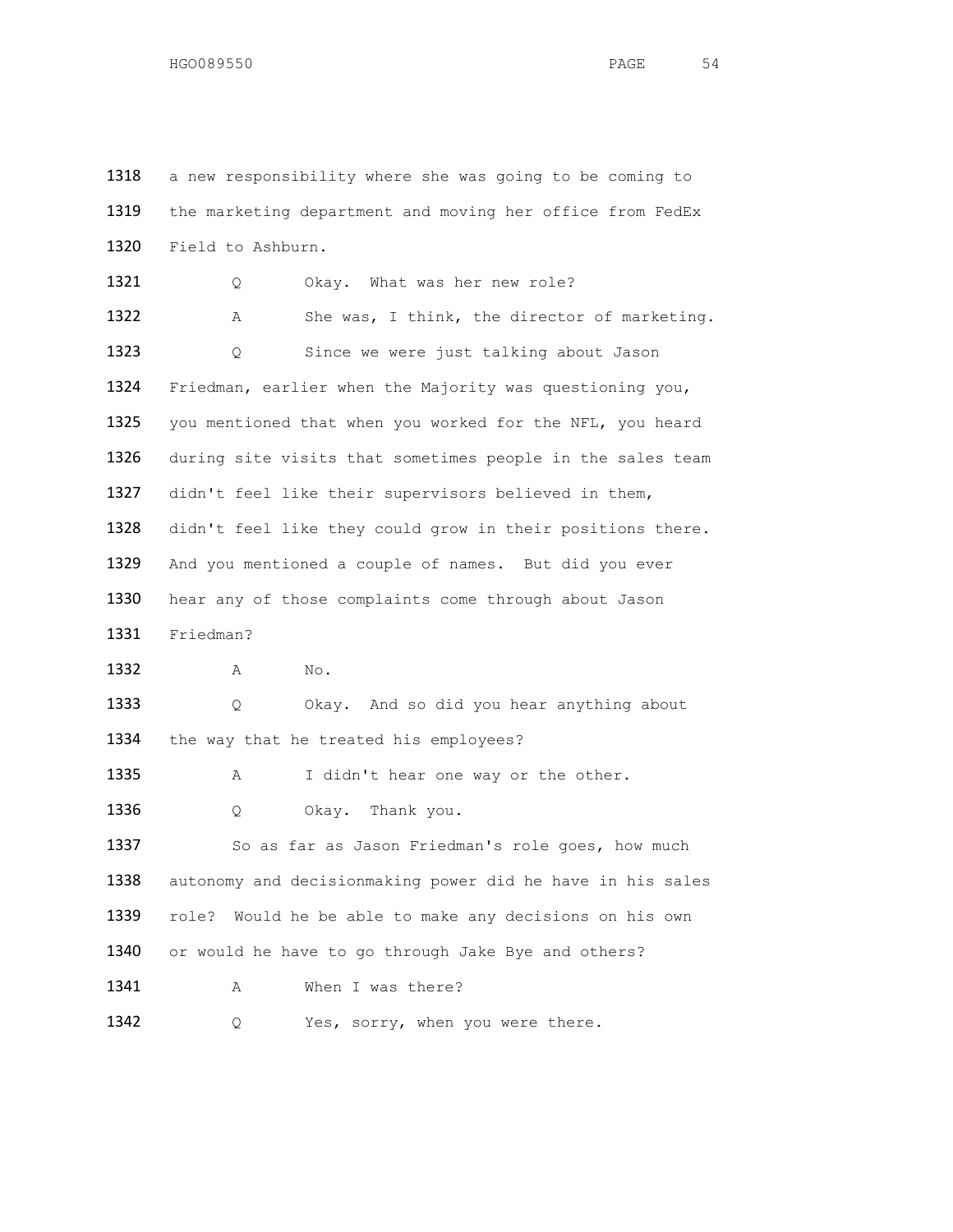1343 A No. Jake Bye was his direct supervisor and 1344 so he would -- there's certain things I'm sure on the 1345 operations side that Jason could handle on his own. 1346 Generally, ticketing is two sides, you've got sales and 1347 you've got operations, which is sort of dealing with 1348 Ticketmaster and the Ticketmaster software and, you know, 1349 dealing with a lot of the sort of technical ins and outs 1350 on how you get a ticket on sale on the internet, things of 1351 that nature. 1352 You know, Jake certainly could do all those things, 1353 but he was also more on the sort of sales oversight and 1354 strategy. So there were things that Jason certainly, I'm 1355 sure, could be doing on his own. 1356 Q Okay. 1357 A But he was a vice president at the club. 1358 Q Okay. That all makes sense. 1359 So I want to talk a little bit more about how 1360 ticket sales occurred and what was going on there, and I 1361 know that you had experience on both sides, which gives 1362 you a little bit of extra expertise. 1363 So would you say that you have a good understanding 1364 of how the ticket sales and finances work on the league 1365 side as well as the team side? 1366 A I think so, yes. 1367 Q Okay. So each NFL team is required to be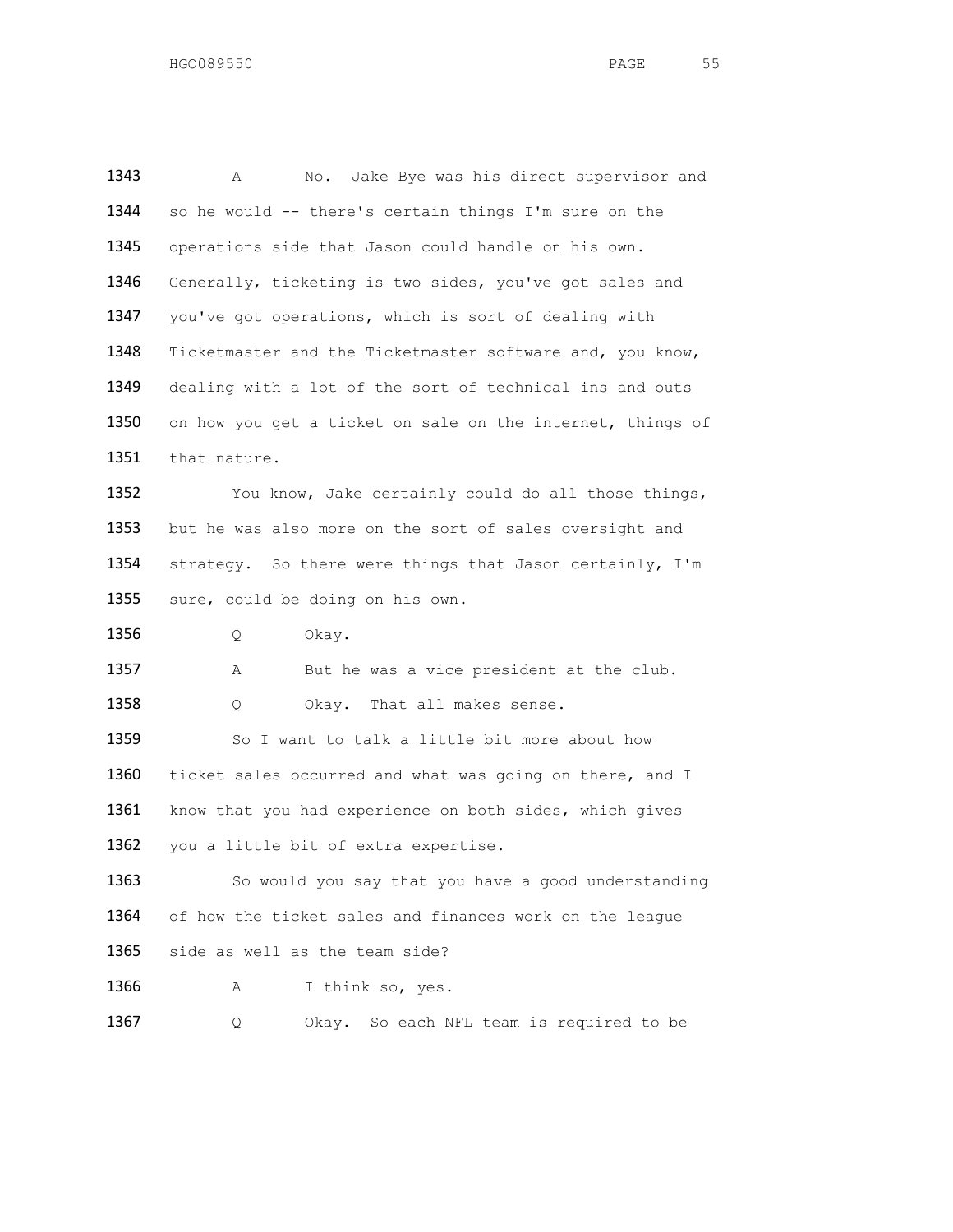1369 right? 1370 A Yes. So there's something called VTS or 1371 visiting team share. So 34 percent of all ticket revenue 1372 gets put into a pool that is then divided equally between 1373 the 32 clubs. 1374 Q And so then the remainder of that would go? 1375 A To the club. 1376 Q To the club. Okay. And would there ever be 1377 any revenue that came in from a ticket sale from any of 1378 the teams that would not be subject to that agreement? 1379 A The only ticket that would not be subject to 1380 that -- well, all tickets were subject to the agreement. 1381 Q Okay. 1382 A It's a little bit wonky. 1383 Q Okay. Just talk us through it. 1384 A So suites are a different product, right? 1385 So suites have two portions to the revenue stream; one is 1386 the tickets in the suite and then a license fee. The 1387 tickets in the suite are subject to VTS; the license fee 1388 for the suite is not subject. 1389 And the way that the determination is made as to 1390 what each seat is worth in a suite that could be -- is at 1391 the time -- and I think this has changed since I got 1392 there. Basically, the 2500 and first most expensive

1368 part of some ticket revenue-sharing agreement; is that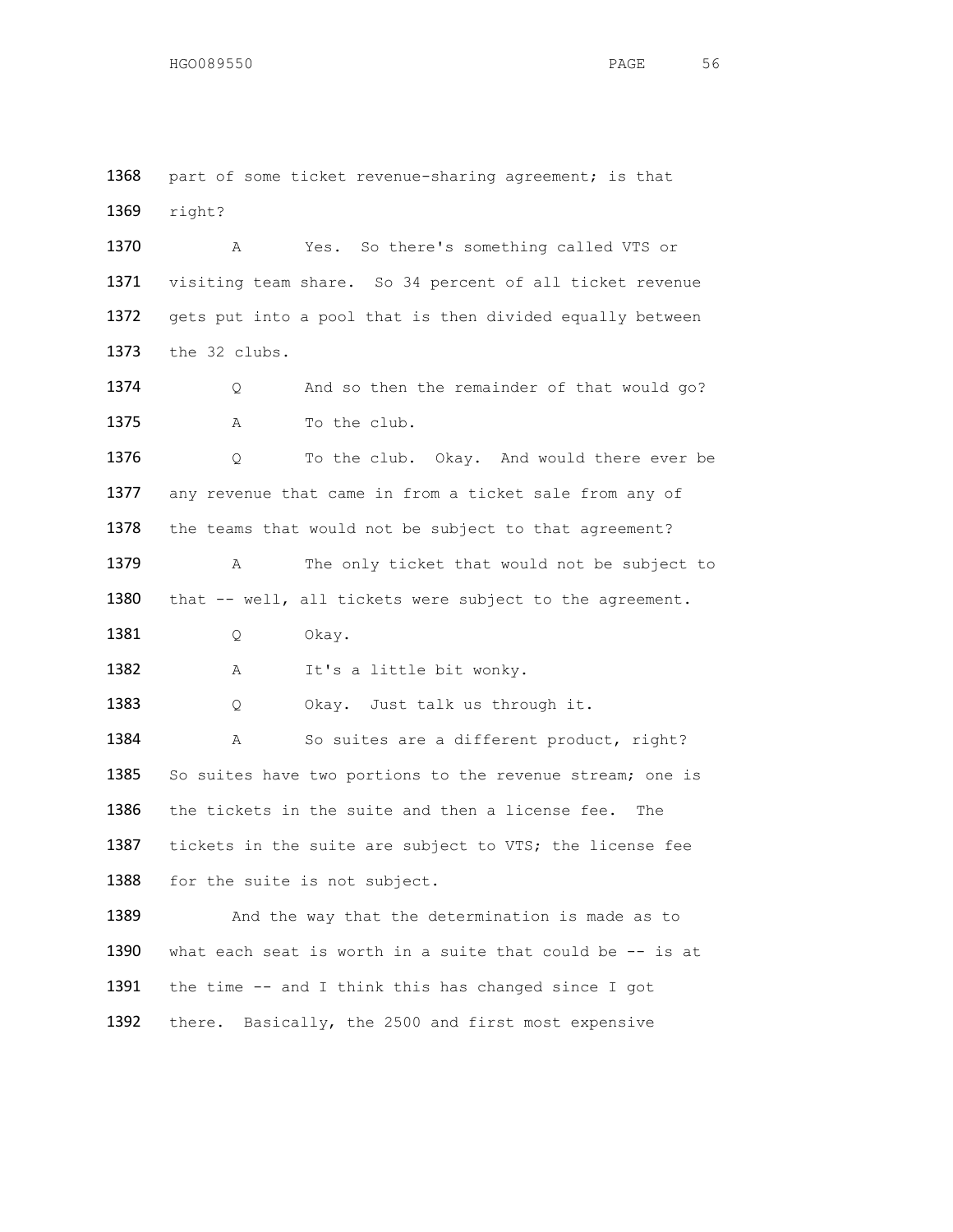1393 ticket is the marker.

1394 Q Is --1395 A So wherever the 2500 and first most 1396 expensive ticket in the stadium is, that's the price 1397 ascribed to every suite ticket, which then is subject to 1398 VTS. Anything above that is not subject. 1399 So to use sort of easy math, if the 2500 and first 1400 most expensive ticket is \$200, right, then that's the 1401 price of every suite ticket. So if you had ten tickets in 1402 the suite, as an example, right, that would be  $-$ - if I'm 1403 doing the math right -- \$680; right? So -- sorry. 1404 Q So each one -- it's okay. 1405 A So each one is -- so each ticket is \$200 and 1406 there are ten seats in a suite. 1407 Q Okay. 1408 A All right? So that's \$2,000, and then the 1409 VTS would be 34 percent of that. Okay? 1410 Q Okay. 1411 A If the suite were sold for \$100,000, the 1412 team would keep all the rest of that outside of the VTS. 1413 They would keep the ticket -- they would keep the 60-plus 1414 percent of the ticket price plus whatever would be license 1415 fee for the suite is. 1416 Q Okay.

1417 A But the ticket piece was subject to sharing.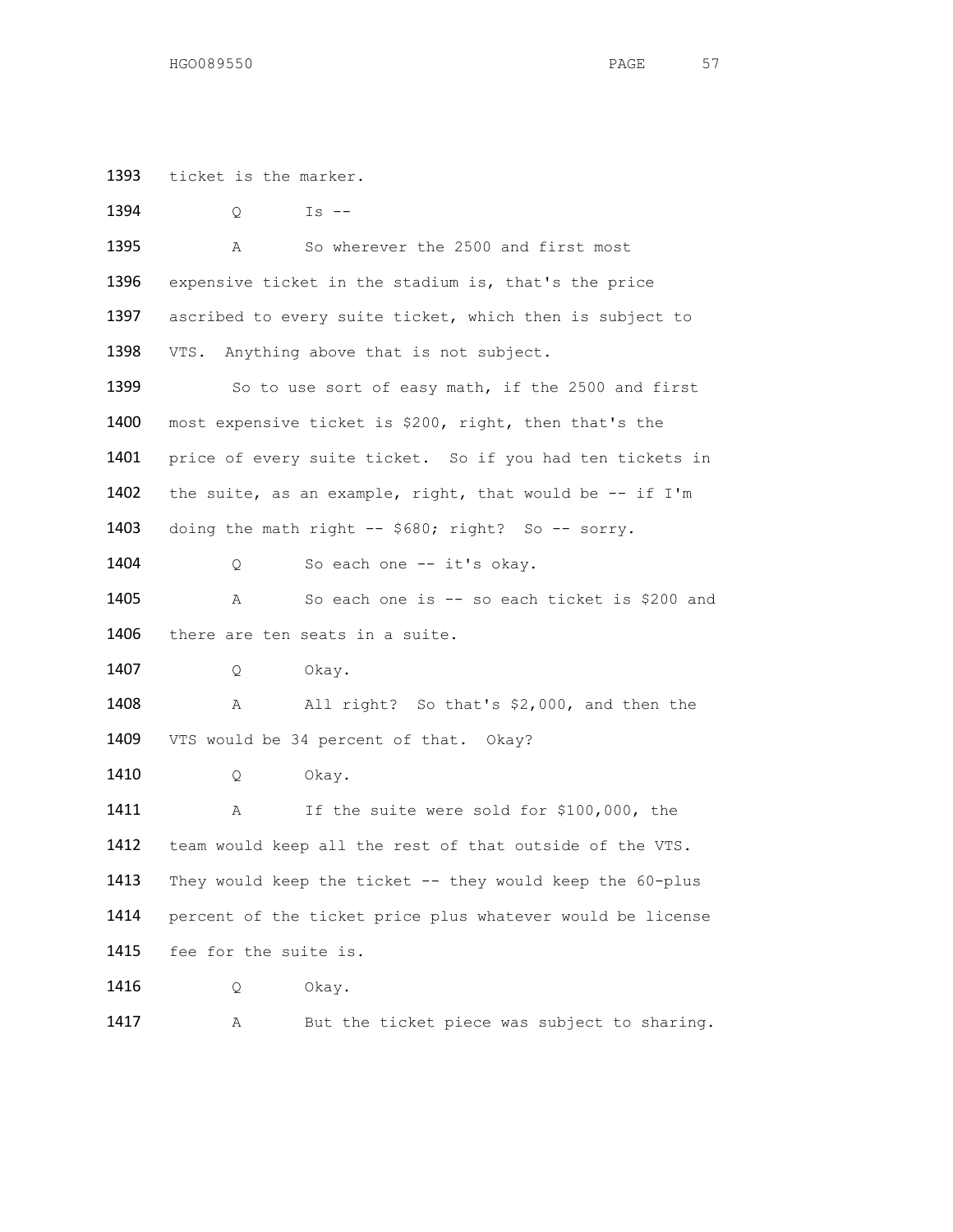| 1418 | Q                                                         | Okay. And that's for all teams in the NFL?               |
|------|-----------------------------------------------------------|----------------------------------------------------------|
| 1419 | Α                                                         | That's all teams in the NFL.                             |
| 1420 | Q                                                         | Is it always the 20 -- $2,500$ and first?                |
| 1421 | Α                                                         | It was that. The policy's since changed.                 |
| 1422 | Q                                                         | Okay.                                                    |
| 1423 | Α                                                         | But that was the policy at the time I was                |
| 1424 | there.                                                    |                                                          |
| 1425 | Q                                                         | Okay. That makes a lot of sense.                         |
| 1426 |                                                           | So have you ever heard -- this is still in the           |
| 1427 |                                                           | financial stream here -- but did you ever hear the term  |
| 1428 |                                                           | "juice" used while you were there?                       |
| 1429 | Α                                                         | No.                                                      |
| 1430 | Q                                                         | You did not. Okay.                                       |
| 1431 |                                                           | So in another interview during the course of this        |
| 1432 |                                                           | investigation, we had somebody discuss the term "juice." |
| 1433 | And what they described it to be was extra money that     |                                                          |
| 1434 | would come from ticket sales or other places that wasn't  |                                                          |
| 1435 | reported as revenue. It would be some sort of extra money |                                                          |
| 1436 | coming in saying -- you know, for the team, I think --    |                                                          |
| 1437 | there was not an exact definition, we'll say.             |                                                          |
| 1438 |                                                           | But basically this idea that there's a price that's      |
| 1439 |                                                           | reported for the VTS, and then there's a price that the  |
| 1440 |                                                           | team's receiving for a ticket.                           |
| 1441 | Α                                                         | Never heard of that.                                     |
| 1442 | Q                                                         | Never heard of that?                                     |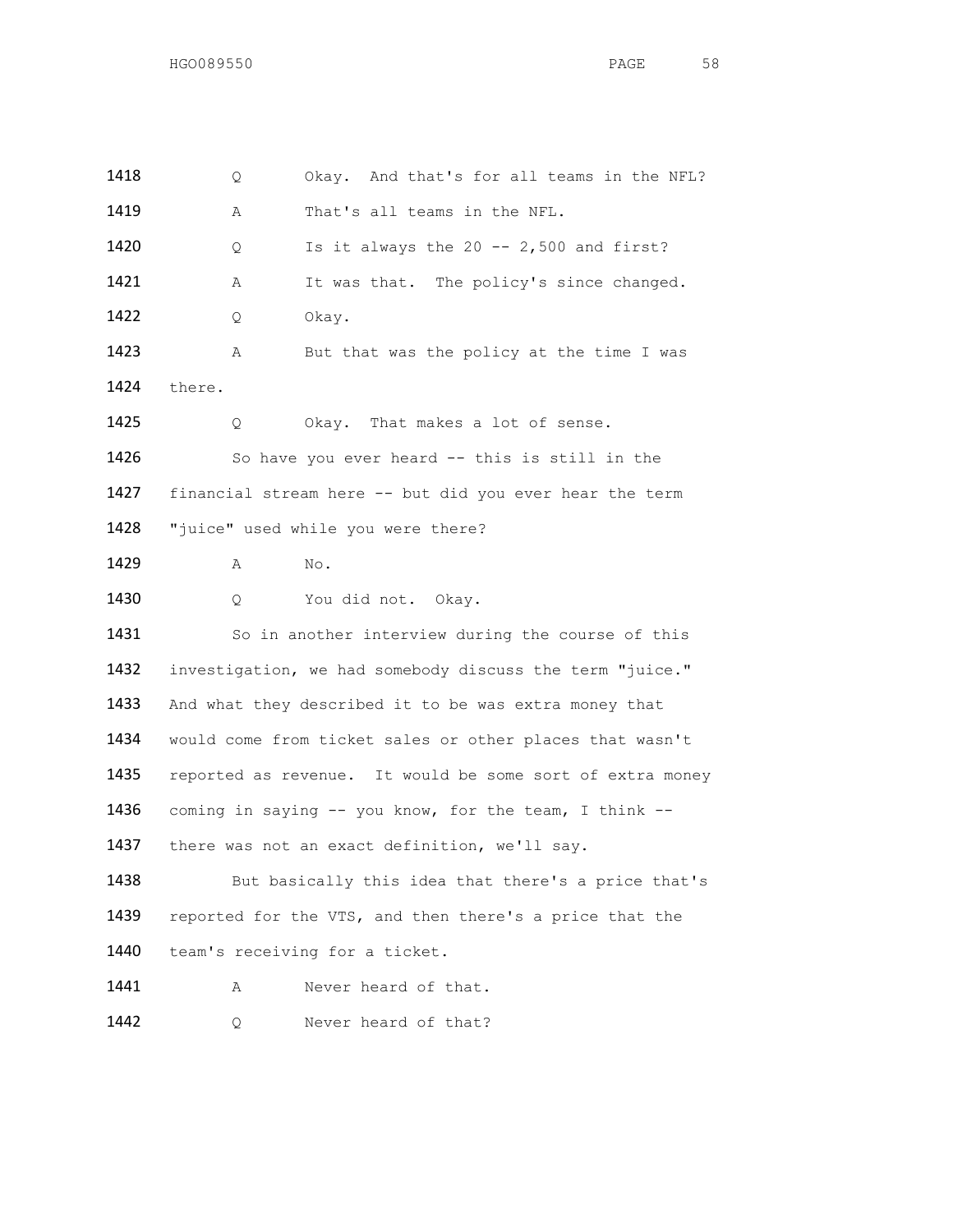| 1443 | Α      | No.                                                       |
|------|--------|-----------------------------------------------------------|
| 1444 | Q      | Would that be something you would be aware                |
| 1445 |        | of if it was going on, in your role as president?         |
| 1446 | Α      | Not necessarily.                                          |
| 1447 | Q.     | Okay.                                                     |
| 1448 | Α      | You know, specifically, you know -- I think               |
| 1449 |        | it's important to remind everybody that I worked at the   |
| 1450 |        | club for seven months. And if a practice like that was    |
| 1451 |        | going on, I would assume that I would be the last person  |
| 1452 |        | they would ever let know that based on where I came from. |
| 1453 | Q      | Because of the league?                                    |
| 1454 | Α      | Yeah.                                                     |
| 1455 | Q.     | Okay. While you were at the team, were you                |
| 1456 |        | involved in any financial conversations about ticket      |
| 1457 | sales? |                                                           |
| 1458 | Α      | Sure.                                                     |
| 1459 | Q      | Okay. And you never heard about any kinds                 |
| 1460 |        | of questionable sales or accounting or cooking books type |
| 1461 |        |                                                           |
| 1462 | Α      | No.                                                       |
| 1463 | Q      | -- engagements?                                           |
| 1464 | Α      | No.                                                       |
| 1465 | Q      | Did you ever talk to Dan Snyder about<br>Okay.            |
| 1466 |        | the financial side of things?                             |
| 1467 | Α      | Yes.                                                      |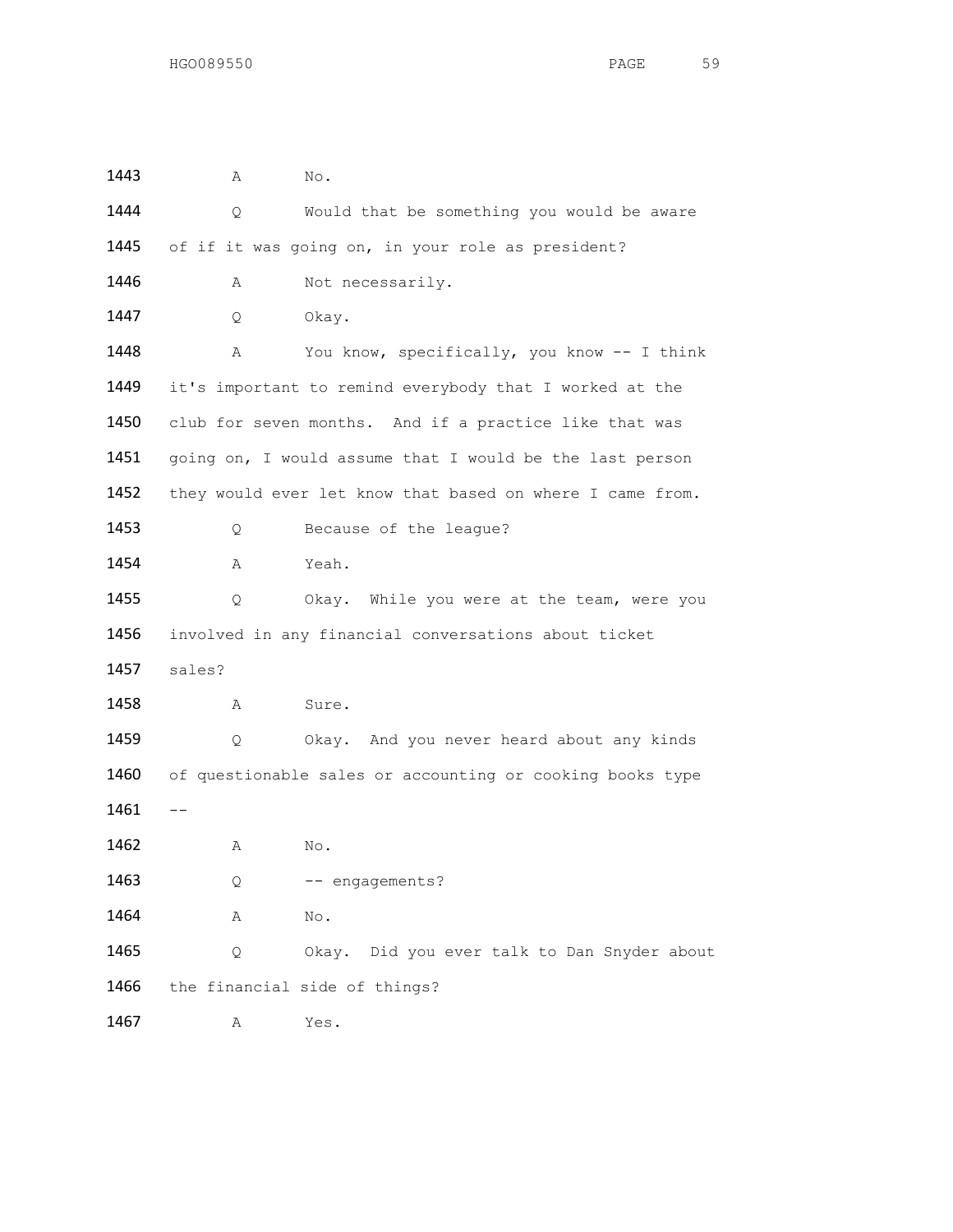1468 Q And when you were having those discussions, 1469 were you in agreement with the way that you wanted to take 1470 the team? Were you able to say, like, I think this is how 1471 we boost sales, I think this is where we do this. Were 1472 you able to speak freely on those conversations? 1473 A I spoke freely. I don't know that we had 1474 agreement. 1475 Q Okay. That's perfectly fine. 1476 As far as the books go, I know that there are 1477 audits done by the NFL; is that correct? 1478 **A** Yes. 1479 Q And then there are internal audits done by 1480 the team; is that correct? 1481 A I would assume that they get audited from 1482 time to time, but I'm not specifically aware of that. 1483 Q Okay. So then let's talk about the NFL 1484 audits. Who would conduct those audits? 1485 A So the audit department at the NFL. 1486 Q Okay. Would they go to you, or did they 1487 ever go to you while you were president, to have 1488 discussions about the audit? 1489 A The league? 1490 Q The league, yes. 1491 A No. As I said, the league's audit was on a 1492 cycle. I believe that the last audit was the year before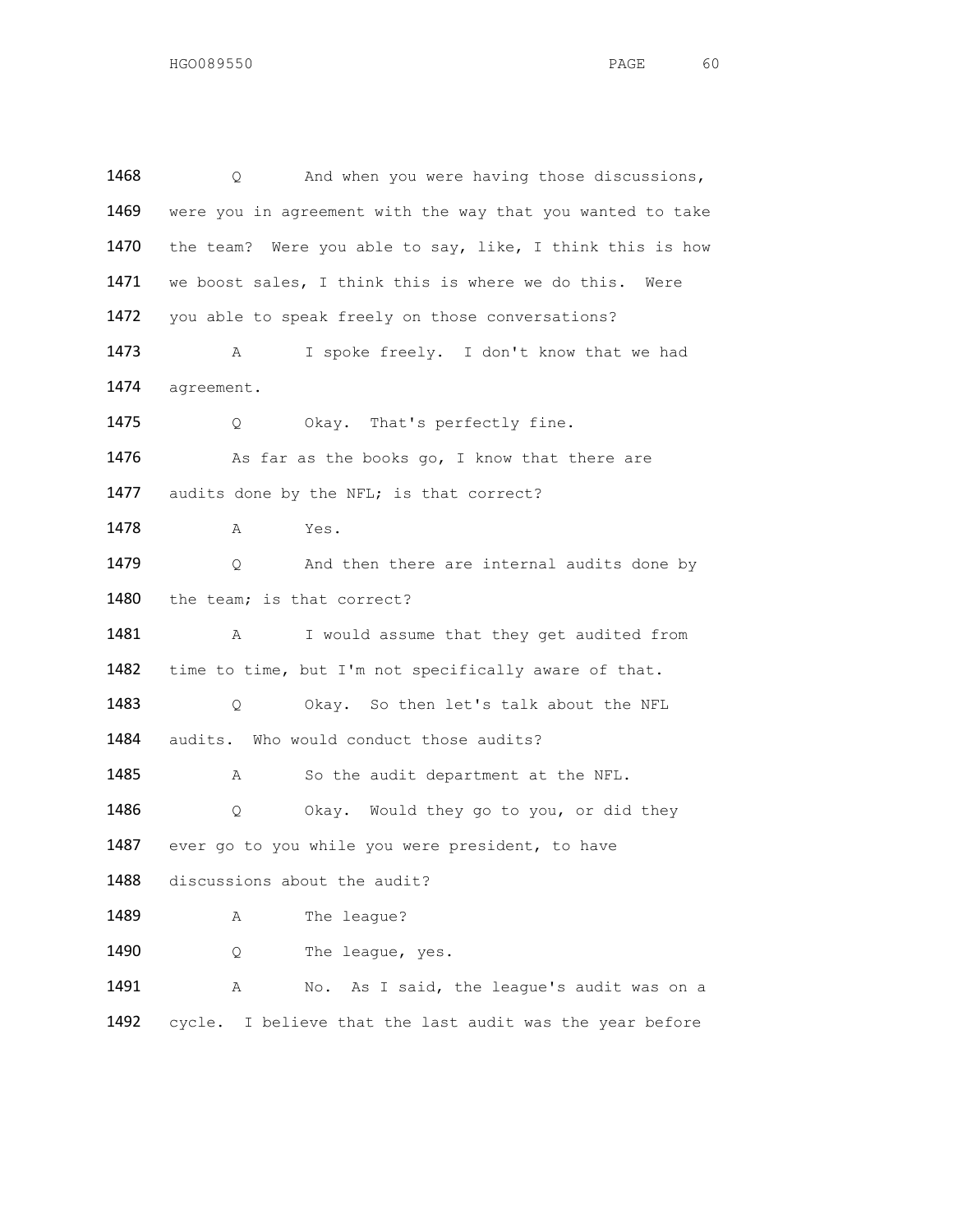I got to the club, if I'm not mistaken.

| 1494 | Q.                          | Okay. So there was no audit that occurred                    |
|------|-----------------------------|--------------------------------------------------------------|
| 1495 | while you were there?       |                                                              |
| 1496 | A                           | Not that -- I don't believe so.                              |
| 1497 | Q.                          | Okay. All right. So in the cycle of the                      |
| 1498 |                             | NFL audits, do you happen to recall how frequently?<br>Is it |
| 1499 | yearly?                     |                                                              |
| 1500 | Α                           | It's on a three-year rotating basis.                         |
| 1501 | Q.                          | Three-year rotating basis, okay. And then                    |
| 1502 |                             | as far as team operations go, whether during your time at    |
| 1503 |                             | the NFL or with teams, did teams ever have discussions       |
| 1504 |                             | about having their own internal audits, or was that just     |
| 1505 |                             | something that was more random and outside of?               |
| 1506 | Α                           | I don't understand the question.                             |
| 1507 | Q.                          | So when -- let's start with when you were at                 |
| 1508 | the NFL.                    |                                                              |
| 1509 | Α                           | Mm-hmm.                                                      |
| 1510 | Q.                          | You worked with all 32 teams.                                |
| 1511 | Α                           | Yes.                                                         |
| 1512 | Q.                          | Did they ever talk to you about their own                    |
| 1513 |                             | internal audits outside of what the NFL was auditing?        |
| 1514 | Α                           | It wouldn't necessarily have been something                  |
| 1515 | that they would talk to me. |                                                              |
| 1516 | Q                           | Because you're not on the audit team?                        |
| 1517 | Α                           | Right.                                                       |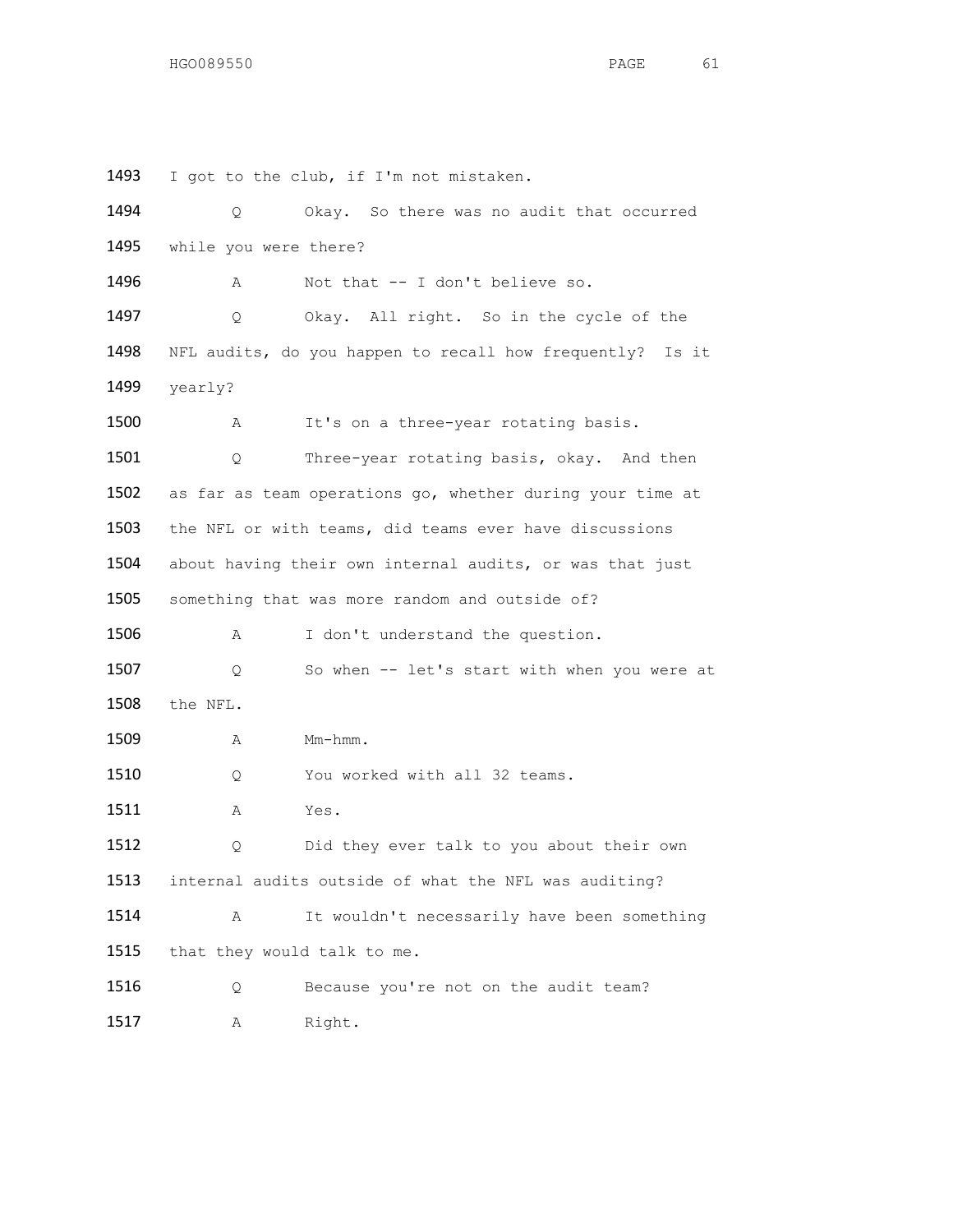Q And so in your time at the team, there was never a discussion about an internal audit or a team audit versus an NFL audit? 1521 A Not that I recall. 1522 Q All right. Thank you. Let's talk a little bit about your closing time with the team. A Sure. Q So I think that there's obviously a lot of rumors about why you might have departed the team. But in your own words, can you talk to us about why you decided to leave the team? A So I didn't decide to leave the football 1531 team. I was relieved of my duties. Q Okay. A And I think the reasons for that focused on a couple things. One, I think there were serious disagreements between myself and Dan Snyder about a lot of 1536 the strategies and tactics related to the business operations around marketing, around ticketing, around sponsor strategies, around public relations. 1539 Secondly, there were a number of holdover employees who had been with the club for a long time who I think were invested in the status quo who didn't want to see 1542 change happen; it was sort of working for them. And I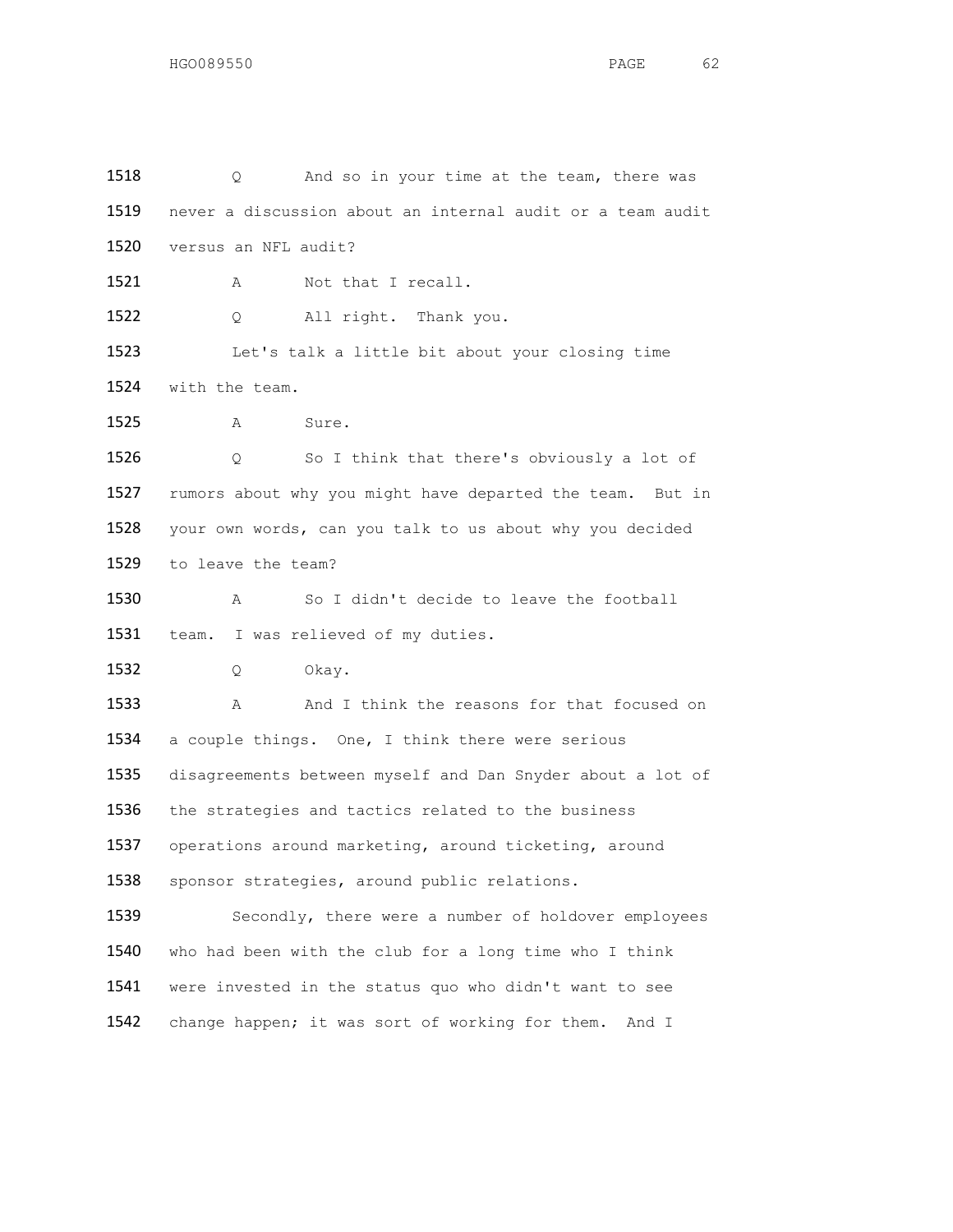think that some of those people had relationships with the owner.

 And lastly, I think maybe as important as the first 1546 issue, when we came to town, myself and the folks that I recruited, we were getting very positive press attention, and other people in the organization, Bruce Allen 1549 specifically, the owner, were not. They were getting very bad press attention. I think there was an incredible amount of jealousy and animosity from some people who had been close to Dan over a long period of time and muddied the waters.

 And so I think those are the reasons that 1555 ultimately I was asked to leave.

 Q Okay. And when you said the holdover employees perhaps didn't want to see change happen, what changes are you referring to?

1559 A Anything and everything. From 1560 accountability to -- you know, responsibility, accountability, sort of the culture we were trying to instill of transparency. I think some of the training 1563 that I was putting into place, the human resources training I was putting into place, you know, trying to 1565 just create a more responsible business operation. That's all we have for this hour.

1567 Thank you so much. We can go off the record.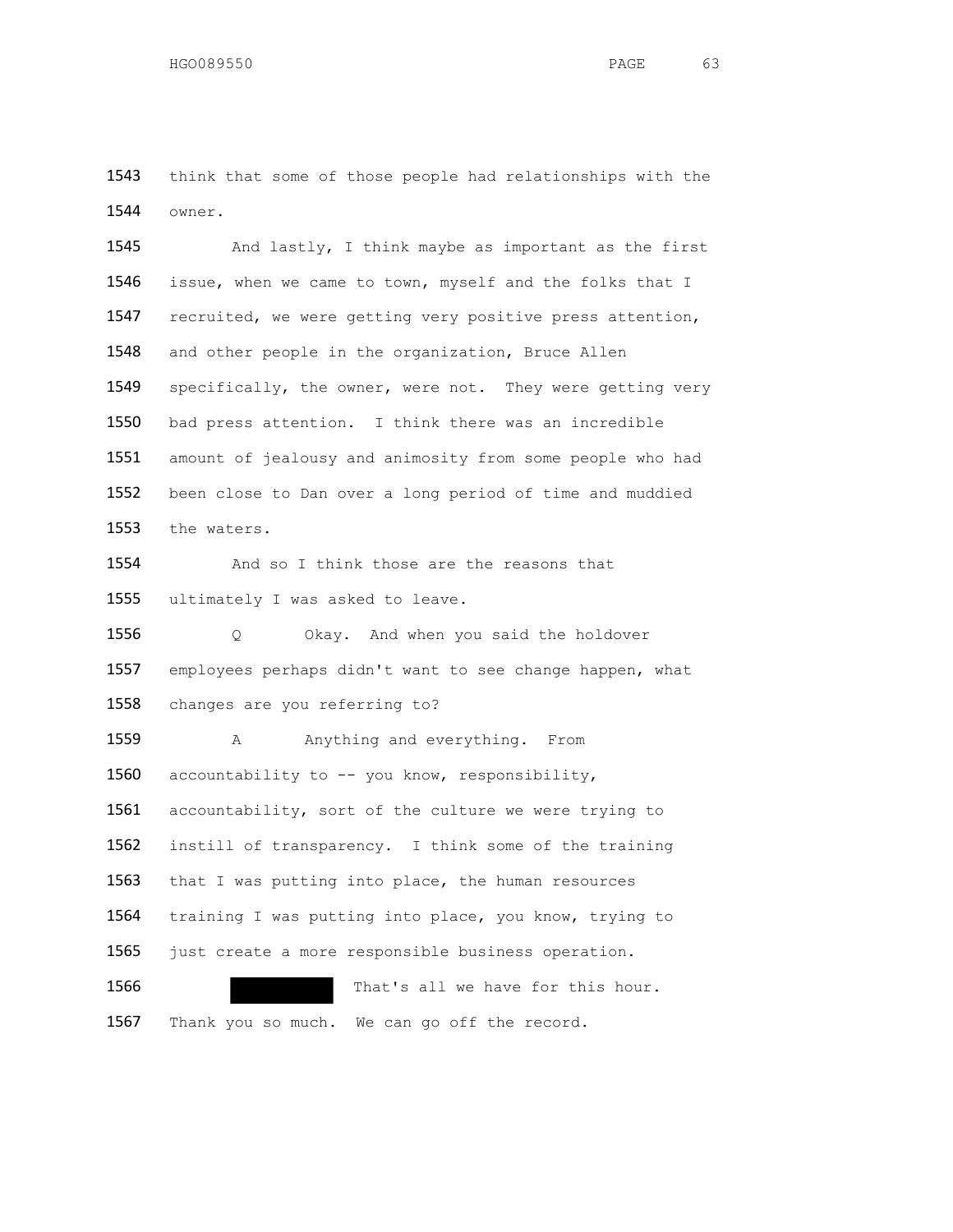(Recess.) 1569 . 10:41, back on the record. 1570 BY Q So I'd like to ask some additional questions about the personal conduct policy which is Exhibit 2. A Okay. Q I believe when we left -- where we left off was talking about the reporting obligations of the club. A Yes. Q And I believe you said you were not aware of 1578 those obligations. A Not specifically. I was obviously aware of 1580 the personal conduct policy, you know. 1581 Q I wanted to direct your attention to page 8 of the policy. A Yes. Q At the top, beginning where it says Conduct Committee. Do you see that? **A** Yes. Q Are you familiar with the league's conduct committee? 1589 A I am aware that it exists. But beyond that, no. 1591 Q Okay. This states, "To ensure that this policy remains current and consistent with best practices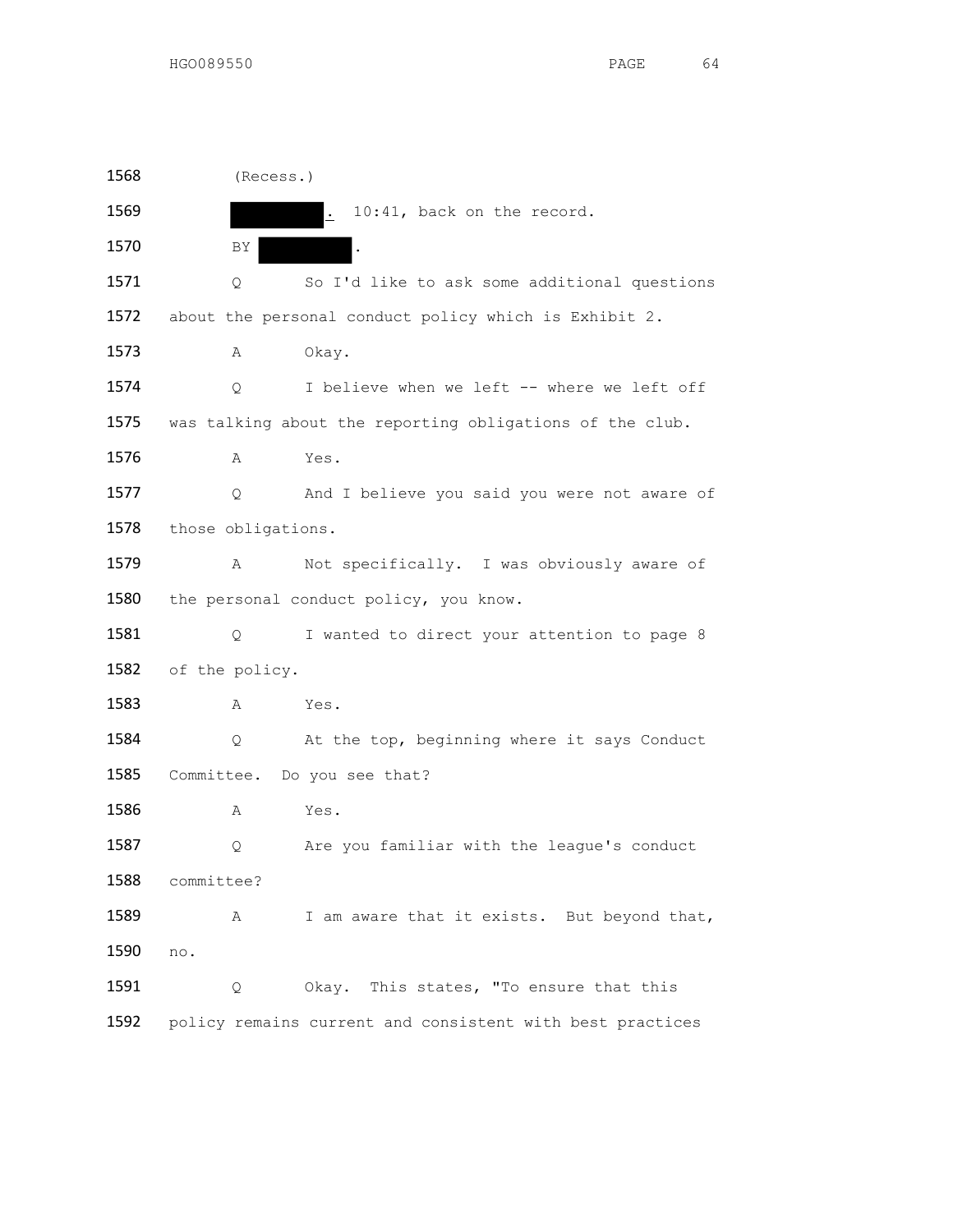1593 and evolving legal and social standards, the Commissioner 1594 has named a Conduct Committee. This committee will be 1595 made up of NFL owners, who will review this policy at 1596 least annually and recommend any appropriate changes in 1597 the policy, including investigatory practices, 1598 disciplinary levels or procedures, or service components." 1599 Were you familiar with any of the responsibilities 1600 of the conduct committee before today's deposition? 1601 A Not specifically. 1602 Q On the committees, are there anyone other 1603 than owners who sit on those committees? 1604 A There are -- no, there are no members of the 1605 committee other than owners. 1606 Q And then with respect to what committees are 1607 responsible for doing, can you briefly explain how those 1608 committees operate? When things are brought to the 1609 committee, how does that then become league policy? 1610 A So the committee will take up any number of 1611 issues, any committee, and it can be brought to a 1612 committee's attention by -- you know, an issue can be 1613 brought up by league staff, it can be brought up by other 1614 owners, people at the commissioner's office, and they will 1615 debate the issues. 1616 And to the extent that a league rule needs to be

1617 made or changed, the committee will vote on it first; it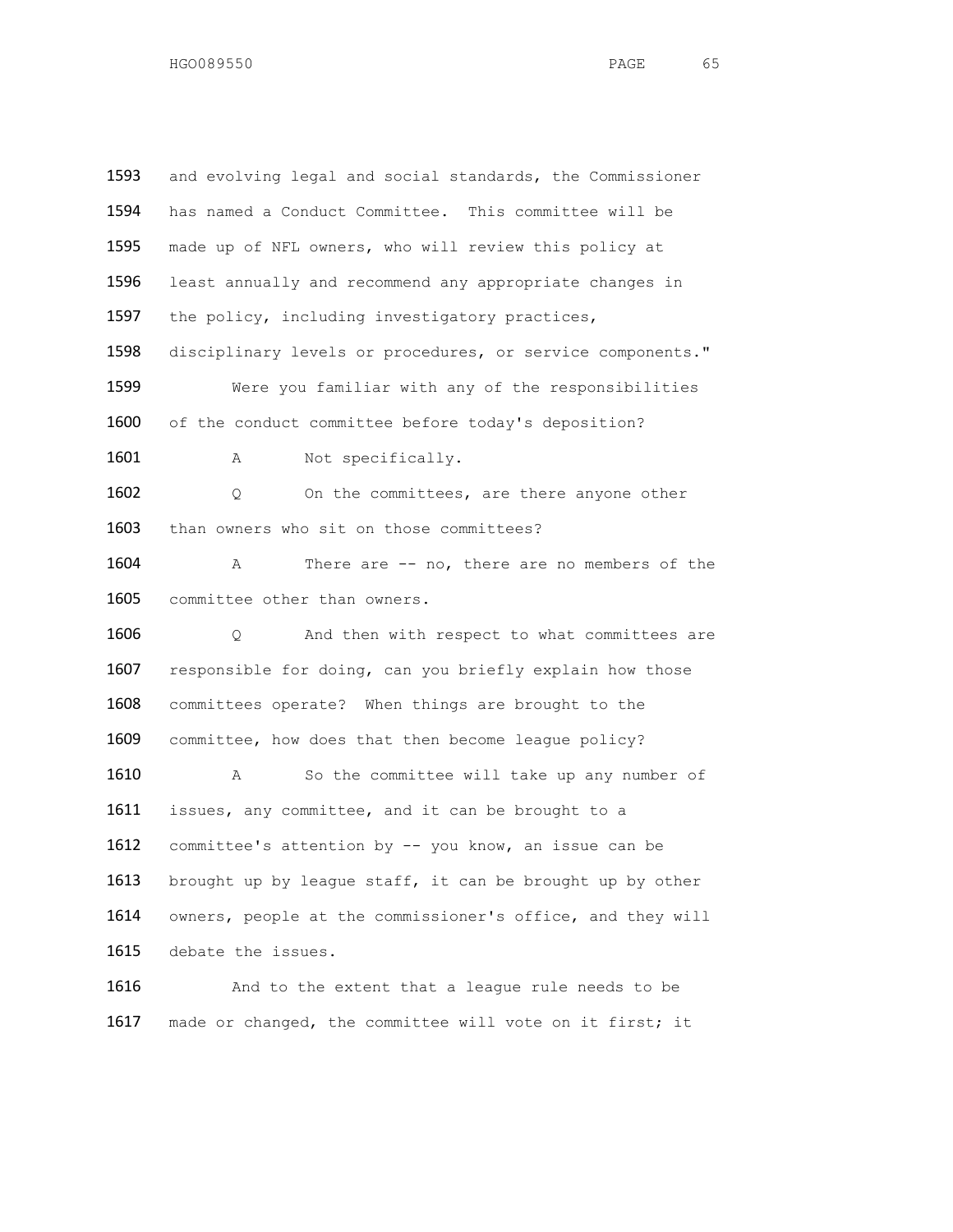will make its way to the floor of a league meeting, and it 1619 will be motioned, seconded, and voted on.

 Q And when it's voted on at a league meeting, does it then become -- if it passes, does it then become league policy?

 A Yes. And it's been a while since I've been there. I think there are things that don't need to be voted on and there are things that do need to be voted on. I don't know if this would fall into one or the other category, anything coming out of that committee.

 Q Were you ever aware that as a result of the Ray Rice incident that we discussed earlier, that the NFL created a new position within the league to oversee or conduct independent investigations in cases of off-field misconduct?

A Yes.

 Q What was your understanding of the new rules?

 A Really just what you laid out. That we had hired somebody to run investigations on any matters so that the league could have an understanding of issues that did not fall into the legal system, but that ultimately 1640 needed to be dealt with in some way by the league office. Q Do you know who was hired to fulfill that role?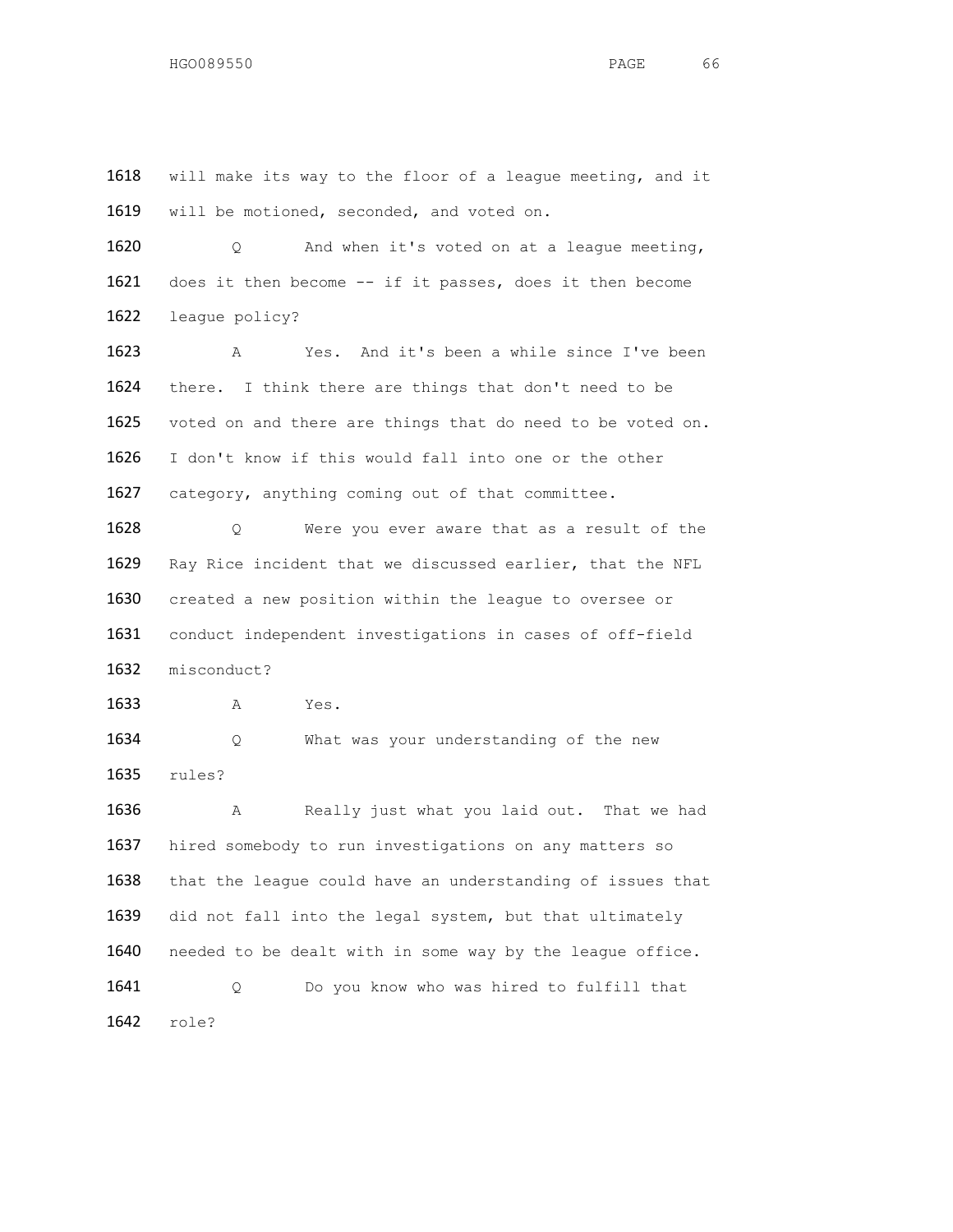A Lisa Friel. 1644 Q Do you recall her title? A I don't. Q Do you recall who Lisa Friel reported to? A I don't know. I don't know. Q Do you know if she was under Jeff Pash? 1649 A It would make sense, I think, that she may 1650 have reported to Jeff. 1651 Q Do you have any understanding, sitting here today, of how those investigations are handled when there's off-field misconduct? **A** No. Q Do you know if there's any league representative that audits the team's compliance with the personal conduct policy? A I don't know. Q Now, at any point during your employment with the NFL or subsequently with the Washington Commanders, were you ever made aware of a hotline or other system to allow NFL employees or team employees to report issues of workplace misconduct on a confidential basis? **A** Yes. 1665 Q Can you tell me about that? A It was part of our training at the NFL that we were -- that we did. I remember it being presented to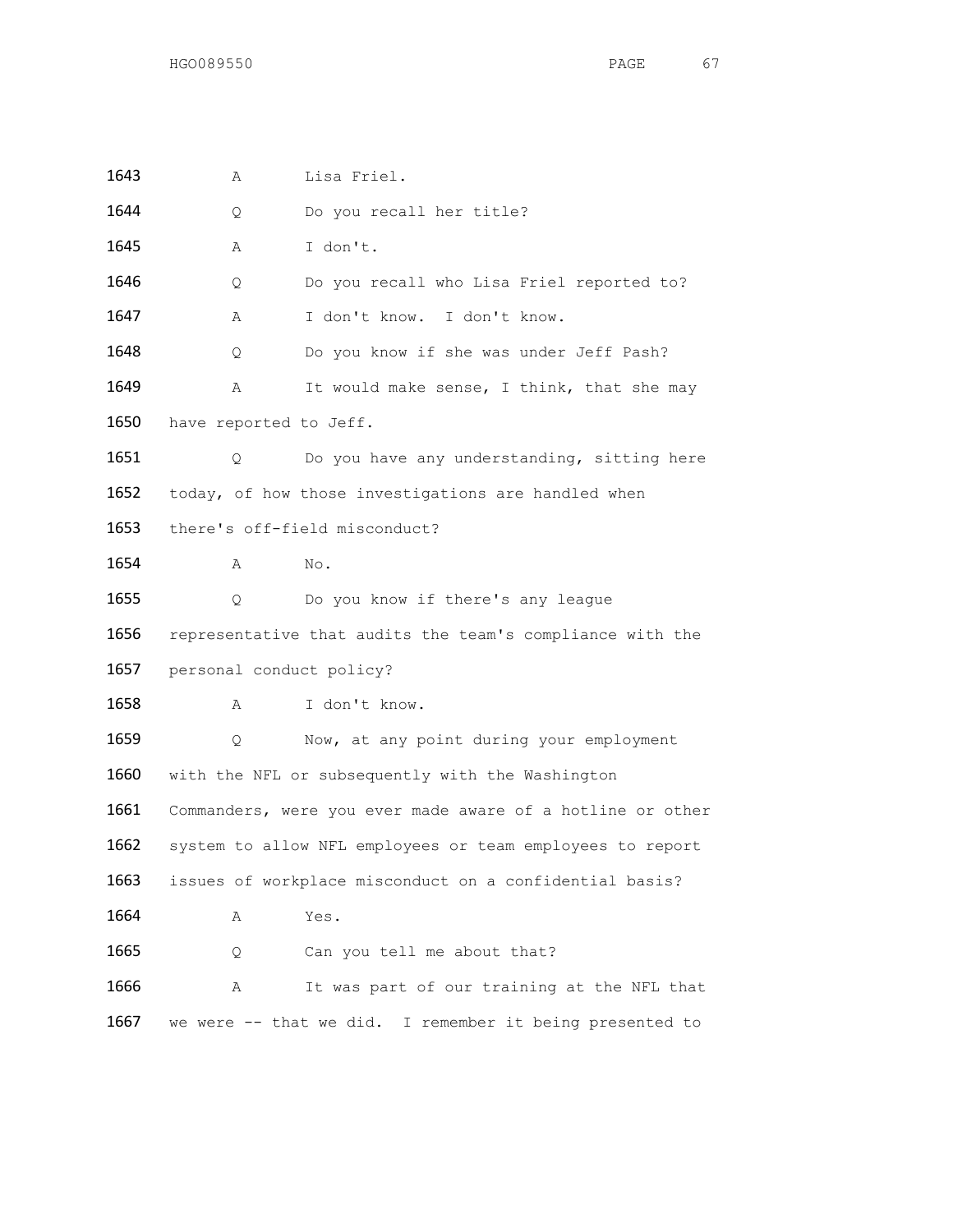us in that setting.

| 1669 | Q                     | What was presented to you?                                 |
|------|-----------------------|------------------------------------------------------------|
| 1670 | Α                     | Just what you said, that there was a hotline               |
| 1671 |                       | that people could call. And there were -- you know,        |
| 1672 |                       | depending on what the training was, there were a number of |
| 1673 |                       | hotlines for different subjects that people could call.    |
| 1674 | Q.                    | Were those hotlines available to club                      |
| 1675 | employees?            |                                                            |
| 1676 | Α                     | I don't know the answer to that.                           |
| 1677 | Q.                    | Do you recall when you received the                        |
| 1678 | training?             |                                                            |
| 1679 | Α                     | Sometime after the 2014 Ray Rice incident.                 |
| 1680 | Q.                    | How often did that training occur?                         |
| 1681 | Α                     | There was regular training at the NFL on any               |
| 1682 | number of subjects.   |                                                            |
| 1683 | Q.                    | Well, specifically on training that resulted               |
| 1684 |                       | from the Ray Rice incident; do you recall how often the    |
| 1685 | training would occur? |                                                            |
| 1686 | Α                     | I don't, but I think it was more than once.                |
| 1687 | But I don't recall.   |                                                            |
| 1688 | Q.                    | Were you ever aware of any specific                        |
| 1689 |                       | prohibition by the NFL on the use of nondisclosure         |
| 1690 |                       | agreements to limit reporting of potential violations of   |
| 1691 |                       | that personal conduct policy?                              |
| 1692 | Α                     | I'm not aware.                                             |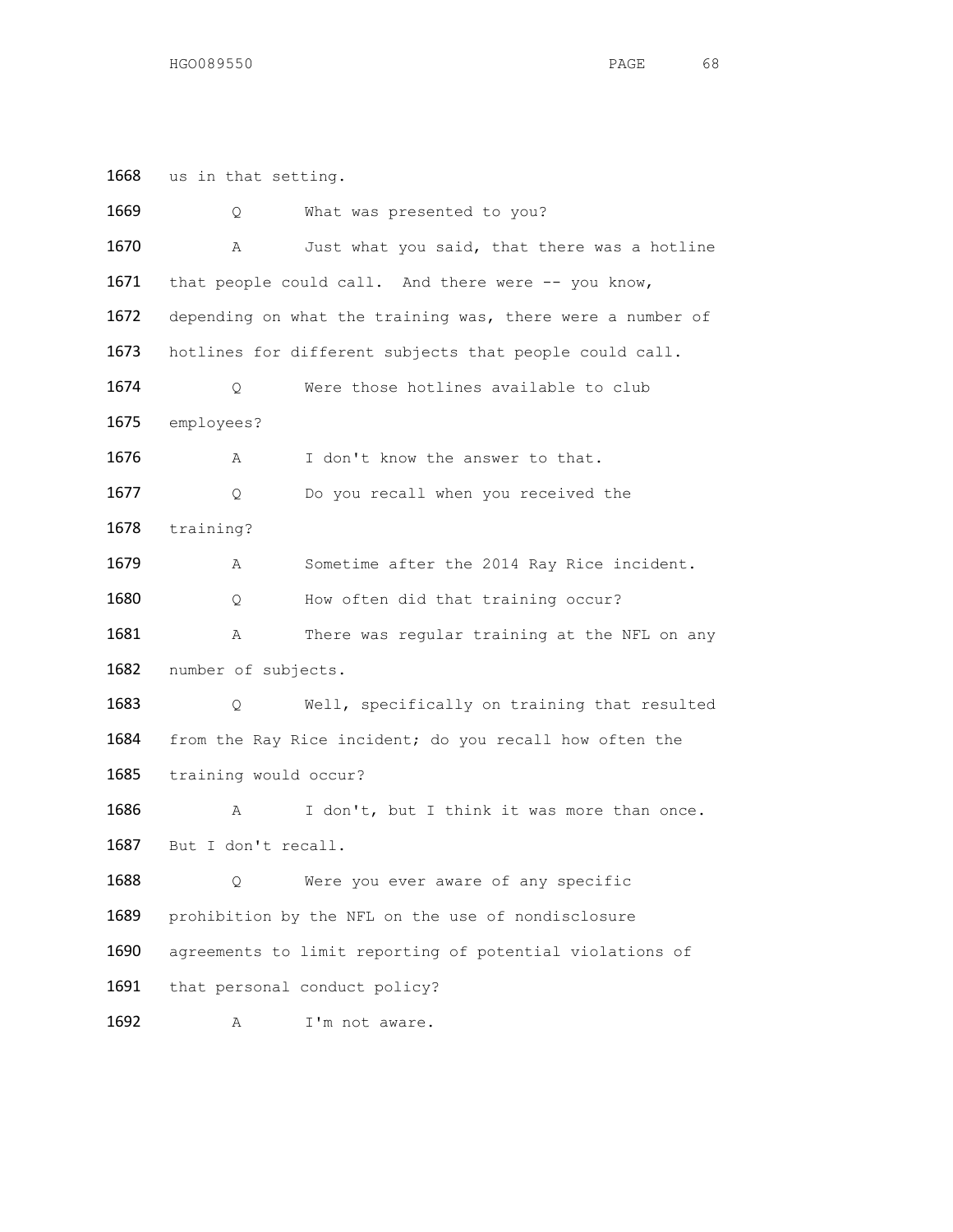1693 Q Were you ever aware of any specific 1694 prohibition by the NFL on the use of nondisclosure 1695 agreements to limit cooperation in league investigations 1696 under the personal conduct policy? 1697 A Again, not aware. 1698 (Lafemina Exhibit No. 3 was 1699 identified for the record.) 1700 BY 1701 Q I am now handing you what we've marked as 1702 Exhibit 3 for identification purposes. This is an NFL 1703 press release titled Commissioner Goodell Announces 1704 Findings in Carolina Panthers Workplace Investigation 1705 dated June 28, 2018. 1706 **A** Mm-hmm. 1707 Q I'll give you a moment to review it. Just 1708 let me know when you're finished. 1709 Are you finished? 1710 A Yes. 1711 Q As I mentioned, this release is dated June 1712 28, 2018. 1713 **A** Mm-hmm. 1714 Q Were you employed with the Commanders at 1715 that time? 1716 A I was. 1717 O Do you recall hearing about the NFL's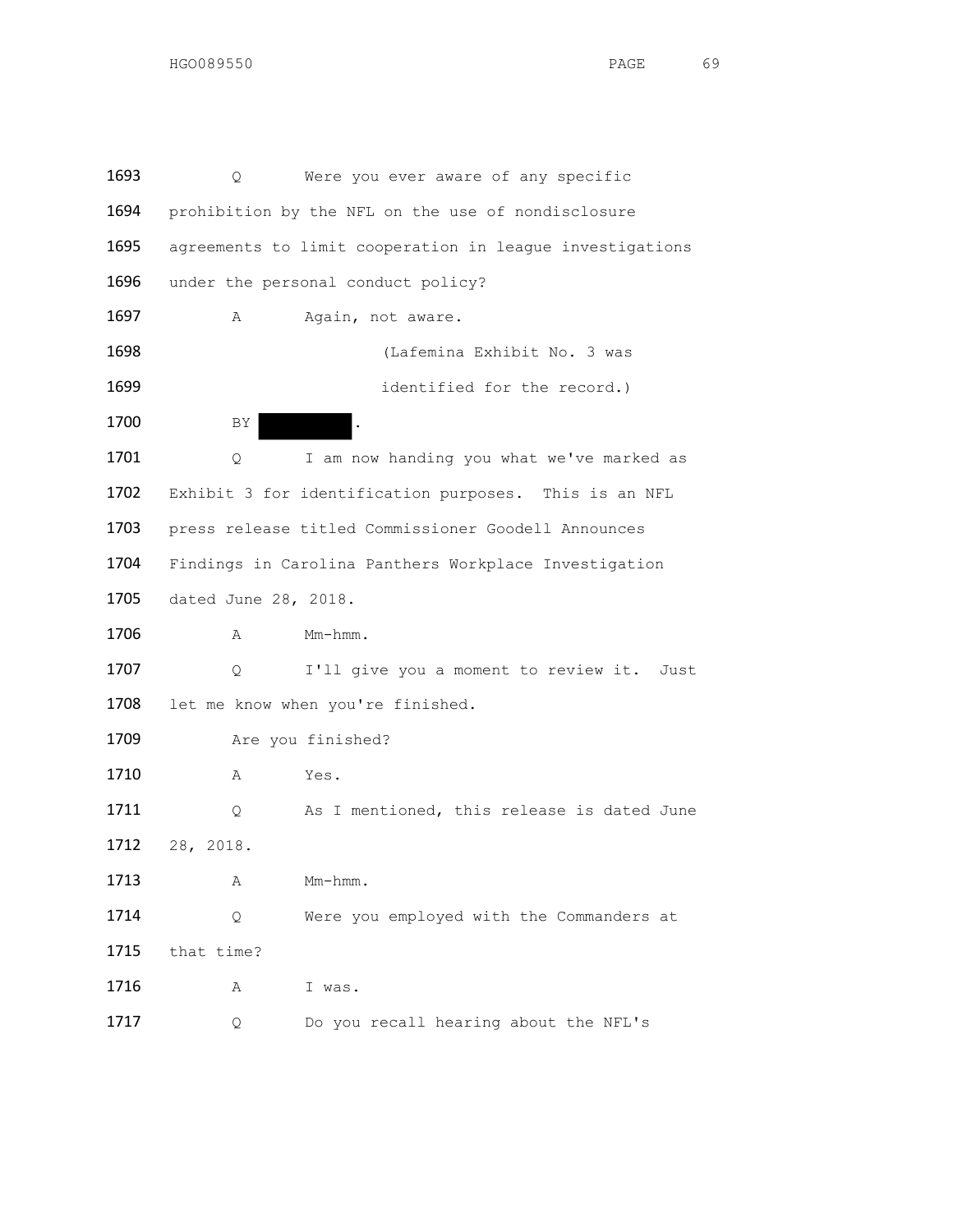1718 investigation into race and gender-based harassment by the 1719 former owner of the team of the Carolina Panthers Jerry 1720 Richardson? 1721 A Yes. 1722 Q What do you recall about that incident? 1723 A Largely, what I just read in the press 1724 release. 1725 Q Do you recall having an understanding of the 1726 allegations at the time when you were employed with the 1727 Commanders? 1728 A To the extent that they were reported on 1729 publicly, yes. 1730 Q I want to direct your attention to page --1731 the second page, the bottom paragraph, beginning with, "In 1732 addition." Do you see that? 1733 A Yes. 1734 O It states that Mary Jo White "made a number 1735 of recommendations of broader applicability for the 1736 League, which would be presented to the Conduct Committee 1737 for consideration in advance of the 2018 season." 1738 Do you see that? 1739 A Yes. 1740 Q It goes on to list four specific 1741 recommendations, one of which includes the specific 1742 prohibition on the use of NDAs "to limit reporting of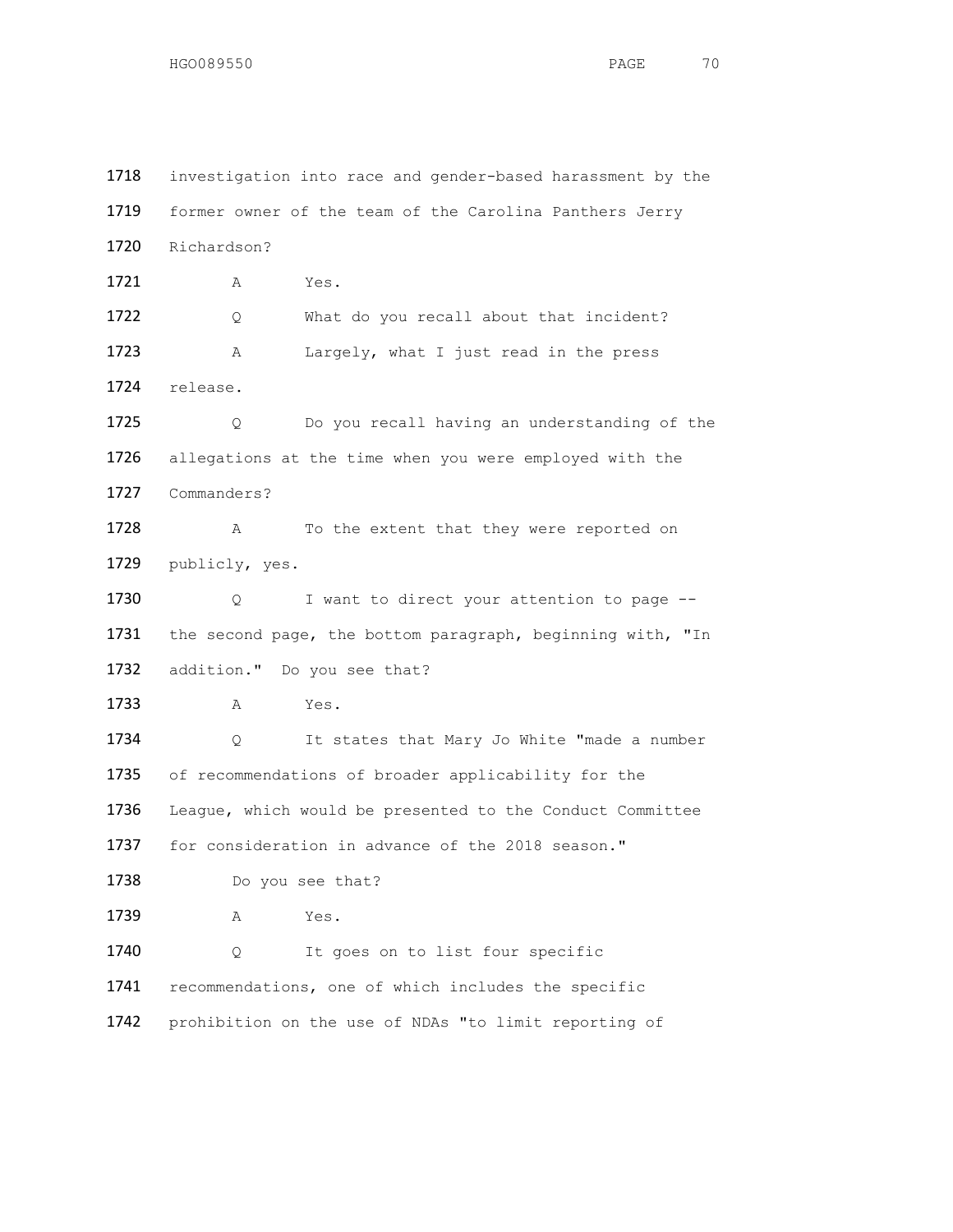1743 potential violations or cooperation in League 1744 investigations under the Personal Conduct Policy." 1745 Do you recall having an understanding that that was 1746 a recommendation that was made in connection with the 1747 Carolina Panthers investigation? 1748 A I recall it was a recommendation. 1749 O Do you recall what the result was of the 1750 recommendation that was made by Mary Jo White? 1751 A No. 1752 Q Turning to the last page, the first bullet. 1753 A Mm-hmm. 1754 Q It says there was "A specific requirement 1755 that claims of workplace misconduct issues be reported to 1756 the League Office under the Personal Conduct Policy." 1757 Do you recall what happened to that recommendation, 1758 if it was ever taken up by the conduct committee? 1759 A I don't know. 1760 Q And I'm sorry. 1761 A I don't know. 1762 Q Third bullet. "Establish a hotline or other 1763 system to allow League and club employees to report issues 1764 of workplace conduct on a confidential basis." 1765 I believe you said you recall there being a 1766 confidential hotline. Do you recall if the hotline was 1767 consistent with that recommended by Mary Jo White?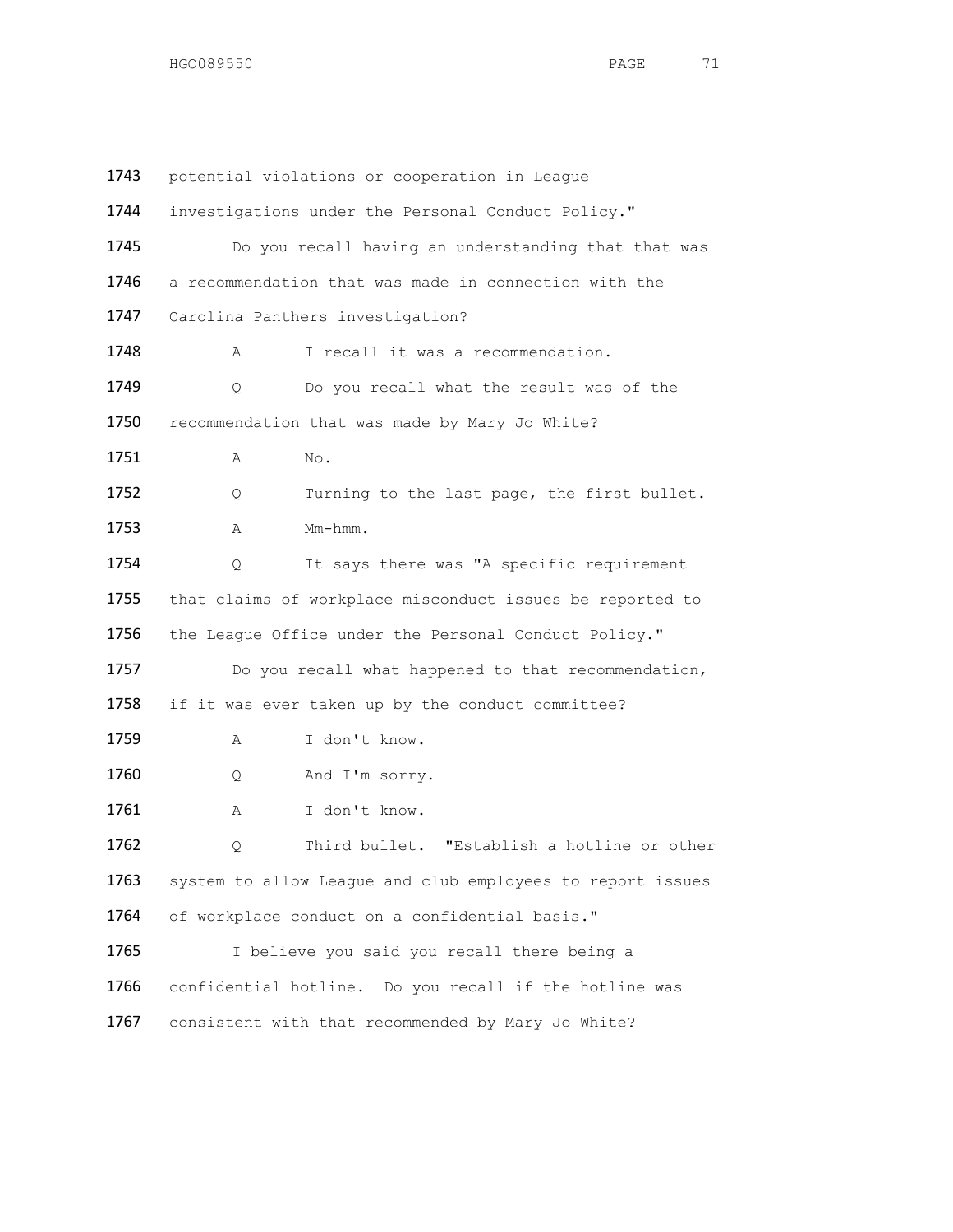| 1768 | Α                      | I don't think this is necessarily the                     |
|------|------------------------|-----------------------------------------------------------|
| 1769 |                        | hotline I was discussing. I think after the Ray Rice      |
| 1770 |                        | thing, there was a DVSA hotline that was established.     |
| 1771 | Q.                     | What does DVSA stand for?                                 |
| 1772 | Α                      | Domestic violence, sexual assault.                        |
| 1773 | Q                      | Do you know what the result was of this                   |
| 1774 |                        | particular recommendation made by Mary Jo White?          |
| 1775 | Α                      | No, I don't.                                              |
| 1776 | Q.                     | Do you recall if there was ever an effort to              |
| 1777 |                        | review best practices and policies with owners, club      |
| 1778 |                        | counsel, and human resource executives?                   |
| 1779 | Α                      | Again, I wasn't at the league office at this              |
| 1780 | time.                  |                                                           |
| 1781 | Q.                     | You were at the Commanders.                               |
| 1782 | Α                      | Yes.                                                      |
| 1783 | Q                      | Do you recall if that ever happened at the                |
| 1784 |                        | Commanders during your tenure?                            |
| 1785 | Α                      | No.                                                       |
| 1786 | Q                      | You don't recall?                                         |
| 1787 | Α                      | I don't recall.                                           |
| 1788 | Q                      | When did you begin your employment with the               |
| 1789 | Washington Commanders? |                                                           |
| 1790 | Α                      | I signed my contract the first week of May                |
| 1791 |                        | of 2018. My first day in Washington was the first week in |
| 1792 | June.                  | I had represented the team at the league meeting in       |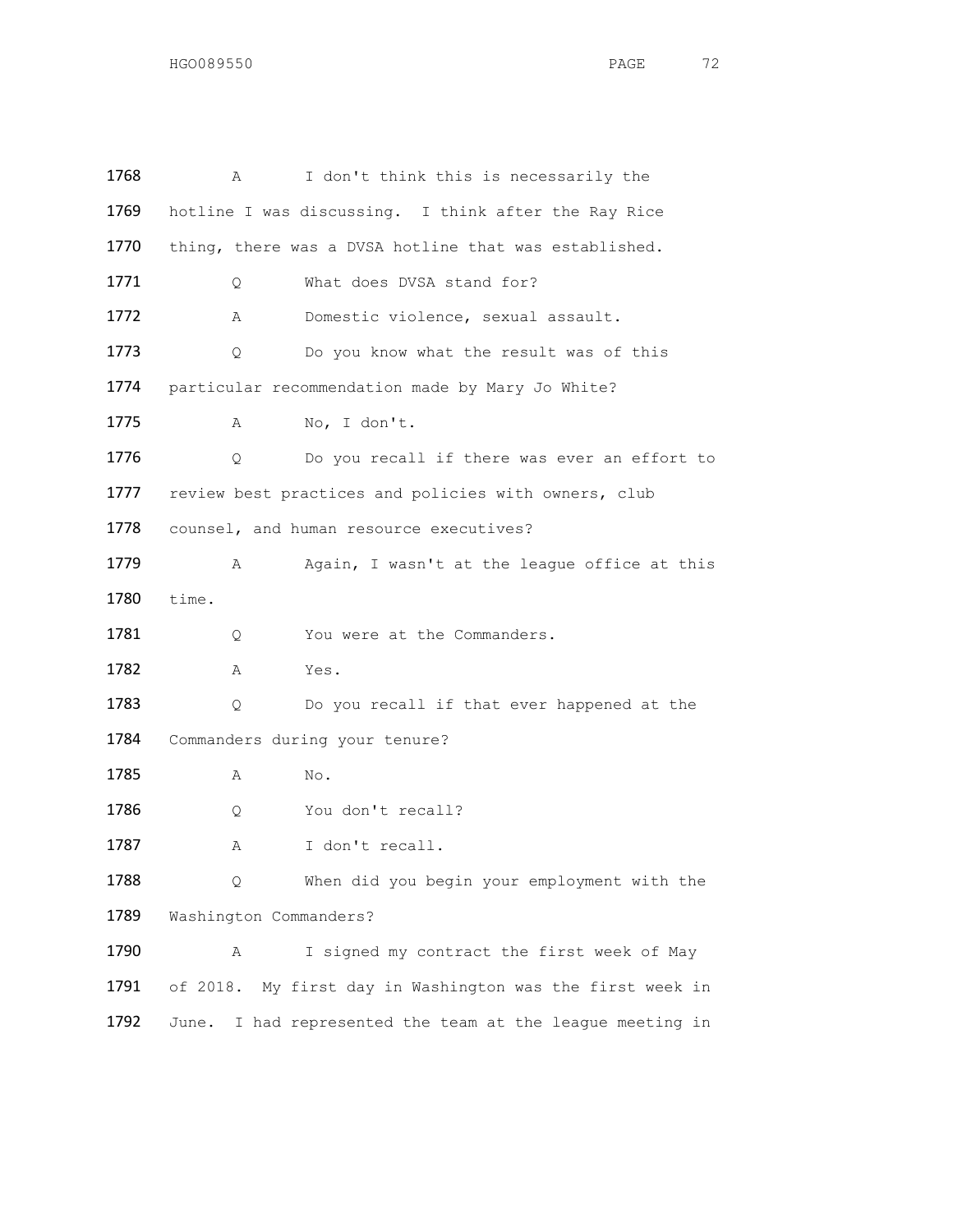1793 late May, where I transitioned from league office to the 1794 football team. 1795 Q Do you recall what, if anything, that 1796 Commissioner Goodell said to you when you accepted the 1797 role with the Commanders? 1798 A He congratulated me. 1799 Q Anything else? 1800 A Once I accepted it? It was just 1801 congratulations, good luck. He told me to knock 'em dead, 1802 I think, was maybe the exact quote. 1803 Q Did he issue any -- to the best of your 1804 recollection -- any directives or recommendations about 1805 how you should proceed in your new role? 1806 A No. 1807 Q Did he raise any concerns, to the best of 1808 your recollection? 1809 A No. 1810 Q Now, two weeks before the Washington 1811 Commanders announced your hiring, The New York Times 1812 reported that during a 2013 trip to Costa Rica, the 1813 Washington Commanders cheerleaders were required to pose 1814 topless or were pressured to serve as escorts. 1815 Do you recall those allegations? 1816 A I remember reading that in The New York 1817 Times, yes.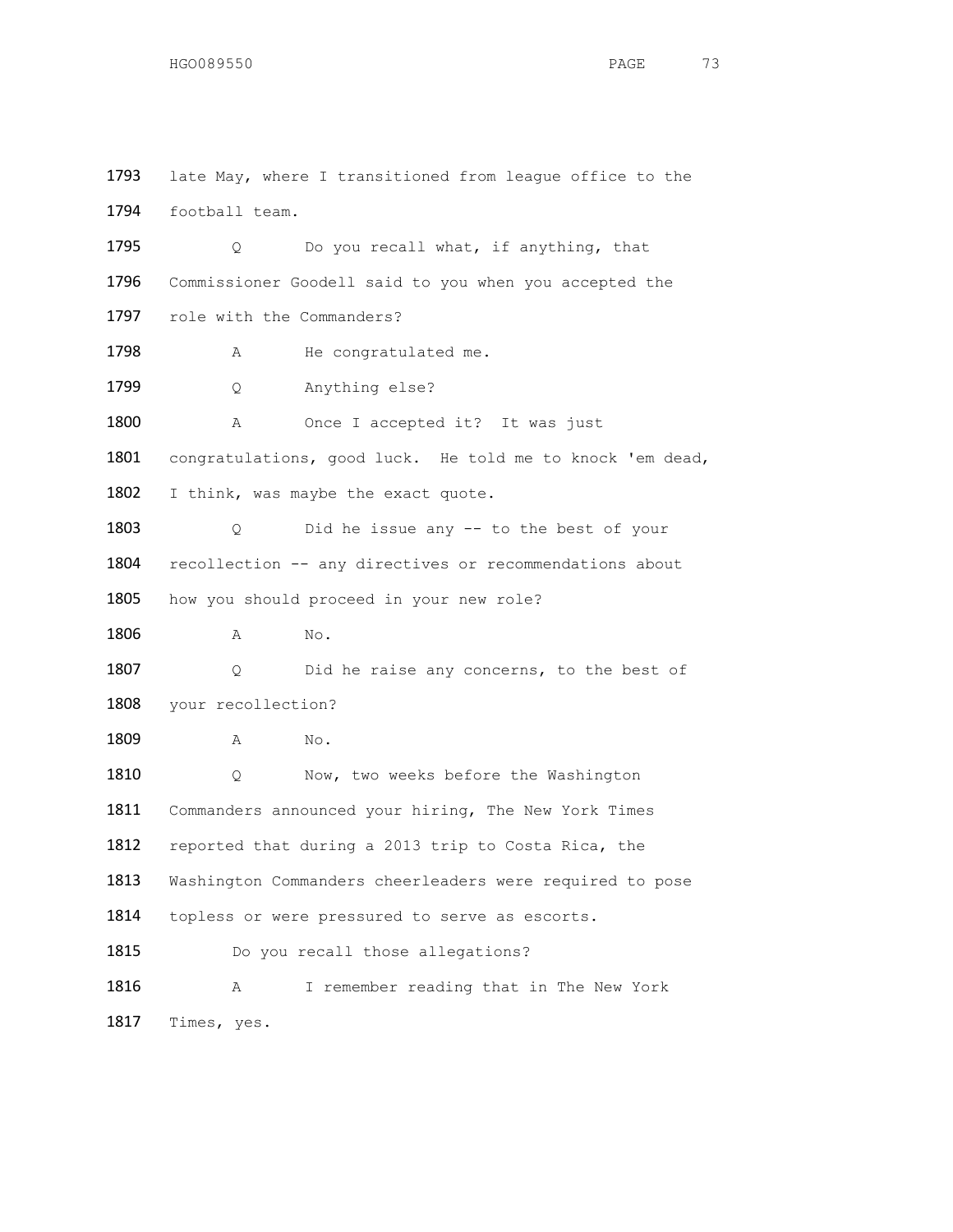1818 O Do you recall reading it when the news 1819 broke? 1820 A Yes. 1821 Q And do you recall around the time that you 1822 read those allegations, the month? 1823 A Pardon me? 1824 Q Do you recall the month that you read those 1825 allegations? 1826 A It was right around the time that I had 1827 signed my contract. So early May, I believe. 1828 Q What was your understanding of what was 1829 being alleged? 1830 A Really, just what I had read in the article, 1831 which was that they had had a trip for the cheerleaders to 1832 go and do a photo shoot for their annual calendar; that a 1833 number of executives from the football team were on the 1834 trip, they had brought clients down, I think it was either 1835 sponsors or suite holders or both. 1836 And the allegations were that the clients were 1837 allowed to watch the cheerleaders during the photo shoot, 1838 and that as cheerleaders were changing costumes or 1839 outfits, they had access to see the cheerleaders; and that 1840 at night some of the cheerleaders were requested to go out 1841 to dinner or, you know, out to a bar or something with 1842 them, the clients.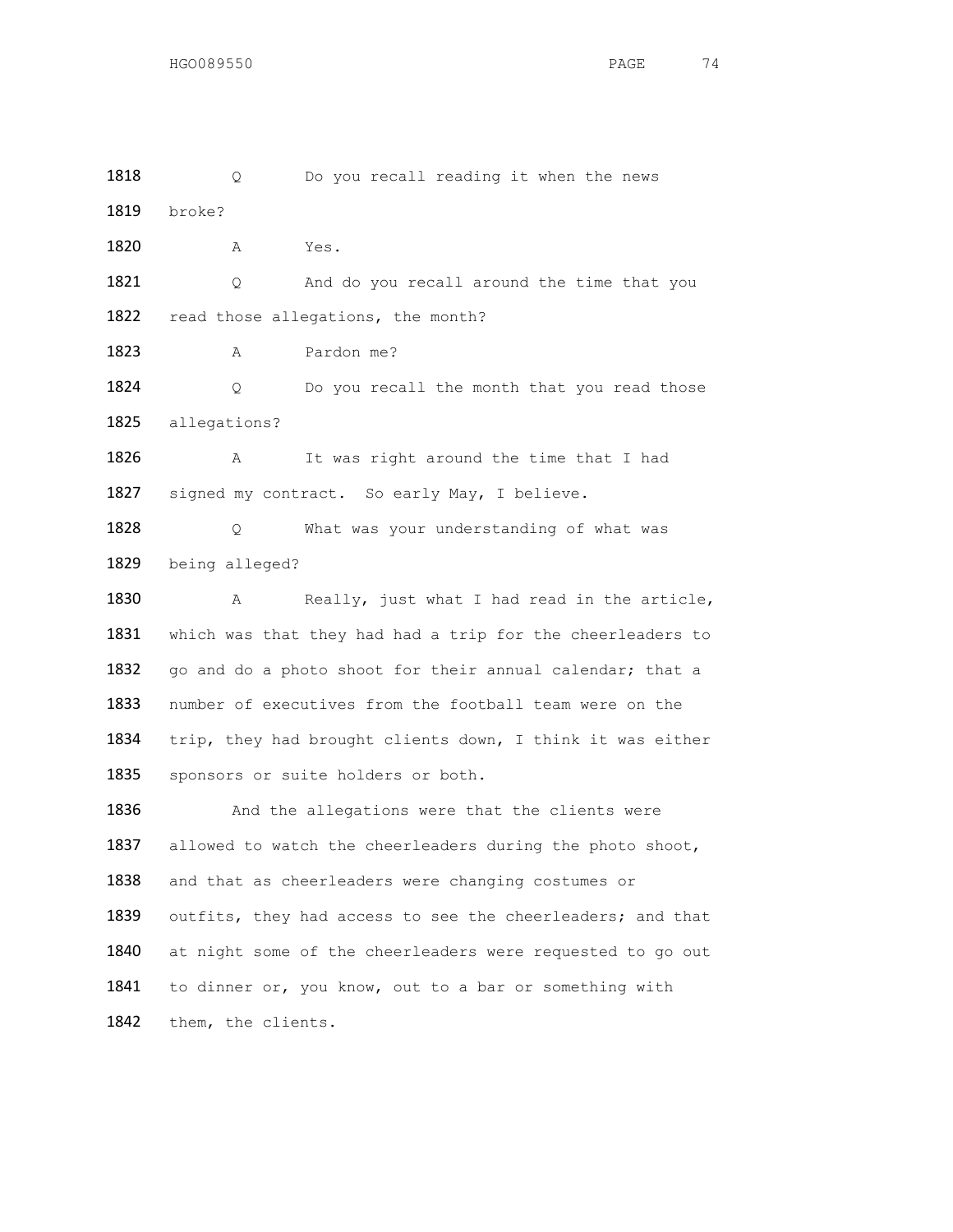1843 Q What was your reaction when you read about 1844 those allegations? 1845 A I was concerned. 1846 Q What do you mean by that? 1847 A It's -- you know, if the allegations were 1848 true, that's a terrible blemish on the organization, and 1849 obviously it was going to have an impact on the public 1850 perception of the team. And if what was being alleged was 1851 true, that was a terrible experience for the women 1852 involved. 1853 Q You testified that that happened right 1854 around the time that you signed your contract. 1855 A (Nodding head). 1856 Q What, if any, impact did that have on your 1857 decision to move forward on the agreement? 1858 A The decision was already made. I had 1859 already let the NFL know I was leaving, I had already 1860 accepted verbally, and I think I had already signed my 1861 contract by the time I read that article. 1862 Q Did you have concerns about moving forward 1863 with your role after you read those allegations? 1864 A I had concerns. There wasn't a moment where 1865 I said I'm not going to move forward with it. I thought, 1866 you know, that ship had already sailed. I was going to 1867 Washington.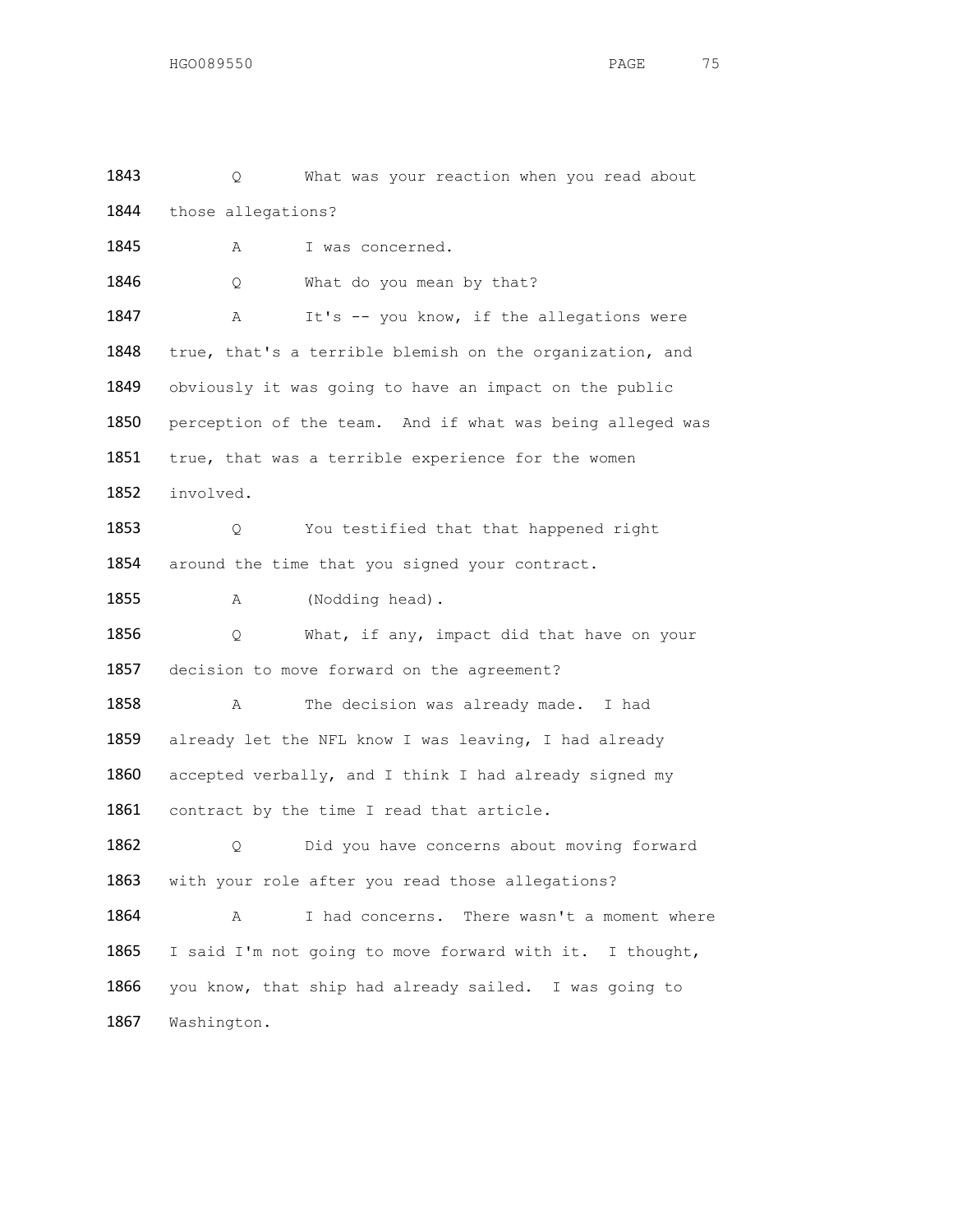1868 Q Did you have conversations with anyone 1869 within the NFL about the allegations once it was brought 1870 to your attention? 1871 A Not that I can remember. I think some --1872 you know, I think some comments may have been made like --1873 you know, because everybody knew I was leaving -- like, 1874 wow, you've got something to deal with right out of the 1875 chute. 1876 Q Do you recall if any of those comments were 1877 made by Commissioner Goodell? 1878 A No, none were. 1879 Q Do you recall if Commissioner Goodell was 1880 aware of those allegations? 1881 A I have no way or knowing. I would assume, 1882 since it was in The New York Times and it was a big story. 1883 Q Did you have any conversations with anyone 1884 within the team, since you had already signed the 1885 contract, about the allegations? 1886 A Yes. 1887 Q With whom did you speak? 1888 A I spoke with Bruce Allen, Eric Schaffer, the 1889 general counsel, and Dan Snyder. 1890 Q What was the nature of your conversation 1891 with Bruce Allen? 1892 A It was all about the way that the team was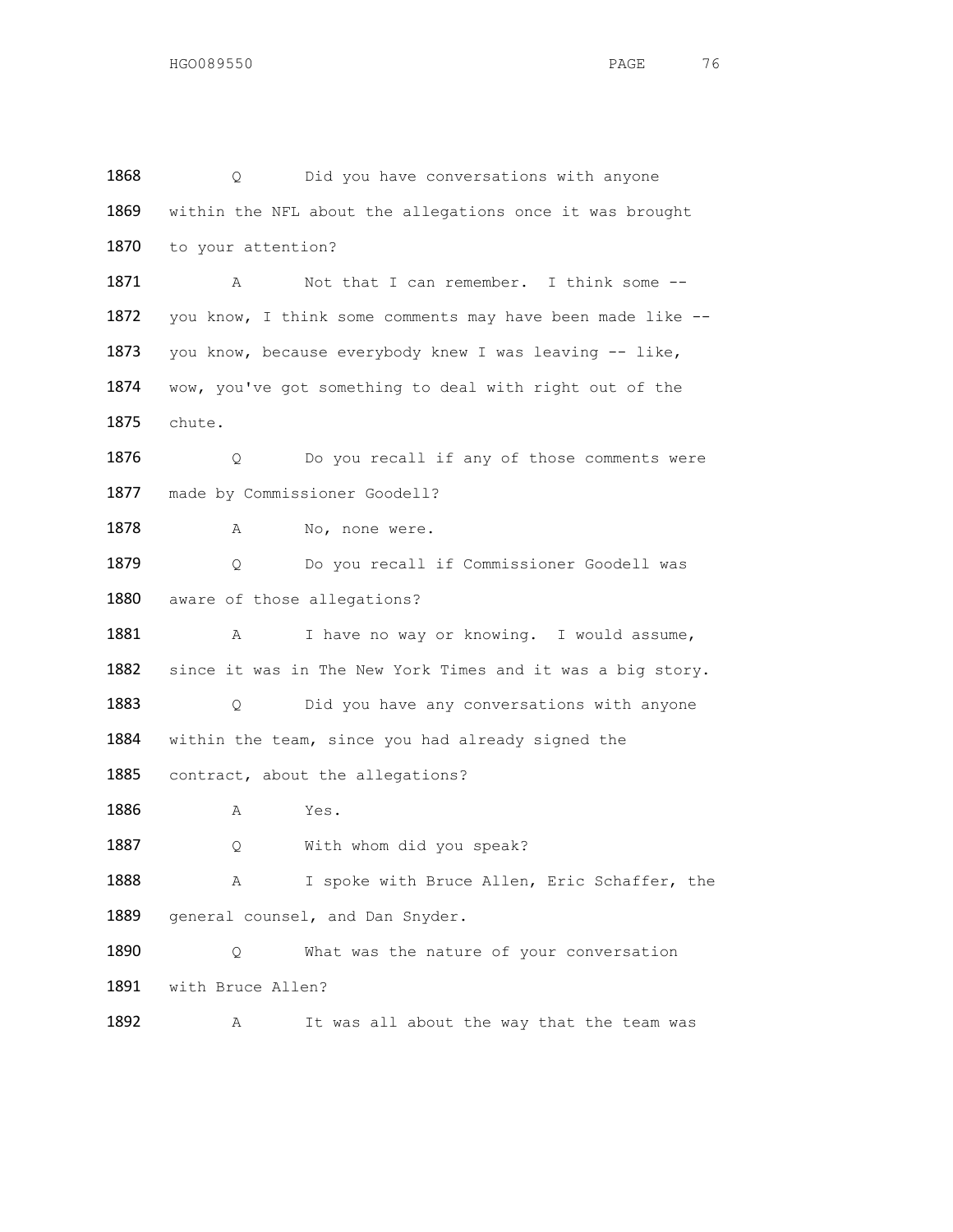1893 going to respond from a public relations perspective and, 1894 you know, under the media coverage of the allegations. 1895 Q What was the nature of your conversation 1896 with Mr. Snyder? 1897 A Similar. 1898 Q What was the nature of your conversation 1899 with Mr. Schaffer? 1900 A Similar. And just getting an understanding 1901 of how the club was going to handle the allegations. 1902 Q What was your understanding of how the club 1903 was going to handle the allegations? 1904 A There was to be an internal investigation 1905 assisted by an outside law firm that was going to look 1906 into all the allegations. 1907 Q Do you recall the law firm? 1908 A I believe it was McGuireWoods, but I'm not 1909 certain. 1910 Q What was the PR strategy, to the best of 1911 your recollection? 1912 A I don't think there was much of a PR 1913 strategy. It was really pushing back at the story itself 1914 and the writer. The sentiment from Bruce Allen and Dan 1915 Snyder was that it was a witch hunt and that the writer 1916 had an agenda.

1917 Q Just to be clear, that PR strategy was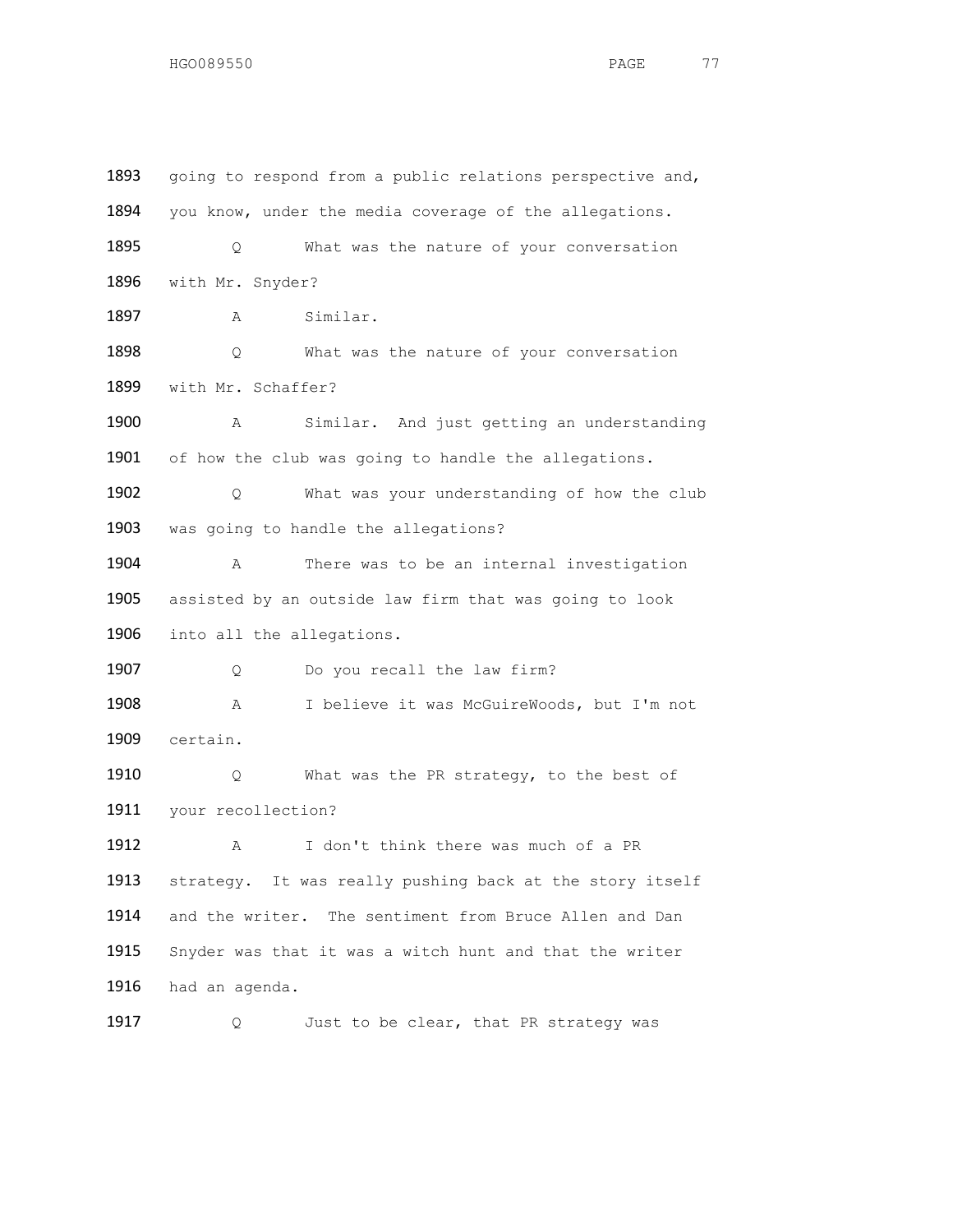1918 discussed before the investigation was conducted? 1919 A I don't recall the exact sequencing of 1920 events. I think that that was the general theme of the 1921 PR, you know, when the allegations were made known and 1922 throughout. 1923 Q Do you recall who devised the PR strategy? 1924 A I think it was sort of led by Dan and Bruce. 1925 And there was an outside PR firm and who was 1926 also a part of those conversations. 1927 Q Did you find it unusual that Dan Snyder was 1928 involved in the PR strategy? 1929 A I hadn't really begun working there yet, so 1930 I didn't know if it was unusual or not. 1931 Q Do you recall which PR firm was consulted? 1932 **A** Yeah, 1933 Q I'm sorry, can you spell that? 1934 Mr. Sherwin. We can maybe Google it during a 1935 break. 1936 No problem. 1937 BY 1938 Q Do you know if that's a firm with whom the 1939 team would work with often? 1940 A They had -- yeah, they had a retainer with 1941 them and utilized them on a number of issues. 1942 Q And do you recall the name of the person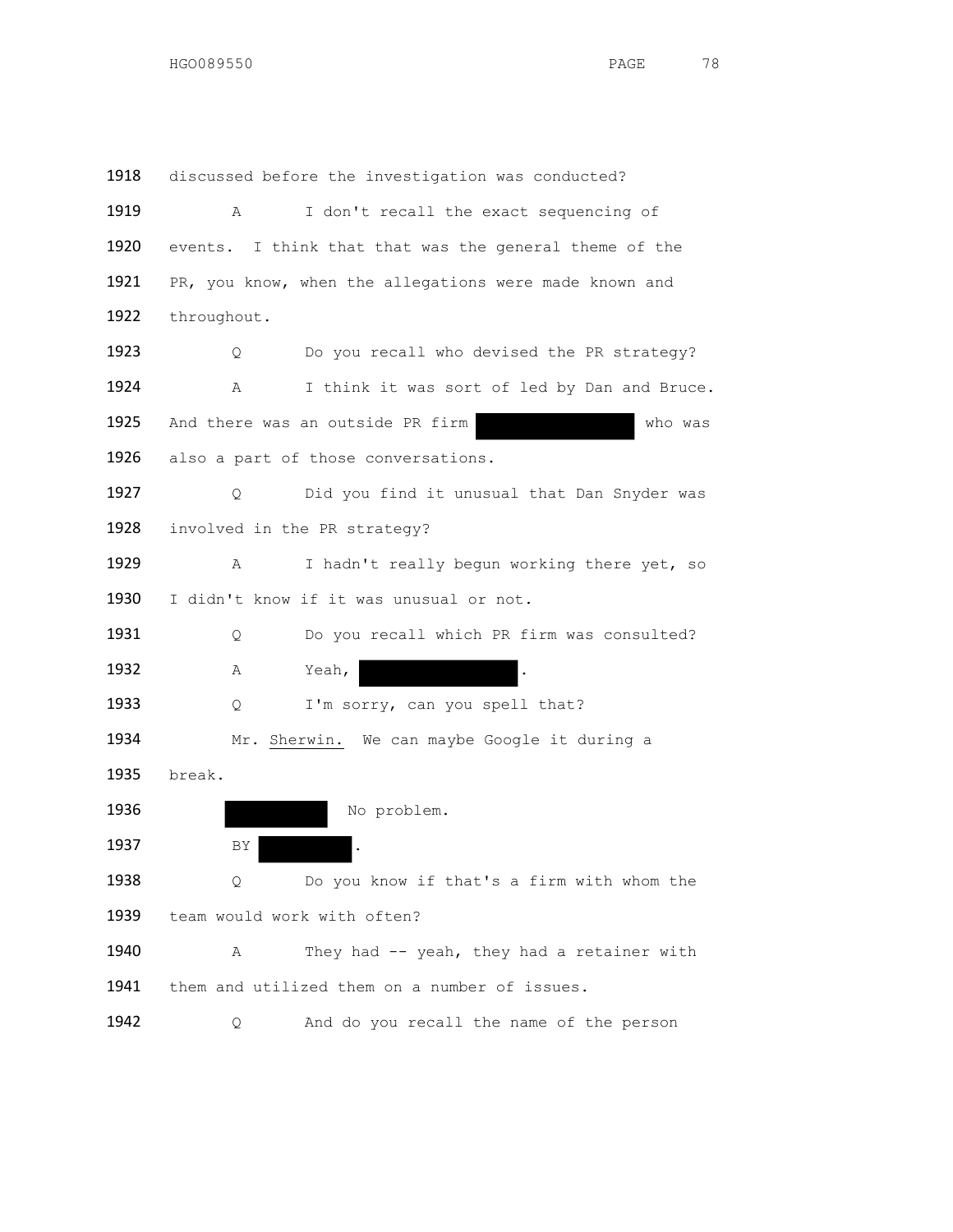1943 that was the point of contact? 1944 A 1945 Q Did you ever sit in on any discussions 1946 regarding the PR strategy? 1947 A Again, I had not yet begun at the club. So 1948 I was on a conference call the day or two after just to 1949 listen in on what they were thinking. I didn't have 1950 really any context since I wasn't at the club at the time, 1951 and, you know, wasn't yet working for the club. 1952 Q When you say the day after, are you 1953 referring to after the allegations were made public? 1954 A After The New York Times article, whenever 1955 that was. 1956 Q Do you recall anything about that particular 1957 conference call, what was discussed? 1958 A Again, just there really wasn't much of a 1959 strategy other than that it was -- it was all -- it was a 1960 witch hunt, it was trumped up. This isn't what really 1961 happened. 1962 Q I know we discussed Bruce Allen, Eric 1963 Schaffer, Dan Snyder, the PR consulting firm. Was there 1964 anyone else that you remember was on that PR strategy 1965 call? 1966 A Not that I recall. But I was remote and it 1967 was before Zoom.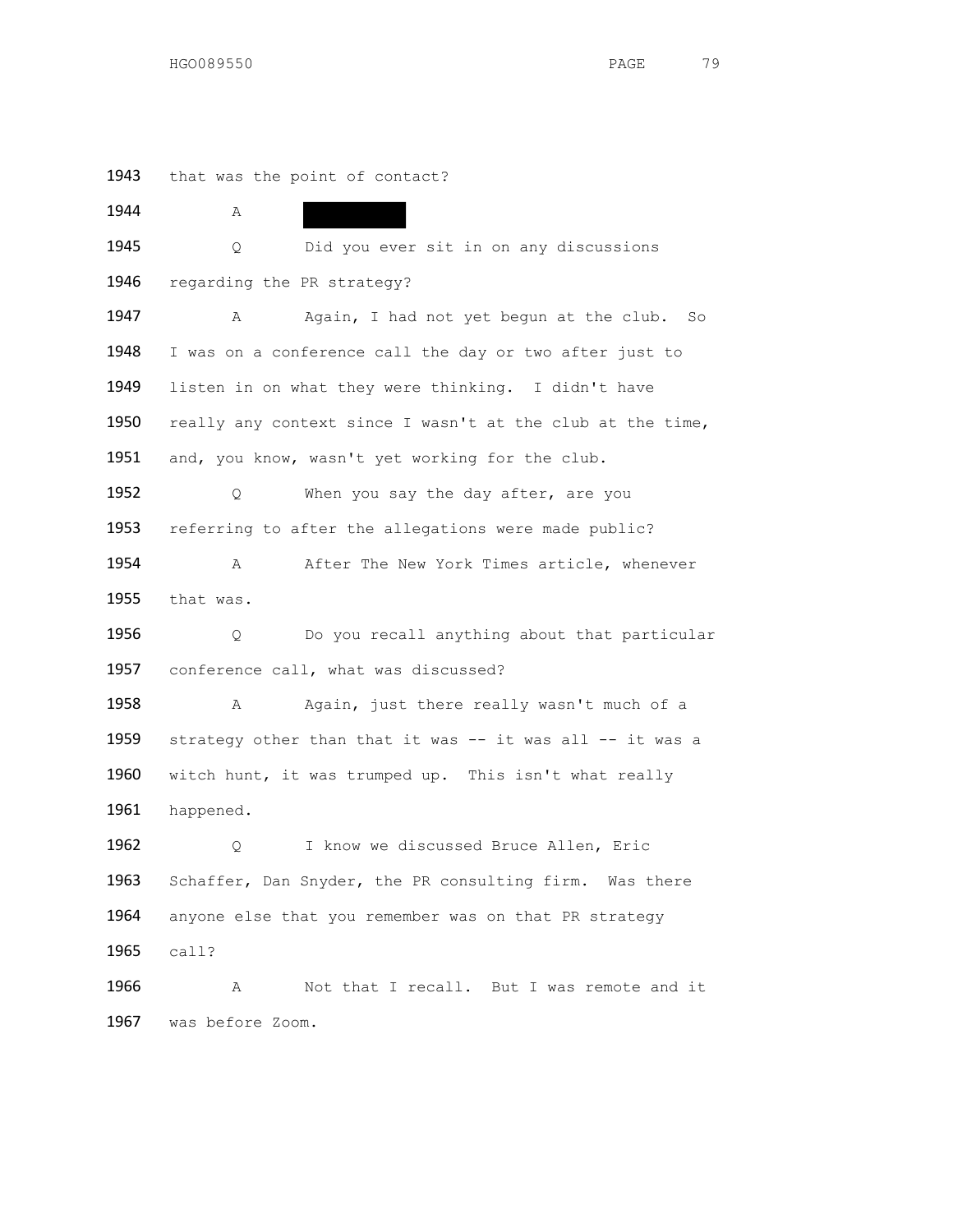1968 Q Outside of those individuals, did you talk 1969 to anyone else at the Commanders about the allegations? 1970 A Will Rawson, who was the assistant general 1971 counsel, who was working for Eric. 1972 Q Anyone else? 1973 **A** No. 1974 Q What were the nature of your conversations 1975 with Will Rawson? 1976 A Again, I would check in to just see how it 1977 was going with the outside law firm and if there was going 1978 to be a report. 1979 1979 Q Were you ever made aware that there was 1980 going to be a report? 1981 A Not that I am aware of. 1982 Q You mentioned that Mr. Snyder and Mr. Allen 1983 characterized the allegations as a witch hunt, correct? 1984 A Those were my words, not necessarily their 1985 words. 1986 Q Words to that effect? 1987 A Yes. 1988 Q Do you have any understanding of why they 1989 thought it was a witch hunt? 1990 A No. I mean, as I mentioned a moment ago, 1991 they seemed to believe that the allegations weren't true. 1992 Q On those calls, did they ever discuss why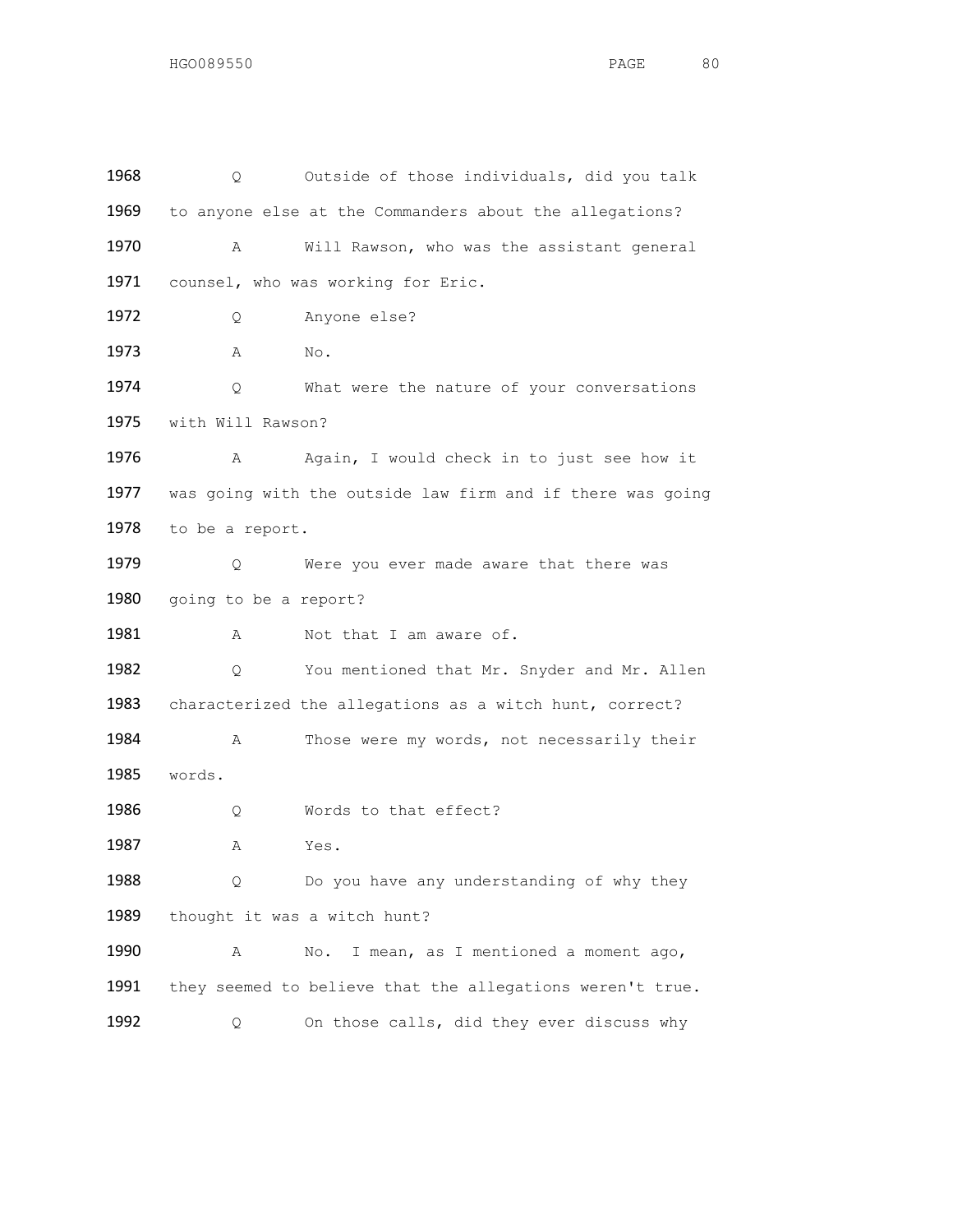1993 they believed those allegations were not true? 1994 **A** No. 1995 Q Who did you understand was involved in those 1996 allegations from the Washington Commanders? 1997 A There were, my understanding is, two 1998 executives. I can't remember one of the names because I 1999 didn't know them at all. The second one was Dennis 2000 Greene, who I mentioned earlier in my testimony.  $2001$  Q Does the name 2002 A I think that was the second one. 2003 Q What was Dennis Greene's role within the 2004 Commanders? 2005 A Dennis was responsible for suite sales. 2006 Q So was he in the ticketing department? 2007 A No. Suites was a separate department. 2008 Q To whom did Dennis report, to your 2009 knowledge? 2010 A Bruce Allen. 2011 Q Directly? 2012 A Yes. 2013 Q Was Mr. Greene part of the executive team? 2014 A Again, Mr. Greene left just prior to me 2015 getting to the Commanders. I actually think maybe I had 2016 signed my contract, but it was before I started working in 2017 DC.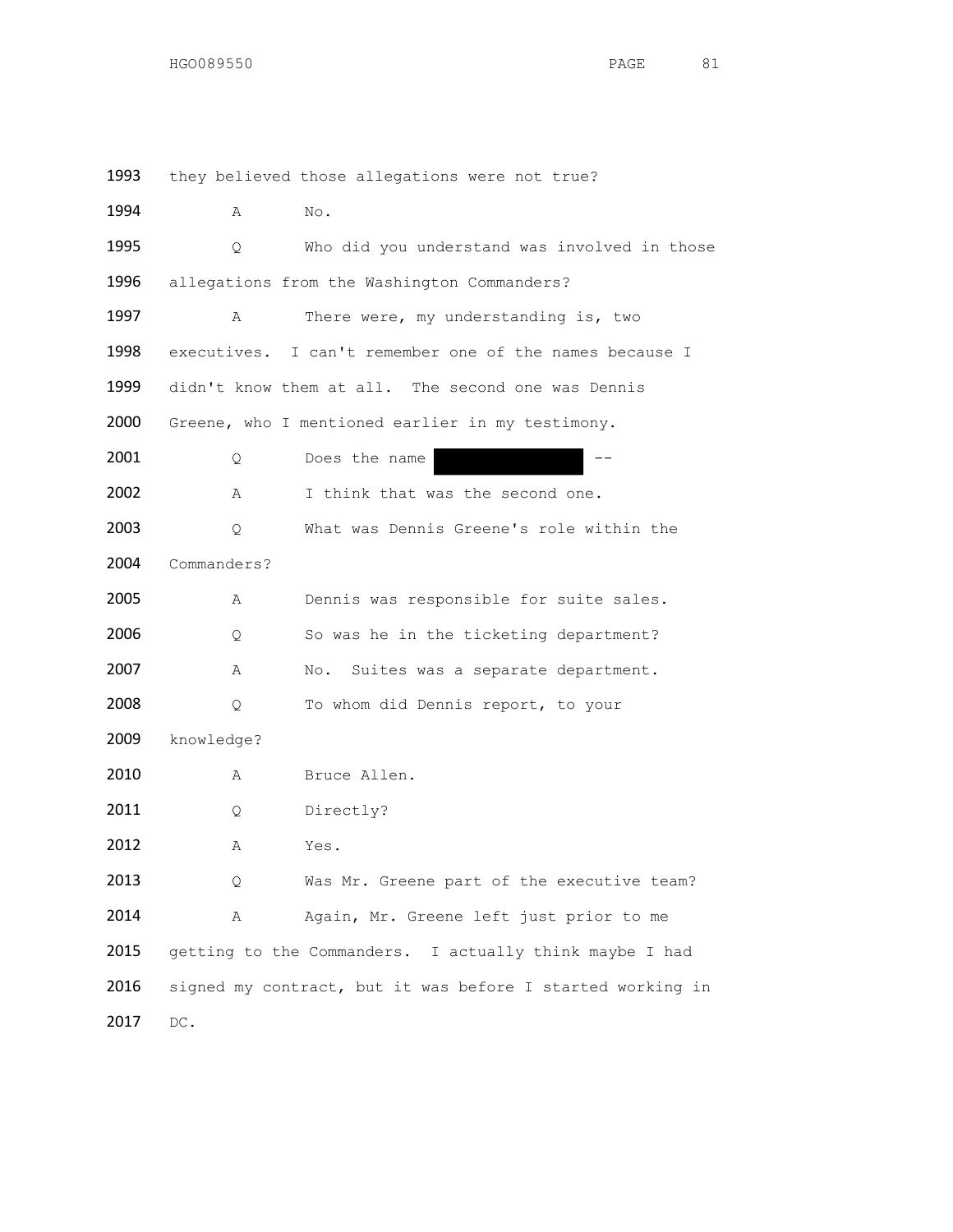2018 Q And just so I understand the timing of you 2019 accepting your job, learning about the allegations, and 2020 then starting. So you signed your contract, but you were 2021 not physically -- you didn't physically relocate to 2022 Washington, DC until later?

2023 A Yes. So originally I was going to start, I 2024 think it was the first week in June. I can't remember 2025 what the date was exactly. Dan had asked me to represent 2026 the team at the league meetings which were in late May. 2027 So in order to do that, I needed to resign from the league 2028 right before then.

2029 So what I would say, while I went to league 2030 meetings representing the team, my first day at work at 2031 The Washington Football Team was in June.

2032 Q According to reports, Bruce Allen promised 2033 an internal investigation into the allegations the day 2034 that the allegations were made public. I believe you 2035 mentioned that there was in fact an internal investigation 2036 which was assisted by an outside law firm. And I believe 2037 you mentioned that you don't know if there in fact was a 2038 report that was created as a result.

2039 A Right.

2040 Q Do you know if the team documented their 2041 efforts of that investigation?

2042 A I don't know.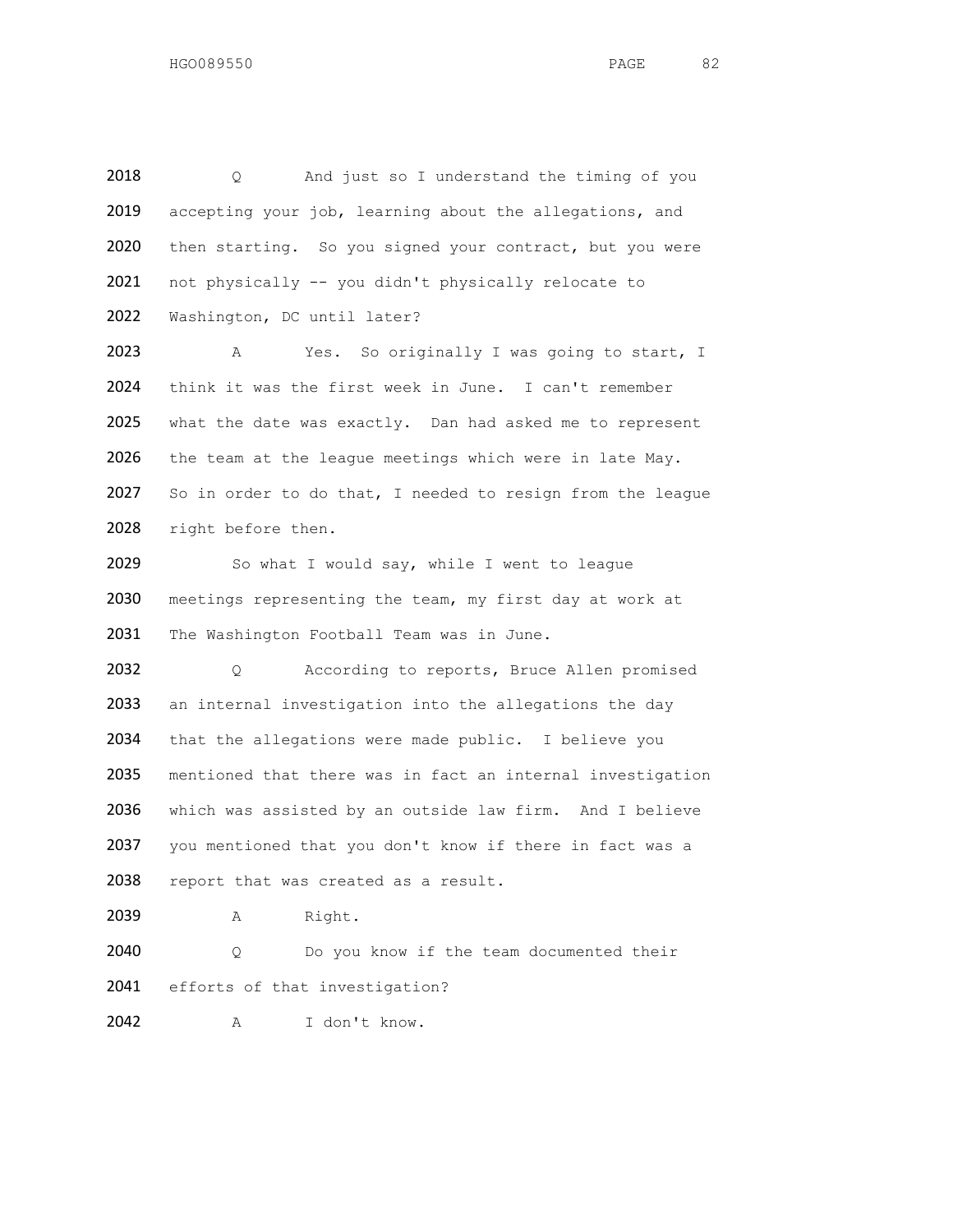| 2043 | Q.             | Did you receive updates about the status of               |
|------|----------------|-----------------------------------------------------------|
| 2044 |                | investigation as it was ongoing?                          |
| 2045 | Α              | Not -- I wouldn't say there were official                 |
| 2046 |                | updates. Again, I would have hallway conversations about  |
| 2047 |                | -- with Will about how it was going. And I knew they were |
| 2048 |                | interviewing all of the cheerleaders that were on the     |
| 2049 |                | trip, but I was not involved in any way in the            |
| 2050 | investigation. |                                                           |
| 2051 | Q.             | Now, according to public reports, after the               |
| 2052 |                | investigation, the Commanders placed oversight of the     |
| 2053 |                | cheerleading squad under the chief marketing officer with |
| 2054 |                | a mission to be more family friendly.                     |
| 2055 | Α              | Yes.                                                      |
| 2056 | Q              | Do you recall that?                                       |
| 2057 | Α              | Yes.                                                      |
| 2058 | Q              | Who was the chief marketing officer?                      |
| 2059 | Α              | Steve Ziff.                                               |
| 2060 | Q.             | And who was Steve Ziff?                                   |
| 2061 | Α              | Steve Ziff was the chief marketing officer.               |
| 2062 | Q.             | Was Steve Ziff someone that you hired --                  |
| 2063 | Α              | Yes.                                                      |
| 2064 | Q              | -- after you were brought on to the team?                 |
| 2065 | Α              | Yes.                                                      |
| 2066 | Q              | And what were his duties?                                 |
| 2067 | Α              | He was responsible for the overall brand of               |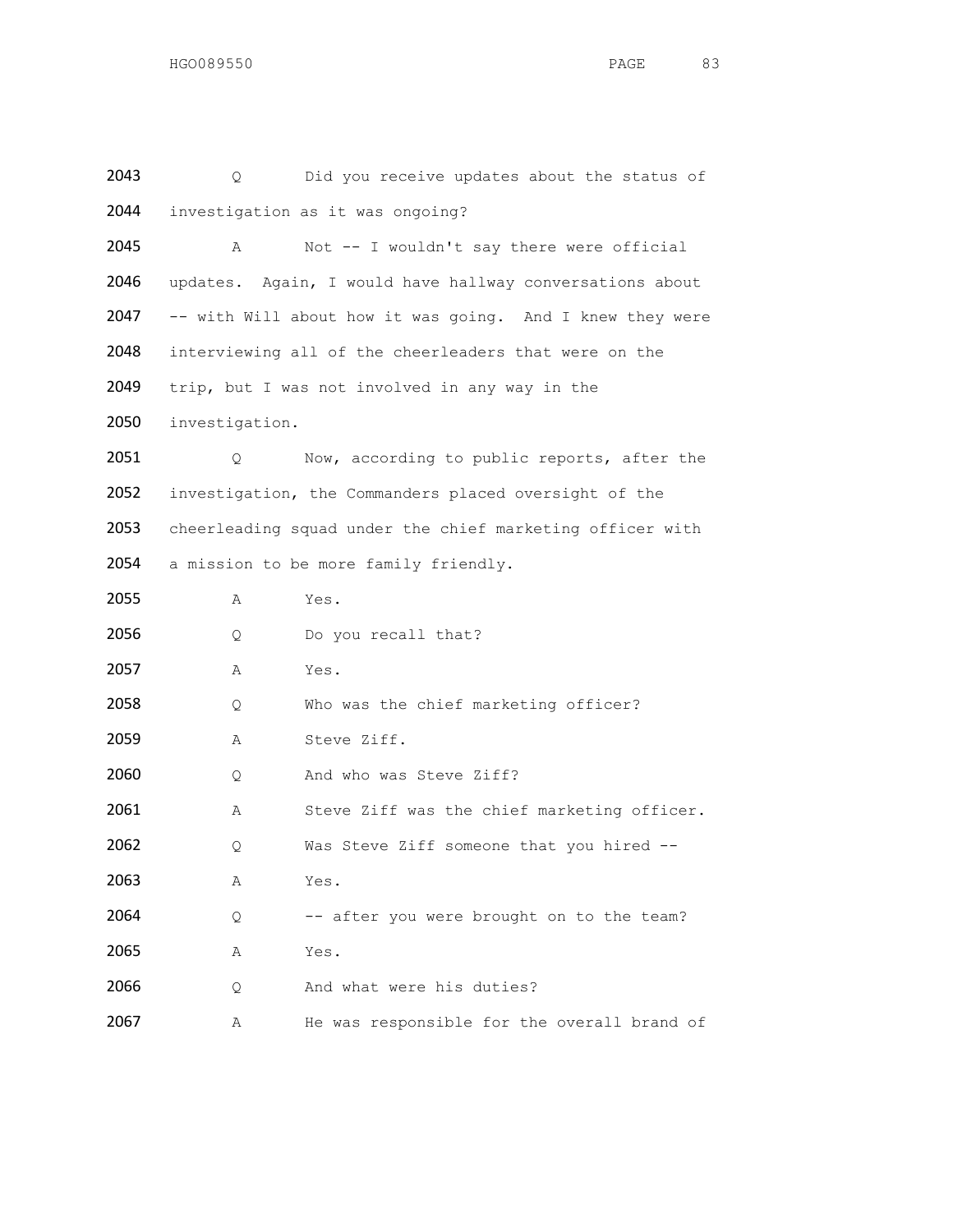2068 the team. He was responsible for enabling sales of season 2069 tickets and regular season tickets, not selling them, but 2070 the marketing of those products, game day presentation. 2071 Sorry, it threw me off a little bit. Game day 2072 presentation, activating sponsorship, sponsor agreements, 2073 and so on. And the cheerleaders as well, as well as our 2074 -- all of our content, our digital media. 2075 Q Do you know who made the decision to put the 2076 cheerleaders under Mr. Ziff's leadership? 2077 A I think it was -- it was a joint decision, 2078 it was a collective decision. But it was ultimately my 2079 decision. 2080 Q Why did you make that decision? 2081 A Because I felt I could trust Steve to have a 2082 cheerleading program that was appropriately representative 2083 of the brand that we were trying to create. And I think 2084 the cheerleaders are an extension, in many ways, of that 2085 brand on game days. 2086 Q Prior to moving the cheerleaders under Mr. 2087 Ziff, which team -- or to whom did they report? 2088 A I don't recall. I don't know. I wasn't at 2089 the club, so I don't really know how they had it 2090 organized. 2091 Q Did you receive any pushback when you 2092 recommended that the team cheerleaders be move under Ziff?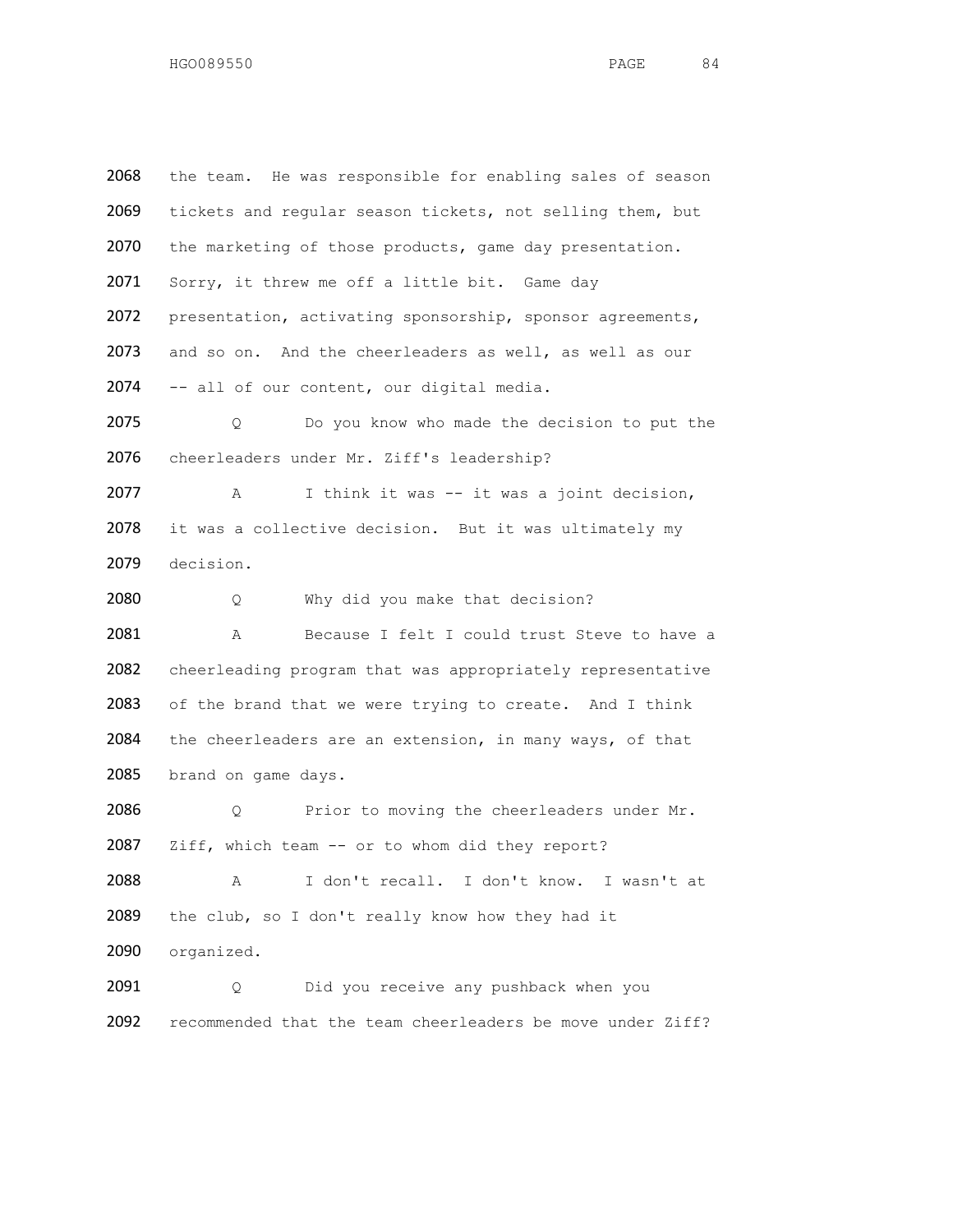2093 A No. 2094 Q Did you have any understanding of how 2095 cheerleaders were treated, generally, within the 2096 organization? 2097 A Not before I took the position. I think -- 2098 you know, I know that there had been -- Eric Schaffer had 2099 worked on sort of cheerleader compensation and things of 2100 that nature. But, generally, no. 2101 Q And what do you mean when you say worked on 2102 cheerleader compensation? 2103 A Just how much cheerleaders got paid for 2104 doing what they did, what hours they would be paid for, 2105 and making sure that that was in line with industry 2106 standards. 2107 Q Were there concerns about how much 2108 cheerleaders were paid? 2109 A I think at one point there were. It wasn't 2110 a concern that was brought to my attention when I got to 2111 the club. 2112 Q To your knowledge, were those concerns 2113 resolved before you got to the club? 2114 A That's my understanding. 2115 Q Do you recall what Dennis Greene's title 2116 was? 2117 A I believe they had given him the title of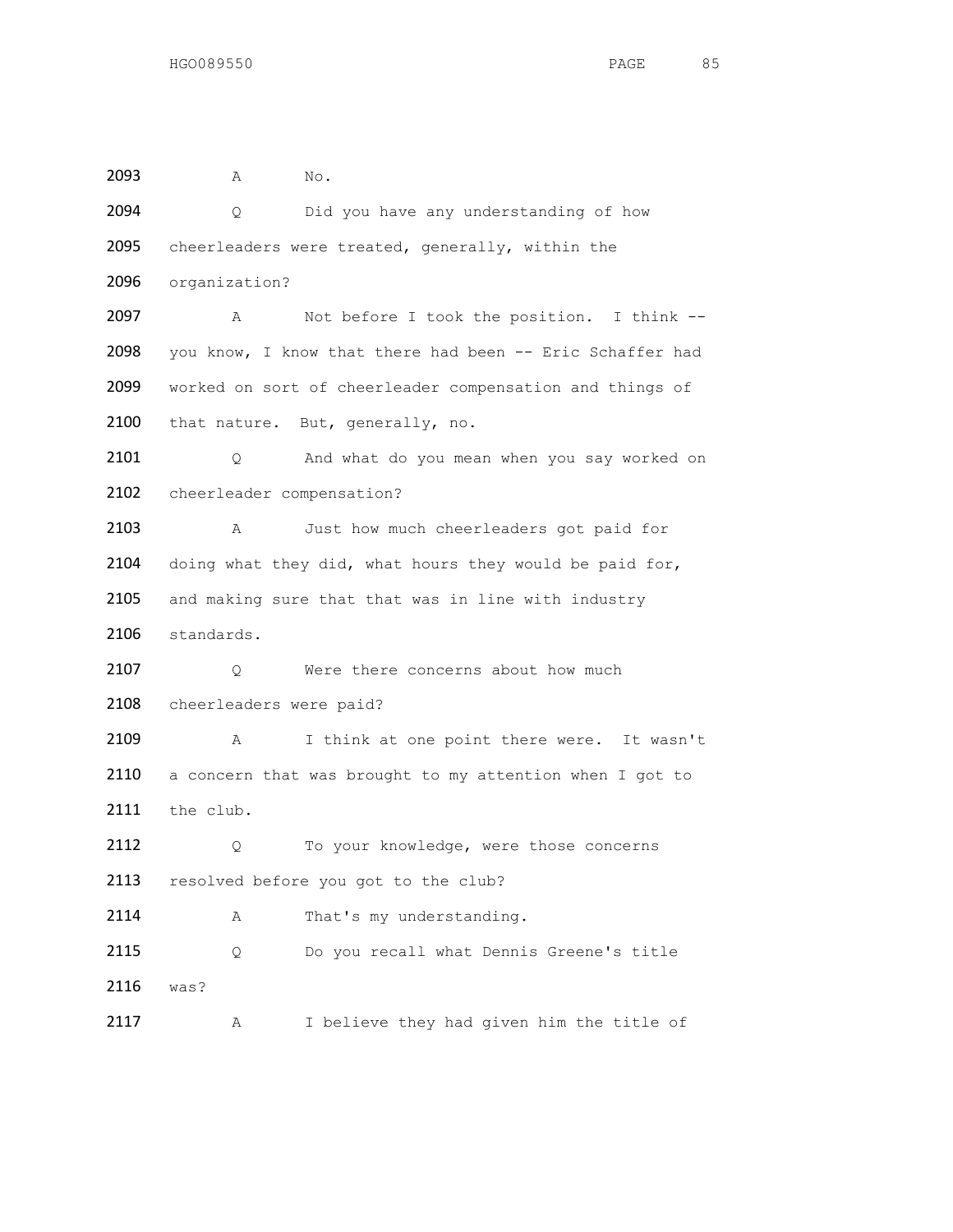2118 president of business operations. That was not indicative 2119 of his responsibilities, though.

2120 Q What do you mean by that? 2121 A He was only responsible for suite sales. 2122 Q Do you recall when his job title changed? 2123 A It would have changed when I got there. But 2124 Dennis was relieved of his duties before I had started my 2125 first day in Washington.

2126 Q Do you know why Mr. Greene was relieved of 2127 his duties?

2128 A I think so. I got a phone call from Bruce 2129 Allen sometime between me signing my contract and ending 2130 up in Washington, and Bruce had said to me, listen, we 2131 don't think that Dennis is your kind of guy. You know, we 2132 don't think that he's going to make it long term with you. 2133 He was involved in this cheerleader thing. So the 2134 question is, you know, should we see how it goes and you 2135 can fire him if you want to or should we fire him? 2136 And my response to him was, if you think he's not 2137 going to make it and he's already problematic, then I 2138 think you guys should do it before I get there. 2139 Q And so did they do it? 2140 A They did. 2141 Q So at no point in time did you work with Mr.

2142 Greene directly?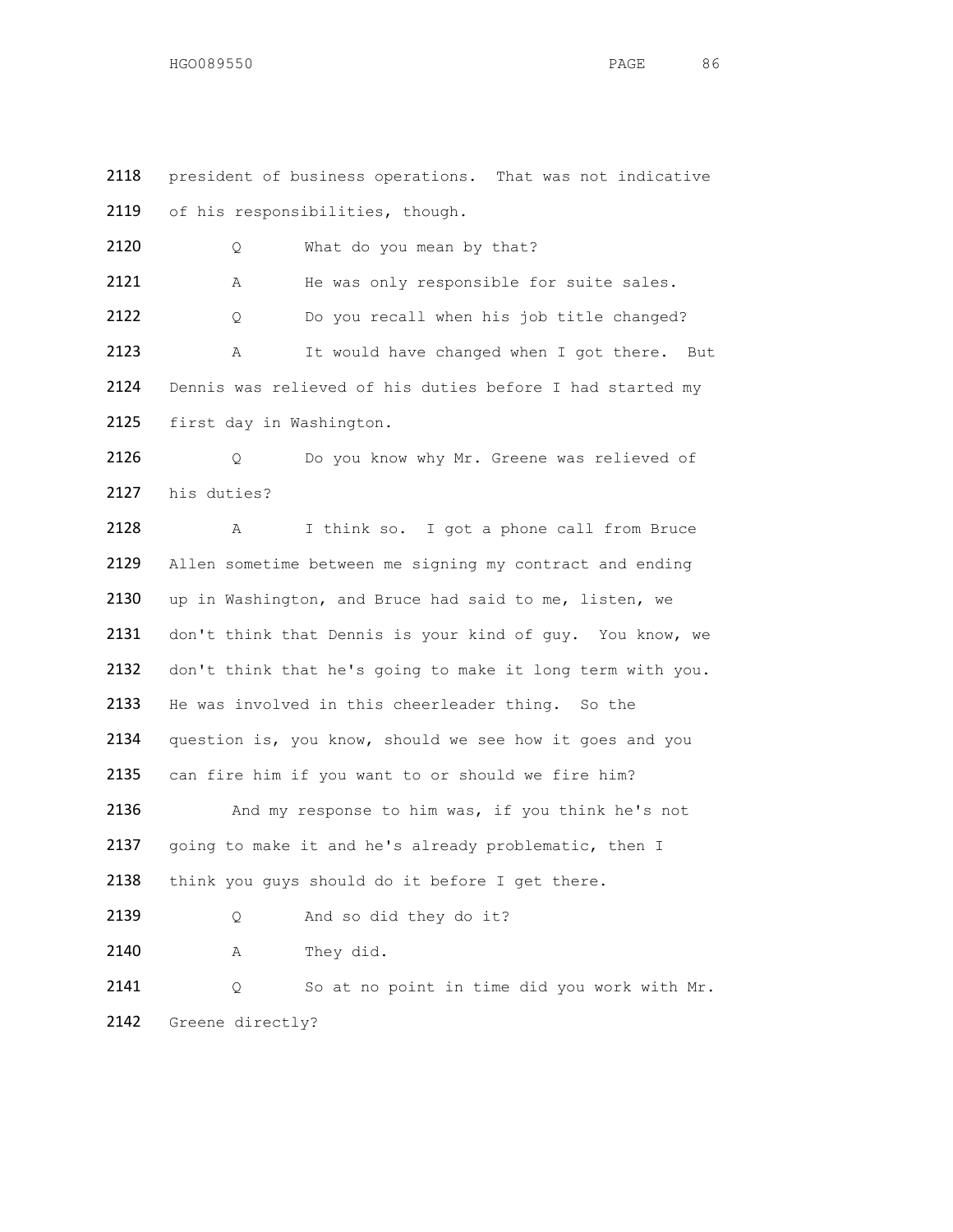| 2143 | Α                     | No.                                                    |
|------|-----------------------|--------------------------------------------------------|
| 2144 | $\circ$               | Is that fair to say?                                   |
| 2145 |                       | Outside of Mr. Allen, did you have conversations       |
| 2146 |                       | with anyone else about Dennis Greene?                  |
| 2147 | Α                     | Yes.                                                   |
| 2148 | Q.                    | With whom did you speak?                               |
| 2149 | Α                     | Eric Schaffer, Will Rawson, Dennis' direct             |
| 2150 |                       | reports. Other people after Dennis was gone who would  |
| 2151 |                       | come to me to talk about him.                          |
| 2152 | Q.                    | What was the nature of your conversations              |
| 2153 |                       | with Eric Schaffer about Mr. Greene?                   |
| 2154 | Α                     | Just, you know, he would tell me how much he           |
| 2155 |                       | -- how he did not respect nor did he necessarily think |
| 2156 | highly of Mr. Greene. |                                                        |
| 2157 | Q.                    | Did he tell you why he didn't respect or               |
| 2158 | think highly of him?  |                                                        |
| 2159 | Α                     | He thought that he was abusive to the people           |
| 2160 |                       | who worked for him and around him.                     |
| 2161 | Q.                    | Anything else?                                         |
| 2162 | Α                     | That's pretty much the extent of it.                   |
| 2163 | Q                     | What about Will Rawson?                                |
| 2164 | Α                     | Similar.                                               |
| 2165 | Q                     | Is that to say that Mr. Rawson felt that Mr.           |
| 2166 | Greene was abusive -- |                                                        |
| 2167 | Α                     | Yes.                                                   |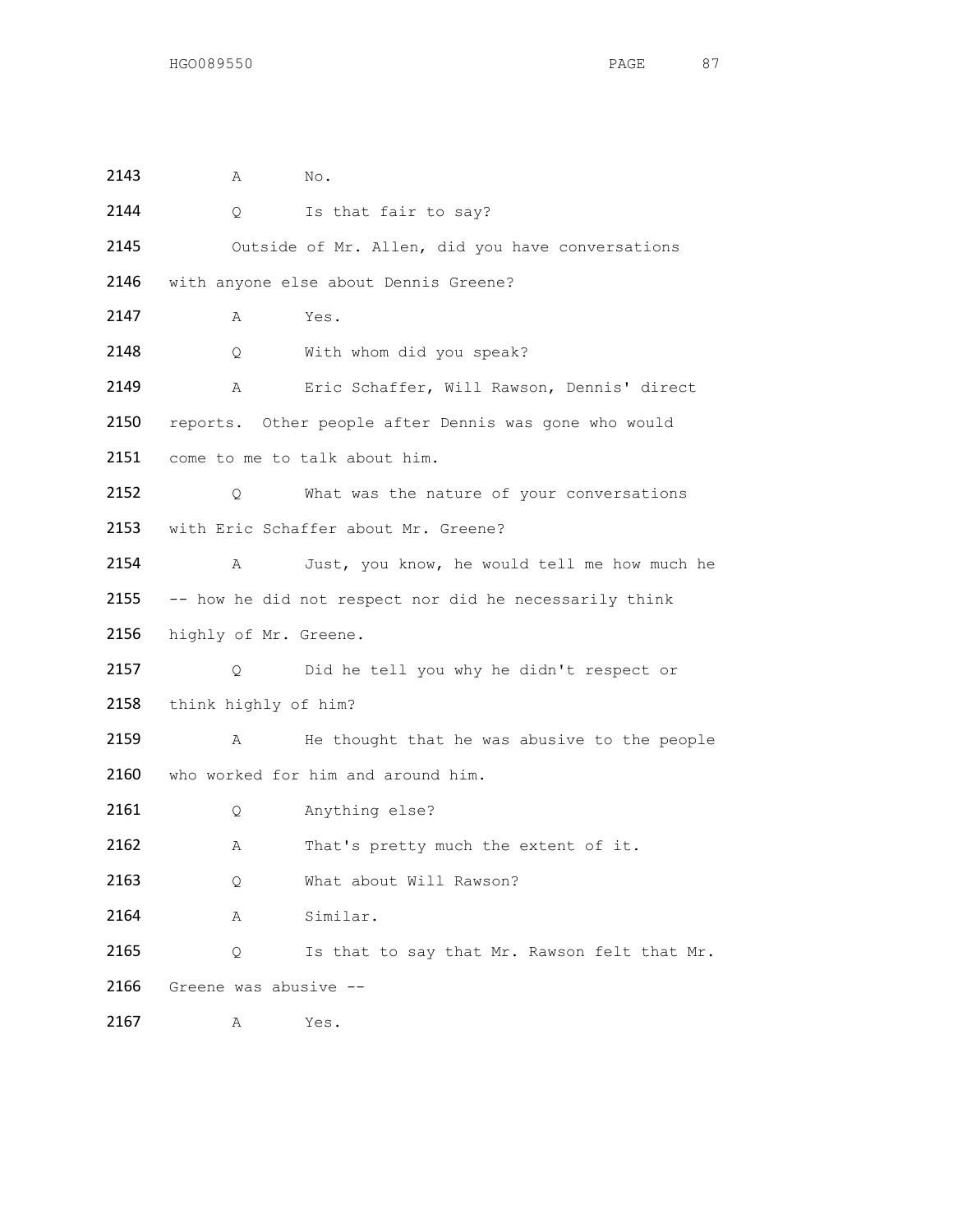$2168$  Q -- to the people around him?

2169 A Yes.

2170 Q And you said employees --

2171 A Yes.

2172 Q -- would speak to you about Mr. Greene. 2173 What, if anything, did they tell you?

2174 A So on one of my first days, I got each 2175 department together to introduce myself, to sort of, you 2176 know, get a sense of each of them, let them know that I 2177 would be available to talk to them about anything they 2178 wanted to.

2179 And in the meeting around Mr. Greene's group, the 2180 suite's group, one of the employees became visibly upset 2181 during the meeting and I didn't know what was upsetting 2182 her. I thought maybe she was close to Dennis or he had 2183 just got fired or there was a lot of change. And the 2184 question that she asked me was, is it okay if we go to 2185 lunch?

 I was a little confused because it was like 9:30 in the morning. But she said, no, we're not allowed to go to lunch. Dennis tells us to sit at our desk all day long. 2189 We're never allowed to leave.

2190 And I said, well, first of all, of course. You 2191 know, of course you can take lunch, of course you can 2192 leave your desk. Of course, you know, we have to make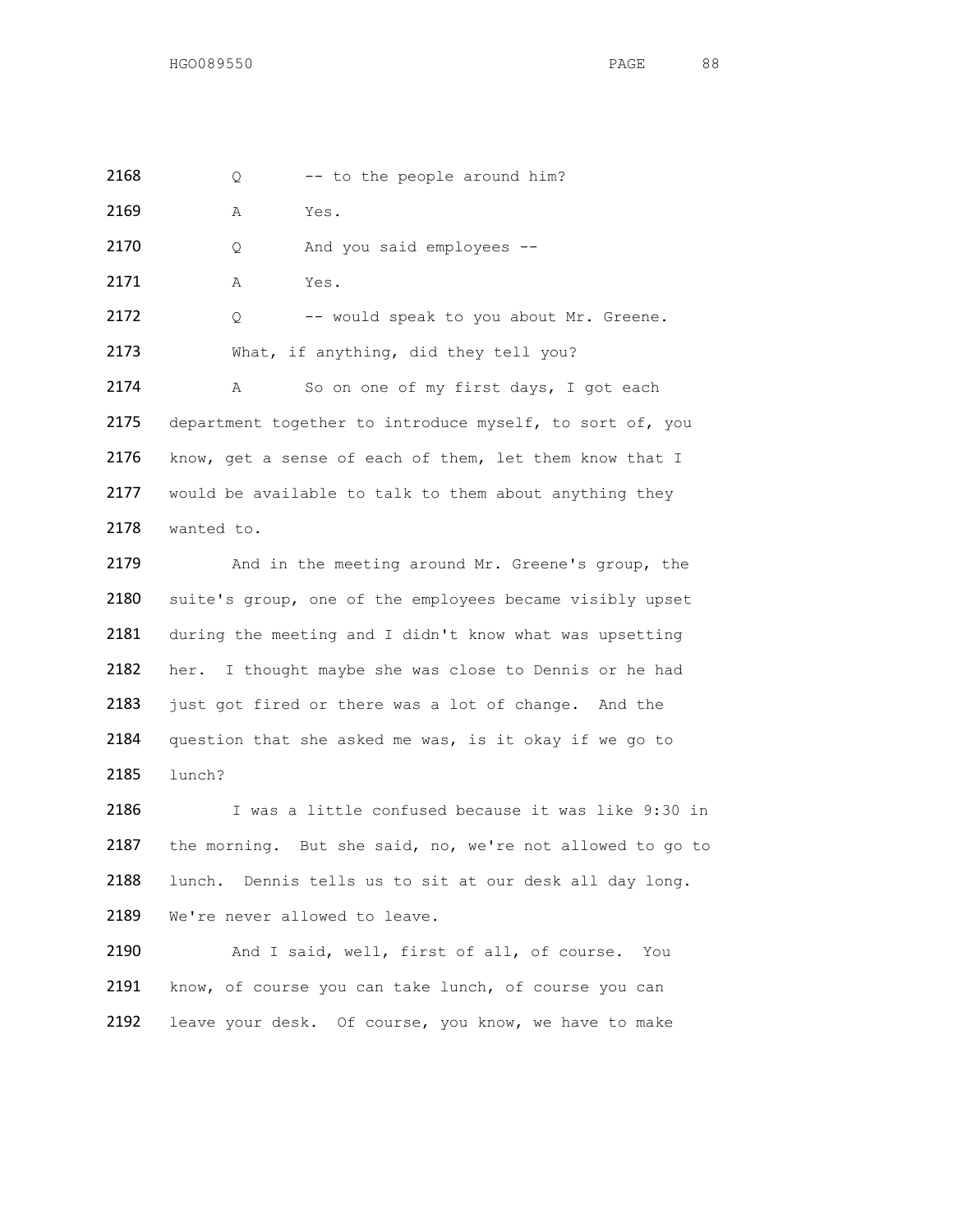2193 sure we're staffed appropriately and we have coverage on 2194 our business, but absolutely.

2195 And so that was, you know, a little bit shocking to 2196 me that that would have been the environment that these 2197 people were asked to work in.

2198 Q Did you ever learn why the employee was 2199 upset?

 A Well, she told me. She said, you know, she 2201 was hoping that it would change and, you know, she didn't want to work like that any longer. And I assured her that this was going to be a welcoming workplace, it was going 2204 to be a place where they could feel safe and that they could do their best work.

2206 Q Which employee was this?

2207 A Ana Nunez.

2208 Q What did you understand her to mean when she 2209 said she was hoping things would change?

2210 A I think that she felt that, you know, it was 2211 a bad environment.

2212 Q Outside of what you just mentioned about 2213 Dennis Greene forcing employees to sit at their desks, did 2214 she mention anything else about what made the environment 2215 bad?

2216 A No. She just felt as though the employees, 2217 specifically the younger employees, but they just weren't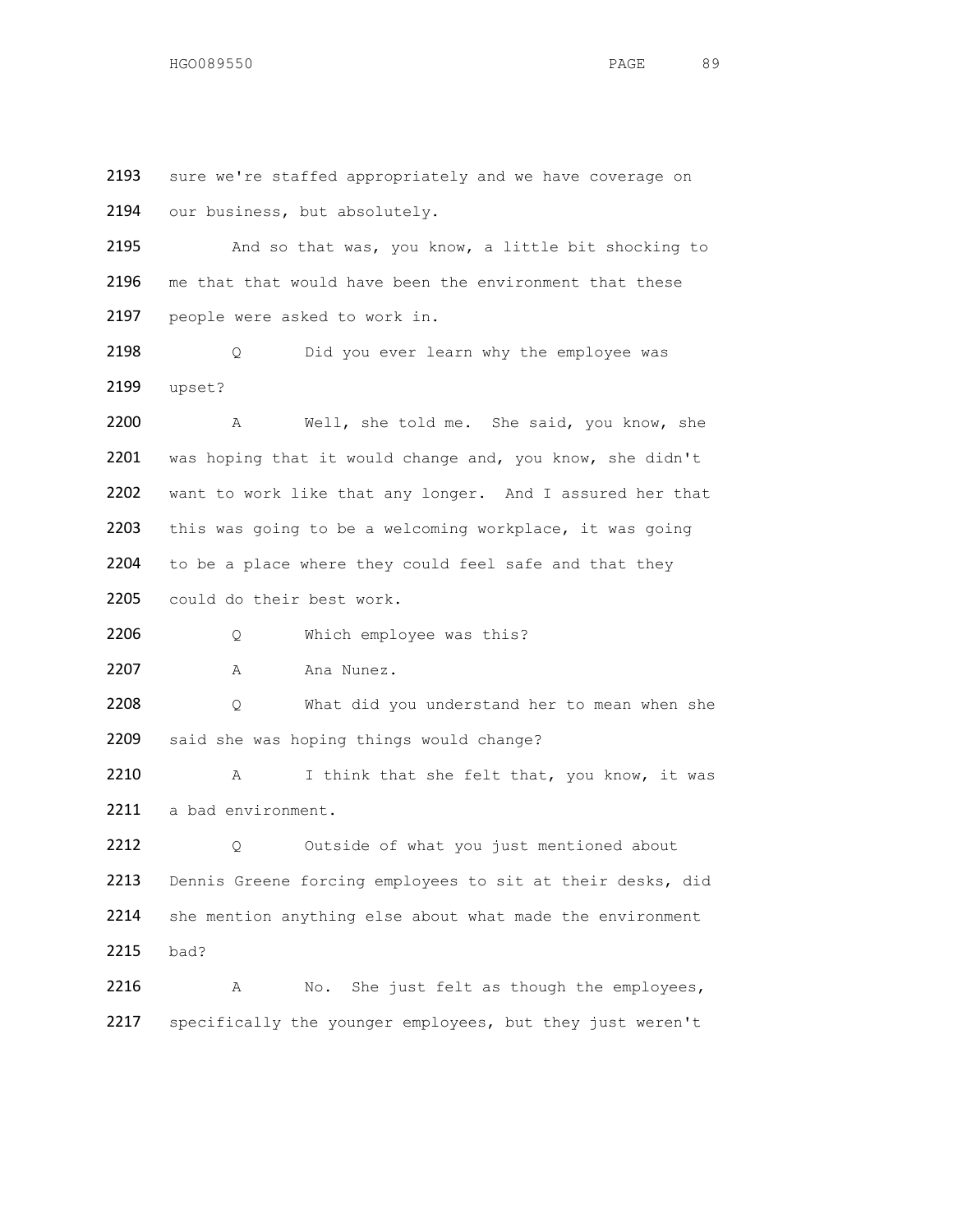2218 listened to, their input wasn't welcomed or accepted. 2219 They were basically told to just do your job and, you 2220 know, not to have opinions. 2221 Q What, if anything, did you do when -- after 2222 you had that conversation with Ms. Nunez? 2223 A Well, the first thing that we wanted to make 2224 sure we did was to communicate the kind of culture that we 2225 expected inside the organization; and that it was to be a 2226 culture of respect, of mutual respect, and -- you know, 2227 almost peer respect from leadership to the employees. 2228 That it was an environment where I expected people to 2229 challenge their bosses and me respectfully. That a great 2230 idea could come from anywhere, and that our door -- myself 2231 and our direct reports -- our doors would be open to all 2232 the employees for any and every issue they wanted to 2233 discuss with us. 2234 0 How did you communicate that to the 2235 workforce? 2236 A Verbally in a series of meetings. And then 2237 once we got our feet under us a little bit, we started 2238 having monthly all-hands-on-deck meetings with everybody

2239 in the organization where we would give opportunities for 2240 the younger staff members to make presentations to their 2241 colleagues, make sure that we were giving people the 2242 opportunities to grow and develop.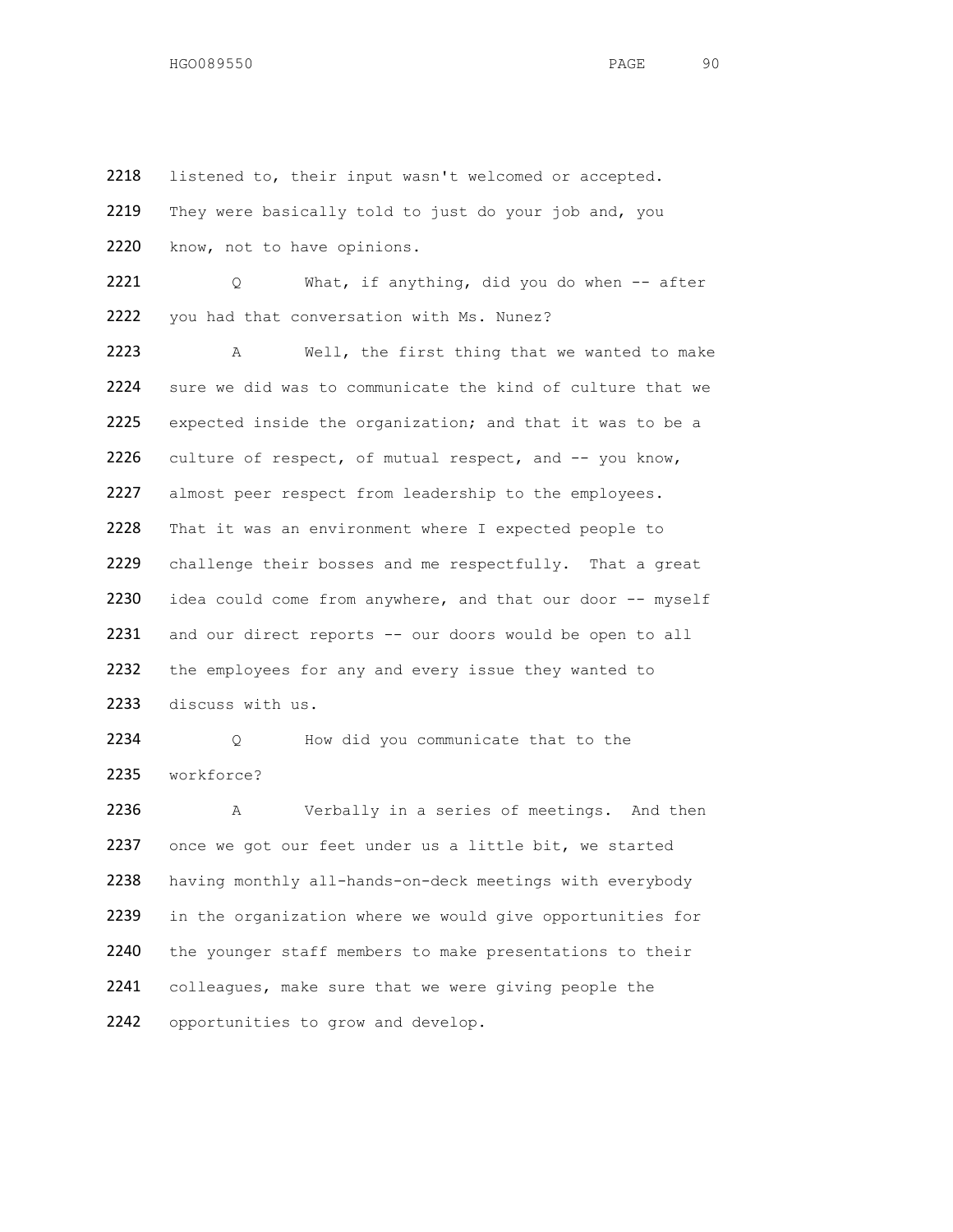2243 And long term, the idea was going to be that we 2244 would implement training throughout the organization on a 2245 whole host of topics, you know, how can we help them get 2246 better with their job, obviously workplace culture, you 2247 know, human resources, things of that nature. 2248 So we were trying to convey the messages that 2249 whatever happened before, you know, we got there, this was 2250 going to be a different workplace. 2251 Q How was your message received by the 2252 employees? 2253 A I think very favorably, for the most part. 2254 Q Why do you say for the most part? 2255 A As I mentioned earlier, I think there were 2256 some people who were invested in the status quo who -- you 2257 know, they were people who sort of were able to operate 2258 however they wanted to. And that was not going to be the 2259 case anymore. 2260 Q Who were those people? 2261 A Again, I would say Nancy Hubacher was one of 2262 them who was a vice president of sponsorship sales. There 2263 were -- any number of people who were kind of holdovers 2264 that were more senior. I think -- you know, I don't 2265 necessarily think that Bruce Allen -- to the extent that 2266 he cared at all  $--$  I don't think he thought that this was 2267 -- you know, it was sort of touchy feely.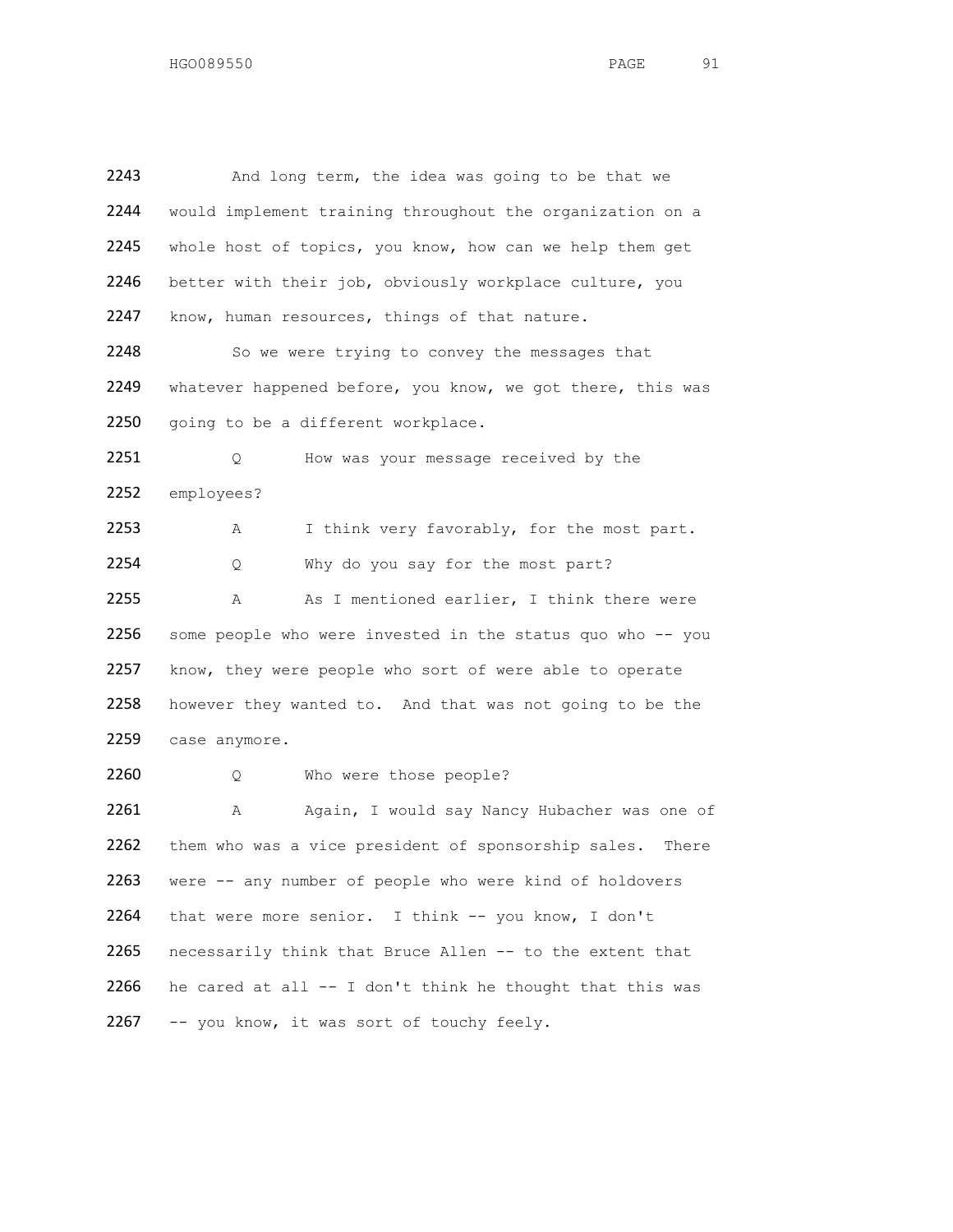2268 Q What does touchy feely mean? 2269 A What it means is that it was, you know, it 2270 was like a feel-good thing that I don't think he put a lot 2271 of value in. 2272 Q Anyone else? 2273 A No. Again, there were just people who were 2274 able to operate. Everything -- everything from no 2275 accountability for when people would come to the office or 2276 leave the office. Other -- you know, there were several 2277 people who were working for the organization that had kind 2278 of side hustles that I felt were taking away from their 2279 primary roles and responsibilities, and none of that was 2280 going to be accepted going forward. 2281 Q How did Dan Snyder receive your message in 2282 terms of workplace culture changes? 2283 A Say the first part of the question. 2284 Q How did Dan Snyder receive your message? 2285 A So during all the time I was talking to Dan, 2286 I was very clear, you know. I'm a firm believer that 2287 success is downstream from a great culture. I told him 2288 that. 2289 I think every -- everything that I communicated to 2290 Dan in the year that we were talking about this started 2291 with culture, and he certainly didn't ever say to me that 2292 he disagreed with that or that he wasn't on board with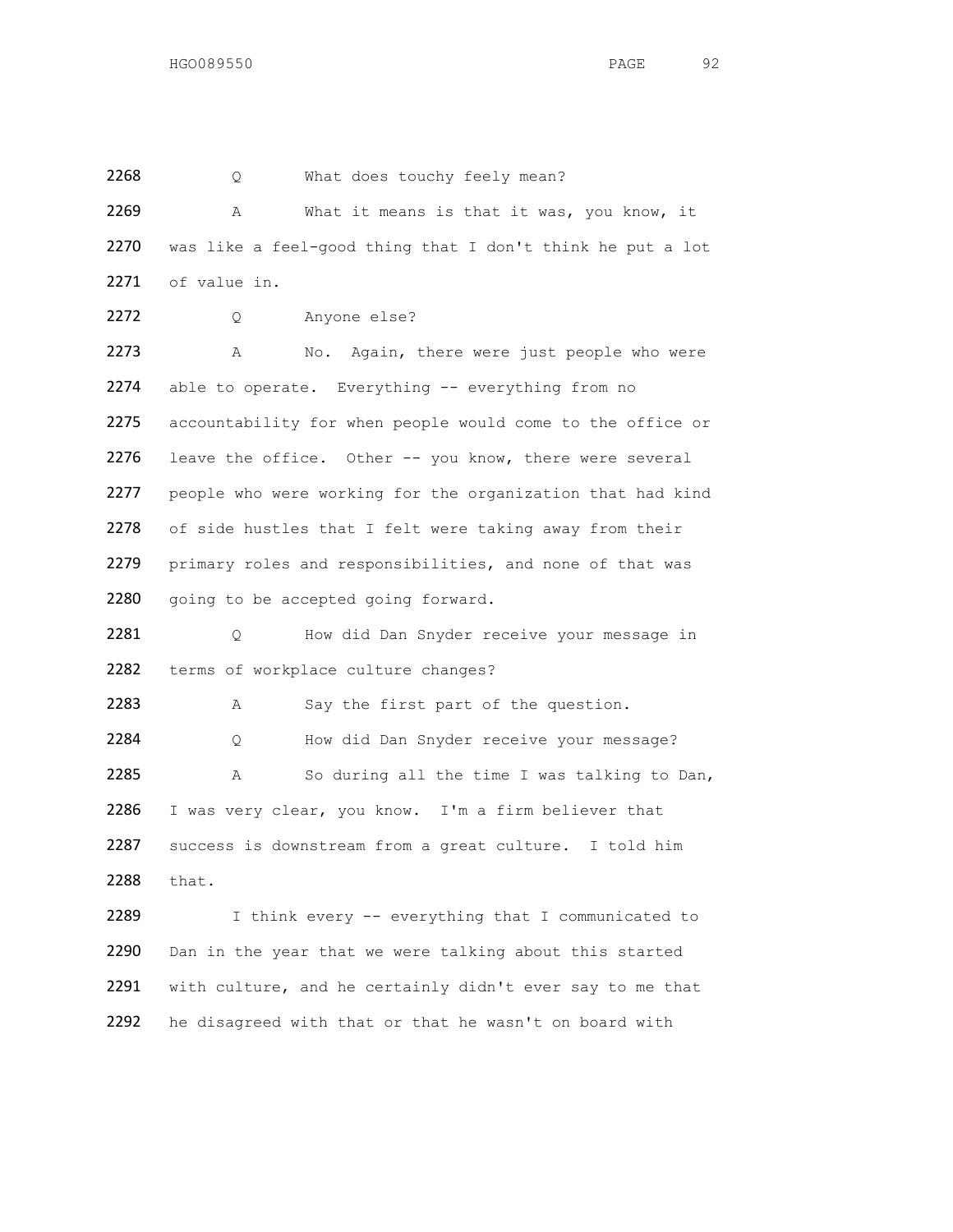2293 that. He basically said, you know what's best. Go do 2294 what you think the right thing is.

2295 Q Were there any other executives that you 2296 felt wanted to maintain the status quo that we haven't 2297 discussed?

2298 A I don't know that -- some of the ones you 2299 mentioned earlier. I don't know that Jason Friedman was 2300 excited about some of the changes. And changes for Jason 2301 had started earlier. Jake Bye was hired sometime in early 2302 2013 to be his boss, so he got layered and was no longer 2303 the head of the ticketing department. And outside of 2304 that, I'm not really -- nothing is coming to mind. I 2305 would say mostly in the sponsor sales department, though.

2306 Q Now, going back to the Costa Rica 2307 allegations. You mentioned that Bruce Allen called you, 2308 and during that call about Dennis Greene, said he's not 2309 your kind of guy. What did you understand him to mean by 2310 that?

2311 A I think Dennis was sort of a -- you know, 2312 get the sale at all costs kind of person. The way that he 2313 treated employees wasn't sort of a -- you know.

2314 Bruce, he didn't say this outright, but sort of 2315 intimated that he didn't think that he was a high 2316 character guy. And I had been telling Bruce and Dan and 2317 everybody that that was imperative for me that we have,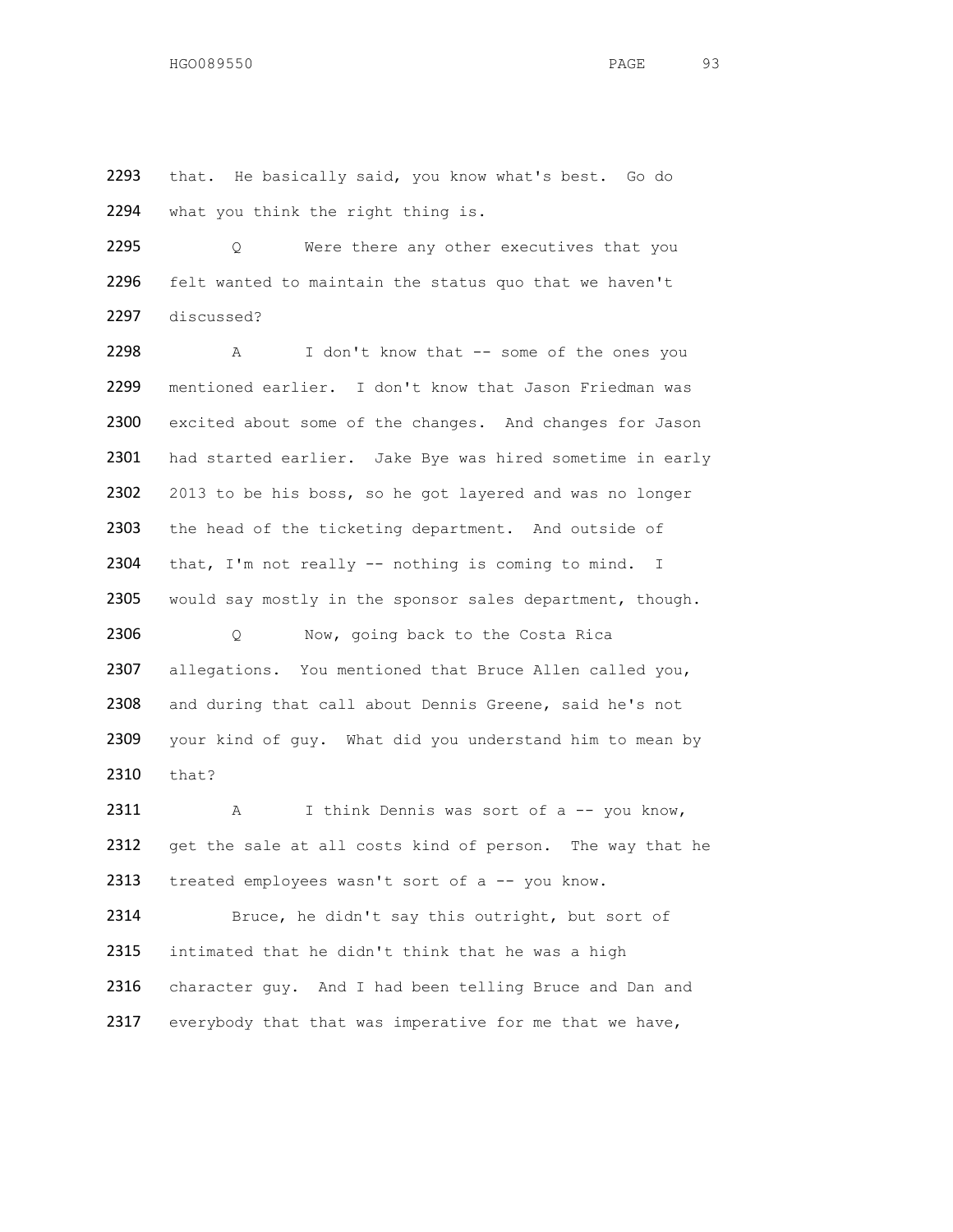2318 you know, people we'd be proud of working for the 2319 organization.

2320 Q Do you recall how long Mr. Greene was 2321 employed with the organization before you arrived? 2322 A It was quite sometime. I think he may have 2323 been there from -- I think he worked for Dan at his 2324 predecessor company, Snyder Communications. So he had 2325 been with Dan Snyder for many years. 2326 Q Did you have an understanding that Bruce 2327 Allen believed the allegations about Mr. Greene's 2328 involvement in the cheerleader Costa Rica trip? 2329 A I don't know one way or the other. 2330 Q If Mr. Allen had raised on these calls about 2331 PR strategy that the allegations were a witch hunt or that 2332 the allegations weren't accurate, why do you think he 2333 raised it with you? 2334 A I'm not sure I understand the question. 2335 Q If he didn't believe the allegations about 2336 the cheerleaders, the cheerleaders in Costa Rica and Mr. 2337 Greene's involvement, when he called you to tell you about 2338 Mr. Greene and how he's not your kind of guy, why do you 2339 think he would have raised his concerns about Mr. Greene 2340 in connection with the cheerleader allegations? 2341 A I can only assume it was expedient. Since 2342 Mr. Greene's name was all over those press reports, Mr.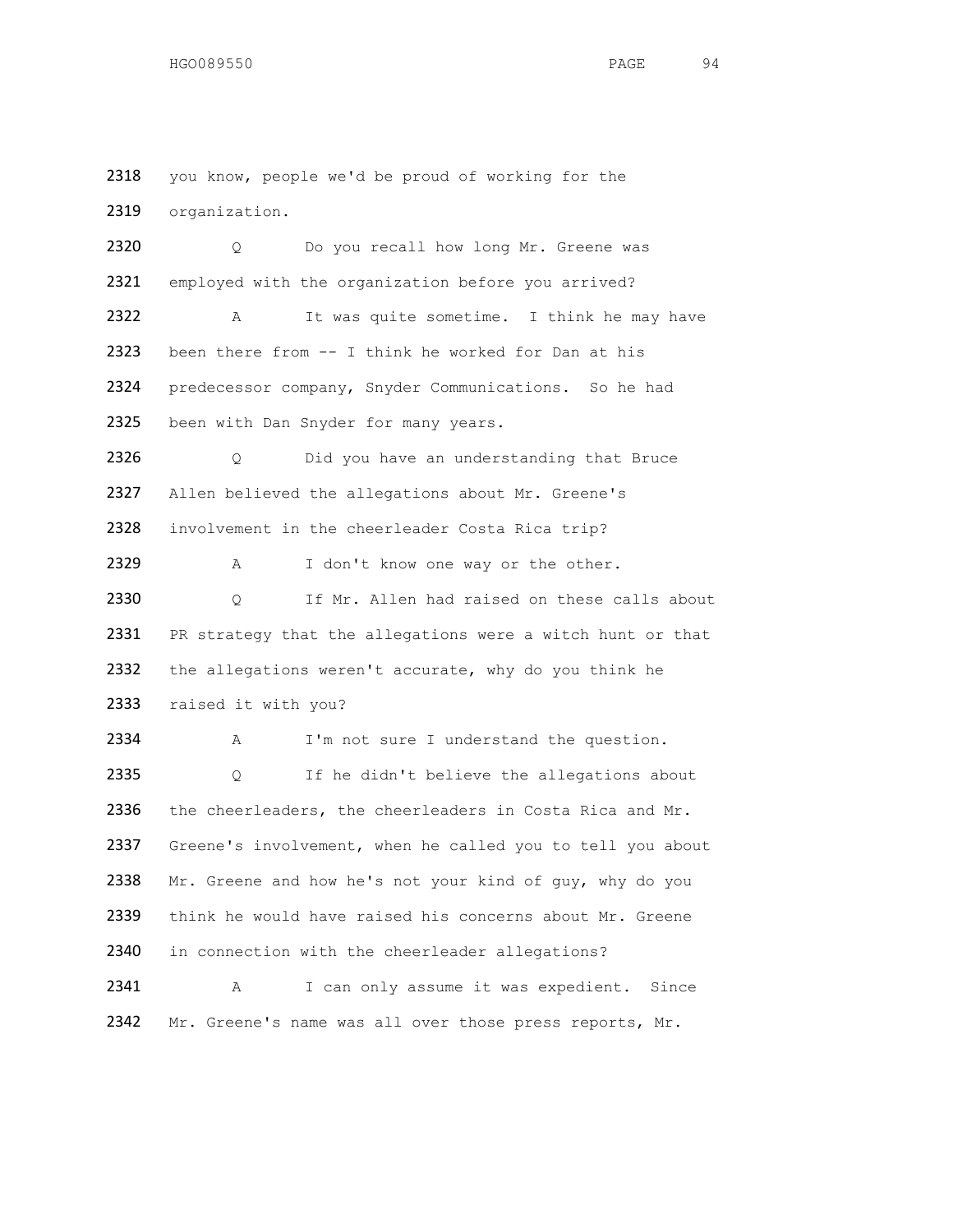2343 Greene not being there probably wasn't a terrible thing 2344 for the team. 2345 Q And if I've asked you this, I apologize. 2346 But did you ever -- were you ever made aware of the 2347 results of the investigation, the internal investigation? 2348 A No. 2349 Q Did you ever ask? 2350 A Again, as I mentioned earlier, I had checked 2351 in with Will just to see how it was going. And I don't 2352 recall ever, you know, seeing a report or being delivered 2353 a report on all that. 2354 Q And so is that to say that you never had an 2355 understanding if the allegations were corroborated? 2356 A That's right. 2357 Q Do you have any reason to believe that the 2358 allegations were not true? 2359 A I have no basis one way or the other. 2360 Q Did you ever speak with Mr. Snyder after the 2361 investigation concluded about the allegations and the 2362 results? 2363 A I don't know if the investigation concluded. 2364 I just don't know one way or the other. 2365 Q Are you aware that there were public reports 2366 that the investigation concluded and that there were 2367 recommendations made?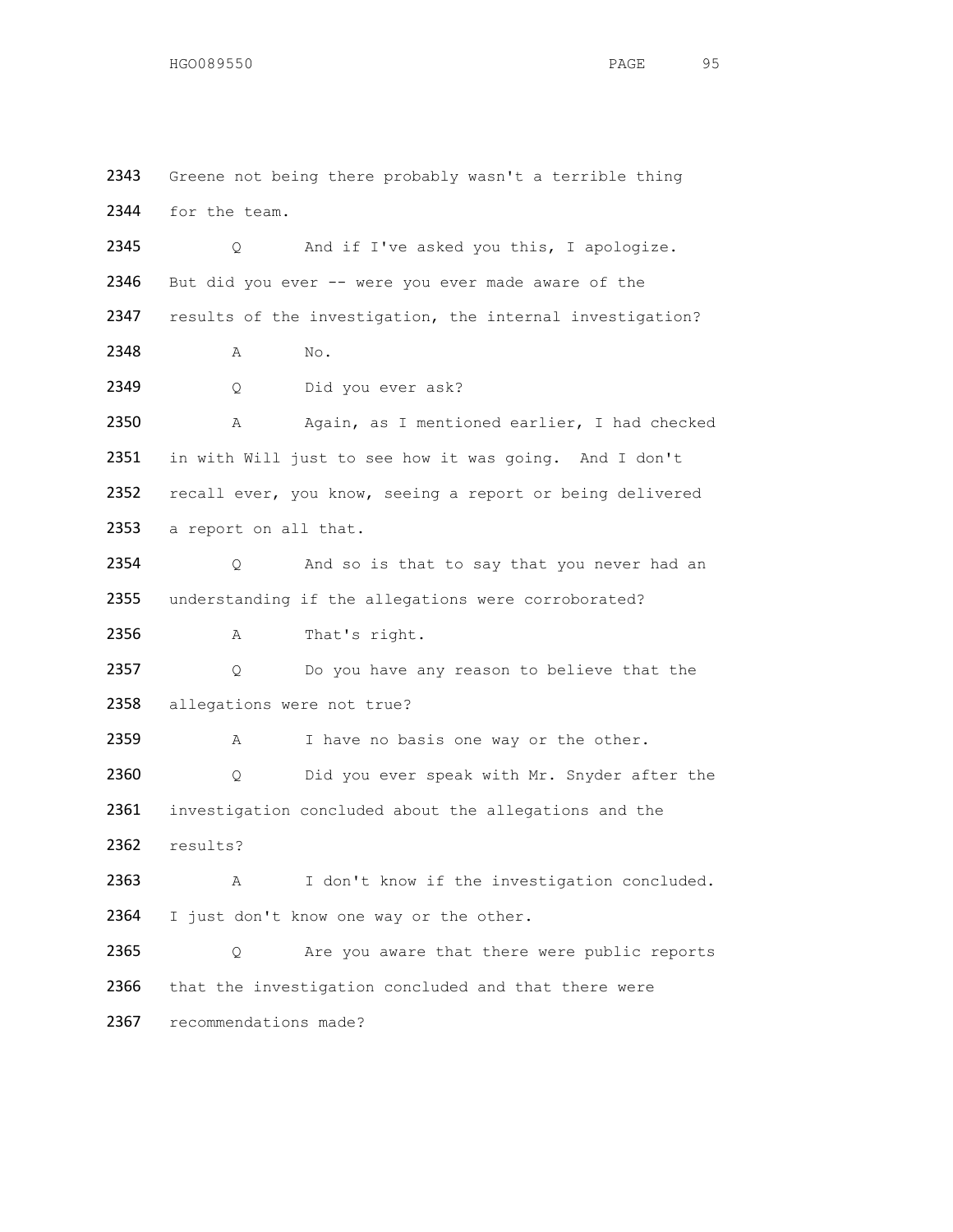| 2368 | Α    | I remember the recommendations. I can't --                 |
|------|------|------------------------------------------------------------|
| 2369 |      | what I don't recall, whether there was a report or         |
| 2370 |      | anything. I know we took steps on the cheerleader side to  |
| 2371 |      | say how we were going to run the cheerleader program on a  |
| 2372 |      | go-forward basis. So that was something I was involved     |
| 2373 | in.  | But as it relates to whether the allegations were          |
| 2374 |      | corroborated or not, I don't know one way or the other.    |
| 2375 | Q    | Do you know if there were any other                        |
| 2376 |      | employees who were disciplined or asked to resign in       |
| 2377 |      | connection with the investigation?                         |
| 2378 | Α    | Not to the best of my knowledge.                           |
| 2379 |      | (Lafemina Exhibit No. 4 was                                |
| 2380 |      | identified for the record.)                                |
| 2381 | BY   | $\ddot{\phantom{a}}$                                       |
| 2382 | Q    | I am now handing you what we've marked as                  |
| 2383 |      | Exhibit 4 for identification purposes. It's an email       |
| 2384 |      | dated May 31, 2018, and it's titled "Redskins front-office |
| 2385 |      | executive Dennis Greene resigns." It was produced to the   |
| 2386 |      | committee by the NFL, Bates stamped ending in 30914.       |
| 2387 | Α    | Mm-hmm.                                                    |
| 2388 | Q    | I want to direct your attention -- before I                |
| 2389 |      | direct your attention, do you recognize what I just handed |
| 2390 | you? |                                                            |
| 2391 | Α    | Yes.                                                       |
| 2392 | Q    | How do you recognize it?                                   |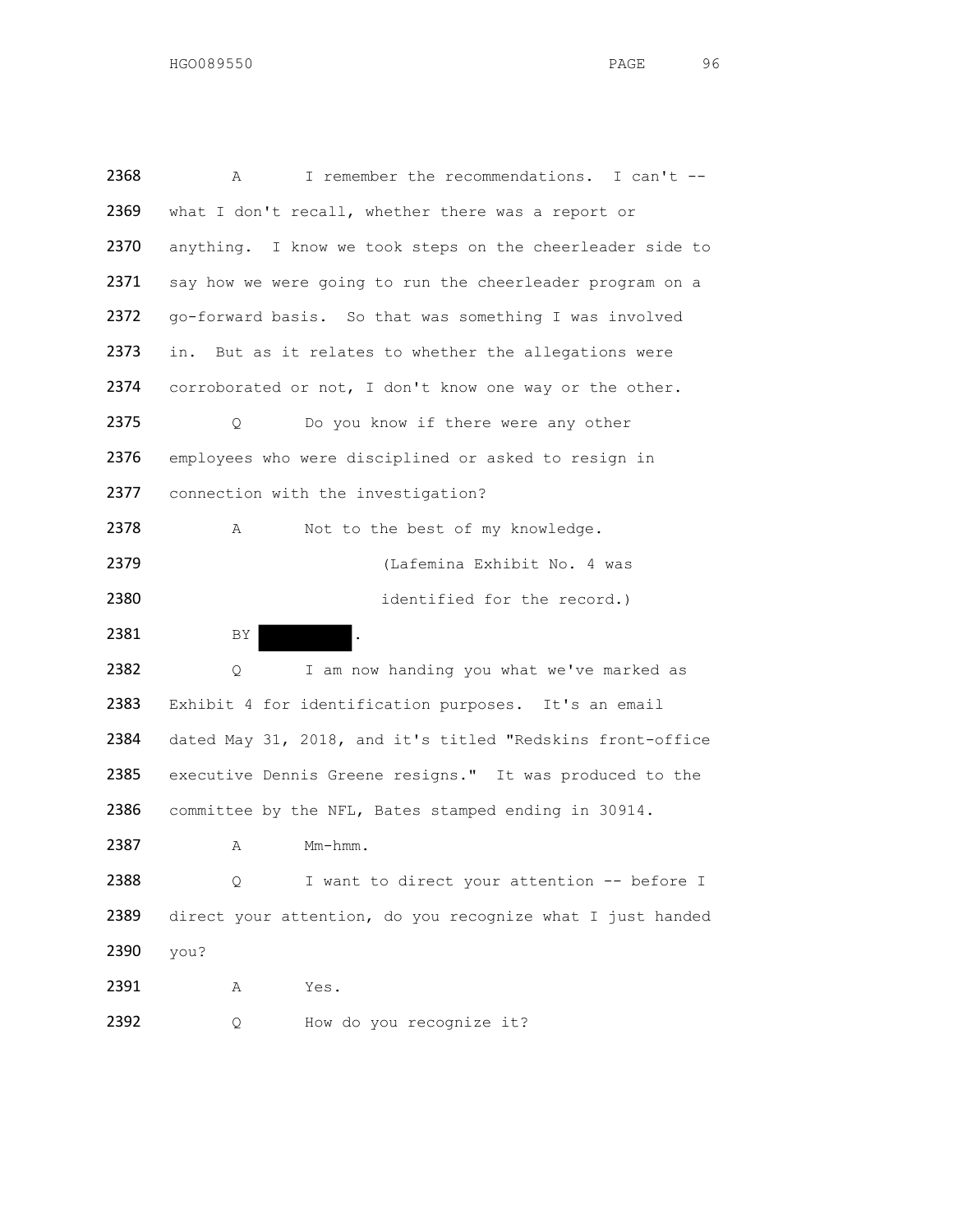| 2393 | Α                  | Again, it was an email that was obviously                |
|------|--------------------|----------------------------------------------------------|
| 2394 |                    | sent from our PR department to a number of executives at |
| 2395 |                    | the team, and Karl Schreiber, who is Dan's CFO for his   |
| 2396 | personal business. |                                                          |
| 2397 | Q.                 | I'd like to give you a moment to review it.              |
| 2398 |                    | Just let me know when you're done.                       |
| 2399 | Α                  | Mm-hmm. Yes.                                             |
| 2400 | Q.                 | This email is from Tony Wyllie. Who is                   |
| 2401 | that?              |                                                          |
| 2402 | Α                  | Tony was the head of public relations for                |
| 2403 | the Redskins.      |                                                          |
| 2404 | Q                  | To your knowledge, was he employed with the              |
| 2405 |                    | team at the time of your departure?                      |
| 2406 | А                  | He was employed at the time of my departure,             |
| 2407 | yes.               |                                                          |
| 2408 | Q                  | Do you know if he's currently employed by                |
| 2409 | the team?          |                                                          |
| 2410 | Α                  | I do not know if he is currently employed by             |
| 2411 | the team.          |                                                          |
| 2412 | Q                  | You mentioned Karl Schreiber is Mr. Snyder's             |
| 2413 | personal --        |                                                          |
| 2414 | A                  | CFO.                                                     |
| 2415 | Q                  | For what business, to your knowledge?                    |
| 2416 | Α                  | Just Dan's other business interests,                     |
| 2417 |                    | including the Redskins. All of it.                       |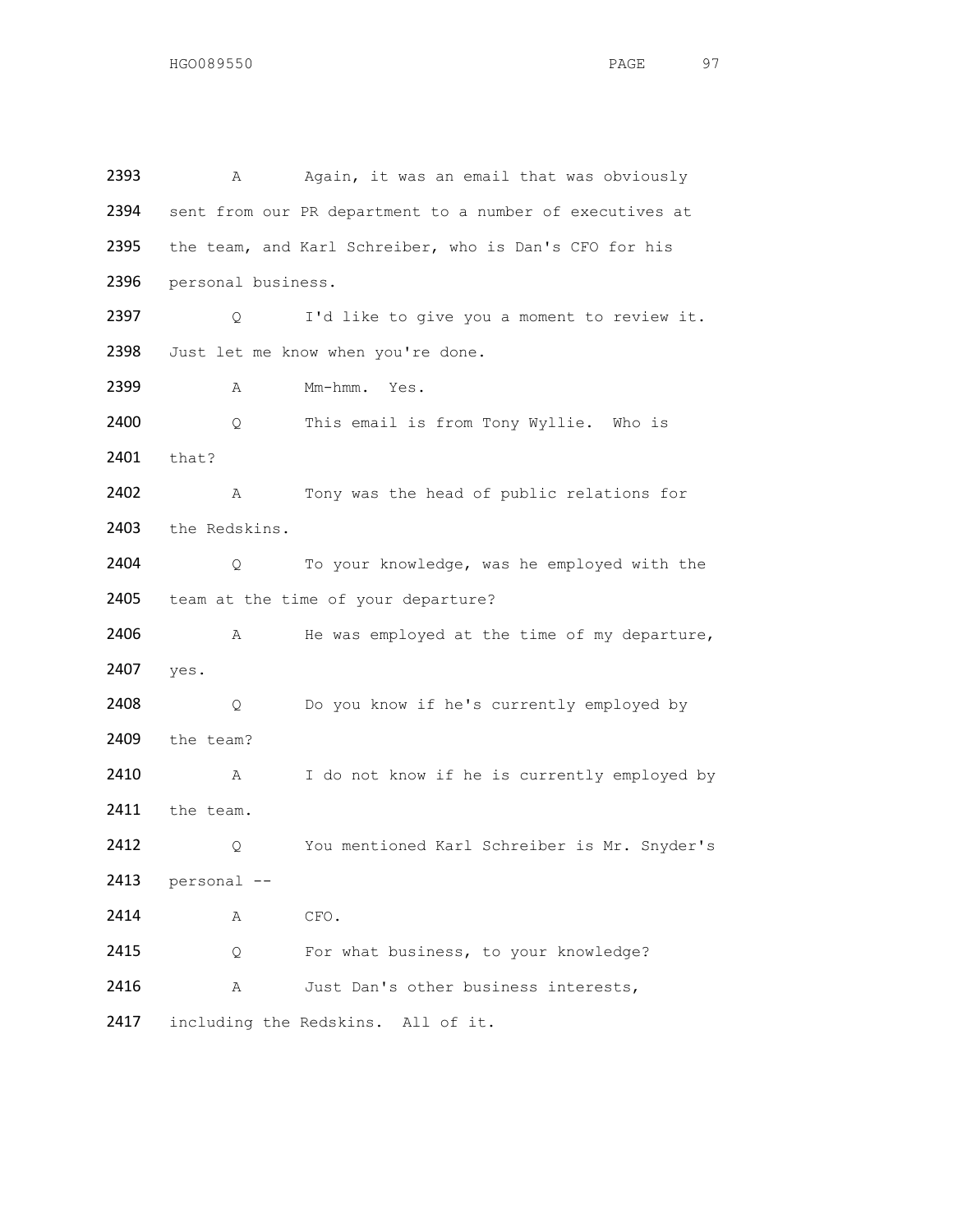2418 Q Do you recall receiving this email? 2419 A Not specifically, but obviously. I remember 2420 the article very well. 2421 Q This email states that Mr. Greene resigned. 2422 But I believe you just testified that he was in fact 2423 terminated; is that correct? 2424 A I think it's fair to say that he was asked 2425 to resign. 2426 Q After you began your employment with the 2427 team, do you recall if there were any remaining issues 2428 with the way cheerleaders were treated? 2429 A Once I got to the team, were there any 2430 cheerleader issues? Is that the question? 2431 Q Correct. 2432 A Not that anybody brought to my attention. 2433 Q I mentioned that this email is dated May 2434 31st. So is it fair to say that you were not physically 2435 in DC working for the team at the time that you received 2436 this email? 2437 A That's right. 2438 (Lafemina Exhibit No. 5 was 2439 identified for the record.) 2440 BY  $BY$ 2441 Q I'm now handing you what we've marked as 2442 Exhibit 5 for identification purposes. This is an email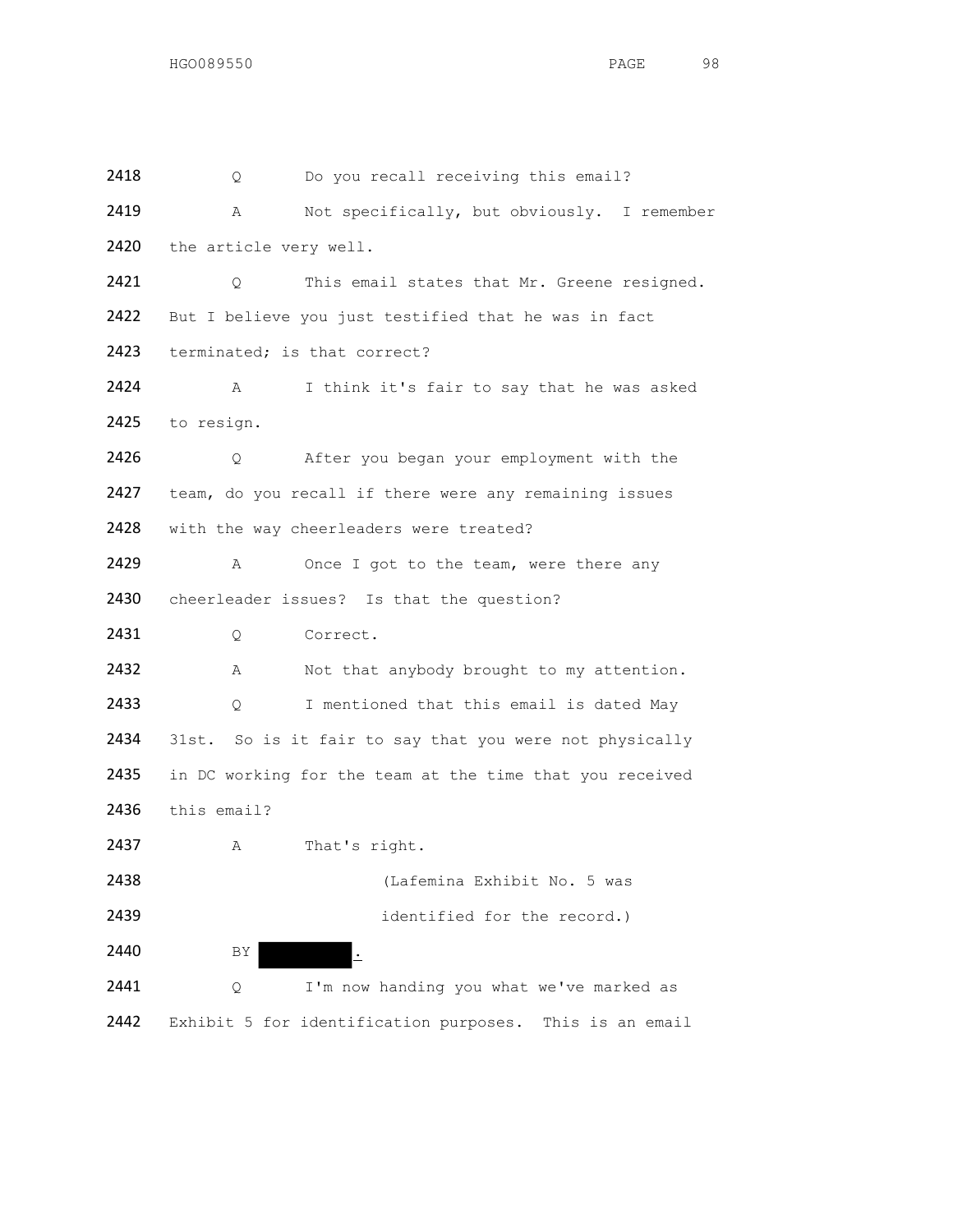2443 dated May 31st, 2018. 2444 A Mm-hmm. 2445 Q It was produced to the committee by the NFL, 2446 Bates stamp ending in 133370. It's an email from Bruce 2447 Allen to , and and . Do you 2448 know any of those individuals? 2449 A I don't. 2450 Q I want to direct your attention to the first 2451 line. Do you see that, where it says, "Did I mention"? 2452 A Yes. 2453 Q It states, "Did I mention that the NFL is 2454 coming to investigate our cheerleading?" 2455 Mr. Lafemina, were you aware of the NFL conducting 2456 an investigation into the allegations surrounding Costa 2457 Rica? 2458 A I don't recall that. 2459 0 Would you have known if the NFL was 2460 conducting an investigation into those allegations? 2461 A I would assume I would. 2462 Q Did you ever speak with Mr. Allen about the 2463 NFL coming to investigate the cheerleading allegations? 2464 A I don't recall a conversation like that. 2465 Q I believe you testified earlier that you 2466 were aware that individuals at the league were aware of 2467 the allegations, correct?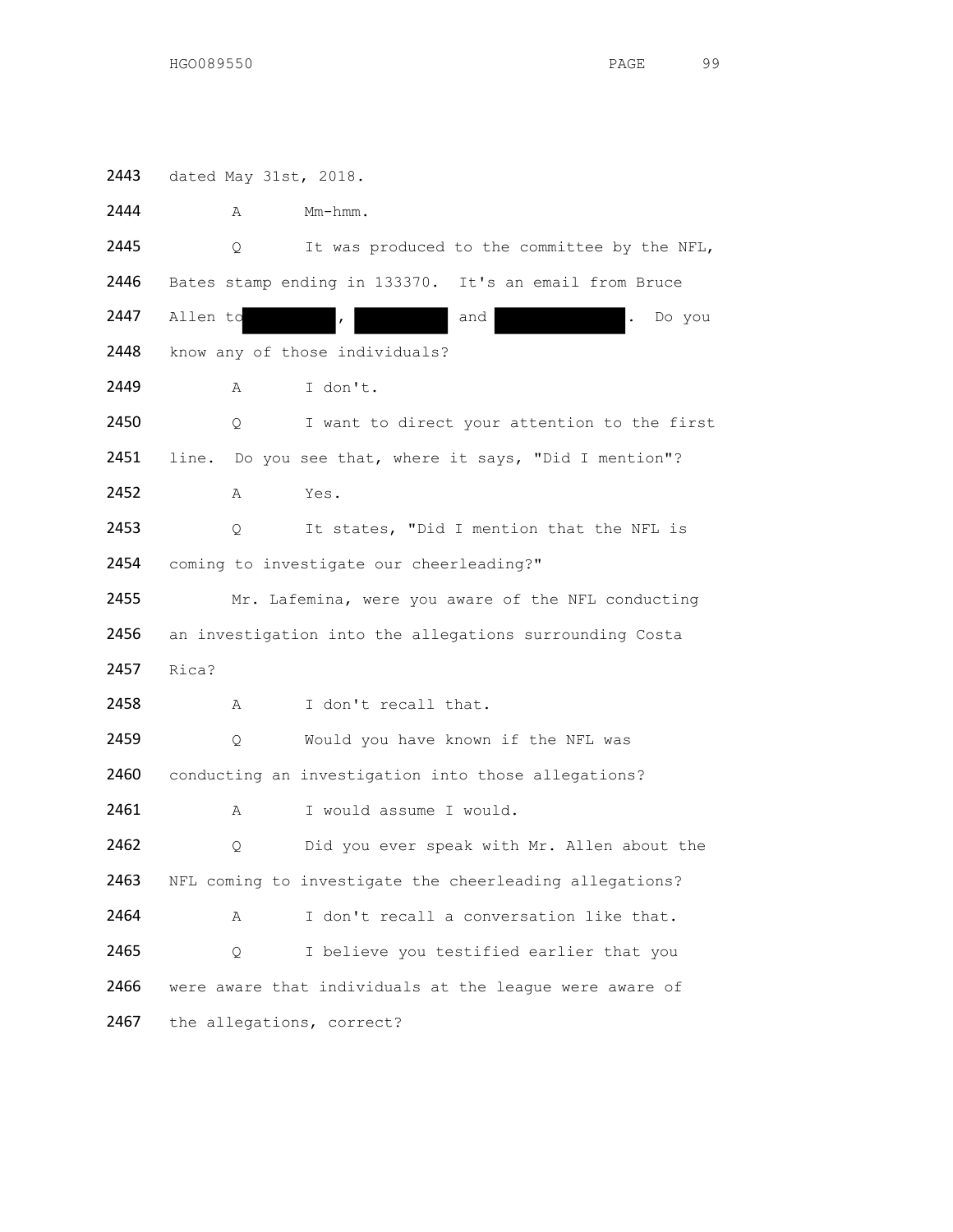2468 A Yes. 2469 Q Do you recall how corporate sponsors or 2470 customers reacted to the allegations surrounding the Costa 2471 Rica allegations after you began your employment? 2472 A Yes, several of them. They were obviously 2473 not happy. 2474 0 What do you mean by that? 2475 A They were unhappy with the story. They were 2476 -- they wanted to understand, you know, what the club was 2477 going to do to make sure that this was dealt with. So 2478 they were -- obviously, anything that brings bad press to 2479 a club that you're sponsoring is not good for the sponsor. 2480 Q What, if anything, did you tell the sponsors 2481 that was being done to address their concerns? 2482 A So there was -- really, all I could offer 2483 was how we were going to conduct the cheerleading program 2484 on a go-forward basis. So we communicated that to 2485 customers that had questions about it. 2486 And there was a -- one of our big training camp 2487 sponsors, was very upset. And they were 2488 dealing with Bruce Allen and Eric on the issues, for the 2489 most part, since I didn't have any relationship with that 2490 client. And there was a back and forth, and I think 2491 ultimately a meeting that I did sit in on with those 2492 executives from that sponsor.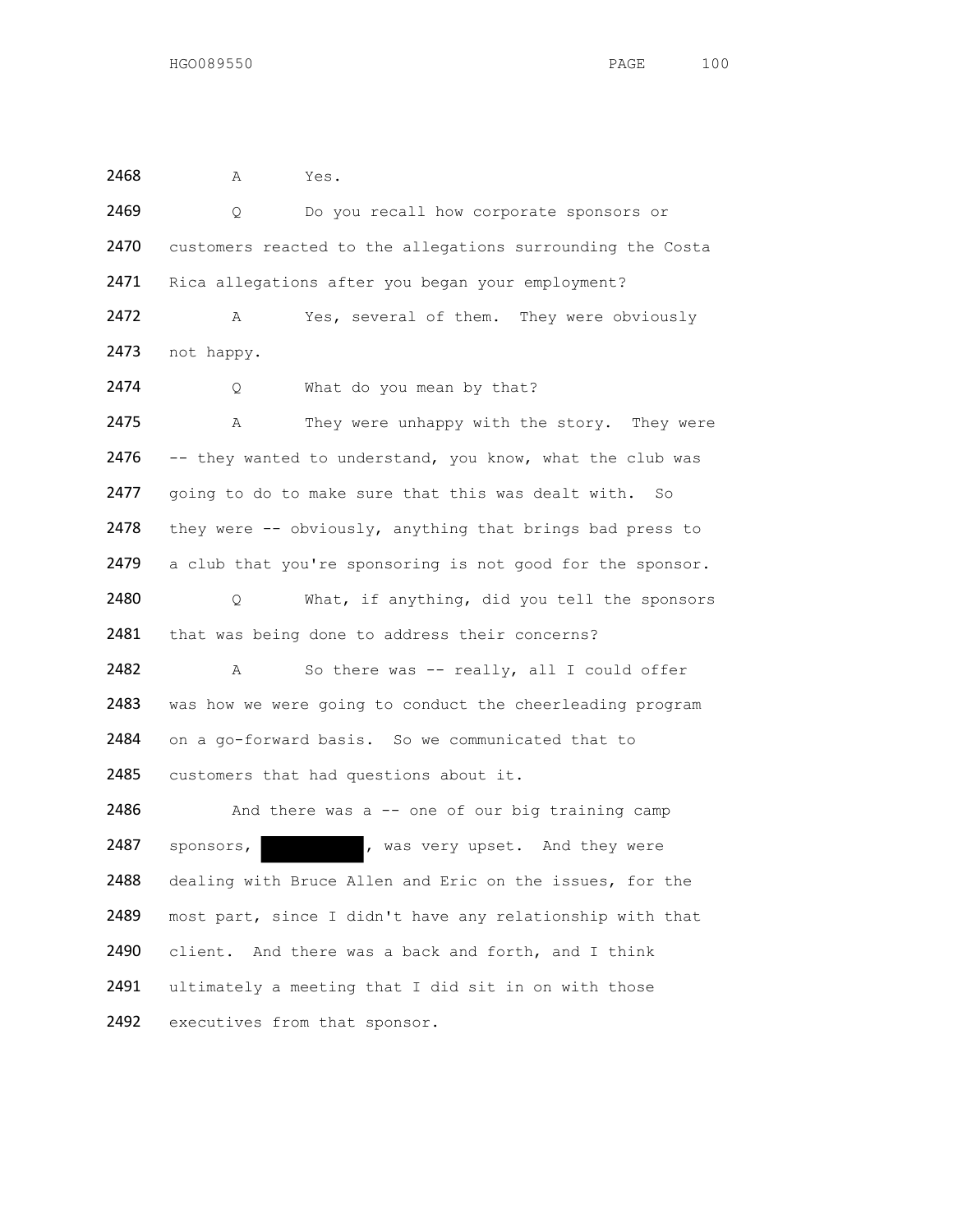2493 Once again, all I could -- Bruce spoke to sort of, 2494 you know, the incident and, you know, what was happening 2495 with the investigation, and I just gave my  $-$  I gave what 2496 our go-forward strategy would be as related to, really, to 2497 the cheerleading program. 2498 Q Whatever happened to that relationship? 2499 A I think they continued on for a number of 2500 years after that. I don't know if they're still sponsors. 2501 Q Did you have a sense from any of the 2502 sponsors that they were concerned about how the 2503 investigation was being conducted or the PR strategy? 2504 A Not specifically about any of those two 2505 issues. I think they were just concerned about the story 2506 in general. 2507 Q Do you know if there were any sponsors who 2508 backed out of their sponsorship agreement as a result? 2509 A I believe there was one suite owner that 2510 hadn't signed a contract. They were sort of -- had a 2511 verbal commitment, who I spoke to about this and they 2512 ended up not going forward. 2513 Q Do you recall how Mr. Snyder reacted to 2514 that? 2515 A He didn't know the specifics of that. 2516 Q Do you recall, generally, how Mr. Snyder 2517 reacted to concerns raised about corporate sponsors?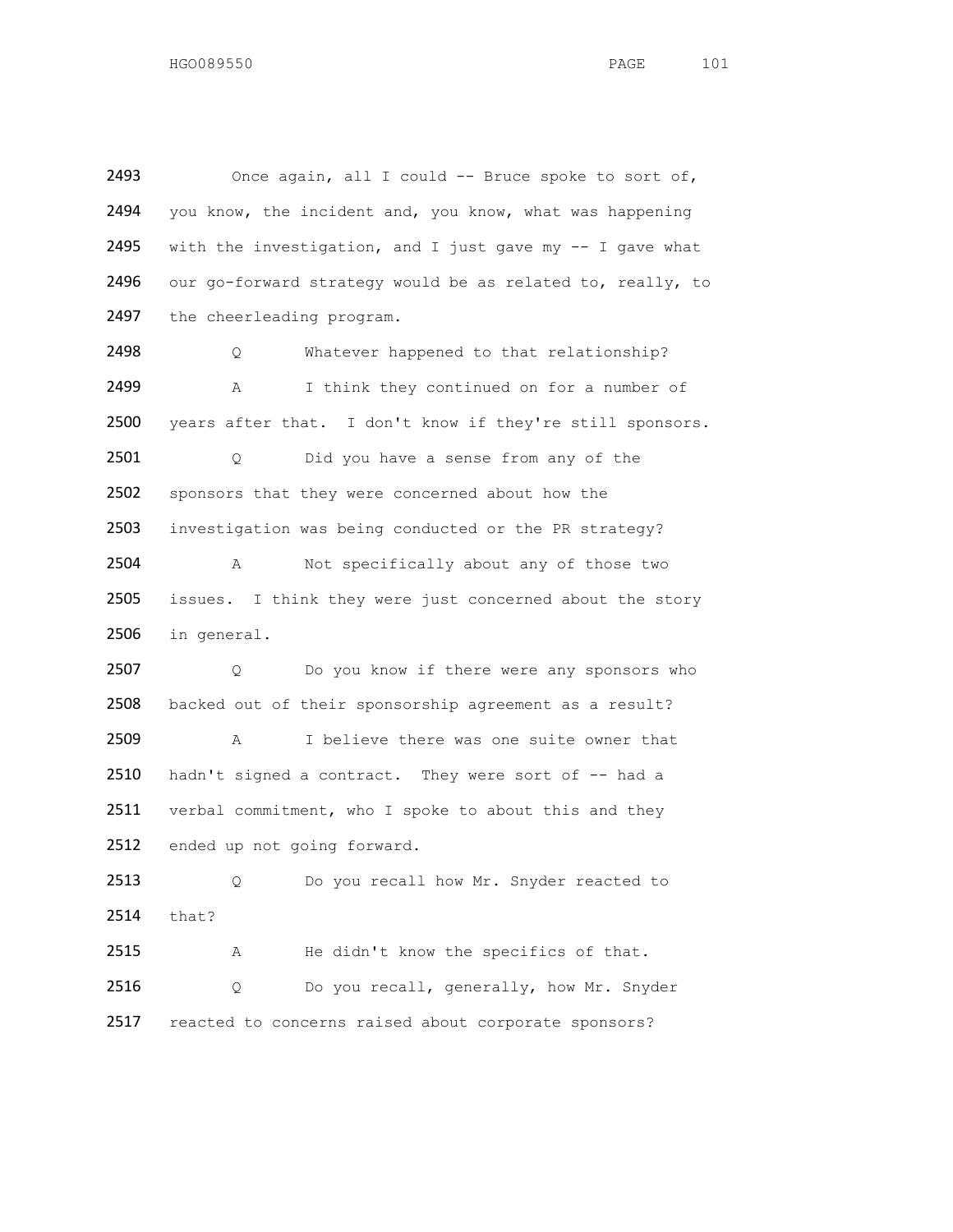2518 Meaning that if a corporate sponsor was concerned about 2519 something happening with the team, how would he generally 2520 react to that criticism or those concerns? 2521 A I don't recall having any conversations 2522 about that with Dan Snyder. 2523 . So I think we're at time. We'll go 2524 off the record. 2525 (Recess.) 2526 BY 2527 Q I'm going, to the best of your recollection, 2528 kind of like dates and just capping off your time with The 2529 Washington Football Team. 2530 So you were the NFL league office. What was the 2531 date or roughly the time that you first were approached by 2532 Dan Snyder to entertain coming to The Washington Football 2533 Team? 2534 A It was about a year before that. 2535 Q So what month and year? 2536 A It was May-ish of 2017. 2537 Q And is that the moment that, when you were 2538 at that meeting -- 2539 A Yes.  $2540$  Q -- that would be the time number one? 2541 A Yes. 2542 Q And then for the following year, the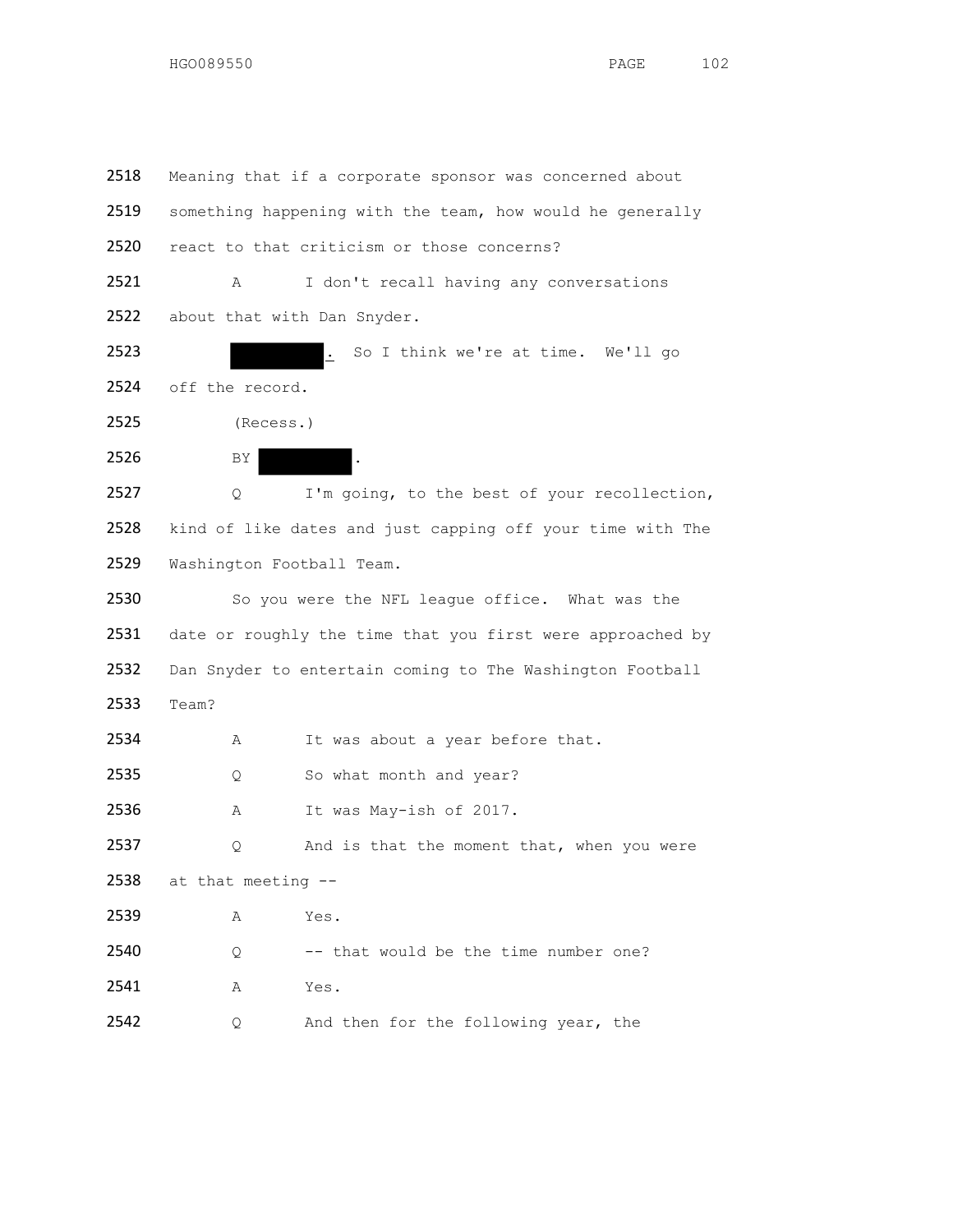| 2543 | conversation, as you described it, about joining it came    |
|------|-------------------------------------------------------------|
| 2544 | in fits and starts and had a lot of energy and then things  |
| 2545 | would get busy and then they'd come back to it.             |
| 2546 | (Nodding head.)<br>Α                                        |
| 2547 | So you formally signed the contract in May<br>Q             |
| 2548 | of 2018?                                                    |
| 2549 | Correct.<br>Α                                               |
| 2550 | And you were relieved of your duties that<br>Q              |
| 2551 | year?                                                       |
| 2552 | December 26th, 2018.<br>Α                                   |
| 2553 | And so some of the events that you discussed<br>Q           |
| 2554 | last hour had transpired before you arrived, correct?       |
| 2555 | Α<br>Correct.                                               |
| 2556 | So going back to a couple of comments you<br>Q              |
| 2557 | made generally with regard to your time at the NFL, that    |
| 2558 | there was a perception by the folks with The Washington     |
| 2559 | Football Team that the league office was a bit of an ivory  |
| 2560 | They don't really understand how it is down here,<br>tower. |
| 2561 | working down here on the assembly line.                     |
| 2562 | But there are 32 teams, and so there's different            |
| 2563 | personalities on each one of those teams because they're    |
| 2564 | each owned individual business, correct?                    |
| 2565 | Correct.<br>Α                                               |
| 2566 | So there's some teams who probably are model<br>Q.          |
| 2567 | citizens as far as the franchise goes, correct, and then    |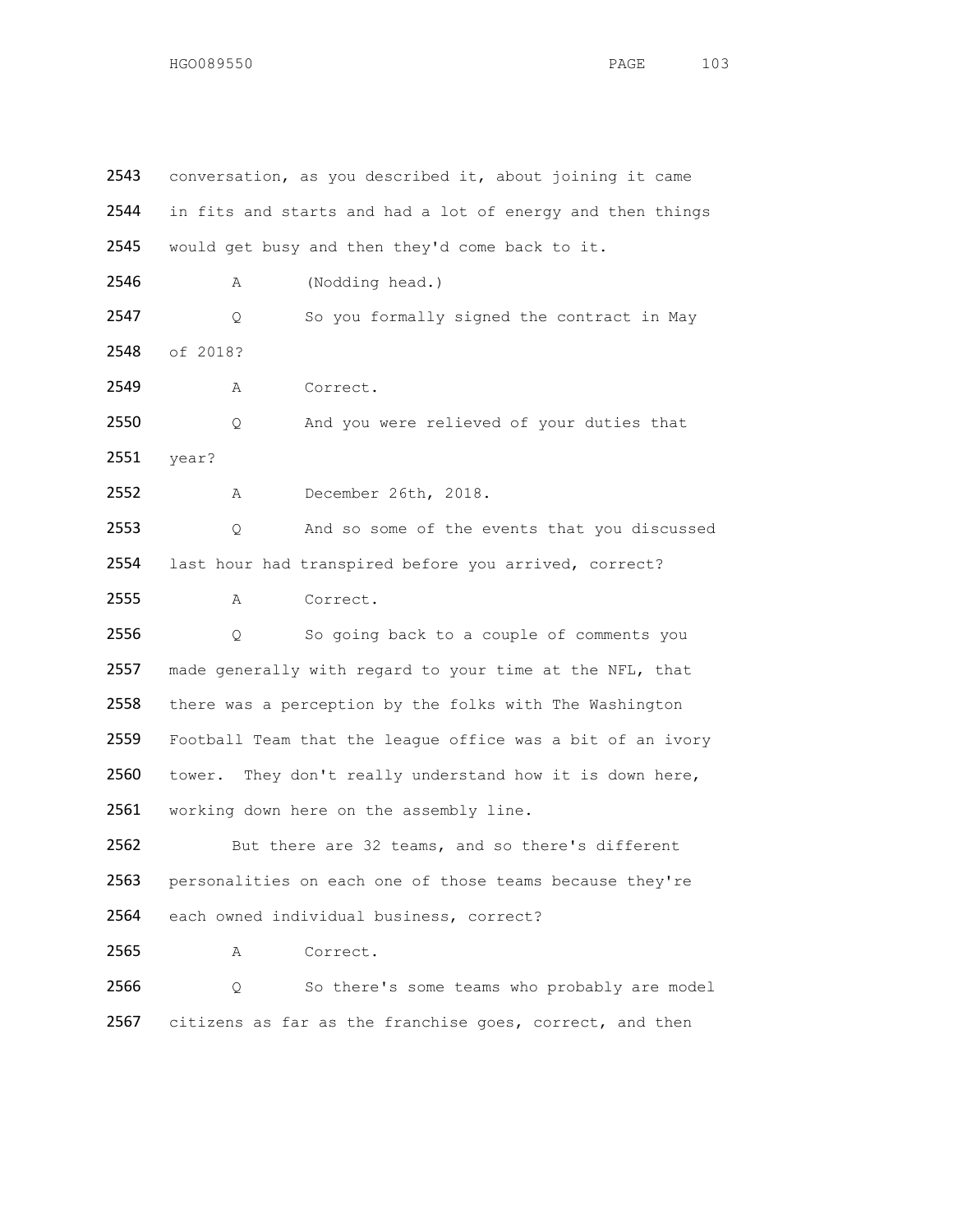2568 others that have their own kind of unique personality or 2569 struggles with different aspects of their business. Is 2570 that a fair assessment?

2571 A I think it's a fair assessment.

 Q And when you're with -- and in your role, 2573 specifically, when you were with the NFL league office, did you -- like, what was your kind of sense about what the best role for the NFL was vis-à-vis its franchises, all the 32 franchise teams?

2577 A I think it would depend on what part of the 2578 business you're talking about. Obviously, the league 2579 office is there ostensibly to monetize the asset for the 2580 32 clubs. So, you know, obviously handling all the 2581 national television agreements, all the national sponsor 2582 agreements on behalf of the 32. So sort of collecting all 2583 the influx of property of the league at large, and then 2584 going out and selling it. So from that standpoint, that's 2585 a big part of what the league does.

2586 There are parts of the league that interact 2587 directly with the clubs on their business, my group being 2588 one of them, club finance being another one. We talked 2589 about audit. So depending on what the issue was, I think 2590 the league plays different roles.

2591 Q Going back to that initial meeting where Dan 2592 -- it was a meeting in which you were telling these folks,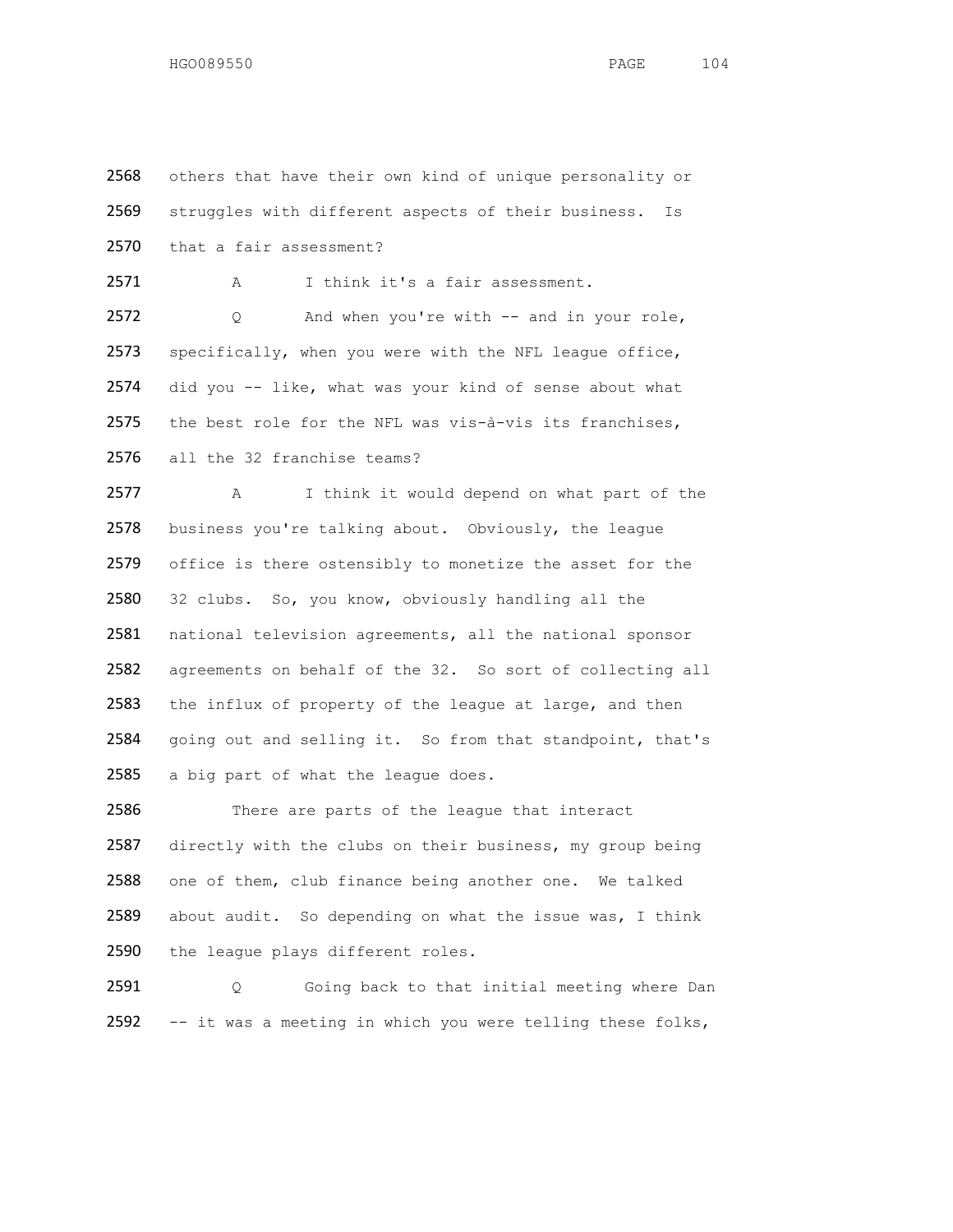things aren't looking good, it's a downward trend for ticket sales on the business side. And they were pointing this out to you, but there needs to be kind of action that you need to take. And you said that Dan took it kind of lightly, Mr. Snyder took it lightly.

2598 But in that same  $-$  that same kind of day, he also 2599 apparently took it seriously enough to try to see like, 2600 hey, would you be willing -- I apparently do have a 2601 problem here. Would you be willing to even consider 2602 coming to the football team, my football team, to see if 2603 we can't work this out?

2604 Is that a fair takeaway?

2605 A That's a fair takeaway. I think that Dan 2606 was saving face by not seeming overly concerned about it, 2607 but he saw the truth in what we were delivering.

2608 Q So you decided to undertake this challenge. 2609 And as you acknowledged, like with any position, you never 2610 fully know, until you get there, what you're undertaking.

2611 If there was -- what was the biggest kind of 2612 unknown that you encountered when you were there that, as  $2613$  a challenge goes, that you weren't as  $-$ - realizing when

2614 you first took on the role?

2615 A I think there are a couple of things. 2616 I would say, with the staff in general, I was 2617 surprised at sort of the dynamic inside the office. As I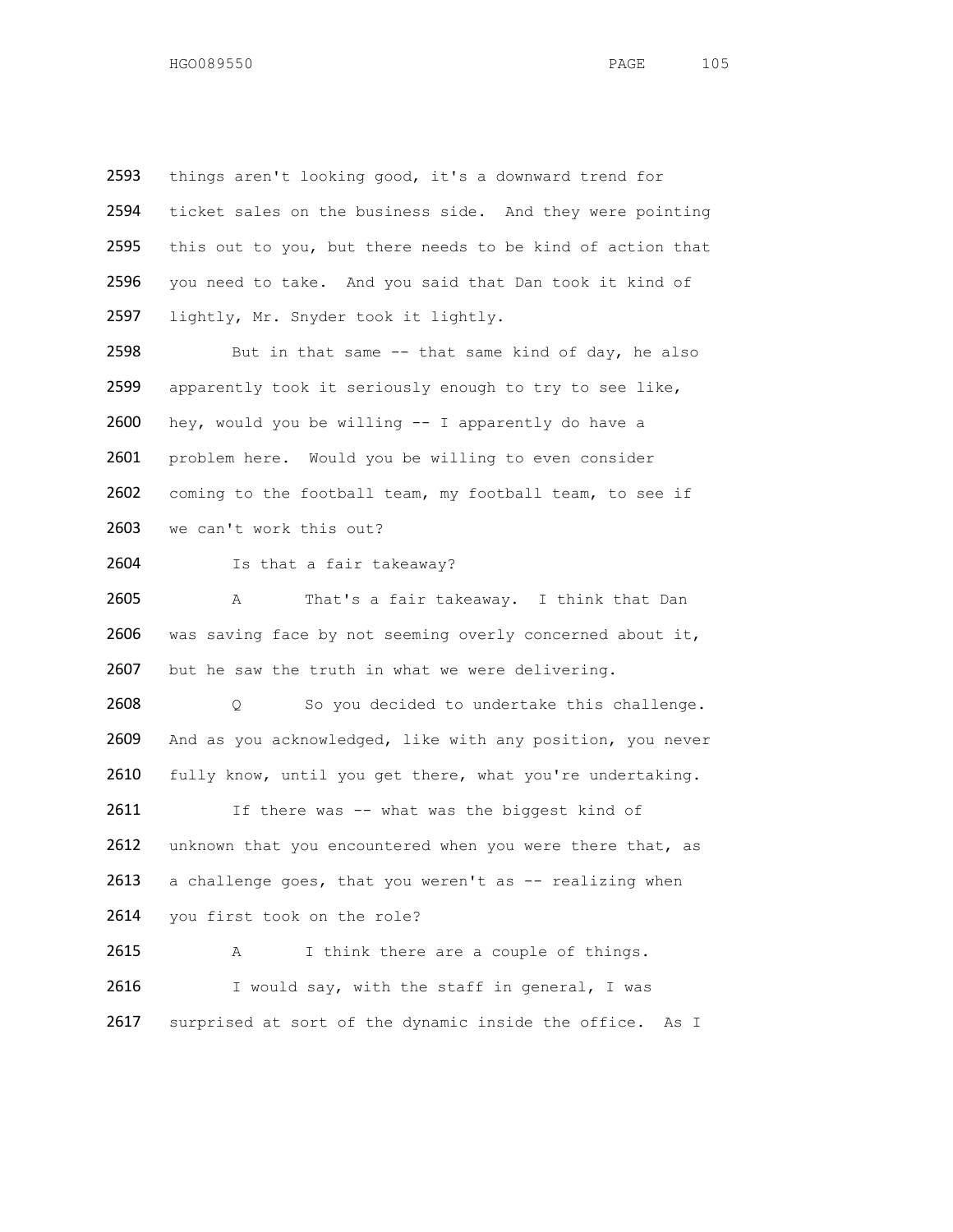2618 mentioned earlier, you know, just some of the anecdotes 2619 about not being able to go to lunch, and just that sort of 2620 heavy-handed management style of the staff who I thought 2621 were all, you know, for the most part, great young 2622 talented people who I thought could do really good things. 2623 So that was surprising to me.

2624 There was a fear that emanated throughout the place 2625 that everyone was afraid to make mistakes. They were 2626 afraid if they, you know, did the wrong thing, there might 2627 be repercussions for them. So that was something that, 2628 you know, you don't really know until you get into the 2629 environment.

2630 I think probably the biggest one, and I mentioned 2631 this earlier, my conversations with Bruce Allen prior to 2632 going there. I think it became obvious to me soon upon 2633 arriving that Bruce wasn't terribly happy with the team 2634 dynamic, and that there was tension, there was 2635 competitiveness, and that, you know, there were these sort 2636 of back channels to Dan where he would hear things, not 2637 from me directly, but would hear from others.

2638 So I think all of those things are things that you 2639 don't know until you get on the ground.

2640 Q Going back to a couple of topics that my 2641 colleague had asked about going to just ticket 2642 sales.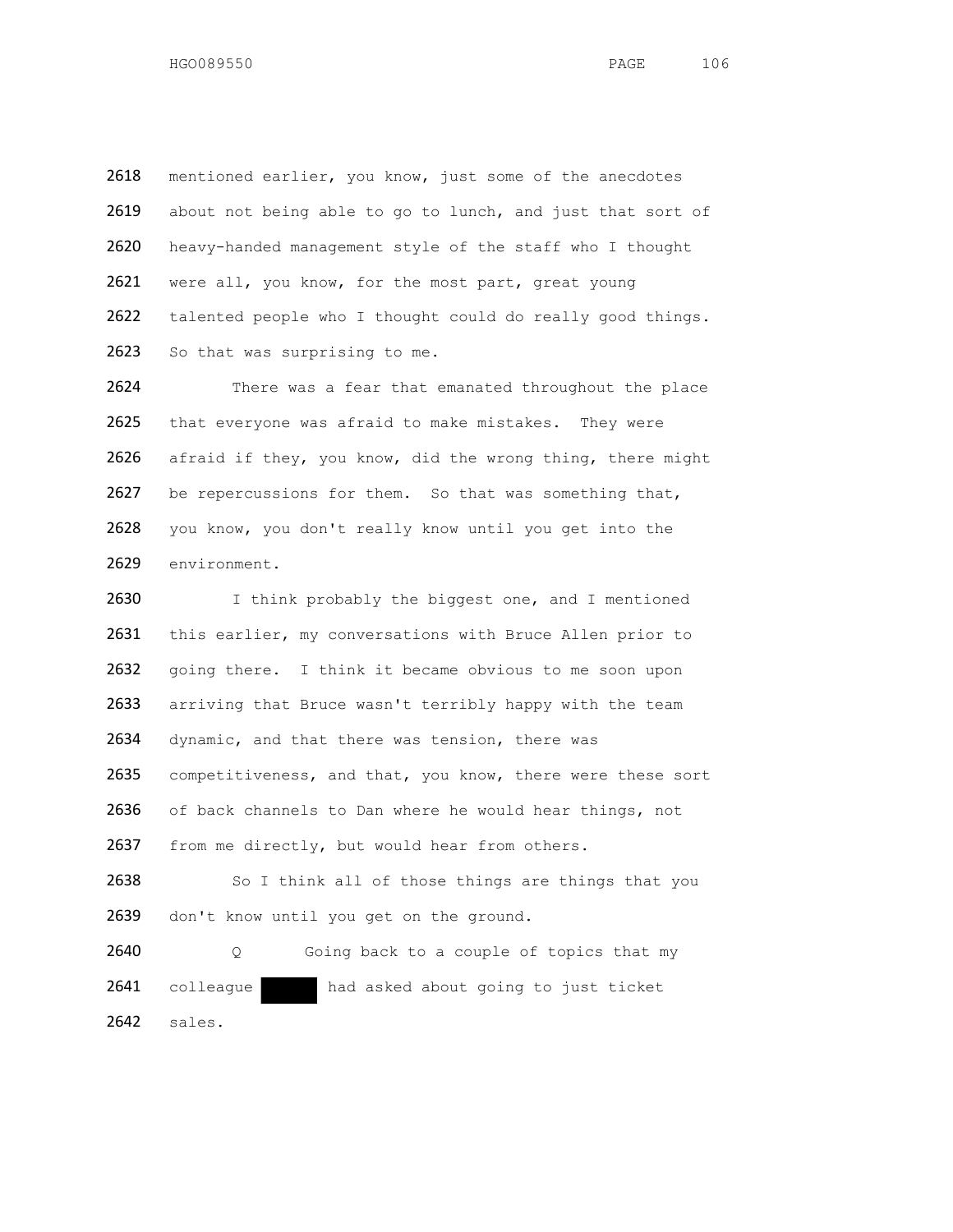2643 A Mm-hmm. 2644 Q You obviously had -- I forget, is that Jake 2645 Bye? 2646 A Jake Bye. 2647 Q -- who was in charge of the ticket sales? 2648 A Yes. 2649 Q So it was really his primary responsibility. 2650 And he reported up to you, correct? 2651 A Correct. 2652 Q So what did you feel like was your 2653 visibility, or what was your role like as president with 2654 the ticket sales side operations? 2655 A So we spent most of our time, the time that 2656 I got there, really thinking through the ticketing 2657 strategy. So things like, you know -- although this 2658 decision was actually made prior to me getting there, it 2659 was a recommendation from the league office. But dealing 2660 with the waiting list that was employed for many, many 2661 years, dealing with how tickets would or would not be sold 2662 to ticket brokers and what that looked like. 2663 Pricing strategies, sort of how do we create a 2664 better game day environment for our season ticket members. 2665 How do we differentiate value from season ticket members 2666 and people who just buy tickets on an individual game 2667 basis. You know, certainly sales reports. So how many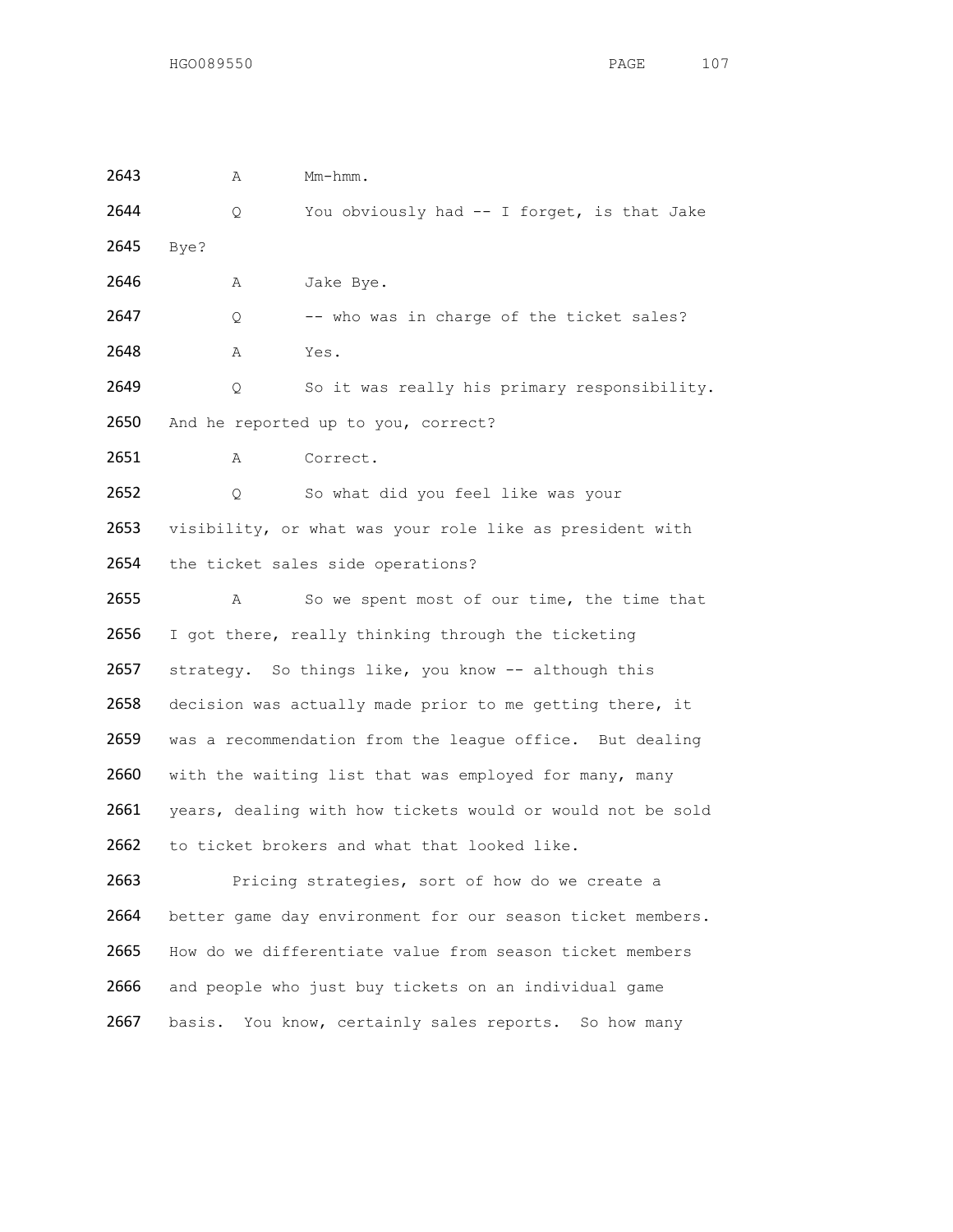2668 sales did we sell in a given day, week, month? Where are 2669 we versus last year?

2670 So all of those sort of sales metrics, all of those 2671 success metrics and KPIs that we were driving towards were 2672 things, you know, I talked to Jake about all the time. 2673 Q And during that time, then, did you ever 2674 come across or anything was raised to your attention about 2675 anything within the ticket operation that was -- I mean, 2676 obviously, there was suffering in sales. But was there 2677 anything inappropriate happening with the ticket sales as 2678 an operation?

2679 A Not -- no, not inappropriate. I thought 2680 there were bad business practices.

2681 Q Such as what?

2682 A Again, selling too many tickets to brokers, 2683 destroying season ticket member value. Having no data or 2684 analytics, you know, no real strategy around how you were 2685 going to outreach. I didn't think there was a strong 2686 service culture of how do we take care of our customers. 2687 They were understaffed, they were underpaid.

2688 So all of those things sort of led to bad results. 2689 And those were the things that, you know, starting in 2690 June, when I got there, I was hyper-focused on. It was 2691 like trying to fly a 747 while you're rebuilding it at the 2692 same time because I get there in June, our first game is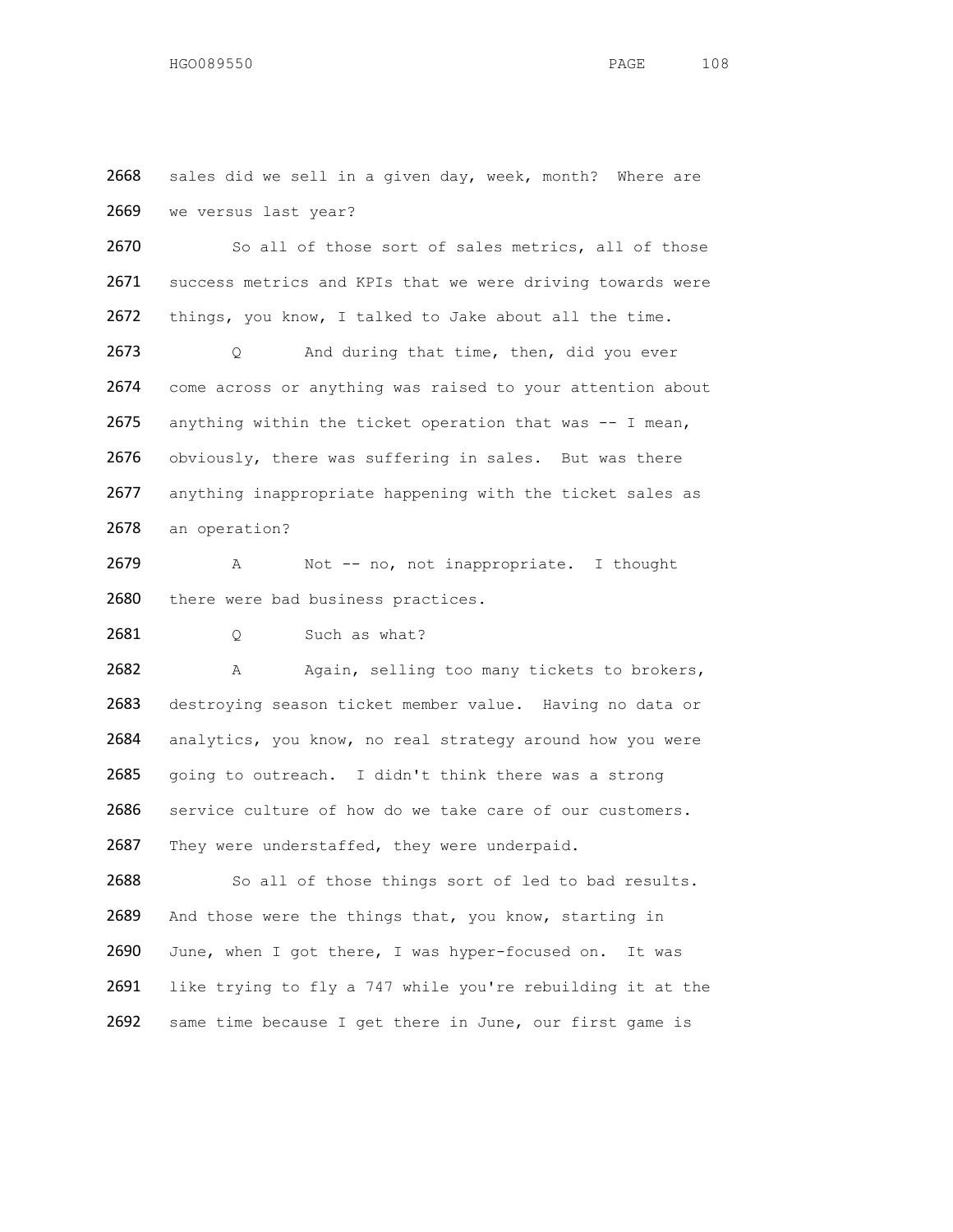| 2693 | going to be in August. And so, you know, a lot of the      |
|------|------------------------------------------------------------|
| 2694 | stuff was already baked in the cake from renewals. So we   |
| 2695 | were trying to sell as many tickets as we could, but we    |
| 2696 | didn't have the operation to support what needed to        |
| 2697 | happen.                                                    |
| 2698 | One follow-up question from some of the<br>Q.              |
| 2699 | testimony from the last hour.                              |
| 2700 | After you placed Ziff in charge of the cheer team,         |
| 2701 | did you receive any complaints of misconduct after that    |
| 2702 | change happened?                                           |
| 2703 | No complaints from the cheerleaders coming<br>Α            |
| 2704 | to my attention, no.                                       |
| 2705 | We'll go off the record.<br>$\overline{a}$                 |
| 2706 | (Recess.)                                                  |
| 2707 | Back on the record. It's 12:11.<br>Ms.                     |
| 2708 | ΒY<br>$\ddot{\phantom{a}}$                                 |
| 2709 | Now, a moment ago, Mr. Lafemina, you<br>Q                  |
| 2710 | testified that Mr. Allen may not have been particularly    |
| 2711 | happy about you joining the team, which appeared to have   |
| 2712 | been a different sentiment than was expressed before you   |
| 2713 | joined the team.                                           |
| 2714 | I'm going to ask you some additional questions             |
| 2715 | about Mr. Allen. But before I do that, I'm handing you     |
| 2716 | what will be marked Exhibit 6 for identification purposes. |
| 2717 | (Lafemina Exhibit No. 6 was                                |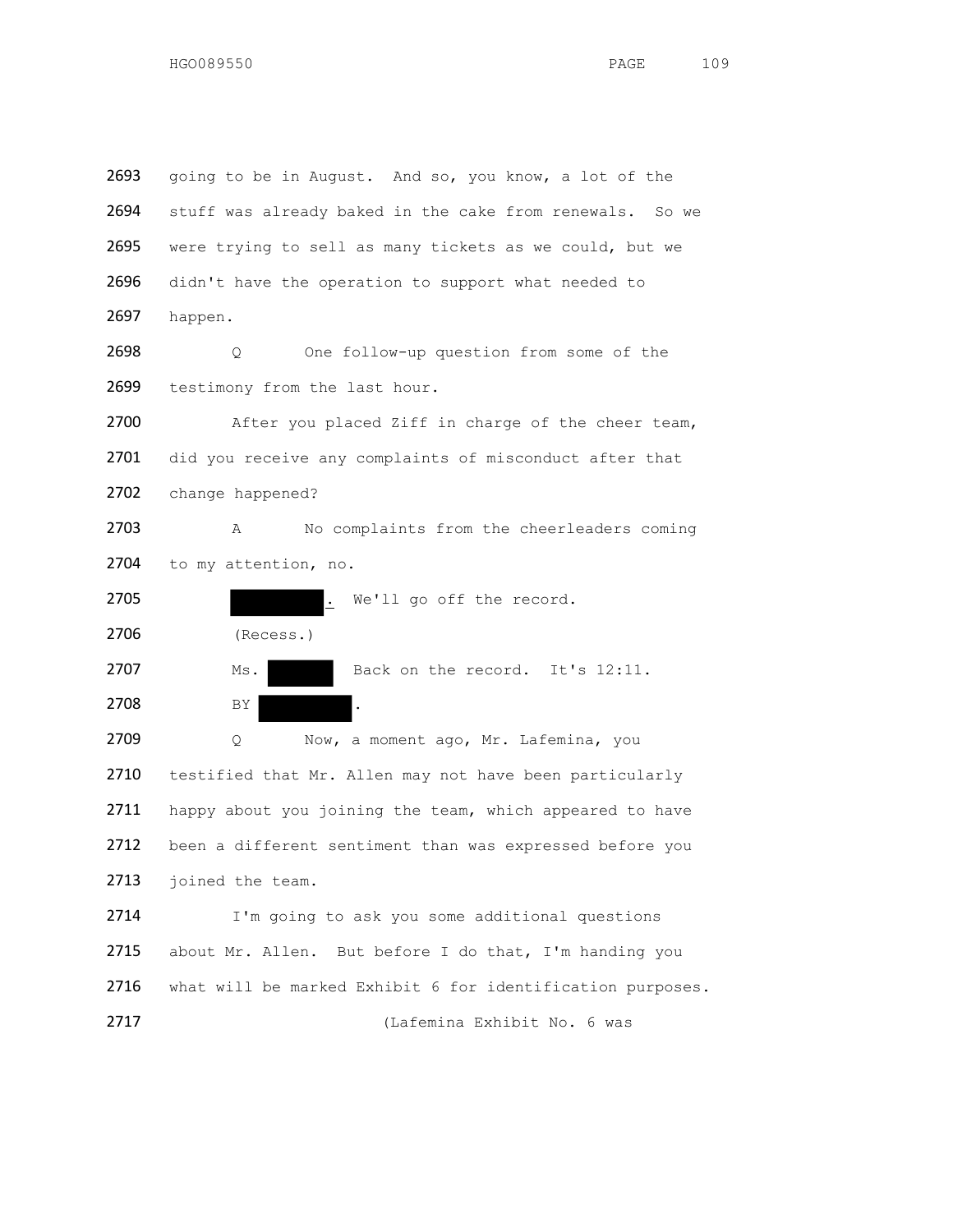| 2718 |                            | identified for the record.)                               |
|------|----------------------------|-----------------------------------------------------------|
| 2719 | BY.                        |                                                           |
| 2720 | Q                          | This is a document that was produced to the               |
| 2721 | committee by the NFL.      |                                                           |
| 2722 | A                          | $Um - hmm$ .                                              |
| 2723 | Q.                         | It's Bates stamped ending in 97855.                       |
| 2724 | Α                          | Mm-hmm.                                                   |
| 2725 | Q.                         | Do you recognize what I just handed you?                  |
| 2726 | Α                          | Yes.                                                      |
| 2727 | Q.                         | How do you recognize it?                                  |
| 2728 | Α                          | This was the organizational chart of my                   |
| 2729 |                            | operation at the Washington Redskins.                     |
| 2730 | O                          | Is this a fair and accurate representation                |
| 2731 |                            | of the organizational structure as you last remember it?  |
| 2732 | A                          | Yes.                                                      |
| 2733 | Q.                         | I'd like to ask you a few questions about                 |
| 2734 |                            | the structure. So according to this organizational chart, |
| 2735 |                            | you have what appears to be seven lines of business       |
| 2736 | reporting directly to you. |                                                           |
| 2737 | Α                          | $Mm-hmm$ .                                                |
| 2738 | Q                          | You talked about Todd Kline, who was the                  |
| 2739 | chief commercial officer?  |                                                           |
| 2740 | Α                          | Yes.                                                      |
| 2741 | Q                          | You hired Mr. Kline, correct?                             |
| 2742 | Α                          | I did.                                                    |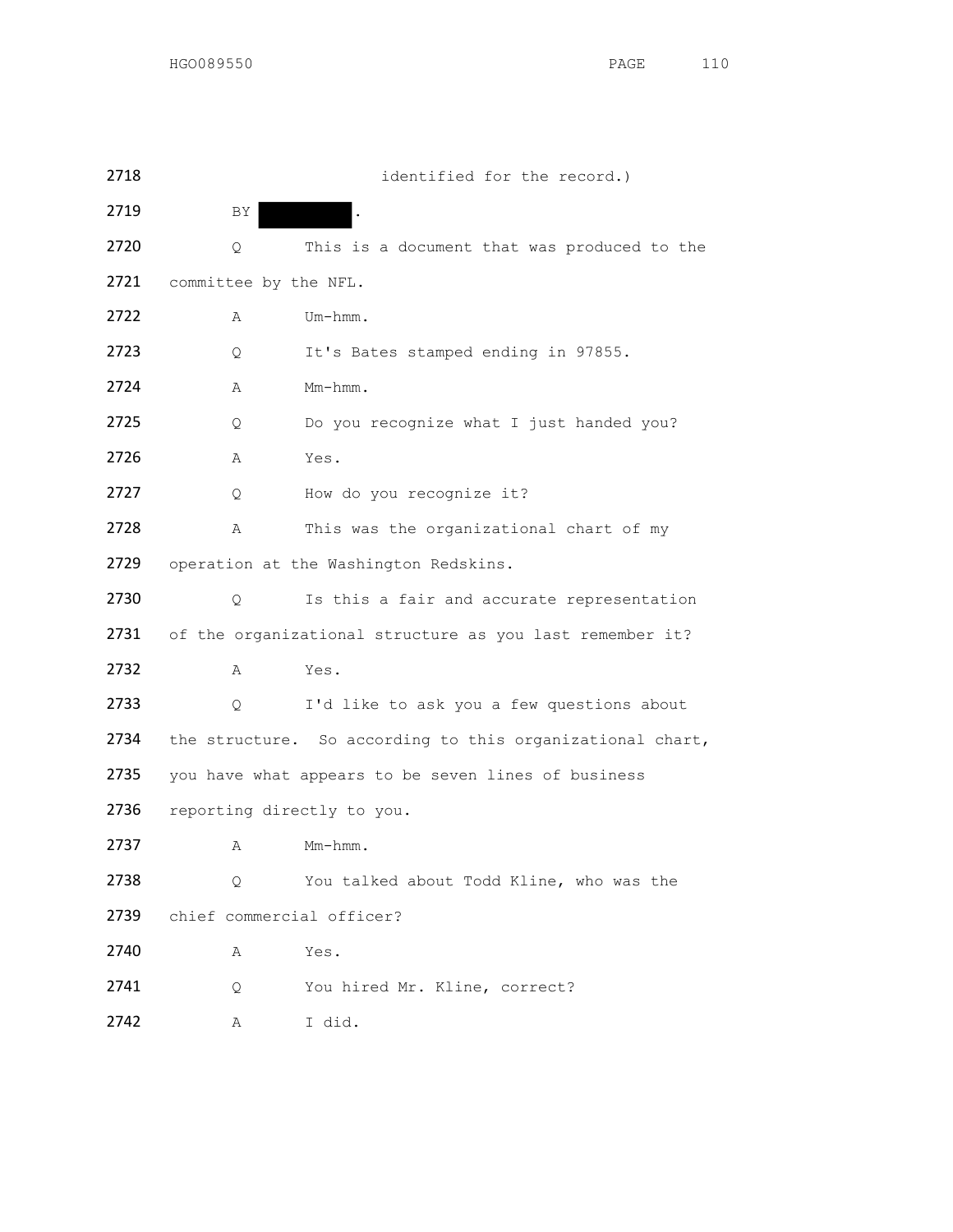2743 Q You talked about Steve Ziff, who was the SVP 2744 of chief marketing officer. And you hired Mr. Ziff? 2745 A I did. 2746 Q Eric Schaffer was the SVP of football 2747 operations and general counsel? 2748 A Correct. And that was a dual report between 2749 me and Bruce Allen. 2750 Q So that is to say that the general counsel 2751 office reported directly to you? 2752 A It wasn't that clean. That's -- I think 2753 that was the intent. But Bruce, having been the president 2754 of the entire organization for many years, was still 2755 working with Eric on a number of general counsel issues. 2756 Q And what was your understanding of how dual 2757 reporting structure was supposed to work? 2758 A Well, again, I think there were things that 2759 were under my purview that Eric would work on. And to the 2760 extent that that was the case, I would, you know, work 2761 with Eric on those issues, whether it be commercial 2762 contracts or things of that nature. 2763 Eric was also involved in the football operation 2764 and contracting players, coaches, so on and so forth, 2765 where Bruce would direct him. And then I would say, for 2766 the time I was there, which is such a short period of 2767 time, this gray area of things that Bruce had been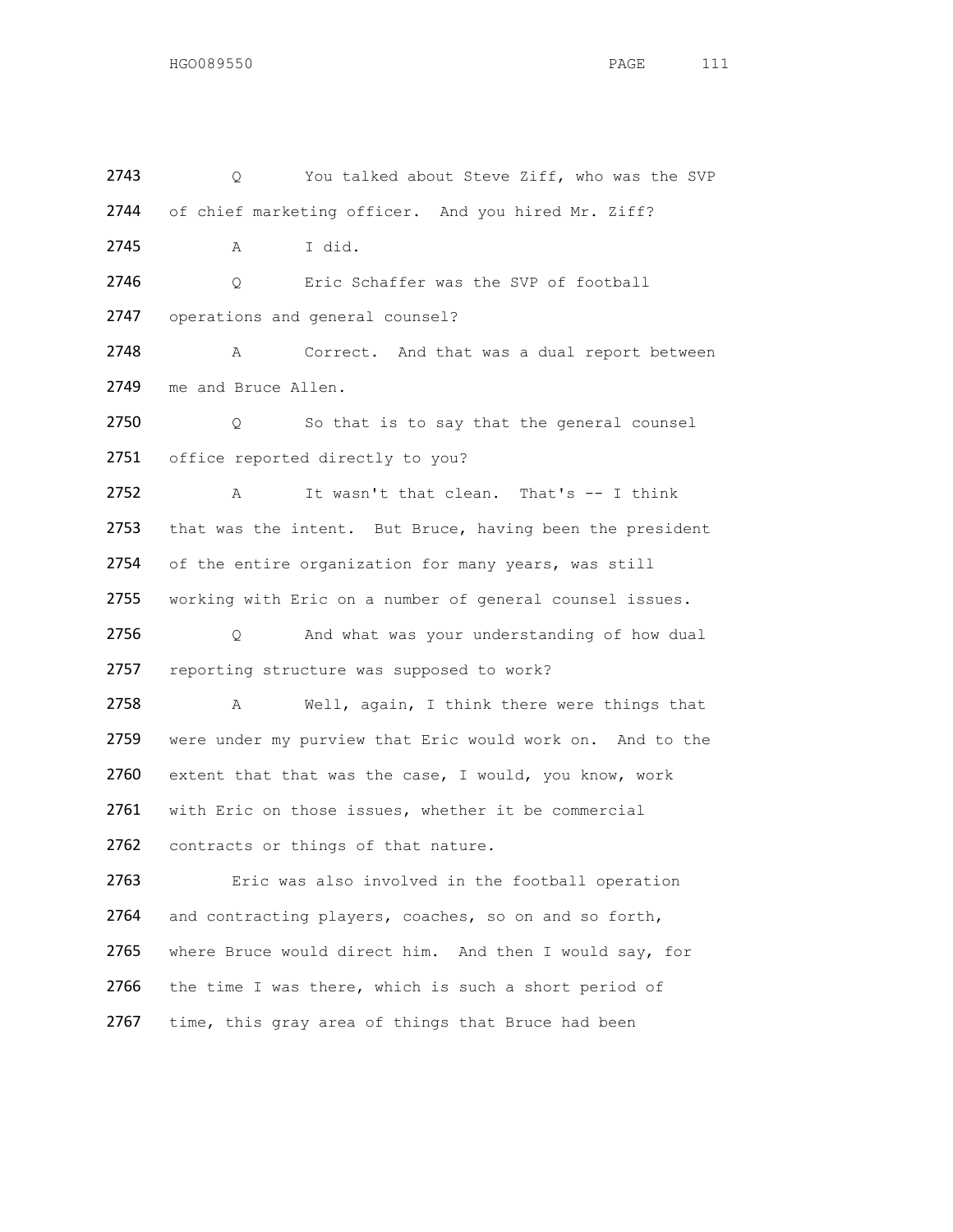2768 responsible for, that he would still potentially be 2769 involved in that and Eric would work with him on. 2770 Q And so with respect to workplace 2771 investigations relating to harassment, discrimination, et 2772 cetera, would that have fallen under your purview or 2773 Mr. Allen's purview under this dual reporting structure? 2774 A Well, as we talked about previously, you 2775 know, the Costa Rica incident, you know, that was all 2776 Bruce because I wasn't there, had no knowledge of or any 2777 framework to be helpful, frankly. And then as it related 2778 to investigations, I would say that Eric was very much 2779 operating independently on those things, because it was an 2780 investigation.

2781 Q And so assuming that he was operating 2782 independently relating to an investigation, what was your 2783 understanding of who he was responsible for reporting that 2784 information to after your arrival?

2785 A I think it would depend. It would be 2786 situational. And, you know, additionally, Dan Snyder 2787 would call Eric directly on issues as well. So I guess it 2788 wasn't totally clear on any given day.

2789 Q Did you ever find that there were issues 2790 that fell under your portfolio that were reported by 2791 Mr. Schaffer to Mr. Allen?

2792 A I don't know.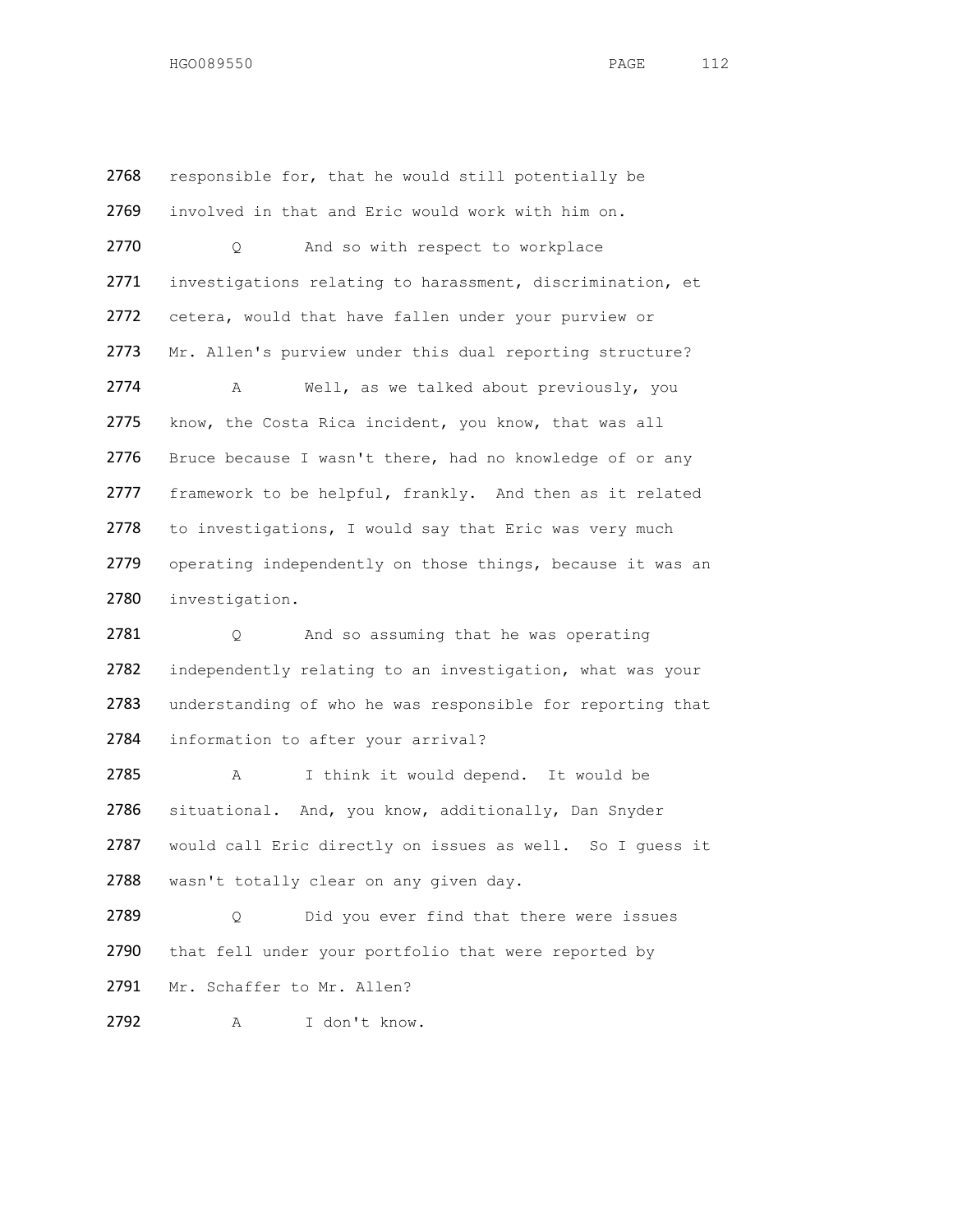2793 Q And you mentioned that Mr. Snyder would call 2794 Mr. Schaffer directly. How did you know that? 2795 A Eric would say, you know, Dan called me 2796 about this or that. And, you know, I'm sure that was not 2797 a complete recitation of all phone calls, but I knew Dan 2798 to call him directly from time to time. 2799 0 Did you find that Mr. Snyder was aware 2800 and/or involved in matters such as investigations that 2801 Mr. Schaffer was responsible for? 2802 A Mr. Schaffer never said that to me directly, 2803 so I don't know one way or the other. 2804 Q You didn't have any personal observations 2805 about Mr. Snyder's involvement? 2806 A Not on that, no. 2807 Q Jake Bye? 2808 A Yes. 2809 0 SVP of consumer sales and marketing. 2810 A Yes. 2811 Q Was that an individual you hired as well? 2812 A So Jake came to the club before I got there. 2813 When I was in my role at the NFL, they were looking to 2814 hire somebody to run ticketing and they had asked me for 2815 some recommendations. I gave them four names, Jake was 2816 one of those four names, and they ended up hiring Jake 2817 prior to my arrival.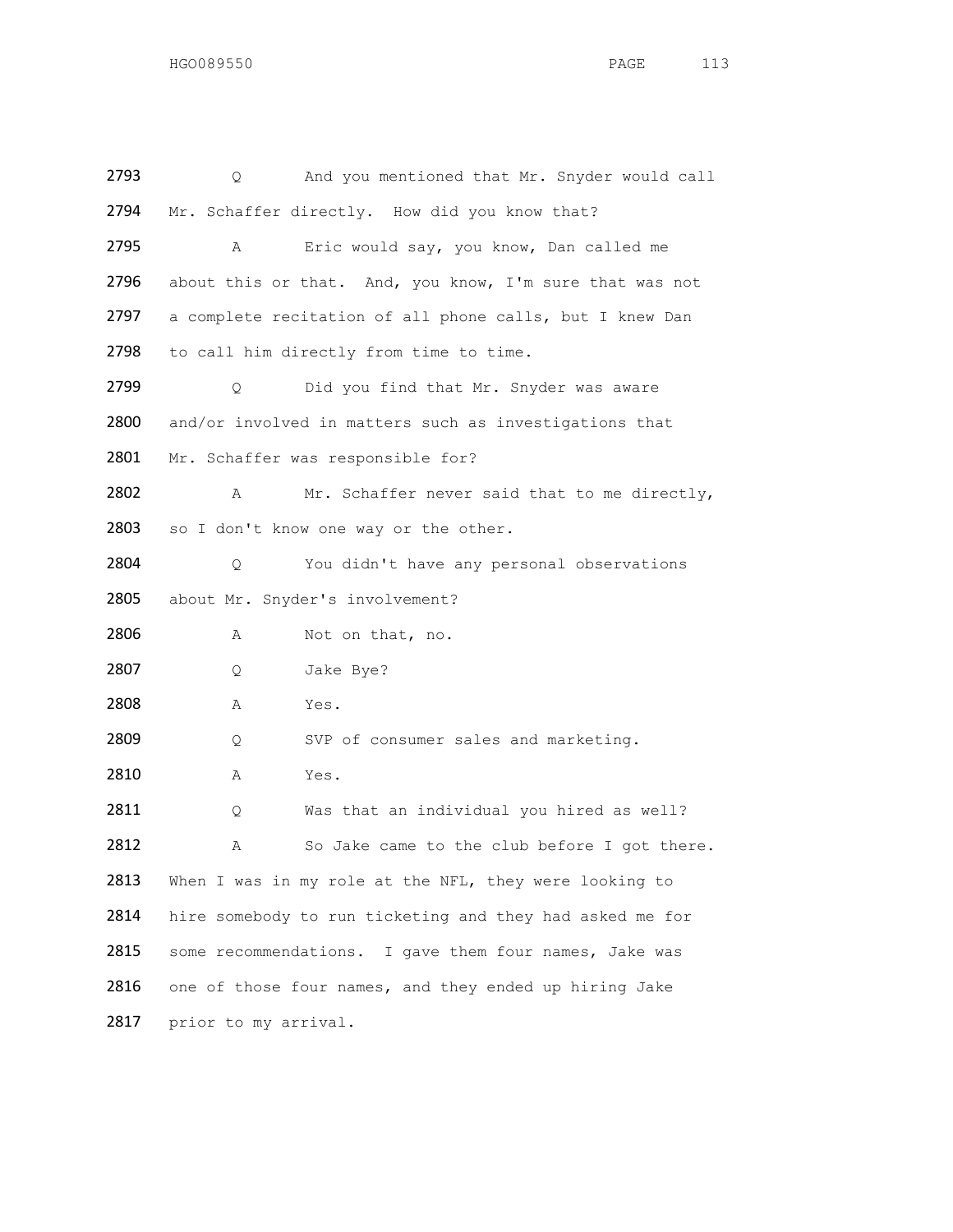2818 Q And how did you know Jake? 2819 A Jake had worked for the St. Louis and 2820 Los Angeles Rams previously. So I worked with him in my 2821 capacity at the league office. 2822 Q Stephen Choi, did he report to you directly? 2823 A He did. 2824 Q Was there any confusion about who he was 2825 reporting to outside of yourself? 2826 A Yeah, I think so. 2827 Q What do you mean by that? 2828 A Karl Schreiber, who I mentioned earlier, 2829 Dan's CFO, would contact Stephen directly on issues 2830 unbeknownst to me for some period of time. And Dan would 2831 call Stephen directly. So not everything sort of flowed 2832 through the organizational chart. 2833 Q Do you know what kinds of things Mr. 2834 Schreiber would call Stephen Choi about? 2835 A You know, generally, financial in nature. 2836 But, you know, Karl Schreiber in many instances seemed to 2837 be acting in lieu of Dan on certain issues. So Dan would, 2838 you know, have him interface with different people in the 2839 organization. 2840 Q Mr. Schreiber was not on the payroll, 2841 correct? 2842 A Not for the Redskins, no.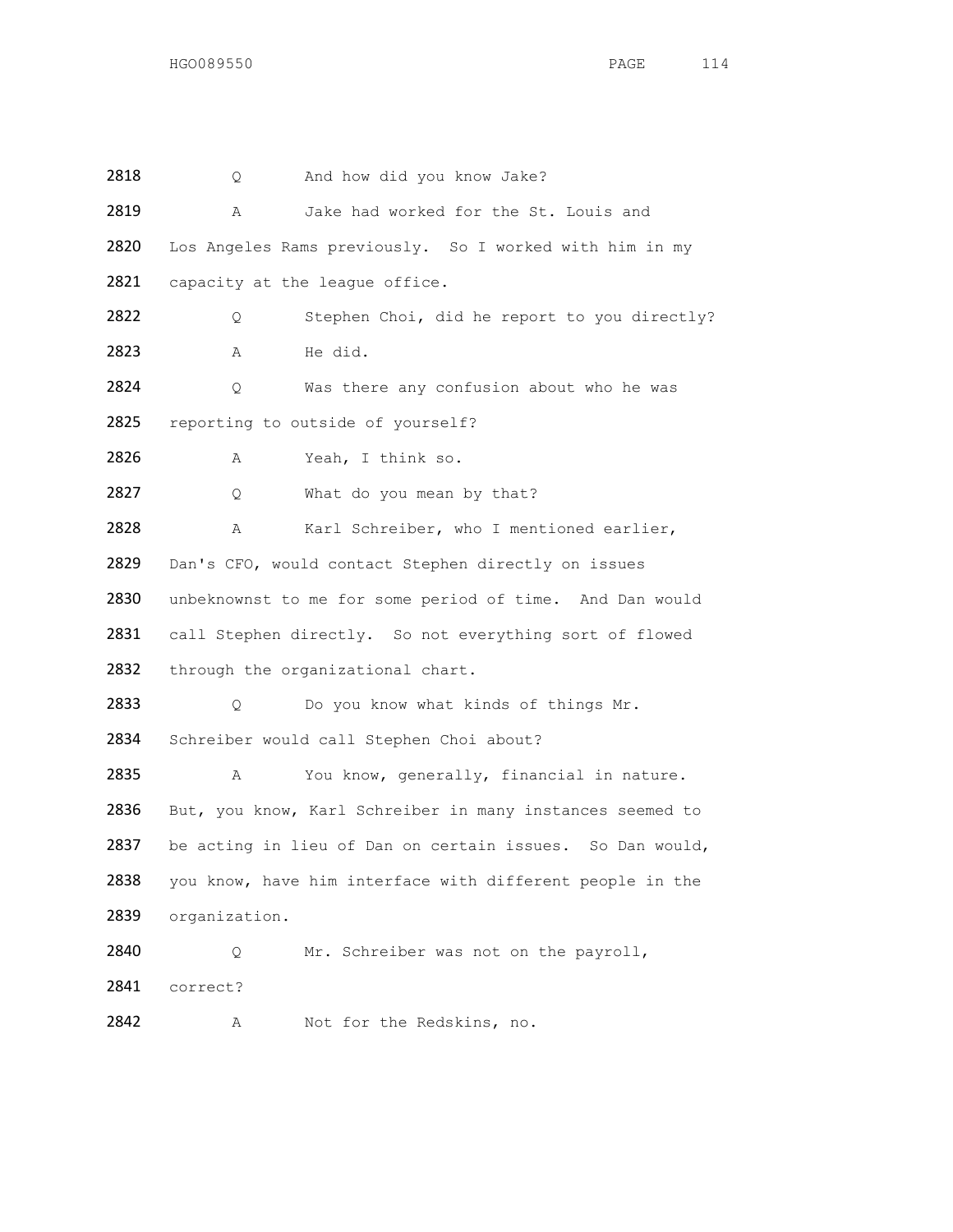2843 Q What types of things would he act as 2844 Mr. Snyder's agent? 2845 A There didn't seem to be clear lines on that. 2846 Just whatever -- whatever he was asked to look into. 2847 Q Do you know why he would call Mr. Schreiber 2848 as opposed to someone else? 2849 A Why Mr. Snyder would? 2850 Q Why Mr. Snyder, correct. 2851 A You know, Mr. Schreiber actually, I believe, 2852 worked out of Dan Snyder's home where his office was. And 2853 they had worked together for many, many years, and I think 2854 Karl was pretty intimate with all of Dan's business 2855 properties. 2856 Q To your knowledge, is Mr. Schreiber one of 2857 the individuals who wanted things to remain as the status 2858 quo, as you had referenced earlier? 2859 A I believe so, yes. 2860 Q What makes you think that? 2861 A He had indicated that to me personally on 2862 several occasions towards the end of my tenure. 2863 Q What did he indicate to you? 2864 A That he disagreed with the strategies we 2865 were putting in place, and he thought that we were not 2866 very -- not very accomplished at our jobs. 2867 Q When you say "we," who are you referring to?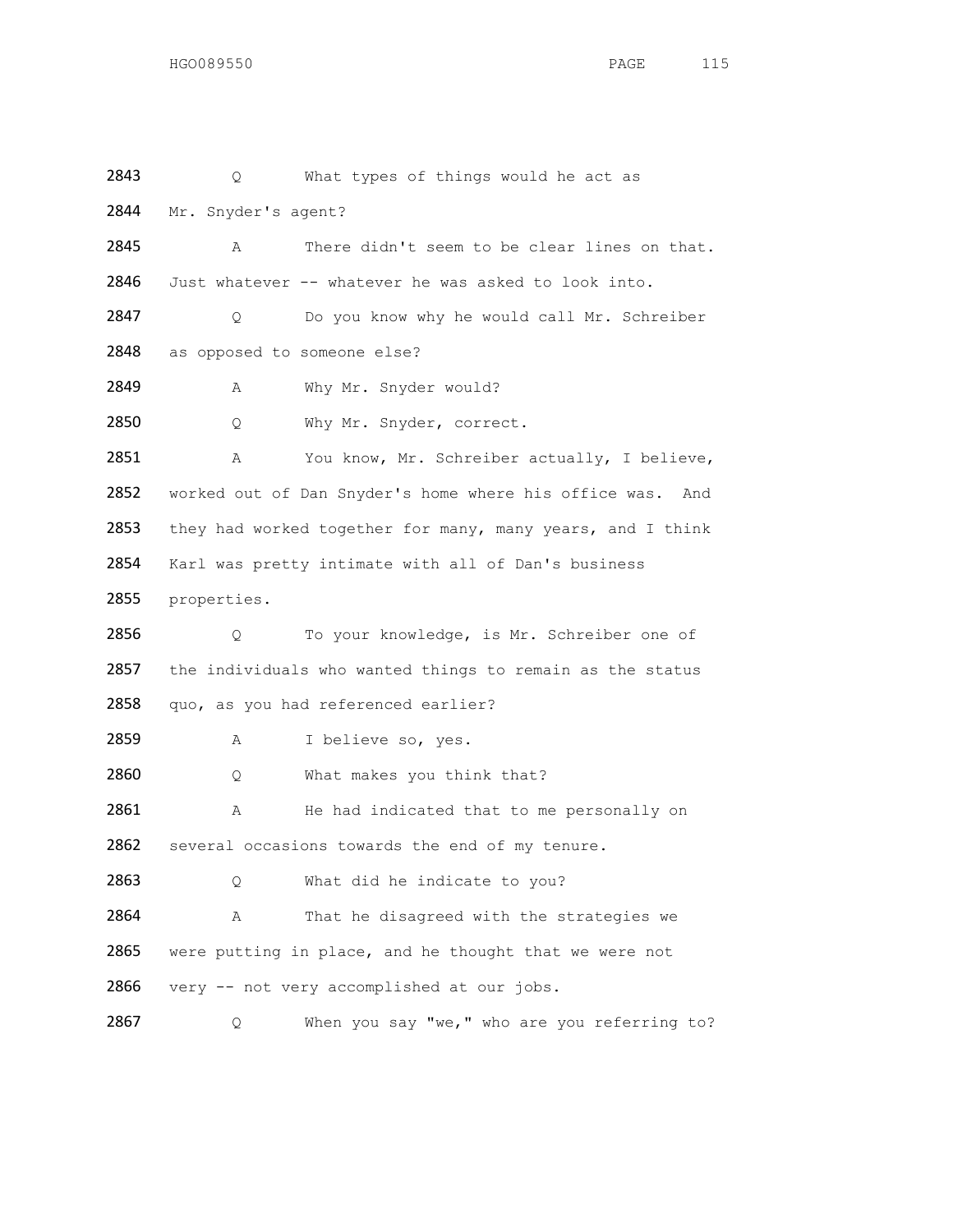2868 A I'm referring to myself, Todd Kline, Steve 2869 Ziff, and Jake Bye. 2870 Q Did you understand Mr. Schreiber to be 2871 speaking for himself when he communicated those things to 2872 you? 2873 A I don't believe he was speaking -- I don't 2874 know, is the answer. But I'm certain that he was not 2875 alone in those sentiments. 2876 Q What do you mean by that? 2877 A I mean, I'm certain that he and Mr. Snyder 2878 had talked about all of these things, and it was fair to 2879 assess that these were also the sentiments of Mr. Snyder. 2880 Q Why are you certain of that? 2881 A Because I don't think that Karl would 2882 necessarily break ranks with his boss. 2883 Q Was there anyone in the organization who 2884 would break ranks with Mr. Snyder, to your knowledge, 2885 while you were employed? 2886 A I think there were. I think, depending on 2887 the issue. I certainly would, and I think that the folks 2888 that I have recruited felt, you know, they had the 2889 expertise to make certain decisions and calls, and I think 2890 Bruce Allen from time to time did. 2891 But at the end of the day, Dan is the owner, he's 2892 your boss, and you try to convince him. And if not, you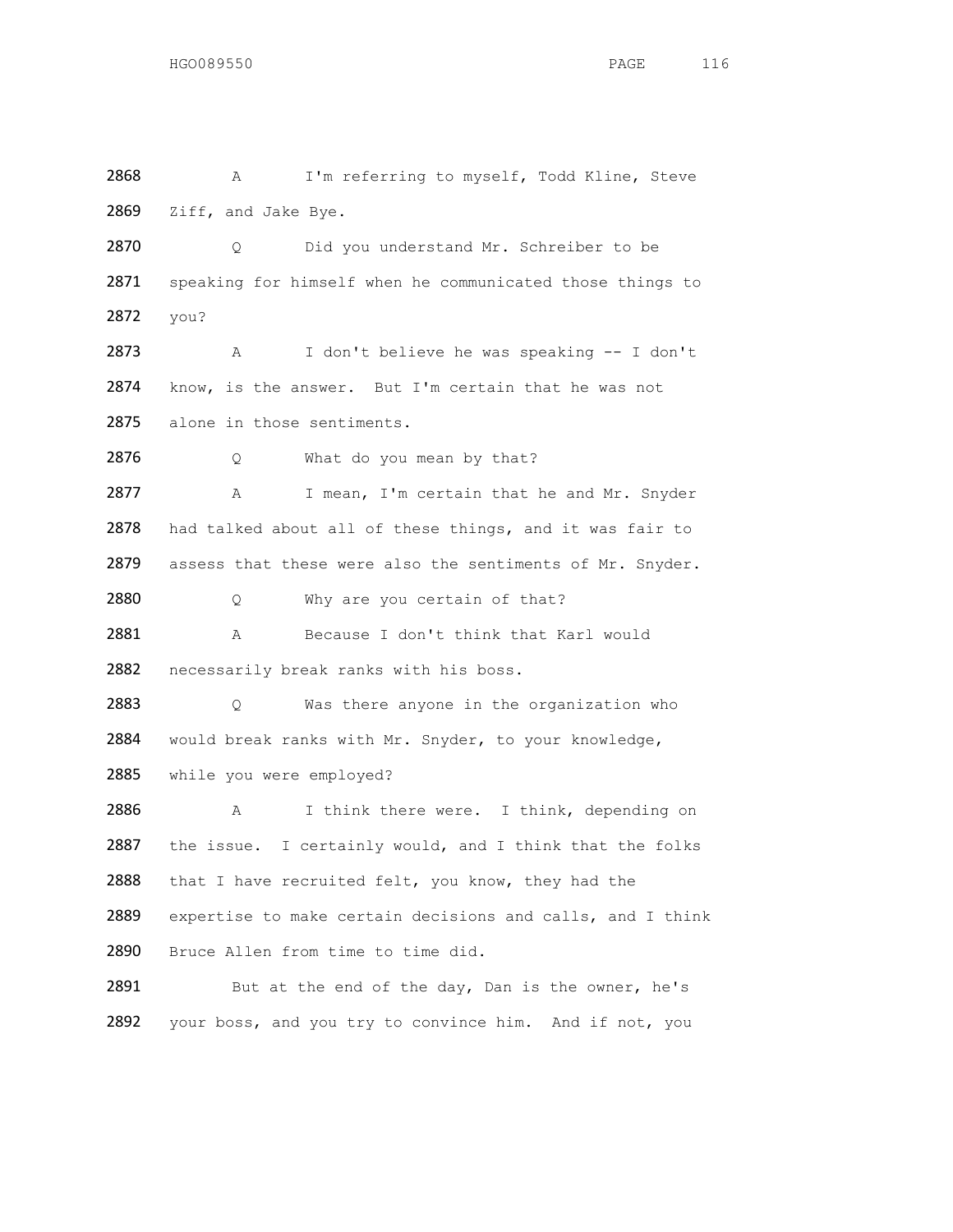2893 know, he's the final say. 2894 Q Did Mr. Schreiber ever tell you that he 2895 disagreed with any of your strategies or changes to the 2896 workplace culture which were dealing with human resources, 2897 et cetera? 2898 A Not specifically. 2899 Q Going back to this organizational chart. 2900 A Yes. 2901 Q Does the name Chris Bloyar --2902 A Yes. 2903 Q -- SVP of stadium operations? 2904 A I forgot to mention Chris earlier. But, 2905 yes, Chris reported to me. Again, that was another place 2906 where lines were not necessarily clearly drawn. Karl 2907 would often deal directly with Chris on any number of 2908 issues. 2909 0 Is it fair to say that Karl Schreiber would 2910 deal with the holdover executives on issues during your 2911 employment? 2912 A I think that's a fair statement. And I 2913 would say, you know, towards the end of my tenure, he 2914 would reach out even to some of the other ones. 2915 Q Like whom? 2916 A Todd Kline, most specifically. 2917 Q In what capacity?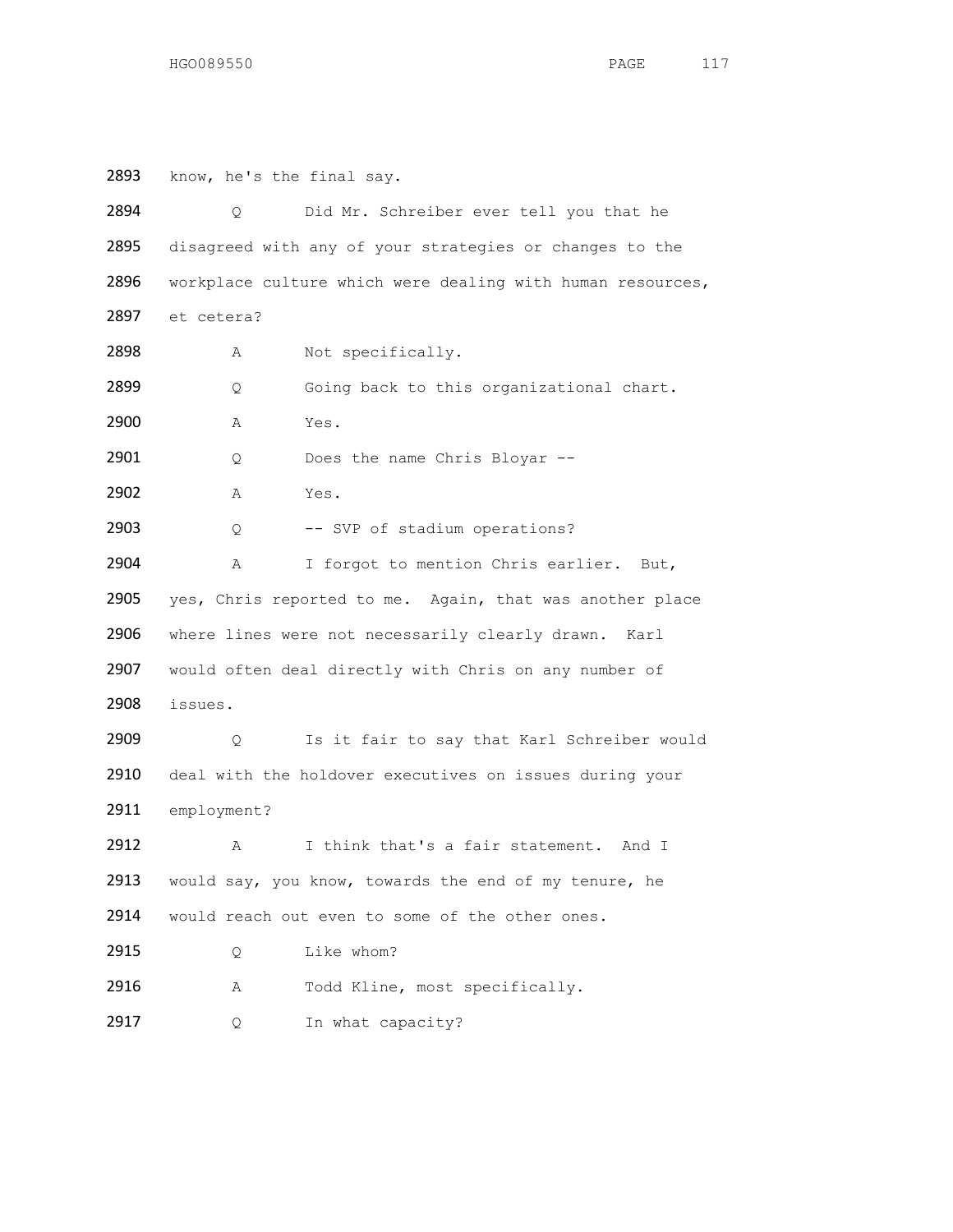| 2918 | Α                           | Just trying to get information from Todd                 |
|------|-----------------------------|----------------------------------------------------------|
| 2919 |                             | about the things that we were doing and working on, and  |
| 2920 |                             | why we were making the decisions that we were making.    |
| 2921 | Q.                          | Did he do that throughout the course of your             |
| 2922 | employment?                 |                                                          |
| 2923 | Α                           | I don't know if he did it throughout the                 |
| 2924 |                             | course of my employment. He certainly did it towards the |
| 2925 | end of my employment.       |                                                          |
| 2926 | Q.                          | And how do you know that?                                |
| 2927 | Α                           | Because Mr. Kline told me so.                            |
| 2928 | Q.                          | It happened on more than one occasion?                   |
| 2929 | Α                           | Yes.                                                     |
| 2930 | Q.                          | Was Mr. Kline concerned with the questioning             |
| 2931 | that he was facing?         |                                                          |
| 2932 | Α                           | Absolutely.                                              |
| 2933 | Q.                          | Do you recall when that questioning began?               |
| 2934 | Α                           | Sometime in November of 2018.                            |
| 2935 | Q                           | Did you ever have a conversation with                    |
| 2936 |                             | Mr. Snyder about those questions that were raised by Mr. |
| 2937 | Schreiber?                  |                                                          |
| 2938 | Α                           | No.                                                      |
| 2939 | Q                           | Did Mr. Snyder ever contact Mr. Kline                    |
| 2940 | directly and ask questions? |                                                          |
| 2941 | Α                           | Yes.                                                     |
| 2942 | Q                           | Around the same time?                                    |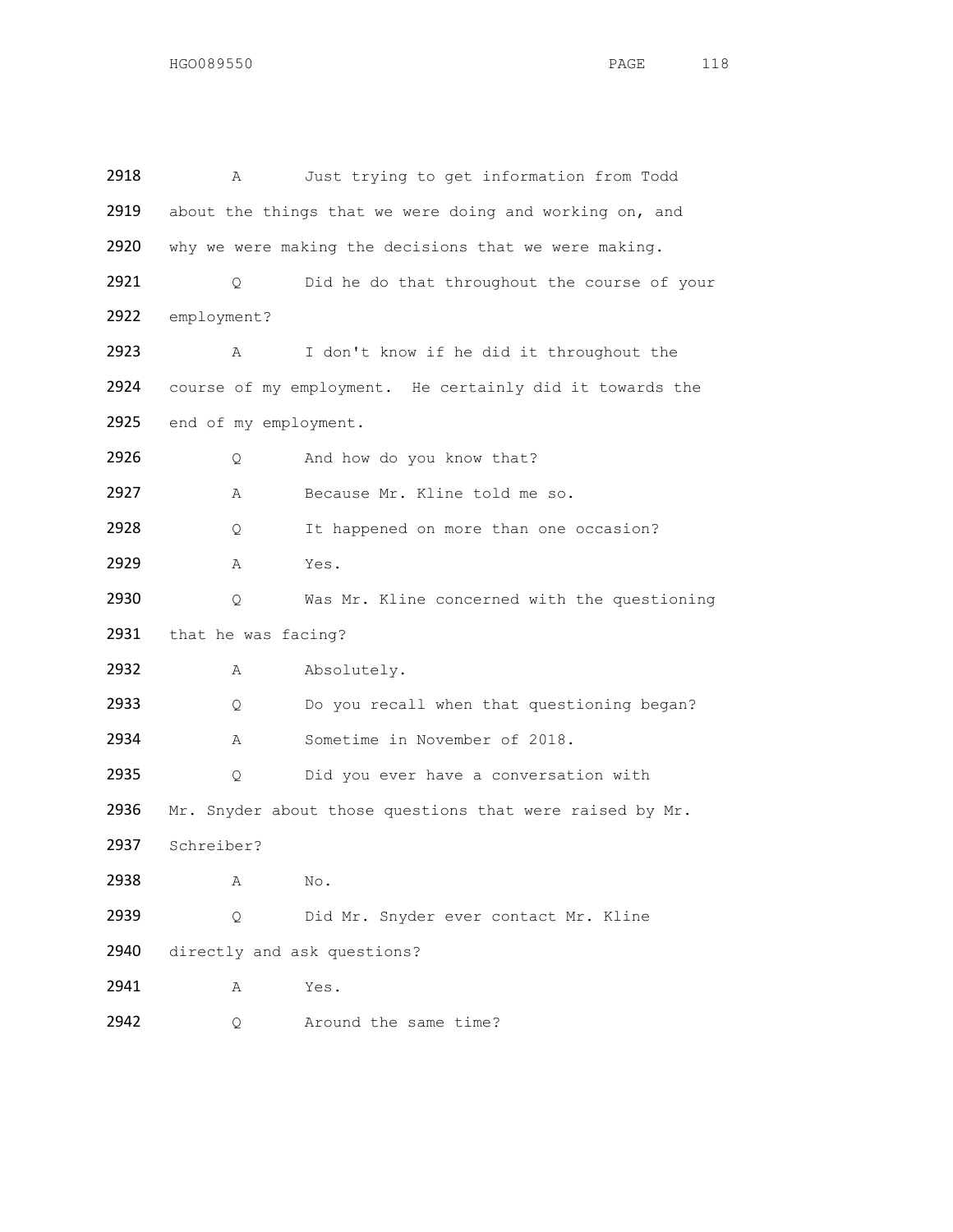| 2943 | Α                     | Yes.                                                   |
|------|-----------------------|--------------------------------------------------------|
| 2944 | Q.                    | Did Mr. Kline also report that to you?                 |
| 2945 | Α                     | Yes.                                                   |
| 2946 | Q.                    | Did Mr. Snyder contact any of your other               |
| 2947 | direct reports?       |                                                        |
| 2948 | Α                     | Certainly, Stephen Choi, Chris Bloyar, Eric.           |
| 2949 | Again, the holdovers. |                                                        |
| 2950 | Q.                    | And when Mr. Snyder would contact those                |
| 2951 |                       | individuals, he would be asking questions about your   |
| 2952 | strategies?           |                                                        |
| 2953 | Α                     | I believe so. Certainly I know that Stephen            |
| 2954 |                       | Choi, yes, he told me that. Chris, I'm not certain one |
| 2955 | way or the other.     |                                                        |
| 2956 | Q.                    | Eric Schaffer?                                         |
| 2957 | Α                     | I can't say with certainty.                            |
| 2958 | 0                     | The last person I would like to ask about is           |
| 2959 |                       |                                                        |
| 2960 | Α                     | Yes.                                                   |
| 2961 | Q                     | -- who appears to be the executive director            |
| 2962 | of the foundation.    |                                                        |
| 2963 | Α                     | $Mm-hmm$ .                                             |
| 2964 | Q.                    | Did she report to you or was it an even-line           |
| 2965 | level?                |                                                        |
| 2966 | Α                     | She on paper reported to me and Bruce.                 |
| 2967 |                       | Because a lot of what she did had to do with the       |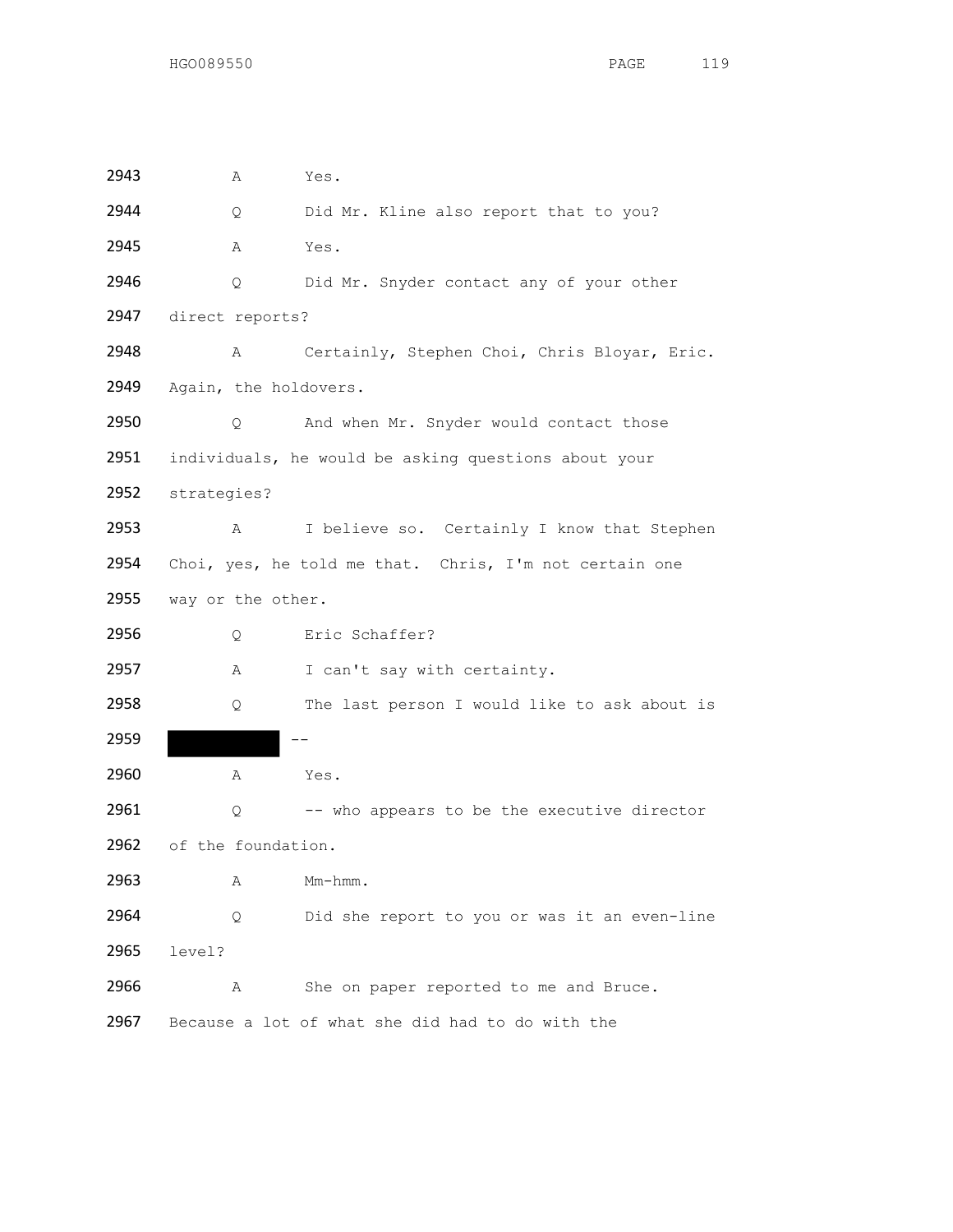2968 foundation and the alumni which fell sort of more into the 2969 football operations. She spent more time with Bruce. 2970 She was certainly a part of all of our, you know, 2971 business leadership meetings and, you know, I was -- you 2972 know, I connected with her on a regular basis. But she 2973 was more dealing with Bruce on most of these issues. 2974 O Did you view her as a holdover? 2975 A She was, yeah. 2976 Q Did you view her as somebody who wanted to 2977 maintain the status quo? 2978 A I think there were some things that she 2979 wanted to maintain the status quo on, but I think she was 2980 also eager for the environment to improve. So I think she 2981 was kind of on the fence. 2982 Q You mentioned the environment that . 2983 was interested in seeing improved, and I believe 2984 you also testified earlier about there being two 2985 locations, Redskins Park versus FedEx Field. Was there a 2986 difference in the culture or the environment of the 2987 locations? 2988 A I don't necessarily think so. I think there 2989 was probably less intensity at FedEx Field, just because 2990 it was a place where Bruce Allen and the other sort of 2991 senior executives from the club wouldn't spend a lot of 2992 time at and it's a place that Mr. Snyder wouldn't be at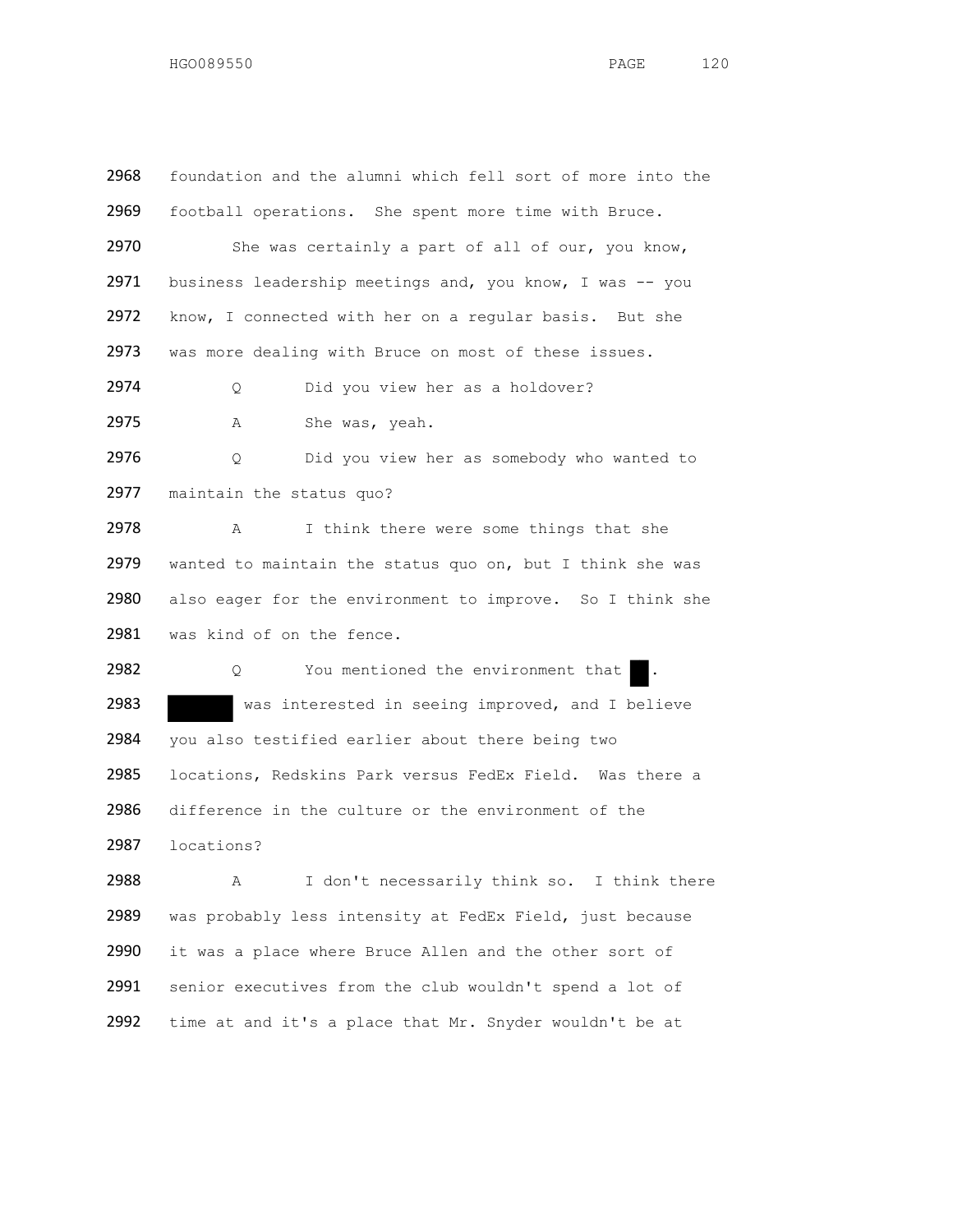2993 other than on game days. So it was probably  $-$ - you know, the intensity was dialed down probably a little bit there. Q What are you referring to when you say intensity? 2997 A Again, just people being, you know, generally on -- again, Dennis Greene wasn't there. Like 2999 the people who were sort of -- as I mentioned earlier, whether it was Mitch Gershman yelling or Dennis generally not treating people well. Those people weren't at FedEx Field, so I would say the culture was probably a little bit different there. Q I believe you used the word "fear" earlier. A Mm-hmm. Q That employees -- there was a culture of fear among employees. Is that how you would describe the nature of the environment when the executives, Bruce Allen, Mr. Snyder, were around? A I don't think there was necessarily a fear of Bruce. I think Bruce was, you know, disconnected from a lot of the day-to-day employees if they weren't responsible for football. I think with Mr. Snyder, yes, people were on edge when he was around. Q Do you know why? A Just, you know, over the years people had kind of been told like Mr. Snyder is in the building, just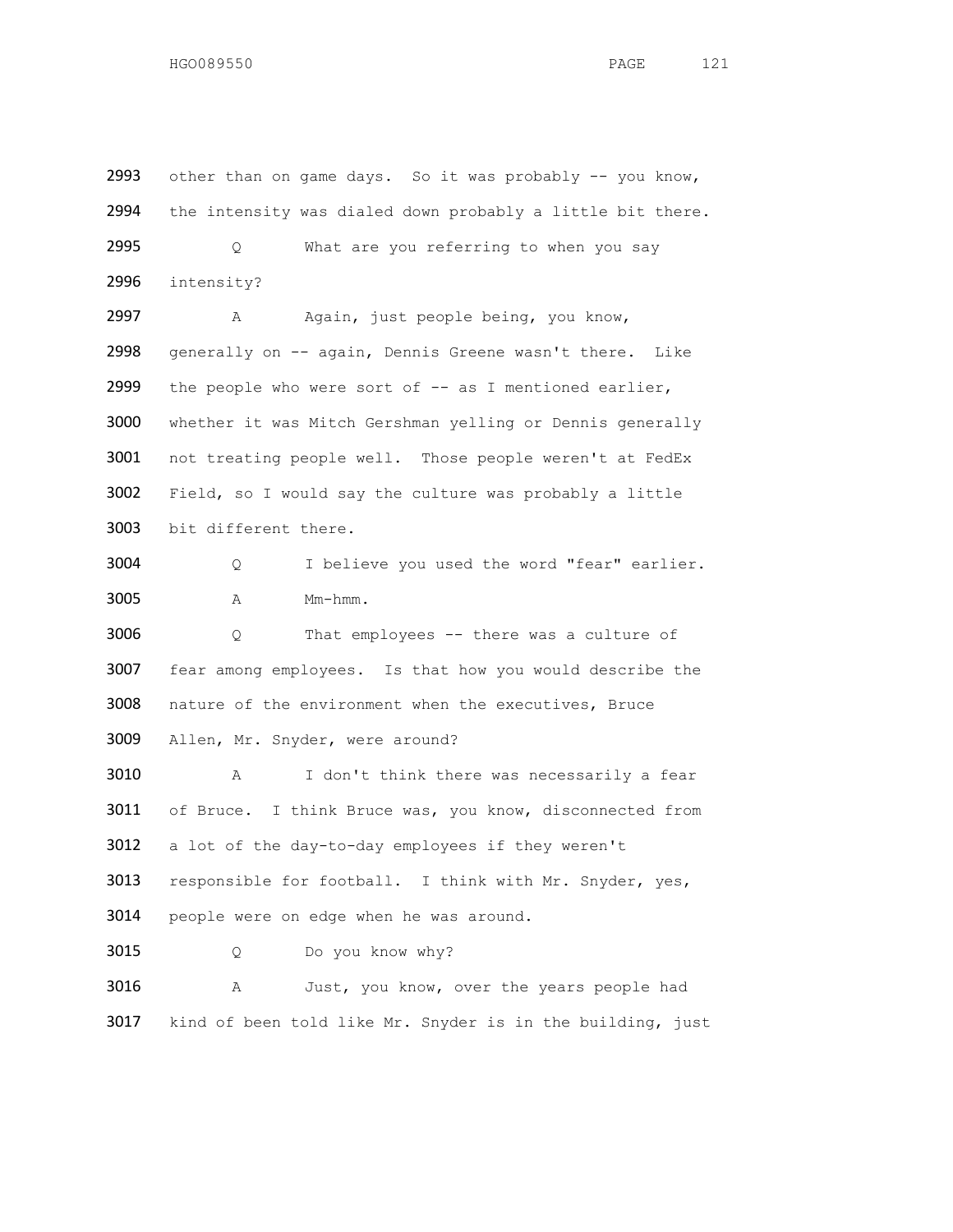sort of steer clear. I don't have any specifics. Q When you used the term "steer clear," what do you mean by that? A Again, you know, don't engage Dan. Q And you understood that to be a widely-held sentiment at the FedEx Field? A Well, at Redskins Park, but probably for FedEx Field also. I didn't understand it until I, you know, got there and started operating there. But I had heard that from several people. Q And but to be clear, you had heard that before you started with the team? A No. To steer clear? No. I had heard that when I got to the team. Q I see. When you say that you didn't understand it, how did you come to understand it. A I'm not sure I understand exactly what your question is. Q Sure. You had said you didn't understand 3037 what they meant by steer clear until you got there. A I don't -- if that's what I said. I don't know if that's exactly what I meant to articulate. What I meant to say is that I didn't understand that that was a thing until I got to the team. So I had heard it before, and I only understood it once I got to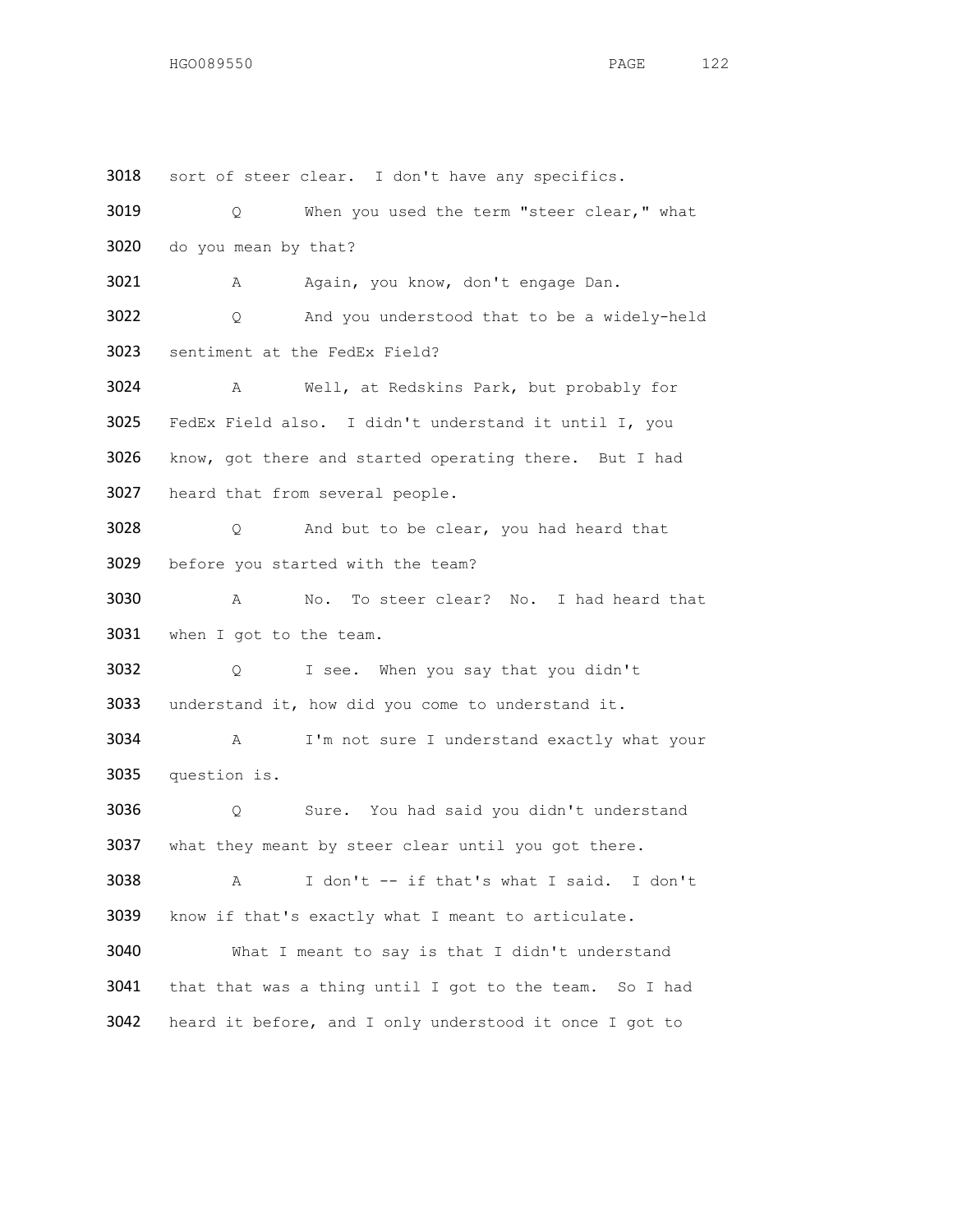the Redskins. Q I see. How did you -- how did that strike you? A Odd. Q Why? A Well, these were good folks who were doing their best and were his employees. And based on other operations I had seen up close and personal, that wasn't - 3051 - it wasn't the norm, you know. Q When you say other teams that you'd seen up close and personal, are you talking about in your capacity when you were working at the league and you were visiting different -- A NFL teams, when I worked for teams myself. 3057 Other colleagues and friends that worked for teams, although that, you know, isn't something that I had really experienced previously. Q I'll just ask you to allow me to finish my question. A I'm sorry. Q That's fine. I take a while to ask my question. Understood. Okay. Earlier you testified that you told Mr. Snyder that success is downstream. What did you mean by that?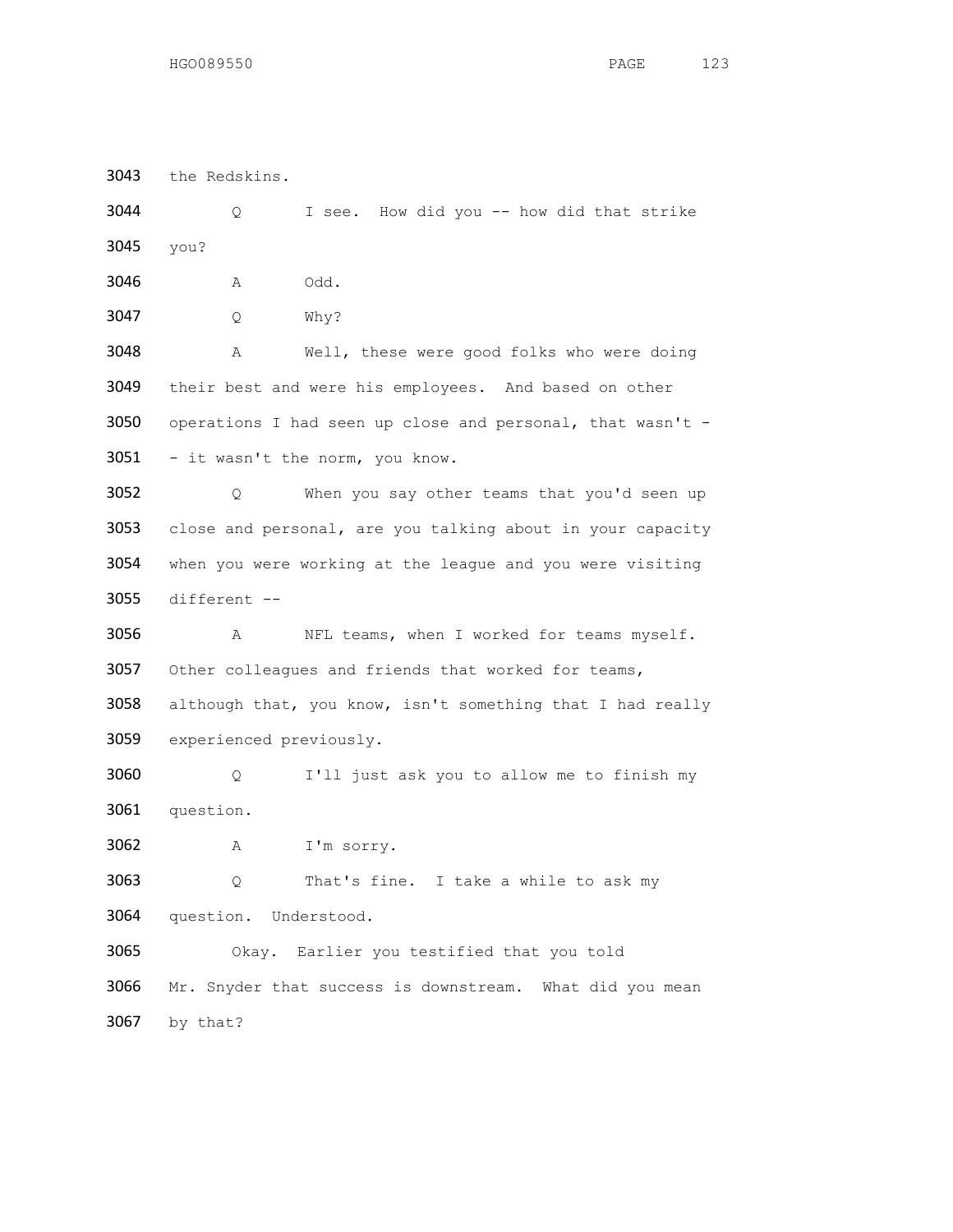| 3068 | What I mean is if you're doing the right<br>Α              |  |
|------|------------------------------------------------------------|--|
| 3069 | things, the results should take care of themselves.        |  |
| 3070 | When you say you are doing the right things,<br>Q          |  |
| 3071 | who is "you" referring to?                                 |  |
| 3072 | "You" is everyone in an organization.<br>Α                 |  |
| 3073 | Do you believe that that comes from the top?<br>Q          |  |
| 3074 | Yes.<br>Α                                                  |  |
| 3075 | So when you started as a Commanders<br>Q                   |  |
| 3076 | employee, I know you said you were met with certain        |  |
| 3077 | challenges that you weren't expecting and that you had a   |  |
| 3078 | conversation with an employee that was describing some of  |  |
| 3079 | the culture issues.                                        |  |
| 3080 | How would you describe the culture that you                |  |
| 3081 | observed when you first arrived among employees?           |  |
| 3082 | Again, I think that there were -- people<br>Α              |  |
| 3083 | were probably trepidatious at first, new guy coming in     |  |
| 3084 | from the league office. So I didn't know what to           |  |
| 3085 | attribute, you know, what I experienced when I got there,  |  |
| 3086 | if it was just, you know, people not knowing what -- how   |  |
| 3087 | this change was going to manifest itself, what sort of the |  |
| 3088 | new guy was going to do, or if it was something other than |  |
| 3089 | And I think there was a little bit of that and a<br>that.  |  |
| 3090 | little bit of, you know, sort of what they had been        |  |
| 3091 | experiencing for some period of time.                      |  |
|      |                                                            |  |

Q And when you say been experiencing, what do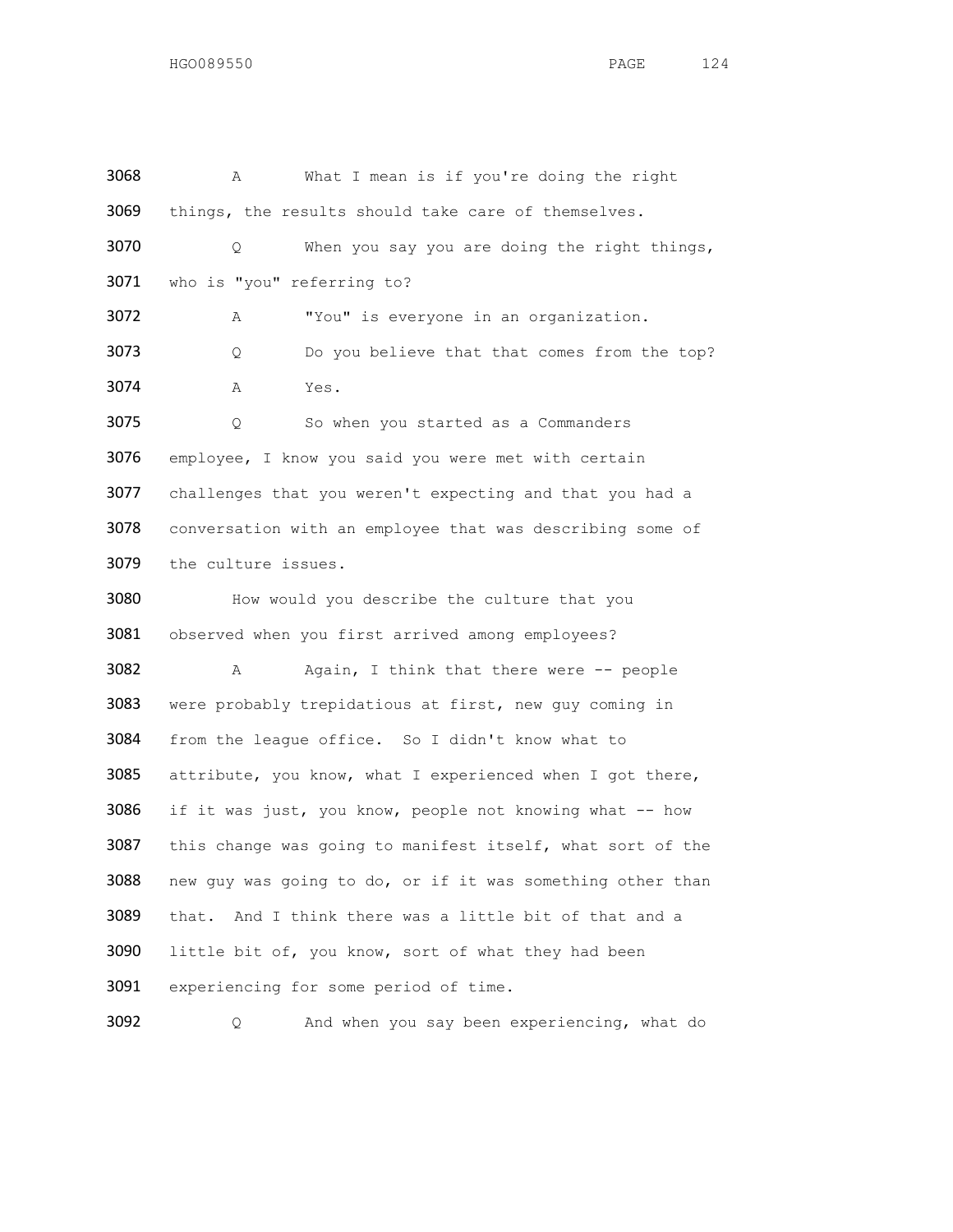you mean?

 A The issues that we discussed about Dennis and Mitch and things like that.

 Q What else did you observe about culture issues within the organization?

 A It just seemed like a place that didn't necessarily have a lot of cross-functional interactions; that people stayed in their silos. Probably an element of distrust amongst the staff. And, as I said, it seemed like people were afraid of making mistakes, which meant they were afraid of making decisions.

 Q I believe you had testified earlier that people were afraid of making mistakes because they were afraid that the mistakes would cause them to lose their jobs?

 A I don't think I said that. I think there'd 3109 be repercussions, whatever that might mean.

 Q Did you have any understanding of what those repercussions were?

 A Not really. You know, it might have just been getting, you know, yelled at by one of the executives 3114 we talked about. It could be that. Certainly people, I think, were always concerned about their job status. Q The culture that you observed, did you find that to be inconsistent with this idea like a model club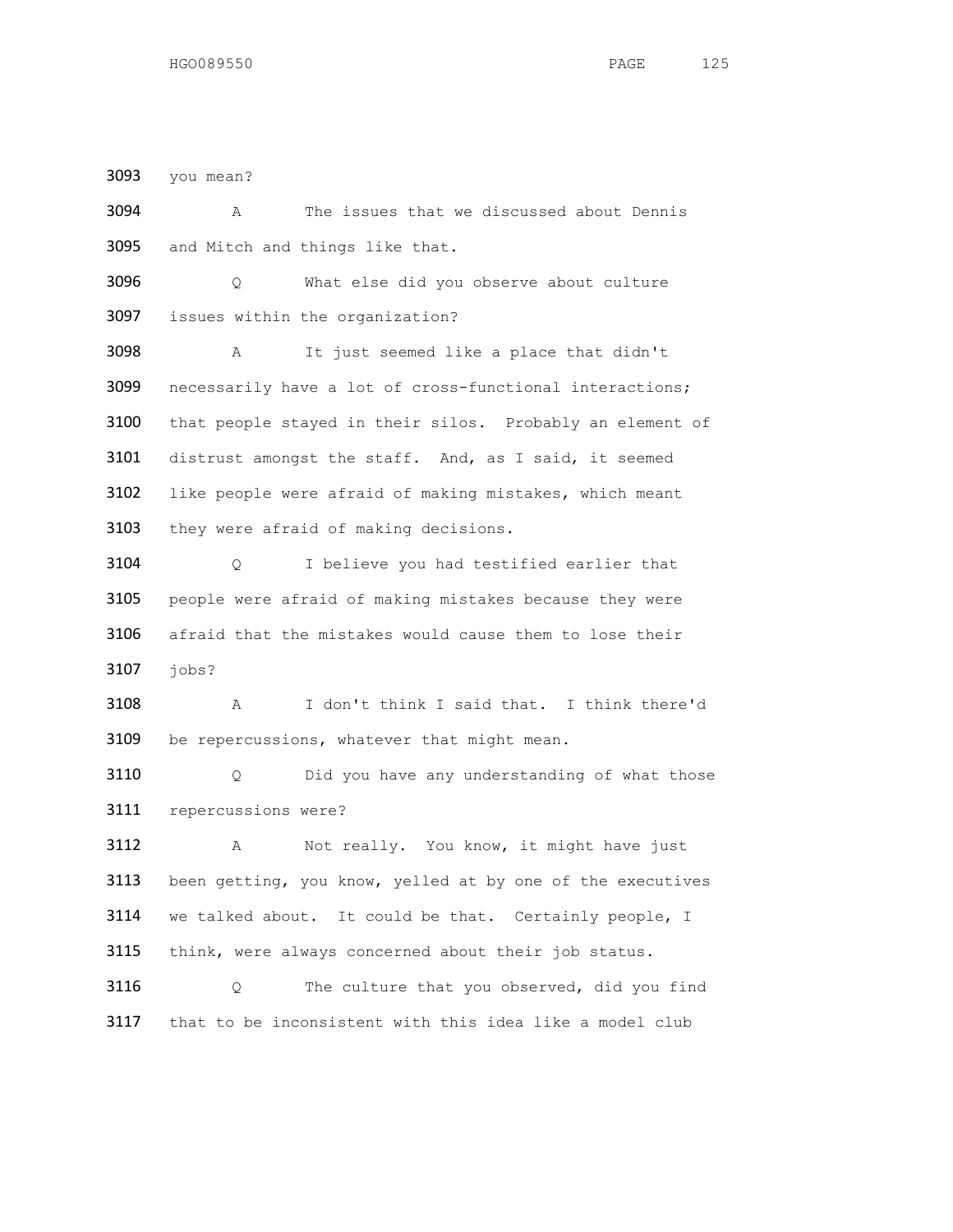as you had described earlier? A Yes. Q How so? 3121 A Again, none of what I experienced would have 3122 had me saying that this is sort of the model. But that's 3123 why I was brought there, I thought, was to make sure that we instilled that culture. Q How would you describe the level of professionalism among the executives when you were on the team? 3128 A Below average. 3129 Q What do you mean by that? 3130 A Again, just the way that people sort of comported themselves, compared to my colleagues at the NFL were what I would consider would be exemplary executives throughout the league. I didn't see that same level of sort of professionalism or skill set, frankly. Q Did you have any concerns about the professionalism of Eric Schaffer? A No. Not at that time, no. Q At any time? 3139 A I thought -- I thought that Eric was -- I thought Eric was probably the top of the executives that were there that were holdovers. 3142 Q What do you mean by the top of?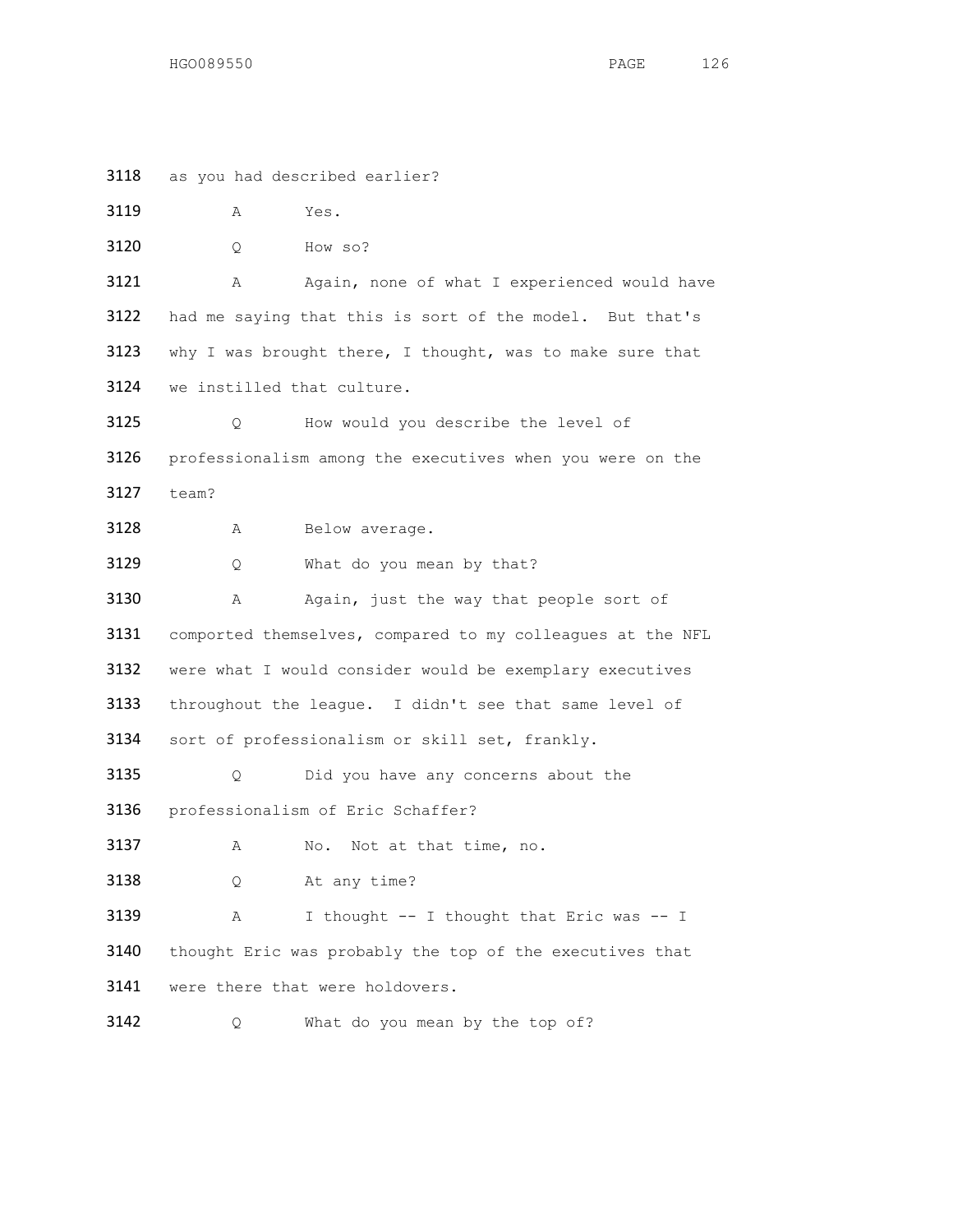3143 A If I had to, you know, compare them all, I thought he was the one who had kind of the most on the ball.

 Q Did your perception of Mr. Schaffer change? A I think that towards the end of my tenure, 3148 Mr. Schaffer was -- and I -- were both put in difficult situations where he was communicating directly with either Mr. Schreiber or Mr. Snyder as I was on my way out. So -- 3151 but I -- outside of that, I thought highly of Eric.

 Q What were your observations about Mr. Choi's level of professionalism?

 A I thought he was a good accountant. I 3155 thought he was a decent CFO. He certainly wouldn't be one 3156 of the top in the league, but I thought he was capable of 3157 doing what needed to be done inside an operation of that size and scope.

 Q You said that he was capable. Was he in fact performing up to his capabilities?

 A I don't know that I was there long enough to 3162 actually assess that. As I said, I thought he was a 3163 capable CFO for a standalone NFL football team. You know, I think that he -- again, I don't know if I can give any more than that. He was fine.

 Q Chris Bloyar, how would you describe his level of professionalism?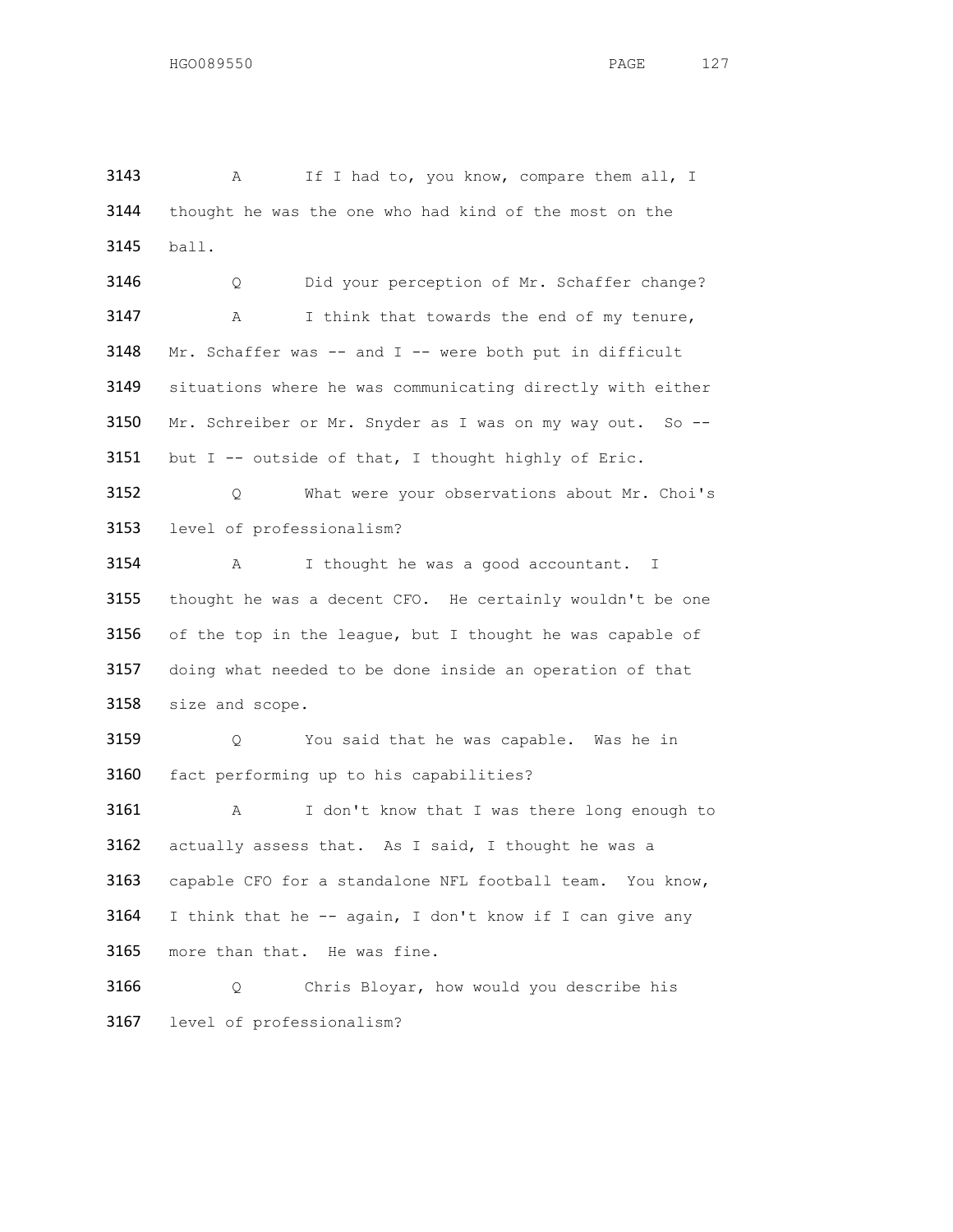| 3168 | Α                         | Again, I would say he was average.                        |
|------|---------------------------|-----------------------------------------------------------|
| 3169 | Q.                        | Would he yell at other employees?                         |
| 3170 | Α                         | No, that wasn't Chris' style at all.                      |
| 3171 | Q.                        | To your knowledge, did he disrespect                      |
| 3172 | employees publicly?       |                                                           |
| 3173 | Α                         | Not to the best of my knowledge.                          |
| 3174 | Q.                        | How about Mr. Choi?                                       |
| 3175 | Α                         | Never. When I say -- you're talking about                 |
| 3176 |                           | yelling and things of that nature?                        |
| 3177 | Q.                        | $Mm-hmm$ .                                                |
| 3178 | Α                         | Yeah. That's not his style at all.                        |
| 3179 | Q.                        | What about Mr. Schaffer?                                  |
| 3180 | Α                         | I don't believe that's his style, either.                 |
| 3181 | Q.                        | Bruce Allen, how would you describe his                   |
| 3182 | level of professionalism? |                                                           |
| 3183 | Α                         | Depending upon the issue. You know, Bruce                 |
| 3184 |                           | is polished and he certainly has a gravitas when he walks |
| 3185 |                           | into a room. I didn't think that his strategies were      |
| 3186 |                           | necessarily the strongest on the business side. I don't   |
| 3187 |                           | think I'm the best person to assess, you know, the job he |
| 3188 |                           | was doing on the football side other than what the team's |
| 3189 |                           | record had been over the course of his tenure.            |
| 3190 | Q.                        | Did you ever find that Mr. Allen would yell               |
| 3191 |                           | or disrespect employees publicly?                         |
| 3192 | Α                         | Bruce is more of the type to rib people and               |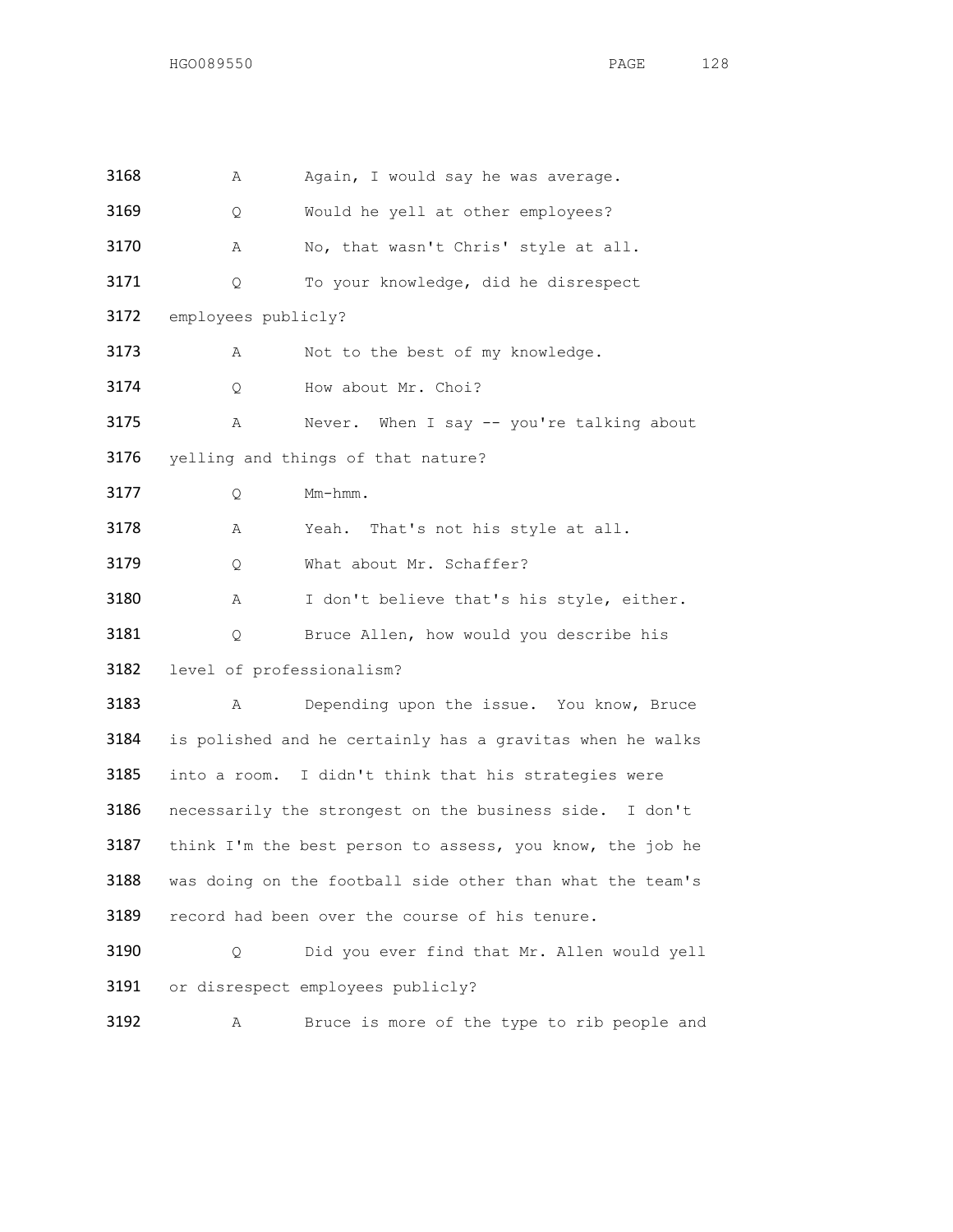3193 sort of, you know -- you know, more on the football side. You know, kind of make fun of or, you know, sort of, you know, kid around with them and -- to get his point across. And he could be sarcastic and things of that nature. But he wasn't a yeller.

 Q I believe you mentioned people were not fearful when he was around because he was somewhat disconnected from the operations. Did you find that people were intimidated by him?

 A I don't know that they were intimidated by Bruce as much as he just didn't care about, you know, the business side of the equation. And so to the extent that 3205 when he was the president of the club, they would need to 3206 go get resources or get decisions on things, it was more of a frustration than a fear.

 Q What about Mr. Snyder. How would you describe his level of professionalism in the workplace?

A Again, Dan was very rarely at Redskins Park.

3211 Q What about outside of the workplace?

A What's the question?

Q How would you describe his level of

professionalism?

 A Professionalism outside the workplace. 3216 Look, Dan  $-$ - similarly  $-$ - I guess the context I can give is league meetings where I would see Dan. You know, he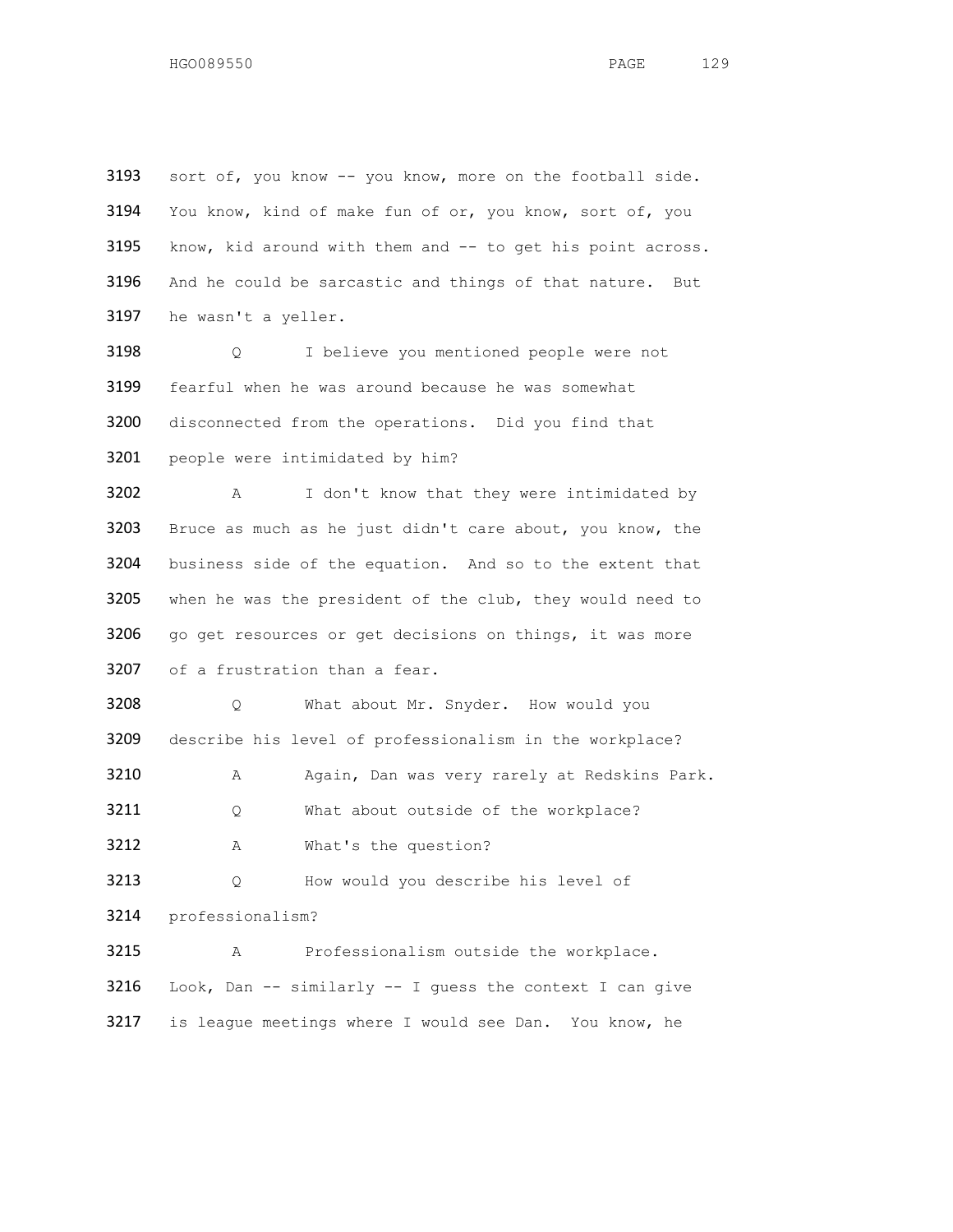was, you know, a little bit of a cut-up. You know, he was -- you know, he would try to make jokes about everything. And, you know, he could be very, very serious. He could be sarcastic as well. 3222 Q So is that to say that his level of professionalism was average? A I think it's a hard question to answer 3225 honestly, because you're asking me outside the workplace. 3226 So I would normally meet with Dan at his home and so, you 3227 know, it was not exactly a workplace setting. Q Were there any aspects of Mr. Snyder's behavior that you found surprising? A I wouldn't say surprising necessarily, but I 3231 would say exaggerated -- more exaggerated than I might have imagined on some levels. Q What does that mean? A So, again, if -- you know, if, you know, Dan was angry about something, like I might see him get more angry about something than I might have thought. But generally -- the answer, generally, no. He was pretty much as advertised. Q Would Mr. Snyder ever get angry in front of other employees, to your knowledge? A I would say only to, like, at the most senior level.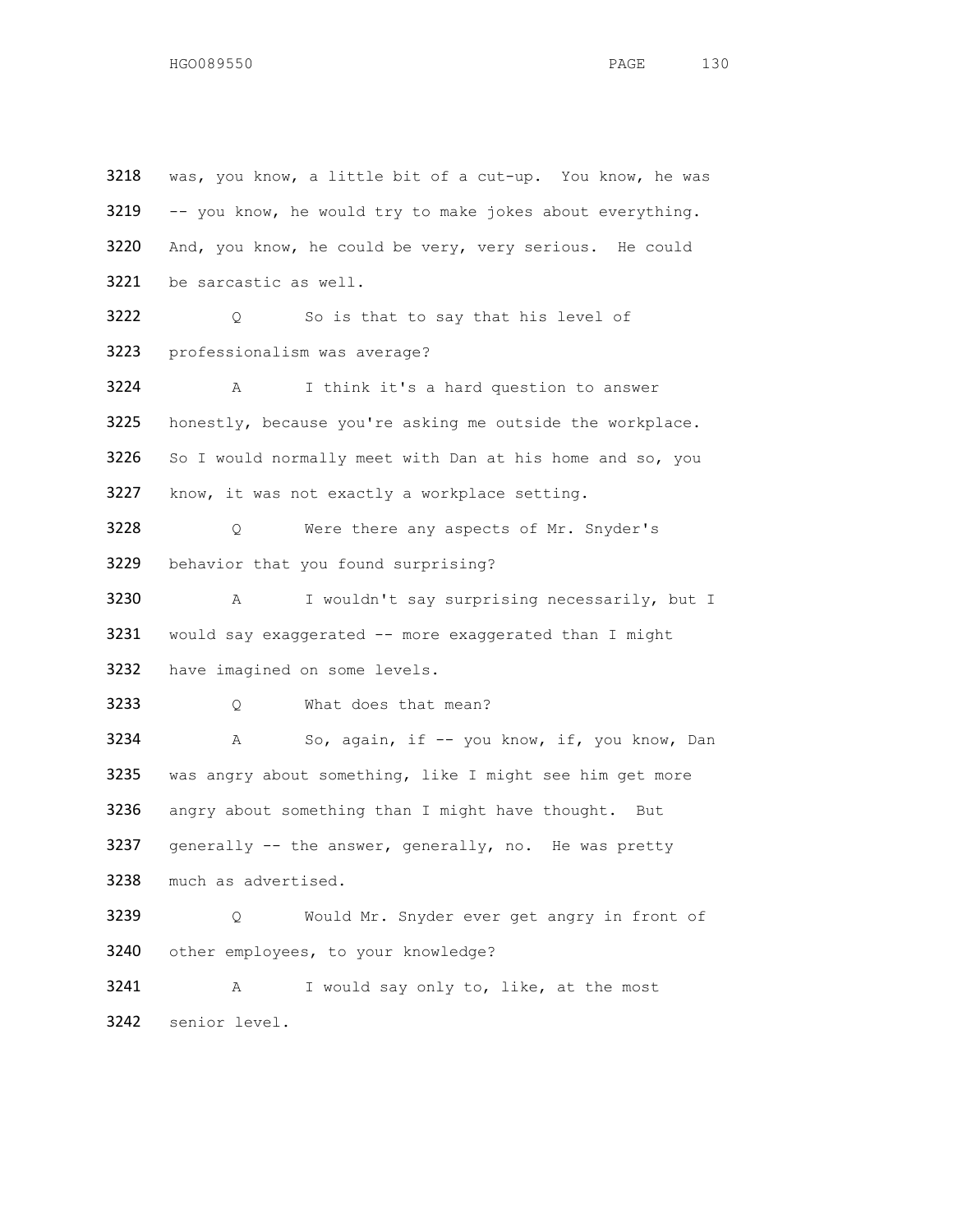Q Did you have any concerns about the professionalism of executive meetings that were held by the Commanders? A Executive meetings, with whom? Q With the executives. So meetings with the executives. Were there any concerns about the level of professionalism displayed at those meetings? A Well, again, I can only speak to the meetings I led once I came to the Commanders -- or Redskins. And no. So once I started holding those meetings, which was the only ones I was in, I thought they were fine. Q You had also mentioned that your goal was to try -- earlier, to try to instill responsible business practices. Based on your observations of the work culture, would you say that what you observed was consistent with responsible business practices? A I would say that they weren't the best business practices that I thought would lead to the best results. Q How would you describe the human resources department when you started your employment? 3265 A Almost nonexistent. Q What do you mean by that? 3267 A We had one staffer who was very, very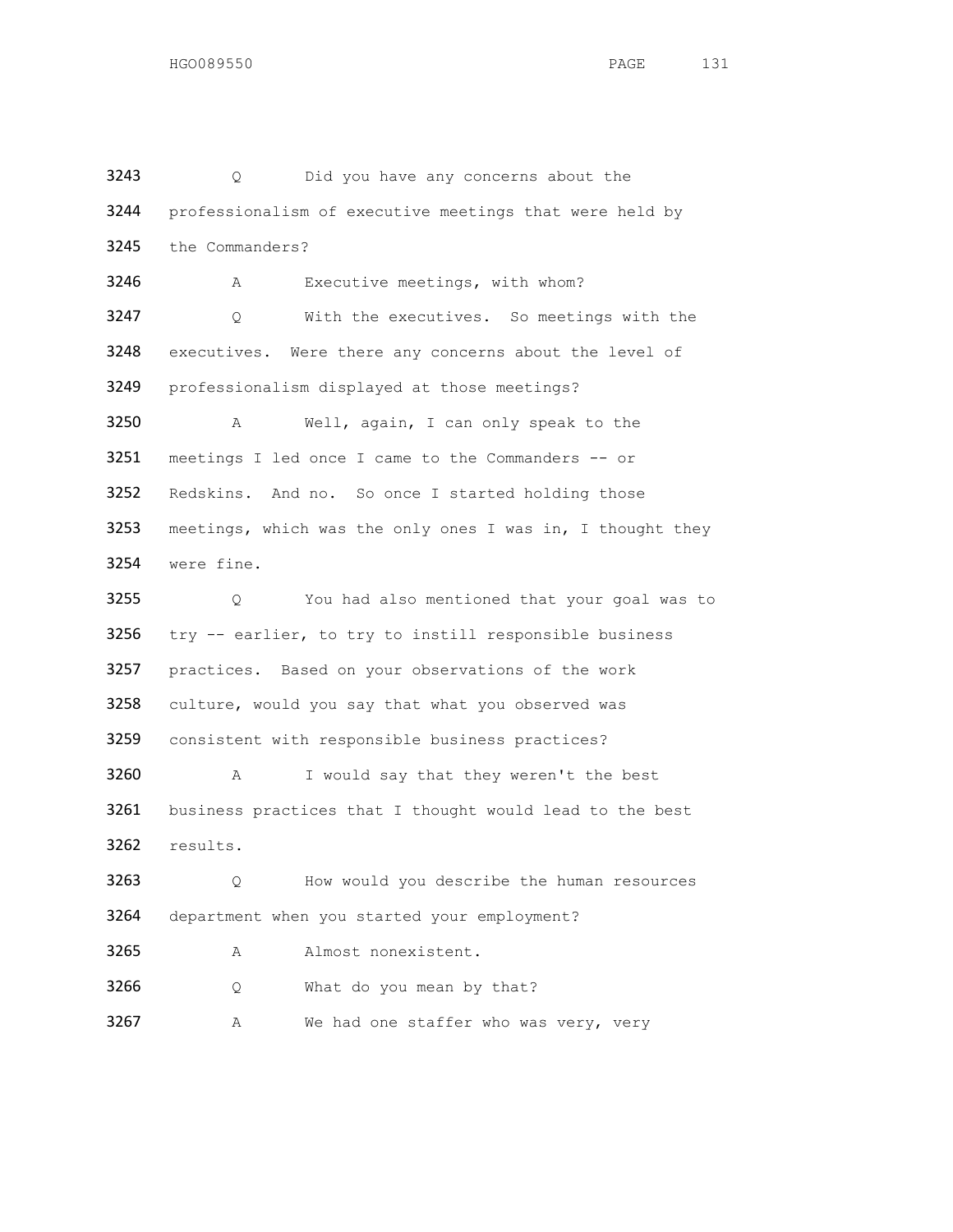| 3268 |                                                           | junior. There really were no resources to speak of.        |
|------|-----------------------------------------------------------|------------------------------------------------------------|
| 3269 |                                                           | On-boarding was challenging even for me, which was a red   |
| 3270 |                                                           | flag. Since I was coming in as the president of the        |
| 3271 | organization, I would have thought that they would have   |                                                            |
| 3272 | been on point on that and they really weren't. So it was  |                                                            |
| 3273 | something that was certainly on my radar early on.        |                                                            |
| 3274 | Q.                                                        | Do you believe that the on-boarding                        |
| 3275 |                                                           | challenges existed because of the skeletal human resources |
| 3276 | department?                                               |                                                            |
| 3277 | Α                                                         | I think there was a lack of resources, yes.                |
| 3278 | Q                                                         | And so I think you just mentioned that there               |
| 3279 | was one employee -- one junior employee who was the human |                                                            |
| 3280 | resources department?                                     |                                                            |
| 3281 | Α                                                         | And that person reported up to the CFO.                    |
| 3282 | Q.                                                        | Mr. Choi?                                                  |
| 3283 | Α                                                         | Yeah.                                                      |
| 3284 | Q                                                         | Who then reported to you?                                  |
| 3285 | Α                                                         | Correct.                                                   |
| 3286 | Q                                                         | That human resources person, was that                      |
| 3287 | Α                                                         | yeah.<br>$\mathbf{r}$                                      |
| 3288 | Q                                                         | Did you find the human resources department                |
| 3289 |                                                           | to be effective during your employment?                    |
| 3290 | Α                                                         | No.                                                        |
| 3291 | Q                                                         | Why not?                                                   |
| 3292 | Α                                                         | For the reasons I just mentioned. It wasn't                |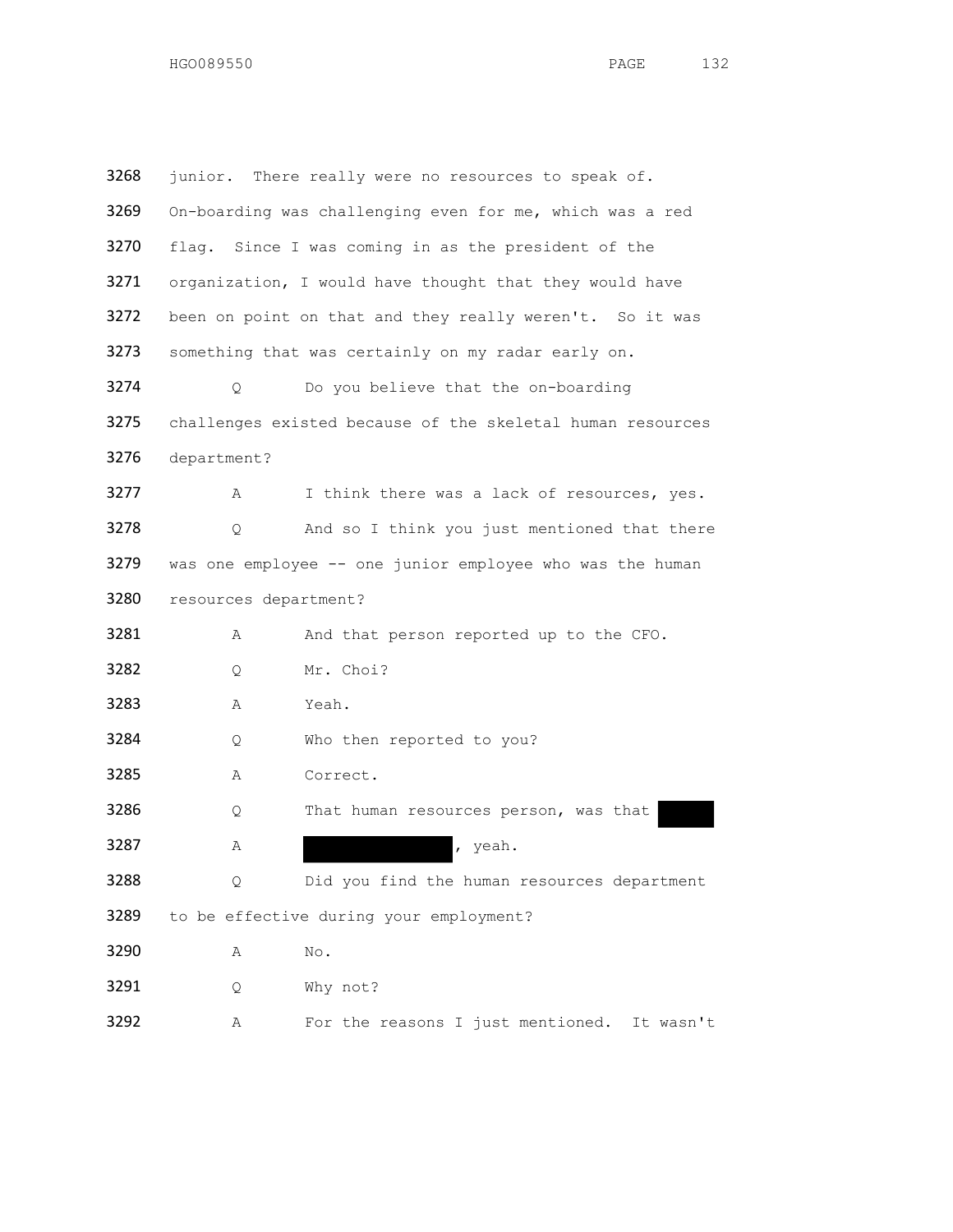3293 resourced either from a human resources perspective, from a budgetary perspective. There was no, you know, training to speak of in place. There was no infrastructure around human resources. Q Did you ever make any recommendations to anyone about how the human resources department could be improved? A Yes. So I had hired an outside human resources consultant to come in to do an audit of the 3302 entire human resources operation, where we were -- where we were deficient, where we had room for improvement, recommendations that they would make that we would then try to implement. Q Was that audit conducted? A Yes. Q Were you able to see the results of the audit? A Yes. Q What was your understanding of the findings? 3312 A Again, what we've talked about here. 3313 Underresourced, not enough people, that it wasn't a place 3314 that employees felt they could go to should they have a problem in the workplace. They were stretched too thin, 3316 being asked to do things that were outside of the purview 3317 of a human resources department such as staffing the front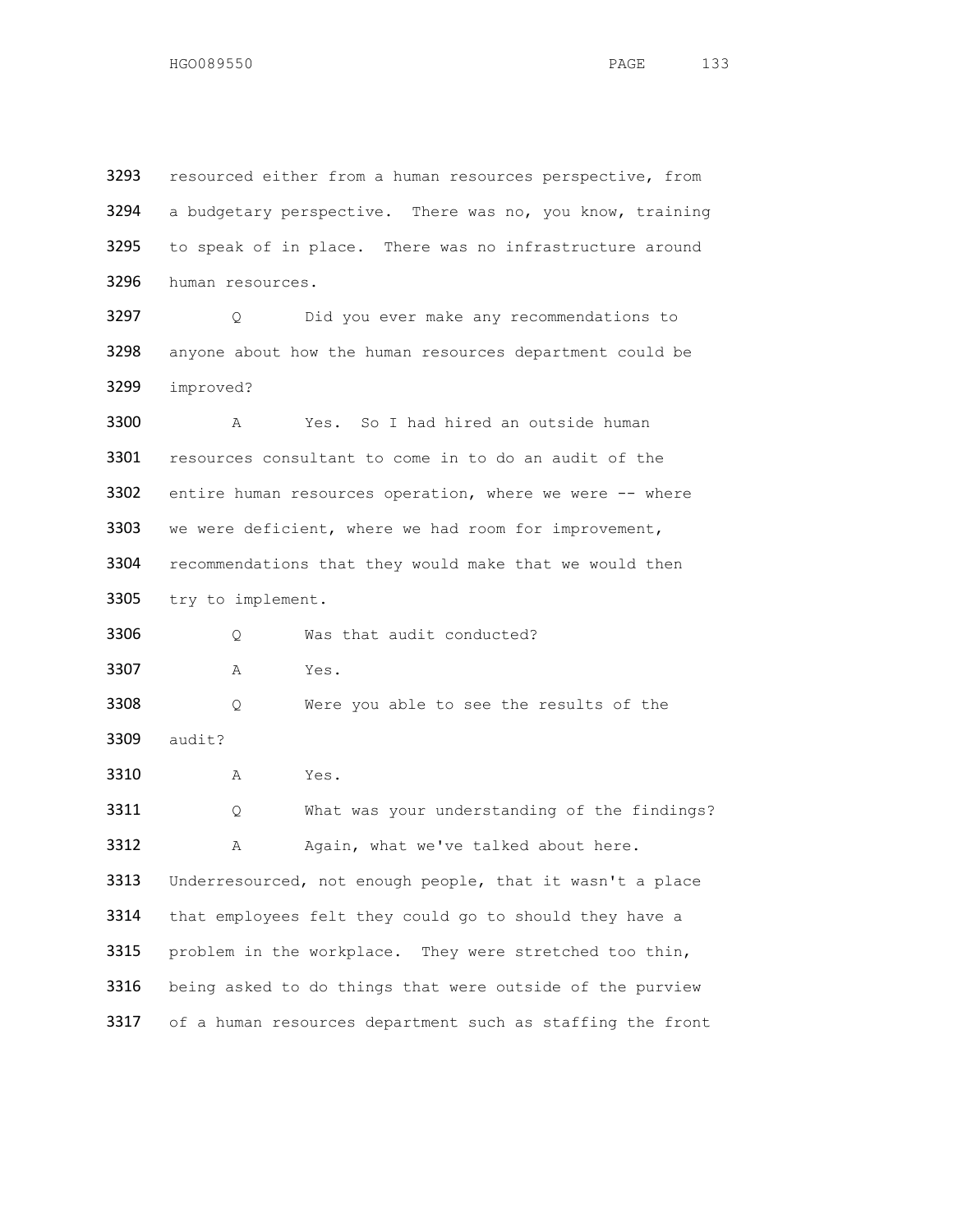3318 desk or making travel arrangements or, you know, 3319 processing in some instances, I think, expense reports. 3320 So, you know, there were a number of things that 3321 were deficient. There were some things that -- like 3322 things as simple as EEOC posters and the like out of date, 3323 not where they should be, files not being under lock and 3324 key on employee files. So there were a whole host of 3325 things that they had brought to our attention. 3326 Q What was the most striking or concerning 3327 thing that was brought to your attention as a result of 3328 the audit? 3329 A I don't know that there was anything, having 3330 -- by the time I got the report, it was December of 2018. 3331 So I had already been there for six months, so I don't 3332 know if there was anything that was  $--$  I think the non  $--$ 3333 not being in compliance with some of the regulations as it 3334 relates to posting of different information was something 3335 that, to my untrained eye, I never would have known or 3336 understood. So those things were things that were sort of 3337 new information for me.

3338 Q Were the results of the audit communicated 3339 to Mr. Snyder?

3340 A I don't know.

3341 Q Was he aware you were doing the audit? 3342 A I believe he was.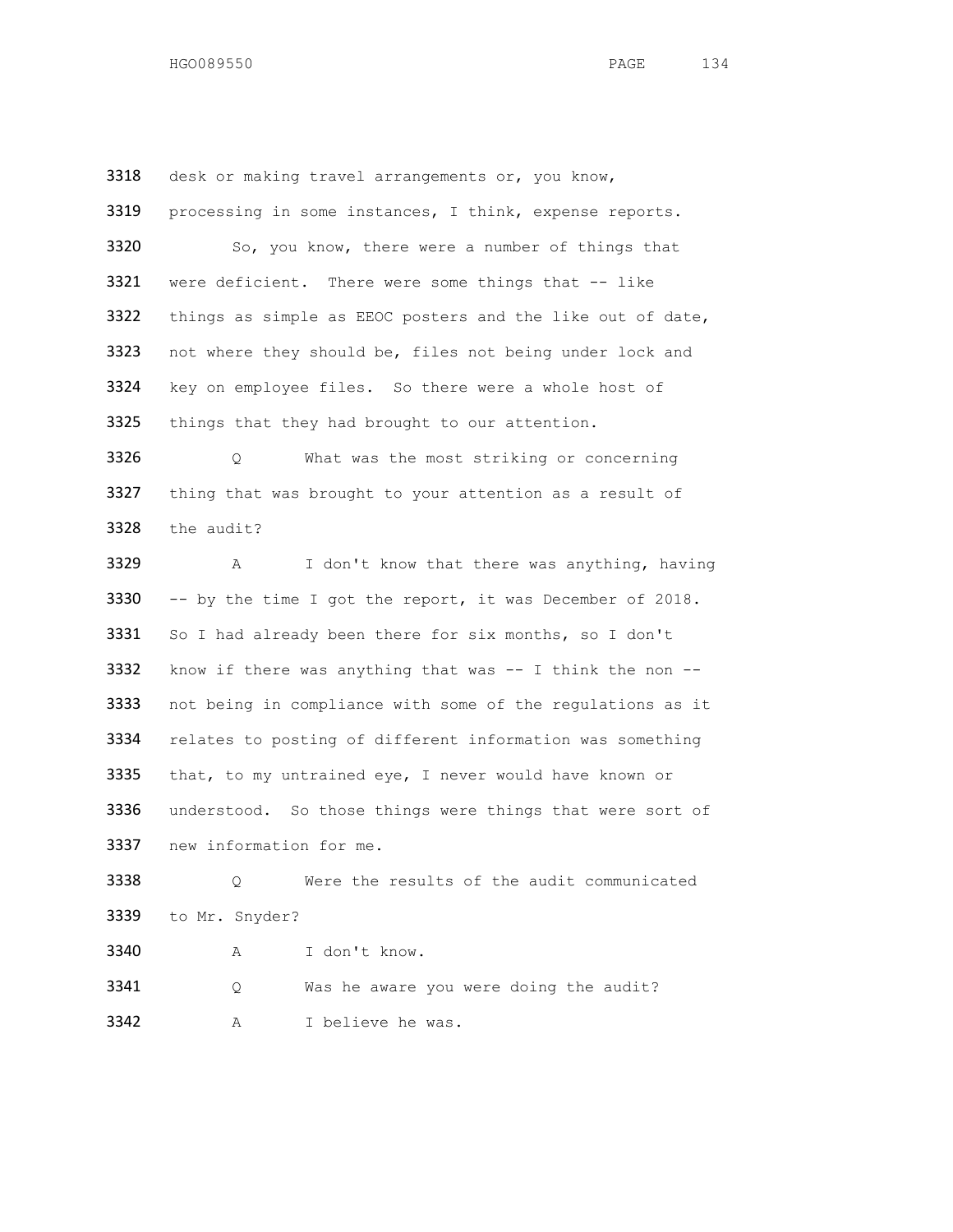Q Why do you believe that? A I just think he was. I didn't specifically tell him, but I heard that he was aware of it. Q Who did you hear that from? 3347 A I heard from -- I think Eric Schaffer and I 3348 at one point had a conversation about it, that he had talked to Mr. Snyder about it. Q Mr. Snyder never asked you questions directly? A No. Q Is that to say that you did not need Mr. Snyder's approval to engage in the consulting agreement? A I did not ask for permission to do it. Q What was your -- what did you infer based on -- strike that. What did you infer about the value of human resources based on the team's limited allocation of resources to that department? 3361 A It wasn't a priority. Q Why did you think that? A Because it wasn't resourced. Q Why does something not being resourced lead you to believe that it's not a priority? A Because in a business, you prioritize things 3367 based on the resources that you provide tor that function.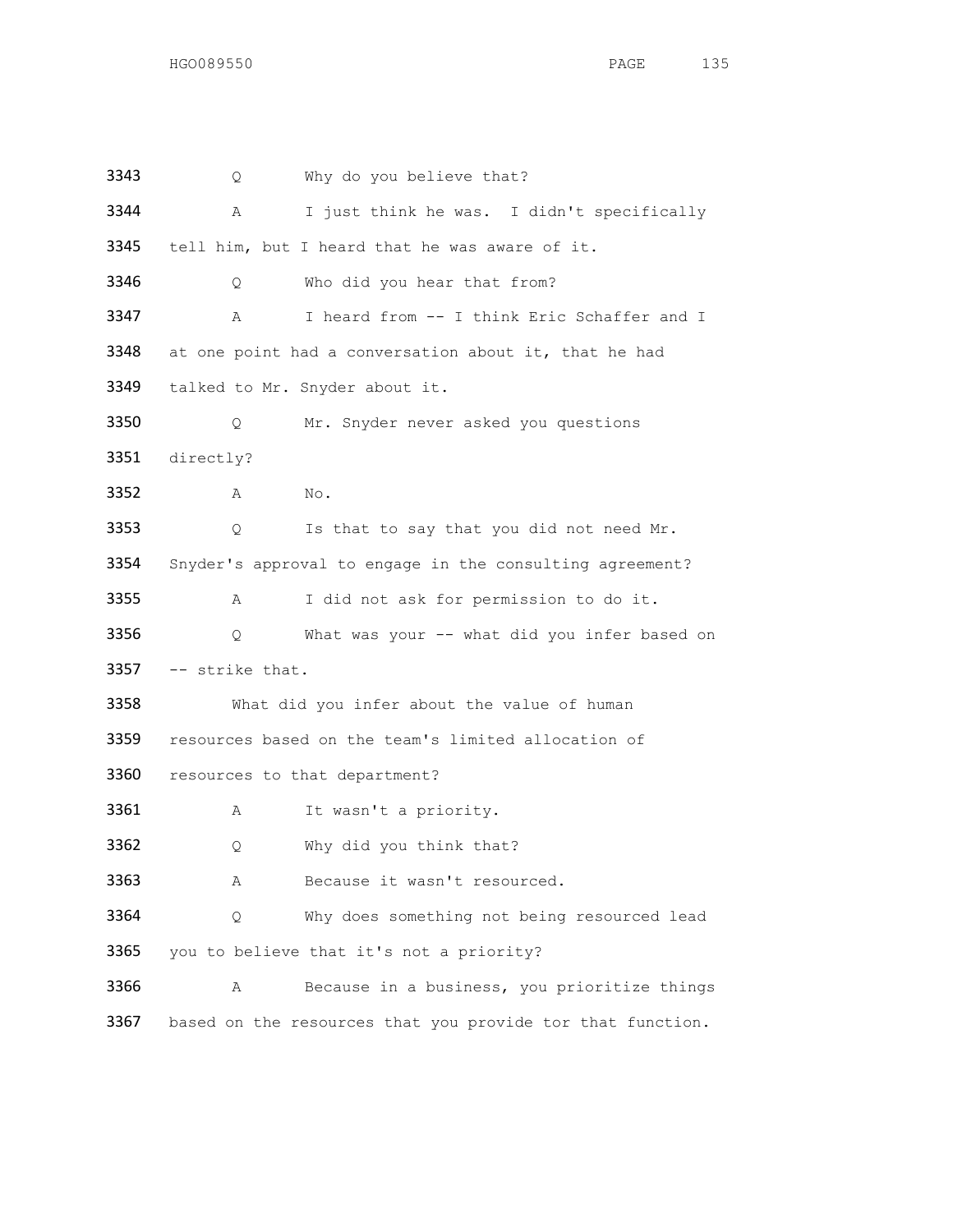3368 Q That's been your experience in those workplaces. A Yes. 3371 Q For a team to be a model team, do you 3372 believe that they would need to provide adequate resources 3373 to departments such as human resources? A Yes. Q What was your understanding of whether this was a longstanding understaffing issue at the team? Did you have any understanding? 3378 A Repeat that, please. Q Did you have an understanding that the lack 3380 of resources afforded to the human resources department, did you have any understanding that that was a longstanding issue? A I don't think it was new. I don't know how long it was an issue, but it wasn't something that was brand new. Something that seemed to exist for a while. Q Why do you believe that? A Just based on the conversation I had with 3388 Stephen Choi when I was asking why things were the way 3389 they were in the human resources department. Q Did Mr. Choi share your view that the human resources department was understaffed? A Yes.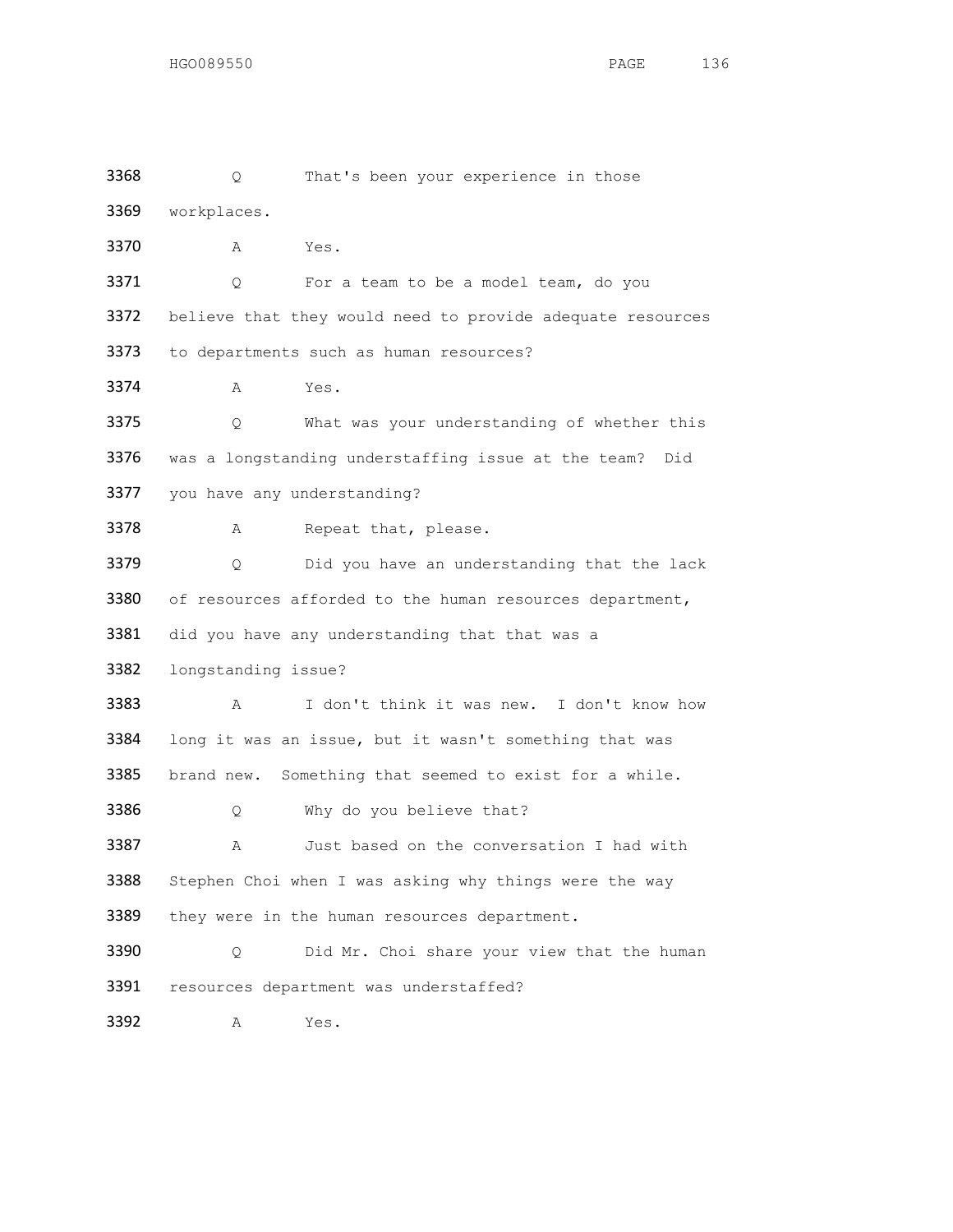| 3393 | Q   | Did Mr. Allen share that view?                         |
|------|-----|--------------------------------------------------------|
| 3394 | Α   | I don't know. I never spoke to him about               |
| 3395 | it. |                                                        |
| 3396 | Q.  | Which other executives did you speak to?               |
| 3397 | Α   | Eric Schaffer and Stephen and may have                 |
| 3398 |     | discussed it with either Steve or Todd.                |
| 3399 | Q   | Did Eric Schaffer share the view that the              |
| 3400 |     | human resources was understaffed?                      |
| 3401 | Α   | I think so, yes.                                       |
| 3402 |     | (Lafemina Exhibit No. 7 was                            |
| 3403 |     | identified for the record.)                            |
| 3404 | ΒY  |                                                        |
| 3405 | Q   | I just handed you what we have marked as               |
| 3406 |     | Exhibit 7 for identification purposes.                 |
| 3407 | Α   | Mm-hmm.                                                |
| 3408 | Q   | I'll give you a moment to review.                      |
| 3409 | Α   | Okay.                                                  |
| 3410 | Q   | What I handed you is a document titled                 |
| 3411 |     | Sageview Consulting. It is dated July 12, 2018, and it |
| 3412 |     | was produced to the committee by the NFL. It's the     |
| 3413 |     | document ending in Bates stamp 97843.                  |
| 3414 |     | Do you recognize what I just handed you?               |
| 3415 | Α   | Yes.                                                   |
| 3416 | Q   | How do you recognize it?                               |
| 3417 | Α   | It's an agreement that I had in place to               |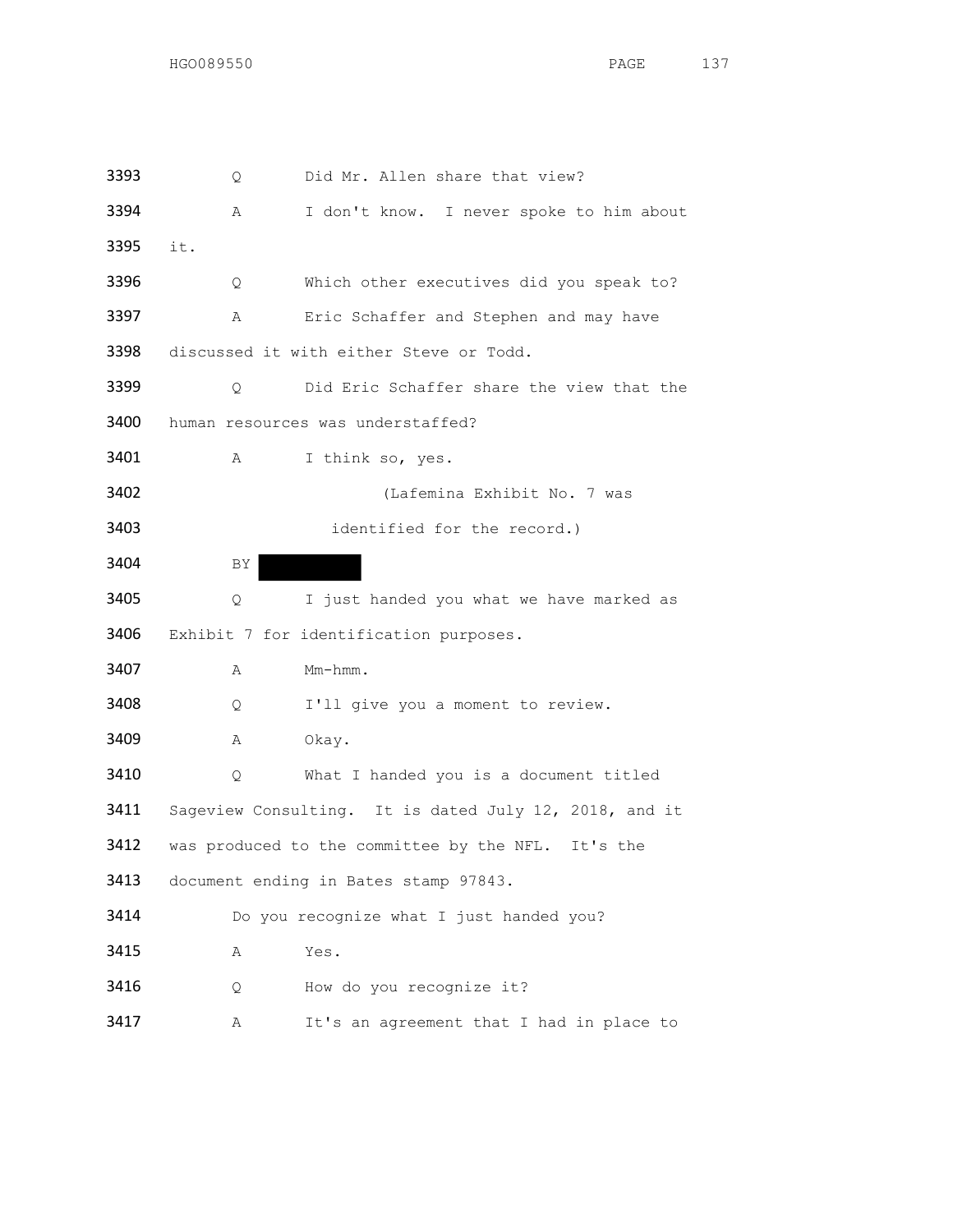have Sageview come in and do the aforementioned audit of 3419 the human resources department as well as workplace training. 3421 Q Is it a fair and accurate representation of 3422 the agreement between the Washington Commanders and Sageview Consulting as you last remember it? A Yes. Q I'm going to direct your attention first to 3426 the very last page. Notice that there are no signatures. Do you know if this agreement was ever executed? 3428 A I believe it was. Q Now, turning back to the first page. The first paragraph. 3431 A Mm-hmm. Q This agreement states that it's made and entered into as of the 16th day of July 2018 among WFI Stadium, Inc., and in parens Stadium Company. What is Stadium Company? 3436 A I think that's the separate entity for FedEx Field in the corporate structure. Q And then it goes on to say, "and Pro Football, Inc." A Which is the team proper. Q I want to direct your attention to the next paragraph which starts with "Pursuant to this agreement."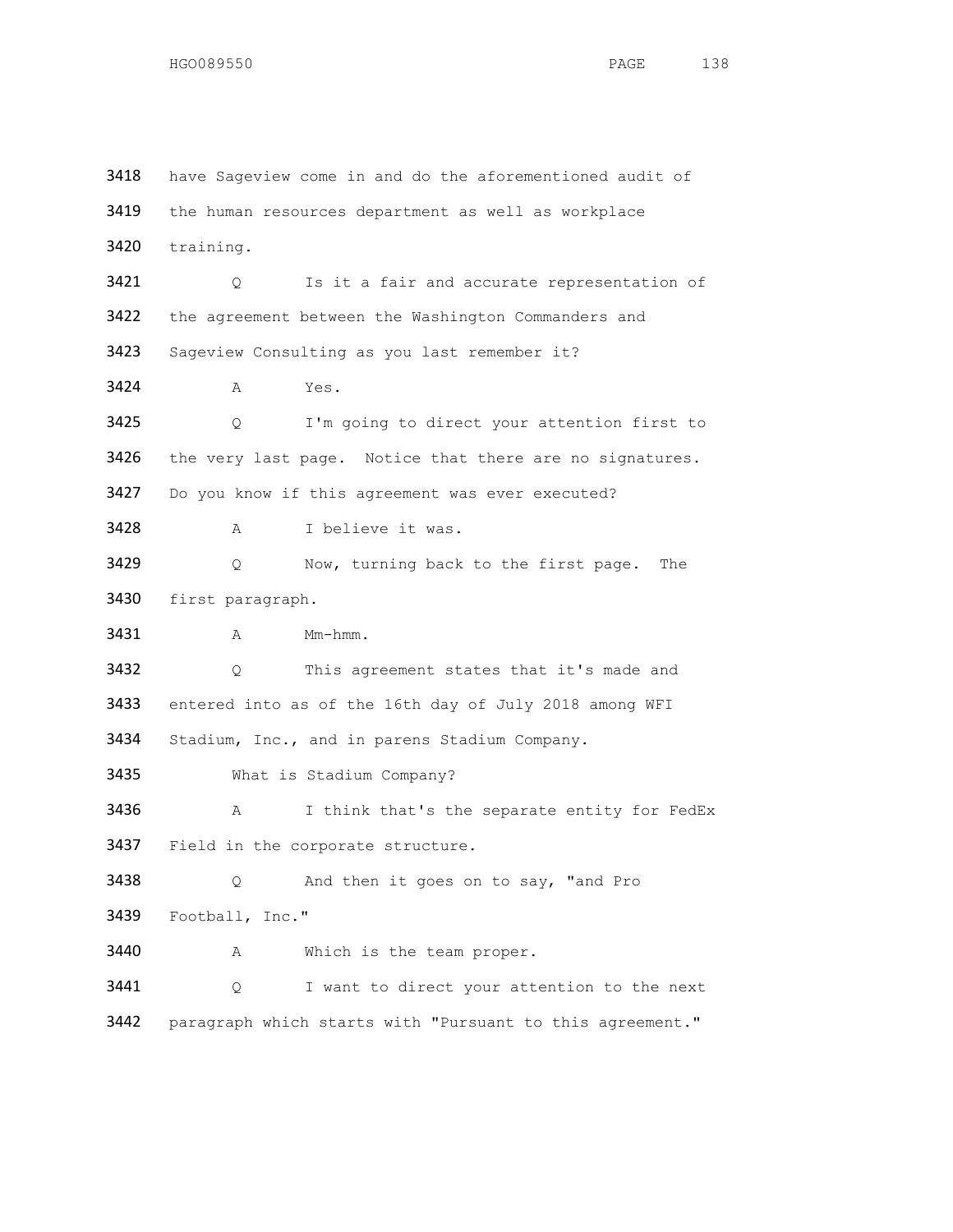Do you see that? A Yes. Q It says, "Sageview will provide human resources services and training to the companies." A I'm sorry, I'm not reading the same thing. You said the second paragraph? Q "Pursuant to this agreement." A Yes. I'm sorry, yes. Q "Sageview will provide human resources services and training to the companies." Do you see that? A Yes. Q So is this what you were referring to earlier when you said there was a consulting agreement 3457 where there were -- you would ask them to conduct an audit 3458 of the human resources department? A Yes. 3460 Q And as part of that, there was an agreement for the consulting company to provide training -- A Yes. Q -- to staff. I want to direct your 3464 attention to the last paragraph under background. Do you see that? 3466 A Mm-hmm. Q It says, "The companies have approximately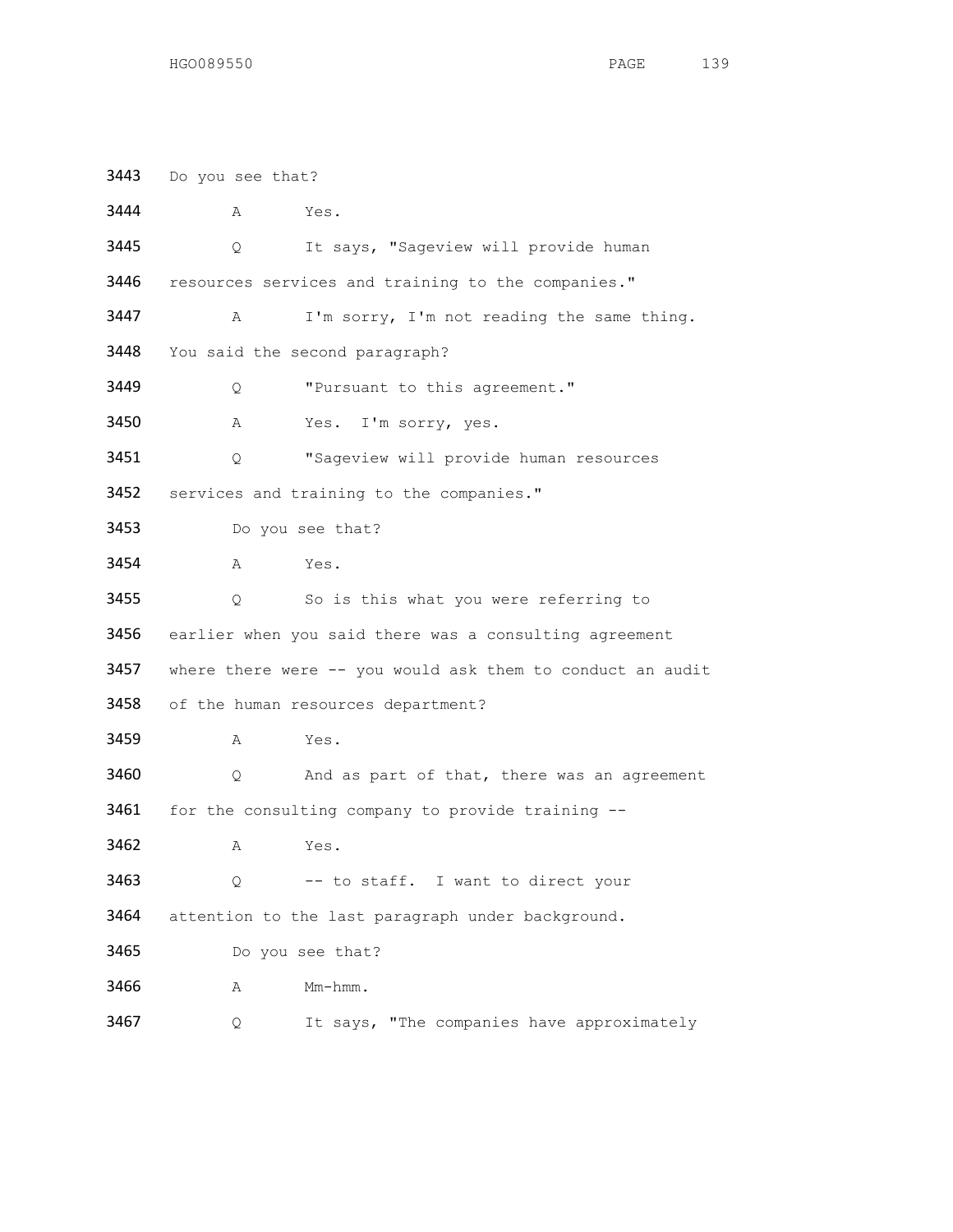150 to 200 employees."

3469 A Mm-hmm.

 Q Is that a fair representation of the number 3471 of employees that were employed between the two, the FedEx 3472 Field and Redskins Park, as you last remember it?

3473 A I don't have an exact number, but that seems directionally correct.

 Q And those 150 to 200 employees to your 3476 knowledge were all -- in terms of the human resources 3477 function, the one junior employee that you mentioned was responsible for providing services to all of these employees; is that correct?

3480 A Yes. And, you know, potentially -- may have also had some role in some aspects of the football operation with players as well. So if they were like 3483 moving, you know. So -- but yes, the answer is yes. And there may have been more that she was responsible for as well.

 Q Again, we said that that employee reported to Mr. Choi. Did he ever raise concerns about the fact human resources was reporting through him as the CFO?

3489 A No.

 Q This paragraph goes on to say that "The new president of business operations and COO has identified a need to conduct an assessment of the company's human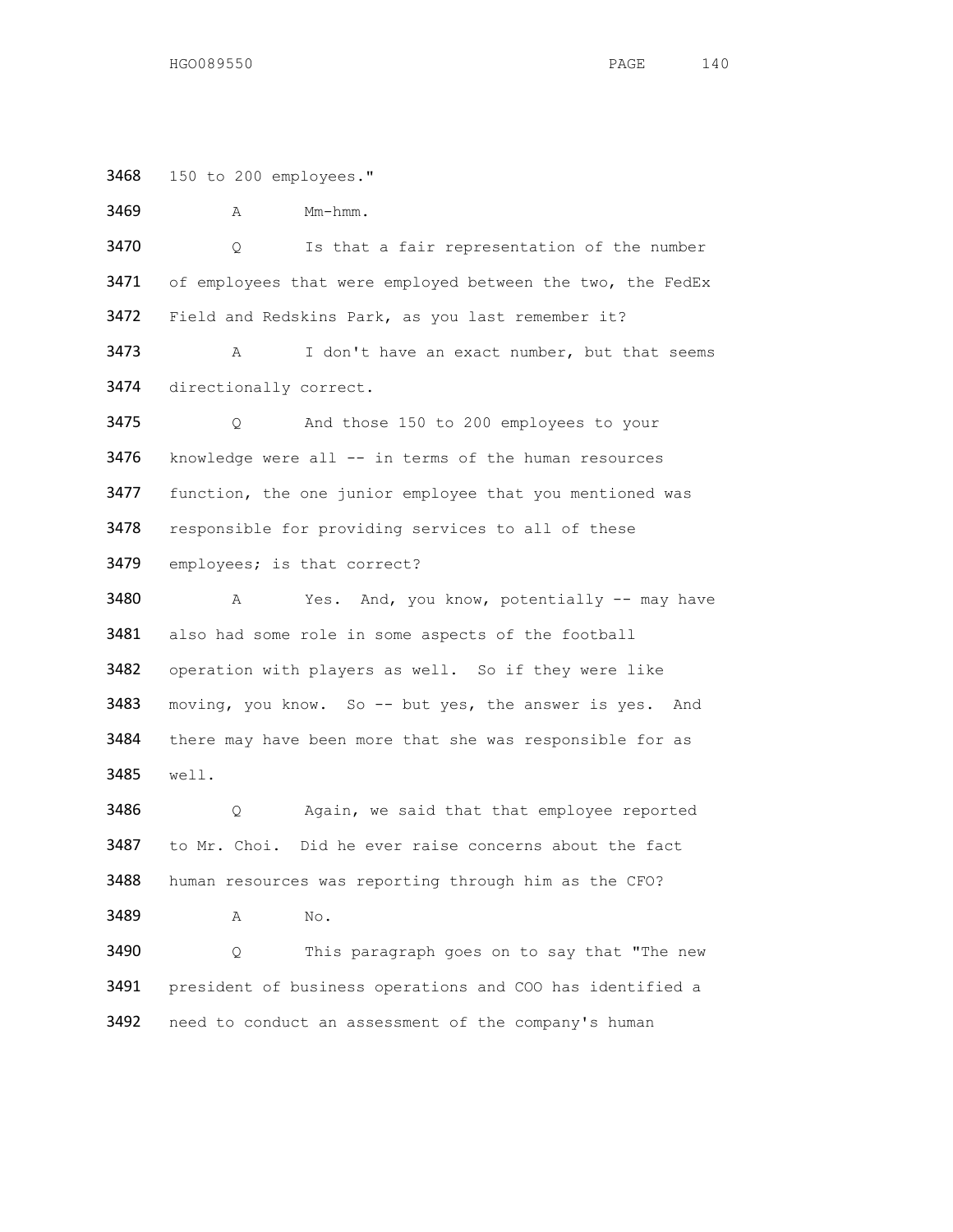resources function to ensure compliance with federal and state laws as well as determine what it needed to strengthen human resources function." 3496 Is this paragraph referring to you in your role on the team? A Yes. Q And in terms of what you identified, do you recall what, if anything, specifically that you identified as a reason for this assessment to be conducted outside of what we discussed? A Just what we were discussing. Q The paragraph concludes by saying, "In addition, there is an immediate need to conduct respect in the workplace training for senior management and management and the staff of the companies." Why was there an immediate need to conduct this training to your knowledge? A So this is something I would have done anyway. This was something I would have done independent of anything. But because the Rachel Engleson allegations had come to light, I felt that we needed to make sure this happened immediately. Q I want to direct your attention to the next page. A Mm-hmm.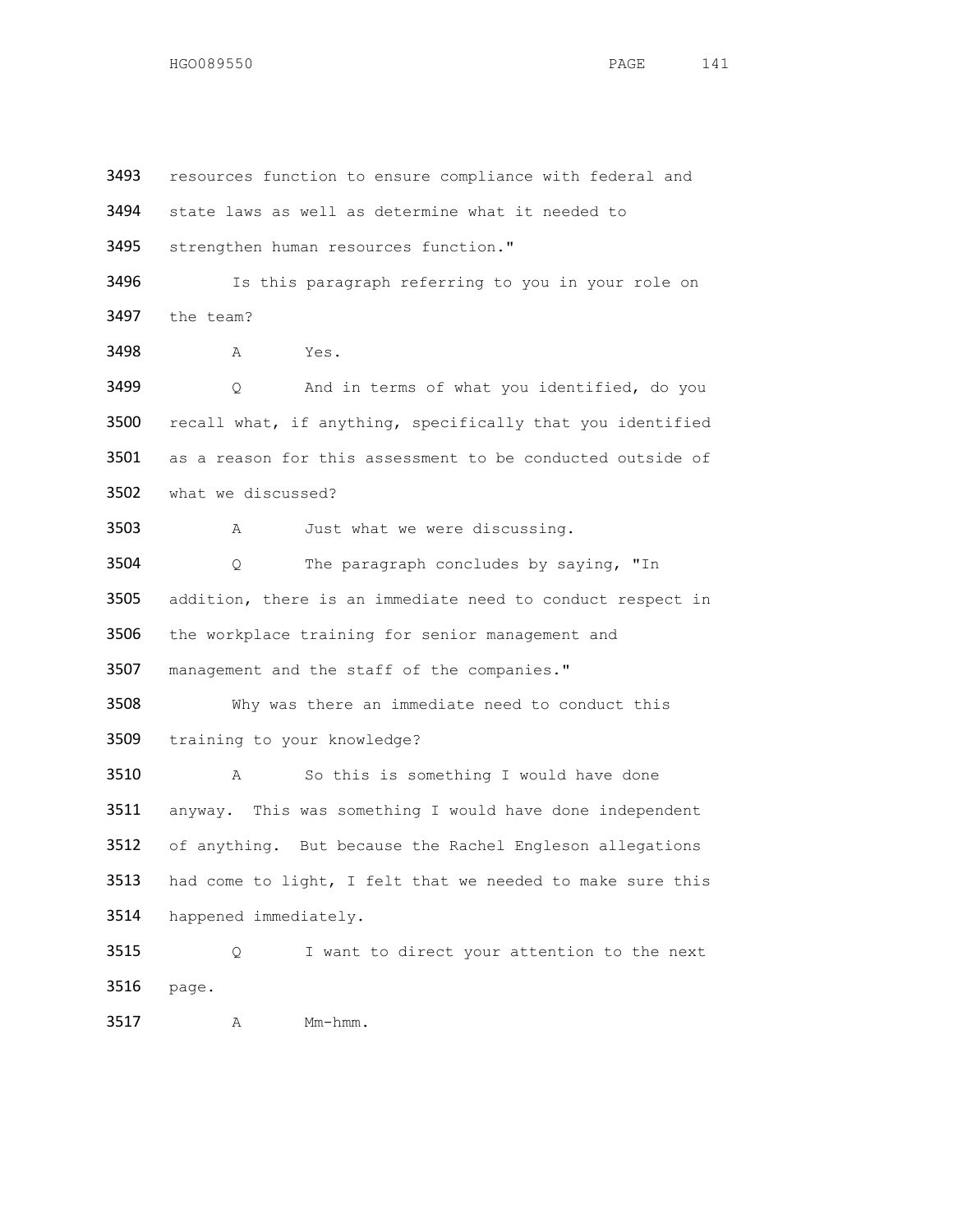Q First bullet. It states that "Sageview will provide the following as part of the assessment. A review of current human resources policies and practices," and 3521 then it goes on to list a number of things that would be included as part of the assessment.

 To your knowledge, did Sageview in fact include as part of their assessment the different items that are listed on this page?

A I believe so.

 Q At the bottom of the page it states that "As part of this assessment, Sageview will provide companies with a written report that will be presented which will identify the following." And it goes on to identify areas of practice, recommendations, et cetera.

3532 I believe you testified that in December of 2018, 3533 that there was in fact a report that was completed and provided to you which in fact contained the

recommendations and the areas that required changes,

correct?

A Correct.

 Q And I believe you testified that Mr. Schaffer said that Mr. Snyder was aware that this was going on, but you're not sure if he actually saw the report, correct?

A Correct.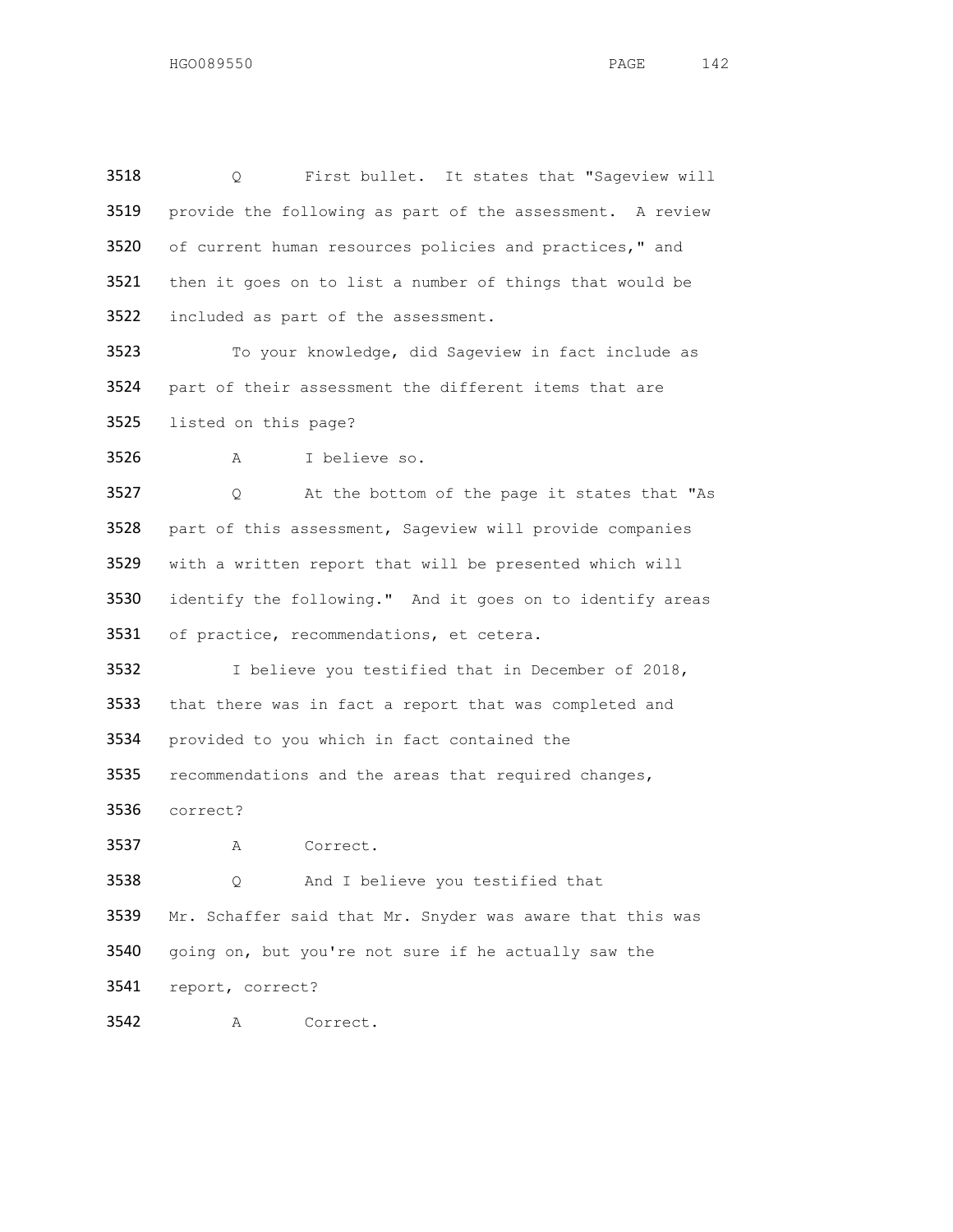Q Turning to the next page. 3544 A Mm-hmm. Q It starts "The outline for the training are as follows." Do you see that? A Yes. Q And it starts by saying, "To gain a clear understanding of the organization's expectations regarding respect in the workplace as it relates to issues of sexual 3551 and other harassment in the workplace." A Mm-hmm. Q I believe you just mentioned that you felt that there was an immediate need to conduct this training 3555 because of the allegations made by an employee named by 3556 Rachel Engleson that were brought to your attention; is that correct? A Yes. Q Is that reason for the focus of the training being on sexual harassment explicitly? A I think it was one of the focuses. I think 3562 if I'm not mistaken, the actual terminology was respect in the workplace. So it wasn't only limited to sexual harassment. It was certainly one of the issues that was discussed. Q At the bottom of the page, it states, "For executive/managers." Do you see that?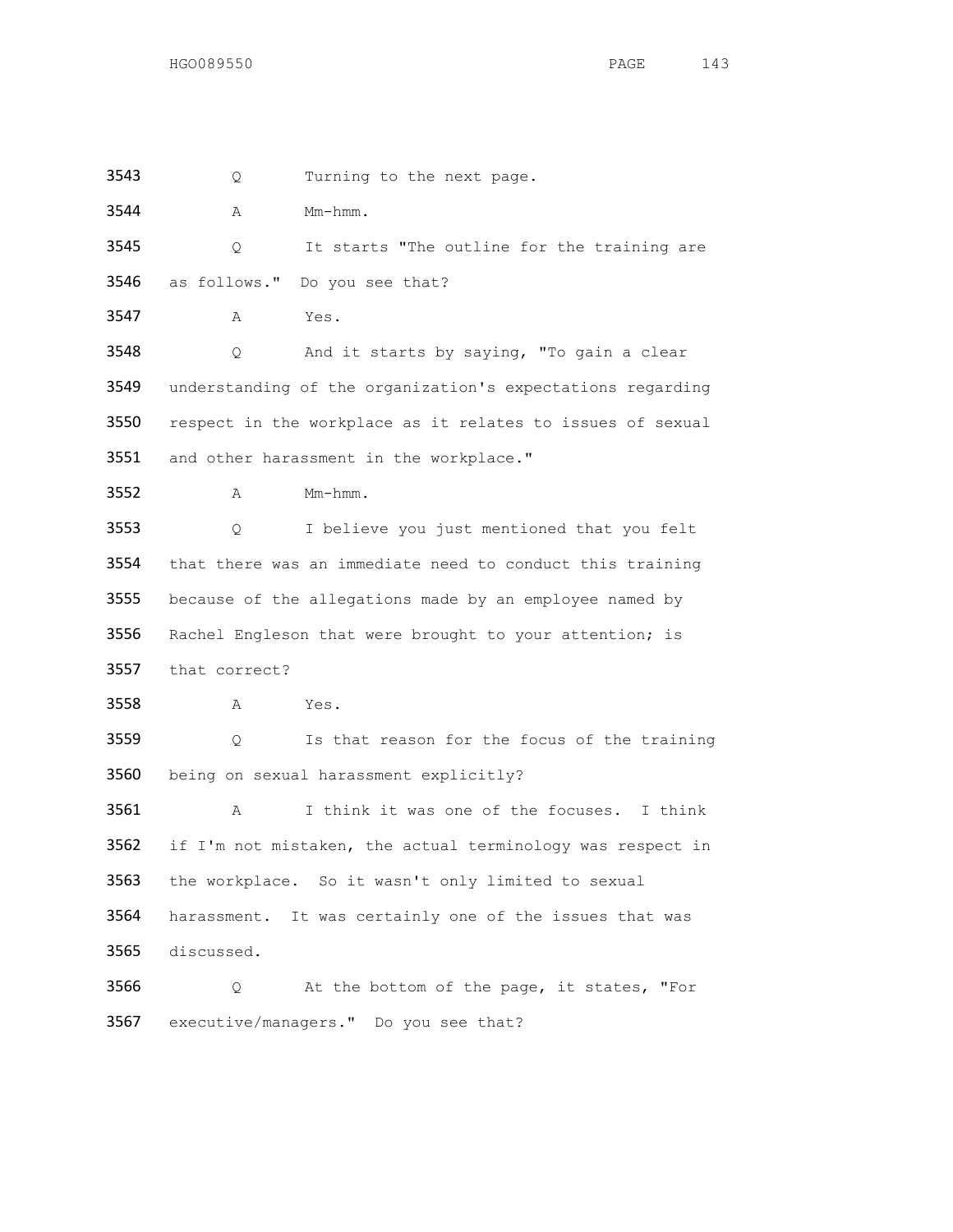A Yes.

 Q It says -- the first bullet says, "Impact of 3570 disrespectful behavior. And the second bullet says, 3571 "Managers' tips to address harassment." Did you have any role in helping Sageview to 3573 identify areas of focus based on what you observed happening within the Washington Commanders workplace? A There were conversations between myself and Sageview. And probably -- I don't recall if they were like this is what the program would look like. I think it was collaborative, that I certainly wanted to make sure 3579 that we were touching on these issues. But they may have 3580 recommended it to me and I made no changes or we may have collaborated to get to where we did. But it certainly -- you know, I certainly agree with what they were trying to get to. Q And did you see a need for there to be, as part of the training, a section that addressed the impact of managers' and executives' behaviors on their workforce? A Yes. Q Did you feel that the managers and/or executives were well-equipped to address harassment in the workplace? A Well, I felt that they needed this training to make sure that they were continuing to get better at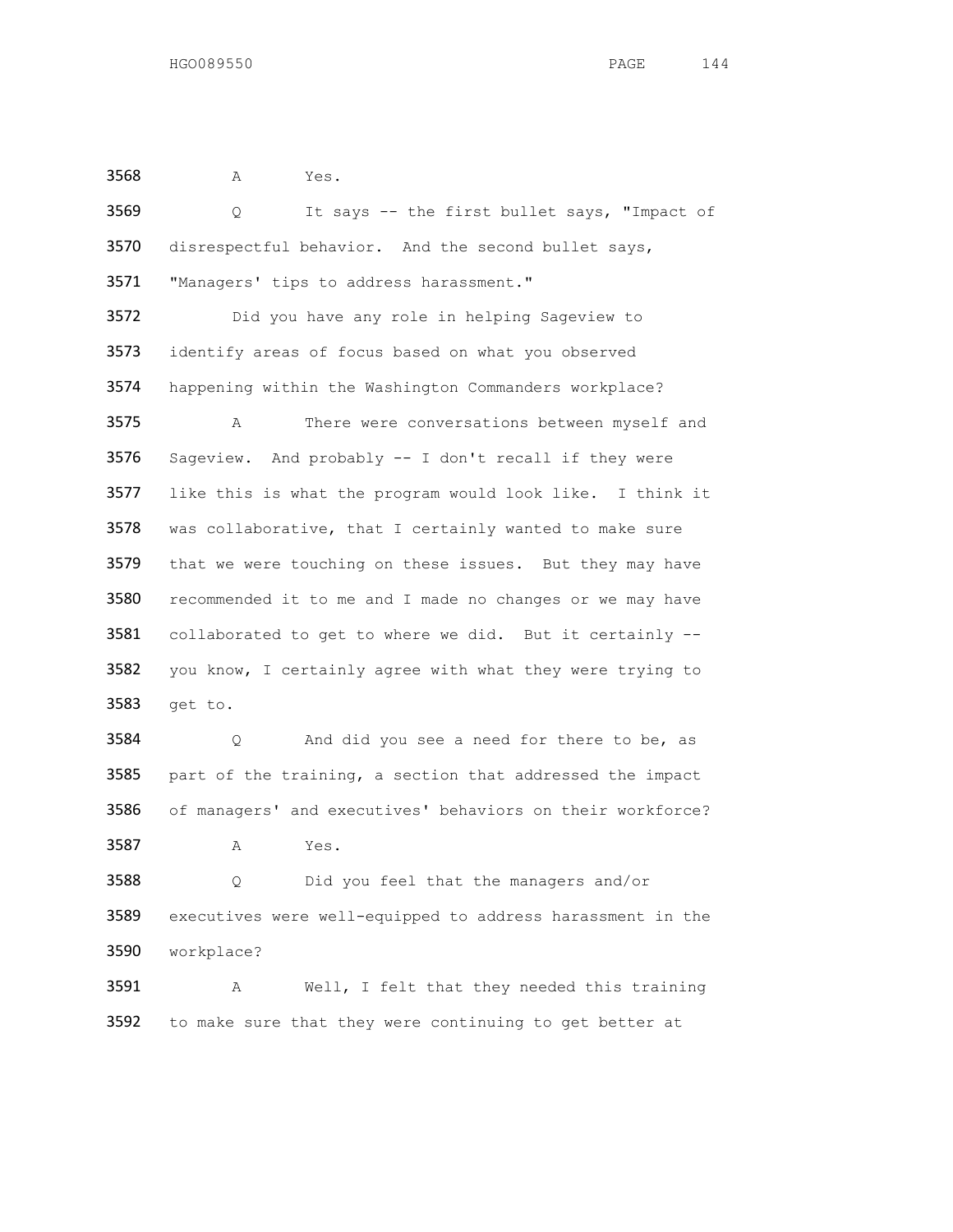it. Q Was there, to your knowledge, any harassment or antidiscrimination training prior to your arrival? A I don't know one way or the other. 3597 Q Do you have a copy of the report that Sageview Consulting completed? A No. (Lafemina Exhibit No. 8 was 3601 identified for the record.) 3602 BY Q I'm handing you what we've marked as Exhibit 8 for identification purposes. Let me know when you finished reviewing it. 3606 A Mm-hmm. Q I just handed you a document that's an email from Stephen Choi to what appears to be FedEx Field and Redskins Park front office. This document was provided to the committee by the NFL and it ends in Bates stamp 97849. 3611 Do you recognize what I just handed you? A Yes. 3613 Q How do you recognize it? 3614 A Again, this was the notice to employees that 3615 the workplace training would be taking place from Stephen to the organization. Q The workplace training that's described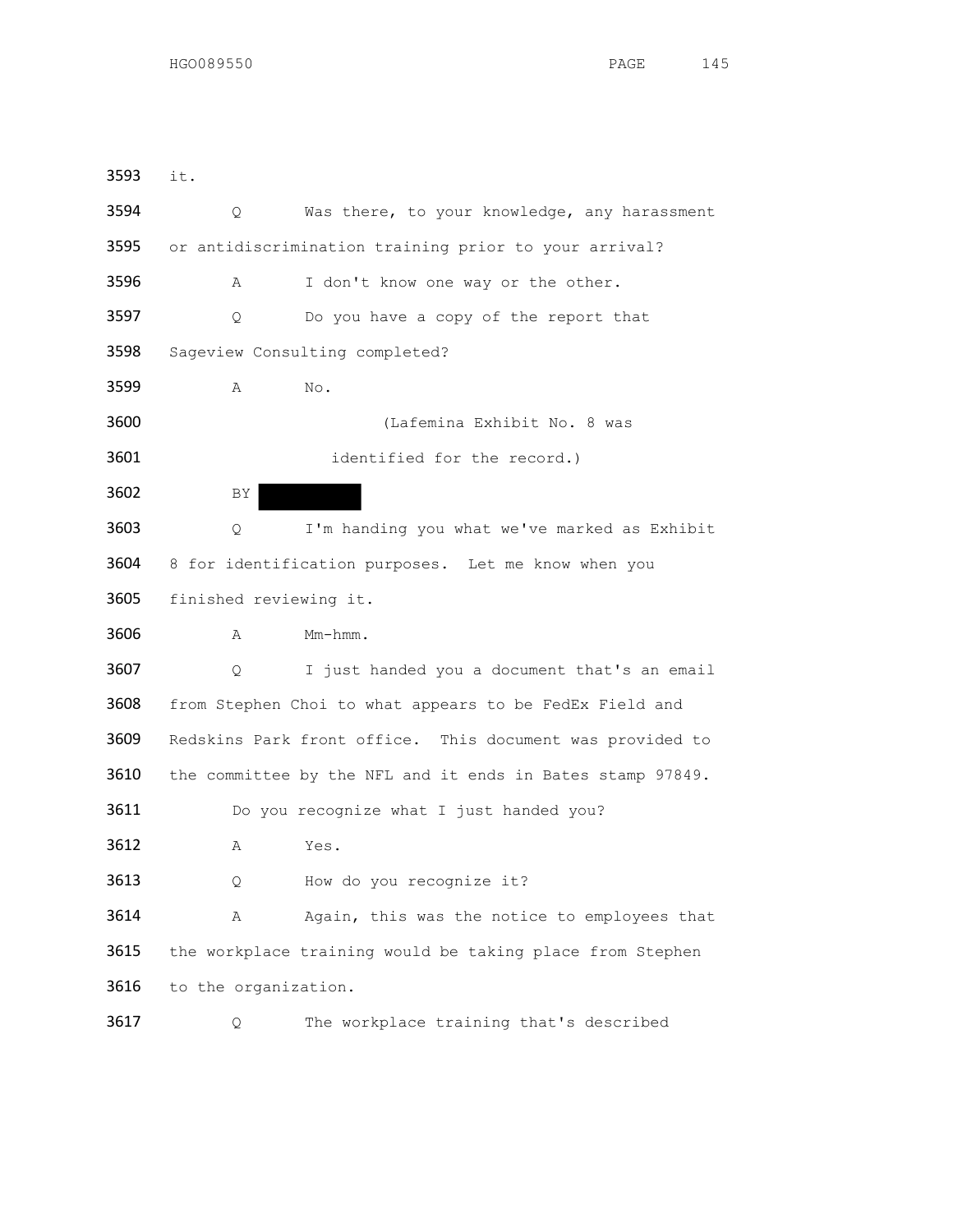here, is that the workplace training that was discussed in the Sageview Consulting agreement? A Yes. 3621 Q And this is the same training that you believe needed to happen based on the allegations that were brought to your attention concerning Rachel Engleson? A Yes. Q To your knowledge, did this email go to all Commanders employees? A I'm not sure if the Redskins Park front office list is just business employees or if it had football employees on it. We had made a decision not to have the football side of the organization participate at this time. Eric and I had talked about doing it once the season was over. Obviously, in the middle of the season

3633 it's tough to get all the coaches and all those guys to take a day to do this. So the plan was that sometime after the season was over, they would do it. So this was specifically for business employees.

 Q Do you have any reason to believe that there were any business employees that were not included on the mailing list?

A Not that I'm aware of.

 Q It says that the training would happen on August 21st and Wednesday, August 22nd. Do you recall if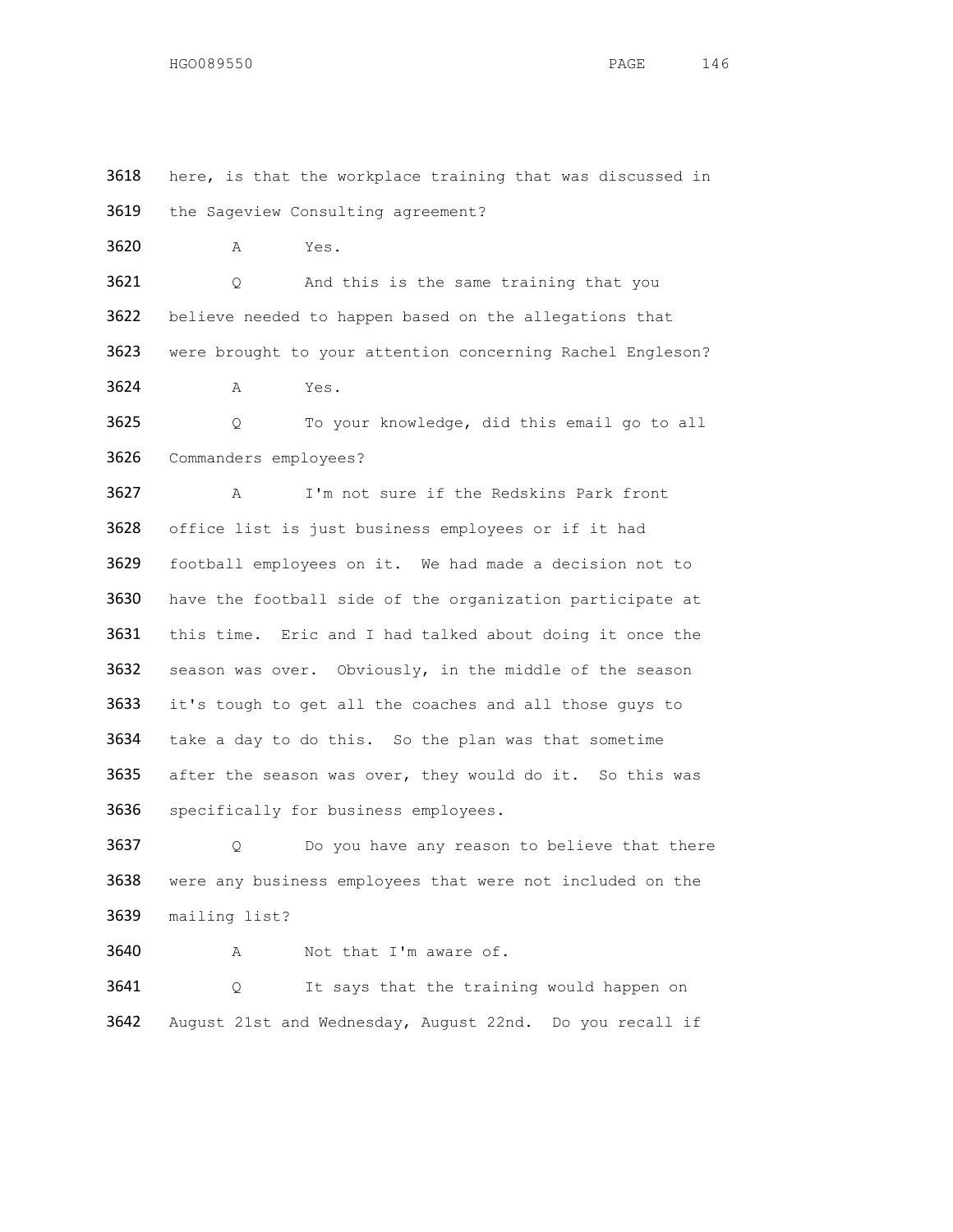in fact the trainings were held on the two days indicated? A I don't recall. Q But you do recall that there in fact was a training for all employees? A Yes. Q Do you know if Mr. Snyder is included on either of those listservs? A I don't know. Q You mentioned that there were allegations that were brought to your attention by an employee named Rachel Engleson. What, if anything, did she tell you were her concerns? A So Rachel told Steve Ziff and Jake Bye about the allegations and Steve Ziff brought them to my attention. Q I believe you testified earlier that Rachel at one point began reporting to Steve Ziff? A Yes. Q She was moved from one department to another? A Yes. And it was this move that -- in a meeting around that move is when Rachel made this information known to both Jake and Steve. And then, as I said, Steve brought it to my attention. Q What did Steve tell you?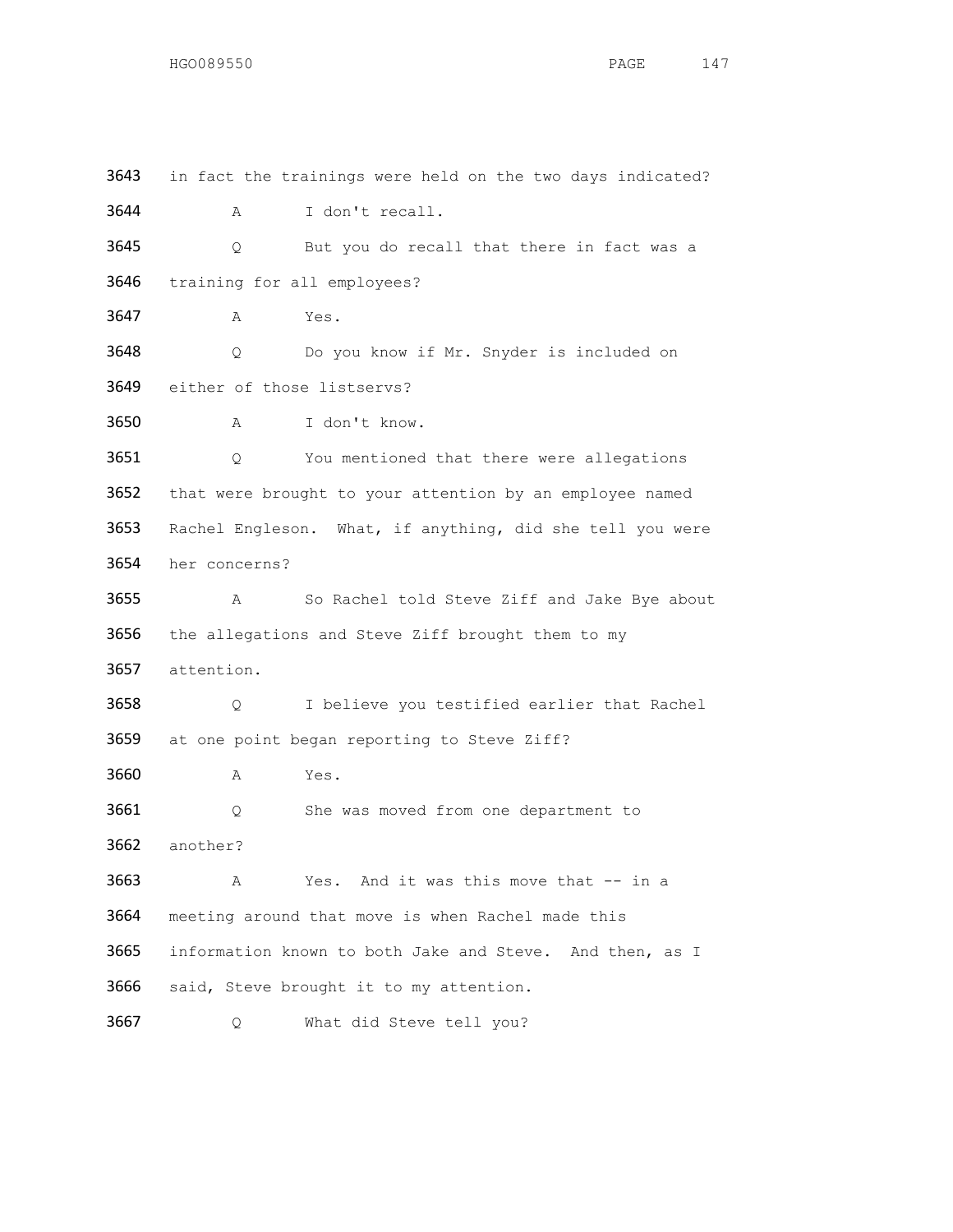A He told me that Rachel had come to him talking about how Larry Michael had, you know, made her feel uncomfortable over a number of years and that he 3671 would -- he would talk about her appearance in front of audiences where -- they might be at like a fan function 3673 where Larry was the emcee and talk about Rachel, her looks or, you know, something along those lines. He would touch her face in an unwanted fashion. And I believe he said -- Steve told me that he might -- you know, would kiss her on 3677 the forehead. And that made her very uncomfortable. 3678 And I believe what precipitated it was now that she was going to be moving back to Redskins Park where Larry office out of, Rachel, I think, wanted to make sure Steve 3681 and Jake knew about this. Q Do you recall when that conversation took place? A It was soon after I arrived. I don't know. I would imagine it's in the first 30 to 40 days of my being there. And, you know, based upon the date on the Sageview, I think that tracks. Q What, if anything, did you do when you learned of her concerns? A I brought it to Mr. Schaffer. Q General counsel?

A Yes.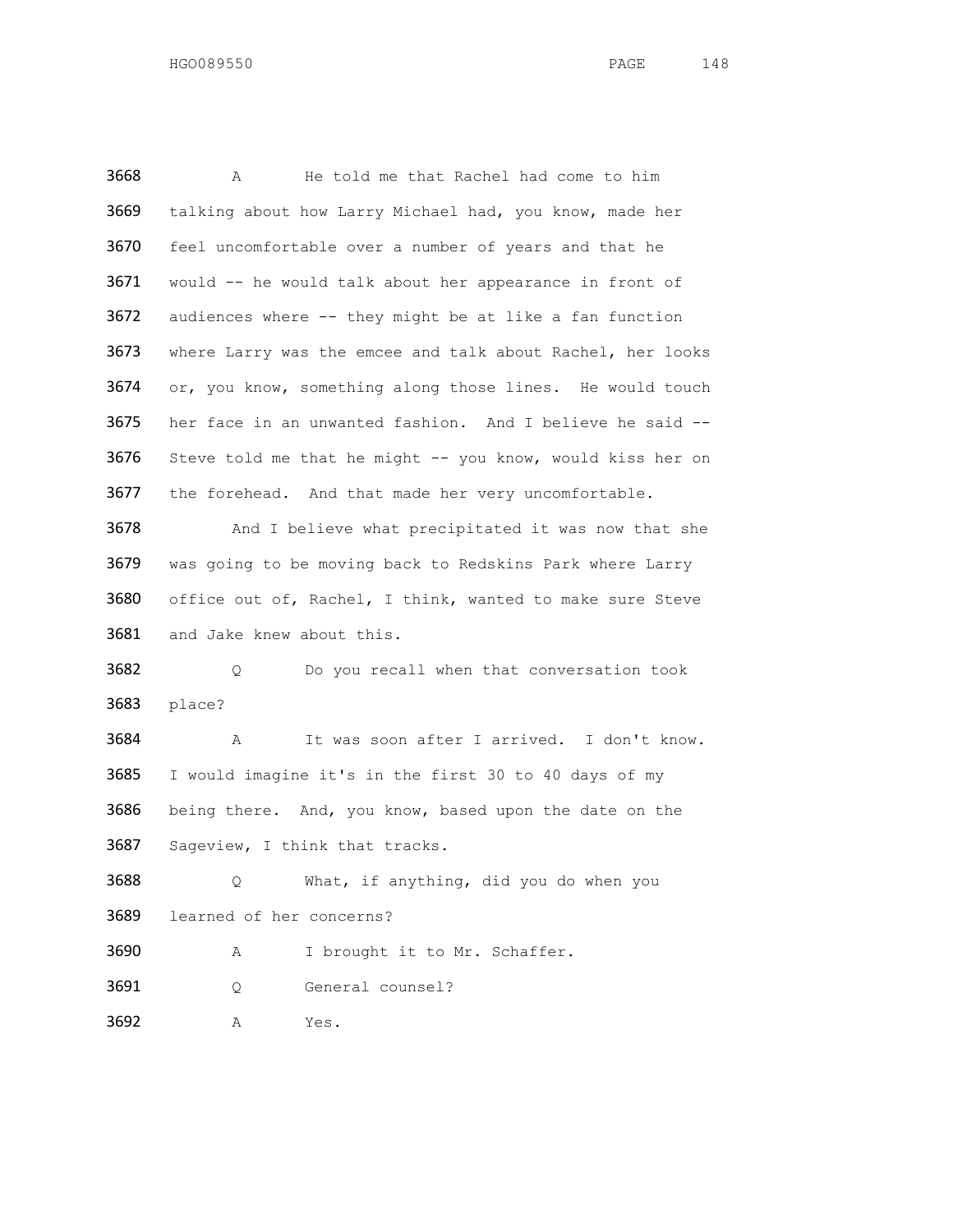Q What did you tell Mr. Schaffer? A I told him about the allegations and our 3695 concern, and he was -- he said that he was going to have an investigation into it. Q Do you know if he investigated? A I believe he did. Q Why do you believe that? A Well, he said he was going to. Q Do you have any evidence that he conducted an investigation? A Nothing material, no. Q Who else did you talk to about the allegations concerning Ms. Engleson? 3706 A Stephen Choi. Q What did you tell or discuss with Mr. Stephen Choi? A I told him about the allegations that human resources reported to him. I thought it was appropriate 3711 for him to know and just those who brought it to me. Q What did Mr. Choi say, if anything? 3713 A I don't recall. Q Did he say he was going to do anything, to your knowledge? A Well, no. That was with Mr. Schaffer. Q Other than Mr. Choi and Mr. Schaffer, did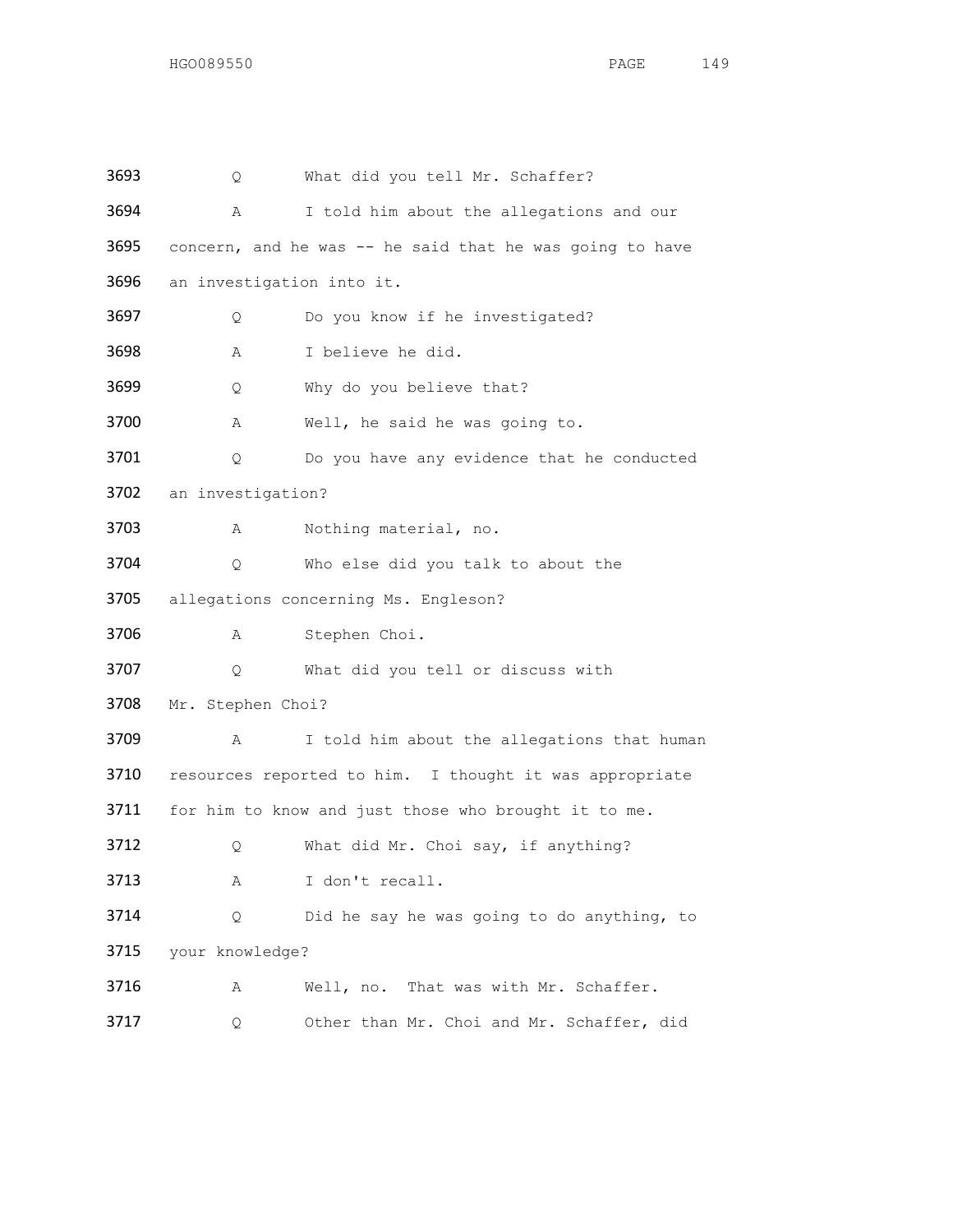you speak to anyone else? A I don't believe so. Q Do you know if Mr. Snyder was aware of these allegations? A Yes, he was. Q How do you know that? A I made a phone call to Mr. Snyder to tell him about them. Q When did that phone call occur? A I don't recall. Q Was it before or after you spoke to Mr. Schaffer? 3730 A After. Q When you had the conversation with 3732 Mr. Snyder, were you aware of any updates to Mr. Schaffer's investigation? A I don't recall. Q What, if anything, did you tell Mr. Snyder? Mr. Sherwin. At this point, I haven't said 3737 actually a word in four hours, but I'm going to have to 3738 object as to this is a privileged communication, and I'm saying this for a few reasons. One is at the request of The Washington Football Team, last night I told staff counsel that this objection would be raised based upon privilege. Washington Football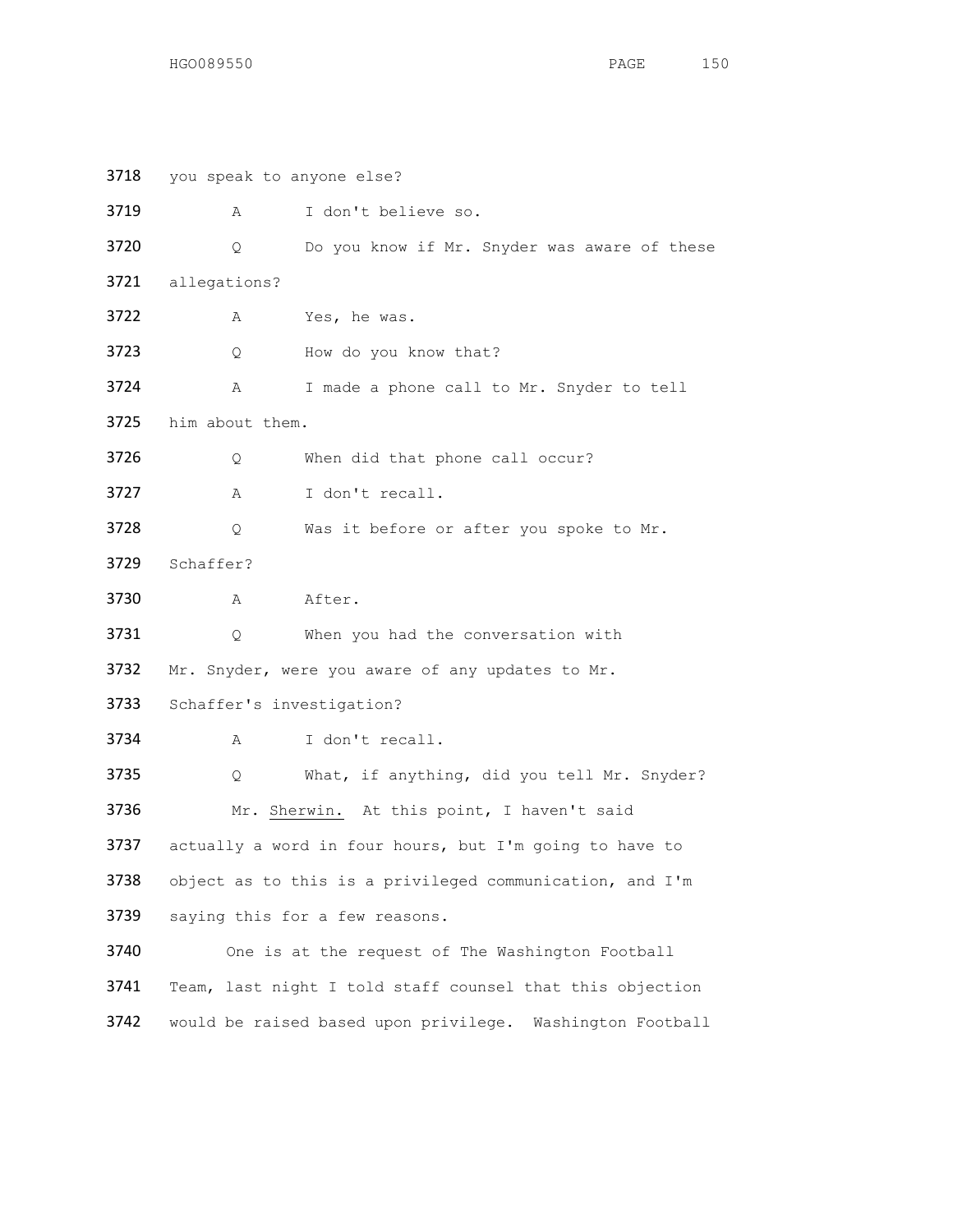Team and the case law is clear that Mr. Lafemina cannot waive that privilege. That privilege resides with the team and not Mr. Lafemina even as a former employee cannot waive that privilege.

3747 So in an abundance of caution, I've instructed Mr. Lafemina not to answer that question based upon privilege until we navigate this issue. So I'm making the following recommendations.

 One is questions can obviously be asked as to why 3752 you had this conversation with Mr. Snyder and/or why Mr. 3753 Schaffer was on the phone call. But any substantive conversations related to the substance of what Mr. Snyder said or what Mr. Schaffer said during that conversation is at this point claimed under parochial privilege.

 That being said, since Mr. Lafemina does not hold the privilege and the privilege is held by the team, we also recommend that if you want to get into the substance of that conversation, that since the team has to waive, that you engage with team counsel and I'll be happy to give you their cell phone numbers and that this discrete issue be shelved until you resolve that with the team, 3764 again, since they hold the privilege.

 And then when there's a final ruling based upon that privilege, Mr. Lafemina will comport with any filing ruling. So I know I said a lot there, but hopefully we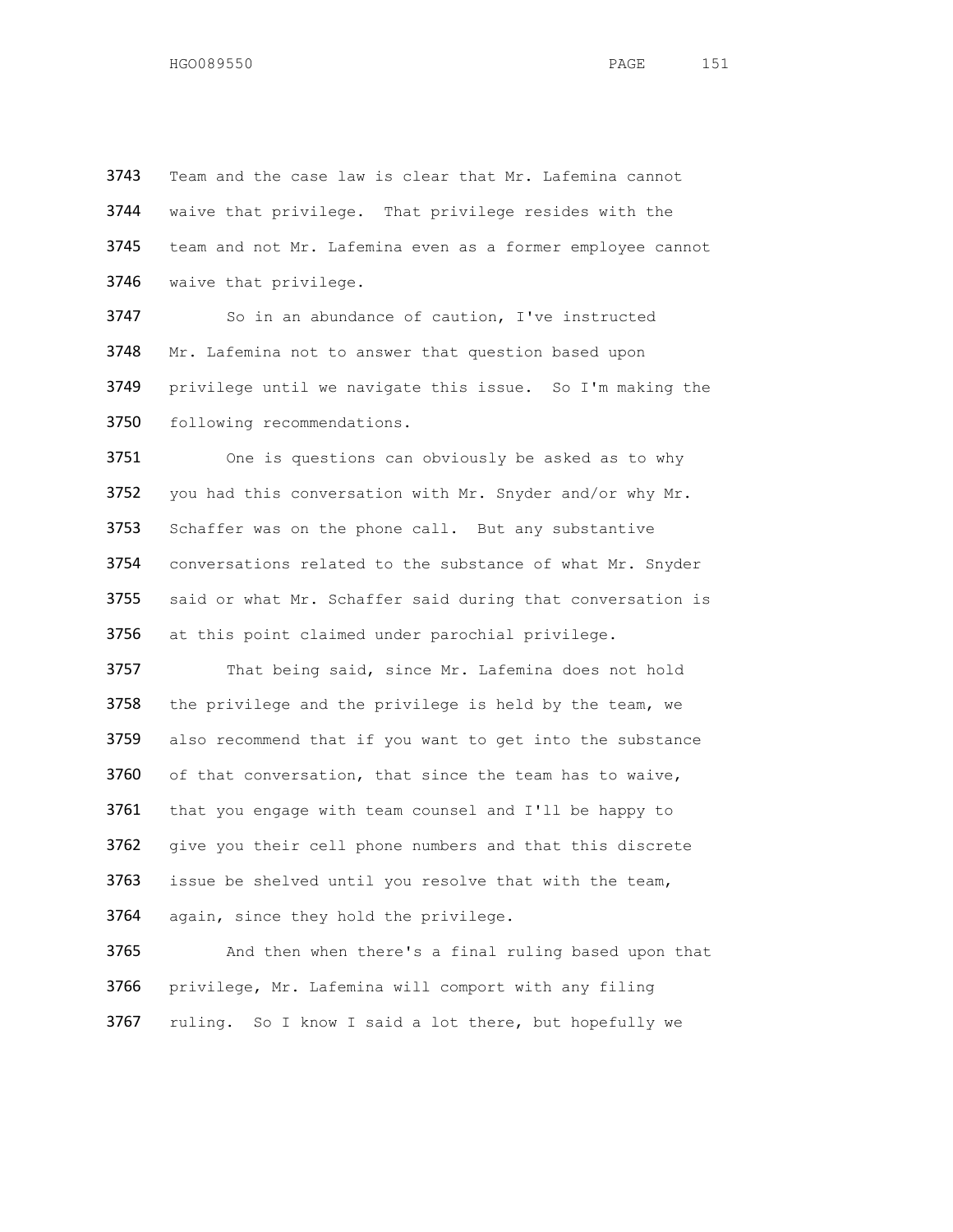3768 can navigate around this in the best way forward.

3769 Thank you. The question I have, I 3770 guess, in response to you is what is the basis for the 3771 privilege? Because I know Mr. Lafemina just testified 3772 that he spoke to Mr. Snyder. So I want to make sure I 3773 understand.

3774 Mr. Sherwin. Sure. Again, I'm communicating this 3775 via the team. We don't hold the privilege. The privilege 3776 is held and can only be waived by the team. So in an 3777 abundance of caution, we don't want to impute upon that 3778 privilege.

3779 So this is what I know the following. The team is claiming that that's privileged. Only the team under applicable case law, federal case law and in the D.C. Circuit, only the team can waive that privilege.

3783 Mr. Lafemina cannot do that.

3784 And according to the team -- they can articulate 3785 this. I don't want to advocate on behalf of the team, so 3786 take this with a grain of salt  $--$  that since Mr. Snyder, 3787 Mr. Lafemina and Mr. Schaffer were on that call and that 3788 call -- one of the purposes of the call was to elicit and 3789 seek legal advice on behalf of Mr. Snyder, that we have 3790 been told by the team that Mr. Lafemina is treading into 3791 privileged territory.

3792 So, again, take that with a grain of salt. I'm not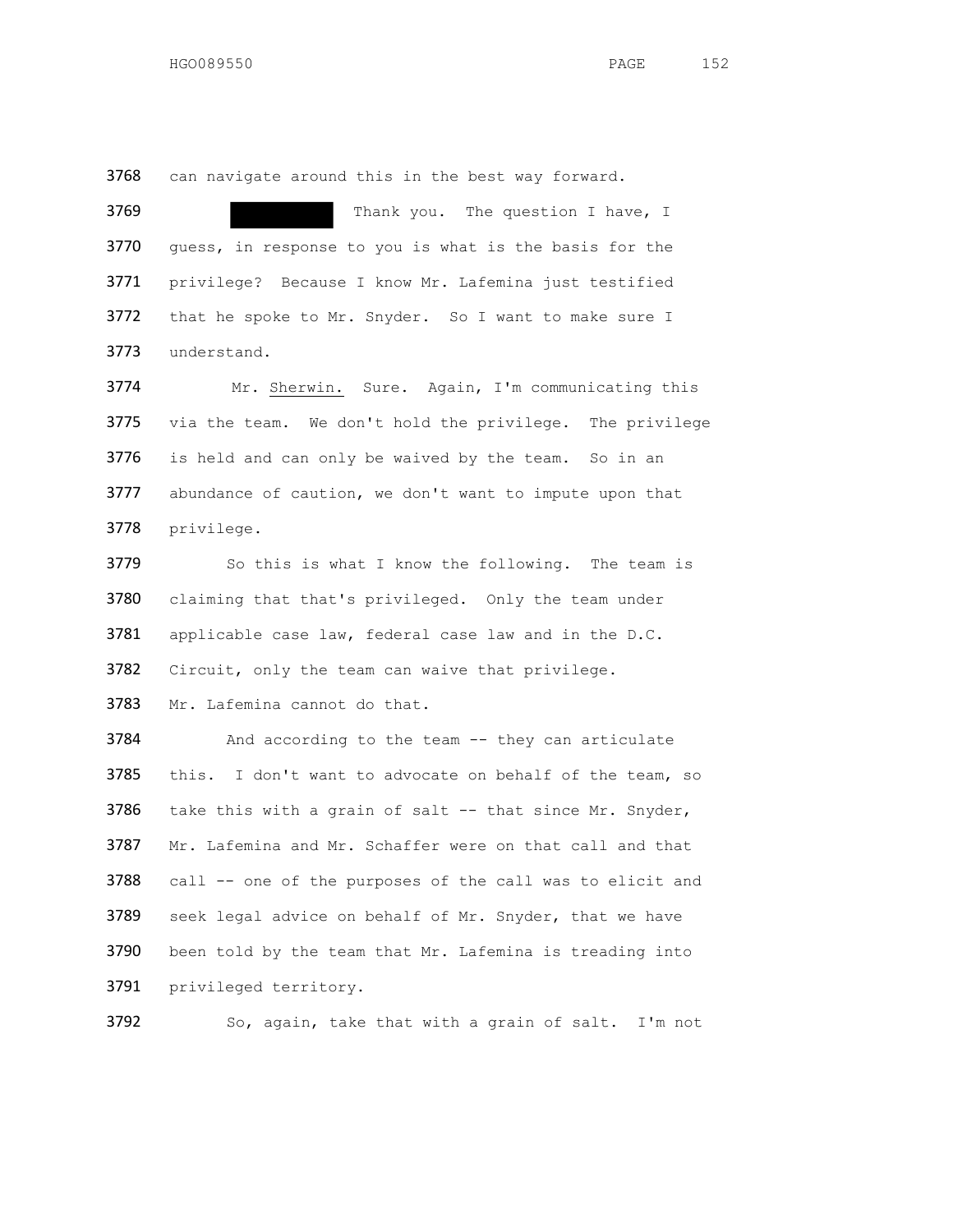3793 an advocate for The Washington Football Team. That's why 3794 their counsel instructed me at your request to give them 3795 their phone numbers and they would, they said, address this issue with you, again, since I can't represent the team or this privilege.

**And if I heard you correctly, the team**  was saying that we were wading into privileged territory? Mr. Sherwin. That's correct. That's correct. 3801 And I don't know that we've established, was Mr. Schaffer in fact on the call? Mr. Sherwin. Again, as far as I'm concerned, fair game as to who was on the call, why you wanted the call or why you spoke to Mr. Schaffer. But in terms of the substance of what was said, Mr. Snyder, Mr. Schaffer, 3807 Mr. Lafemina, the team has told us that that's privileged at this point.

Sure.

3810 BY

 Q Mr. Lafemina, was Mr. Schaffer on the call? A I don't recall if Mr. Schaffer was on the 3813 call or not. I think we're at time, so we're going

3815 to go off the record for now. Five-minute break, I

assume.

(Recess.)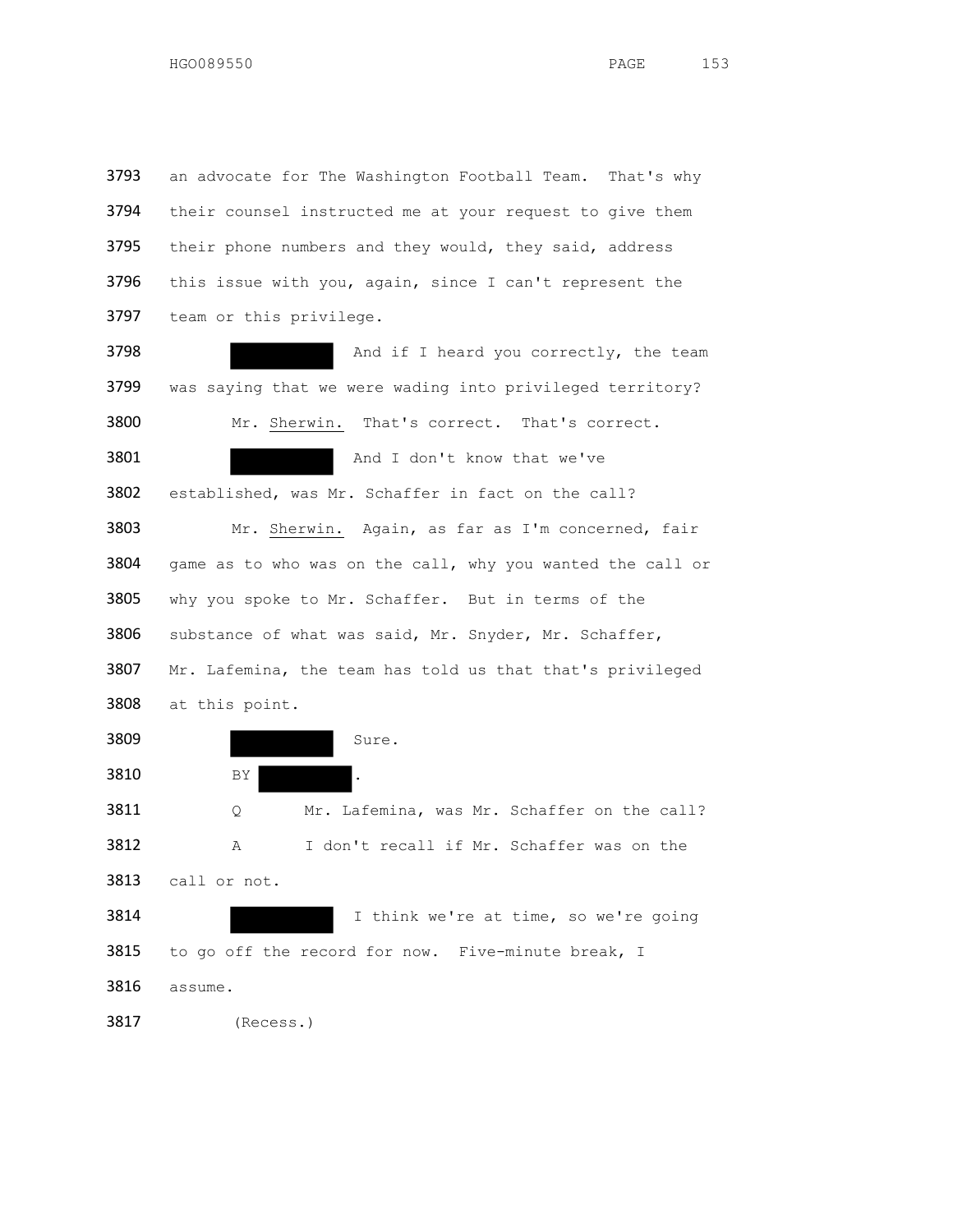3818 BY

 Q I'll be jumping around a little bit, so just bear with me.

A Sure.

 Q So quickly going back to Exhibit 6 from -- previously with the executive team chart. Is it normal 3824 practice for an NFL team owner to have -- to the best of your knowledge -- have communications with its employees at any given time? Or is that --

 A I think it depends upon the organization. But again, if you own a club, you can pick up the phone 3829 and talk to anybody.

 Q And in your experience working at the NFL, 3831 would -- again, are you aware, would owners frequently 3832 have conversations with, for example, their CFOs?

A Yes.

 Q And of the seven lines of folks reporting up to you, do you know which one that Mr. Snyder interacted with the most frequently?

A Probably Eric Schaffer.

Q The general counsel?

A Yes.

 Q And then, again, this is during your time there?

A Yeah.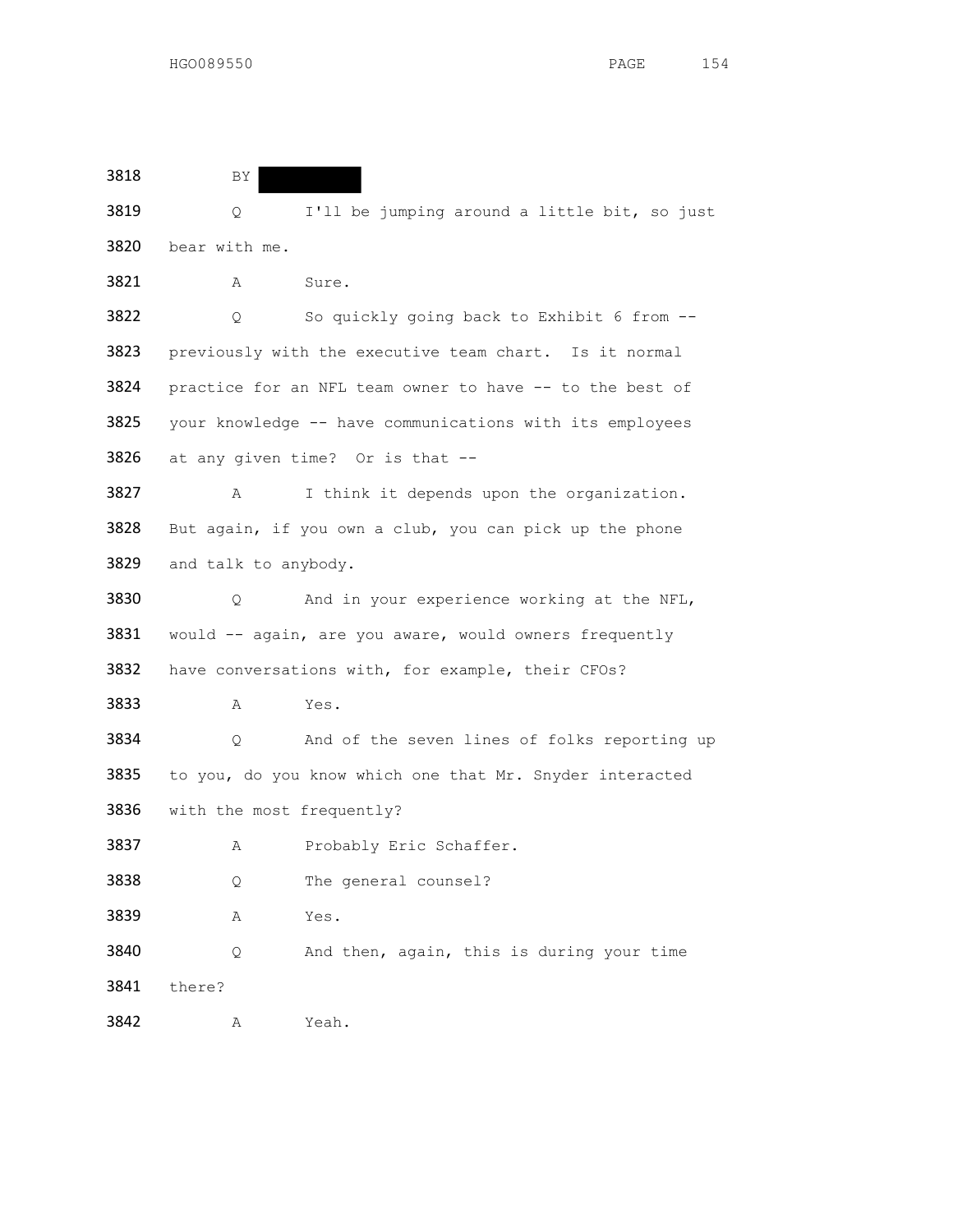Q Quickly going to the matter with Rachel Engleson. A Yes. Q So an investigation, to the best of your knowledge, was initiated because Mr. Schaffer said that he was going to initiate one? A Yes. 3850 Q So to the extent that that was your expectation, was that the right course of action for the team to take initiating an investigation? A I believe so. Q And then subsequent, Mr. Michael was 3855 relieved of -- or left the organization. Do you know whether or not that was a result of the investigation? A I don't. Mr. Michael left the organization long after I left. Q But it's -- so you're not aware of whether he left as a direct result of the investigation or not? 3861 A That's right. Q So you've discussed today the workplace 3863 culture you observed and heard about when you became president and some of the characteristics of what that looked like. And your observation was aggressive language or foul language. Was that also part of the problem as you either, A, observed or, B, heard about?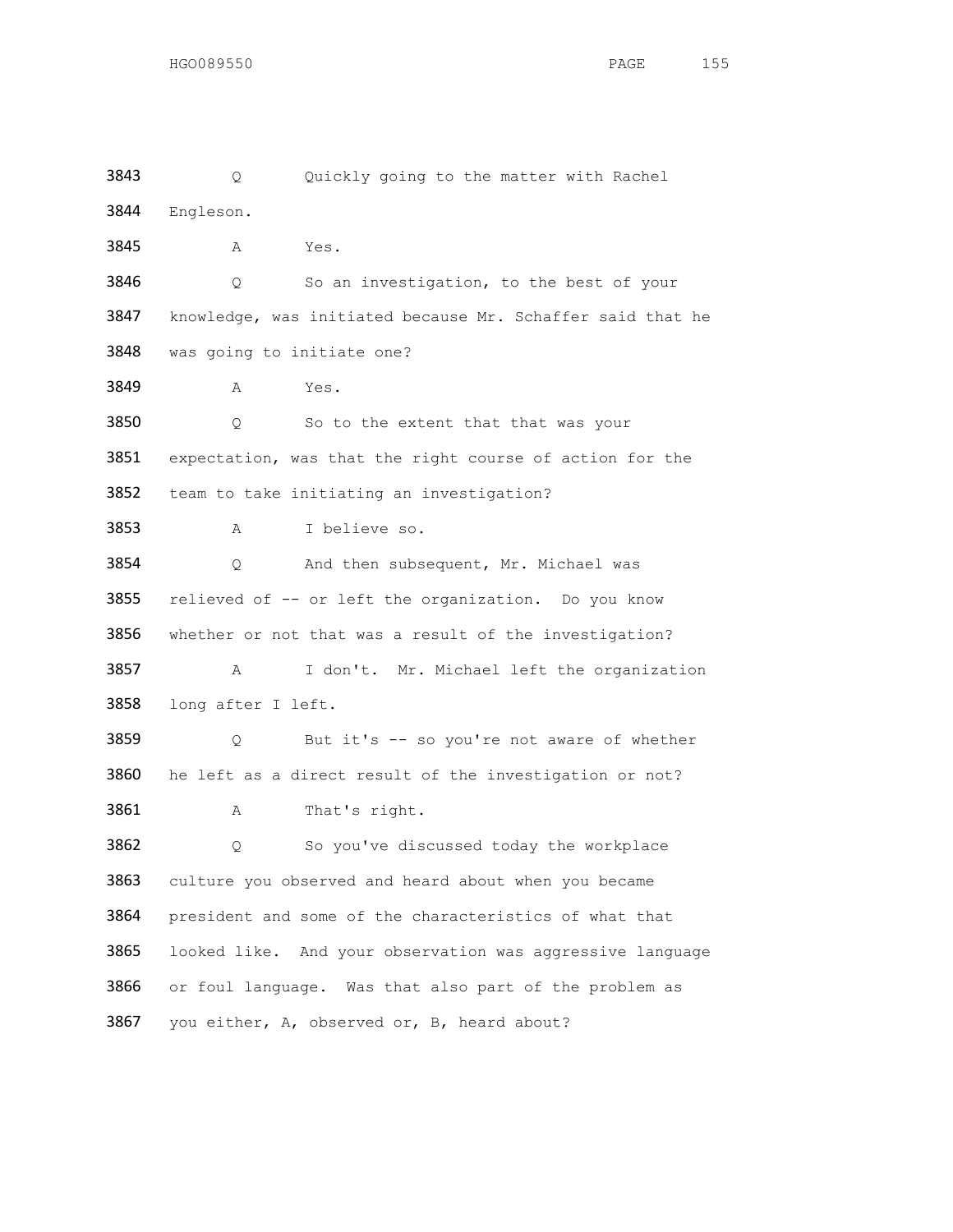| 3868 | I wouldn't say foul language in and of<br>Α                |  |  |
|------|------------------------------------------------------------|--|--|
| 3869 | itself was an issue. You know, I think the way that        |  |  |
| 3870 | managers communicated with their staff was, to me, the     |  |  |
| 3871 | issue.                                                     |  |  |
| 3872 | And the way that they communicated with<br>Q.              |  |  |
| 3873 | their staff is -- was that aggressively? I mean, I         |  |  |
| 3874 | don't want to -- how would you characterize it?            |  |  |
| 3875 | I don't know that I can characterize it<br>Α               |  |  |
| 3876 | because I wasn't there.                                    |  |  |
| 3877 | Okay.<br>Q                                                 |  |  |
| 3878 | Just hearing what others had said to me that<br>Α          |  |  |
| 3879 | these were, you know, aggressive people who were, you      |  |  |
| 3880 | know, who -- you know, would yell and they were            |  |  |
| 3881 | challenging people to work with.                           |  |  |
| 3882 | (Lafemina Exhibit A was                                    |  |  |
| 3883 | identified for the record.)                                |  |  |
| 3884 | BY                                                         |  |  |
| 3885 | I'll give you a moment to look at this, but<br>Q           |  |  |
| 3886 | essentially it's an email conversation between Jason       |  |  |
| 3887 | Friedman and somebody that --<br>, who reported            |  |  |
| 3888 | to him at the time, and involving a ticket holder that was |  |  |
| 3889 | choosing to not continue his -- to remain a season ticket  |  |  |
| 3890 | holder.                                                    |  |  |
| 3891 | Mm-hmm.<br>Α                                               |  |  |
| 3892 | So I'll just give you a moment and then<br>Q               |  |  |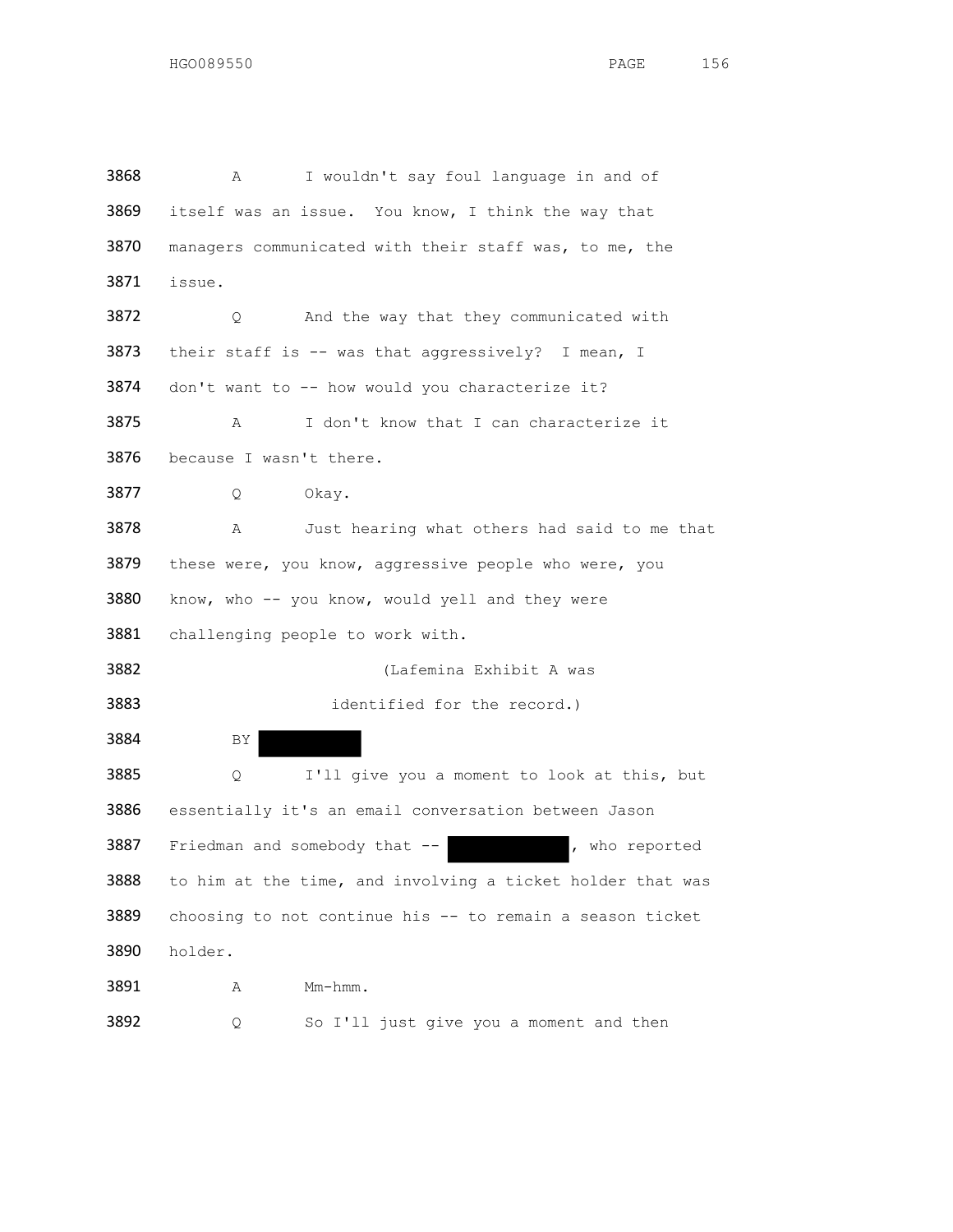point to you one part of it.

3894 A Okay.

 Q So particularly the email that Jason 3896 Friedman sends, down kind of three-quarters of the page, 3897 and says, "What has happened here? Why did you tell them that you left us? I am blank paying you. I want an explanation now."

3900 I mean, is it fair to characterize this as a type of -- like kind of aggressive?

A Completely unacceptable.

 Q And this is the type of issues that were like coming to -- that had been reported to you in the sense of this type of treatment of subordinates?

 A Yeah. Not this one specifically, but, you know, of this ilk, yeah.

 Q Thank you. While you were president -- I know you talked about this a little bit. But did the team have a code of conduct or like personnel conduct policy already in place even regardless of how it was treated? A They had something that I believe was handed

to all employees upon beginning at the Redskins.

 Q And when you had arrived there, do you have 3915 any idea of when it was last updated?

 A I don't. And I think that was part of what the consultant was going to be working on is how do we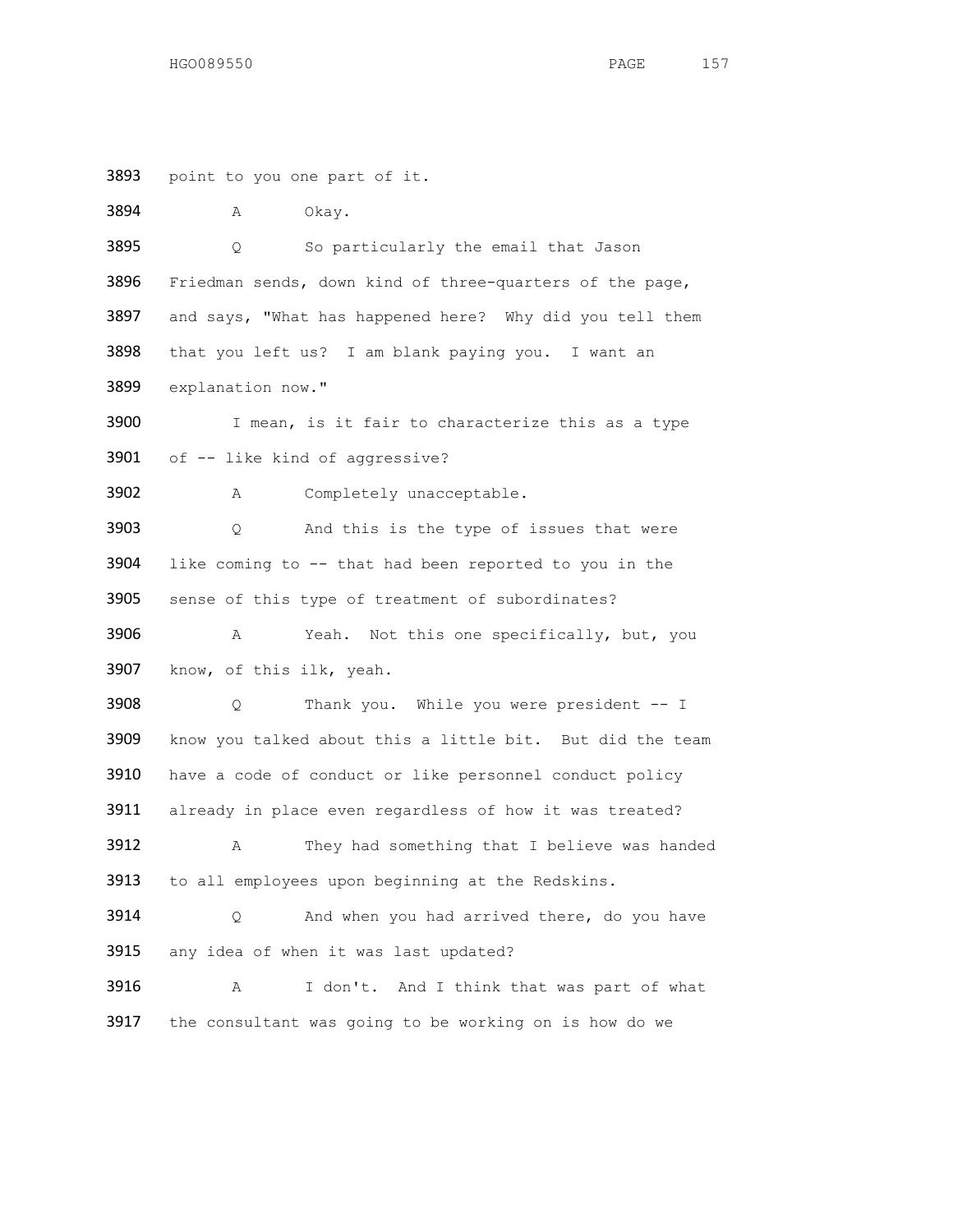3918 update all these to make sure that they're relevant. Q Would you be familiar at all like with what it was when you arrived or have any -- A I read it, but I don't recall it. Q To the best of your recollection, did it have anything about prohibiting like romantic relationships between supervisors and subordinates? A I don't recall that one way or the other. Q Okay. A I'd have to read it again. Q During your time as president, do you recall hearing about any inappropriate relations of -- relationships of that nature where you had a supervisor have an inappropriate relationship or I guess romantic relationship -- I don't want to characterize it that way -- with a subordinate? A I don't know what the reporting relationship was. I heard rumors of things that happened prior to me 3936 getting there with people who weren't there any longer. 3937 But  $I$  -- you know, not people who were there at the time. Q At the time. So were you ever aware of any type of that -- of Jason Friedman ever having any of that type of relationships? A I never heard anything like that about Jason.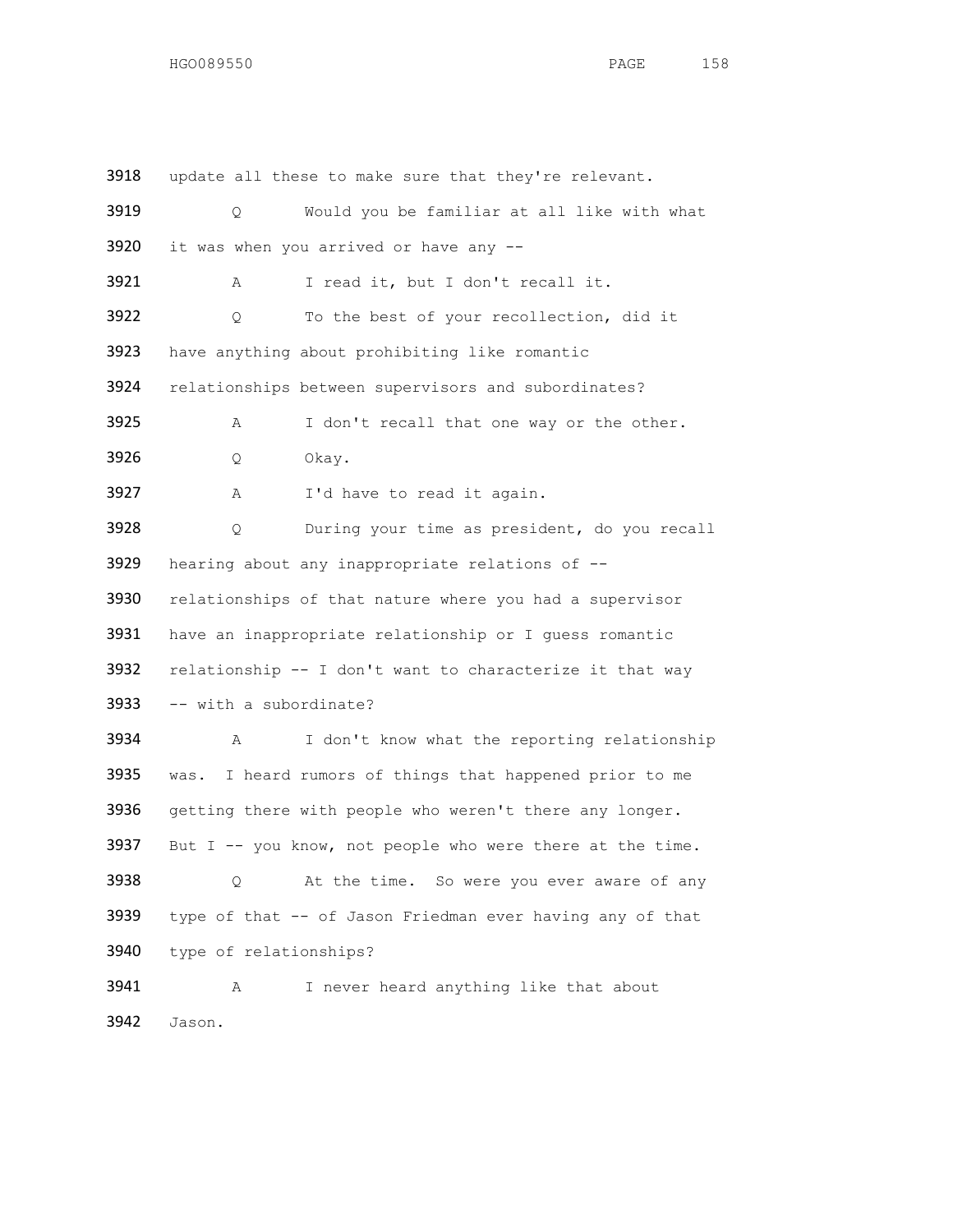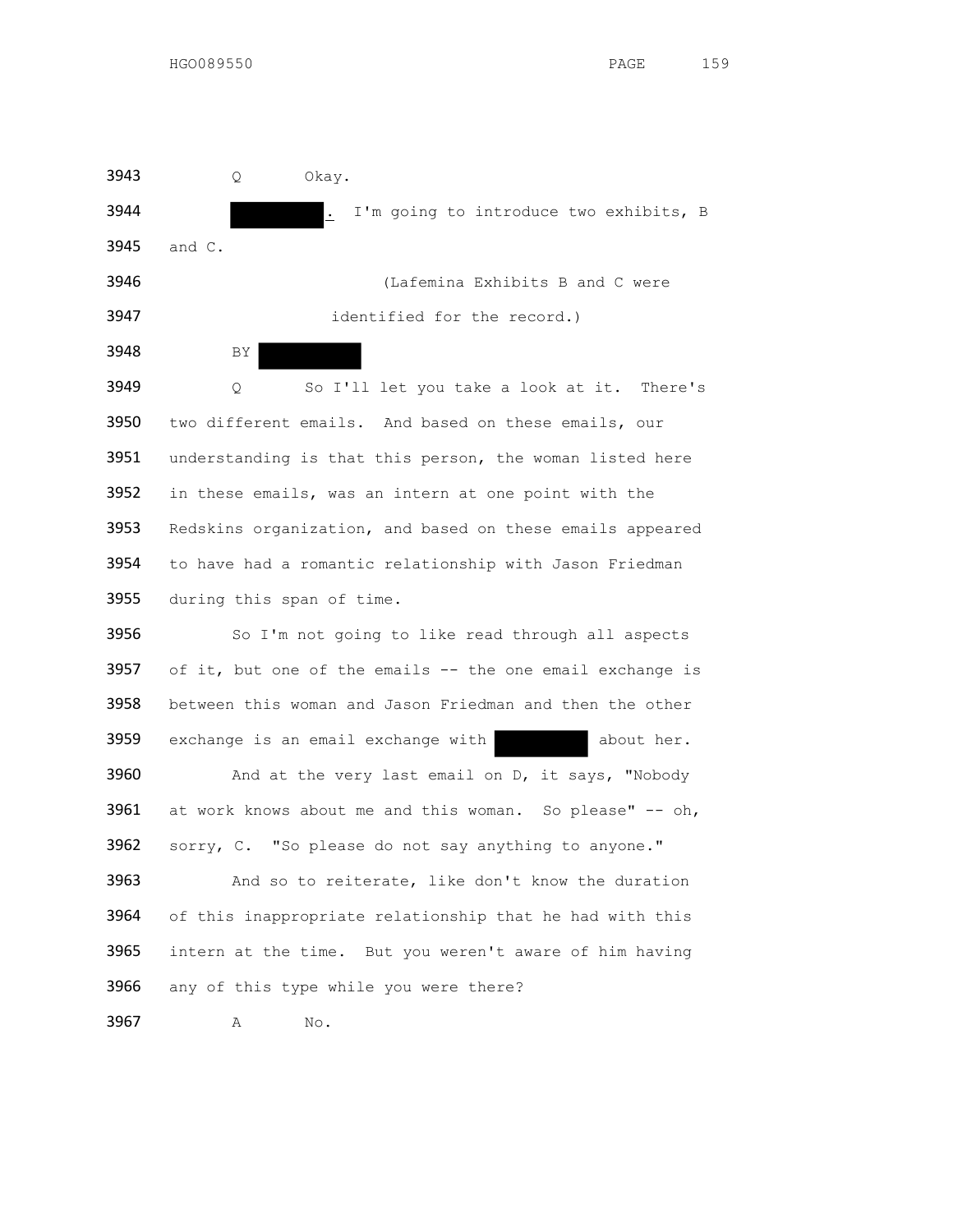Q So you weren't aware -- and it's at this point, based on these emails, it was unclear of when it 3970 ended. But had you become aware of it, how would you think best to handle a situation like this? 3972 A And I'm not even really sure what I'm looking at and I don't know this other person. Q Yeah. I mean, like -- like I said, she's got a Redskins.com. She was with the Redskins. She could 3976 go back, she was an intern. Jason Friedman, you know who he is. And like I said, I didn't really think it appropriate to read all of this into the record, but it 3980 does seem, based on it, that they have some type of romantic relationship. And she's at this point an intern and he's with -- firmly within the organization. A I think the appropriate course of action first would be to understand what the policy of the company is, understand that through human resources. Certainly understand through our general counsel's office what the legal ramifications were, what the responsibilities of the club are. And then after having all that information at my disposal, handling it, you know, in accordance with whatever the appropriate action would be.

Q Okay.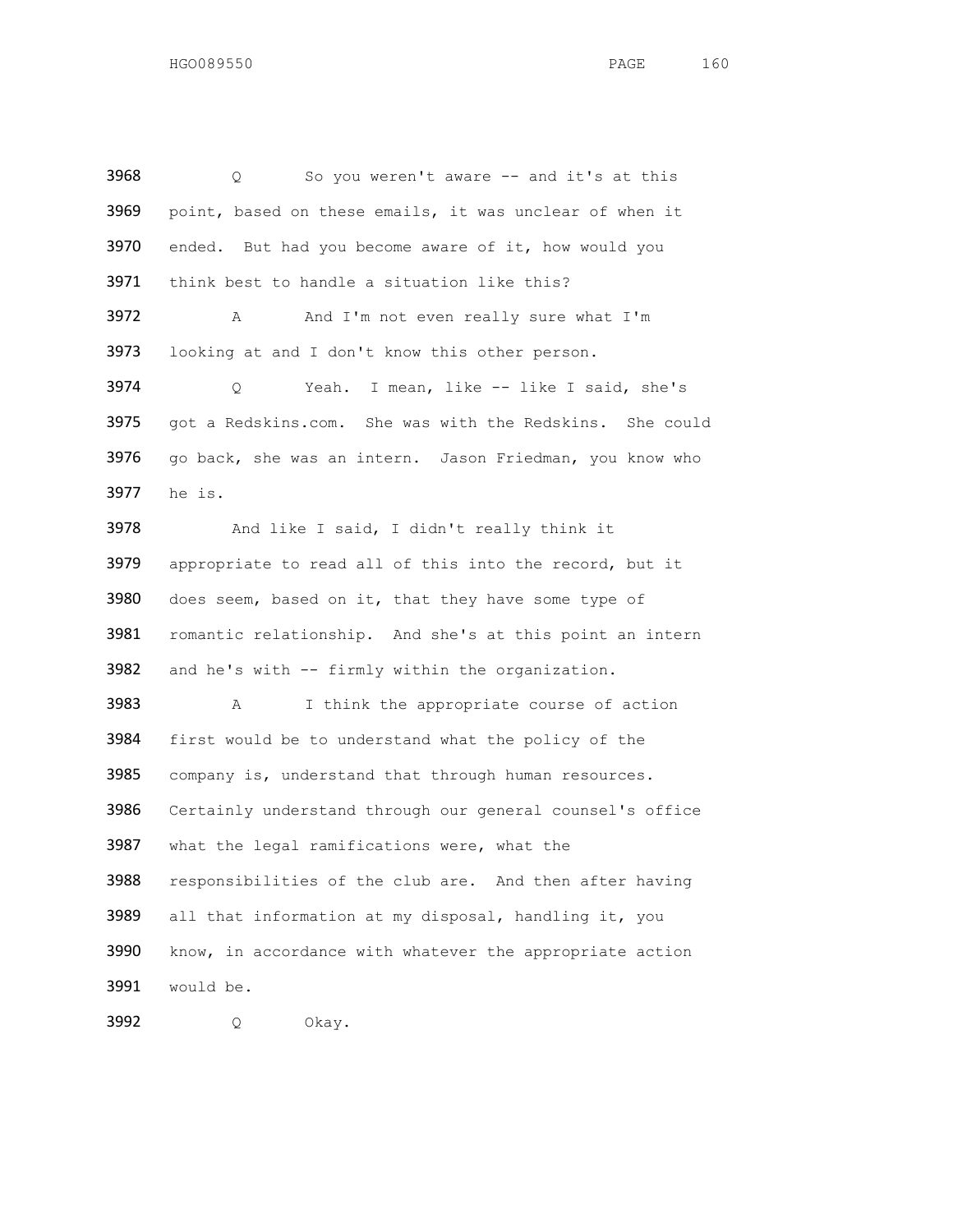3993 . That's all the questions right now.

3994 We'll go off the record.

3995 (Recess.)

3996 . Back on the record 1:46.

3997 I wanted to state on the record that before this last 3998 break, Minority counsel introduced into the record two emails that are not Bates stamped, do not appear to be authenticated, but it was represented to us that these documents were provided to Minority counsel by the Washington Commanders.

 These emails appear to be emails that were sent in 2009, at least nine years before Mr. Friedman joined the Washington Commanders. It appears that Mr. Lafemina -- 4006 before he joined the Commanders -- he's nowhere on these emails, he's not a recipient, he did not send the emails and has no reason to know or understand the nature of the discussions.

4010 But, again, it appears that the team has been 4011 providing documents to Minority counsel without making those 4012 documents available to Majority counsel. So we have no way 4013 to authenticate or verify the veracity of the content of 4014 those documents.

4015 BY

4016 Q Now, Mr. Lafemina, before the questioning 4017 ended, I was asking you about the human resources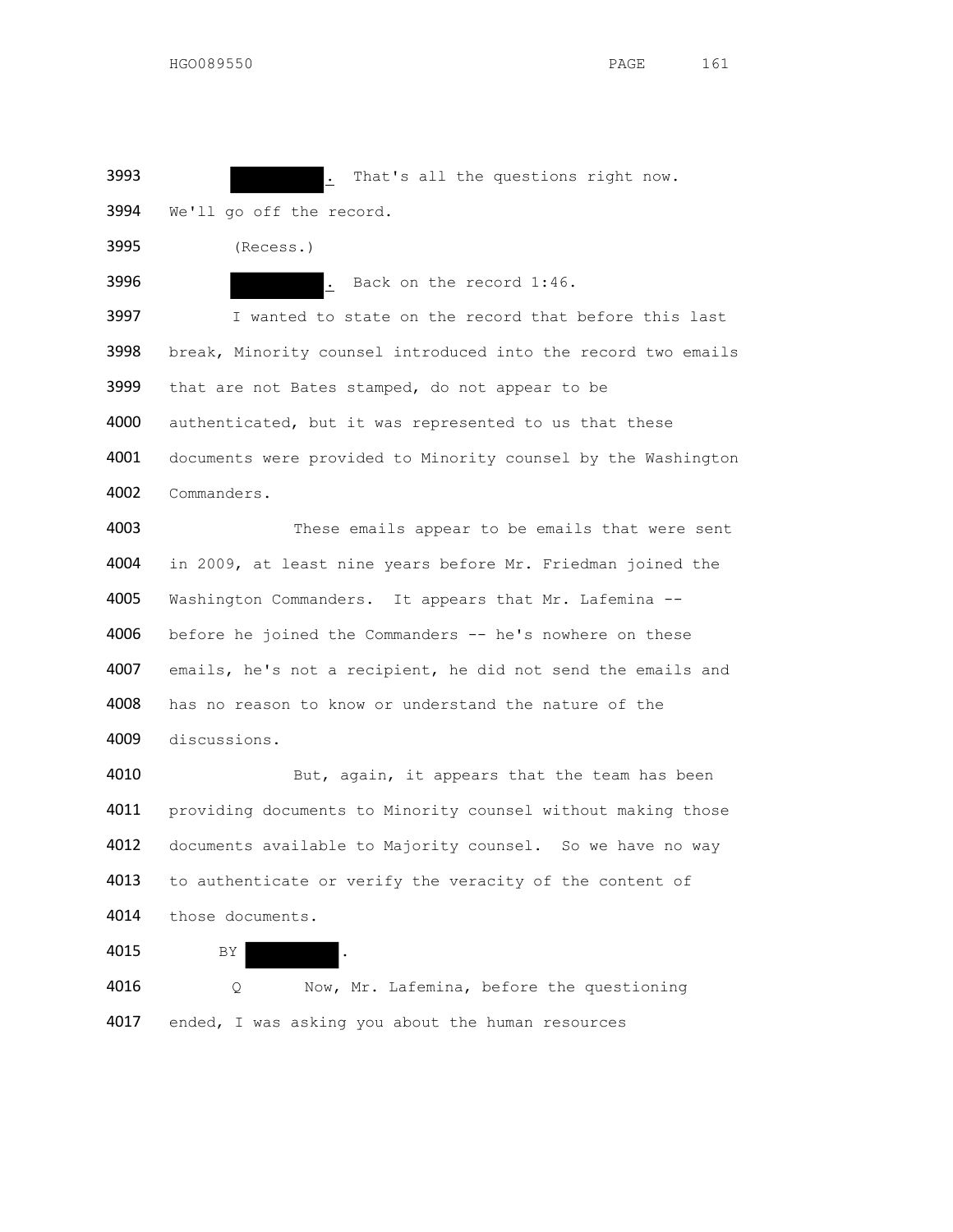department and your work with Sageview Consulting to make 4019 recommendations about the department, the human resources side.

 You also mentioned that Eric Schaffer was 4022 responsible for investigations, and one of the complaints 4023 that was brought to your attention by an employee, Rachel Engleson, that that was a matter that Mr. Schaffer was 4025 going to handle as the team's general counsel.

 I would like to better understand the legal 4027 department, just the structure of the legal department. Do you recall how many employees were part of the legal department during your tenure?

 A No, I don't have an exact number. Q Outside of Mr. Will Rawson and Eric 4032 Schaffer, were there other employees that were part of that department?

A There were.

 Q Was the legal department better resourced 4036 than the human resources department, to your knowledge? A Well, yes.

Q And what makes you say that?

 A There were more employees and more resources 4040 against that department than human resources.

 Q In your experience, did you find that the legal department was effective in performing their job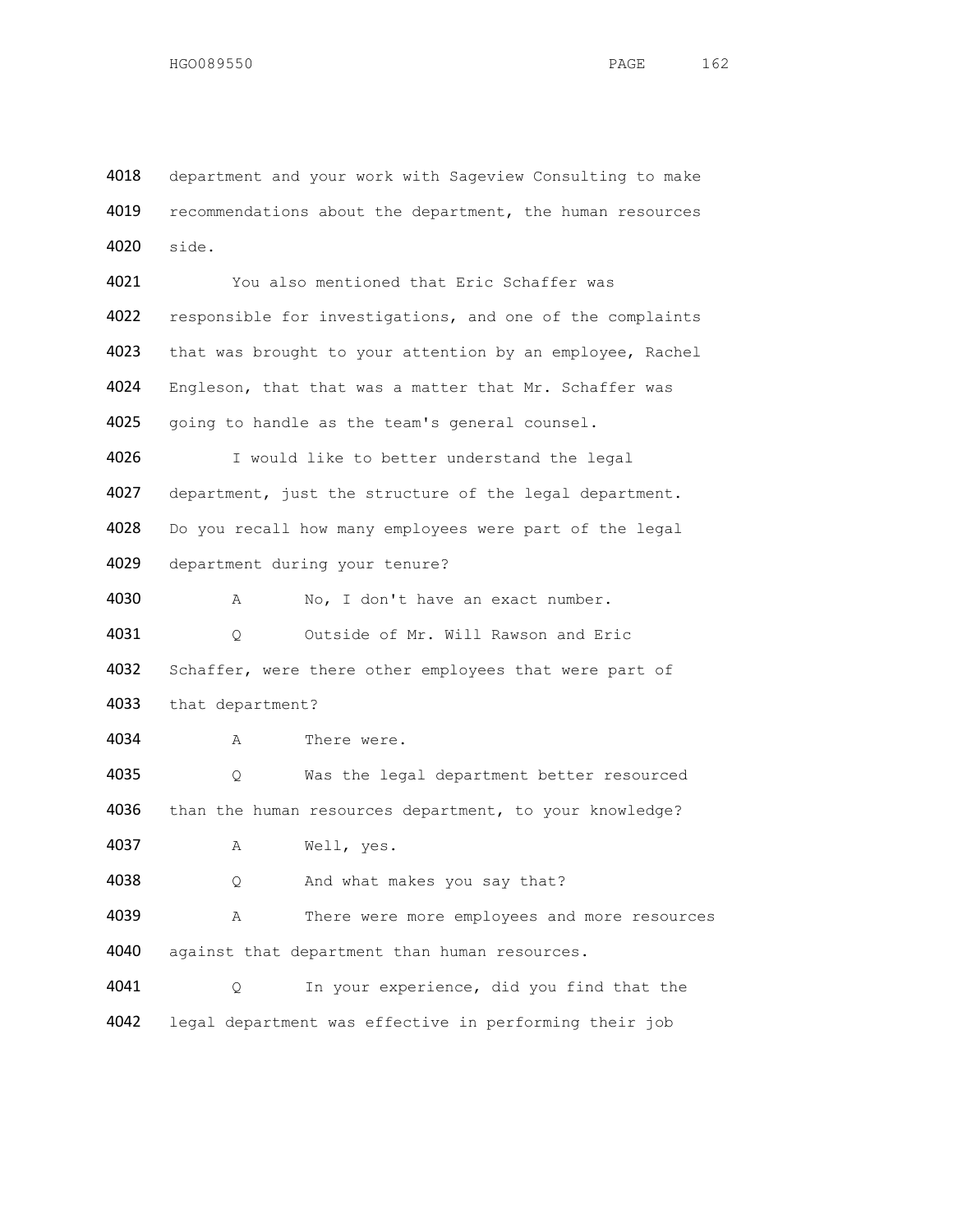duties?

 A They seemed to be. Again, I was not there that long to give, you know, a lengthy assessment of their work.

 Q Did you find that the legal department was free to exercise independent judgment in performing their 4049 job duties?

A They seemed to be.

 Q Did you find that the legal department was in any way influenced by Mr. Snyder in making decisions? A I don't think I have any way of really knowing that.

 Q But you did mention prior to your termination that you had reason to believe that Mr. Snyder and Mr. Schreiber were having conversations with Eric 4058 Schaffer, and that you guys were put in difficult positions.

 Did you find that Mr. Schaffer was influenced in 4061 some way by his conversations with Mr. Snyder and the way 4062 that he handled your termination?

 A It's hard for me to say what influenced Eric one way or the other. As I said in my previous testimony, I think Dan and Eric were having conversations, whether -- you know, what was driving those decisions, I can't know. Q You said your employment with the Washington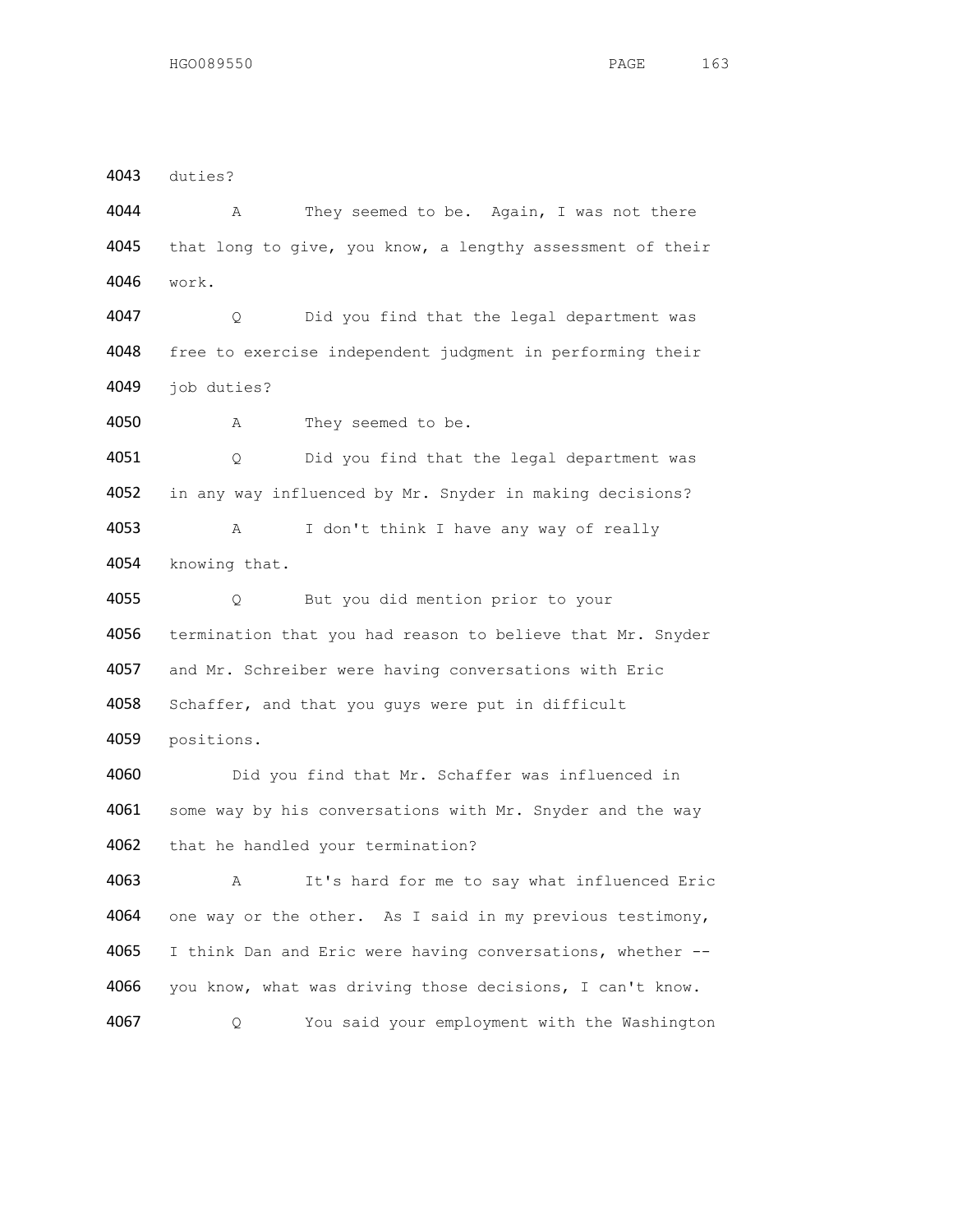Commanders ended December 26, 2018; is that correct? A Yes.

 Q Before you were terminated, you said that 4071 there were certain operational changes you were trying to make to improve the culture. You had mentioned a waiting list?

A Mm-hmm.

 Q I believe, at least according to public 4076 reports, you made a decision to announce that there were 4077 no more wait lists and that employees and fans would be 4078 able to attend home games and buy tickets directly; is that correct?

 A Yeah, I think -- I think you're conflating two things, frankly. The wait list was certainly a business operations issue. I don't know that that has anything to do with the culture, which I think you alluded to in your question.

4085 But, yes, the answer on the waiting list is that my recommendation while I was at the league office to the Redskins was that they should do away with the waiting list. And that decision was made prior to my getting 4089 there and it was announced after I got there. Q So while you were employed with the NFL, you

made the recommendation?

A Yes.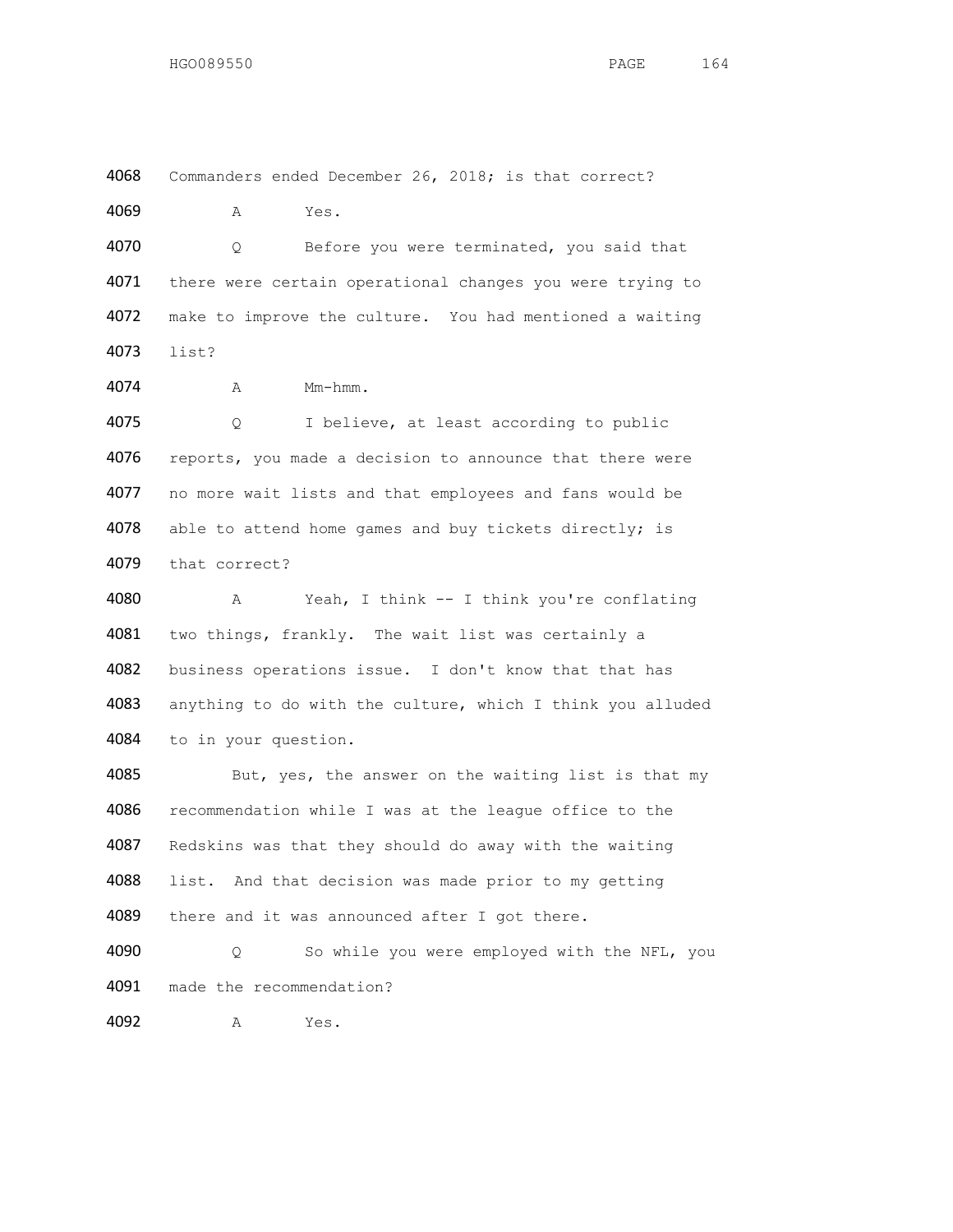4093 Q And then after you began your employment, 4094 the recommendation was acted upon and implemented? 4095 A Correct. Well, I would say the decision was 4096 made prior to me getting there. So the decision was made 4097 they are going to do it, and then we announced it after I 4098 got there. 4099 Q How did the executives on the team receive 4100 the decision to make that announcement? 4101 A I think executives who sort of understood 4102 the issue, understood it to be a step in the right 4103 direction. I think those who had less than an 4104 understanding believed in some way that the wait list made 4105 it seem as though there was more demand for tickets than 4106 there actually was in the marketplace, and that it was an 4107 effective marketing tool to let people believe that there 4108 was scarcity when none existed. 4109 Q Who were the executives that believed that 4110 that was an effective marketing tool? 4111 A I think Bruce Allen believed it. 4112 Q Anyone else? 4113 A Others may have, but I think, you know, 4114 Bruce -- you know, Bruce is the one that comes to mind. 4115 Q What about Dan Snyder. What did he believe 4116 as it relates to the waiting list decision? 4117 A During my discussions with Dan to come to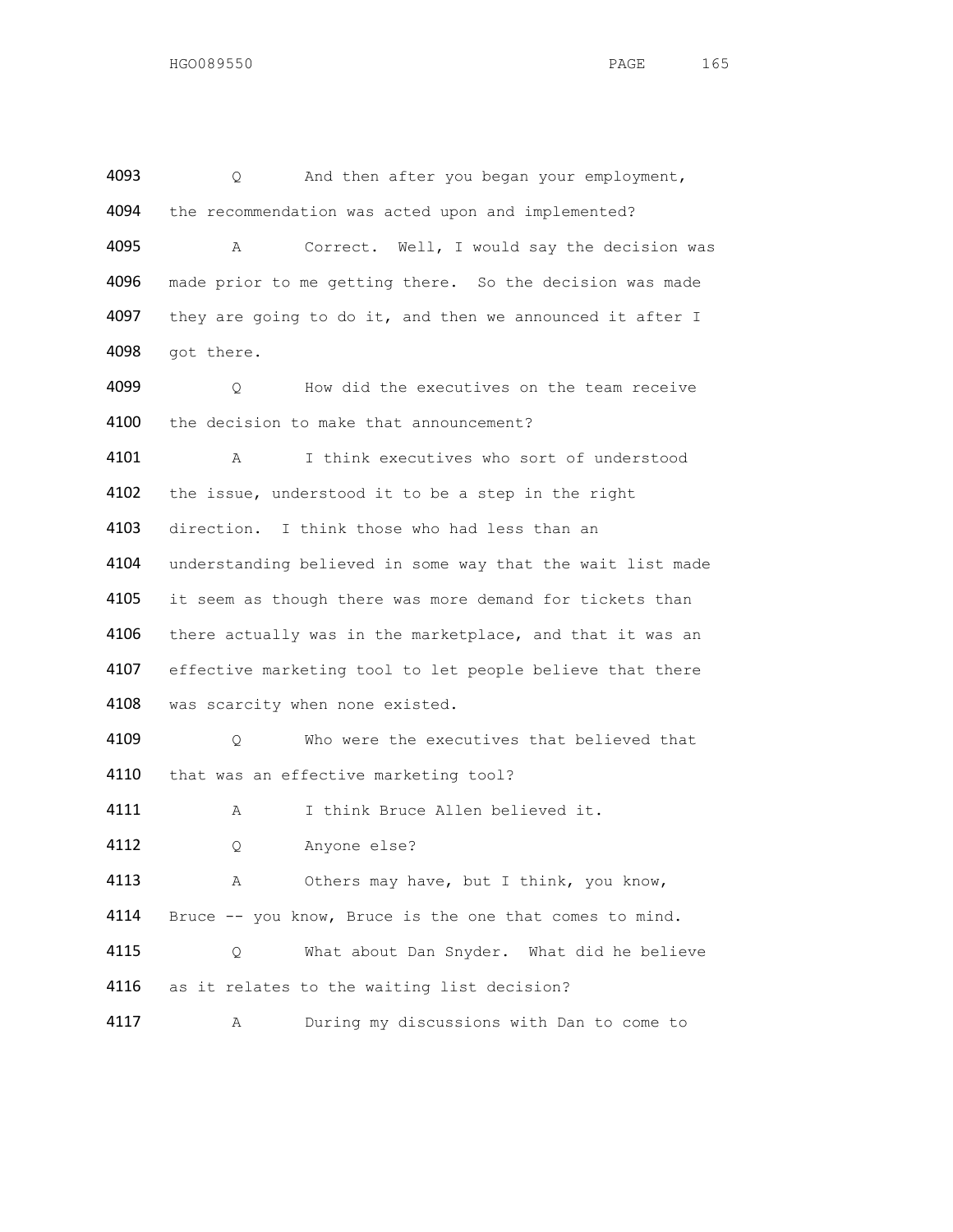4118 the team, I had made sure that I was very, very clear that 4119 I thought that this was a really bad business practice; 4120 that I thought it was keeping us -- or keeping them from 4121 success. Jake Bye, as I mentioned, who was hired before I 4122 was there, I think he actually told Dan that he wouldn't 4123 take the job unless they did away with the wait list. 4124 So it was something that both of us who, you know, 4125 studied these issues felt pretty strongly about. So Dan 4126 knew my position on it for sure. 4127 Q After you made the announcement, how did the 4128 executives, including Dan Snyder, react? 4129 A Dan was overseas at the time, so I wasn't in 4130 sort of constant contact with him during that. He and I 4131 never really had a conversation about it one way or the 4132 other. 4133 The press had sort of two takes on it. One was, 4134 it's about time that, you know, they're being transparent 4135 about this. Because it was obvious to everybody, since 4136 games weren't sold out, there were a lot of empty seats, 4137 there were a lot of seats populated with people from other 4138 teams wearing other jerseys, which if you study this, is

4139 an indicator that brokers have tickets and they're selling 4140 them on the secondary market.

4141 So the press on the one hand took the position of 4142 this is a step in the right direction and, oh, by the way,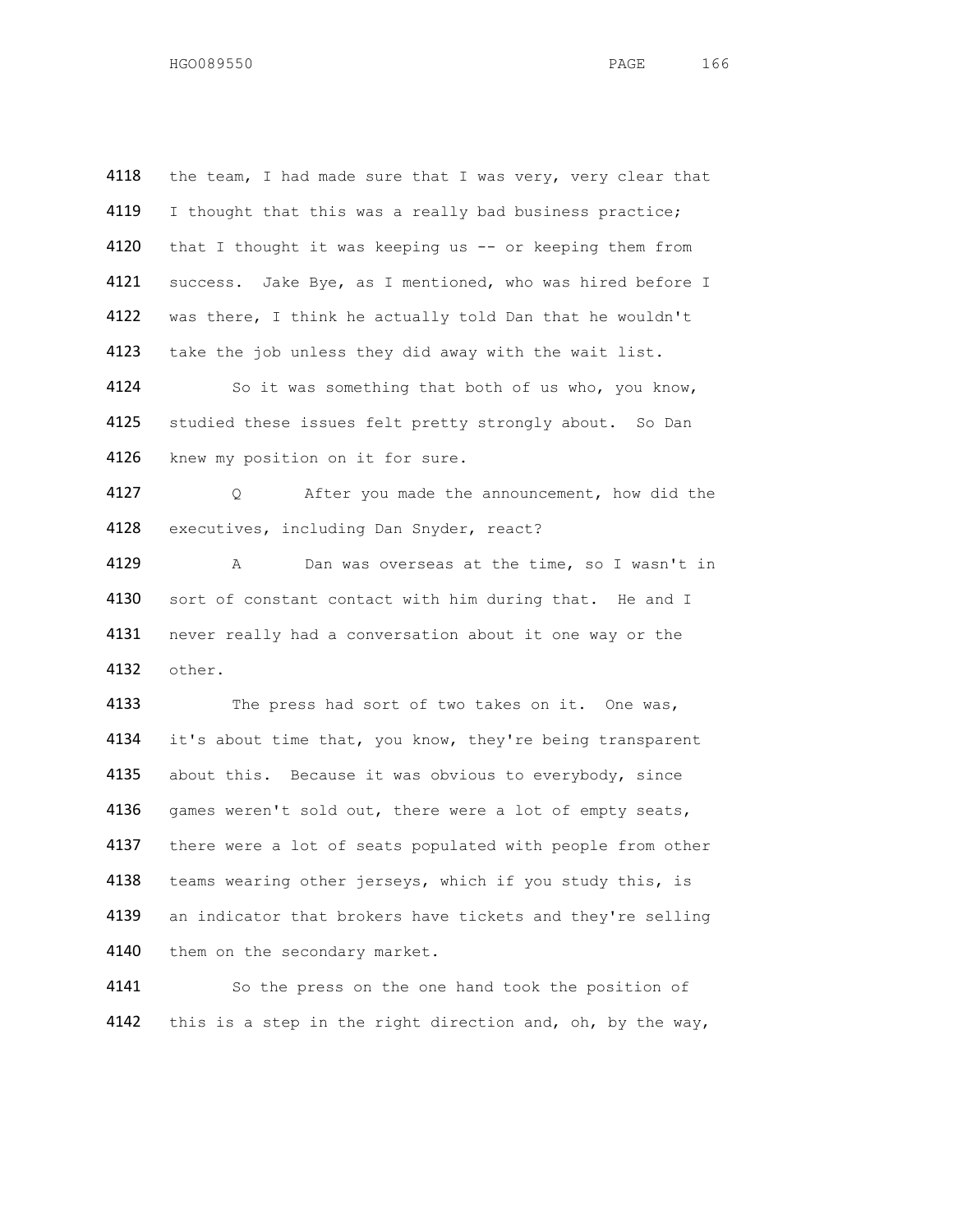4143 you know, why were they lying to us all this time? So 4144 it's sort of a mixed bag. And I think that people who had 4145 been the owners of those decisions previously might have 4146 felt as though it made them look bad. 4147 Q How did the team address the concerns raised 4148 by the media that they had in fact been misleading the 4149 public about the demand for team tickets? 4150 A So there was a list. I mean, that's 4151 important. There was a list of people who at one time 4152 somewhere in the past had expressed interest to buying 4153 tickets to the Redskins. So that was the list that 4154 existed. It wasn't fresh or up to date necessarily. They 4155 didn't do a lot with the list. So it was a legitimate 4156 list, but when they would call those people to say, hey, 4157 we have tickets available, not a lot of them were taking 4158 the club up on it. 4159 So the strategy that we employed was to say, which 4160 is true, there is a list, we're going to make a bona fide 4161 offer to every single person on that list to give them the 4162 ability to buy tickets if they so want. And after that, 4163 we're going to extinguish the list and anybody who wants 4164 to buy tickets can call the ticket office and buy season 4165 tickets. 4166 Q The list that you just described --

4167 A Mm-hmm.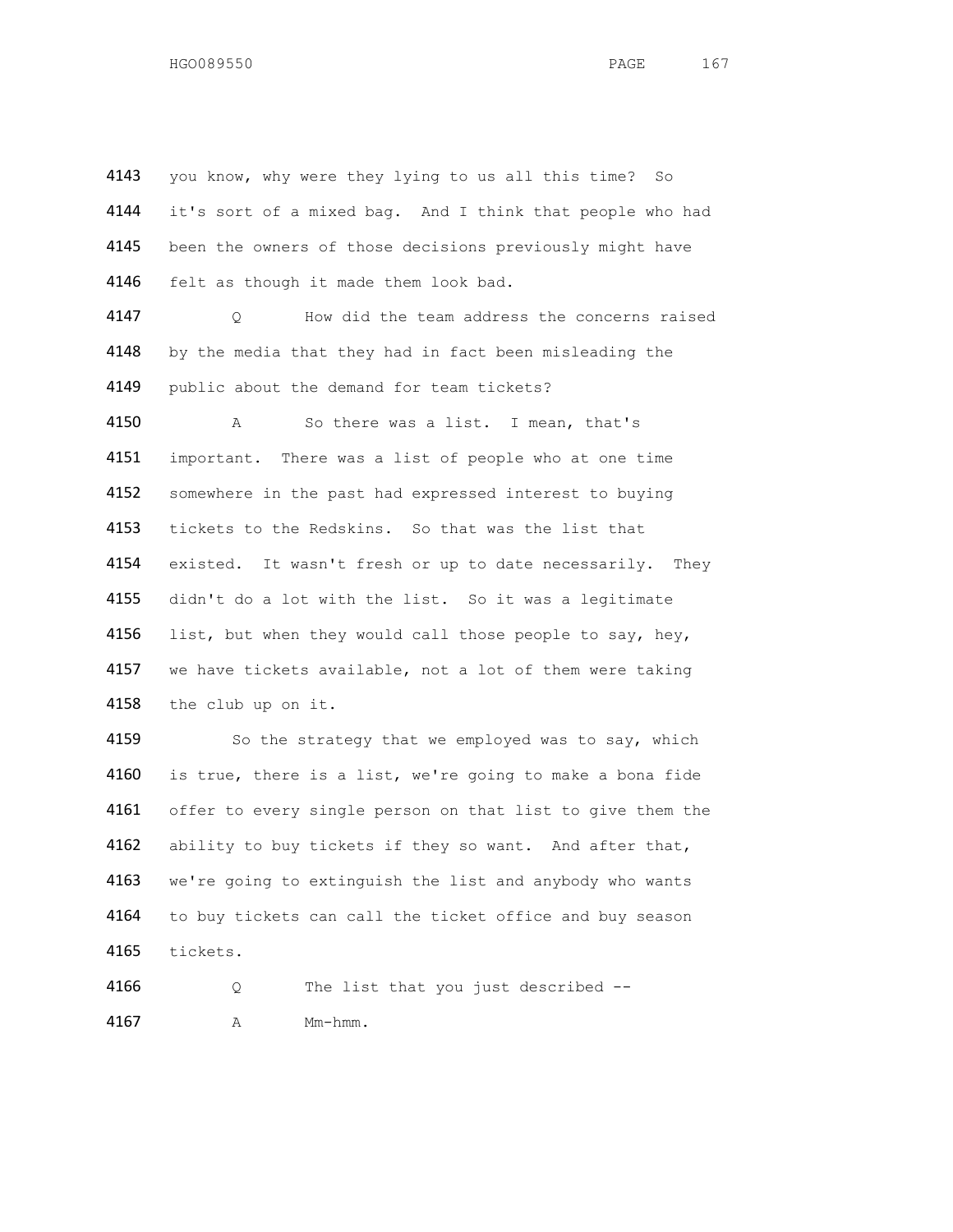4168 Q -- do you recall when that list was 4169 generated? 4170 A I think it was generated over many, many 4171 years and it was adding to it. 4172 Q Did you ever calculate or estimate the 4173 percentage of individuals on that list who were in fact 4174 interested in purchasing tickets? 4175 A I don't recall what the take rate was on it. 4176 Q Do you recall, to use your word, what the 4177 "take rate" was after you made the announcement? 4178 A Well, again, we went through the list. We 4179 didn't generate a lot of sales from the list, and we were 4180 sort of now open for business from anybody who wants to 4181 buy tickets. 4182 Previously, a customer would call and say I want to 4183 buy four tickets in the general admissions section. They 4184 were told, if you're not on the wait list you can't buy 4185 those tickets, but we'll sell you club seats, which are 4186 way more expensive and people wouldn't buy those, either. 4187 So you were basically choking off your own sales, which is 4188 why I thought it was a terrible business practice. 4189 Q Do you know if the team has gone back to the 4190 practice of maintaining a wait list, or at least 4191 representing that there in fact is a wait list for their

4192 tickets?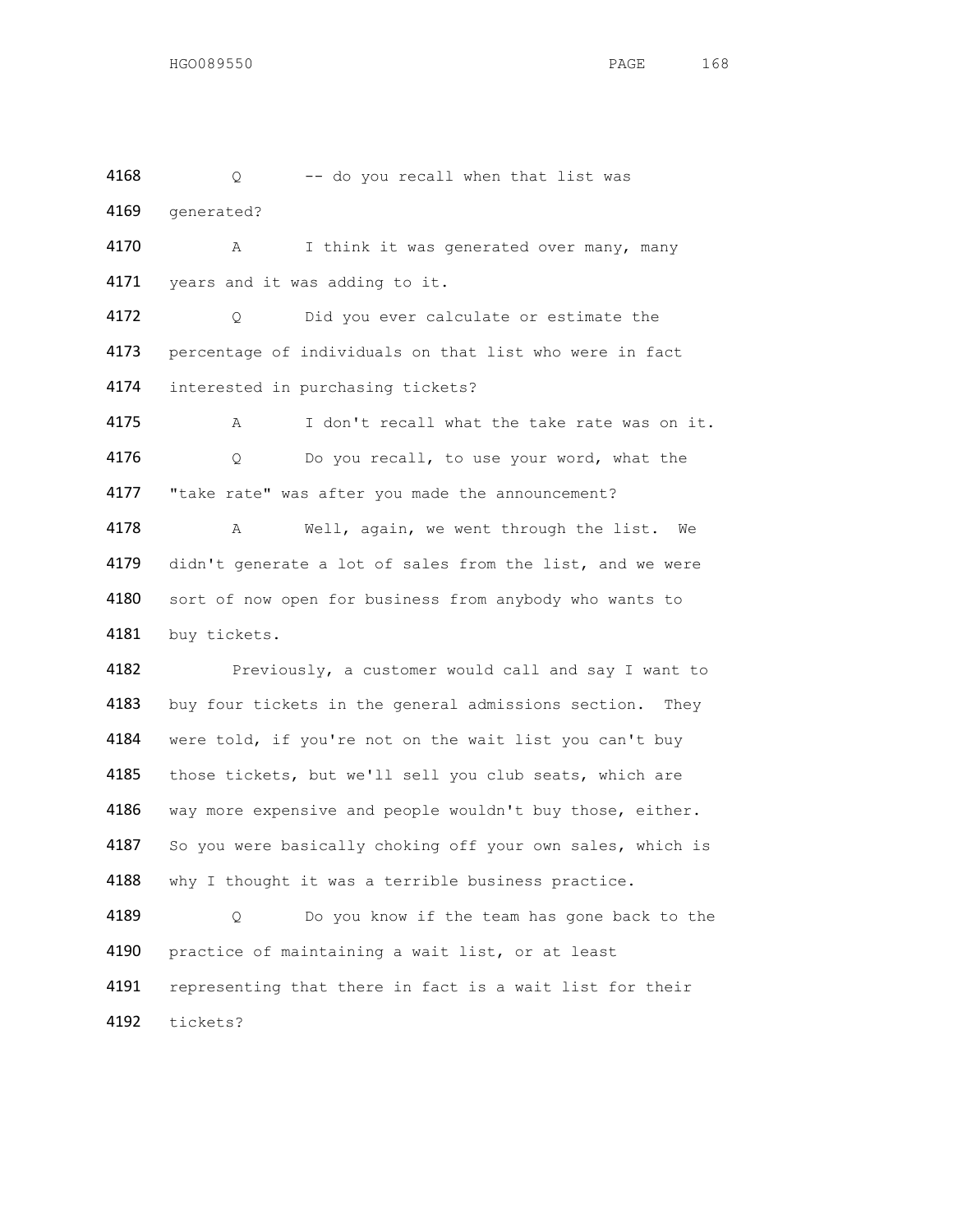| 4193 | Α                                                          | I don't know for sure, but I haven't heard            |  |
|------|------------------------------------------------------------|-------------------------------------------------------|--|
| 4194 | anything like that.                                        |                                                       |  |
| 4195 | Q                                                          | When Mr. Snyder came back from being                  |  |
| 4196 |                                                            | overseas, do you recall if he had any reaction to the |  |
| 4197 | decision to publicly announce that there was no wait list? |                                                       |  |
| 4198 | Α                                                          | He never brought it up to me.                         |  |
| 4199 | Q                                                          | Did Mr. Schreiber ever bring it up to you?            |  |
| 4200 | Α                                                          | Yes.                                                  |  |
| 4201 | Q.                                                         | When?                                                 |  |
| 4202 | Α                                                          | In December of 2018.                                  |  |
| 4203 | Q                                                          | Before your termination?                              |  |
| 4204 | Α                                                          | Yes.                                                  |  |
| 4205 | Q                                                          | In what context?                                      |  |
| 4206 | А                                                          | In the context that he thought it was a very          |  |
| 4207 | -- to quote his words -- a stupid strategy.                |                                                       |  |
| 4208 | Q.                                                         | Did he tell you why he thought it was a               |  |
| 4209 | stupid strategy?                                           |                                                       |  |
| 4210 | Α                                                          | I don't think Mr. Schreiber could articulate          |  |
| 4211 |                                                            | why he thought it was a stupid strategy.              |  |
| 4212 | Q                                                          | Do you stand by that decision today?                  |  |
| 4213 | Α                                                          | One hundred percent.                                  |  |
| 4214 | Q                                                          | I'm sorry?                                            |  |
| 4215 | Α                                                          | One hundred percent. Sorry to jump on your            |  |
| 4216 | question.                                                  |                                                       |  |
| 4217 | Q                                                          | You talked earlier about the revenue-sharing          |  |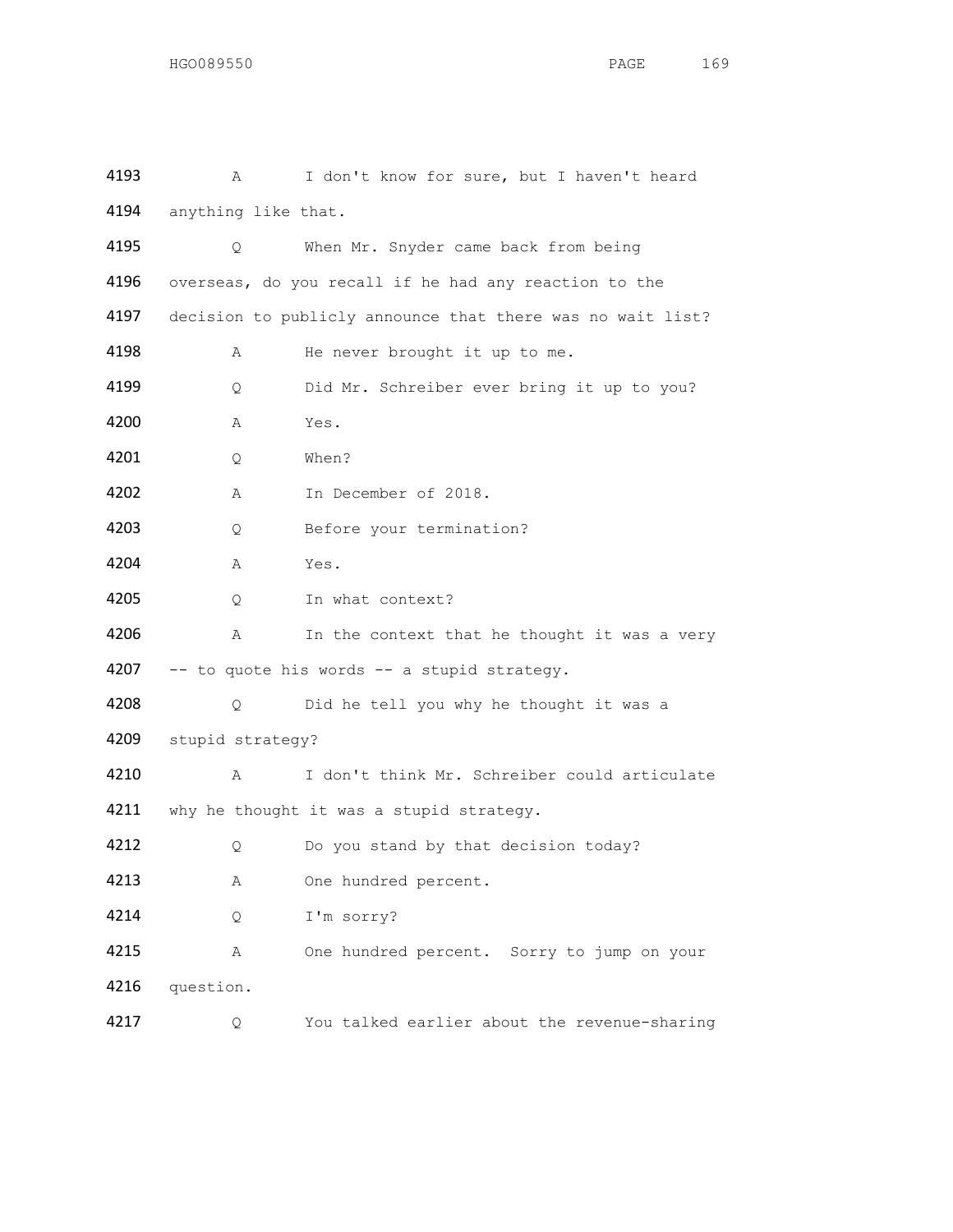4218 practice with the NFL. Can you remind me what types of 4219 revenue teams must share with the league? 4220 A So the sharing mechanisms have changed over 4221 the years. The predominant one is -- sort of two -- at 4222 the league level, all television revenue -- all 4223 league-generated revenue is shared equally across the 32 4224 teams, whether that's television or licensing or 4225 merchandising. Any deal that the league does at the 4226 league level is shared equally amongst the 32. 4227 The predominant sharing mechanism at a club level 4228 is what I explained earlier, which is the visiting team's 4229 share of tickets, which is 34 percent, that goes into a 4230 pool and is then shared equally. 4231 Q Do you know if there is any policy, whether 4232 it's within the NFL, NFLPA, or any entity that would 4233 govern the practice of revenue sharing? 4234 A The collective bargaining agreement, I 4235 believe, governs all of that. 4236 Q And that CBA, collective bargaining 4237 agreement, is negotiated between whom? 4238 A The NFLPA and the NFL. 4239 Q You had mentioned earlier that if there was 4240 some type of practice happening where the team was 4241 shielding revenue from the league, that you would have 4242 been one of the last people to know, correct?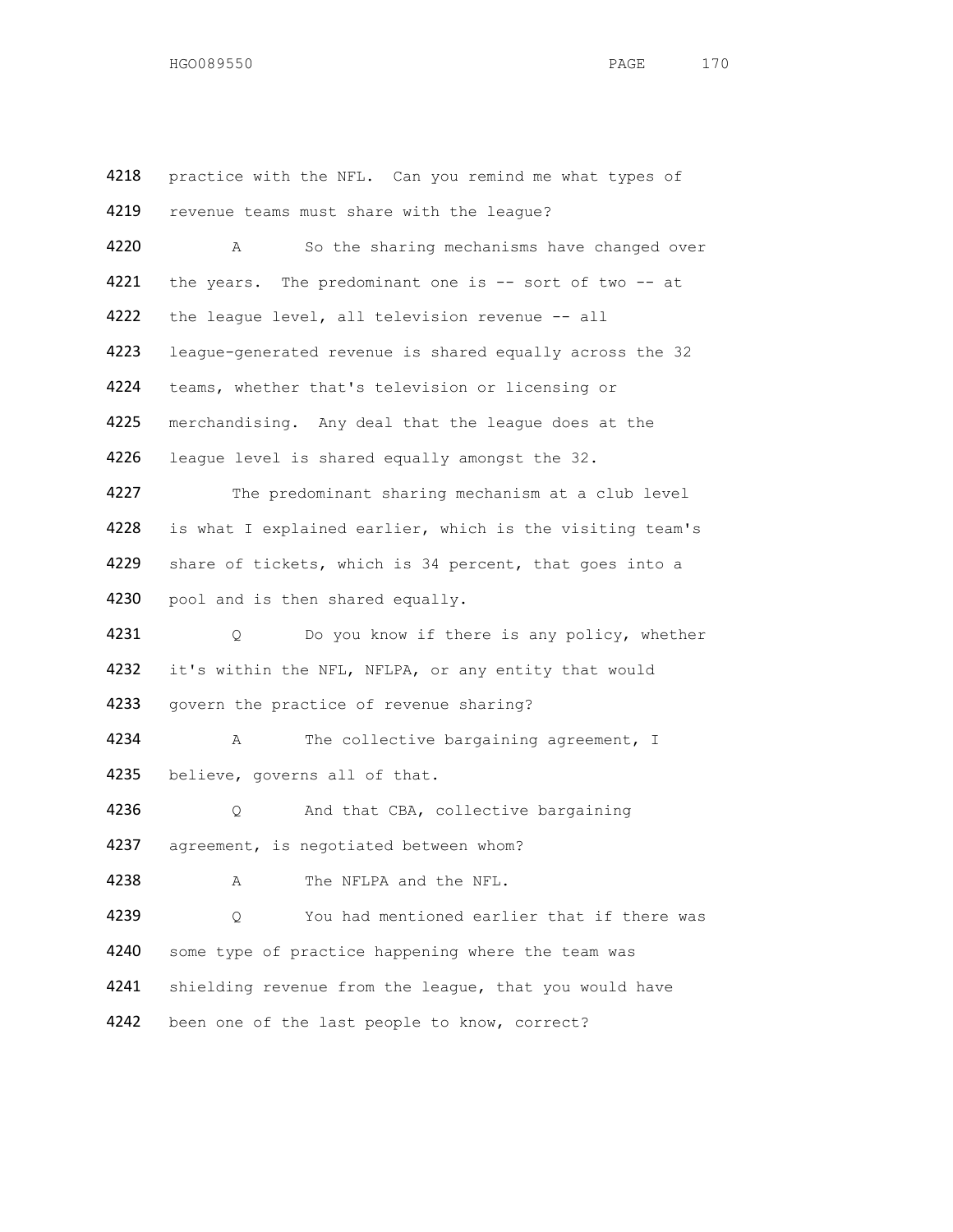4243 A Yes.

4244 Q And why do you think that is? 4245 A Well, I had just come from the league 4246 office, was involved in the sharing mechanisms and the 4247 policies related to it. I was new. They didn't know me, 4248 and, you know, if a practice like that was going on, you 4249 know, I don't believe any of them would have brought it to 4250 my attention. 4251 Q What would have happened if you would have 4252 learned that there in fact was a practice where the team 4253 was hiding revenue from the league? 4254 A Well, we would have -- you know, I would 4255 have brought it to the owner's attention to the extent 4256 that he didn't know about it, and tell him that we should 4257 report that and make it right. 4258 Q Report that to whom? 4259 A Report that to the audit department at the 4260 NFL. 4261 Q Would that type of practice be a violation 4262 of the collective bargaining agreement? 4263 A I don't know the CBA well enough to say. 4264 Q Are there any policies that would govern the 4265 practice of revenue sharing where this would in fact be a 4266 violation? 4267 A Again, the audit department, you know,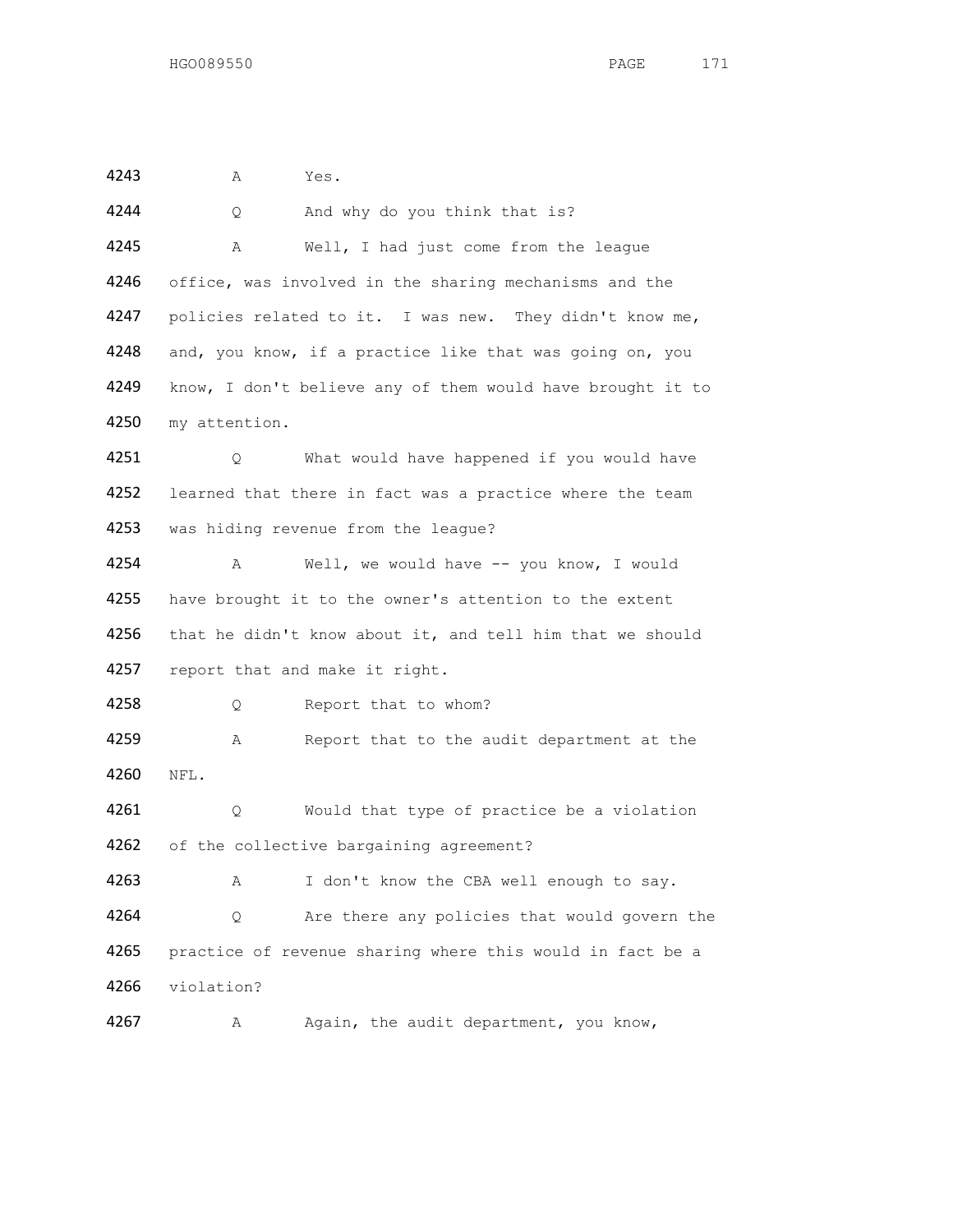4268 would, in the normal course, look for these types of 4269 things. To the extent that it became known to them, the 4270 league office would then make sure that the team made the 4271 rest of the league whole. 4272 Q Now, during your employment, the seven 4273 months that you were there, did you know whether the team 4274 was continuing to collect security deposits for club seat 4275 holders, private skybox holders, or loge seat holders at 4276 the time? 4277 A I don't know if that practice was still in 4278 place when I was there. I'm not certain. 4279 Q Do you know who would have known that? 4280 A It would have been, prior to my arrival, 4281 Dennis Greene, who ran that department for many, many 4282 years. I assume that the legal department would know as 4283 they were drawing up the contracts. 4284 And collecting security deposits for a suite is 4285 common practice, you know, in the industry. So similar to 4286 if you rented an apartment, you would put a security 4287 deposit down and to the extent there was damage, it would 4288 be taken out of that deposit. 4289 Q Is it also common practice, for teams that 4290 collect security deposits, to return those security 4291 deposits upon the expiration of the contract?

4292 A To return it minus whatever damage was done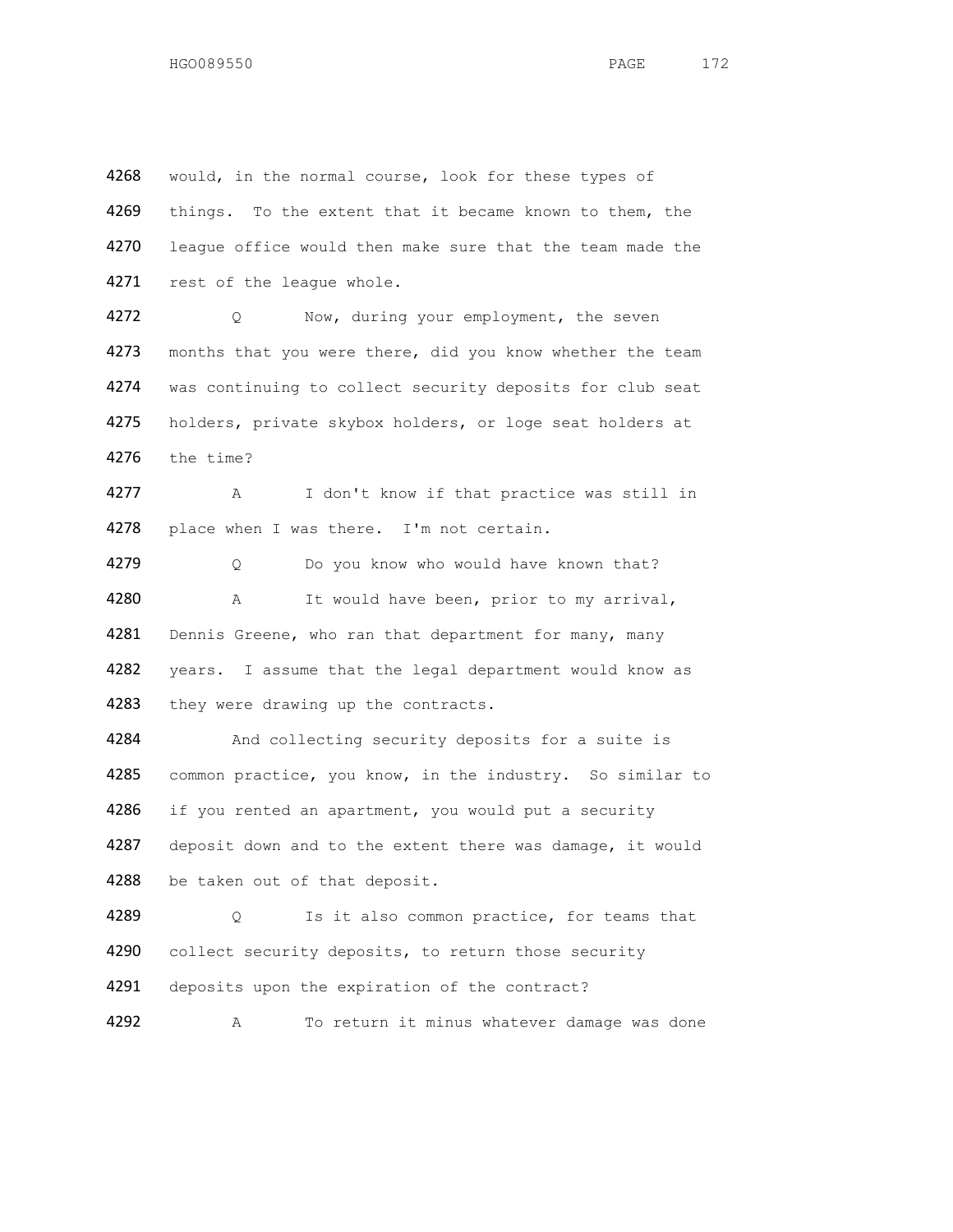to the suite. Q And in terms of the practice that's 4295 happening across the 32 leagues, as you understand it, is it industry practice to collect security deposits for 4297 suites, or also for club seats, private skybox holders, and loge seats? A So private skyboxes are luxury suites. For club seats, I'm not aware of that being a widely instituted practice. Q Have you ever known any other of the 31 4303 teams to collect security deposits and not return them to holders? A I mean, absent the situation that's 4306 mentioned where if there was damage to the suite, no, you 4307 would return the security deposit. (Lafemina Exhibit No. 9 was identified for the record.) 4310 BY 4311 Q I just handed you what we have marked as 4312 Exhibit 9 for identification purposes. 4313 A Mm-hmm. Q This is a document that was produced to the committee by the NFL, Bates stamp ending 101116. It's a letter dated December 26, 2018, addressed to you, signed by Eric Schaffer.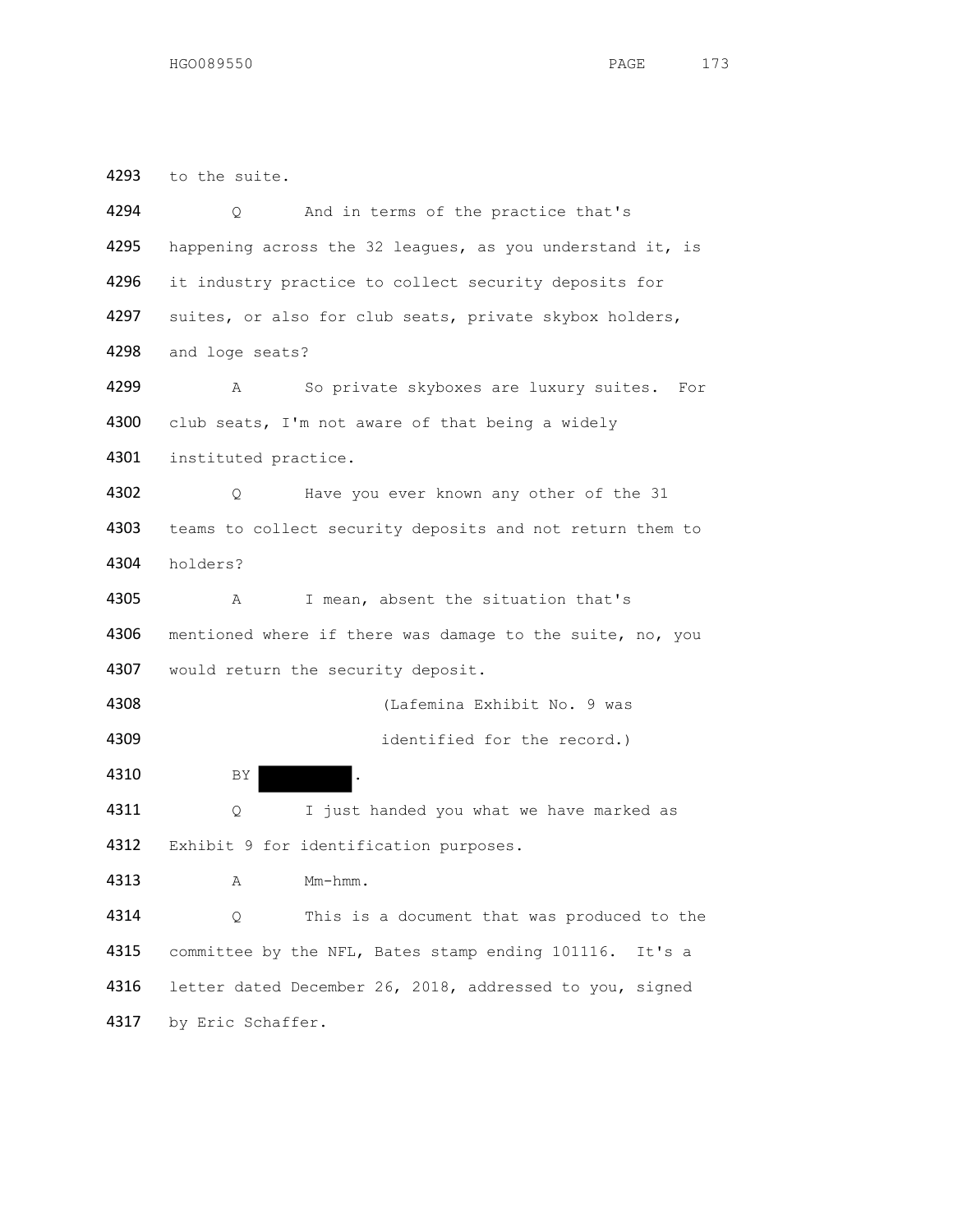| 4318 |                                                         | Do you recognize what I just handed you?                 |  |  |
|------|---------------------------------------------------------|----------------------------------------------------------|--|--|
| 4319 | Α                                                       | Yes, I do.                                               |  |  |
| 4320 | Q                                                       | How do you recognize it?                                 |  |  |
| 4321 | Α                                                       | This is my termination letter.                           |  |  |
| 4322 | Q.                                                      | Is it a fair and accurate representation of              |  |  |
| 4323 | your termination letter as you last remember it?        |                                                          |  |  |
| 4324 | Α                                                       | Yes.                                                     |  |  |
| 4325 | Q.                                                      | I want to direct your attention to the first             |  |  |
| 4326 | paragraph.                                              |                                                          |  |  |
| 4327 | Α                                                       | Mm-hmm.                                                  |  |  |
| 4328 | Q                                                       | The last sentence states, "Your employment               |  |  |
| 4329 | is terminated for cause under Section 10.b. subsections |                                                          |  |  |
| 4330 |                                                         | i, ii, and iii, of the Agreement."                       |  |  |
| 4331 |                                                         | Do you recall looking at that section of this            |  |  |
| 4332 | letter?                                                 |                                                          |  |  |
| 4333 | Α                                                       | Yes.                                                     |  |  |
| 4334 | Q                                                       | What was your reaction when you saw that?                |  |  |
| 4335 | Α                                                       | I thought it was -- it was nonsense.                     |  |  |
| 4336 | Q.                                                      | Why?                                                     |  |  |
| 4337 | Α                                                       | Hmm?                                                     |  |  |
| 4338 | Q.                                                      | Why is that?                                             |  |  |
| 4339 | Α                                                       | Because I don't believe that I was --                    |  |  |
| 4340 |                                                         | because I didn't believe there was any cause relating to |  |  |
| 4341 | my termination.                                         |                                                          |  |  |
| 4342 | Q                                                       | What did Mr. Schaffer or Mr. Choi, who                   |  |  |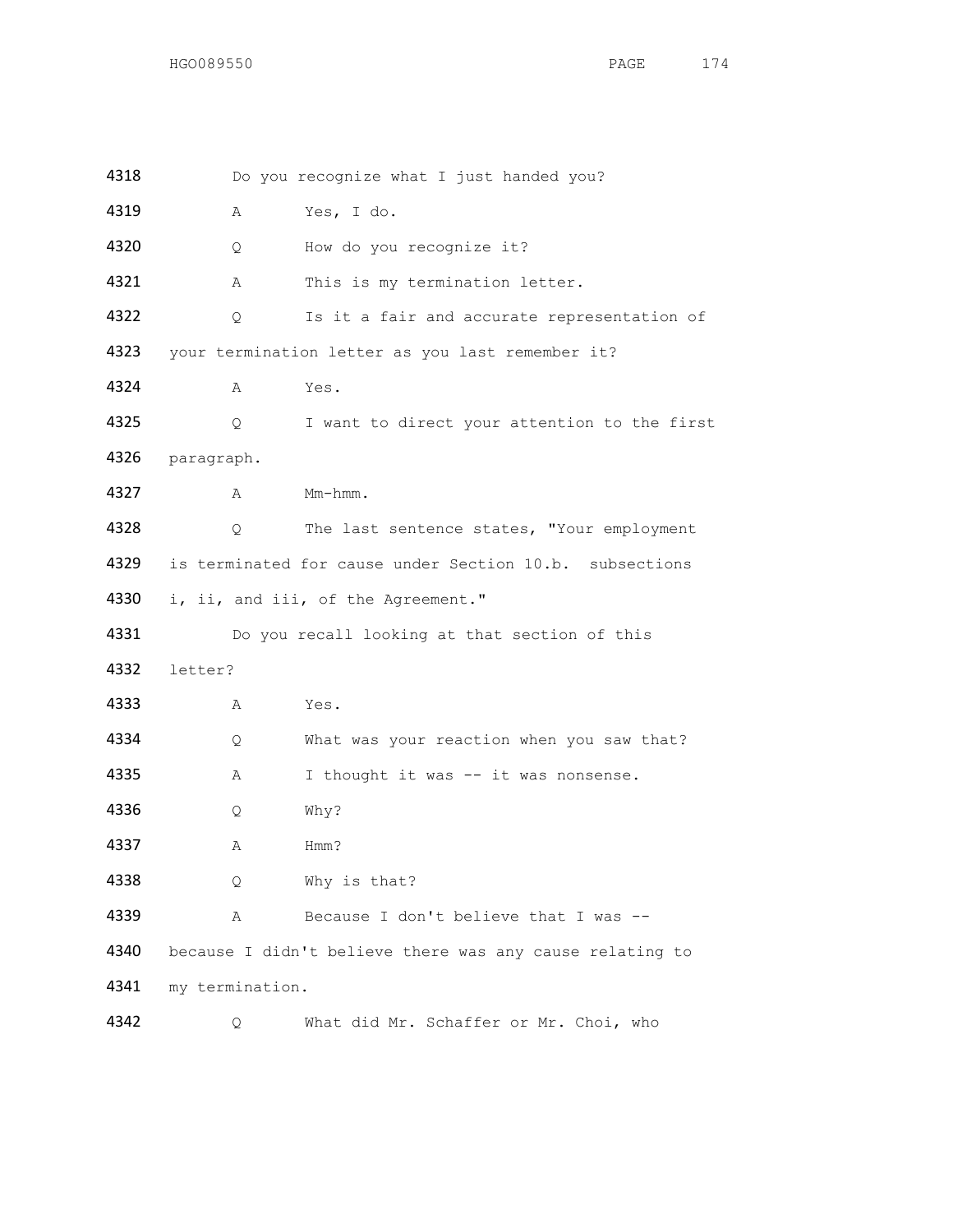| 4343 |      | appears to be copied on this letter, or anyone else tell     |
|------|------|--------------------------------------------------------------|
| 4344 |      | you the reasons you were being terminated for cause?         |
| 4345 | Α    | They didn't tell me when they fired me.                      |
| 4346 |      | They just said for cause.                                    |
| 4347 | Q    | How did you receive this letter?                             |
| 4348 | Α    | By hand.                                                     |
| 4349 | Q    | From whom?                                                   |
| 4350 | Α    | Karl Schreiber and Eric Schaffer.                            |
| 4351 | Q    | Together?                                                    |
| 4352 | Α    | They came to my office at Redskins Park,                     |
| 4353 | yes. |                                                              |
| 4354 | Q.   | And what, if anything, did they say to you                   |
| 4355 |      | when they handed you this letter?                            |
| 4356 | Α    | They said, "We're terminating you for cause.                 |
| 4357 |      | Here's a letter." It was a pretty short conversation.        |
| 4358 | Q.   | Did you ask any questions?                                   |
| 4359 | Α    | I told them both that -- I shook their<br>$\mathbb N\circ$ . |
| 4360 |      | hands, said thanks, and that was the end of it.              |
| 4361 | Q    | You had mentioned that Mr. Schreiber and                     |
| 4362 |      | Mr. Snyder had been having discussions with some of your     |
| 4363 |      | employees in the lead-up to this. Were you surprised when    |
| 4364 |      | you received this letter?                                    |
| 4365 | Α    | No.                                                          |
| 4366 | Q.   | Did you anticipate that those conversations                  |
| 4367 |      | that were taking place would in fact lead up to your         |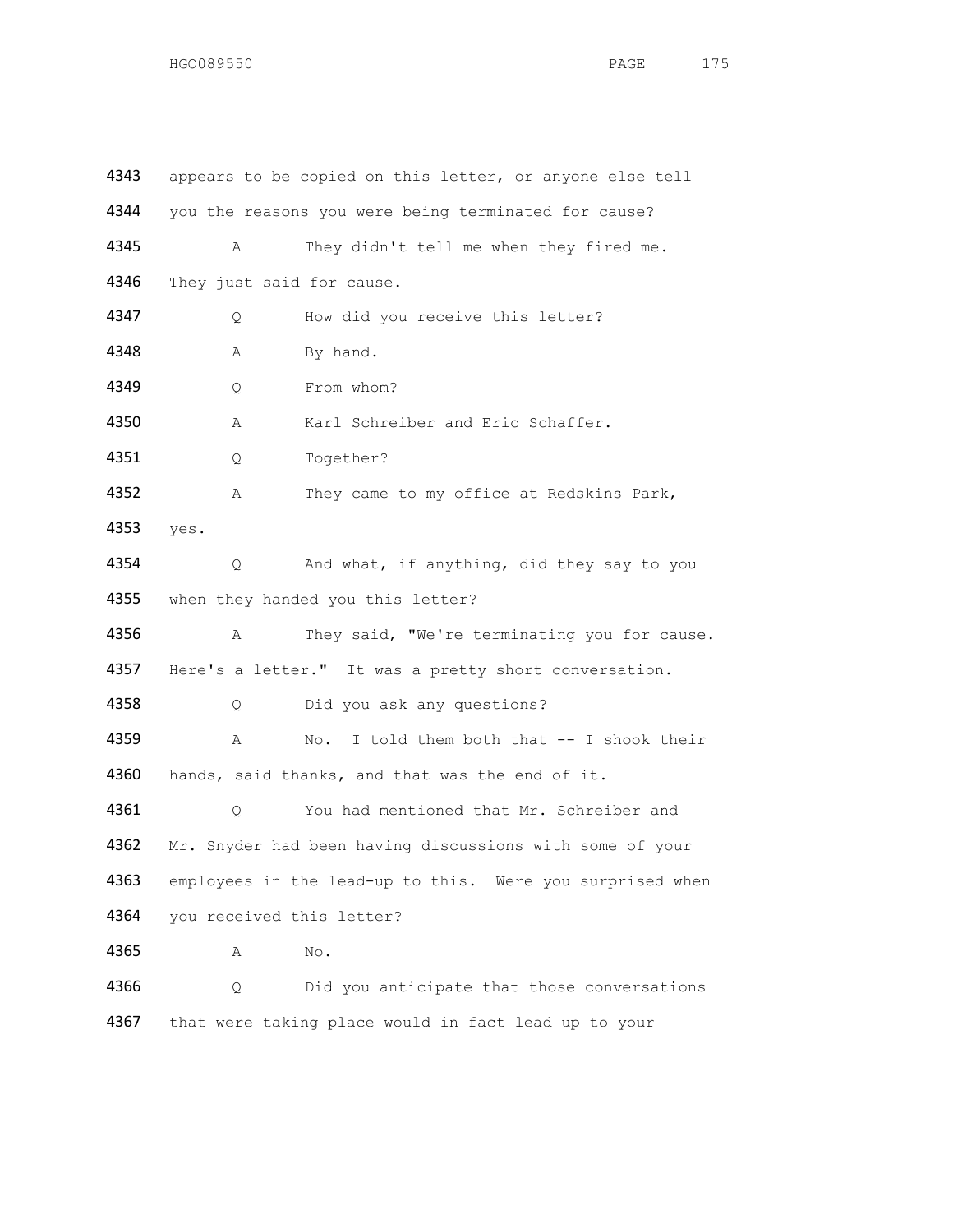termination?

| 4369 | Α                   | Yes.                                                       |
|------|---------------------|------------------------------------------------------------|
| 4370 | Q.                  | Did anyone preview for you that you may be                 |
| 4371 |                     | terminated in the course of those discussions?             |
| 4372 | A                   | They didn't need to.                                       |
| 4373 | Q.                  | Did you have any conversations with anyone                 |
| 4374 |                     | at the league office about your concerns or questions in   |
| 4375 |                     | the lead-up to your termination and/or the receipt of this |
| 4376 | termination letter? |                                                            |
| 4377 | Α                   | Not about the $--$ not about $--$ nothing                  |
| 4378 |                     | surrounding the -- you know, the letter and nothing around |
| 4379 |                     | the termination, per se. I mean, I certainly let people    |
| 4380 |                     | close to me know that I was leaving and that I had been    |
| 4381 |                     | terminated, but not the specifics of it.                   |
| 4382 | Q.                  | Were you having conversations with folks in                |
| 4383 |                     | the league office about things unrelated to your           |
| 4384 |                     | termination around this time?                              |
| 4385 | Α                   | No.                                                        |
| 4386 | O                   | The folks who were closest to you that you                 |
| 4387 |                     | mentioned, were some of those individuals employed by the  |
| 4388 | league office?      |                                                            |
| 4389 | Α                   | Talked to them after my termination?                       |
| 4390 | Q                   | Mm-hmm.                                                    |
| 4391 | Α                   | Yes.                                                       |
| 4392 | Q                   | And who were those individuals?                            |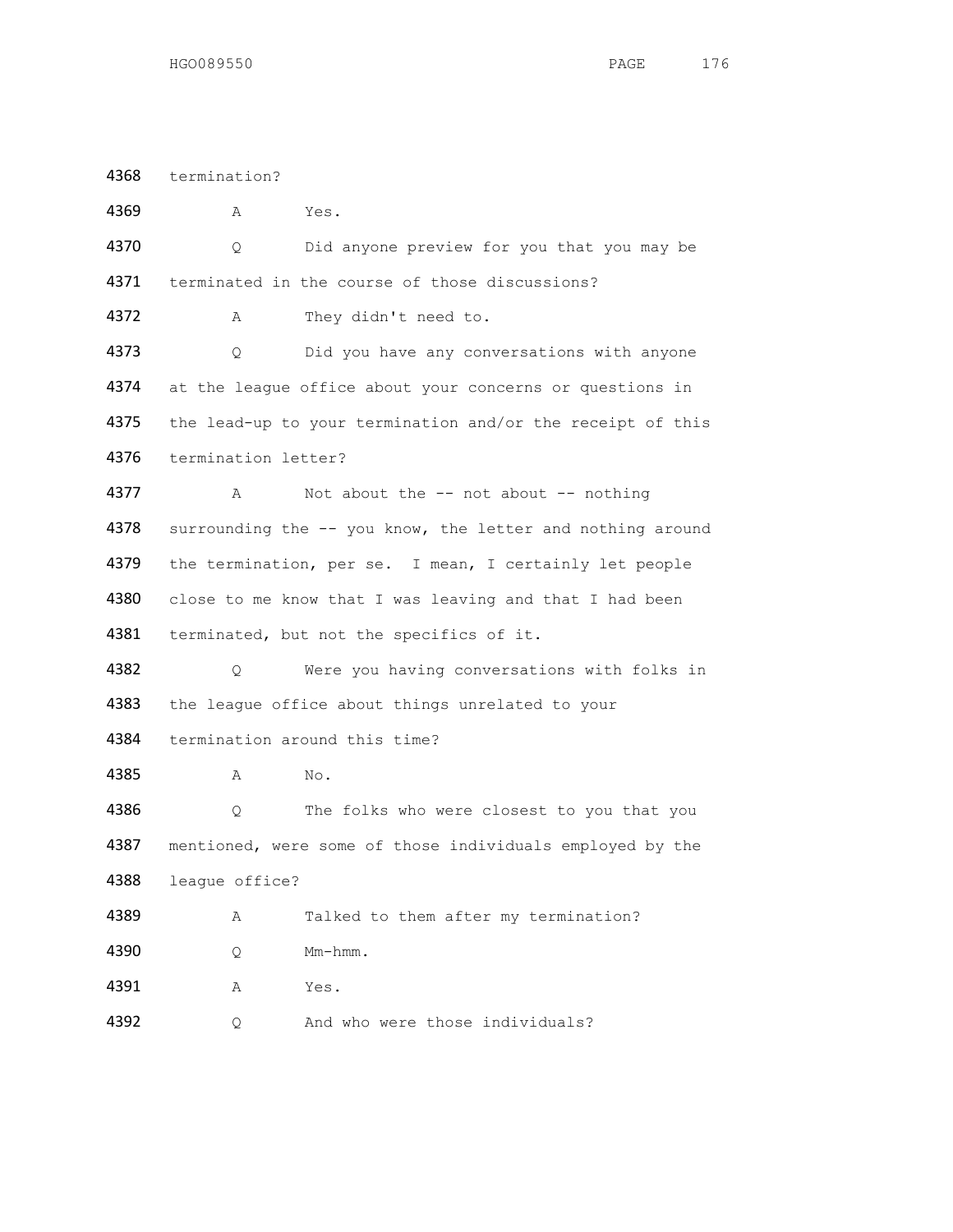A Q Anyone else? A I think I had a conversation with . And Commissioner Goodell called me a couple of days after. Q After your termination? A Yes. Q What did Commissioner Goodell say? 4401 A He said he was checking in on me, he hoped that I was all right. Told me -- let me know if -- let 4403 him know if I needed anything. He was generally supportive. Q Mr. Goodell was aware of your termination? A Yes. 4407 Q Do you know how he was aware? A I'm certain this went to the league office as soon as it was delivered to me. Q It being this termination letter? 4411 A This letter, yes. And it had been -- it hit 4412 the press literally minutes, minutes to an hour after I was terminated. Q When you say hit the press, what do you mean? A I mean, it was reported widely in Washington, on sports talk radio, in The Washington Post,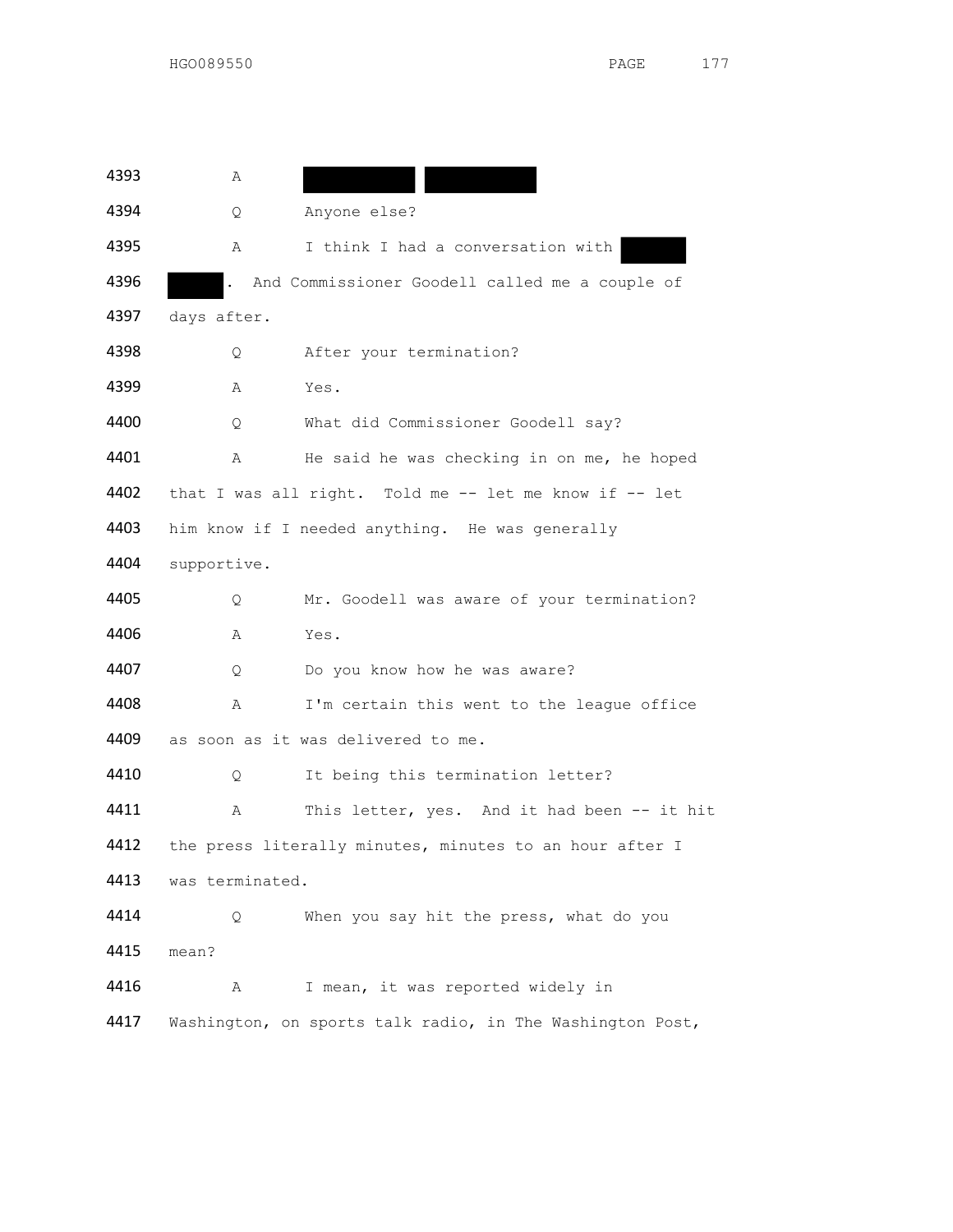4418 on social media, that I had been relieved of my duties. Q Do you have a sense of who would have provided that information to the media? 4421 A No. Q Do you have any understanding if that was 4423 standard practice by the team, to leak information to the media? A It wasn't surprising to me that it made its 4426 way out. I had been relatively -- it's a relatively high-profile job and the press had been reporting on the work we were doing there. So it wasn't surprising that it was reported. Q What, if anything, did you tell Commissioner Goodell when he called you? A I just thanked him for reaching out to me, 4433 and that was pretty much it. Q At any point during your termination or 4435 after, did you ever make Commissioner Goodell aware of any 4436 of the allegations or concerns regarding the workplace 4437 misconduct or some of the bad business practices that you were aware of? 4439 A No. Q Why not? A I just -- I didn't think it was appropriate. You know, my -- my termination was, you know, to the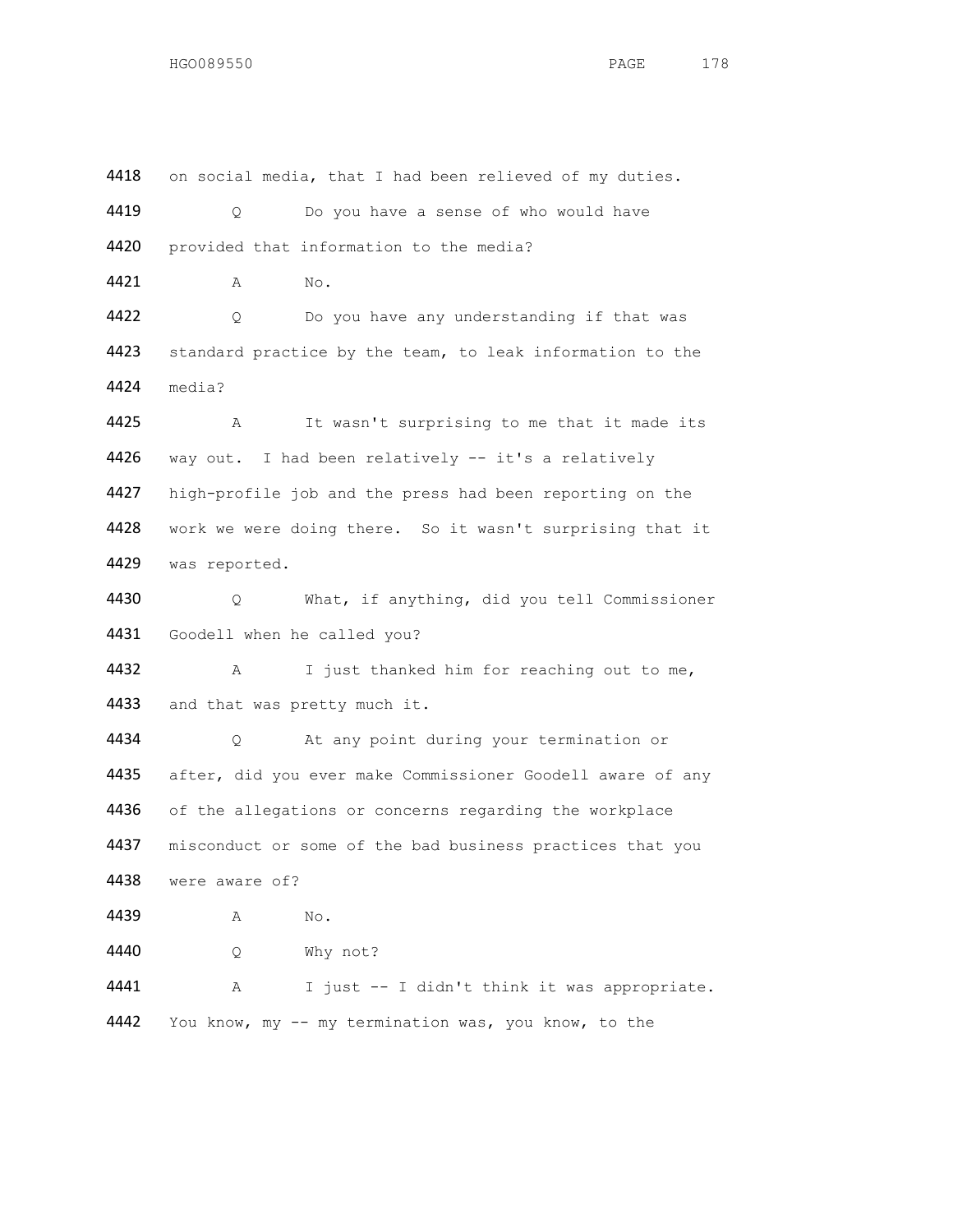4443 extent that there were going to be conversations about my 4444 contract and the like, that was going to fall to the 4445 league office and arbitration. And so I didn't think it 4446 was appropriate for me to have those conversations with 4447 anybody at the league office. 4448 Q You mentioned you talked to . 4449 A Mm-hmm. 4450 Q What, if anything, did you guys discuss? 4451 A a good friend of mine. He worked 4452 for me for many years both at the league office and at the 4453 NFL. So it was more personal in nature than anything. 4454 Q Did you make aware of the concerns 4455 that you had had, what you had observed during your 4456 seven-month tenure with the team? 4457 A What do you mean, observed? 4458 Q In terms of the workplace culture, bad 4459 business practices. 4460 A The bad business practices were something 4461 that he was aware of, because we were both aware of it 4462 when we were at the league office together, and, you know, 4463 had made recommendations to the club over the years. 4464 Q What about the workplace misconduct? 4465 A No. 4466 Q Why didn't you tell him anything about that? 4467 A I didn't think -- you know, when you say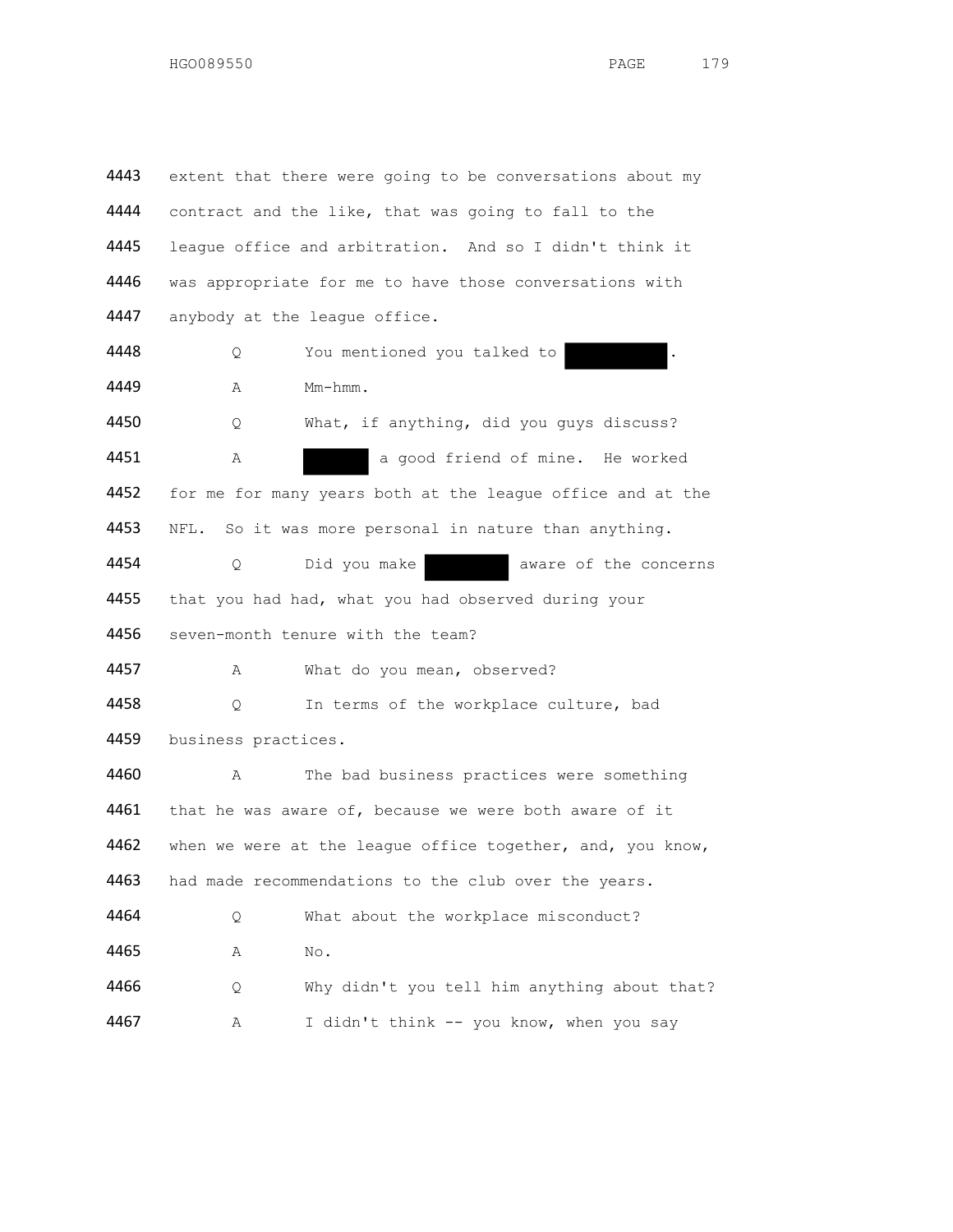4468 workplace misconduct, can you be more specific?

4469 Q So in terms of the Costa Rica allegations, 4470 what Rachel Engleson brought to your attention, the 4471 concerns that Ana Nunez brought to your attention, what 4472 you observed with Mitch Gershman yelling at employees.

4473 A I didn't observe that. I never worked with 4474 Mitch.

4475 Q Sure. Well, what you heard about Mitch 4476 Gershman yelling at employees, et cetera.

4477 A Yeah. Well, had heard that, too, 4478 while we were working together. As it relates to the 4479 Costa Rica trip, that was widely reported in The New York 4480 Times and other places, so there was no reason for me to 4481 talk about it as I had no firsthand knowledge about it one 4482 way or the other.

4483 The Rachel Engleson situation was a legal and human 4484 resources and confidential situation that shouldn't have 4485 been ever talked about beyond the four walls of the 4486 Redskins until, you know, such time that there was 4487 something to be done or it could have gone farther. 4488 But no, I would never talk about personnel 4489 situations with or anybody else at the league 4490 office.

4491 Q So is it fair to say you did not have that 4492 conversation about any of those things with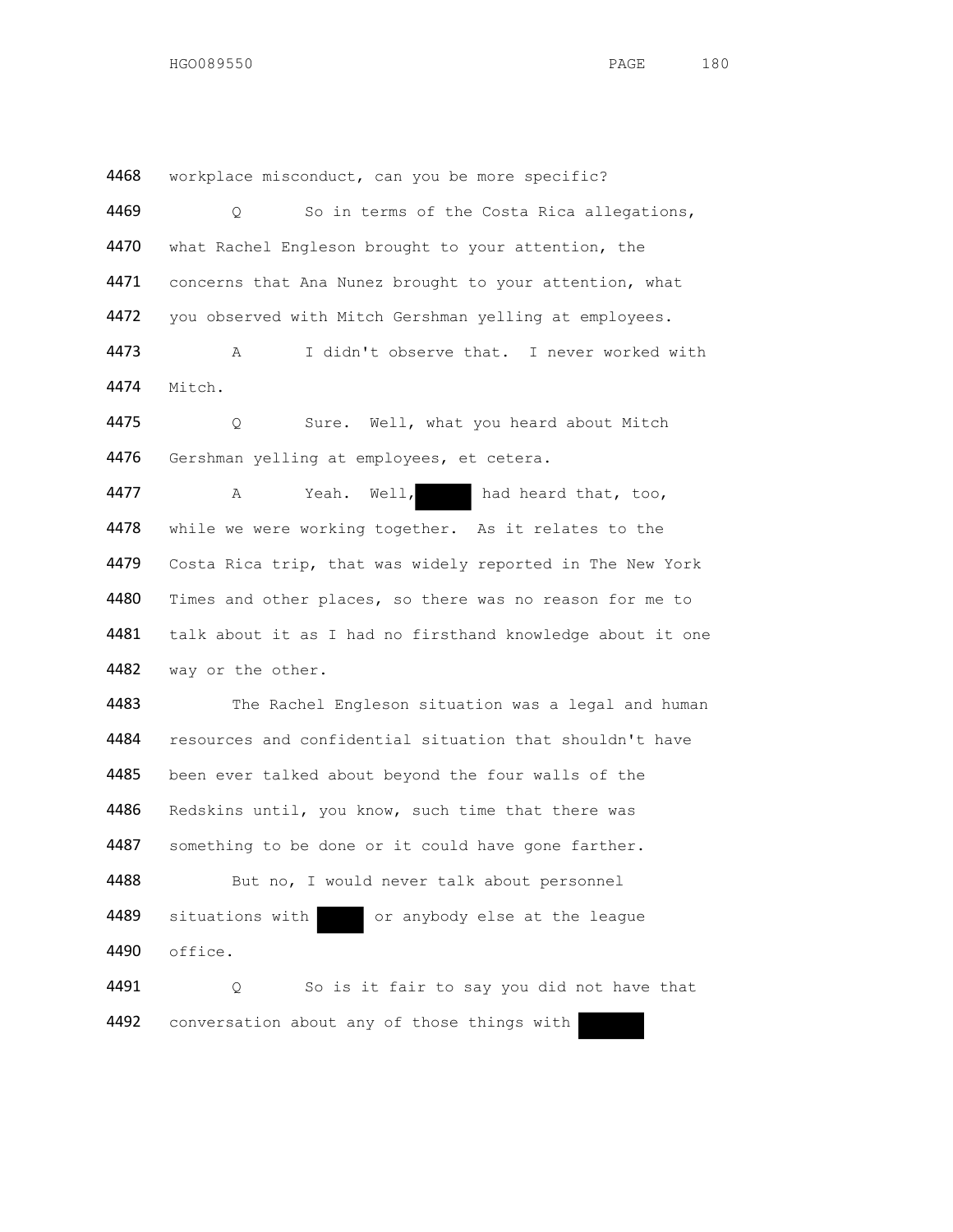| 4493 |               | , as well?                                                 |
|------|---------------|------------------------------------------------------------|
| 4494 | Α             | Correct.                                                   |
| 4495 | Q.            | Now, going back to the termination letter.                 |
| 4496 | Α             | Mm-hmm.                                                    |
| 4497 | Q.            | The third paragraph. It says, "I also want                 |
| 4498 |               | to remind you." Do you see that?                           |
| 4499 | Α             | Yes.                                                       |
| 4500 | Q             | It goes on to say, "I also want to remind                  |
| 4501 |               | you of the Confidentiality provisions in the Agreement     |
| 4502 |               | (Section 18) and in the Redskins Employee Handbook, which  |
| 4503 |               | survive the termination of your employment."               |
| 4504 |               | What was your understanding of the confidentiality         |
| 4505 |               | provisions in the agreement?                               |
| 4506 | Α             | Can you be more specific?                                  |
| 4507 | Q.            | What was your understanding of what that                   |
| 4508 |               | sentence meant when you read this letter?                  |
| 4509 | Α             | That I was not to, nor was anybody, to                     |
| 4510 |               | disclose confidential Redskins information to the press or |
| 4511 | anybody else. |                                                            |
| 4512 | Q             | Did you view the culture issues and the                    |
| 4513 |               | workplace misconduct issues that were brought to your      |
| 4514 |               | attention, did you view that as part of what would be      |
| 4515 |               | protected under the confidentiality provision of your      |
| 4516 | agreement?    |                                                            |
|      |               |                                                            |

A Generally, no. But specifically to issues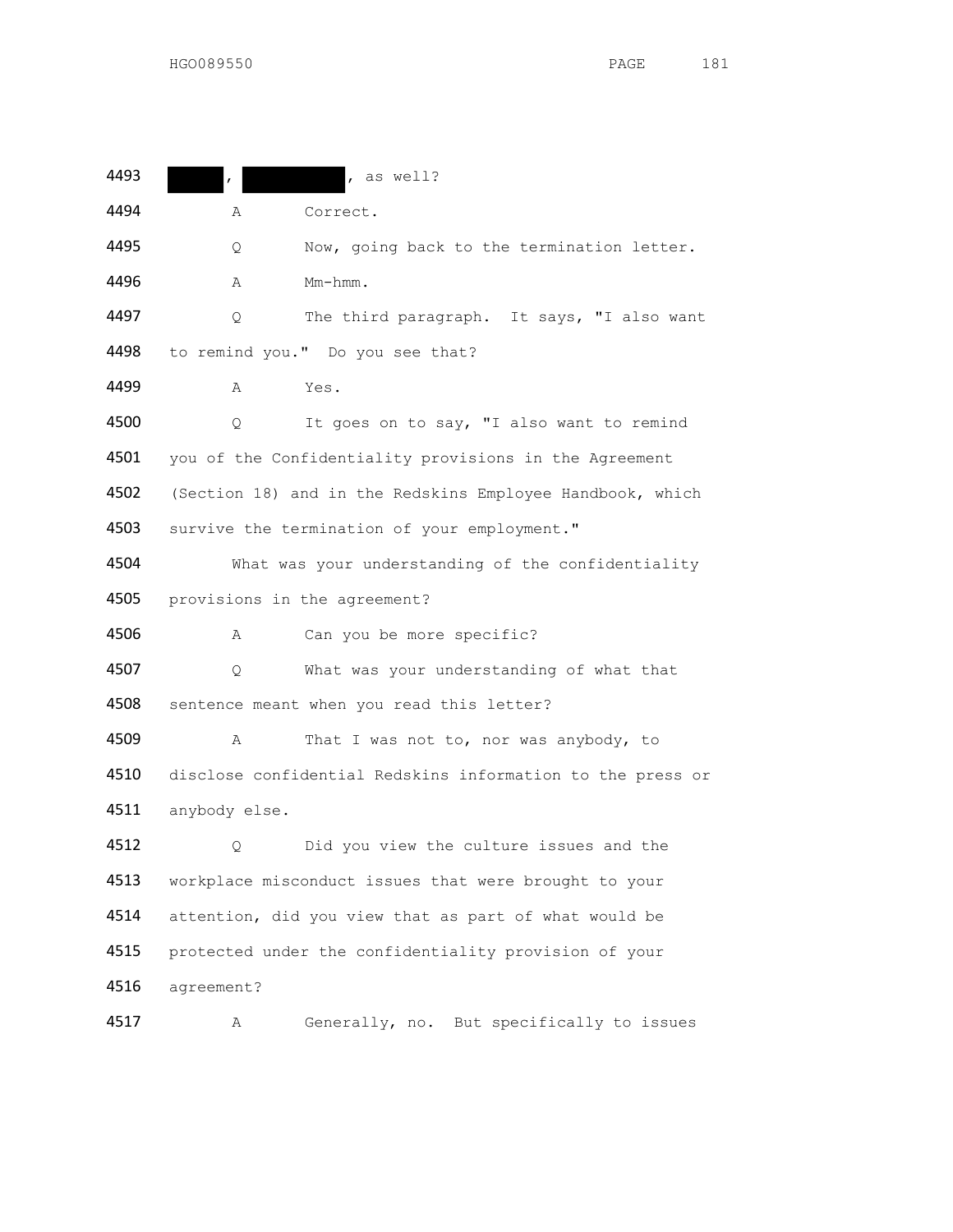like Rachel, yes.

| 4519 | And in your mind, what's the difference<br>Q.              |
|------|------------------------------------------------------------|
| 4520 | between the two?                                           |
| 4521 | Well, one had legal ramifications, human<br>Α              |
| 4522 | resources ramifications, confidentiality ramifications     |
| 4523 | that were specific to an employee. The other one is just,  |
| 4524 | you know, it's not a great culture. And so those are two   |
| 4525 | -- in my mind, those are two very different things.        |
| 4526 | I see. You said that you weren't<br>Q                      |
| 4527 | immediately provided any information about why you were    |
| 4528 | terminated in that conversation. Were you provided a       |
| 4529 | reason for your termination at any point after you were    |
| 4530 | provided the letter on December 26th?                      |
| 4531 | Look, they made many false allegations as to<br>Α          |
| 4532 | the rationale for why they fired me. You know, the fact    |
| 4533 | they claimed to fire me for cause, which they had no       |
| 4534 | cause. And, you know, one of the things, as an example,    |
| 4535 | was they accused me of leaking stories to the press, which |
| 4536 | I never did, and that was one of those rationales.         |
| 4537 | Do you recall who accused you of leaking<br>Q              |
| 4538 | information to the media?                                  |
| 4539 | Yes, Karl Schreiber. And this revolved<br>Α                |
| 4540 | specifically around the Reuben Foster signing.             |
| 4541 | Tell me about that.<br>Q.                                  |
| 4542 | So Reuben Foster was a player who was<br>Α                 |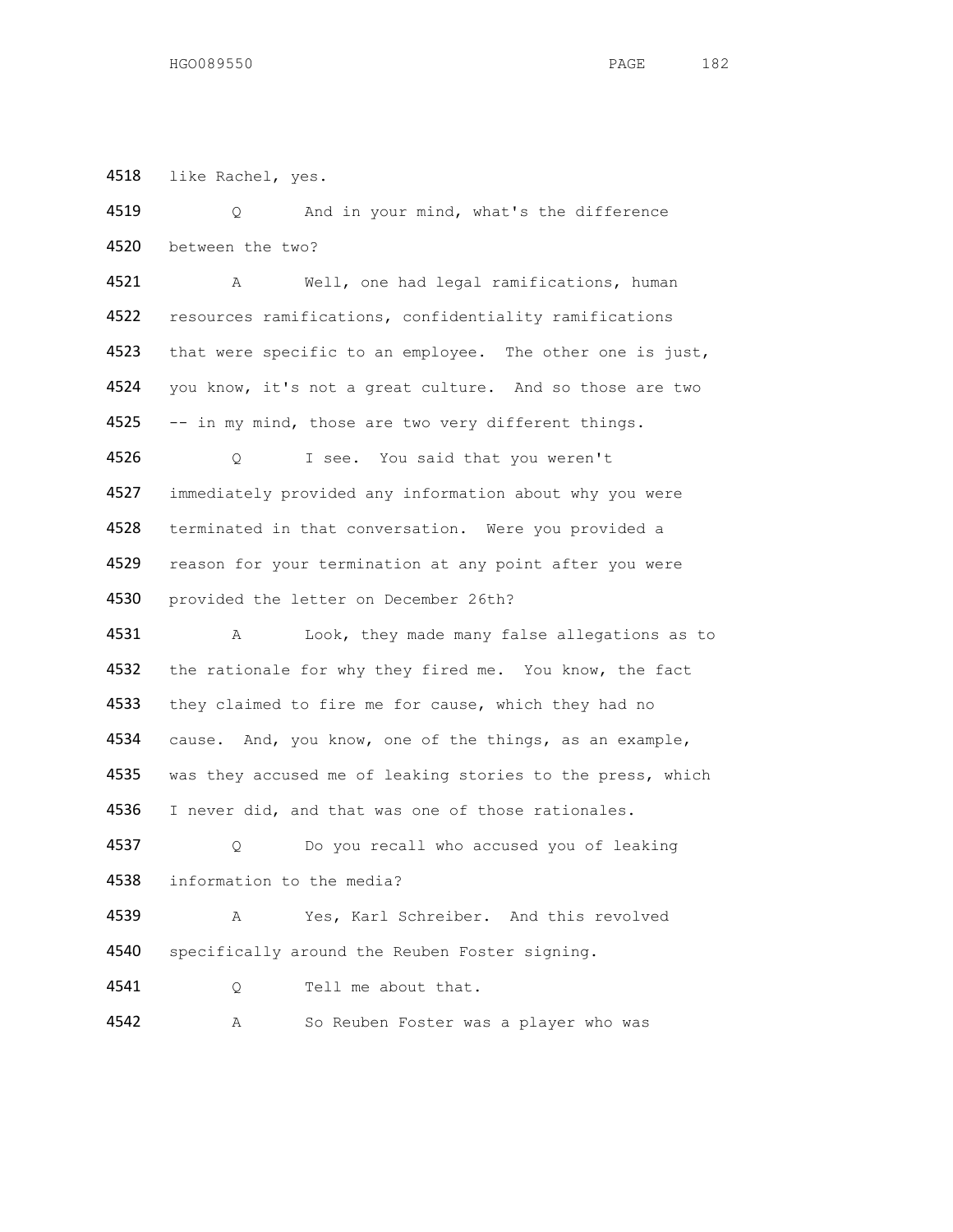4543 playing for the San Francisco 49ers. He was released 4544 after his second accusation of a domestic violence. None 4545 of the other 31 teams claimed him off of waivers, which is 4546 where you can pick a player if he is released. 4547 Washington picked Reuben Foster off of waivers, 4548 which obviously was a Bruce Allen and/or Dan Snyder 4549 decision. And the marketplace at large, the press were 4550 really unhappy. They went after Bruce really hard and 4551 went after Dan really hard. They thought it was atrocious 4552 that we would pick a player with that reputation. 4553 Sponsors, suite holders, and ticket holders were 4554 outraged, and we had a lot of sort of inbound traffic both 4555 on the phone and emails telling us they couldn't believe 4556 that we would make such a move. 4557 Q What, if anything, did you communicate to 4558 Mr. Snyder about what you were hearing from sponsors, et 4559 cetera, about that decision? 4560 A I did not communicate with Mr. Snyder. He 4561 was not communicating at that time. 4562 Q At that time? 4563 A Yeah. 4564 Q Can you give me a timeline of when that 4565 trade occurred? 4566 A I think it was November 27th-ish of 2018, 4567 somewhere in that week.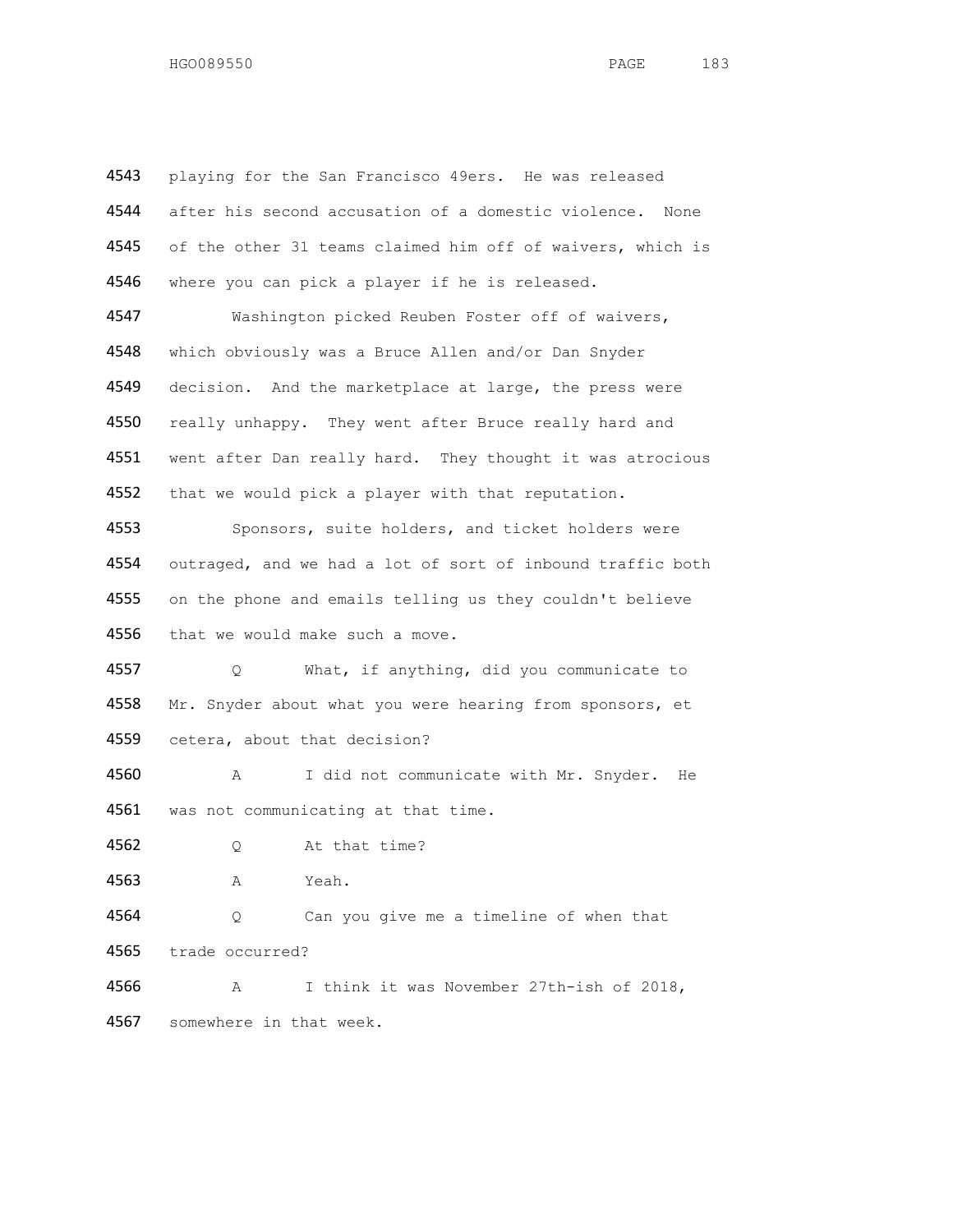4568 Q You said he was not communicating with you. 4569 When did he stop?

4570 A It had just become, you know, intermittent 4571 at best. And when I say communicate, we were 4572 communicating by text message here and there, but we 4573 weren't having conversations. And, again, the picking up 4574 of Reuben Foster was one that the -- it was a football 4575 decision, so it had business implications, but I didn't 4576 talk to Dan about it. 4577 Q Who did you talk to about it?

4578 A I talked to Bruce about the public relations 4579 around it and suggested to him it would have been better 4580 had he sort of let us know that they were going to make 4581 this move and helped him craft messaging around it to the 4582 extent that there could be messaging crafted around it. 4583 And he really wasn't interested in any of it. So --4584 Q Outside of the concerns raised by sponsors, 4585 was there any tangible fallout from that decision? 4586 A Well, I mean, from a -- can you be more

4587 specific?

4588 Q Sure. Did any of the sponsors pull out of 4589 their agreements?

4590 A Season ticket holders said they were going 4591 to cancel. Suite holders threatened to cancel. A lot of 4592 these are contractual, so they can't just pull out at a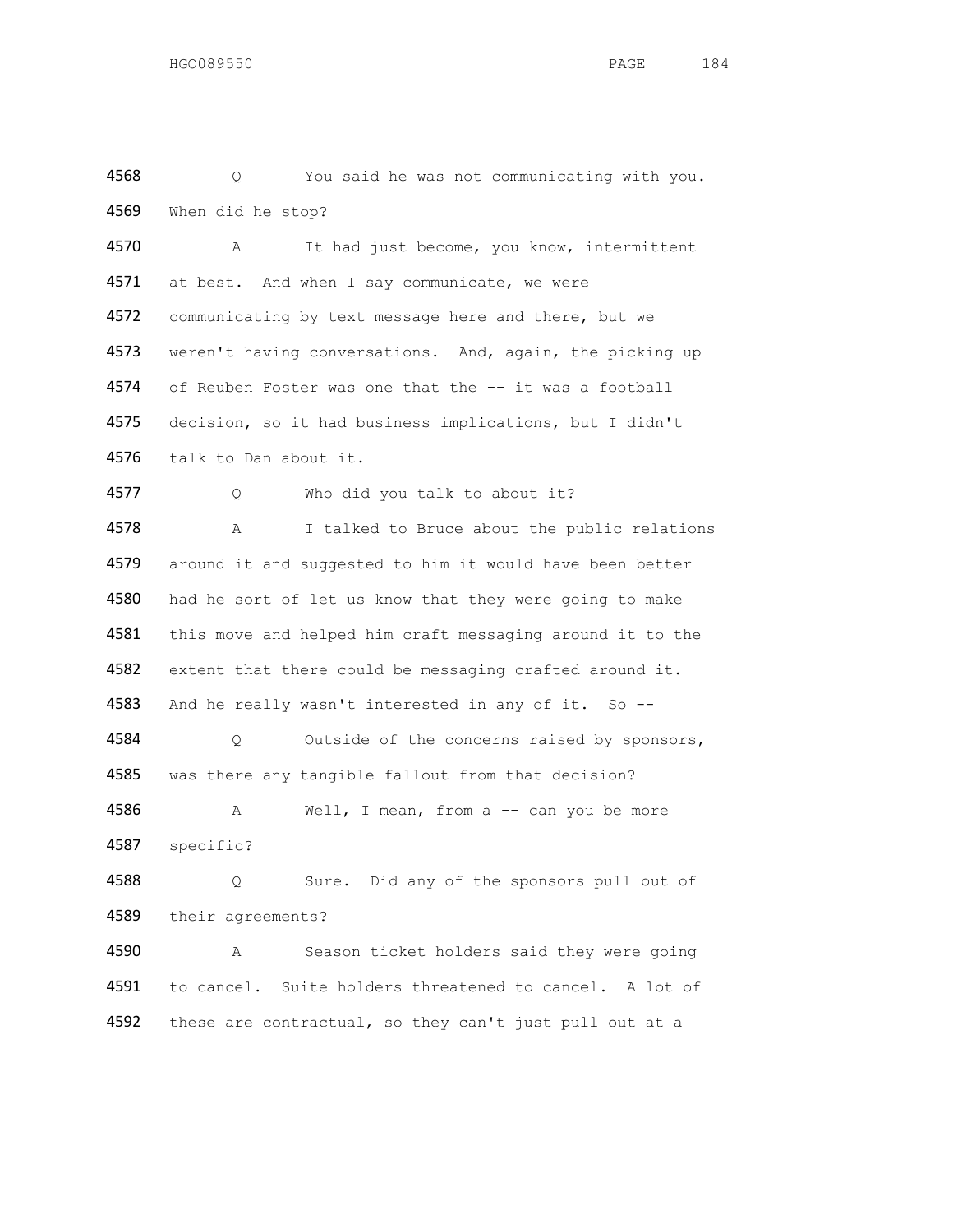moment's notice, but certainly there were a lot of unhappy customers. Q What was Bruce's response when you raised those concerns with him? A He kind of blew it off. 4598 Q Did he ever indicate to you that Mr. Snyder was fine with that decision? A He didn't say one way or the other. Q Did you think it was a bad decision? A I think it was a bad business decision. I can't speak to whether it was a good football decision or 4604 not. But from a business perspective, it was not a good move. 4606 And, you know, more to the point, from a -- I think we were talking about from a culture standpoint, from a -- 4608 representing the fan base and the marketplace, no, I thought it was bad on all those fronts. Q How do you think that that decision would have affected the culture? A I think it -- I think it sent a message that those issues weren't necessarily that important at The Washington Football Team. And I think that was underscored by the fact that 31 other teams decided not to pick this talented player. Q What issues are you referring to?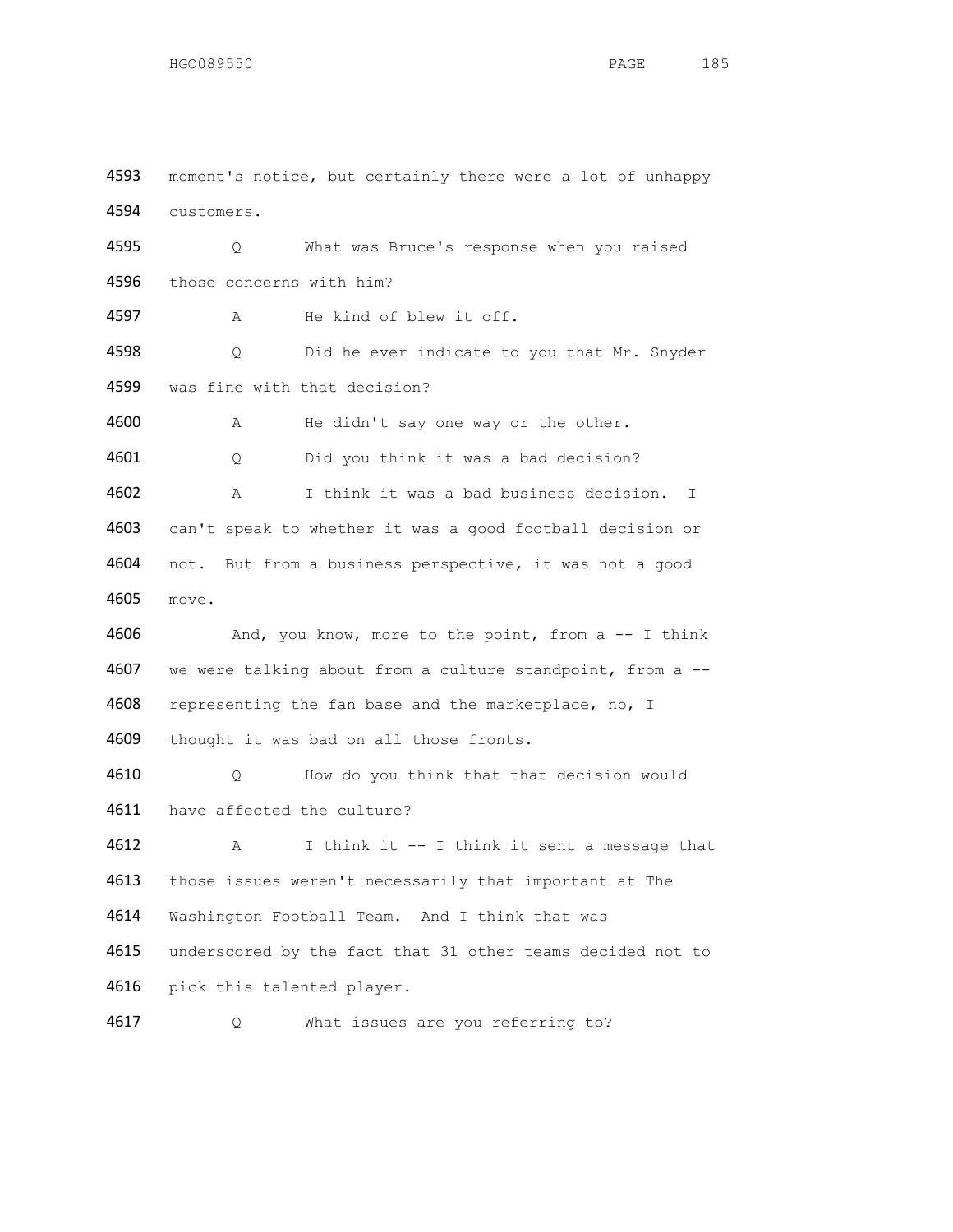4618 A What he was accused of. So, you know, we 4619 weren't necessarily totally sensitive to the fact that we had a player who was accused of domestic violence. Q You had previously mentioned that when you 4622 would interact with Mr. Snyder, oftentimes that would happen in his home? A Mm-hmm. Q Is that correct? A Yeah. Q Did you view his home as a secondary workplace? A I think for him it was. It was his primary workplace, actually. Q So I had asked you earlier how Mr. Snyder 4632 conducted himself professionally, or your observations of his level of professionalism, both inside and outside the work place. And then you had mentioned when you interacted with him, that would be in his home. 4636 Since that is considered his primary workplace, so to speak, how would you say he conducted himself when he was working at home? 4639 A Again, I think it was generally fine. You know, his family was around, his children were around, his wife was around. So, yes, that's where he did business, 4642 but it was very much his home.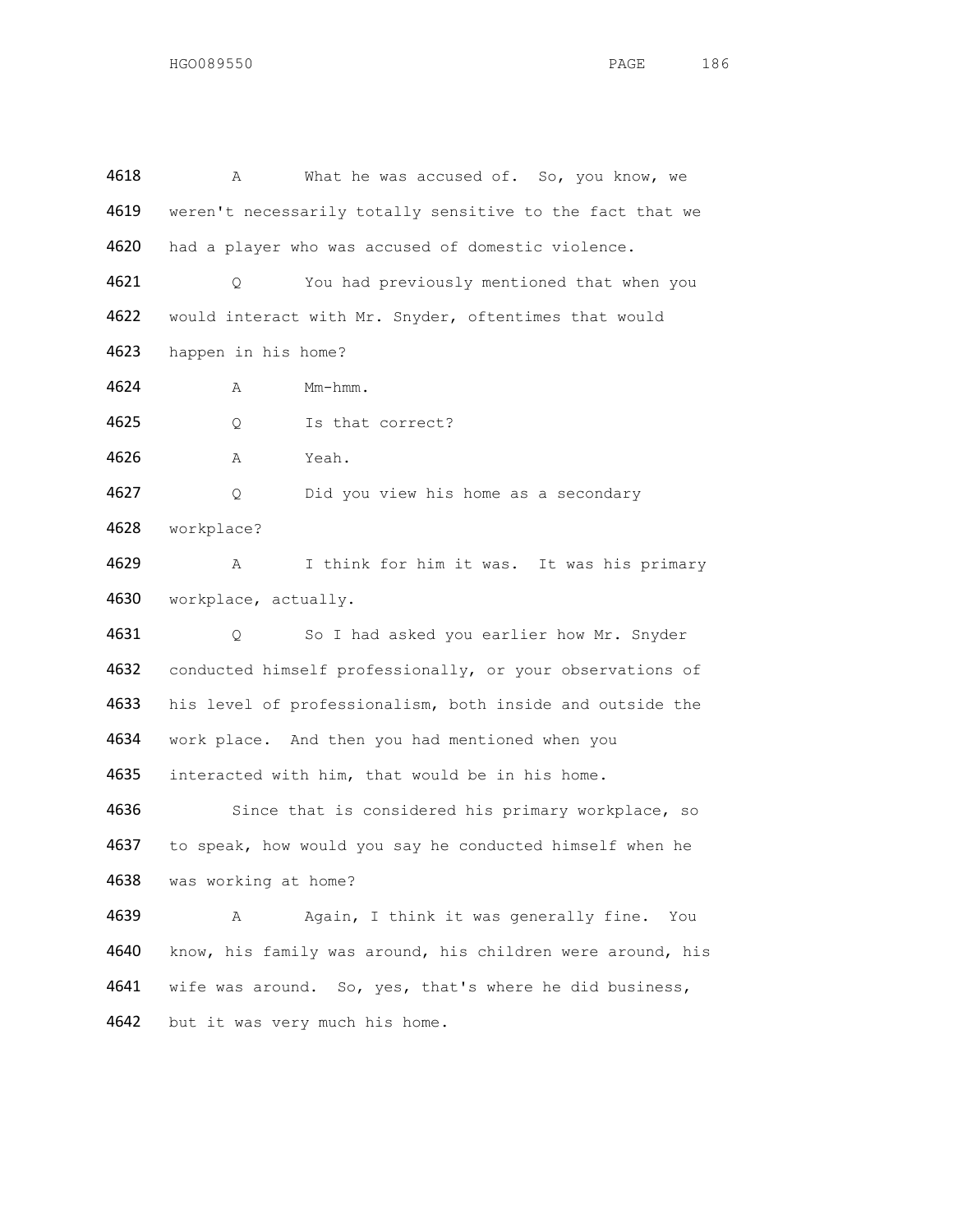Q Did you ever meet his wife?

A Sure.

Q Tanya Snyder is her name?

A Yes.

 Q Do you know if Ms. Snyder had any background in football operations or business?

 A I think she was a small businessowner prior to being married to Dan.

 Q Was she involved at all in the operations of the team?

 A I wouldn't say she was involved in the operations. She was certainly interested in things 4655 related to marketing and the brand, and was very involved in our foundation, as well as breast cancer awareness, which we had a large initiative against.

 Q So outside of leaking media -- excuse me, 4659 leaking information to the media, were there any other 4660 reasons that were provided to you about the reasons for your termination?

 A Again, it was a laundry list of, you know, 4663 things that they thought I had done wrong.

 Q Were those things mainly dealing with 4665 strategies that you had tried to implement?

 A It was -- some of it had to do with results 4667 that, in their opinion, weren't happening fast enough.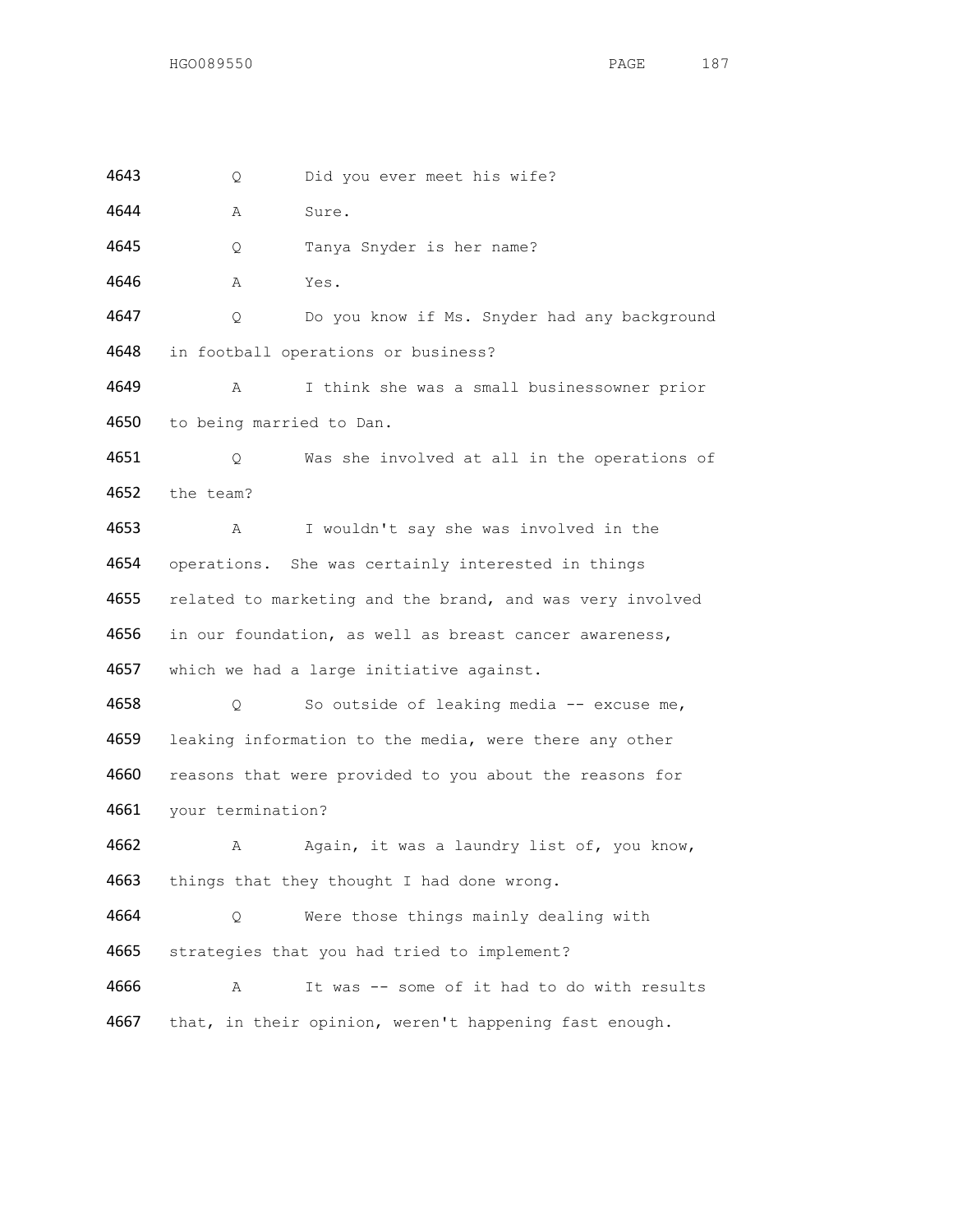The media thing was a big flashpoint.

| 4669 | Q.                       | At any time did they identify your changes                |
|------|--------------------------|-----------------------------------------------------------|
| 4670 |                          | to the -- attempted changes to the workplace culture,     |
| 4671 |                          | including the changes to human resources, as a reason?    |
| 4672 | Α                        | No.                                                       |
| 4673 | Q.                       | Did you ever have any reason to believe that              |
| 4674 |                          | was part of the reason for your termination?              |
| 4675 | Α                        | Yeah, nobody ever said that to me directly.               |
| 4676 | Q                        | Did anyone say it to you indirectly?                      |
| 4677 | Α                        | There were rumors. You know, I think Eric                 |
| 4678 |                          | Schaffer had mentioned that Dan wasn't the biggest fan of |
| 4679 |                          | some of that stuff. But it was watercooler talk more than |
| 4680 | anything.                |                                                           |
| 4681 | Q.                       | When you say some of that stuff, are you                  |
| 4682 |                          | talking about some of the touchy feely stuff that you had |
| 4683 | mentioned earlier?       |                                                           |
| 4684 | $\mathbb{A}$             | Yeah.                                                     |
| 4685 | Q.                       | Were you required to sign a nondisclosure                 |
| 4686 |                          | agreement as part of your separation from the Commanders? |
| 4687 | Α                        | Yeah, there was a nondisclosure as part of                |
| 4688 | my separation agreement. |                                                           |
| 4689 | 0                        | What do you understand the effects of the                 |
| 4690 |                          | nondisclosure to be and your ability to speak about your  |
| 4691 |                          | experience with the Washington Commanders?                |
|      |                          |                                                           |

A Again, I'm not an attorney so I don't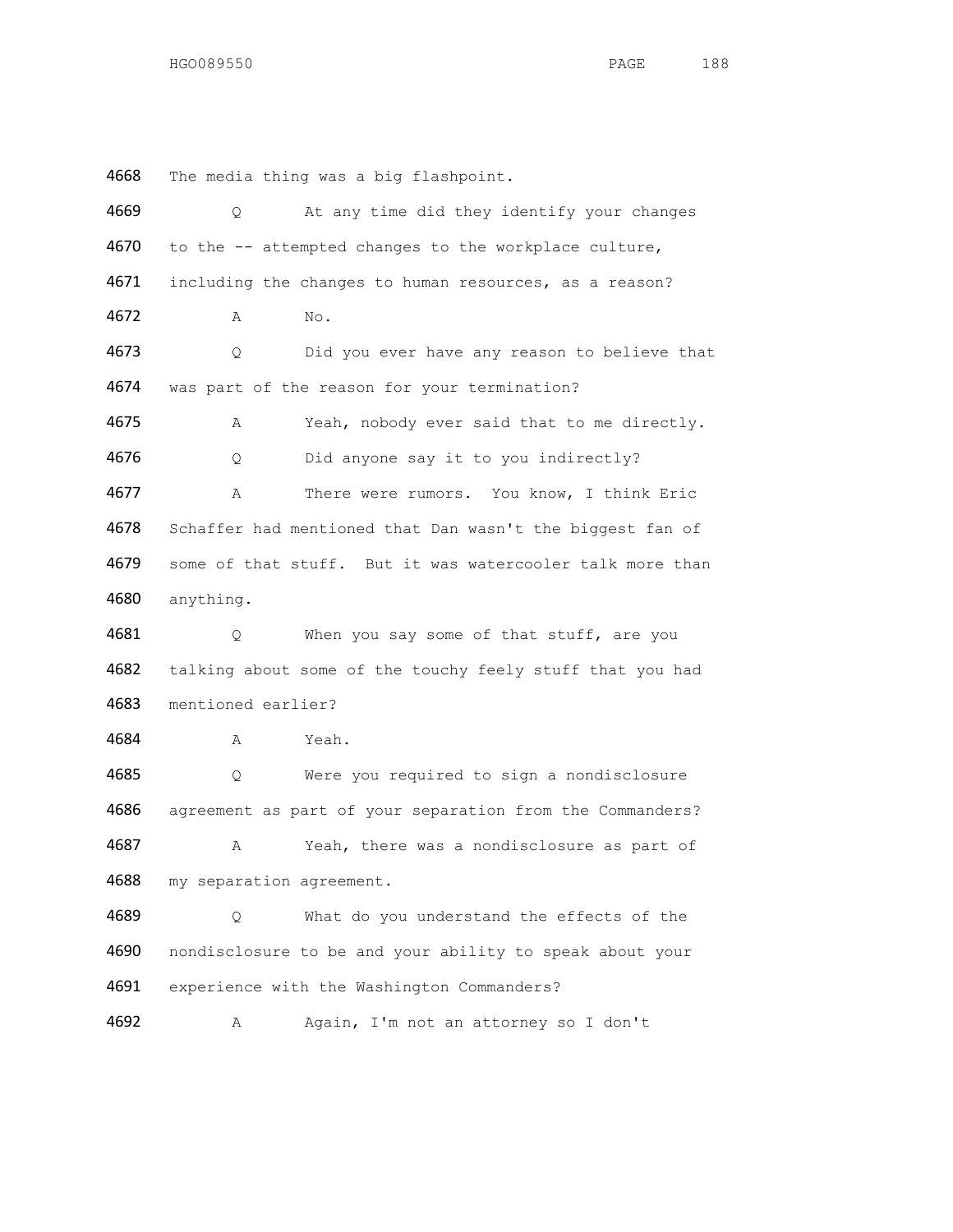4693 exactly know what, you know, what it all means. If I had 4694 a question about that, I would turn to my counsel in 4695 negotiating my separation fee. 4696 Mr. Sherwin. And just for record purposes, no 4697 guardrails have been put up with answering any questions 4698 other than that one discrete question. So that NDA that I 4699 was not a part of, another attorney, that is not 4700 inhibiting his ability to answer all of these questions. 4701 The Witness. If that's the question. 4702 That is not my question. 4703 BY 4704 Q I'm trying to get a sense of your 4705 understanding of how a nondisclosure would impact someone 4706 like yourself to be able to just kind of speak freely 4707 about issues or experiences that you had while working at 4708 the Washington Commanders. **4709** A To whom? 4710 Q To anyone. Outside of your counsel, of 4711 course. 4712 A Again, as a general practice, I wouldn't 4713 speak about my experience at any former employer, you 4714 know, about any substantive issue. Just it's not -- it's 4715 not a great practice. 4716 Q Do you know whether there was a 4717 non-disparagement clause included in your agreement?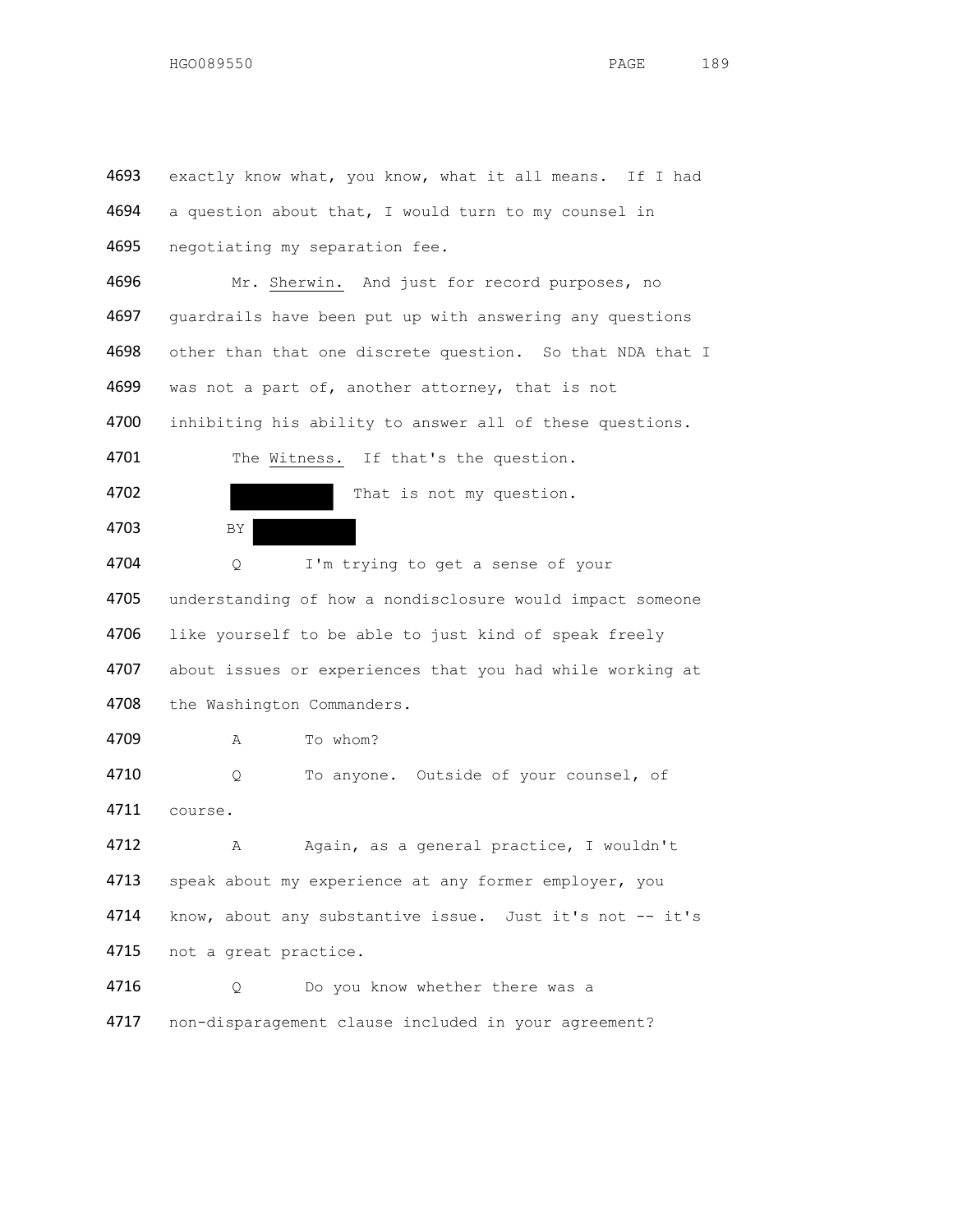4718 A I believe there was. 4719 Q What do you understand the effect of a 4720 nondisclosure agreement to be? 4721 A That I'm not allowed to speak negatively 4722 about the club, the owner, and other senior executives 4723 working for the club. 4724 Q Are you aware that after you were 4725 terminated, that there were reports that there was an 4726 exodus of employees, roughly a quarter of the workforce, 4727 following your termination? 4728 A Yes, I'm aware of those reports. 4729 Q How were you made aware of those reports? 4730 A They were reported. 4731 Q Did you read the report? 4732 A I read it in the press. And then subsequent 4733 to that, several former employees, you know, called me to 4734 discuss it. 4735 Q Were you surprised to learn that so many 4736 employees left shortly after your separation? 4737 A On some level I was surprised. I mean, 4738 that's an astounding amount of people in a very short 4739 period of time to leave a workplace. So from that 4740 perspective, yes. I don't know if I would be surprised 4741 that any one of those people would leave, but that they 4742 would all leave in such a short period of time was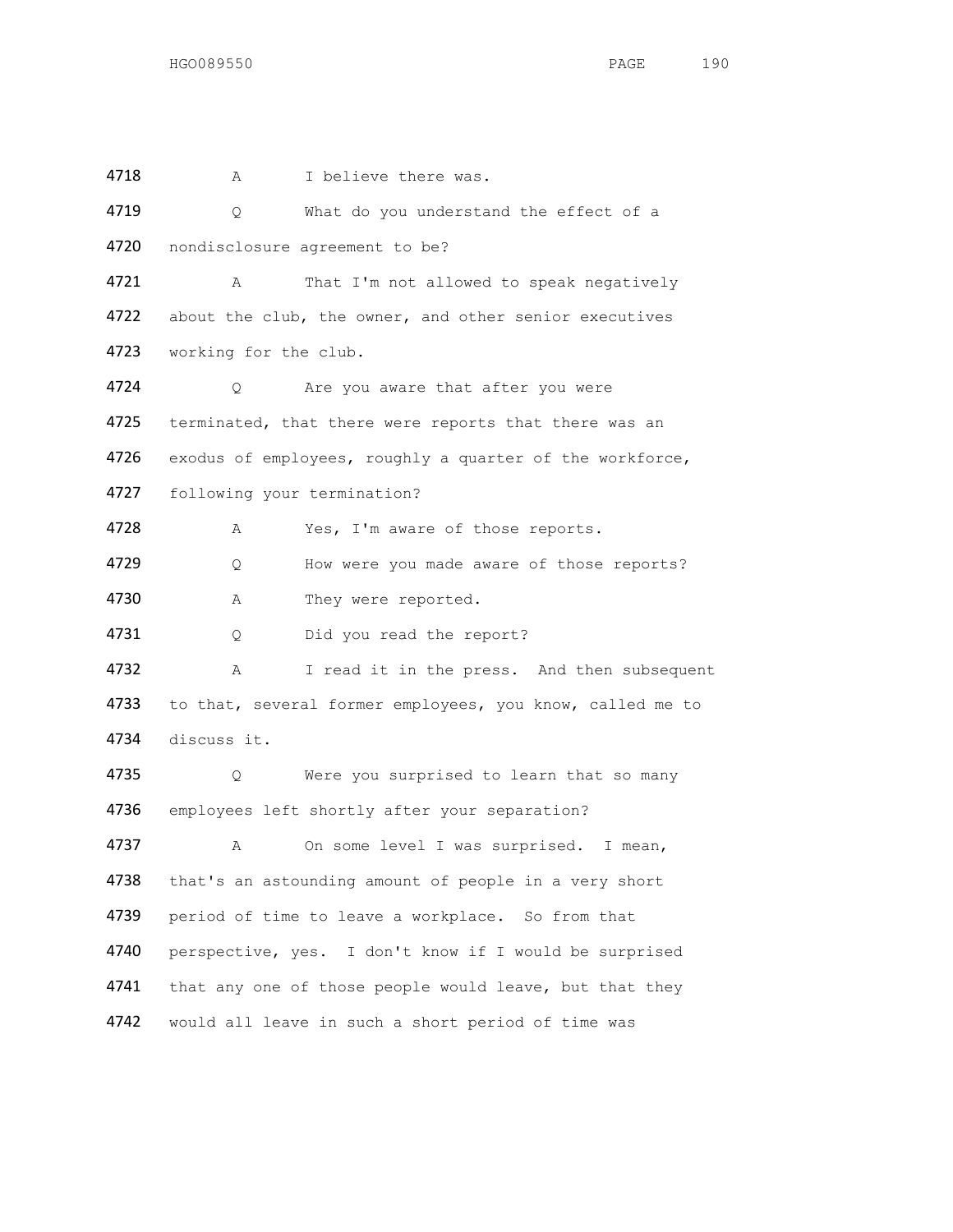eye-opening.

HGO089550 PAGE 191

4745 you mentioned earlier, was terminated shortly after you separated? A Yes. Q Did you ever learn the reasons for her termination? A Not specifically. 4751 Q Were you surprised to learn that she was terminated? A I was sad to hear it. I don't know if 4754 surprised would be the right word. Q Were you interviewed by Beth Wilkinson, the 4756 investigator who was hired by the Washington Commanders to examine allegations of workplace misconduct? A No. 4759 0 Were you ever contacted by the Wilkinson law firm? 4761 A My attorney was -- my attorney, not this 4762 attorney, my other attorney was contacted by Ms. Wilkinson's firm. Q Why did you not participate in an interview? A On advice of counsel, I didn't participate. 4766 Mr. Sherwin. If I may interrupt. I wouldn't go into the communication with counsel,

4744 Q Were you ever made aware that Ana Nunez, who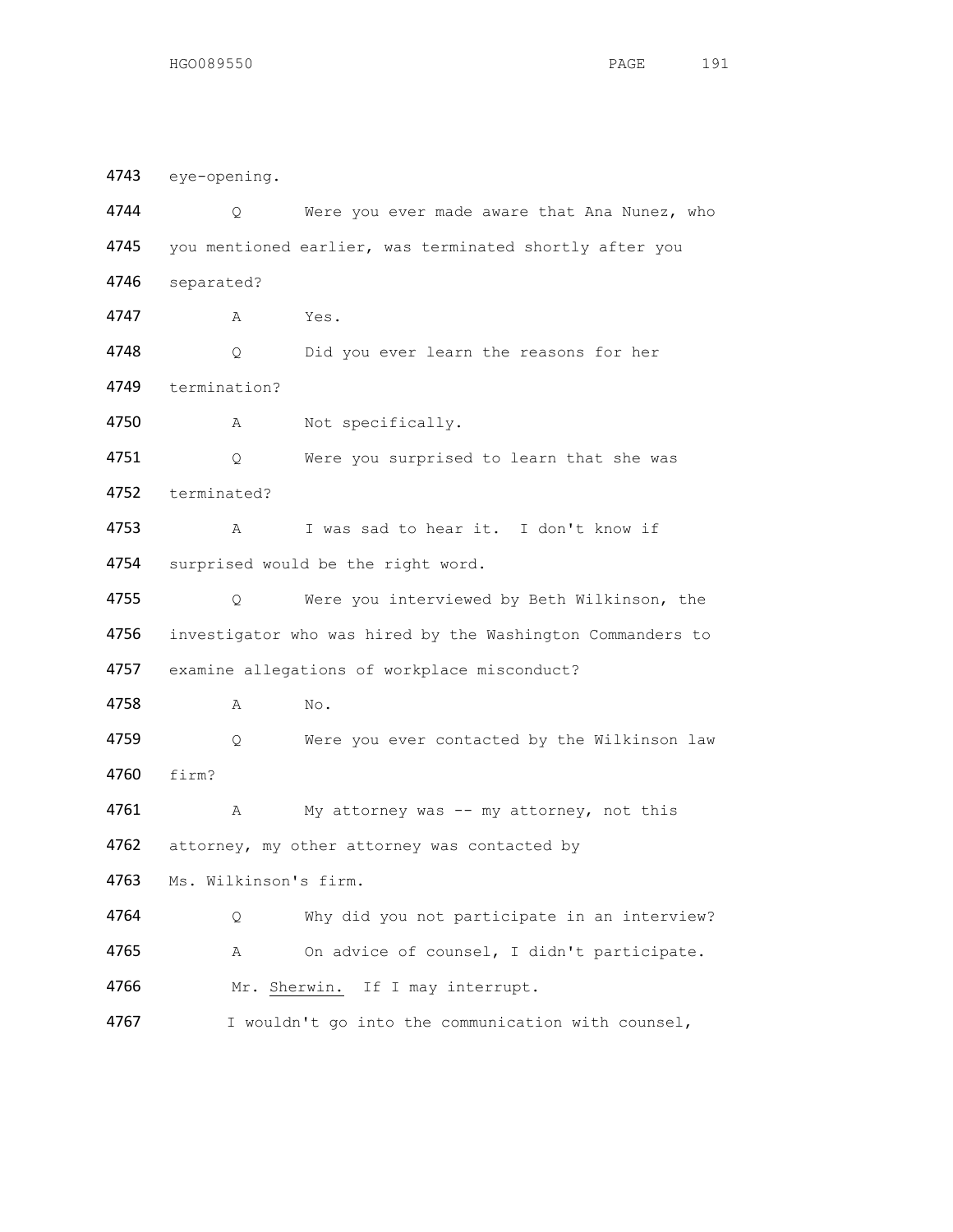4768 but you can -- it is permissible to say your understanding 4769 of why you didn't participate in talking to Ms. Wilkinson. 4770 The Witness. So there was a -- you know, we were 4771 still involved in arbitration with The Washington Football 4772 Team at the time, and so my attorney felt that it was best 4773 for me not to speak to Ms. Wilkinson at that time. 4774 BY BY 4775 Q When did the arbitration conclude? 4776 A The end of 2020. 4777 Q Following your arbitration, did you ever 4778 contact the Wilkinson law firm to speak with Ms. Wilkinson 4779 or any of her associates? 4780 A No. 4781 Q Did they ever contact you? 4782 A No. 4783 Q Do you believe that the individuals who were 4784 responsible for the toxic work environment at the 4785 Washington Commanders have been removed? 4786 A I don't really know how to answer that. I 4787 think that a lot of the toxicity that we talked about here 4788 today existed prior to me being there. I felt as though 4789 we were running an organization that was a welcoming place 4790 during the time that we were there. And I don't know what 4791 happened once I left.

4792 Q Were you ever made aware that there were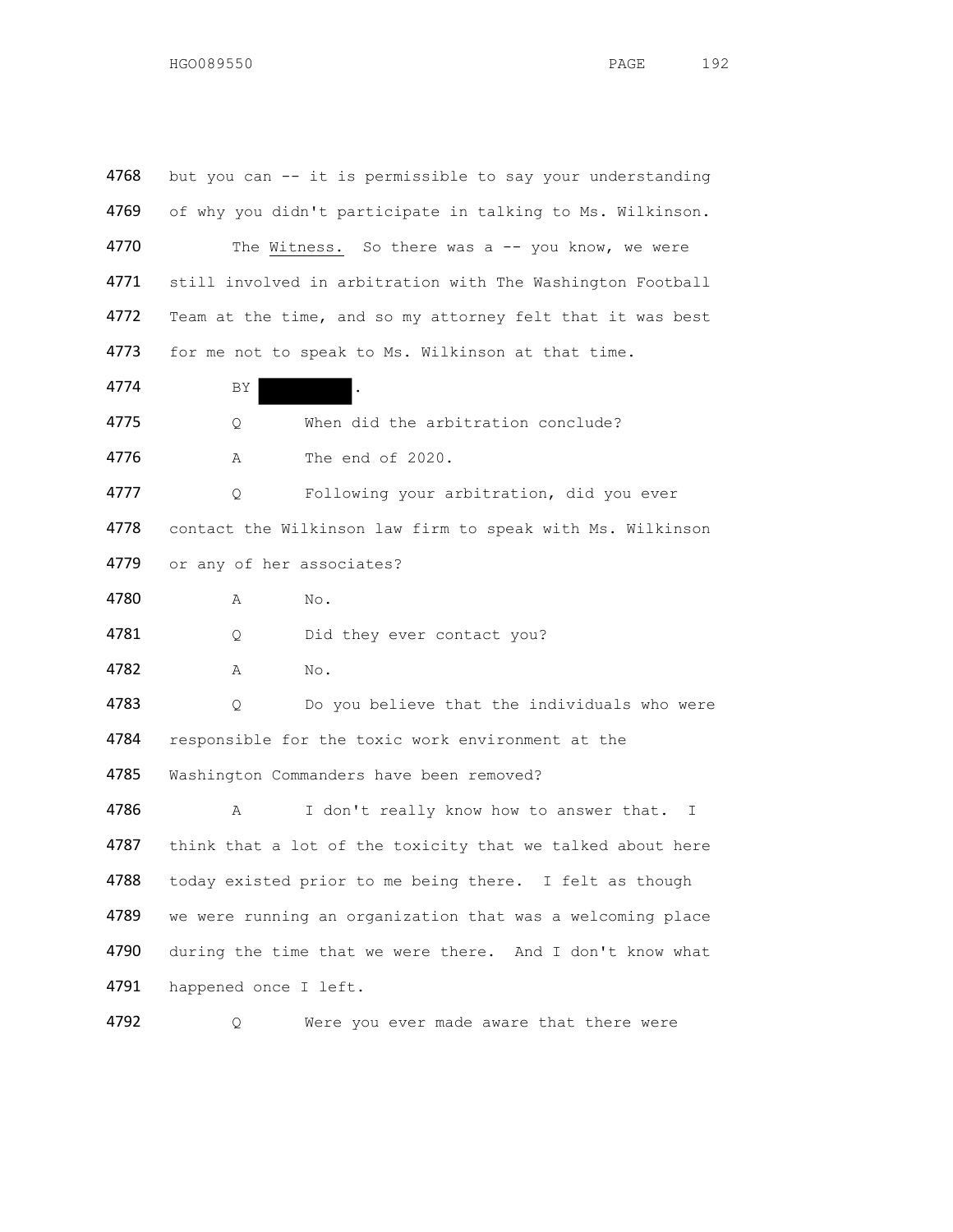| 4793 |                         | several executives that separated from the Washington      |
|------|-------------------------|------------------------------------------------------------|
| 4794 |                         | Commanders, Larry Michael being one of them,               |
| 4795 |                         | non-executives, Alex Santos being one of them?             |
| 4796 | Α                       | (Nodding head).                                            |
| 4797 | Q.                      | Did you read reports relating to those                     |
| 4798 | persons?                |                                                            |
| 4799 | Α                       | I did.                                                     |
| 4800 | Q                       | Bruce Allen was separated from the team                    |
| 4801 | after your termination. |                                                            |
| 4802 | Α                       | Right.                                                     |
| 4803 | Q.                      | Were you surprised to learn that?                          |
| 4804 | Α                       | I wasn't surprised to learn that, no.                      |
| 4805 | Q.                      | Why not?                                                   |
| 4806 | Α                       | Just based on the record on the field and                  |
| 4807 |                         | the, you know, negative feeling about Bruce generally      |
| 4808 |                         | amongst fans, media, sponsors, ticket holders.             |
| 4809 | Q                       | Did Mr. Allen ever reach out to you after                  |
| 4810 | his separation?         |                                                            |
| 4811 | Α                       | He texted me once in $--$ I believe it was                 |
| 4812 |                         | early 2021, which was shocking because I hadn't heard from |
| 4813 |                         | him since before I left the club.                          |
| 4814 | Q.                      | What did he say in his text?                               |
| 4815 | Α                       | He was commenting on the new president of                  |
| 4816 | the Redskins.           |                                                            |
| 4817 | Q.                      | Is that a person named Jason Wright?                       |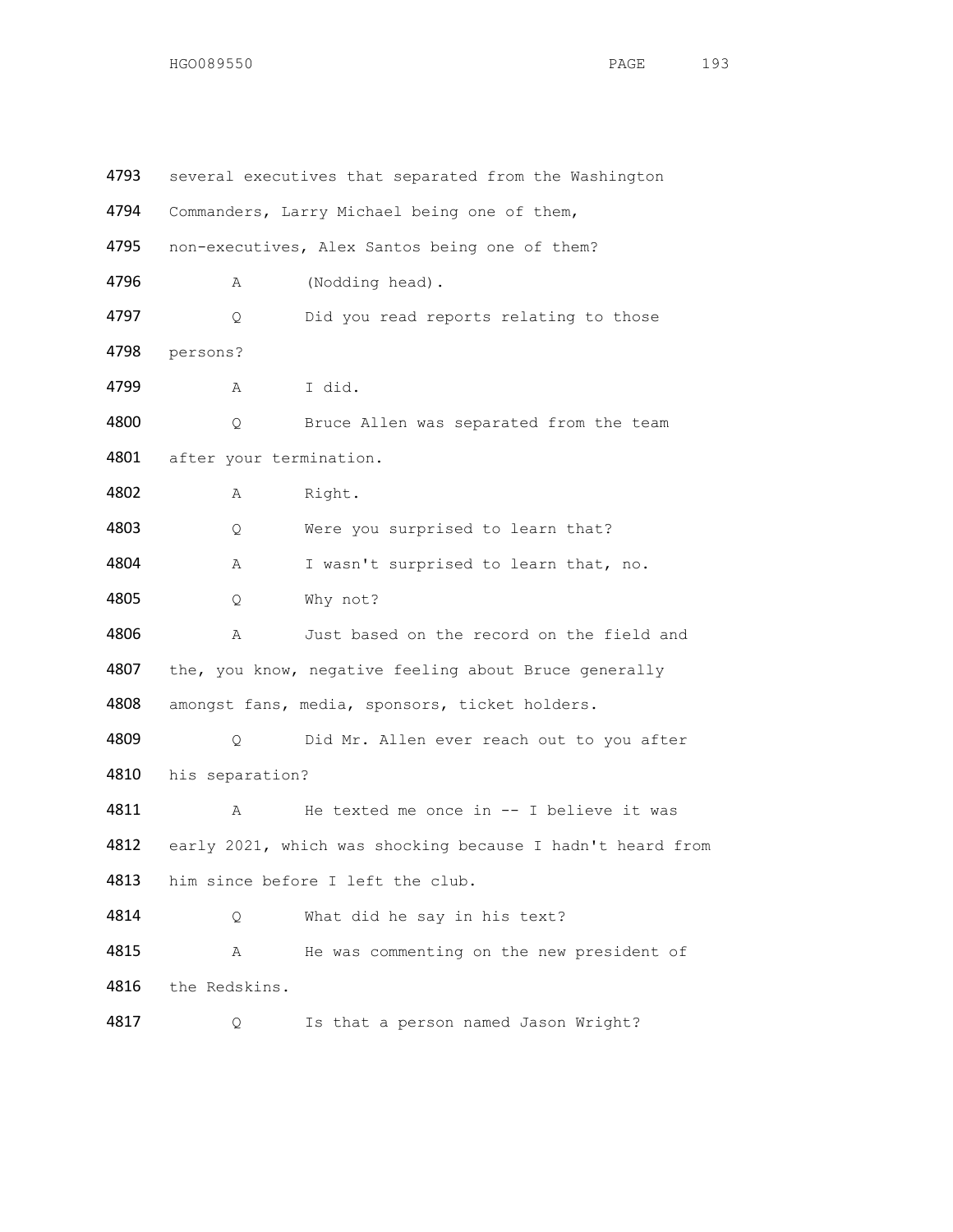A Yes.

| 4819 | What was his comment?<br>Q                                 |
|------|------------------------------------------------------------|
| 4820 | It was something to do with some of the<br>Α               |
| 4821 | business practices. I don't remember specifically, but it  |
| 4822 | was like a two-sentence thing just talking about, oh, I    |
| 4823 | guess this president is allowed to talk to the media or    |
| 4824 | something like that. And I was, like, okay.                |
| 4825 | Did you respond to Mr. Allen?<br>Q                         |
| 4826 | I did, because I had actually taken his<br>А               |
| 4827 | number out of my phone, so I didn't know who it was. So,   |
| 4828 | who is this? And he said, Bruce. Oh, okay. And he made     |
| 4829 | his comment, and I said -- you know, I asked him, like,    |
| 4830 | who told you that? He said something like friends. I       |
| 4831 | said, okay, it's good to have friends. And that was the    |
| 4832 | end of it. So two minutes back and forth that meant        |
| 4833 | nothing.                                                   |
| 4834 | Are you surprised to know that Mr. Wright,<br>Q.           |
| 4835 | Jason Wright, has been granted the latitude that Mr. Allen |
| 4836 | seems to suggest in his text message?                      |
| 4837 | Not -- no, I quess. You know, I don't know<br>Α            |
| 4838 | what's going on over there, so I have no idea why they're  |
| 4839 | making whatever decisions they're making.                  |
| 4840 | Do you know Jason Wright?<br>Q                             |
| 4841 | I met Jason for the first time about a month<br>Α          |
| 4842 | ago, actually.                                             |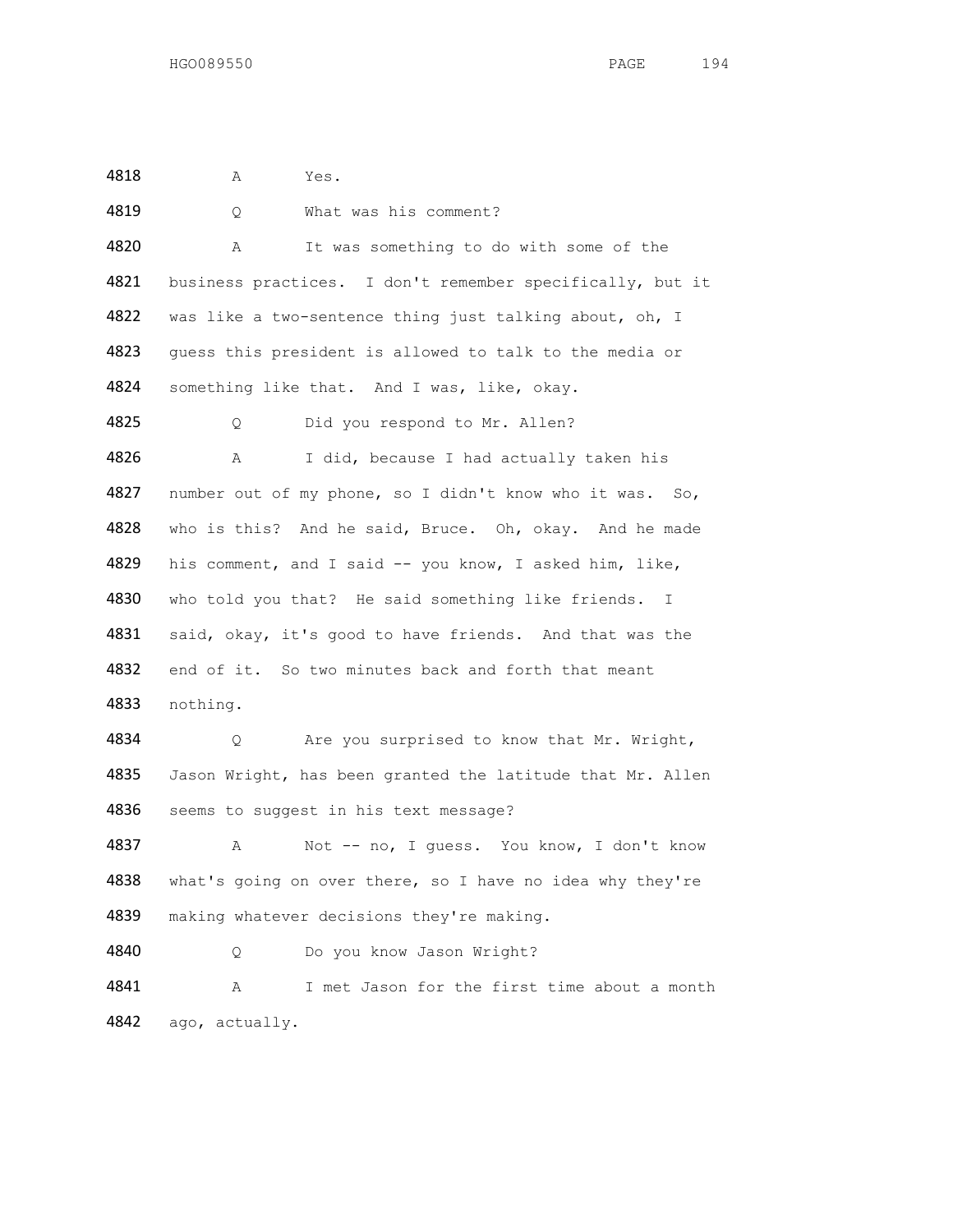Q How did you meet him? 4844 A We were at the Super Bowl and just ran into each other. Q And did he know who you were? A He didn't. He actually -- I was in a 4848 conversation with somebody else who he knew, and he said, hey, Jason Wright. I said, hey, Brian Lafemina. He was 4850 like, oh, my God. So we had a nice chat. Q Did you guys talk at all about Mr. Wright's experience with the team? A No, we just exchanged pleasantries, told him I was rooting for him, wished him luck, hoped he was successful. Q You left the team, or were forced out of the team, December 2018. You say that your arbitration concluded December 2020; is that correct? A Mm-hmm. Q So is it fair to say that the arbitration lasted for two years? A Yes. Q To your knowledge, is it common practice for 4864 executives, when they are terminated from a team, to be subject to arbitration? A I mean, that's the process. That's the 4867 process, where you sign a dispute resolution agreement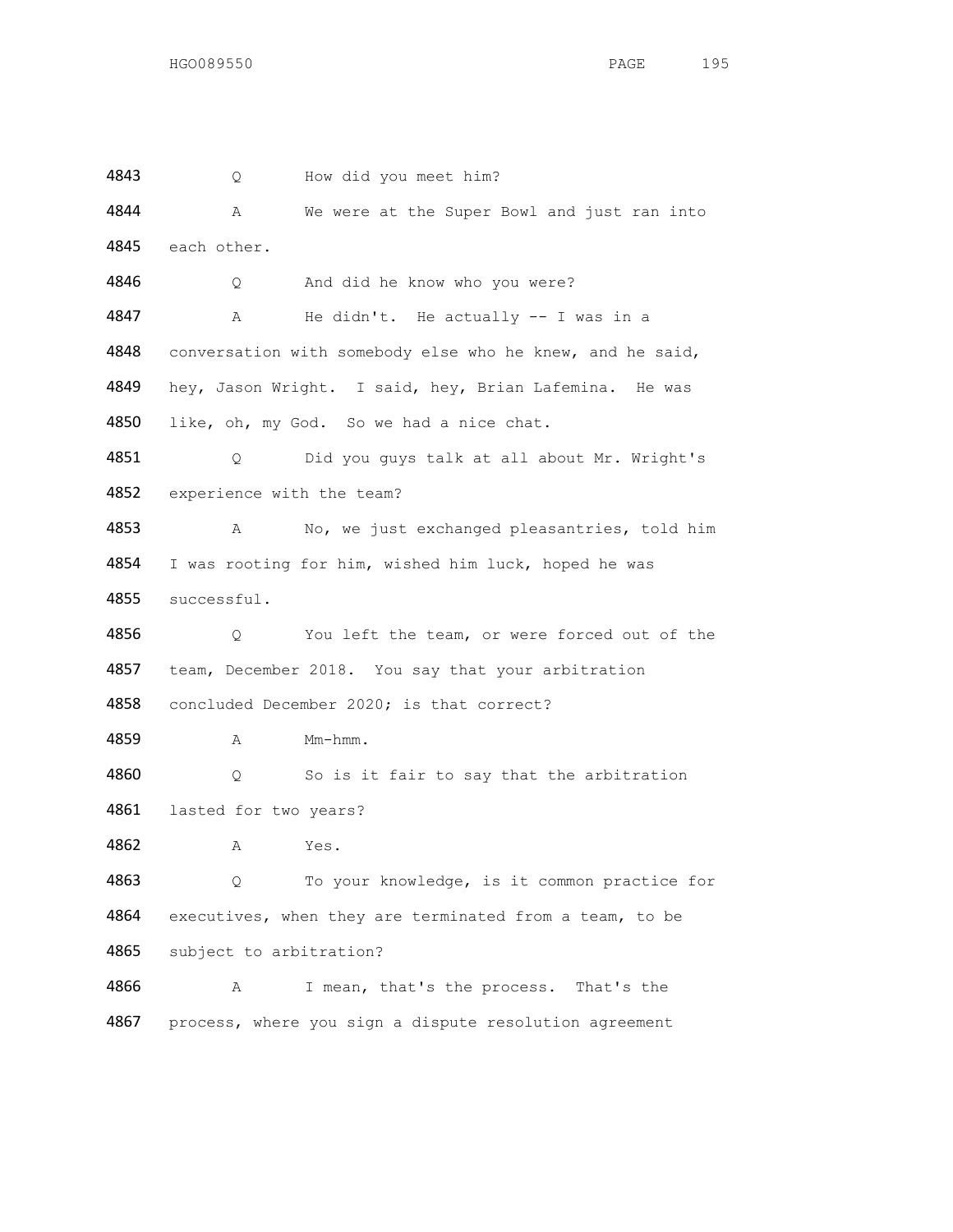4868 prior to signing your contract and that's the process that 4869 you go through if there's a disagreement about, you know, any contractual obligation. Q Was Commissioner Goodell the arbitrator? 4872 A He was not the arbitrator. He designates an arbitrator. Q Do you recall who was designated? A I'm trying to recall his name. I don't have it. 4877 Mr. Sherwin. We can always provide you that after. 4878 The Witness. 4879 BY Q Do you recall the law firm? A I don't think he's currently with a law 4882 firm. I think he was a former at the league. 4884 O The dispute resolution forms, is that for all executives? A It's all executives over a certain level. I think, you know, it's general managers, I think it's team presidents. I don't know how far down it goes, but it's not ubiquitous. Q And then with respect to any appeals about 4891 the decisions issued by an arbitrator, are there any appeals that are allowed, and to whom would the appeal go?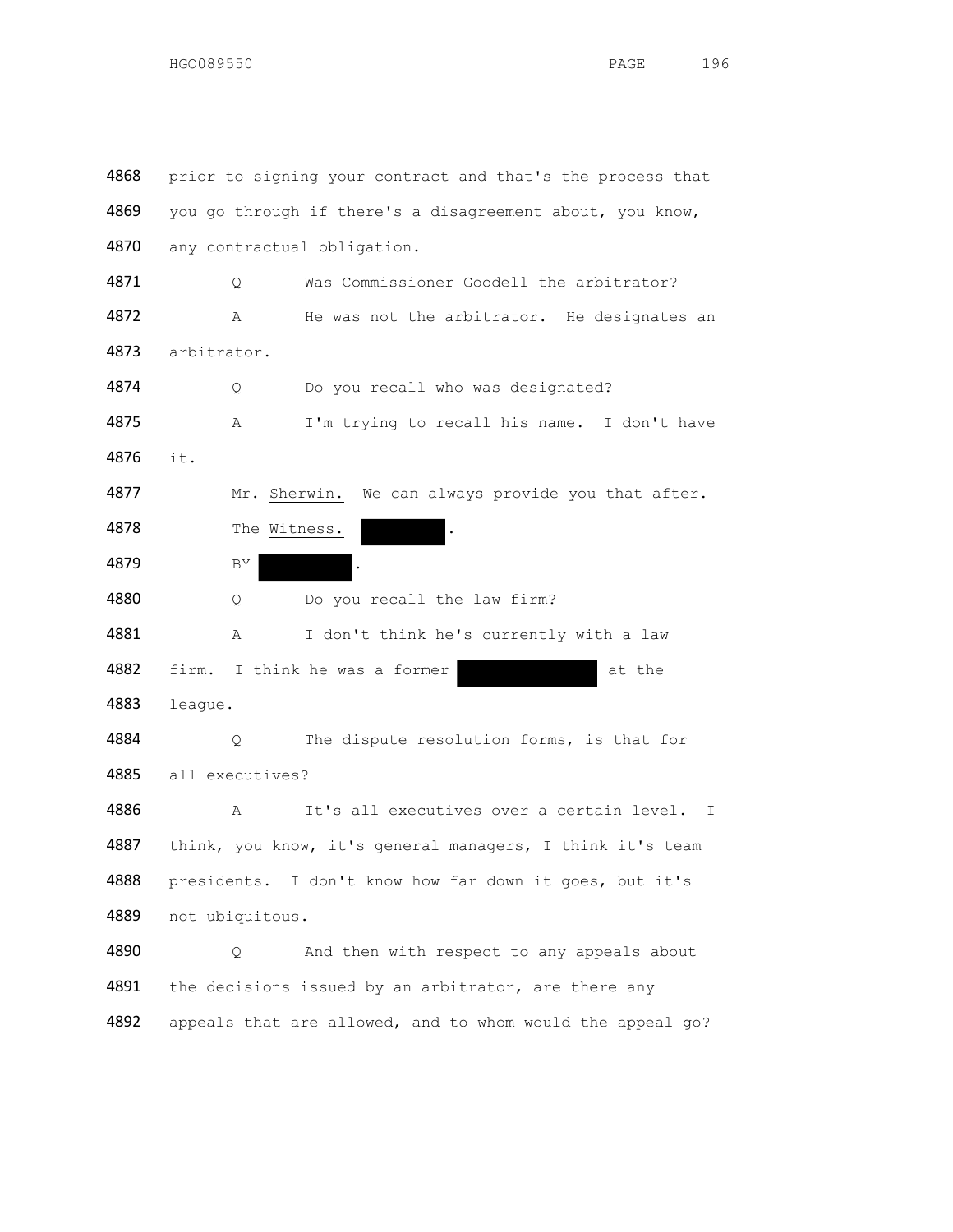A I'm not a lawyer. I don't know how that works. 4895 Q Okay. Were you concerned about participating in today's deposition? A Not particularly. I think it's always a 4898 little bit daunting to come to the Capitol and be deposed, but -- Q Have you told us everything that you think we should know about your experience with The Washington Football Team? A I believe so. Q What role do you think Congress could play 4905 in addressing the workplace issues that we've discussed here today? A I would never presume to tell this august 4908 body how they should conduct themselves or whether it's in their purview or outside of their purview. Can we go off the record now? (Recess.) 4912 Back on the record. I just have a couple of questions to follow up on. 4914 BY Q You were discussing the Foster pickup right 4916 before you departed, and you said it was bad business to

pick up a player who was dropped because of a criminal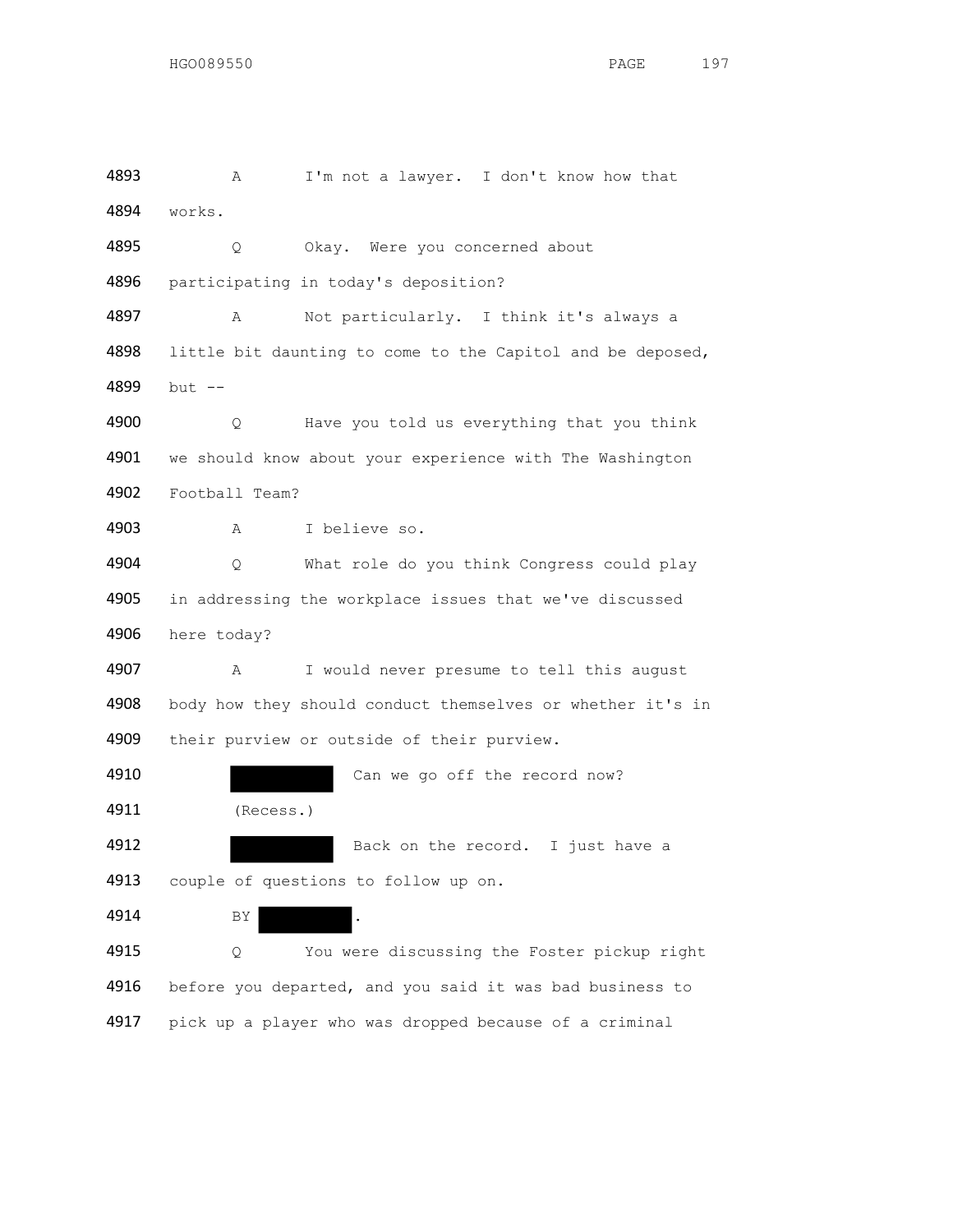4918 record of something like domestic violence. But as I 4919 understand it, teams over the years, including quite 4920 recently, tend to pick up these types of players 4921 regardless of these records. 4922 So if it's such a bad business decision, why do you 4923 think teams still pick these players up? 4924 A I don't think I can possibly answer for why 4925 teams, you know, make the decisions that they do. 4926 I know that specific situation was incredibly 4927 volatile at that time and it was very toxic. It had just 4928 -- literally, it had just happened, and I don't think 4929 anybody could have known what the actual facts were. And 4930 I think just by virtue of 31 other teams deciding not to 4931 pick up a very talented player, it called it into question 4932 even more than it might otherwise have been. 4933 So I think that each one of these things has its 4934 own fact patterns and different situations, and I 4935 certainly can't get into the head of any executive who 4936 makes that decision. 4937 Q Absolutely. We could talk about the player 4938 with the 22 sexual assault allegations that just got 4939 picked up. But moving on to security deposits. 4940 You talked briefly with our colleagues about how 4941 it's common practice to have a security deposit in these 4942 types of ticket sales, and then the security deposit like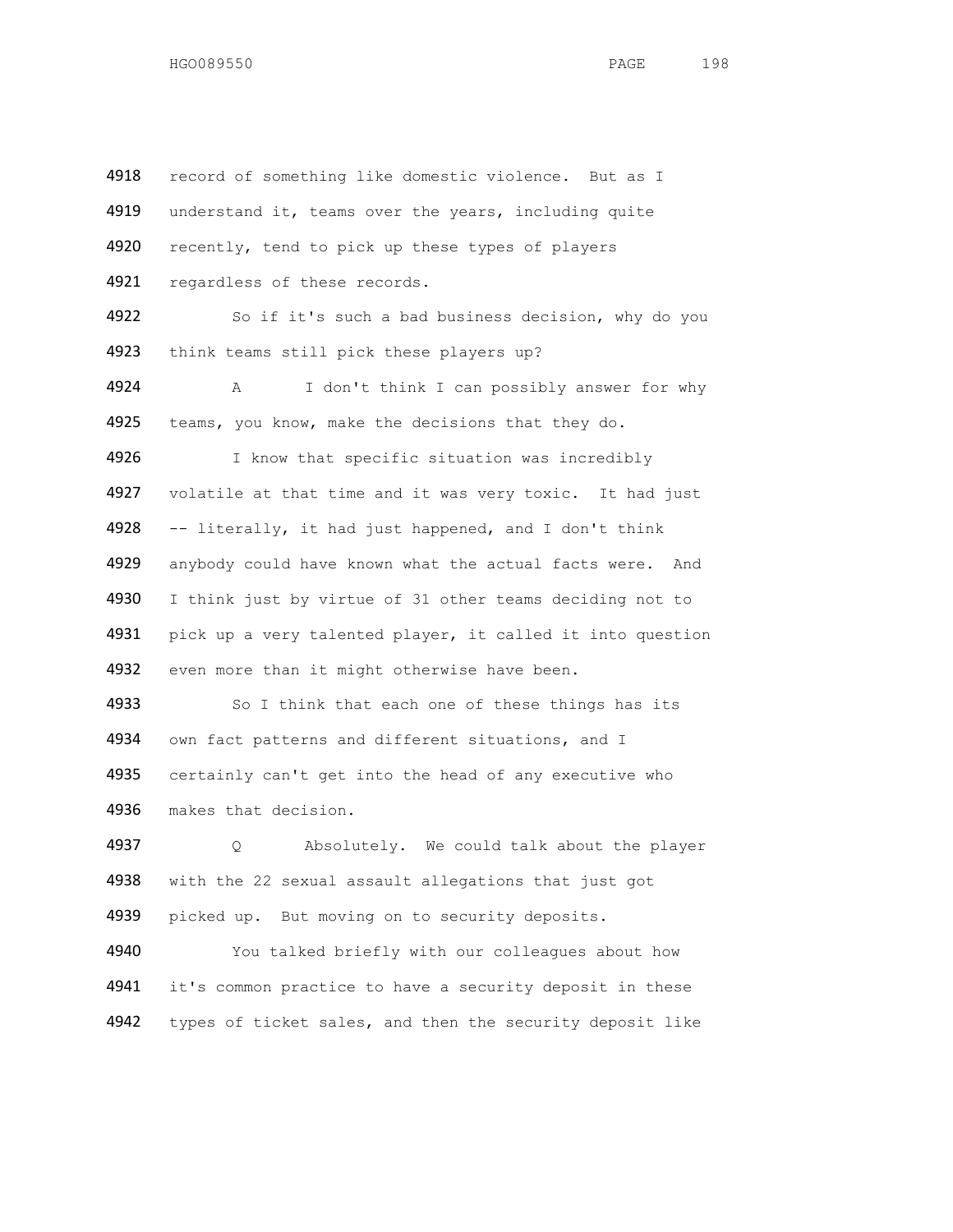4943 rent goes straight back to the person minus any damages. 4944 In your knowledge, I guess, how frequent would it 4945 be for you not to be able to locate that person to give 4946 their deposit back? 4947 A I would assume that that's very rare. As I 4948 mentioned, the application of a deposit, to me, has -- in 4949 my experience, has been largely, if not exclusively, 4950 around luxury suites. So you have a contracting party 4951 that you're dealing with, whether it's an individual, 4952 whether it's a company, and you know where they are. 4953 As it relates to club seats, I can't imagine why 4954 you would take a deposit on a club seat, unless it was 4955 taking a deposit that they would ultimately buy the seat 4956 later. 4957 Q Got it.

4958 A But that would be a really short window, so 4959 I can't imagine that, the fact pattern that you just 4960 described of not being able to find a person would really 4961 be applicable in many, if any, situations.

4962 Q And for the situations that it could 4963 potentially be applicable, in this world that anything can 4964 happen, where would that money go?

4965 A So in my previous job at Madison Square 4966 Garden, we would take the security deposit and put it in 4967 escrow, and then it would be returned upon termination of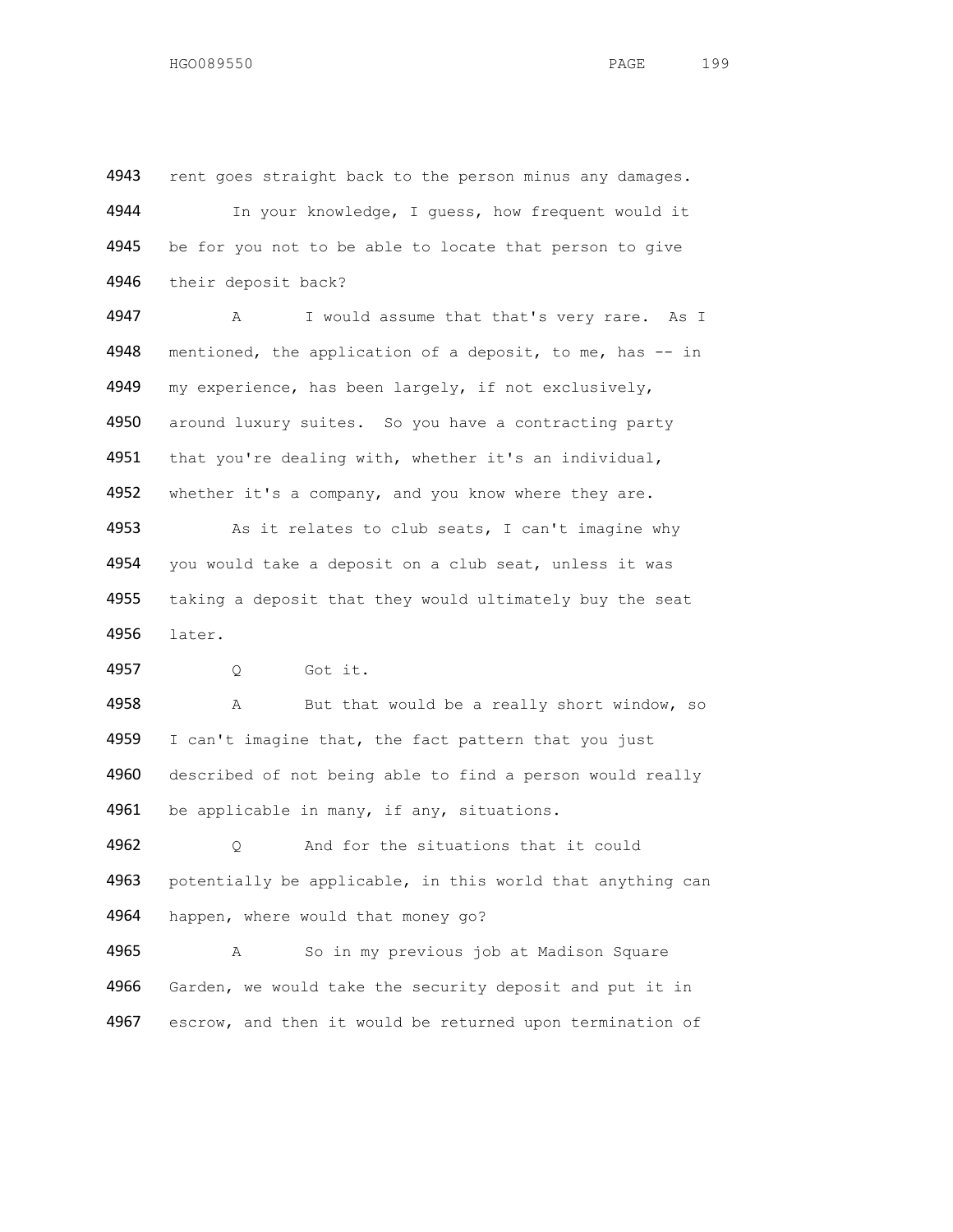

4978 question about a conversation that you had had with Mr. Snyder regarding Rachel Engleson, an employee who had raised concerns about sexual harassment by another employee.

 Before answering the question, you were instructed 4983 by counsel not to answer on the basis of preserving the potential privilege that was held by the Washington 4985 Commanders and that they requested for you to preserve. 4986 Pursuant to committee rules, the chairwoman has issued a ruling on that objection, which I would like to read into the record.

 "Mr. Lafemina: You were compelled to testify at today's deposition by a subpoena I issued dated March 28, 4991 2022, and you are required to provide full truthful, and accurate testimony. You were asked to recall a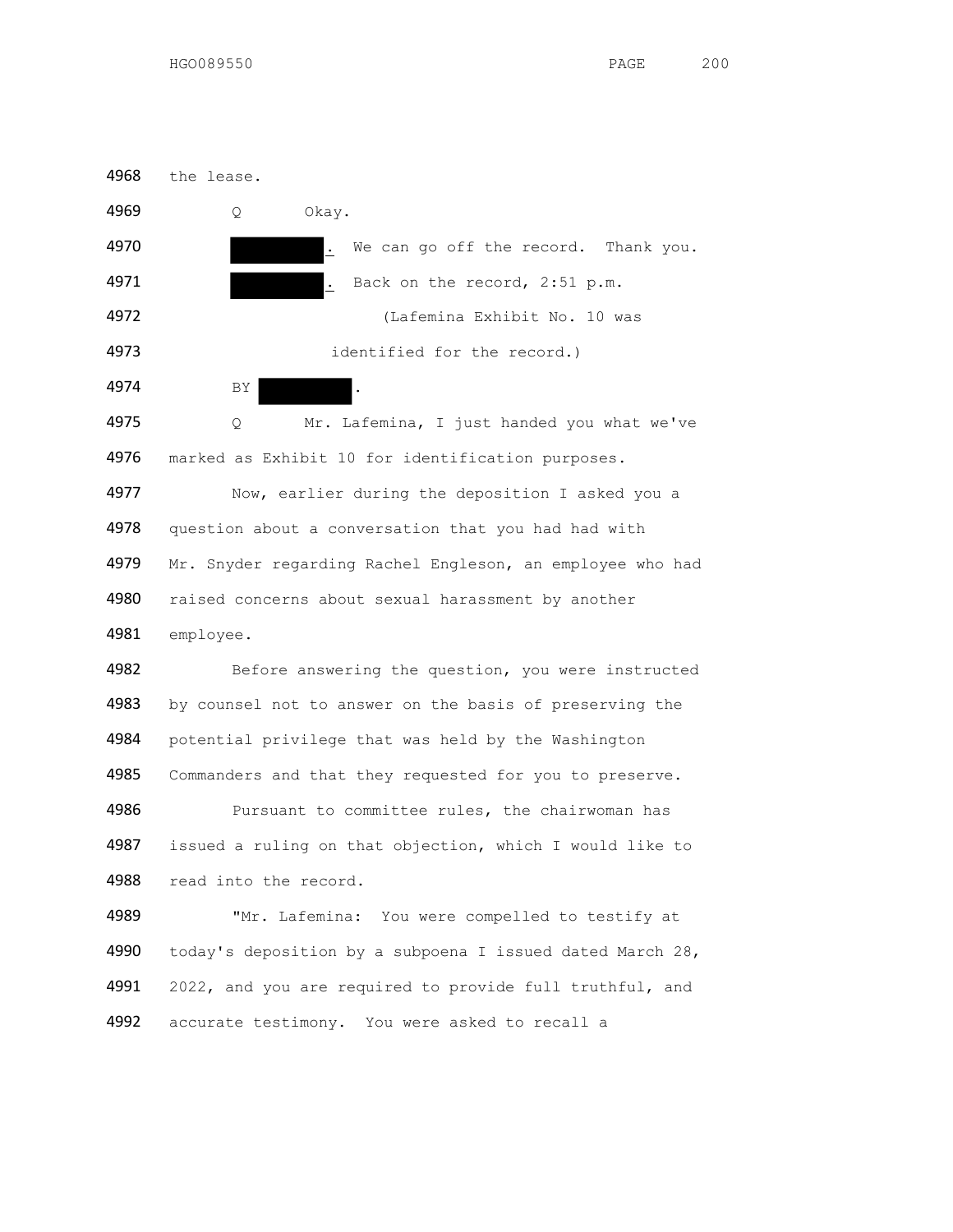4993 conversation you had with Mr. Snyder" -- "Daniel Snyder concerning allegations of sexual harassment by Washington Commanders executives. Your counsel objected to the 4996 question on the basis of attorney-client privilege. "The information requested is important to this Committee's investigation into the Commanders' handling of employee harassment and other workplace misconduct and the National Football League's response to allegations of harassment and misconduct.

 "Attorney-client privilege does not apply to, and is not recognized by the Committee. In 2017, Chairman Jason Chaffetz and Ranking Member Elijah Cummings wrote to the Transportation Security Administration (TSA) after TSA cited attorney-client privilege as a reason to withhold documents: 'The House of Representatives derives its authority from the United States Constitution and is bound only by the privileges derived therefrom.' The Committee further explained that 'neither the Committee nor the United States House of Representatives recognizes purported nondisclosure privileges associated with the common law.

 "Further, providing information to Congress in response to a subpoena does not waive privileges otherwise available in other contexts.

"Even if the Committee were to recognize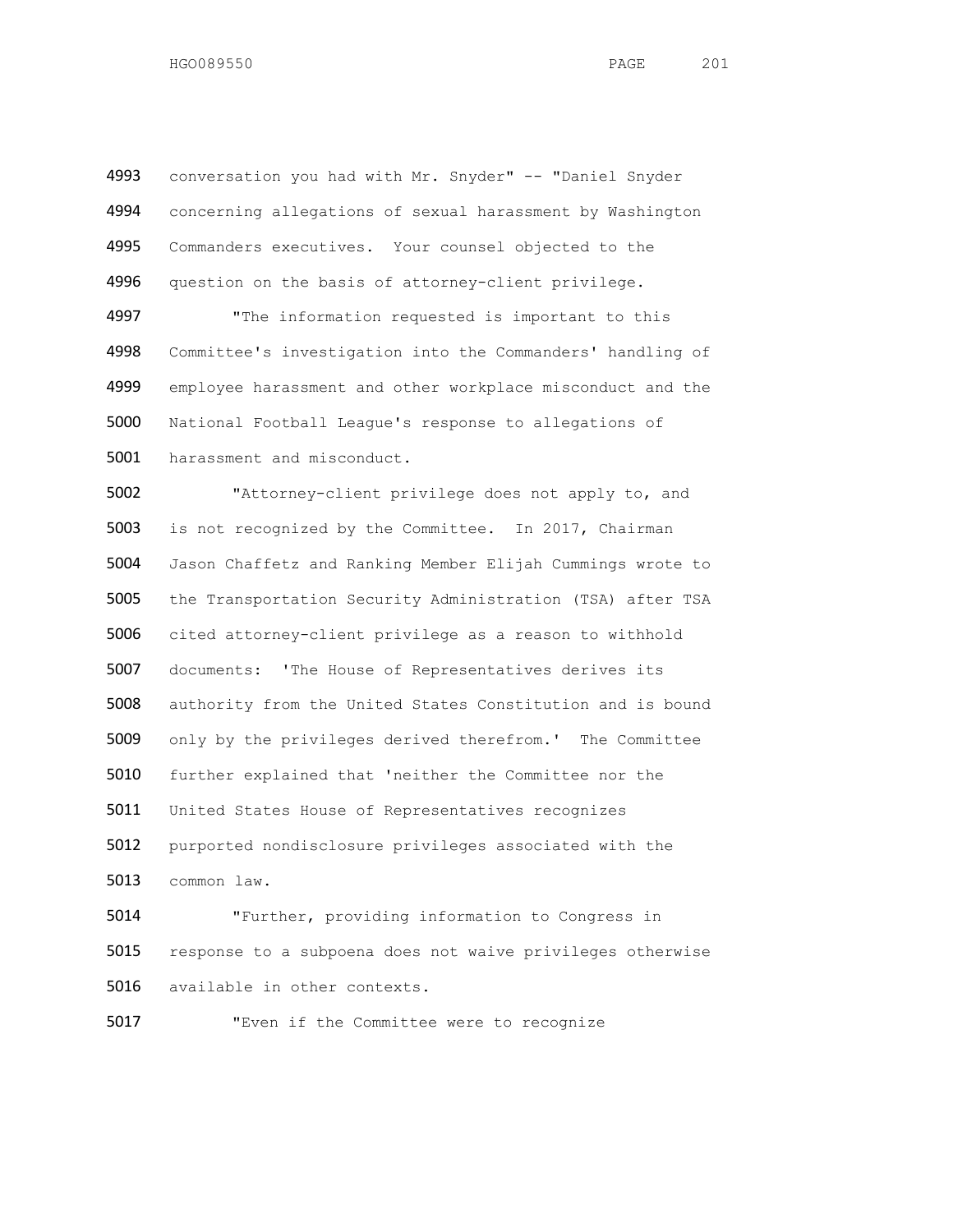attorney-client privilege, your counsel has not established that the communication at issue was a confidential communication to the team's legal counsel as you testified that you did not recall whether the team's legal counsel was present on the call. As a result, the privilege would not apply. "Therefore, I am overruling your counsel's assertion of attorney-client privilege, and I instruct you to answer the question. "Sincerely, Chairwoman Maloney." So, Mr. Lafemina, the question that I have for you, the call that you had where you were making Mr. Snyder aware of the allegations that were brought to your attention concerning Rachel Engleson, what did that discussion entail? Mr. Sherwin. And I'm going to object at this point. One, actually, I'm quite shocked how this cooperative witness over the past several months, with full transparency, is being treated in this way for several reasons. One, you didn't even allow the witness to establish the predicate as to whether or not this privilege exists. I stated multiple times with you that we do or do not know whether this privilege exists. This is being conveyed to us through Washington Football Team, and they should have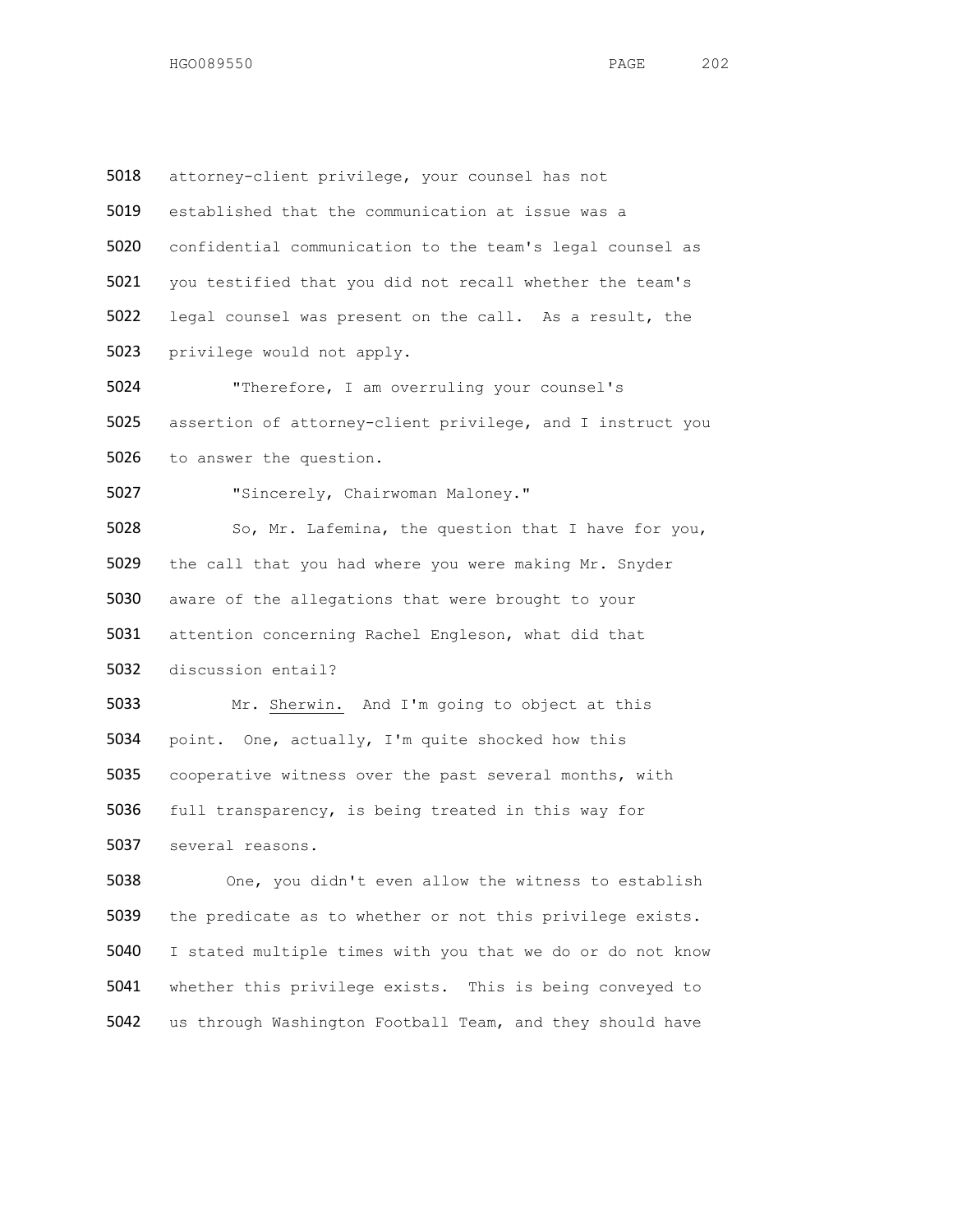the ability to address the legal merits of this position, not us, because I cannot waive that nor can my client. So I believe at this point, this is a resolution that has not been properly addressed with counsel that could look at the legal ramifications of this ruling to include recent Supreme Court precedent from Mazars -- the Mazars case in 2020 that clearly established this through dicta that there is recognized attorney-client privileges within congressional investigations. So I think this is -- actually, I'm shocked. Putting that aside, this is extremely heavy-handed and premature. One, I think this committee should investigate talking to Mr. Snyder -- talking to Dan Snyder, talking to Eric Schaffer whether they were on that phone call. And I'm not going to do your investigation for you. But if you could establish through your investigation phone records, easy to get pen trap and trace records, was he on that phone call? If he was not, he will clearly answer every question as he has today for the past five-and-a-half hours with one single objection. And I also find it interesting that the whole reason you learned about that phone call was through me, through attorney proffers to show how day one, when I first contacted you, we had full transparency with all information, no guardrails related to any nondisclosure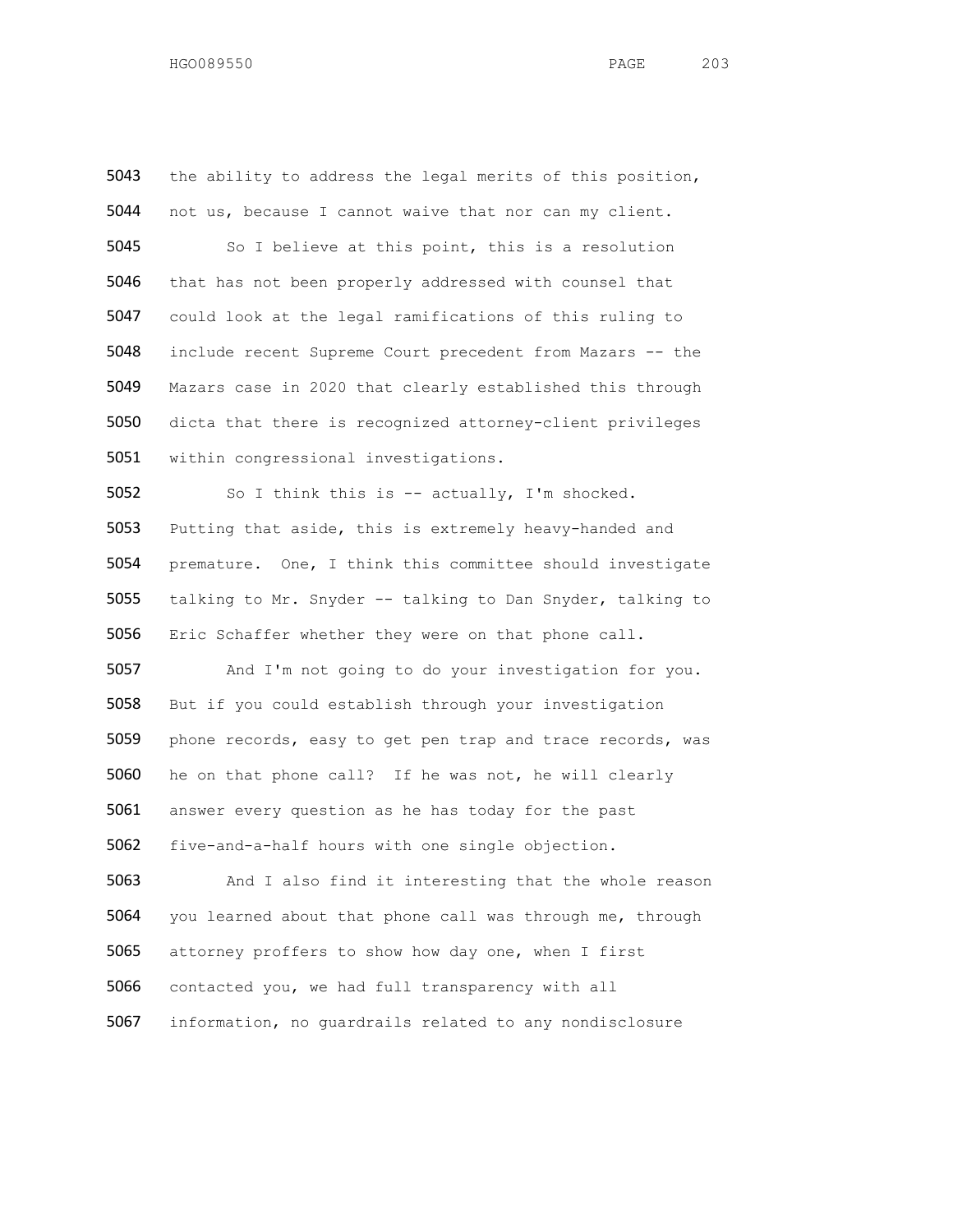agreement.

| 5069 | So I'm actually again shocked with the heavy hand in       |
|------|------------------------------------------------------------|
| 5070 | this of an instant letter that was generated within the    |
| 5071 | past hour in which the committee chairperson doesn't even  |
| 5072 | know the full facts in making that ruling.                 |
| 5073 | So at this point, I'm going to instruct him not to         |
| 5074 | answer until there's consultation with the Washington      |
| 5075 | Football Team related to their privilege. And if and when  |
| 5076 | that is fully explored, then Mr. Lafemina will answer      |
| 5077 | every and any question that this committee wants to know.  |
| 5078 | So I think that me allowing him to answer that             |
| 5079 | question is treading into very significant privilege       |
| 5080 | issues, and it would be malpractice to allow him to        |
| 5081 | address that question without full factual inquiry related |
| 5082 | to this specific example.                                  |
| 5083 | And I have -- I have stated over an hour ago that I        |
| 5084 | will give you the attorneys' numbers -- the two attorneys  |
| 5085 | that made the request to me last night, I will give you    |
| 5086 | their names and numbers so you could do a proper inquiry.  |
| 5087 | Do that inquiry. Mr. Lafemina will come here tomorrow,     |
| 5088 | next week or next month or in three hours to answer that   |
| 5089 | question once you have the full facts to articulate        |
| 5090 | whether or not that ruling is proper.                      |
| 5091 | And this is not a frivolous -- I don't say this in a       |

frivolous way and I don't say this in an obstructionist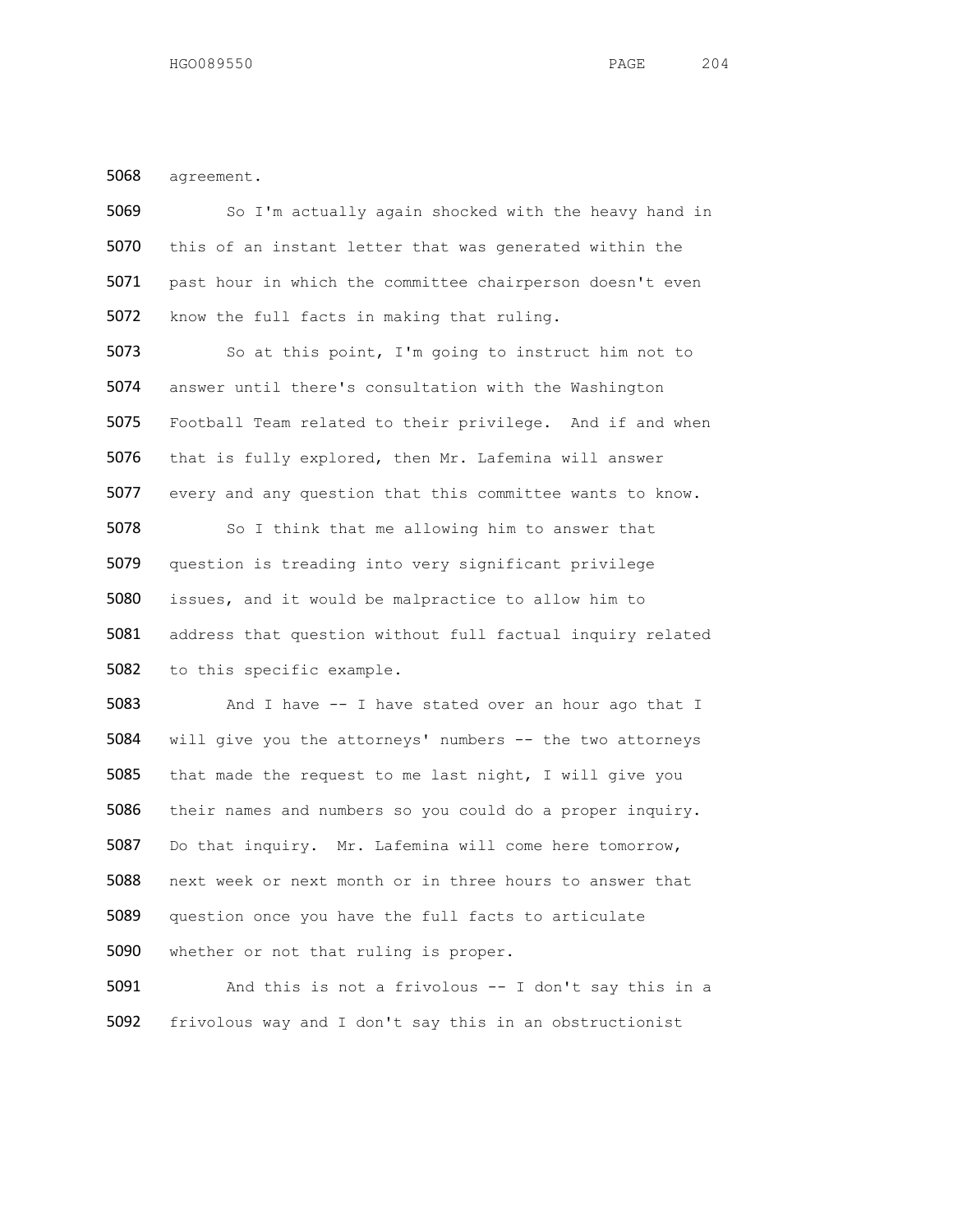way. Mr. Lafemina coming here has -- he's taken time out of his busy schedule over the last several weeks to talk 5095 to me, all day to obviously sit here.

 And I trust everyone in this room can recognize how candid Mr. Lafemina has been not only today but over the past, I think -- I'll go through my emails -- the past eight weeks in which I had countless calls with this committee telling them exactly a roadmap of all the facts we would articulate.

 And I would surmise everyone in this room is not surprised with one single thing Mr. Lafemina has said because of the courtesies we provided this full committee with a discrete and exact roadmap with all the facts that would be articulated.

5107 So, again, I want to make that clear for the record purposes. And until and if, when this committee talks to Washington Football Team counsel, I am not going to allow 5110 Mr. Lafemina to answer that question.

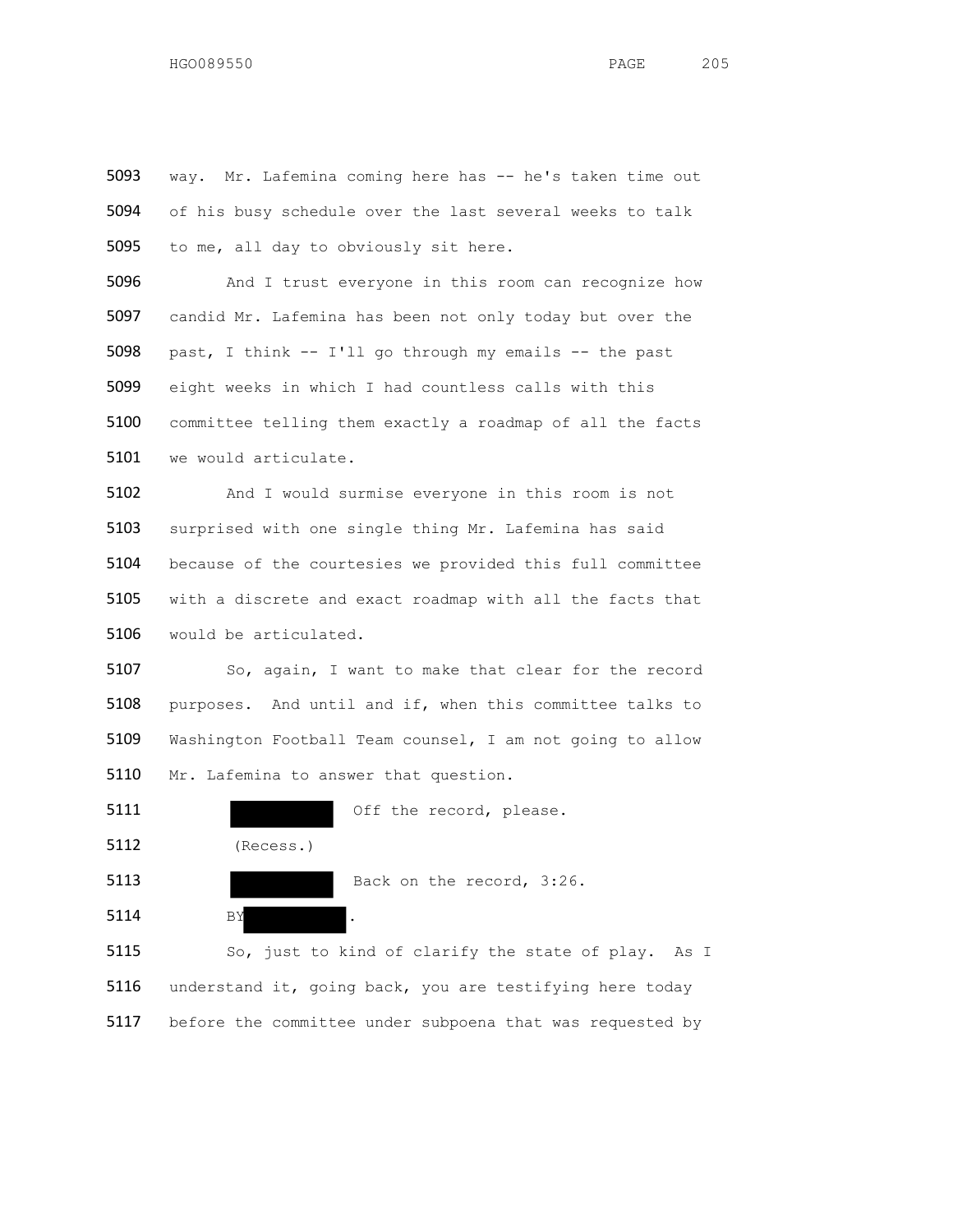your counsel.

| 5119 | At the outset of this deposition, we read through          |
|------|------------------------------------------------------------|
| 5120 | the preamble which made clear that as part of the          |
| 5121 | questioning that would be posed here today, that the       |
| 5122 | committee does not recognize attorney-client privilege,    |
| 5123 | and I believe you said that you understood that as part of |
| 5124 | the housekeeping matters for this deposition.              |
| 5125 | Do you recall that?                                        |
| 5126 | Not specifically, but, yeah, I remember the<br>Α           |
| 5127 | preamble. I thought it was about -- I don't remember the   |
| 5128 | attorney-client privilege specifically, but I'm sure if    |
| 5129 | you read it, I heard it.                                   |
| 5130 | Earlier your counsel stated on the record<br>Q.            |
| 5131 | that he was attempting to preserve a potential privilege   |
| 5132 | by the Washington Commanders pursuant to their             |
| 5133 | instructions in this deposition.                           |
| 5134 | Mm-hmm.<br>Α                                               |
| 5135 | Is that correct?<br>Q                                      |
| 5136 | Yes.<br>Α                                                  |
| 5137 | And as a result, that you were not going to<br>Q           |
| 5138 | answer the question about the content of the conversation  |
| 5139 | that you had with Mr. Snyder about an employee who had     |
| 5140 | been sexually harassed by a team executive; is that        |
| 5141 | correct?                                                   |
| 5142 | Yes.<br>Α                                                  |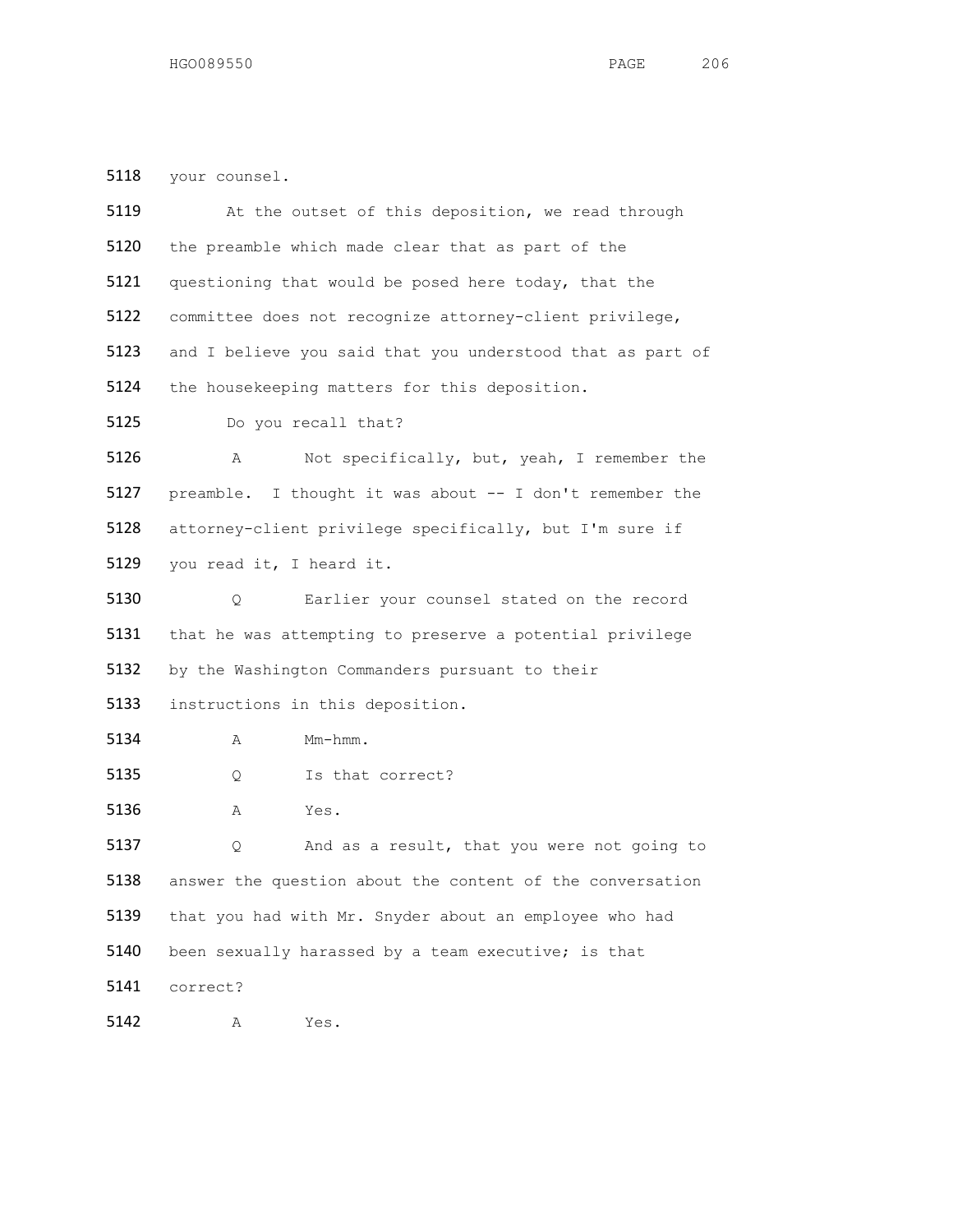| 5143 | Q          | Now, after that call between yourself and             |
|------|------------|-------------------------------------------------------|
| 5144 |            | Mr. Snyder, what, if anything, did Mr. Snyder do in   |
| 5145 |            | relation to the concerns that you raised?             |
| 5146 | Α          | Nothing.                                              |
| 5147 | Q.         | Did you have any additional conversations             |
| 5148 |            | with Mr. Snyder after that call?                      |
| 5149 | Α          | Not about the subject, no.                            |
| 5150 | Q.         | Did he attempt to raise the issue with you            |
| 5151 |            | at a later time after that initial call?              |
| 5152 | Α          | No.                                                   |
| 5153 | Q.         | Were you in any way concerned by his lack of          |
| 5154 |            | response to the concerns that had been brought to his |
| 5155 | attention? |                                                       |
| 5156 | Α          | Not particularly, no.                                 |
| 5157 | Q.         | Why not?                                              |
| 5158 | Α          | Because there was nothing preventing Eric             |
| 5159 |            | from going forward and doing an investigation.        |
| 5160 | Q.         | Do you know whether the results of the                |
| 5161 |            | investigation were ever communicated to Mr. Snyder?   |
| 5162 | Α          | I do not.                                             |
| 5163 | Q          | Do you know whether Mr. Snyder had a role in          |
| 5164 |            | the decision to take any action against the employee, |
| 5165 |            | Larry Michael, if in fact an action had been taken?   |
| 5166 | Α          | I do not.                                             |
| 5167 | Q          | Do you know if Mr. Snyder ever had a                  |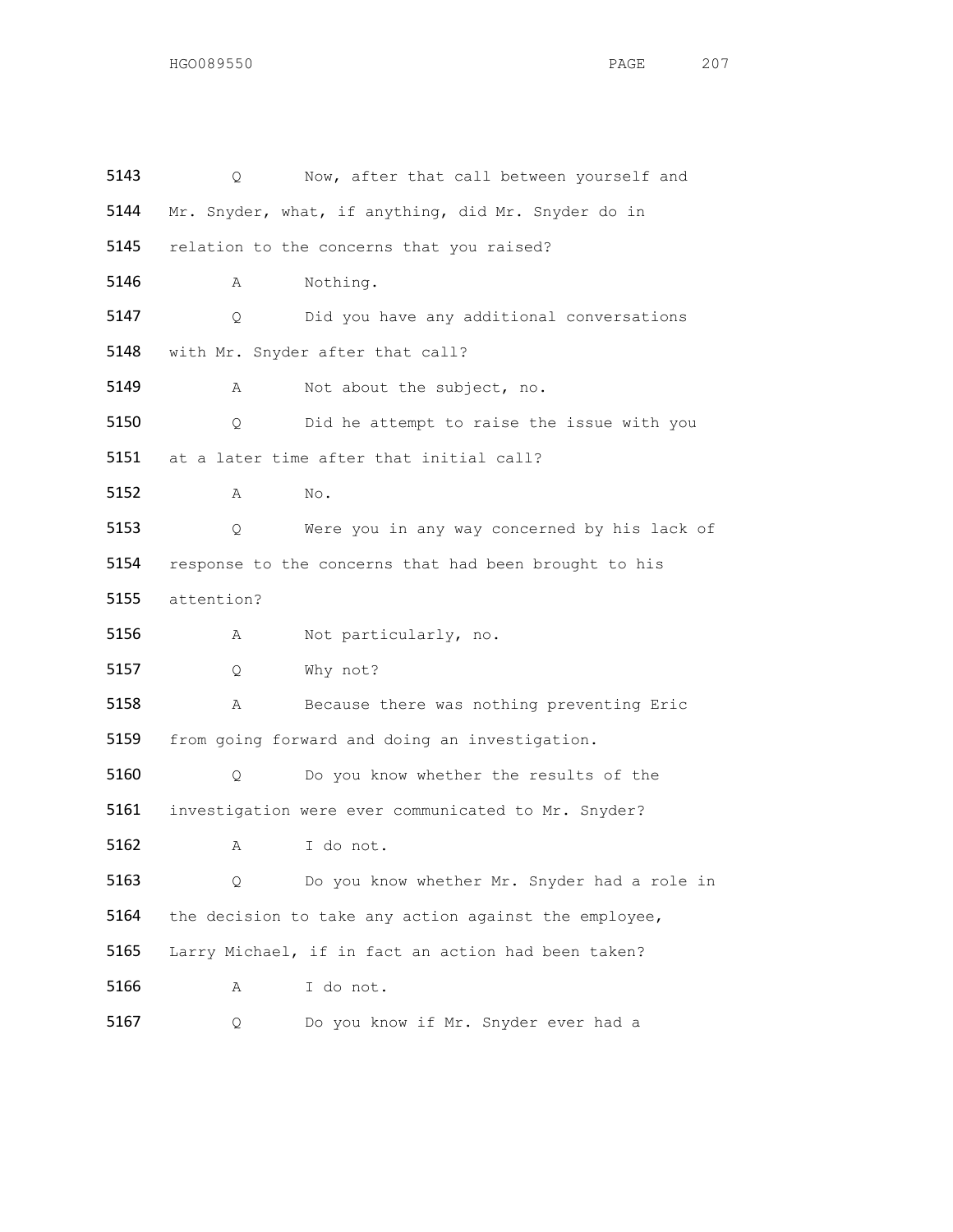conversation with Rachel Engleson after the allegations were raised? A I do not. Q Do you know if Mr. Snyder ever addressed the workforce about sexual harassment and how to prevent sexual harassment in the workplace? A Not while I was with the club. Q Okay. As it relates to the question that you have refused to answer regarding the call and Mr. 5177 Snyder, the committee will consider next steps. Do you understand? A No. Okay. Mr. Sherwin. Well, I guess, for record purposes, is that next steps meaning he's going to be sanctioned without notice, or is next steps meaning are we going to try to find a middle ground to try to address this claimed privilege so Mr. Lafemina can come in here knowing that that privilege doesn't exist, to be fair and candid, as he has been all day? 5188 So what does next steps mean? Is that a threat or is that an olive branch? It's a decision for the chairwoman. 5191 Mr. Sherwin. Okay. Is that decision going to be communicated to my client before a threat or any type of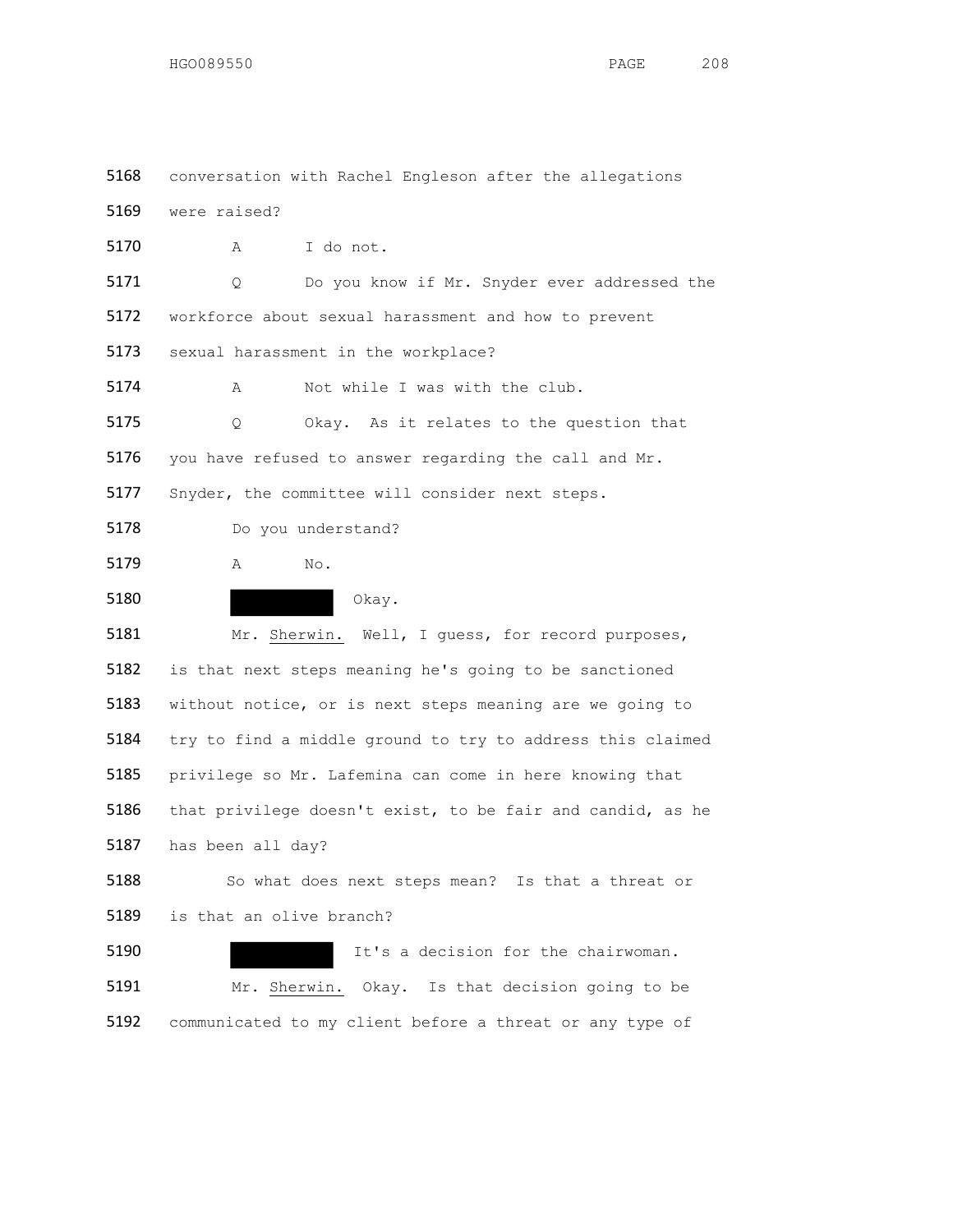punitive action is taken?

| 5194 | . We'll have to take it back to the                         |
|------|-------------------------------------------------------------|
| 5195 | chairwoman. It's -- under the rules, it's her discretion    |
| 5196 | on how to proceed here.                                     |
| 5197 | Mr. Sherwin. Well, for record purposes -- for               |
| 5198 | record purposes, I would like to state that if punitive     |
| 5199 | action is going to be taken against Mr. Lafemina given      |
| 5200 | his, I think, extensive cooperation with this committee,    |
| 5201 | not only today but over the past several weeks, if not two  |
| 5202 | months since I first communicated with you in January, I    |
| 5203 | would appreciate the courtesy of a call before any          |
| 5204 | sanction is taken against my client so we can confer with   |
| 5205 | Washington Football Team before that decision is made.<br>I |
| 5206 | think you owe that to Brian Lafemina and the chairwoman     |
| 5207 | owes that to Brian Lafemina.                                |
| 5208 | . We will continue to follow the                            |
| 5209 | committee's rules as we have here today.                    |
| 5210 | We're off the record.                                       |
| 5211 | (Whereupon, at 3:32 p.m., the taking of the instant         |
| 5212 | interview ceased.)                                          |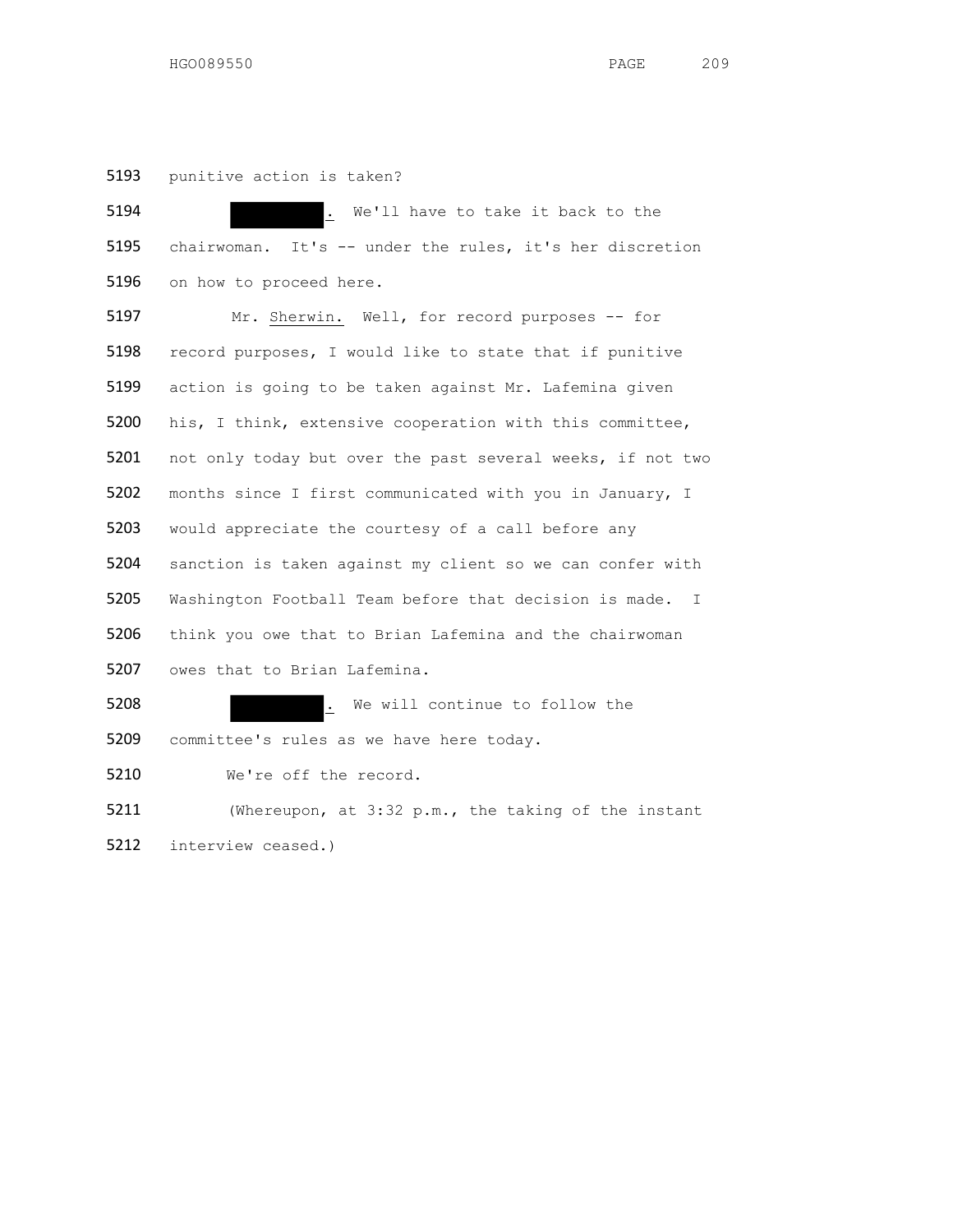| $\mathbf{1}$   | ALDERSON COURT REPORTING                  |
|----------------|-------------------------------------------|
| $\overline{2}$ | WILLIAM COX                               |
| 3              | HGO098550                                 |
| 4              |                                           |
| 5              |                                           |
| 6              |                                           |
| $\overline{7}$ |                                           |
| 8              |                                           |
| 9              |                                           |
| 10             | SUPPLEMENTAL INTERVIEW OF: BRIAN LAFEMINA |
| 11             | WEDNESDAY, APRIL 8, 2022                  |
| 12             | U.S. HOUSE OF REPRESENTATIVES             |
| 13             | COMMITTEE ON OVERSIGHT AND REFORM         |
| 14             | WASHINGTON, D.C.                          |
| 15             |                                           |
| 16             |                                           |
| 17             |                                           |
| 18             |                                           |
| 19             |                                           |
| 20             |                                           |
| 21             |                                           |
| 22             |                                           |
| 23             |                                           |
| 24             | The Interview Commenced at 11:01 a.m.     |
| 25             |                                           |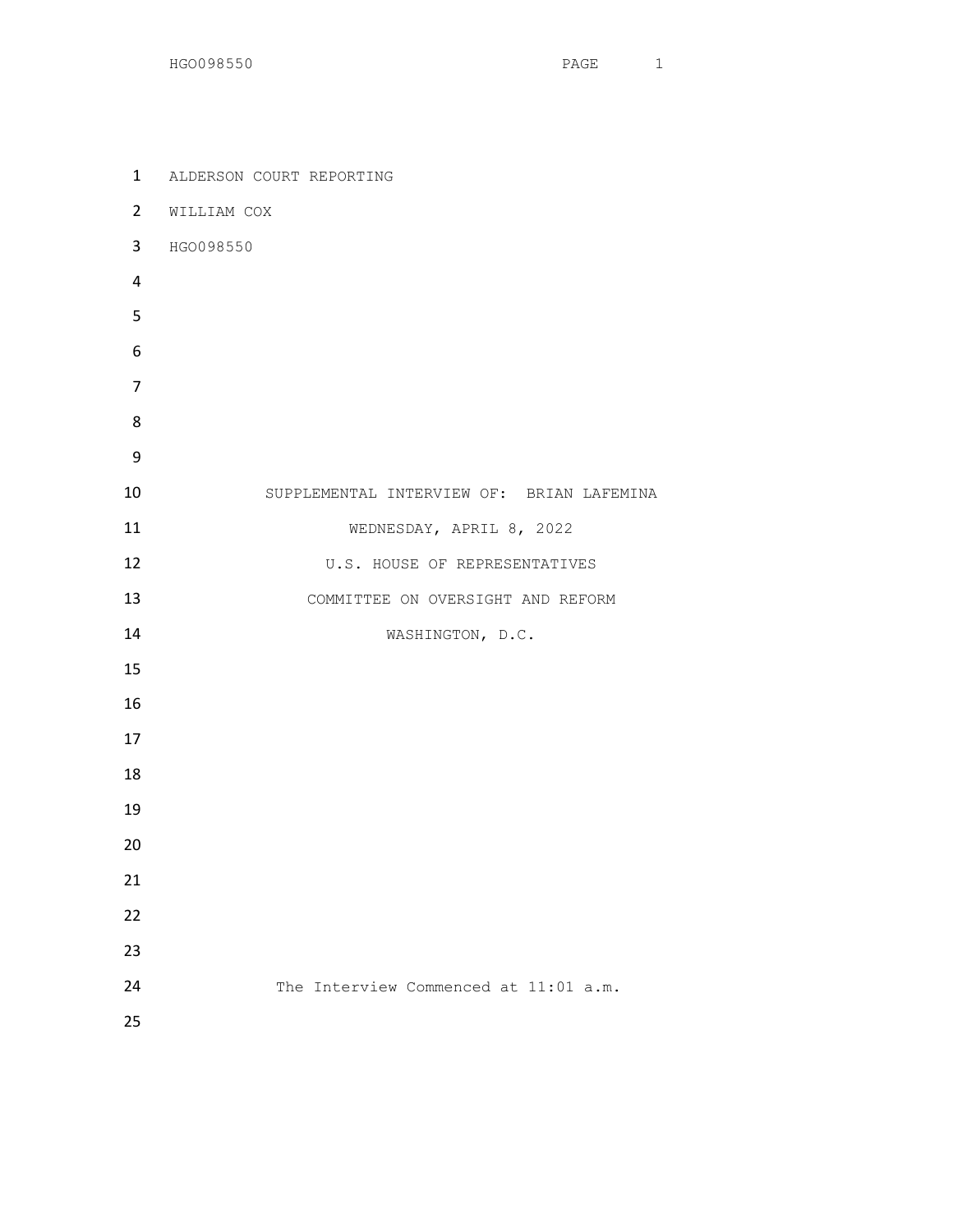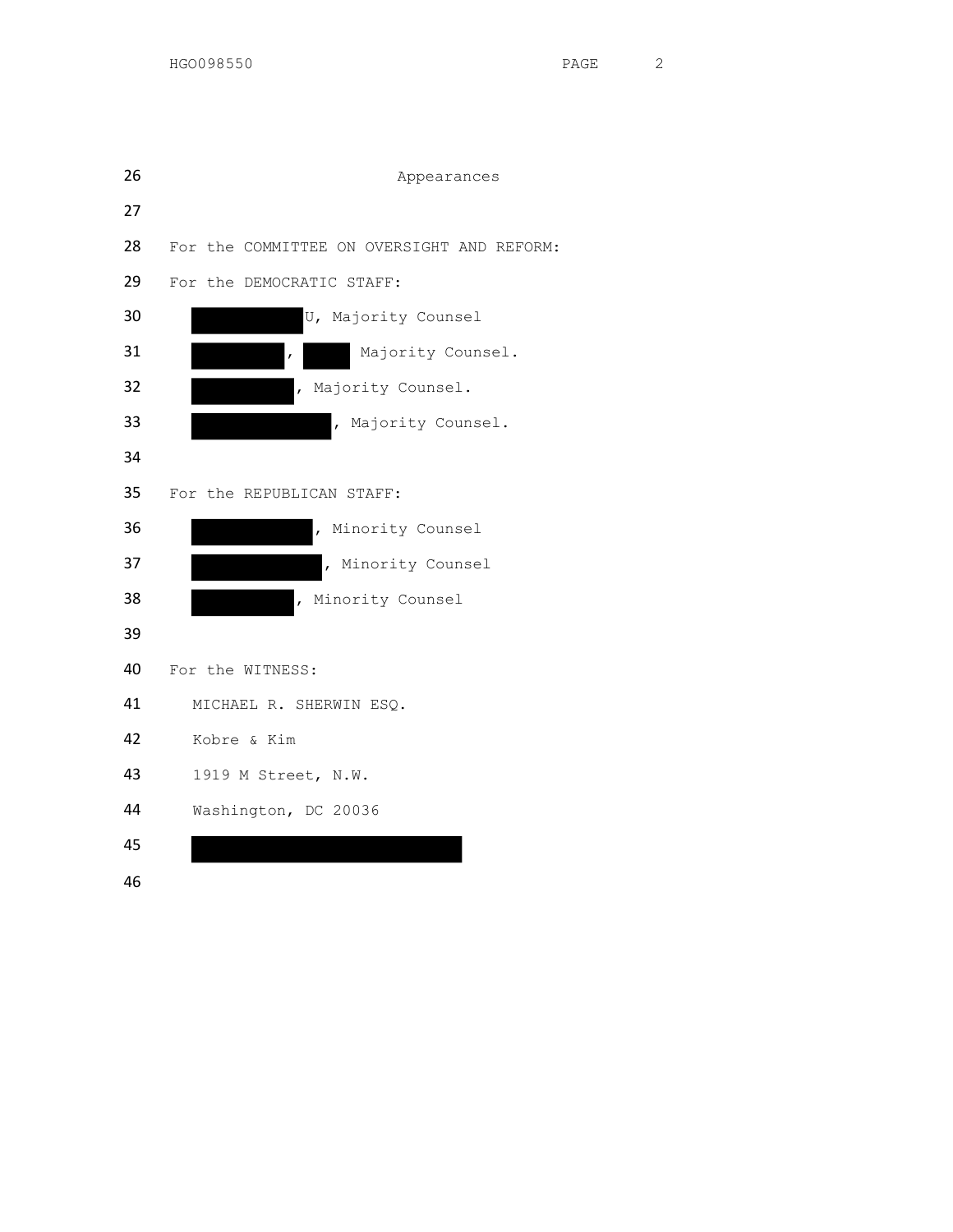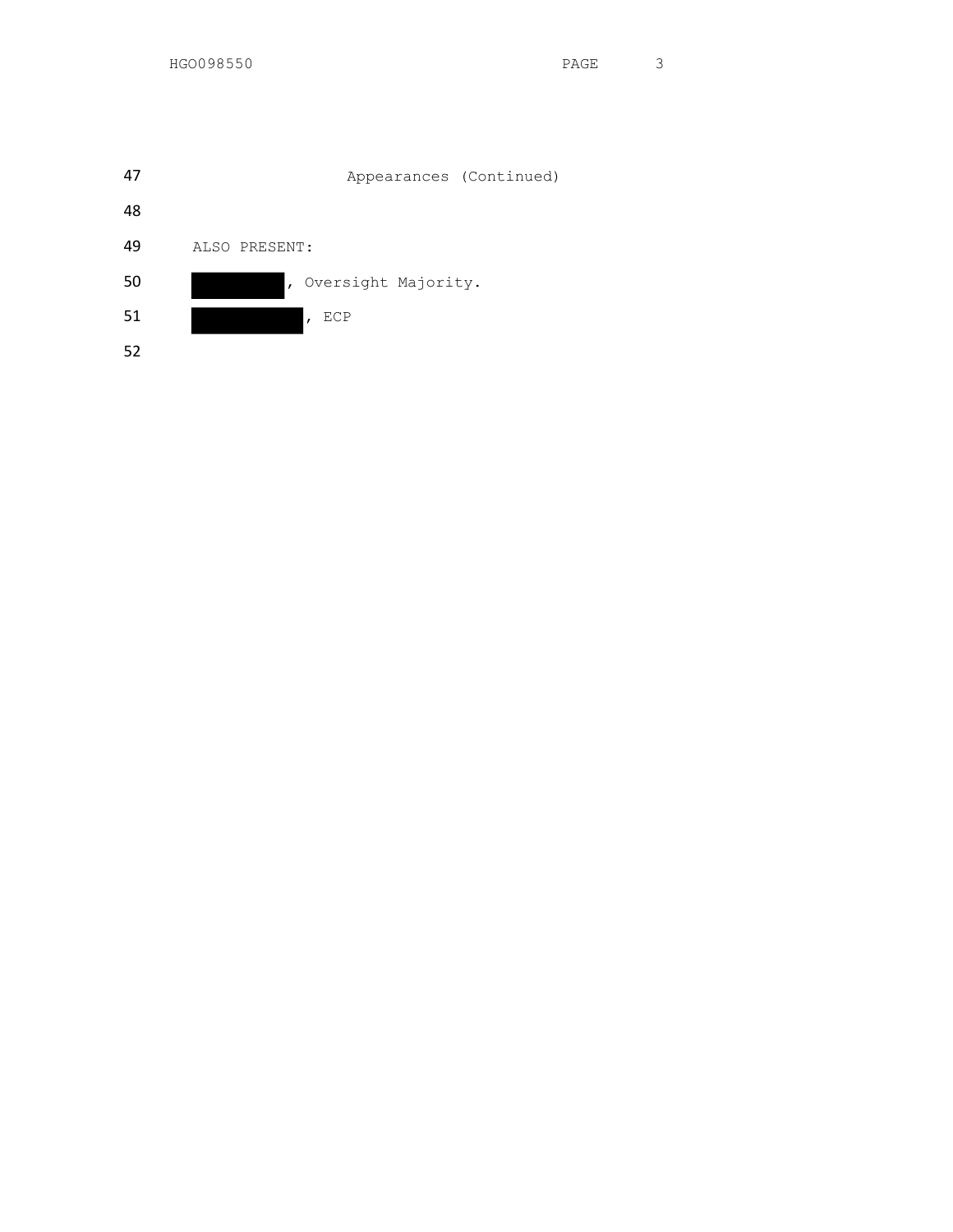| -53 | Exhibits                                 |          |
|-----|------------------------------------------|----------|
| 54  | Exhibit No.                              | Page No. |
| -55 | 1 - March 28 Subpoena                    | 5.       |
| -56 | 2 - Chairwoman Maloney's March 30 letter | 6        |
| -57 |                                          |          |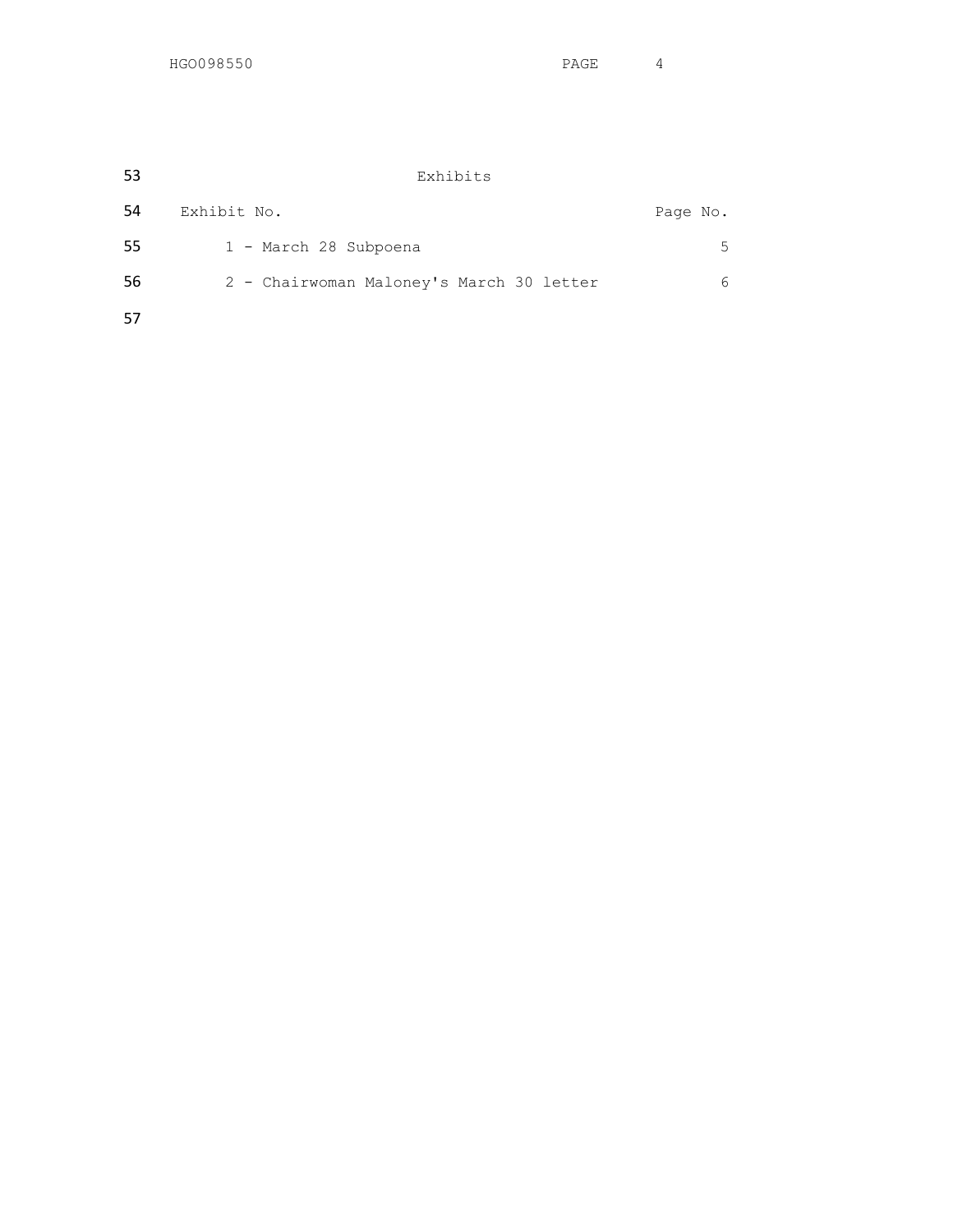P R O C E E D I N G S We're on the record. It's 11:01. This is the supplemental deposition of Brian Lafemina conducted by the House Committee on Oversight and Reform. This deposition is occurring under subpoena issued by Chairwoman Carolyn Maloney on March 28th, 2022 as part of the Committee's investigation into the Washington Commanders' toxic work environment and the NFL's handling of that matter. However, unlike the March 30th, 2022 in-person deposition, this one will occur by Zoom. Mr. Lafemina, I'd like to personally thank you for 70 appearing before the Committee today. Will you please state your full name and spell your 72 last name for the record. 73 The Witness. Brian Anthony Lafemina, L-A-F-E-M-I-N-A. **.** Before we begin, I will mark the March 28 subpoena as Exhibit 1, a copy of which has been 77 provided to the stenographer and counsel as well as the 78 Minority and enter it into the record. (Lafemina Exhibit No. 1 was 80 identified for the record.) 82 Now, during Mr. Lafemina's March 30th,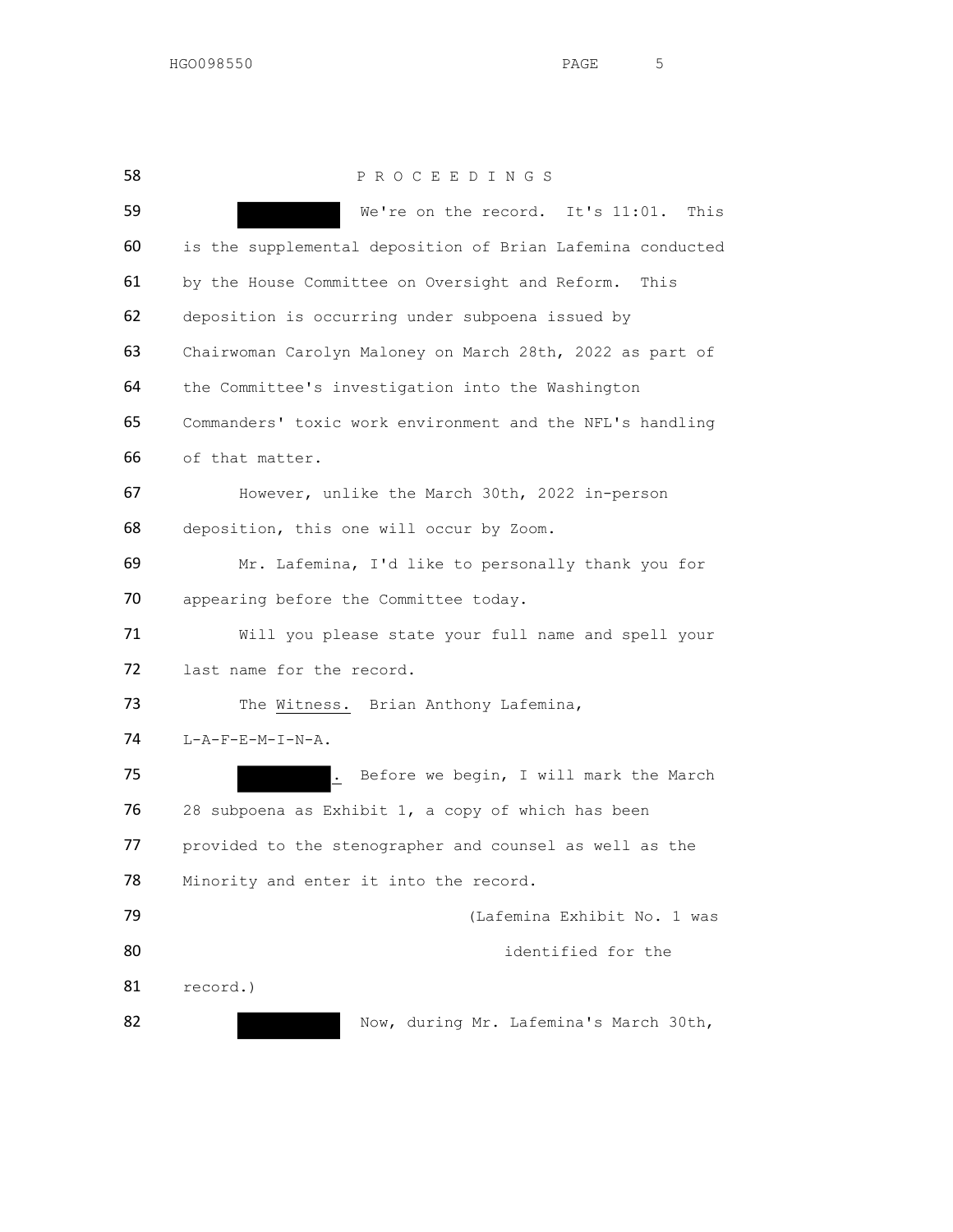83 2022 deposition, he was asked to recall a conversation 84 with Daniel Snyder concerning allegations of sexual 85 harassment by the Washington Commanders' executives. Mr. 86 Lafemina's counsel objected to the question on the basis 87 of potential attorney/client privilege at the direction of 88 the Washington Commanders. 89 In a hand-delivered letter addressed to Mr. 90 Lafemina, Chairwoman Maloney overruled counsel's objection 91 and instructed Mr. Lafemina to answer the question. Mr. 92 Lafemina's counsel instructed his client not to answer, 93 and Mr. Lafemina did not answer the question. 94 I will now mark the Chairwoman's March 30th letter 95 as Exhibit 2, a copy of which has been provided to the 96 stenographer and counsel as well as the Minority, and 97 enter it into the record. 98 (Lafemina Exhibit No. 2 was 99 identified for the 100 record.) 101 **Following the March 30th deposition,** 102 counsel for Mr. Lafemina confirmed his client's intent to 103 follow the Chairwoman's ruling to make Mr. Lafemina 104 available for this supplemental deposition and to answer 105 the Committee's question as well as any questions that flow 106 from it.

107 I would now like to re-review the ground rules for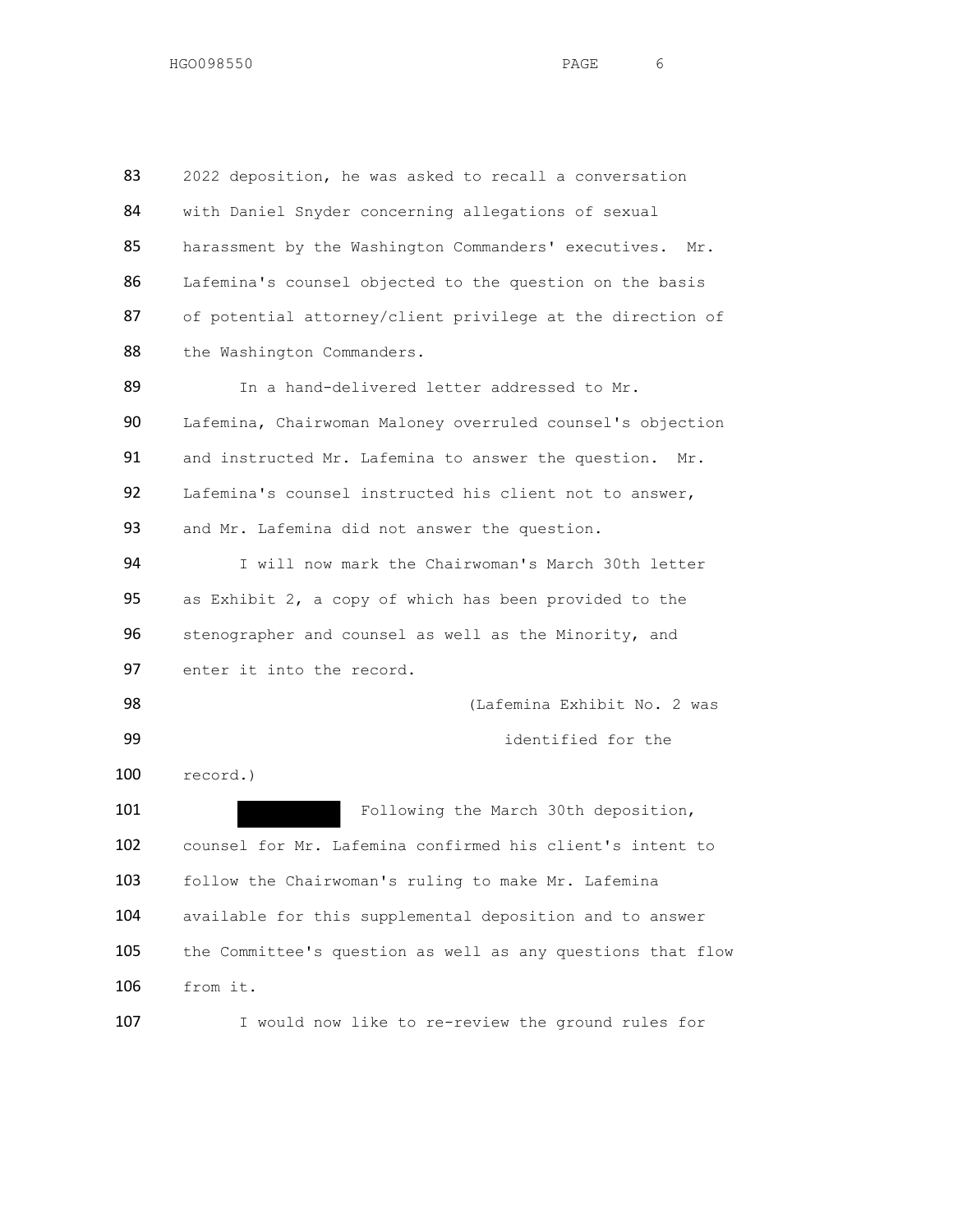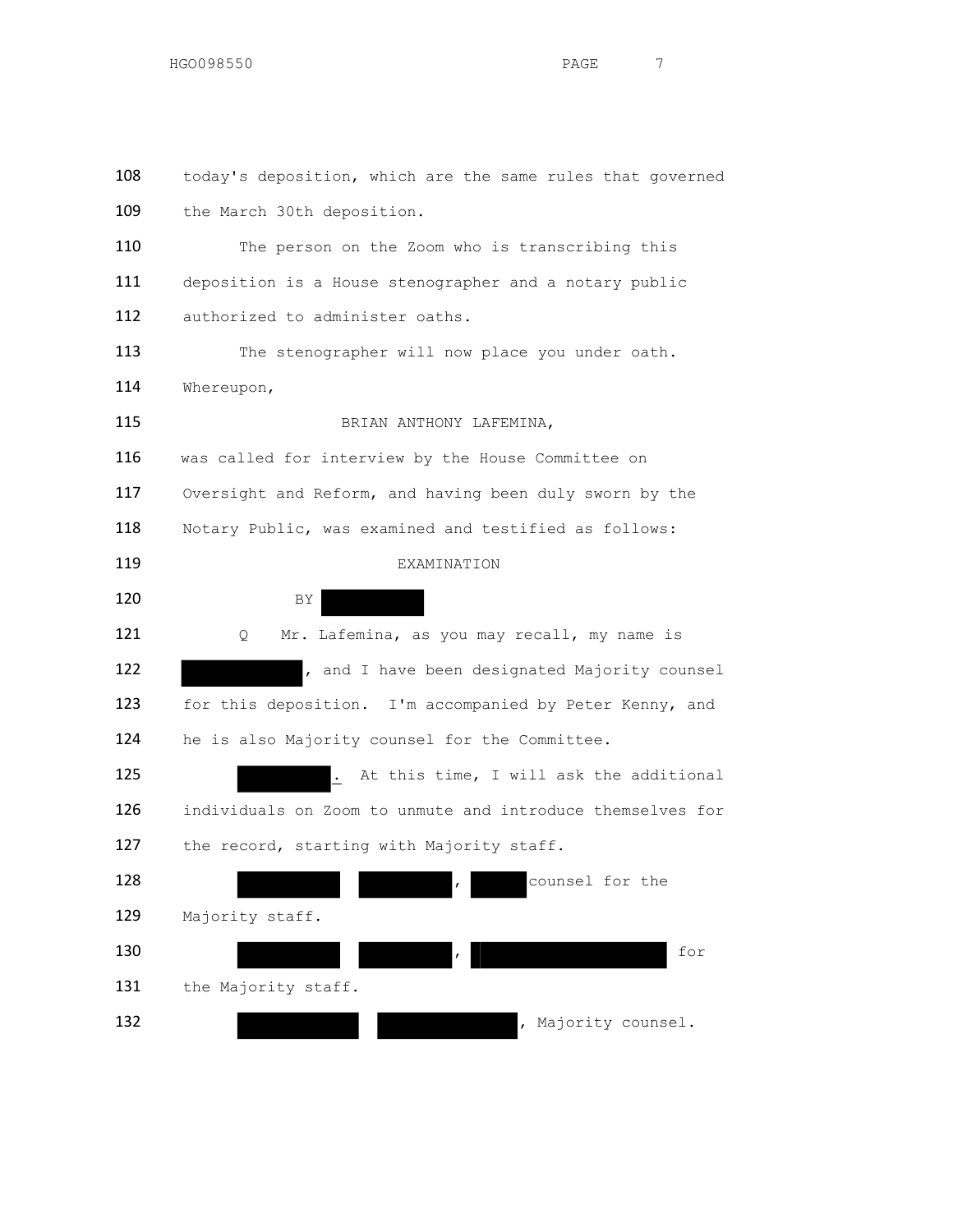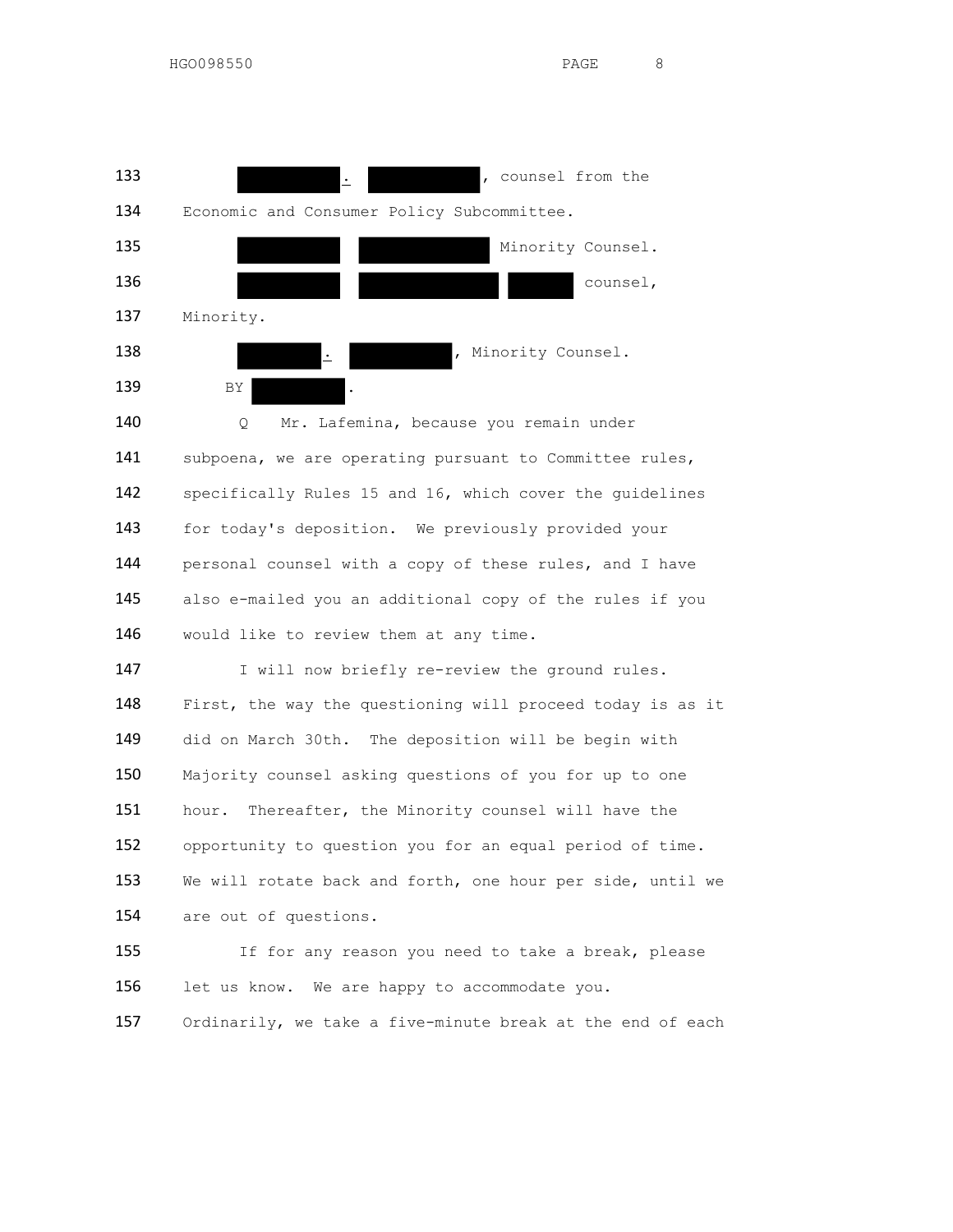158 hour of questioning, but if you need to take a break 159 before that, just let us know. To the extent there's a 160 pending question, I would just ask that you finish 161 answering the question before you take a break. 162 Do you understand? 163 A I do. 164 O Under the Committee rules, you are allowed to 165 have an attorney present to advise you. Mr. Lafemina, do 166 you have an attorney present with you today? 167 A I do. 168 . Would counsel for Mr. Lafemina please 169 identify himself for the record? 170 Mr. Sherwin. Michael Sherwin, S-H-E-R-W-I-N, from 171 Kobre & Kim, K-O-B-R-E, Kim. 172 BY 173 Q As you can see, Mr. Lafemina, the stenographer 174 is taking down everything that I say and everything that 175 you say to make a written record of this deposition. For 176 the record to be clear, please wait until I finish each 177 question before you begin your answer, and I will wait for 178 you to finish your response before asking you the next 179 question. The stenographer cannot record nonverbal 180 answers such as shaking your head, so it is important that 181 you answer each question with an audible verbal answer. 182 Do you understand?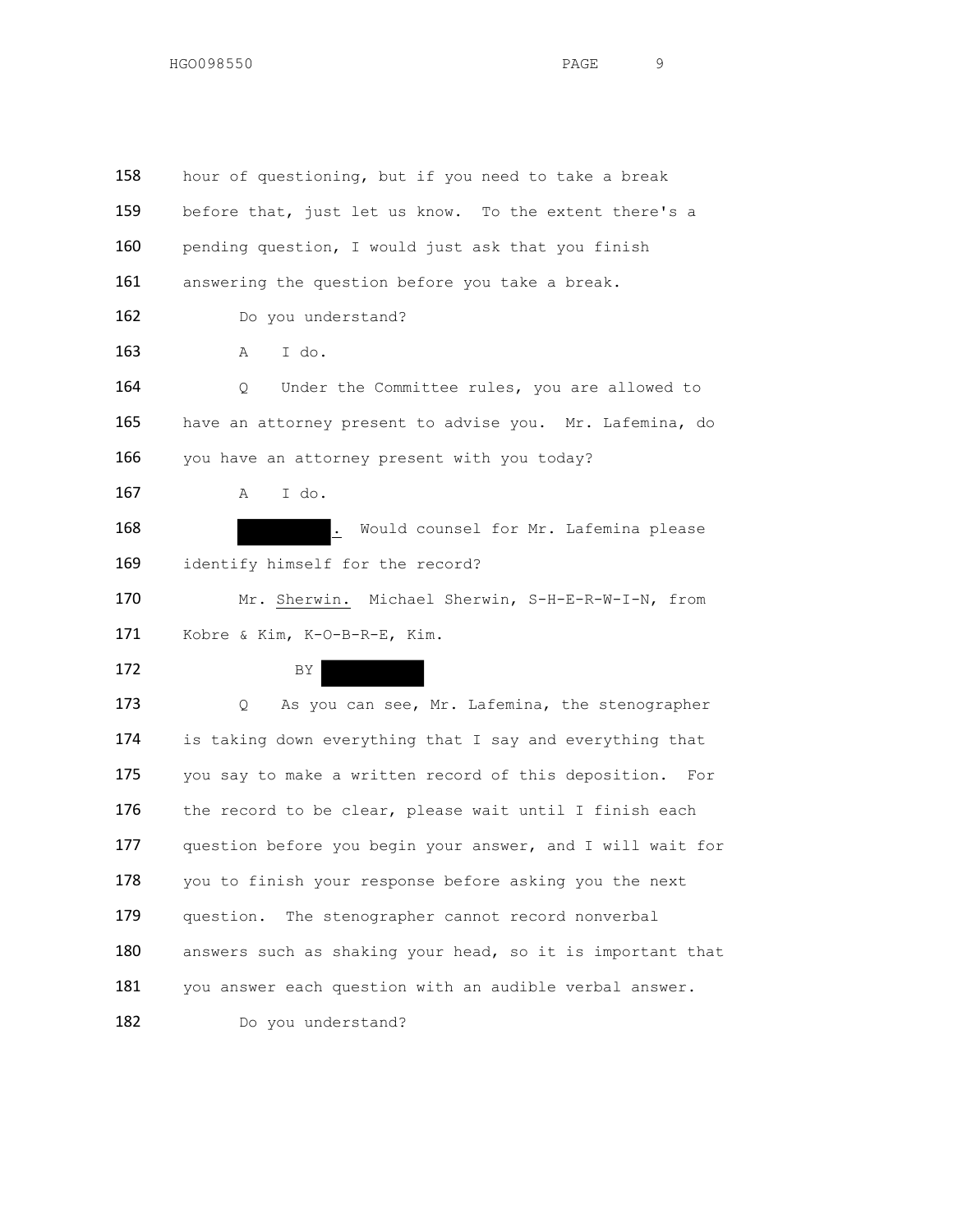A I do.

| 184 | You are required to answer all questions unless<br>Q.      |
|-----|------------------------------------------------------------|
| 185 | you are asserting a privilege. To the extent you or your   |
| 186 | counsel object to a question to assert privilege, you must |
| 187 | clearly state the specific privilege being asserted and    |
| 188 | the reason for the assertion on or before the scheduled    |
| 189 | date of testimony. Objections made in a non-suggestive     |
| 190 | and non-argumentative manner, they should be made.         |
| 191 | Members of the Committee -- of Committee staff are         |
| 192 | not permitted to raise objections.                         |
| 193 | You may only refuse to answer a question to preserve       |
| 194 | a privilege recognized by the Committee and not for any    |
| 195 | other reason. For example, it is improper to object to     |
| 196 | questions on the basis of confidentiality and/or           |
| 197 | concurrent litigation interests.                           |
| 198 | Do you understand?                                         |
| 199 | I do.<br>Α                                                 |
| 200 | The House of Representatives and the Committee<br>Q        |
| 201 | do not recognize common law nondisclosure privileges,      |
| 202 | including, but not limited to, deliberative process        |
| 203 | privilege, attorney/client privilege, attorney work        |
| 204 | product protection, and any purported contractual          |
| 205 | privileges such as nondisclosure agreements.               |
| 206 | Do you understand?                                         |
| 207 | I do.<br>Α                                                 |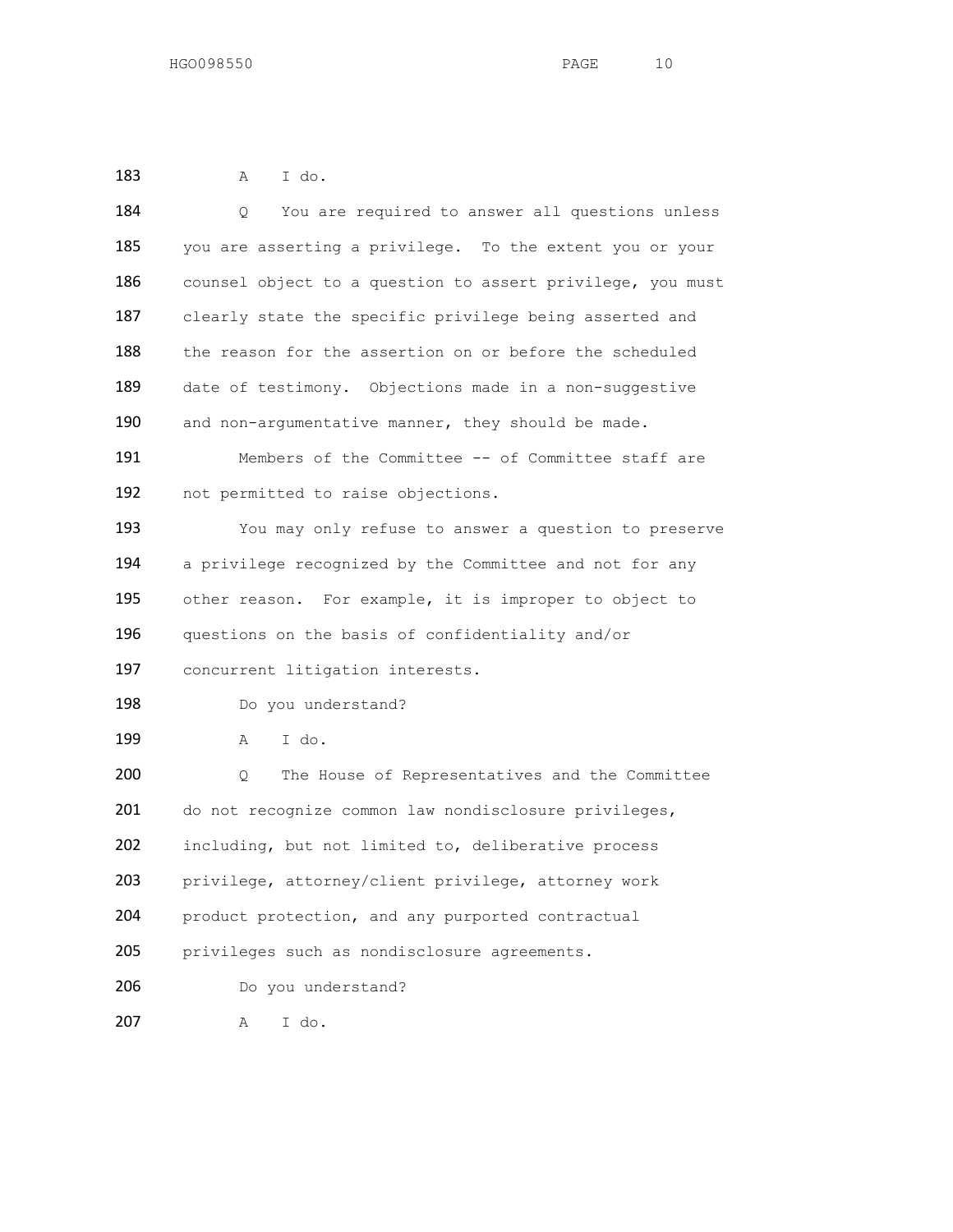208 Q The only assertions of executive privilege that 209 the chair of the Committee will consider are those made in 210 writing by an Executive Branch official authorized to 211 assert the privilege. 212 Do you understand? 213 A I do. 214 Q If you refuse to answer a question on the basis 215 of privilege, the Majority staff may either proceed with 216 the deposition or seek a ruling from the Chair on the 217 objection by telephone or otherwise during the deposition 218 at a time of the Majority staff's choosing. If the Chair 219 overrules any such objection during the deposition, you 220 are required to answer the question. 221 Do you understand? 222 A I do. 223 Q If you refuse to answer a question after being 224 directed by the Chair in writing or orally during the 225 deposition as reflected in the record, you may be subject 226 to sanction. 227 Mr. Lafemina, do you understand? 228 A I do. 229 Q We want you to answer our questions in the most 230 complete and truthful manner possible, so we are going to 231 take our time. If you have any questions or you do not 232 understand any of the questions, please do let us know.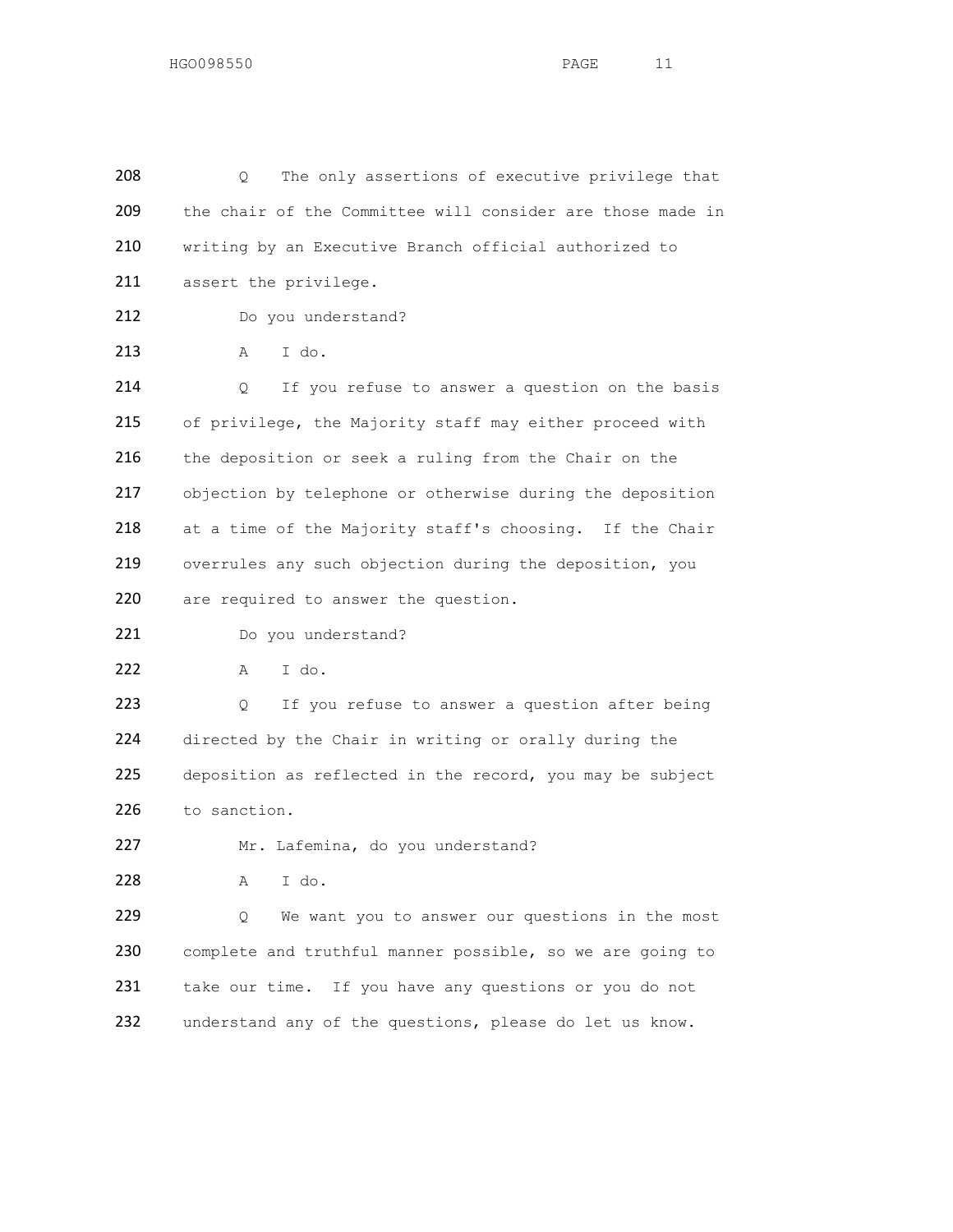233 We'll be able happy to clarify or rephrase our questions.

234 Do you understand?

235 A I do.

236 Q If I ask you about conversations or events in 237 the past and you're unable to recall the exact words or 238 details, you should testify to the substance of those 239 conversations or events to the best of your recollection. 240 If you recall only a part of the conversation or events, 241 you should give us your best recollection of those events 242 or parts of the conversations that you do recall.

243 Do you understand?

244 A I do.

245 Q Now, Mr. Lafemina, because you've been placed 246 under oath, your testimony here today has the same force 247 and effect as if you were testifying before the Committee. 248 If you knowingly provide false testimony, you could be 249 subject to criminal prosecution for perjury, making false 250 statements, or other related offenses.

251 Do you understand?

252 A I do.

 Q Have you consumed anything, including medications, alcoholic beverages, or other substances that would impair your ability to testify truthfully today? 256 A No, I have not.

257 Q Is there any reason that you are unable to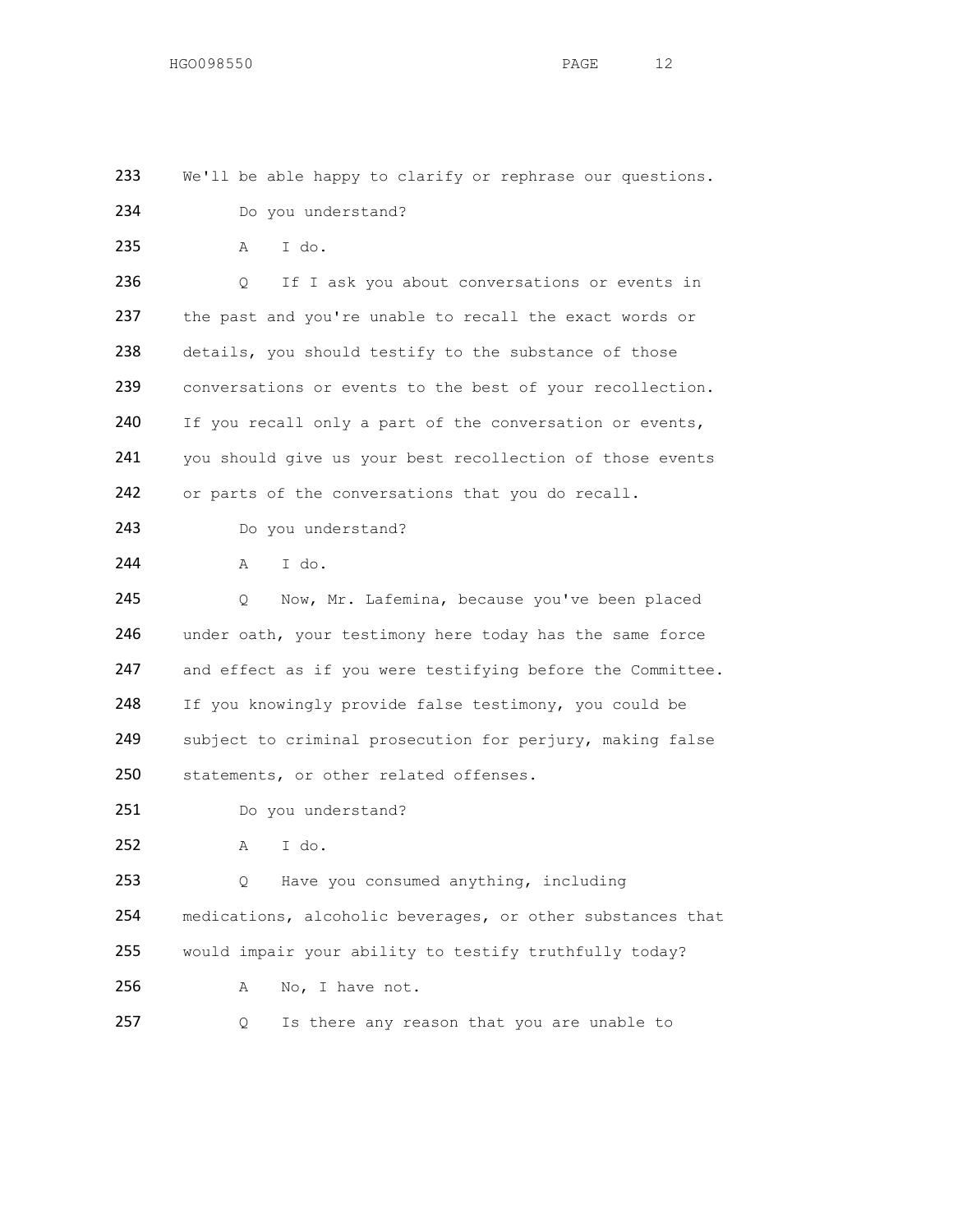258 testify truthfully today?

259 A No.

260 Q Do you have any questions before we begin? 261 A No, I don't.

262 Q Now, Mr. Lafemina, during your March 30th 263 deposition, you testified that Dan Snyder, the owner of 264 the Washington Commanders, was aware of allegations that a 265 team executive, Larry Michael, had made female employee 266 Rachel Engleson feel uncomfortable over a number of years 267 due to unwanted comments and touching, including kisses on 268 her forehead.

269 You testified that after you learned of these allegations, you had a phone call with Mr. Synder to tell him about Ms. Engleson's allegations. Now, do you recall 272 if the phone call with Mr. Snyder occurred before or after you contracted with Sageview Consulting to review the team's human resources structure and conduct the workplace training in July 2018?

276 A I believe it was before.

277 Q As it relates to the call, you testified 278 previously that you could not recall who, if anyone else, 279 was on the call with you and Mr. Snyder; is that correct? 280 A Yes. 281 Q Is that still your testimony today?

282 A Yes.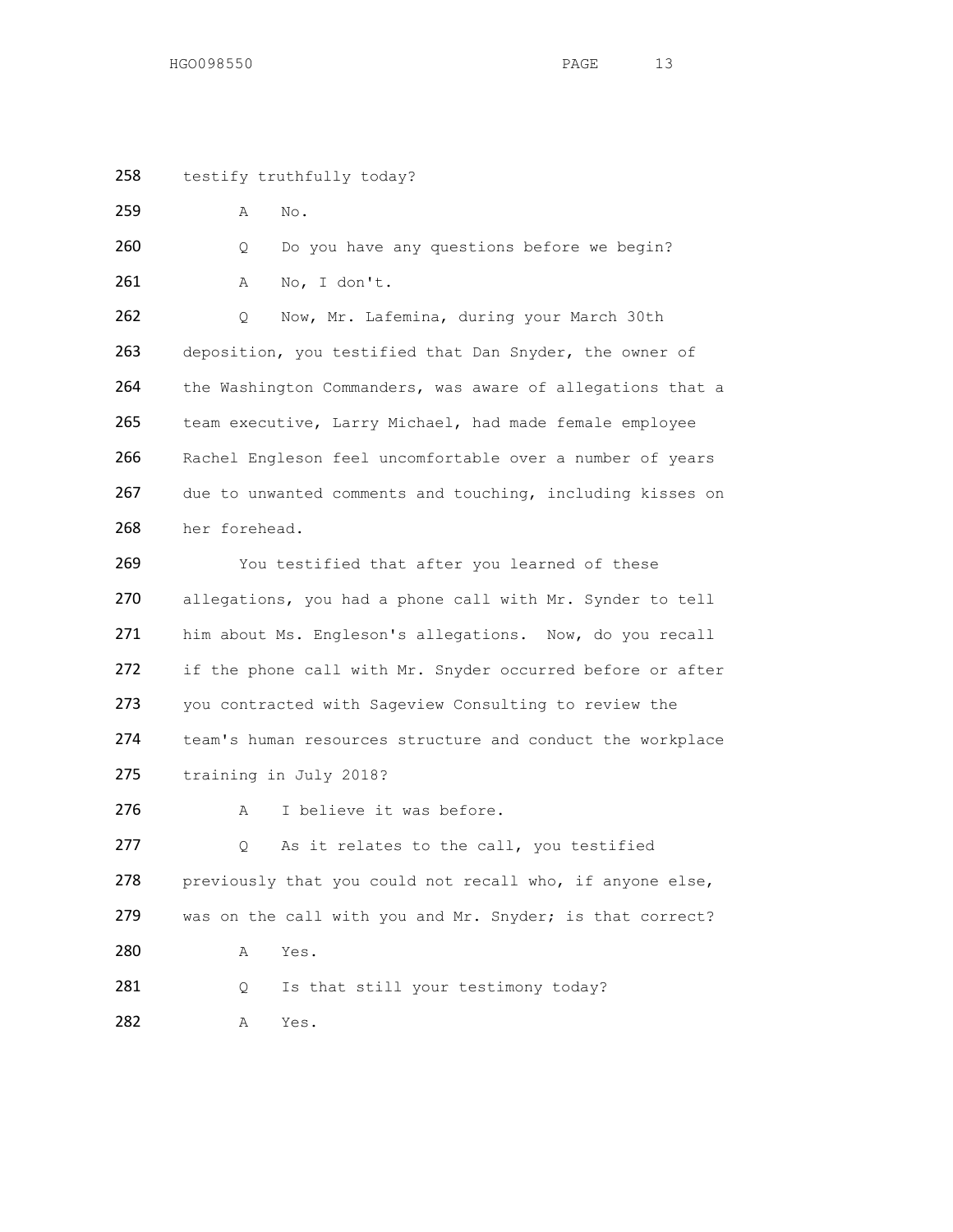283 Q Now, what, if anything, did you tell Mr. Snyder 284 on the call? A I conveyed to Dan Snyder what I had been told 286 by Steve Ziff. 287 Q And what is it that you were told by Steve Ziff? A That Rachel had come to him to let him know that she had felt uncomfortable over a period of time with her interactions with Larry Michael, the fact that he had commented about her appearance in public at events where he was the emcee and she was working the event, and that at times he had touched her on the cheeks and kissed her 295 on the forehead. Q Anything else? 297 A That's all I recall. 298 Q Now, in response to what you told Mr. Snyder, do you recall what he said? A Yeah. He said that Larry was a sweetheart and 301 that Larry wouldn't hurt anybody. Q Did he say anything else? A Not that I recall. Q What was your reaction to Mr. Snyder's statements? A I don't know if I had a reaction necessarily. It was obvious that he was fond of Larry and that he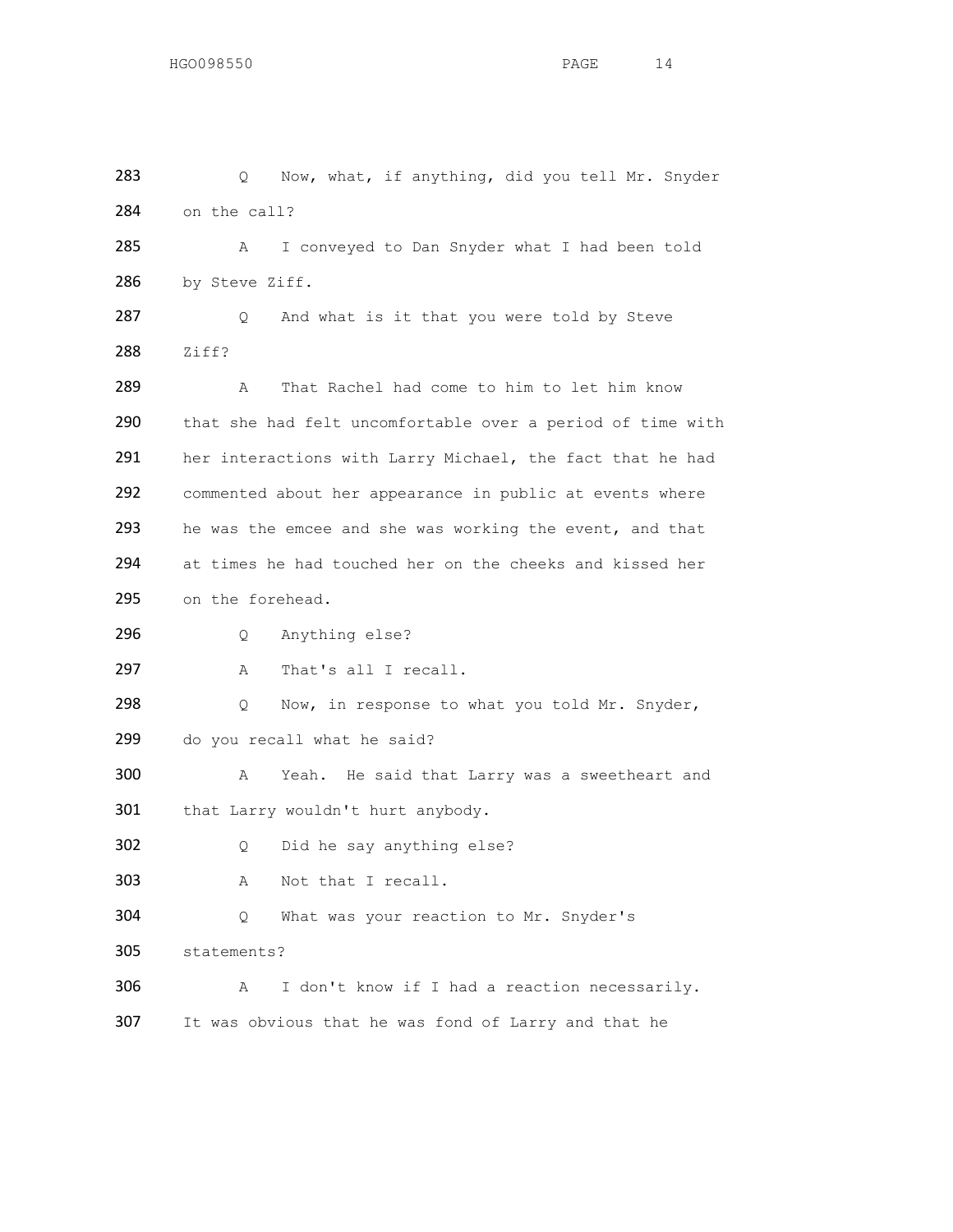thought that Larry was well intentioned and that he didn't want anything bad to happen to Larry. Q And when you say that he didn't want anything bad to happen -- he wouldn't want anything bad to happen 312 to Larry, what do you mean by that? A Either reputational damage, this becoming 314 public, embarrassment, and the like. Q Do you recall how long that call lasted? A I don't recall specifically. It wasn't all that long. Q Do you recall where you were when that call occurred? A Yeah, I was at my house in New Jersey. Q Do you know if Mr. Snyder was in the office at Redskins Park? A I believe Mr. Snyder was overseas. Q After that call ended, do you recall if you had any conversations with anyone else at the organization about the conversation you had with Mr. Snyder? A Yes, I had a conversation with Eric Schaffer, the general counsel of the club. 329 Q And what was the nature of your conversation with Mr. Schaffer? 331 A Once again, it was about the fact that there would be an investigation that Eric would run out of his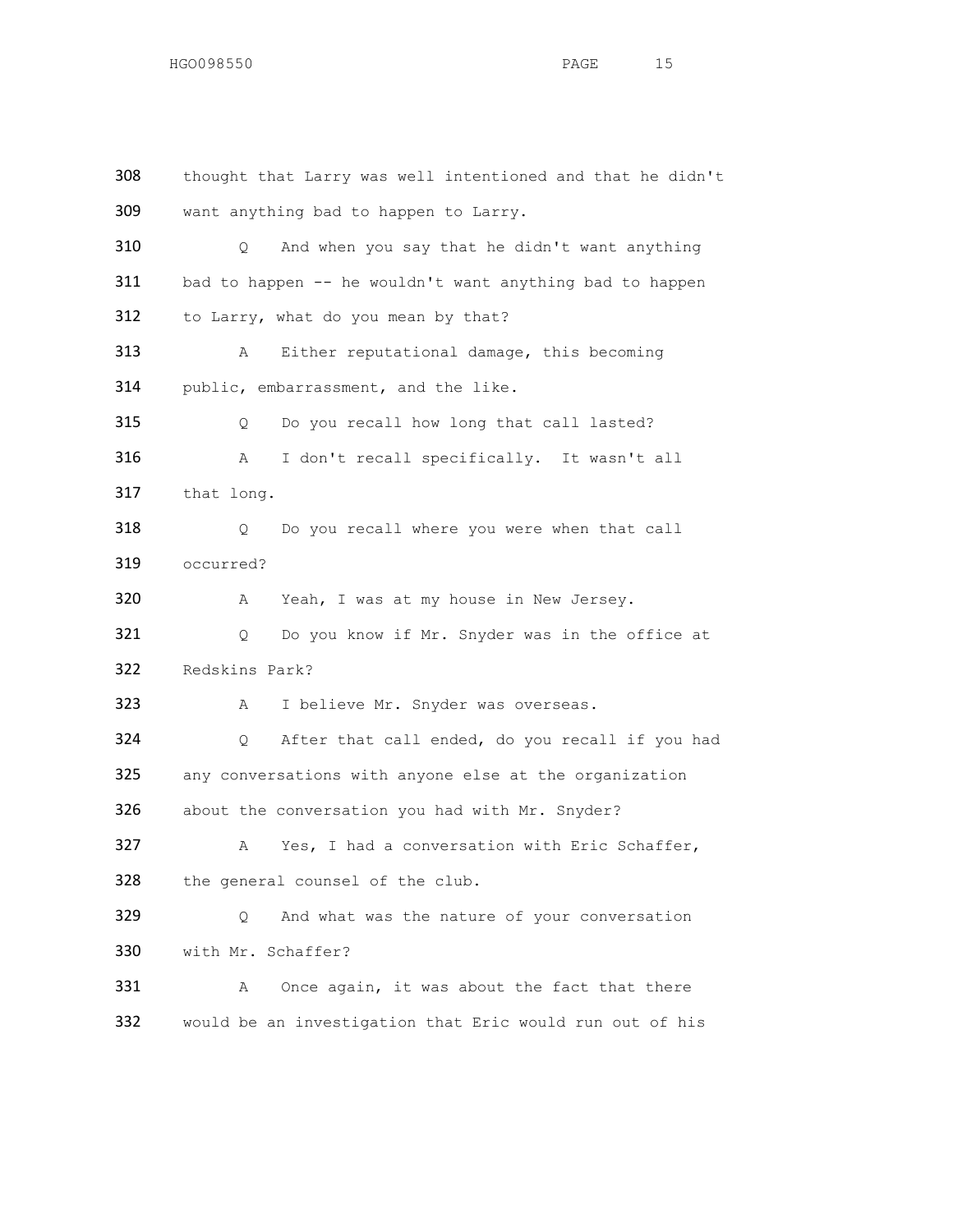department, and that based on what the findings were, we would consider what next steps, if any, would be necessary. Q Did you share with Mr. Schaffer Mr. Snyder's 337 response to the allegations that you raised? 338 A Once again, I don't recall if Eric was on that phone call with Mr. Snyder or not. So depending upon whether he was or he wasn't, he either would have heard 341 that or I most likely would have conveyed it to him. Q Now, on March 30th, you testified that you did not speak to Mr. Snyder about the subject regarding Ms. Engleson after the phone call that occurred where you raised her concerns; is that correct? A That's correct. Q You previously testified that you also reported the concerns raised by Rachel Engleson against Mr. Michael to Eric Schaffer as we just discussed; correct? A Yes. Q Now, you were terminated from the Washington Commanders in December 2018; is that accurate? A That's correct. Q At the time of your termination, was Mr. Michael still employed by the team? A He was. 357 Q Is it fair to say that he had not been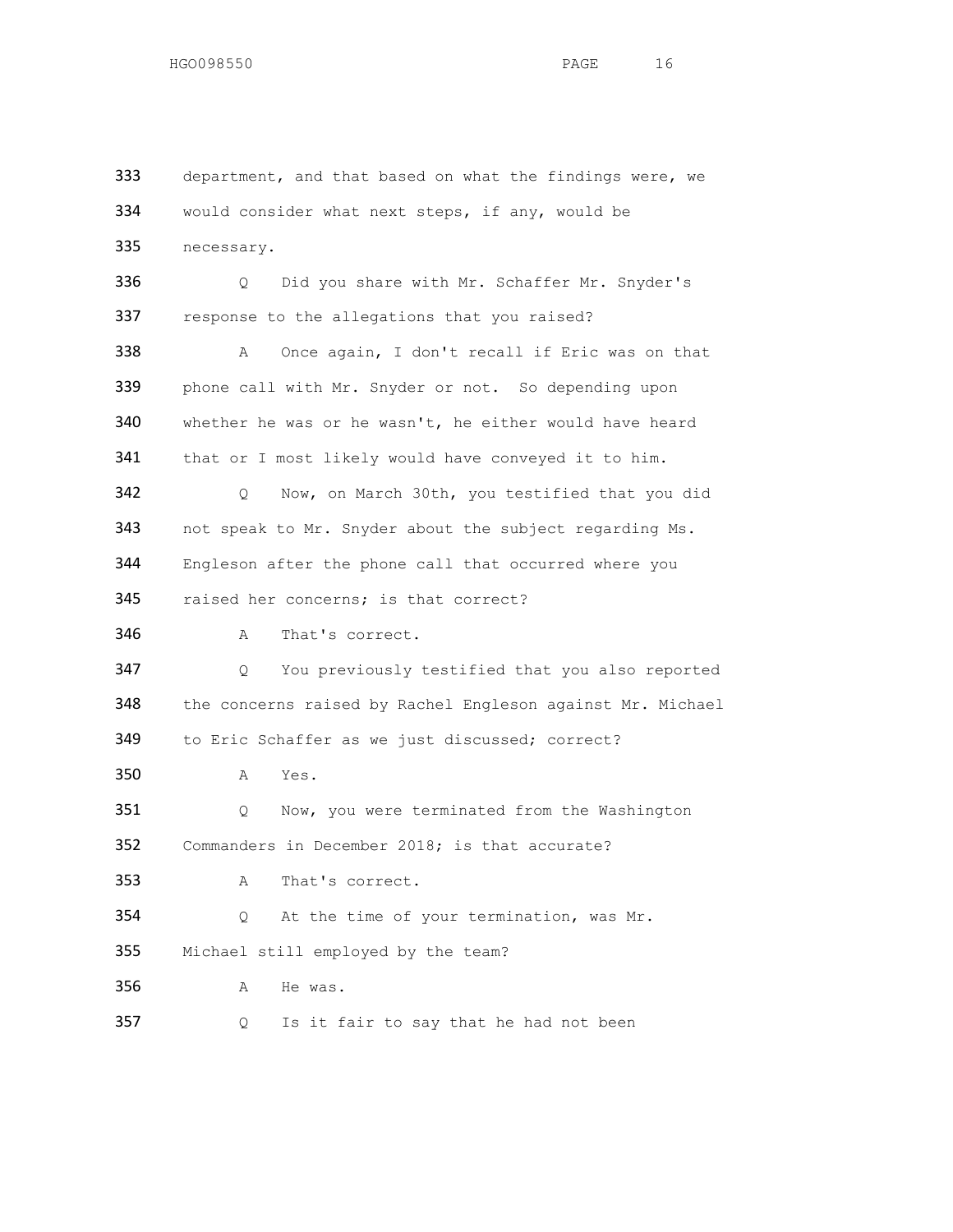terminated by Mr. Snyder at the time of your separation? A Yes. Q In fact, you previously testified that Mr. Michael left the Commanders long after you separated from the team in December 2018; is that correct? A It was certainly after I left. I don't know how long after. Q Do you have any understanding of why Mr. Michael left the organization? A I believe it came on the heels of the press reports in The Washington Post about the culture inside the then Washington Football Team or Redskins organization. Q And do you recall, as part of that report, the allegations concerning Ms. Engleson were revealed? A I believe Rachel was quoted in the article, but I don't recall the specifics of what was in print. Q Now, just so I'm clear, while you were employed with the Commanders, you never reported Ms. Engleson's 377 allegations to the NFL; is that correct? 378 A That's correct. Q And after you separated from the team, you did not report to the league Ms. Engleson's allegations? 381 A No. Q Now, going back to your conversation with Mr.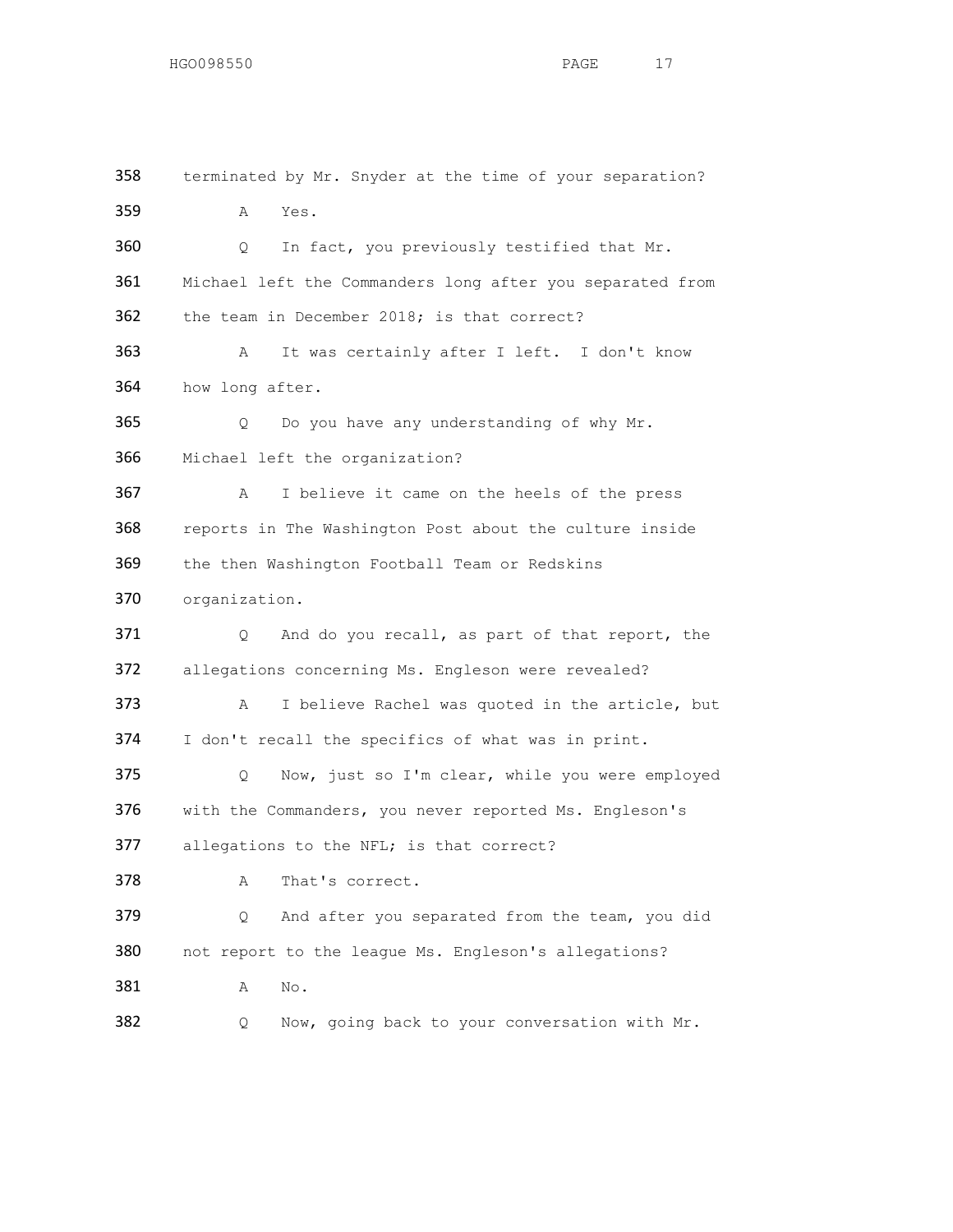383 Snyder, why did you feel it was important to raise those allegations with Mr. Snyder?

385 A Well, I was concerned about the allegations, obviously. I wanted to make sure he was aware of it. It had legal implications, sensitive human resources implications. Larry Michael, in addition to being an employee, was very public facing, and should there need to be any further action, I wanted to make sure Mr. Snyder was well aware of everything that was happening. Q What did you expect or hope that Mr. Snyder would do? A I don't think I had any expectations or hopes of what Mr. Snyder would do. I was conveying the information, and there was going to be an investigation, and we would come back to him once that process was completed, and I would imagine have recommendations one way or the other.

 Q And do you recall if there were any recommendations coming out of the investigation into Ms. Engleson's allegations?

```
403 A Not before I left the club.
```
 Q I believe you may have said this previously, but do you recall having any follow-up conversations with 406 Mr. Schaffer after the conversation where he said he was going to conduct an investigation?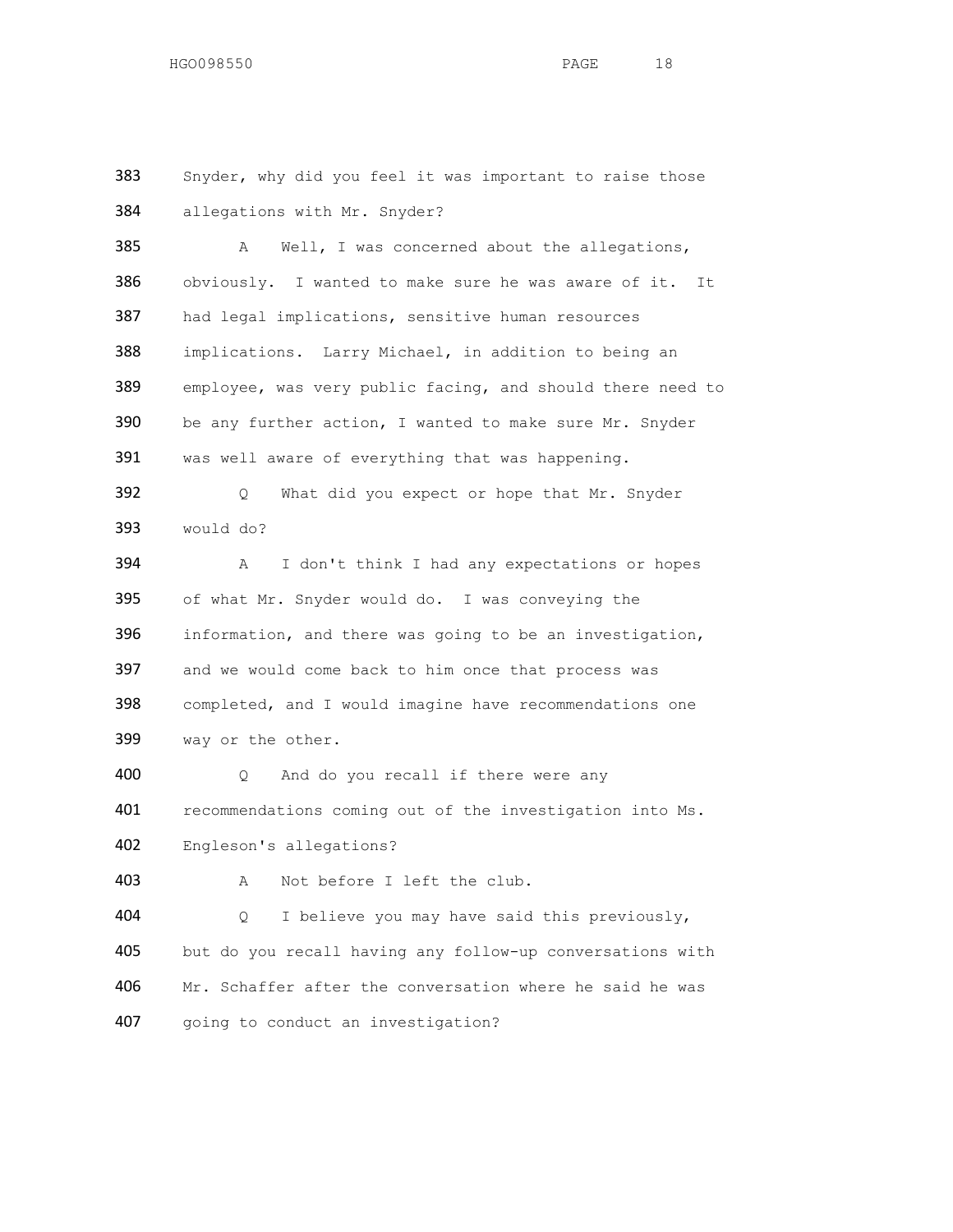A I think just general touch-ins, touch bases to 409 see -- you know, I knew that one of the attorneys who worked for Eric was looking into this, and just seeing how that was going. Q And I believe you testified that you raised the concerns with Mr. Snyder you believe before July 2018. At the time of your termination in December 2018, at least to your understanding, there was no recommendation made as to 416 how to proceed with the investigation? A I think I testified that my conversation with Mr. Snyder was before the engagement of Sageview. I don't know exactly when that was. Whether it was in July or before July, I can't say. Q It was in July? A I think so. 423 Q And just so the record is clear, so you have 424 that conversation with Mr. Snyder before the July 28th engagement with Sageview, and by the time you separated in 426 2018, at least to the best of your knowledge, there was no 427 resolve or recommendations made about Ms. Engleson? A Yes. Q Did you view the Sageview Consulting as part of 430 the investigation into Ms. Engleson's allegations? A No. Q In terms of the time that had lapsed between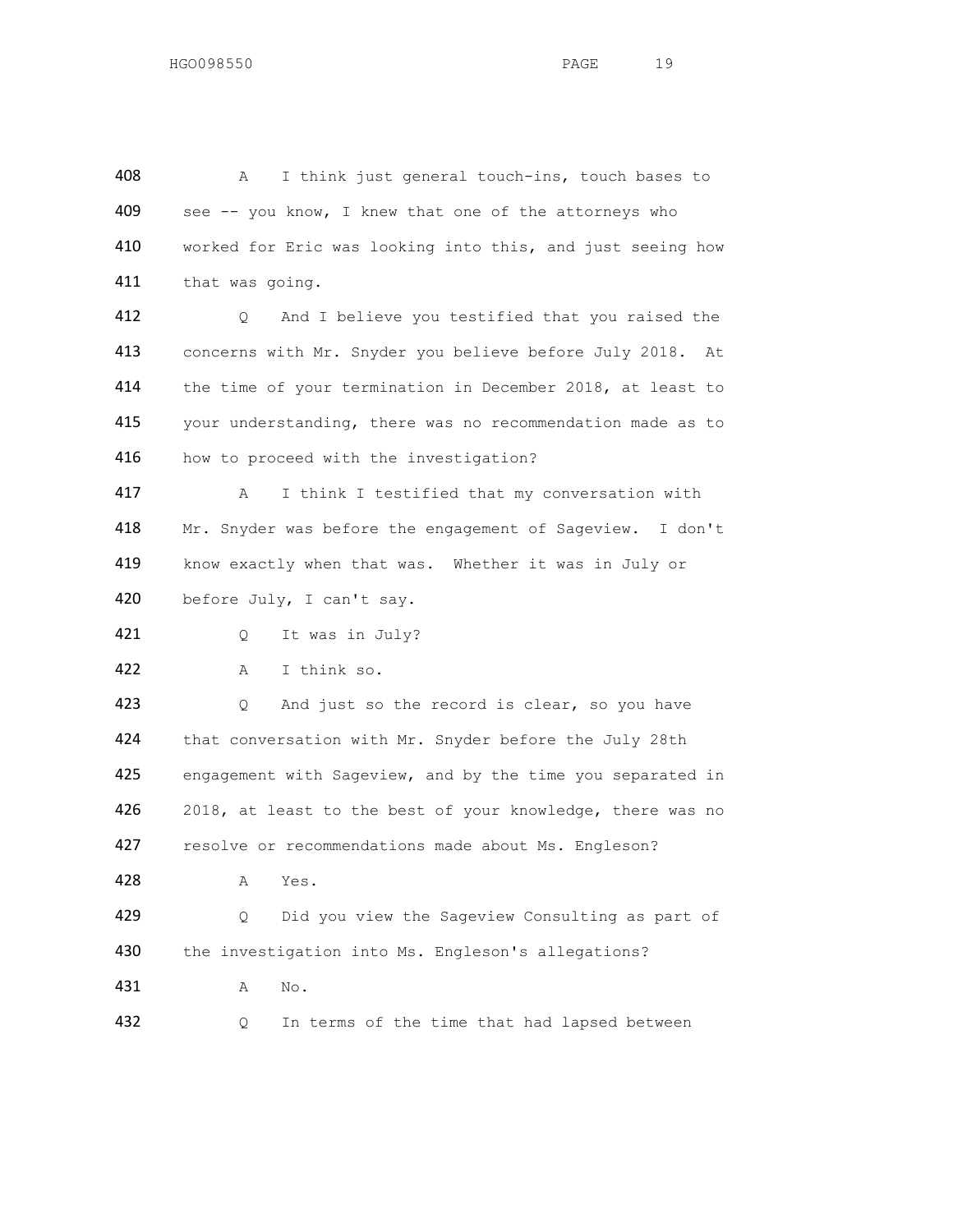| 433 | you raising the complaints of Ms. Engleson and your       |  |  |
|-----|-----------------------------------------------------------|--|--|
| 434 | separation, which appears to be roughly five months, do   |  |  |
| 435 | you view that as a long period of time for an             |  |  |
| 436 | investigation to be ongoing?                              |  |  |
| 437 | I don't know that I have a frame of reference<br>Α        |  |  |
| 438 | for that one way or the other, to be honest with you.     |  |  |
| 439 | I believe you testified previously about Mr.<br>Q         |  |  |
| 440 | Snyder's inner circle. Do you recall that?                |  |  |
| 441 | Not specifically.<br>Α                                    |  |  |
| 442 | Do you recall if Mr. Snyder had an inner<br>Q             |  |  |
| 443 | circle?                                                   |  |  |
| 444 | What do you mean by inner circle, I guess?<br>Α           |  |  |
| 445 | People with whom he was close and confided.<br>Q          |  |  |
| 446 | Sure. Yes.<br>Α                                           |  |  |
| 447 | Was Mr. Michael part of that inner circle?<br>Q.          |  |  |
| 448 | I don't -- I don't know.<br>Α                             |  |  |
| 449 | Did you have any understanding of Mr. Michael's<br>Q      |  |  |
| 450 | relationship with Mr. Snyder?                             |  |  |
| 451 | I know that Larry was a long-time employee and<br>Α       |  |  |
| 452 | obviously understood, after the phone call with Mr.       |  |  |
| 453 | Snyder, that there was a certain level of -- I don't know |  |  |
| 454 | if affection is the right word, but Dan certainly liked   |  |  |
| 455 | Larry.                                                    |  |  |
| 456 | And is your understanding for Mr. Snyder's<br>Q.          |  |  |
| 457 | affinity for Mr. Michael the use of the term "sweetheart" |  |  |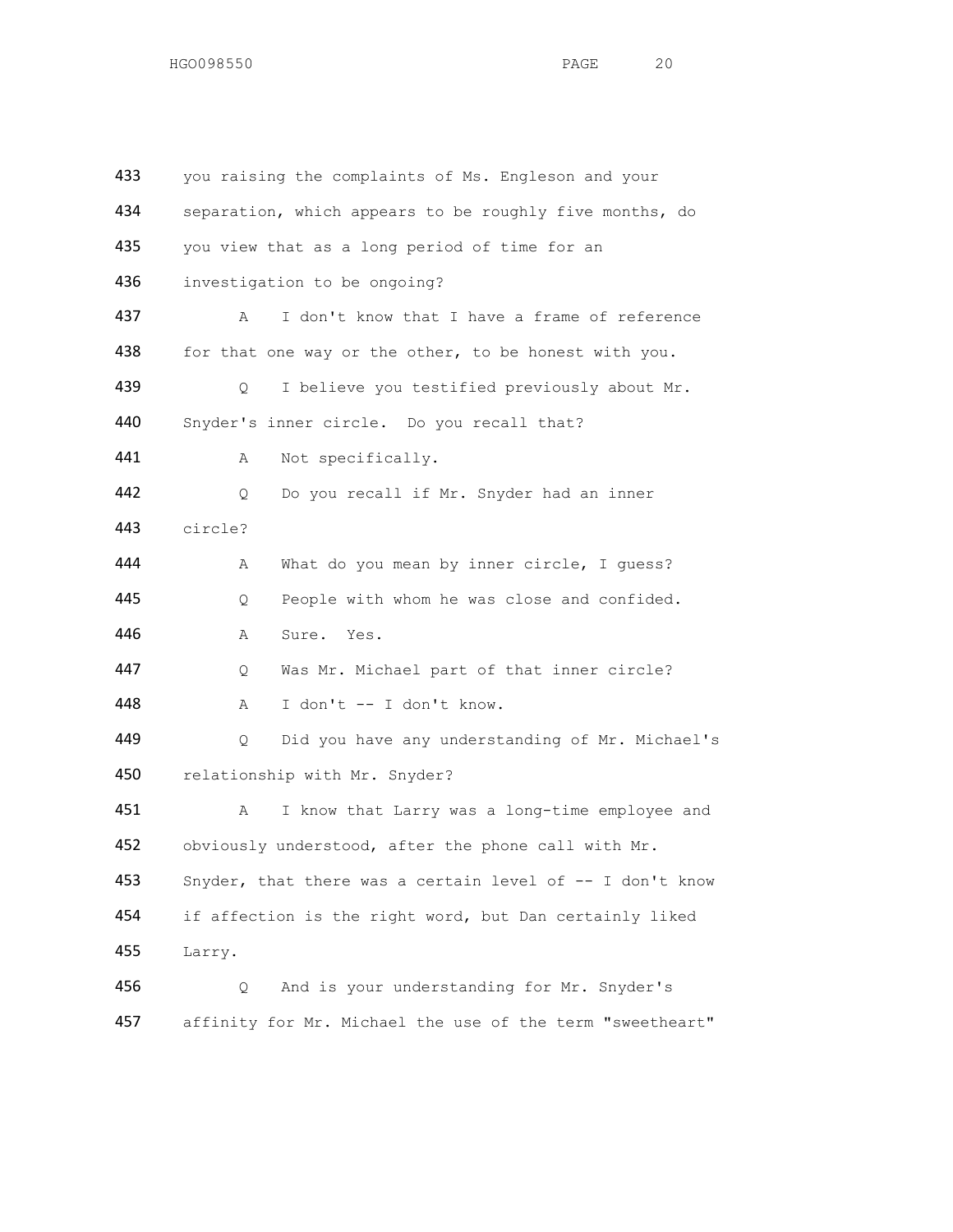458 on that call?

459 A Can you repeat that question? 460 Q Sure. 461 Could you read that back, 462 please. 463 (Record read.) 464 The Witness. I can't speak to why Dan used that -- 465 that term one way or the other. That was -- that was, you 466 know, my impression, but I can't speak to why he said what 467 he said. 468 BY BY 469 Q Was there anything else that Mr. Snyder ever 470 said or did that gave you the impression that he had a 471 close relationship with Mr. Michael? 472 A Not particularly. 473 Q Did you ever observe them interact? 474 A At public events, you know, from time to time, 475 but not -- not a lot, certainly. 476 Q And when you would see them interact, did you 477 have any impression about the nature of the relationship 478 or the closeness? 479 A From those interactions, it just -- it was, you 480 know, strictly business. 481 Q Is there anything else you think we should 482 know, Mr. Lafemina, or would like to share with us?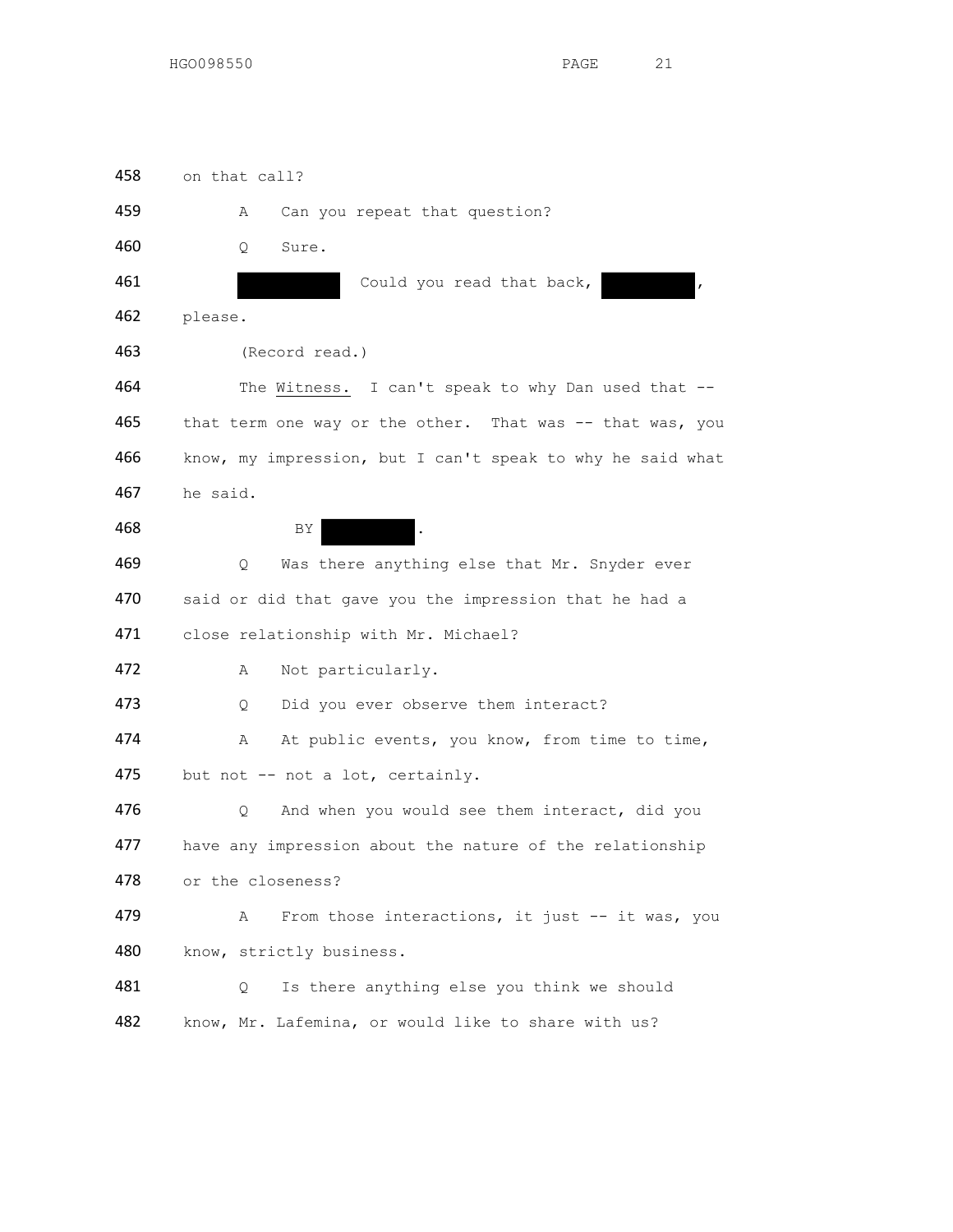483 A Not that I can think of. No further questions at this time. You guys need a break or we okay to go straight through? Mr. Sherwin. Brian, you good? The Witness. I'm fine. Mr. Sherwin. All right. Let's keep it up. 490 All right. Awesome. We only have a 491 few questions. It won't take too much time. Thank you for being here, Mr. Lafemina. 493 The Reporter. I'm sorry. You're echoing. Is there -- I'm not sure why that's occurring. I don't know how to fix it. 497 Any better? The Reporter. A little bit. 499 If it's an issue, you might want to try dialing in, so connect your audio and just have your video on. It might be clearer that way. I've got terrible cell service in here, 503 so I don't know that -- yeah, sure. All right. Let's see. Is that any better? 506 The Reporter. Yeah, a little bit. Okay. Sorry. House wifi is so good.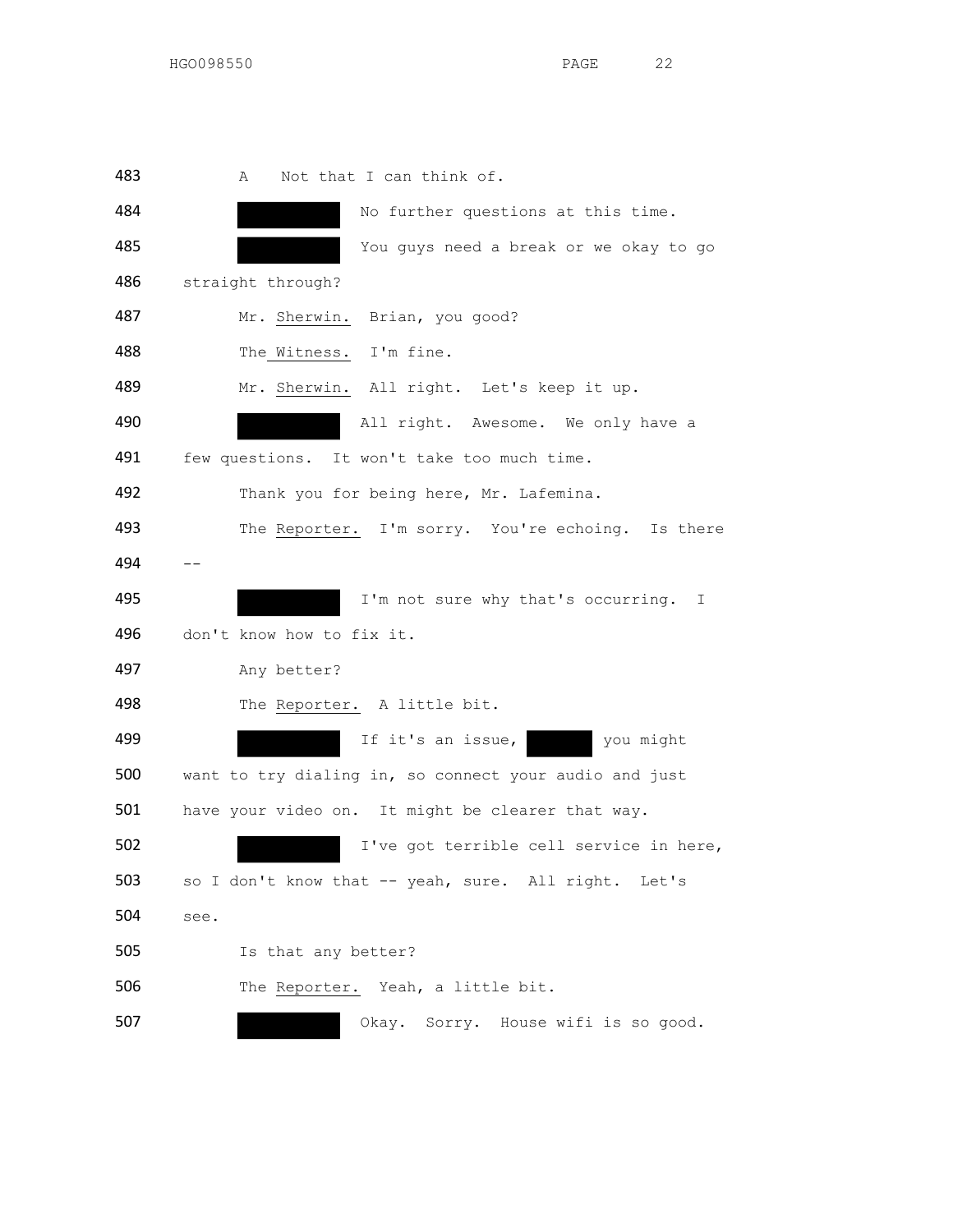All right. EXAMINATION BY Q During this conversation between you, Mr. Lafemina, and Mr. Snyder, did Mr. Snyder say anything derogatory or improper about Ms. Engleson? A No. Q Did he say anything derogatory or improper about the cheerleading program? 517 A No, not that I recall. Q Did he say anything about sexual harassment being acceptable in the workplace? A No. Q Did he ask the general counsel not to investigate this allegation? A Once again, I don't recall if the general counsel was on the phone or not. He certainly didn't say that to me. Q And did the general counsel initiate an investigation into this allegation? A To the best of my knowledge, yes. Q And is it possible that Mr. Michael left as a result of that investigation? A I don't know. 532 . Thank you. That's all the questions we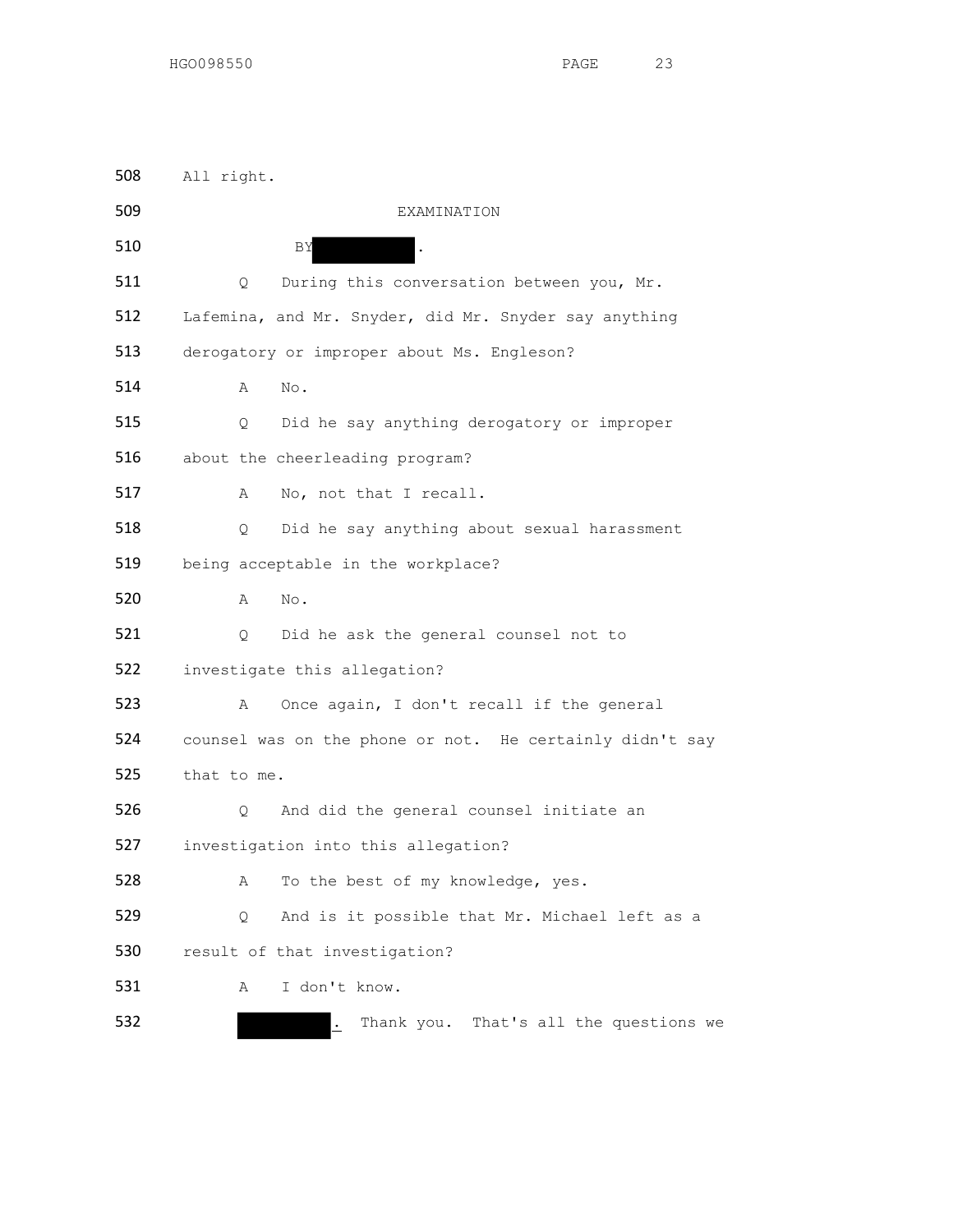